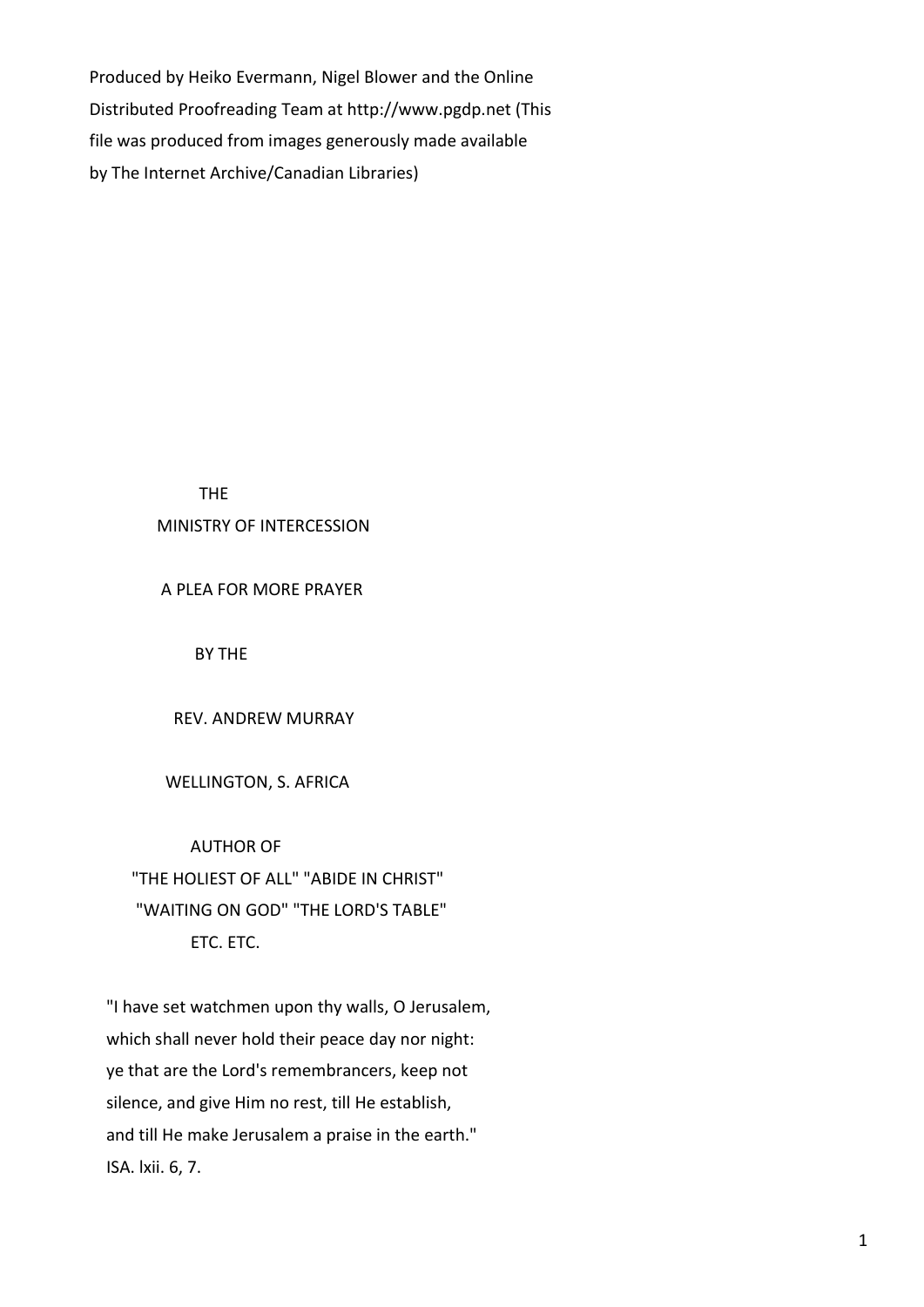# \_THIRD EDITION\_

 London JAMES NISBET & CO. LIMITED 21 BERNERS STREET, W. 1898

 PRINTED BY MORRISON AND GIBB LIMITED EDINBURGH

TO

MY BRETHREN IN THE MINISTRY

AND

OTHER FELLOW-LABOURERS IN THE GOSPEL

 WHOM IT WAS MY PRIVILEGE TO MEET IN THE CONVENTIONS AT LANGLAAGTE, JOHANNESBURG, AND HEILBRON DURBAN AND PIETERMARITZBURG KING WILLIAM'S TOWN, PORT ELIZABETH AND STELLENBOSCH

 THIS VOLUME IS AFFECTIONATELY INSCRIBED

**CONTENTS**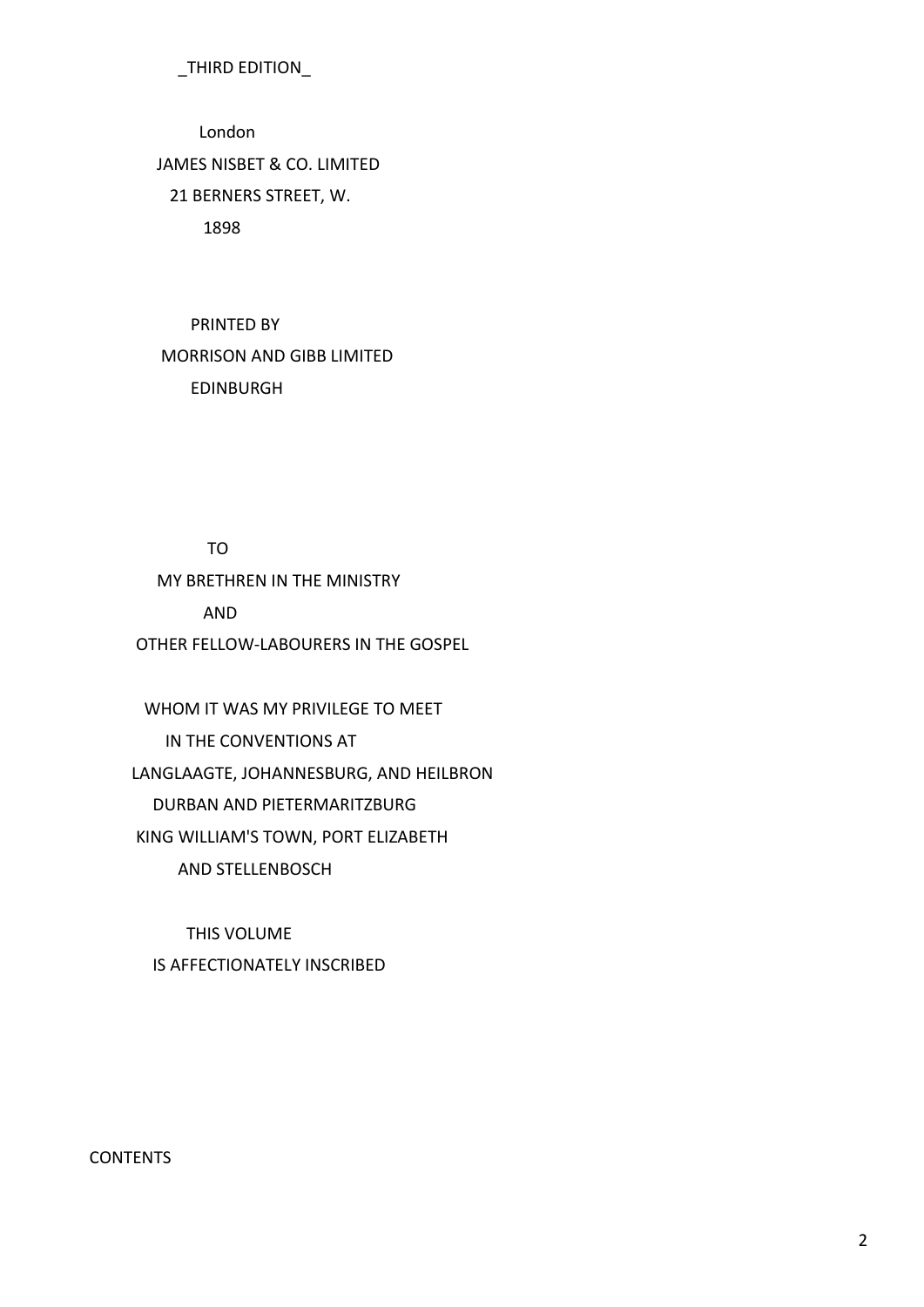| CHAP.                                            | <b>PAGE</b> |     |
|--------------------------------------------------|-------------|-----|
| <b>I. THE LACK OF PRAYER</b>                     | 9           |     |
| II. THE MINISTRATION OF THE SPIRIT AND PRAYER 20 |             |     |
| III. A MODEL OF INTERCESSION                     | 31          |     |
| IV. BECAUSE OF HIS IMPORTUNITY                   | 43          |     |
| V. THE LIFE THAT CAN PRAY                        | 55          |     |
| VI. RESTRAINING PRAYER--IS IT SIN?               | 67          |     |
| VII. WHO SHALL DELIVER?                          | 78          |     |
| VIII. WILT THOU BE MADE WHOLE?                   | 91          |     |
| IX. THE SECRET OF EFFECTUAL PRAYER               |             | 104 |
| X. THE SPIRIT OF SUPPLICATION                    | 116         |     |
| XI. IN THE NAME OF CHRIST                        | 129         |     |
| XII. MY GOD WILL HEAR ME                         | 143         |     |
| XIII. PAUL A PATTERN OF PRAYER                   | 155         |     |
| XIV. GOD SEEKS INTERCESSORS                      | 169         |     |
| XV. THE COMING REVIVAL                           | 180         |     |
| <b>NOTE A</b>                                    | 193         |     |
| <b>NOTE B</b>                                    | 194         |     |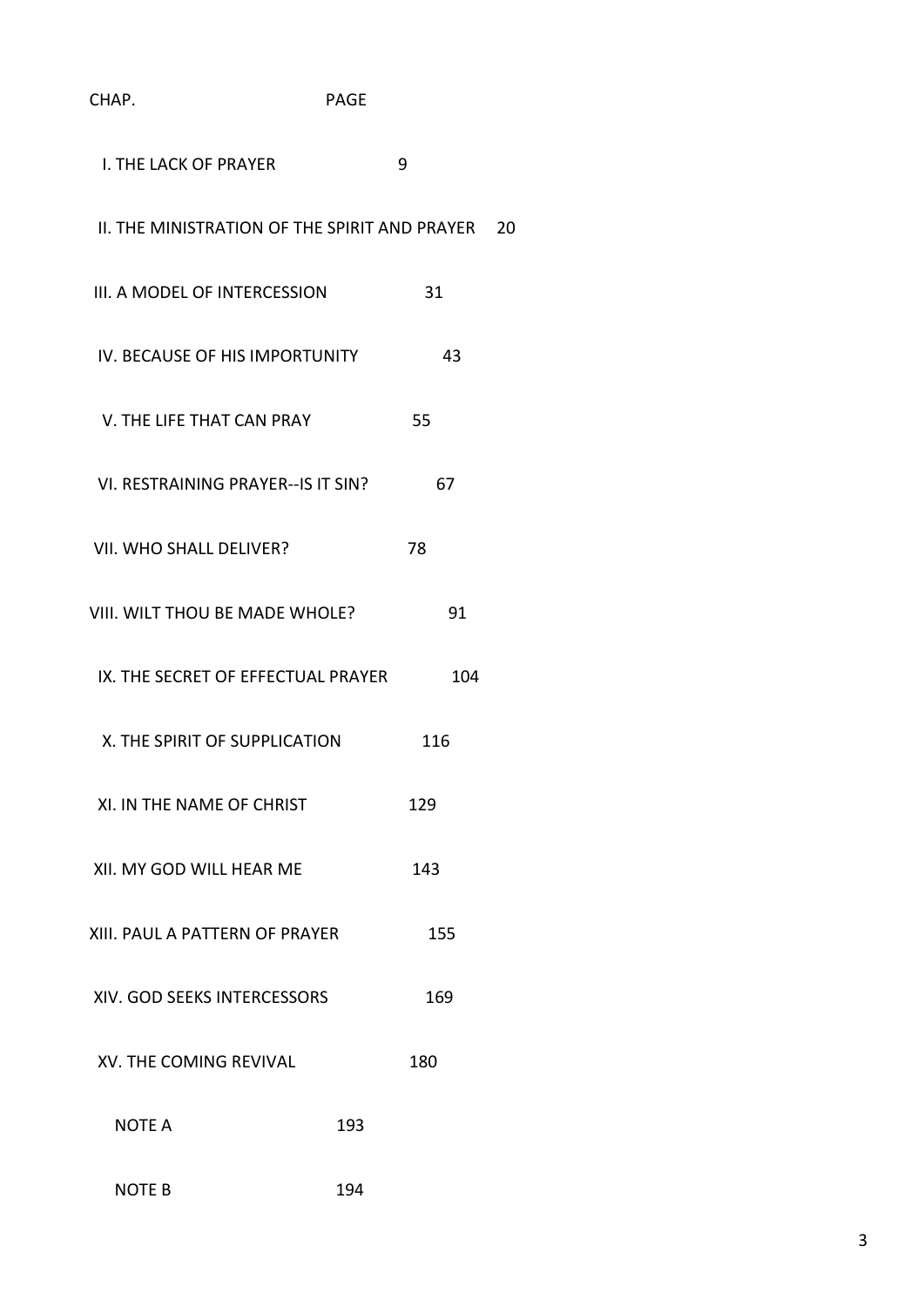# NOTE C<sub>195</sub> NOTE D 196 NOTE E 198 NOTE F 199

PRAY WITHOUT CEASING: HELPS TO INTERCESSION 201

# THE MINISTRY OF INTERCESSION

There is no holy service

But hath its secret bliss:

Yet, of all blessèd ministries,

Is one so dear as this?

The ministry that cannot be

A wondering seraph's dower,

Enduing mortal weakness

With more than angel-power;

The ministry of purest love

Uncrossed by any fear,

That bids us meet At the Master's feet

And keeps us very near.

 God's ministers are many, For this His gracious will, Remembrancers that day and night This holy office fill. While some are hushed in slumber, Some to fresh service wake,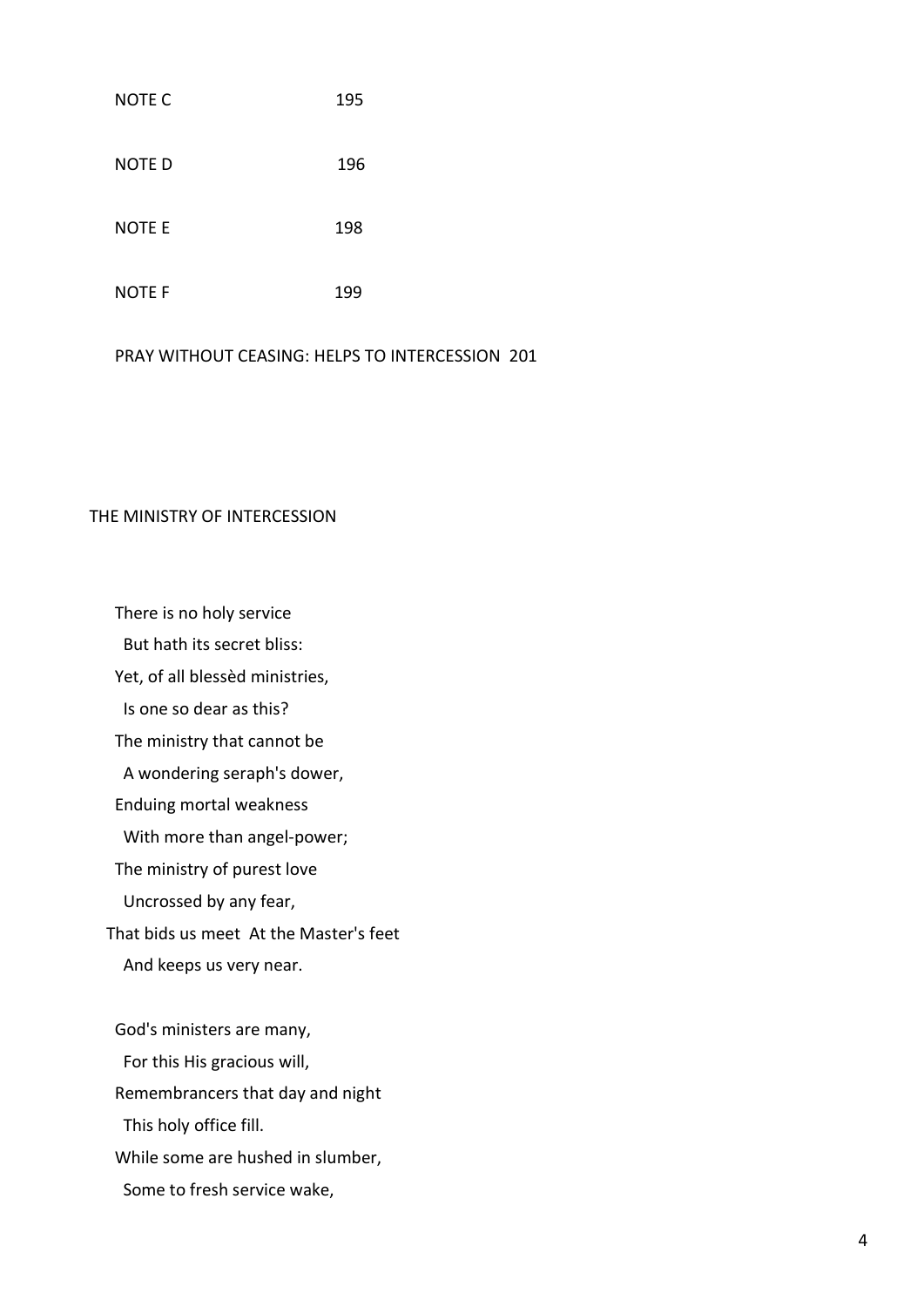And thus the saintly number No change or chance can break. And thus the sacred courses Are evermore fulfilled, The tide of grace By time or place Is never stayed or stilled.

 Oh, if our ears were opened To hear as angels do The Intercession -chorus Arising full and true, We should hear it soft up -welling In morning's pearly light; Through evening's shadows swelling In grandly gathering might; The sultry silence filling Of noontide's thunderous glow, And the solemn starlight thrilling With ever -deepening flow.

 We should hear it through the rushing Of the city's restless roar, And trace its gentle gushing O'er ocean's crystal floor: We should hear it far up -floating Beneath the Orient moon, And catch the golden noting From the busy Western noon; And pine -robed heights would echo As the mystic chant up -floats, And the sunny plain Resound again With the myriad -mingling notes.

 Who are the blessèd ministers Of this world -gathering band? All who have learnt one language,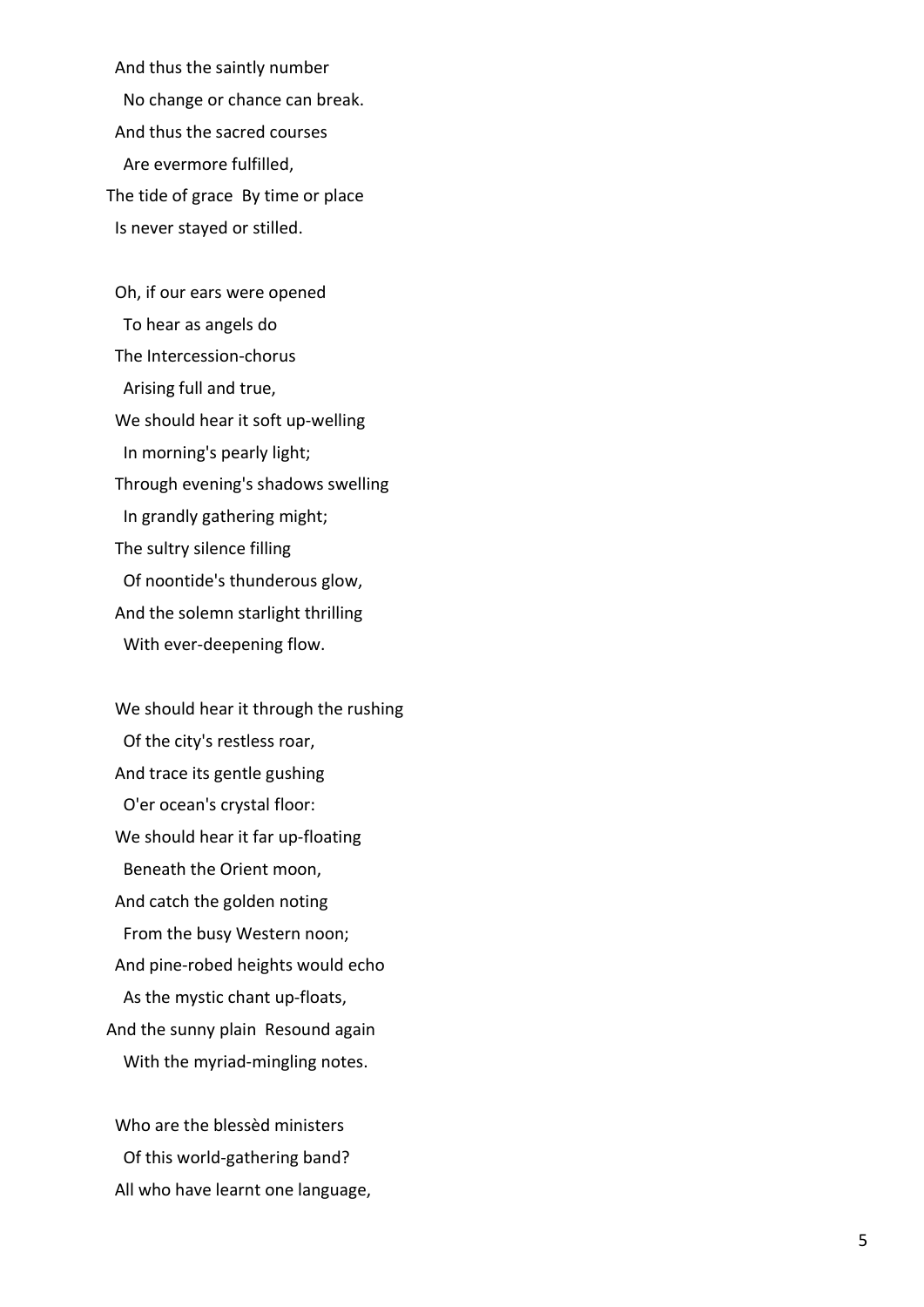Through each far -parted land; All who have learnt the story Of Jesu's love and grace, And are longing for His glory To shine in every face. All who have known the Father In Jesus Christ our Lord, And know the might And love the light Of the Spirit in the Word.

 Yet there are some who see not Their calling high and grand, Who seldom pass the portals, And never boldly stand Before the golden altar On the crimson -stainèd floor, Who wait afar and falter, And dare not hope for more. Will ye not join the blessèd ranks In their beautiful array? Let intercession blend with thanks As ye minister to -day!

 There are little ones among them Child -ministers of prayer, White robes of intercession Those tiny servants wear. First for the near and dear ones Is that fair ministry, Then for the poor black children, So far beyond the sea. The busy hands are folded, As the little heart uplifts In simple love, To God above, Its prayer for all good gifts.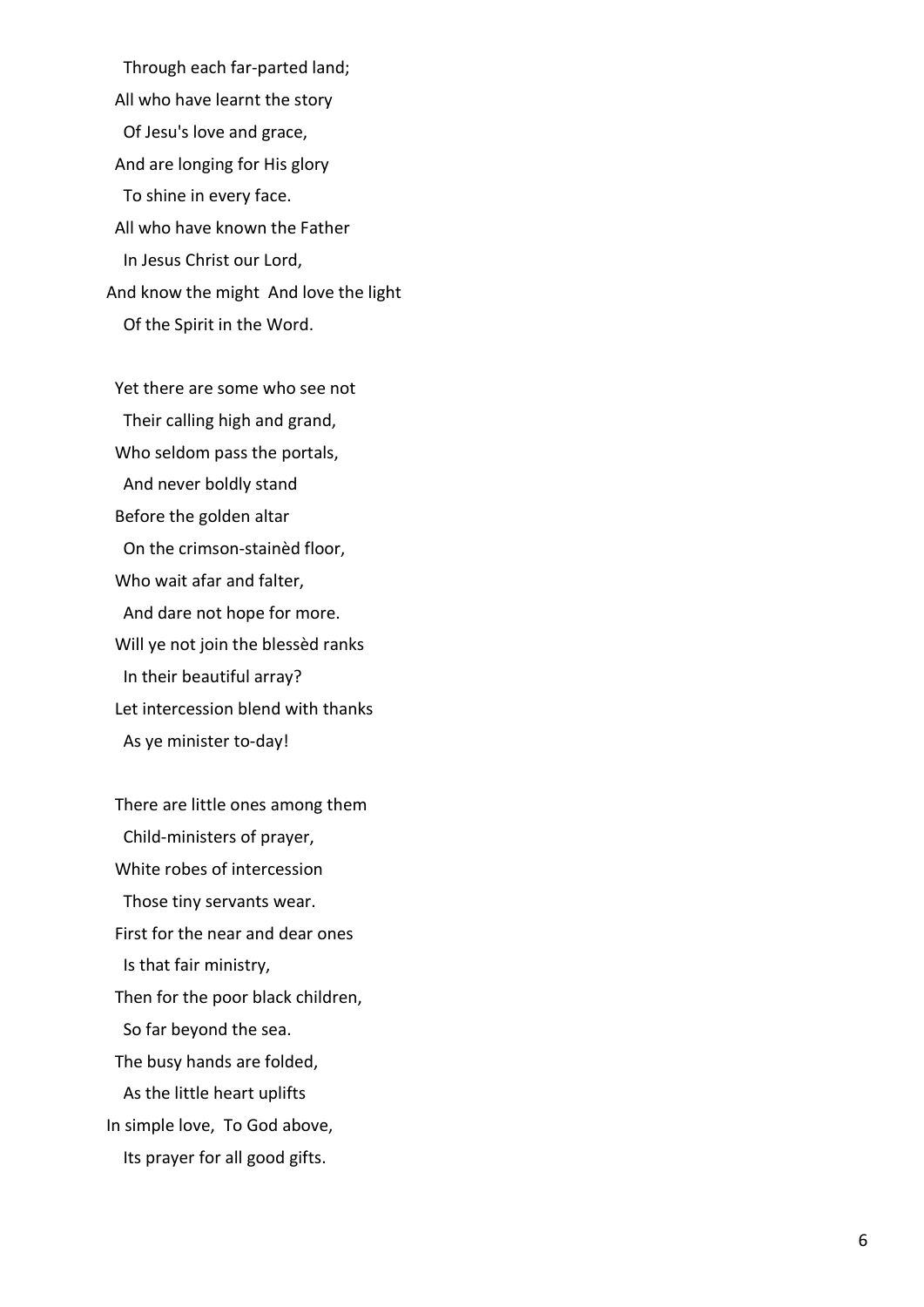There are hands too often weary With the business of the day, With God -entrusted duties, Who are toiling while they pray. They bear the golden vials, And the golden harps of praise Through all the daily trials, Through all the dusty ways, These hands, so tired, so faithful, With odours sweet are filled, And in the ministry of prayer Are wonderfully skilled.

 There are ministers unlettered, Not of Earth's great and wise, Yet mighty and unfettered Their eagle -prayers arise. Free of the heavenly storehouse! For they hold the master -key That opens all the fulness Of God's great treasury. They bring the needs of others, And all things are their own, For their one grand claim Is Jesu's name Before their Father's throne.

 There are noble Christian workers, The men of faith and power, The overcoming wrestlers Of many a midnight hour; Prevailing princes with their God, Who will not be denied, Who bring down showers of blessing To swell the rising tide. The Prince of Darkness quaileth At their triumphant way,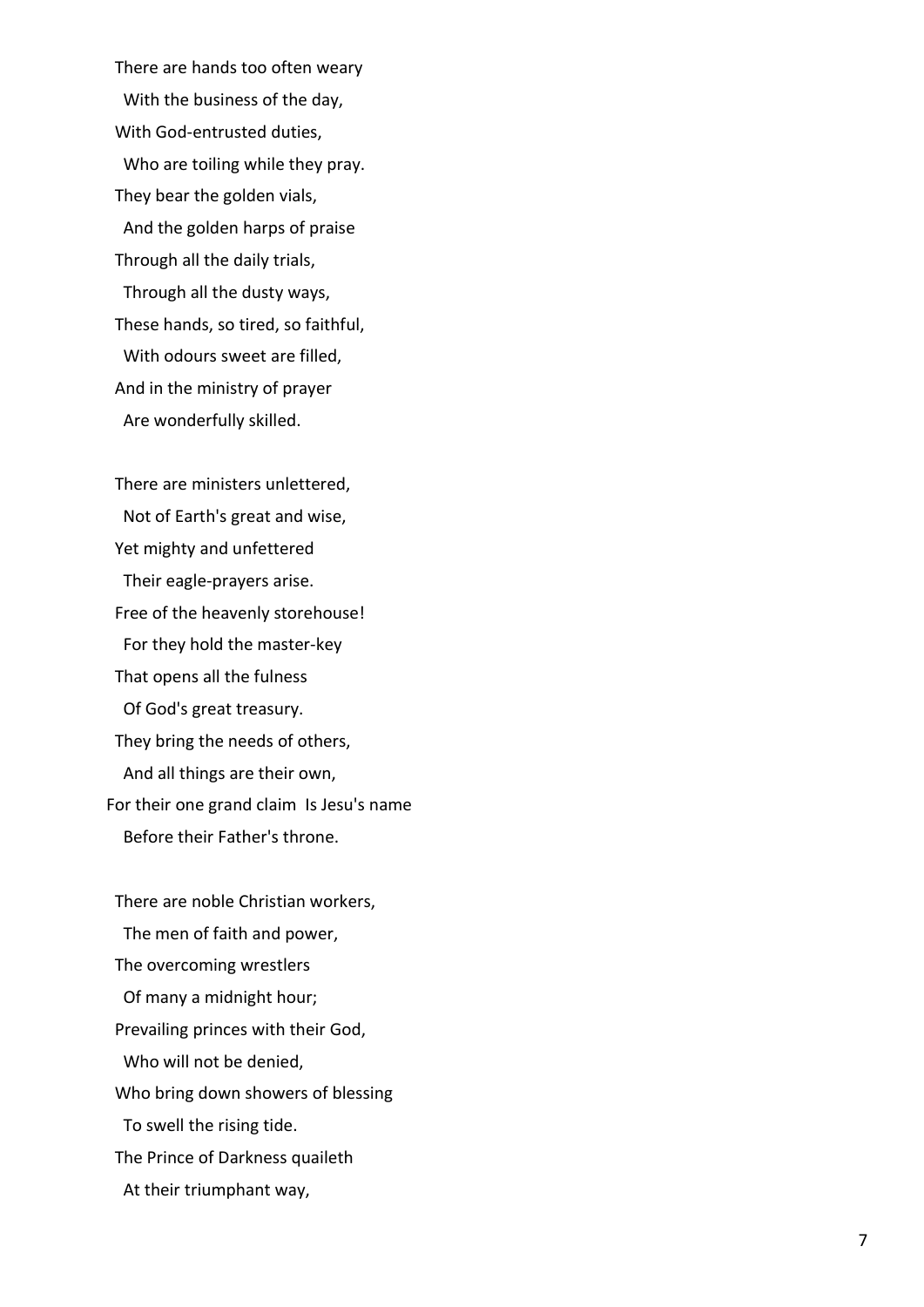Their fervent prayer availeth

To sap his subtle sway.

 But in this temple service Are sealed and set apart Arch -priests of intercession, Of undivided heart. The fulness of anointing On these is doubly shed, The consecration of their God Is on each low -bowed head. They bear the golden vials With white and trembling hand; In quiet room Or wakeful gloom These ministers must stand,--

 To the Intercession -Priesthood Mysteriously ordained, When the strange dark gift of suffering This added gift hath gained. For the holy hands uplifted In suffering's longest hour Are truly Spirit -gifted With intercession -power. The Lord of Blessing fills them With His uncounted gold, An unseen store, Still more and more, Those trembling hands shall hold.

 Not always with rejoicing This ministry is wrought, For many a sigh is mingled With the sweet odours brought. Yet every tear bedewing The faith -fed altar fire May be its bright renewing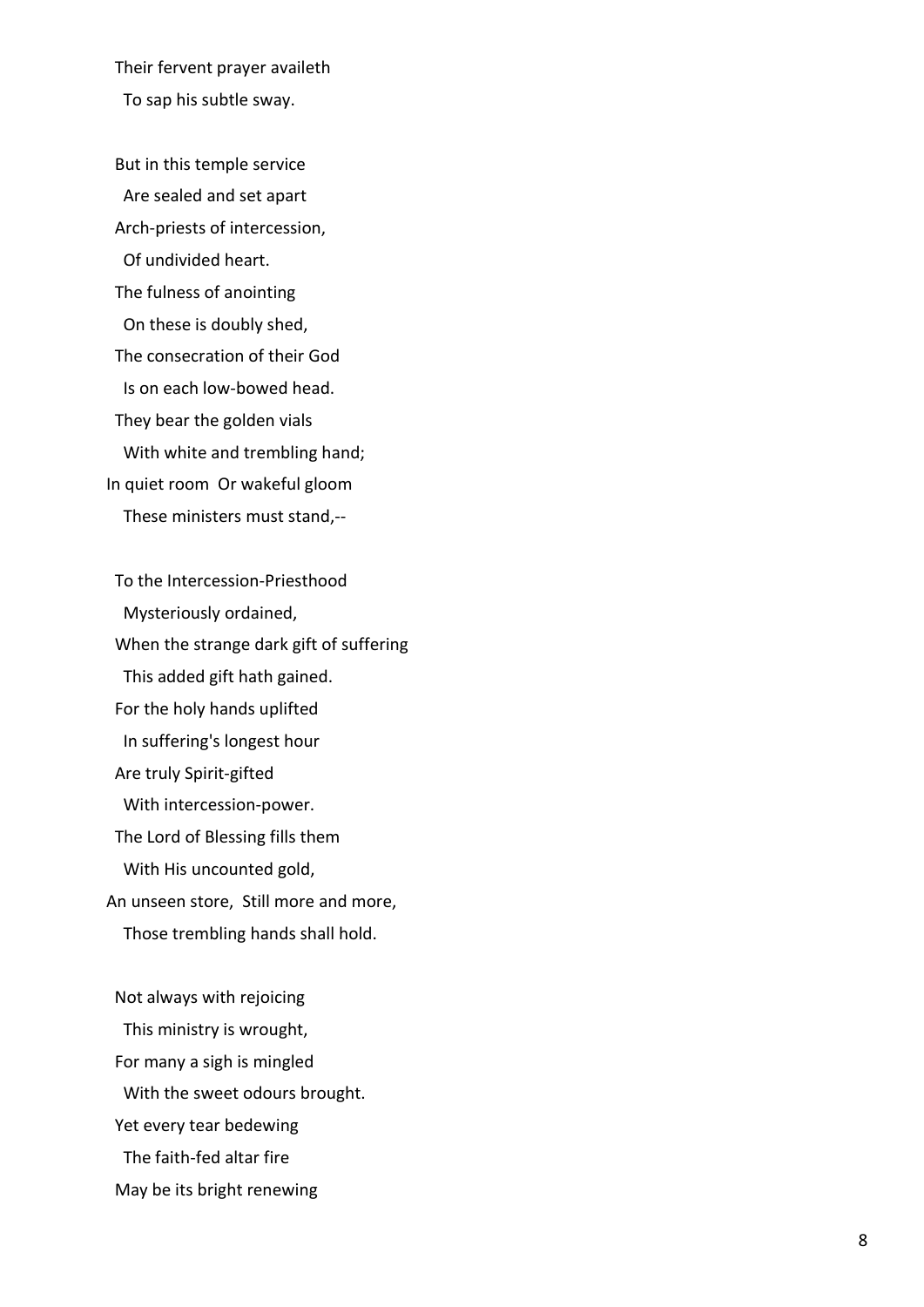To purer flame, and higher. But when the oil of gladness God graciously outpours, The heavenward blaze, With blended praise, More mightily upsoars.

 So the incense-cloud ascendeth As through calm, crystal air, A pillar reaching unto heaven Of wreathèd faith and prayer. For evermore the Angel Of Intercession stands In His Divine High Priesthood With fragrance-fillèd hands, To wave the golden censer Before His Father's throne, With Spirit-fire intenser, And incense all His own.

 And evermore the Father Sends radiantly down All-marvellous responses, His ministers to crown; The incense-cloud returning As golden blessing-showers, We in each drop discerning Some feeble prayer of ours, Transmuted into wealth unpriced, By Him who giveth thus The glory all to Jesus Christ, The gladness all to us!

# F. R. HAVERGAL.

# \_September\_ 1877.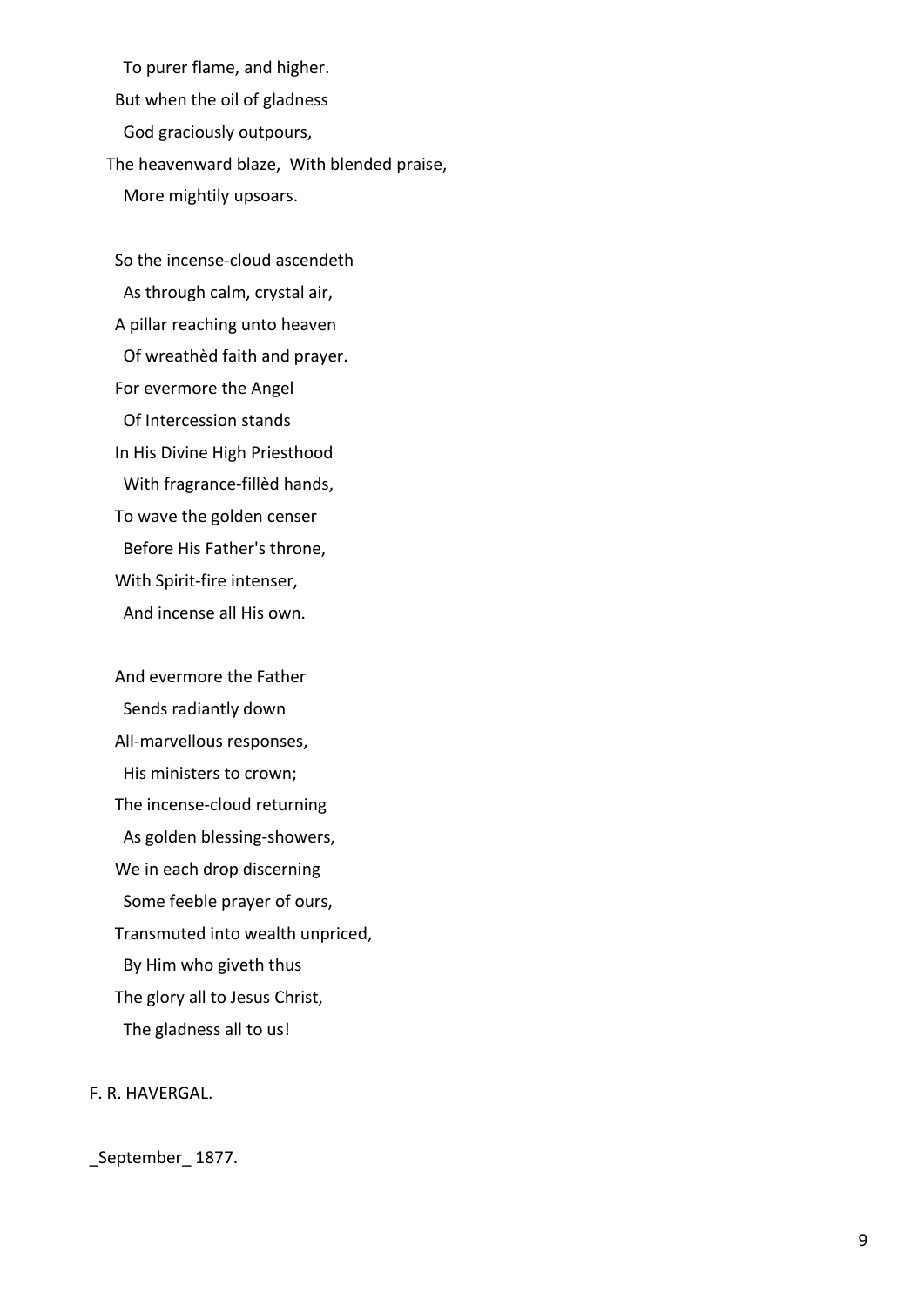#### INTRODUCTION

I have been asked by a friend, who heard of this book being published, what the difference would be between it and the previous one on the same subject, WITH CHRIST IN THE SCHOOL OF PRAYER. An answer to that question may be the best introduction I can give to the present volume.

Any acceptance the former work has had must be attributed, as far as the contents go, to the prominence given to two great truths. The one was, the certainty that prayer will be answered. There is with some an idea that to ask and expect an answer is not the highest form of prayer. Fellowship with God, apart from any request, is more than supplication. About the petition there is something of selfishness and bargaining--to worship is more than to beg. With others the thought that prayer is so often unanswered is so prominent, that they think more of the spiritual benefit derived from the exercise of prayer than the actual gifts to be obtained by it. While admitting the measure of truth in these views, when kept in their true place, THE SCHOOL OF PRAYER points out how our Lord continually spoke of prayer as a means of obtaining what we desire, and how He seeks in every possible way to waken in us the confident expectation of an answer. I was led to show how prayer, in which a man could enter into the mind of God, could assert the royal power of a renewed will, and bring down to earth what without prayer would not have been given, is the highest proof of his having been made in the likeness of God's Son. He is found worthy of entering into fellowship with Him, not only in adoration and worship, but in having his will actually taken up into the rule of the world, and becoming the intelligent channel through which God can fulfil his eternal purpose. The book sought to reiterate and enforce the precious truths Christ preaches so continually: the blessing of prayer is that you can ask and receive what you will: the highest exercise and the glory of prayer is that persevering importunity can prevail and obtain what God at first could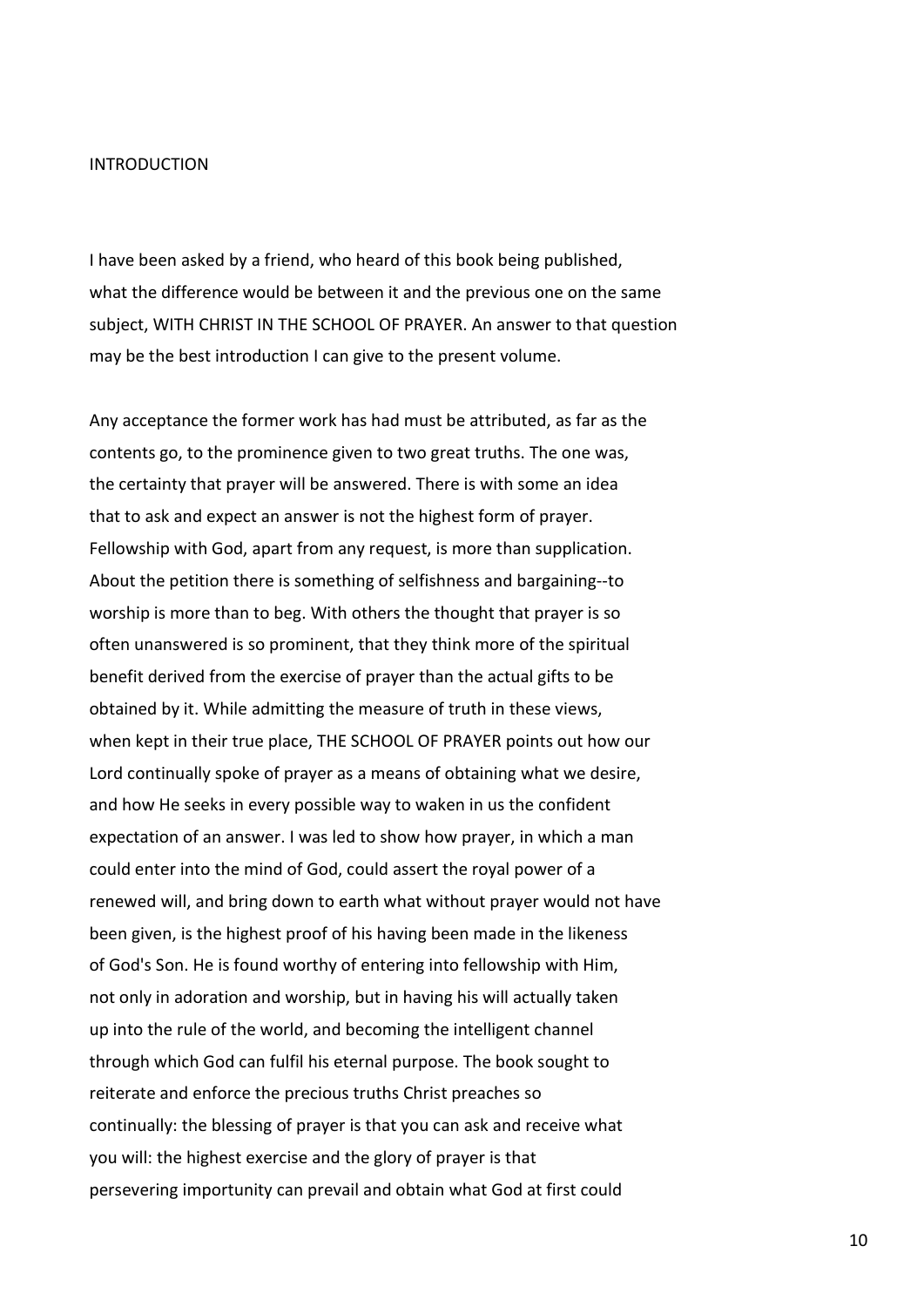not and would not give.

With this truth there was a second one that came out very strongly as we studied the Master's words. In answer to the question, But why, if the answer to prayer is so positively promised, why are there such numberless unanswered prayers? we found that Christ taught us that the answer depended upon certain conditions. He spoke of faith, of perseverance, of praying in His Name, of praying in the will of God. But all these conditions were summed up in the one central one: " If ye abide in Me, ask whatsoever ye will and it shall be done unto you." It became clear that the power to pray the effectual prayer of faith depended upon the life. It is only to a man given up to live as entirely in Christ and for Christ as the branch in the vine and for the vine, that these promises can come true. "\_In that day\_," Christ said, the day of Pentecost, "ye shall ask in My Name." It is only in a life full of the Holy Spirit that the true power to ask in Christ's Name can be known. This led to the emphasising the truth that the ordinary Christian life cannot appropriate these promises. It needs a spiritual life, altogether sound and vigorous, to pray in power. The teaching naturally led to press the need of a life of entire consecration. More than one has told me how it was in the reading of the book that he first saw what the better life was that could be lived, and must be lived, if Christ's wonderful promises are to come true to us.

In regard to these two truths there is no change in the present volume. One only wishes that one could put them with such clearness and force as to help every beloved fellow-Christian to some right impression of the reality and the glory of our privilege as God's children: "Ask whatsoever ye will, and it shall be done unto you." The present volume owes its existence to the desire to enforce two truths, of which formerly I had no such impression as now.

The one is--that Christ actually meant prayer to be the great power by which His Church should do its work, and that the neglect of prayer is the great reason the Church has not greater power over the masses in Christian and in heathen countries. In the first chapter I have stated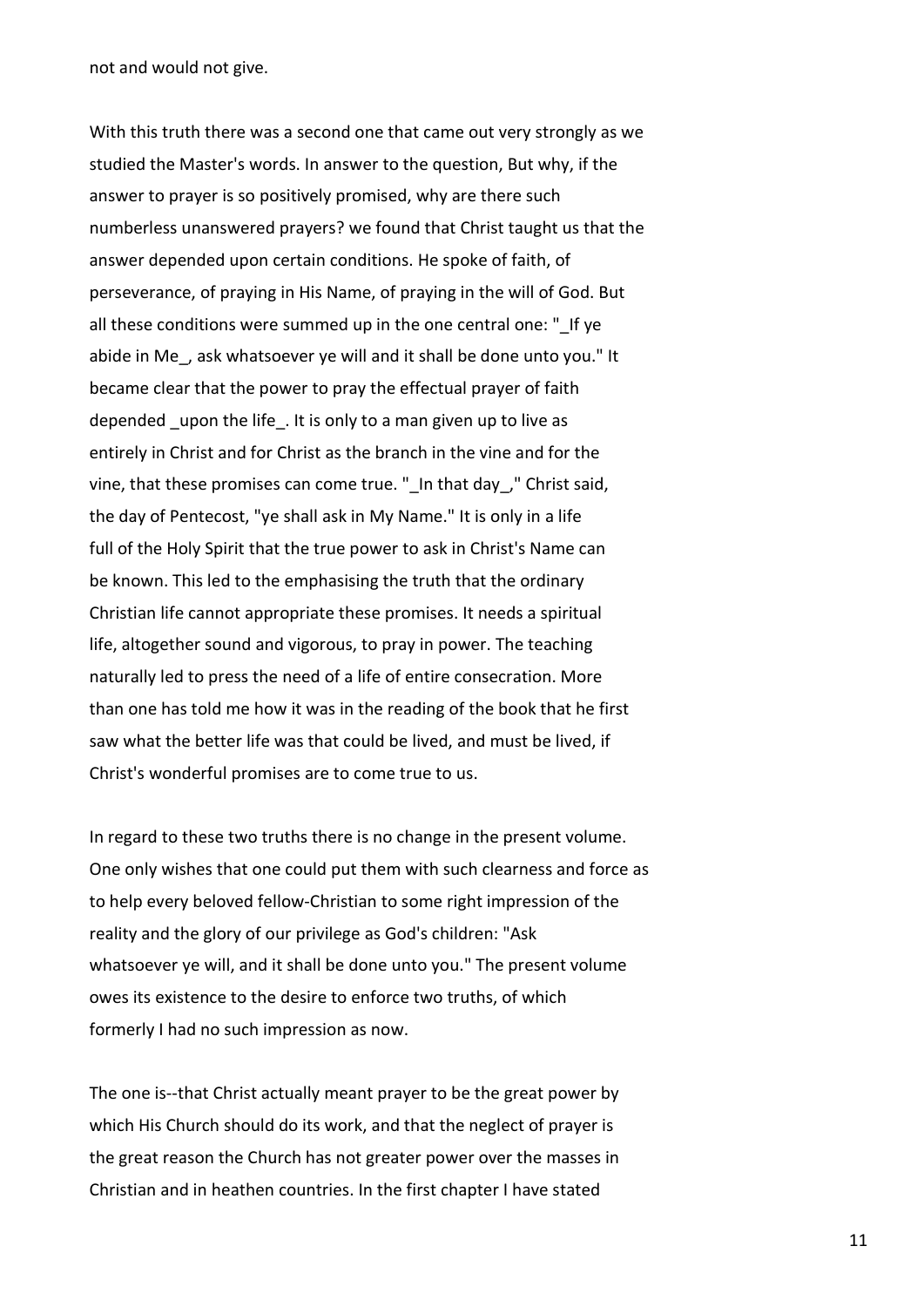how my convictions in regard to this have been strengthened, and what gave occasion to the writing of the book. It is meant to be, on behalf of myself and my brethren in the ministry and all God's people, a confession of shortcoming and of sin, and, at the same time, a call to believe that things can be different, and that Christ waits to fit us by His Spirit to pray as He would have us. This call, of course, brings me back to what I spoke of in connection with the former volume: that there is a life in the Spirit, a life of abiding in Christ, within our reach, in which the power of prayer--both the power to pray and the power to obtain the answer--can be realised in a measure which we could not have thought possible before. Any failure in the prayer-life, any desire or hope really to take the place Christ has prepared for us, brings us to the very root of the doctrine of grace as manifested in the Christian life. It is only by a full surrender to the life of abiding, by the yielding to the fulness of the Spirit's leading and quickening, that the prayer-life can be restored to a truly healthy state. I feel deeply how little I have been able to put this in the volume as I could wish. I have prayed and am trusting that God, who chooses the weak things, will use it for His own glory.

The second truth which I have sought to enforce is that we have far too little conception of the place that intercession, as distinguished from prayer for ourselves, ought to have in the Church and the Christian life. In intercession our King upon the throne finds His highest glory; in it we shall find our highest glory too. Through it He continues His saving work, and can do nothing without it; through it alone we can do our work, and nothing avails without it. In it He ever receives from the Father the Holy Spirit and all spiritual blessings to impart; in it we too are called to receive in ourselves the fulness of God's Spirit, with the power to impart spiritual blessing to others. The power of the Church truly to bless rests on intercession--asking and receiving heavenly gifts to carry to men. Because this is so, it is no wonder that where, owing to lack of teaching or spiritual insight, we trust in our own diligence and effort, to the influence of the world and the flesh, and work more than we pray, the presence and power of God are not seen in our work as we would wish.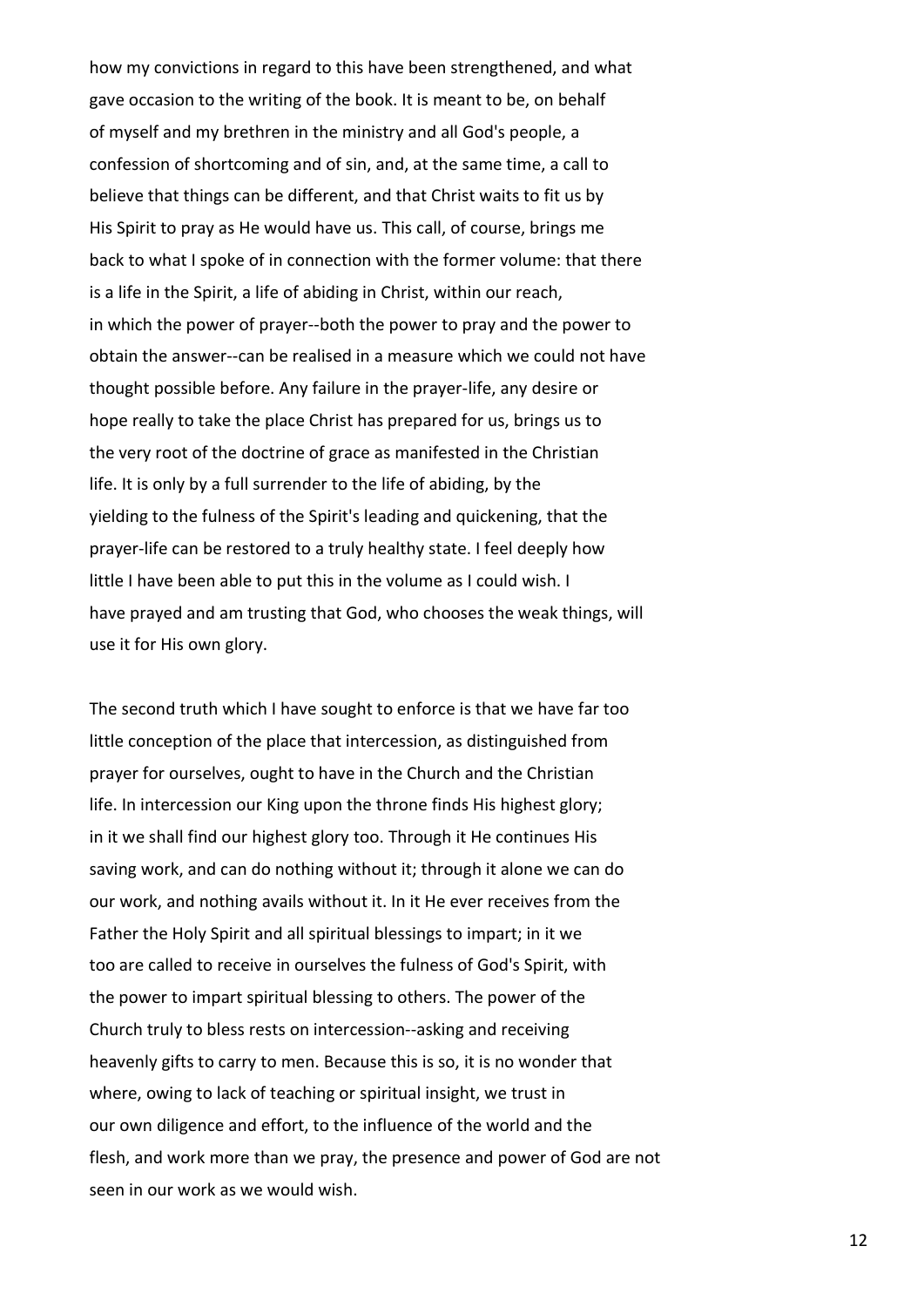Such thoughts have led me to wonder what could be done to rouse believers to a sense of their high calling in this, and to help and train them to take part in it. And so this book differs from the former one in the attempt to open a practising school, and to invite all who have never taken systematic part in the great work of intercession to begin and give themselves to it. There are tens of thousands of workers who have known and are proving wonderfully what prayer can do. But there are tens of thousands who work with but little prayer, and as many more who do not work because they do not know how or where, who might all be won to swell the host of intercessors who are to bring down the blessings of heaven to earth. For their sakes, and the sake of all who feel the need of help, I have prepared helps and hints for a school of intercession for a month (see the Appendix). I have asked those who would join, to begin by giving at least ten minutes a day definitely to this work. It is in doing that we learn to do; it is as we take hold and begin that the help of God's Spirit will come. It is as we daily hear God's call, and at once put it into practice, that the consciousness will begin to live in us, I too am an intercessor; and that we shall feel the need of living in Christ and being full of the Spirit if we are to do this work aright. Nothing will so test and stimulate the Christian life as the honest attempt to be an intercessor. It is difficult to conceive how much we ourselves and the Church will be the gainers, if with our whole heart we accept the post of honour God is offering us. With regard to the school of intercession, I am confident that the result of the first month's course will be to awake the feeling of how little we know how to intercede. And a second and a third month may only deepen the sense of ignorance and unfitness. This will be an unspeakable blessing. The confession, "We know not how to pray as we ought," is the introduction to the experience, "The Spirit maketh intercession for us"--our sense of ignorance will lead us to depend upon the Spirit praying in us, to feel the need of living in the Spirit.

We have heard a great deal of systematic Bible study, and we praise God for thousands on thousands of Bible classes and Bible readings. Let all the leaders of such classes see whether they could not open prayer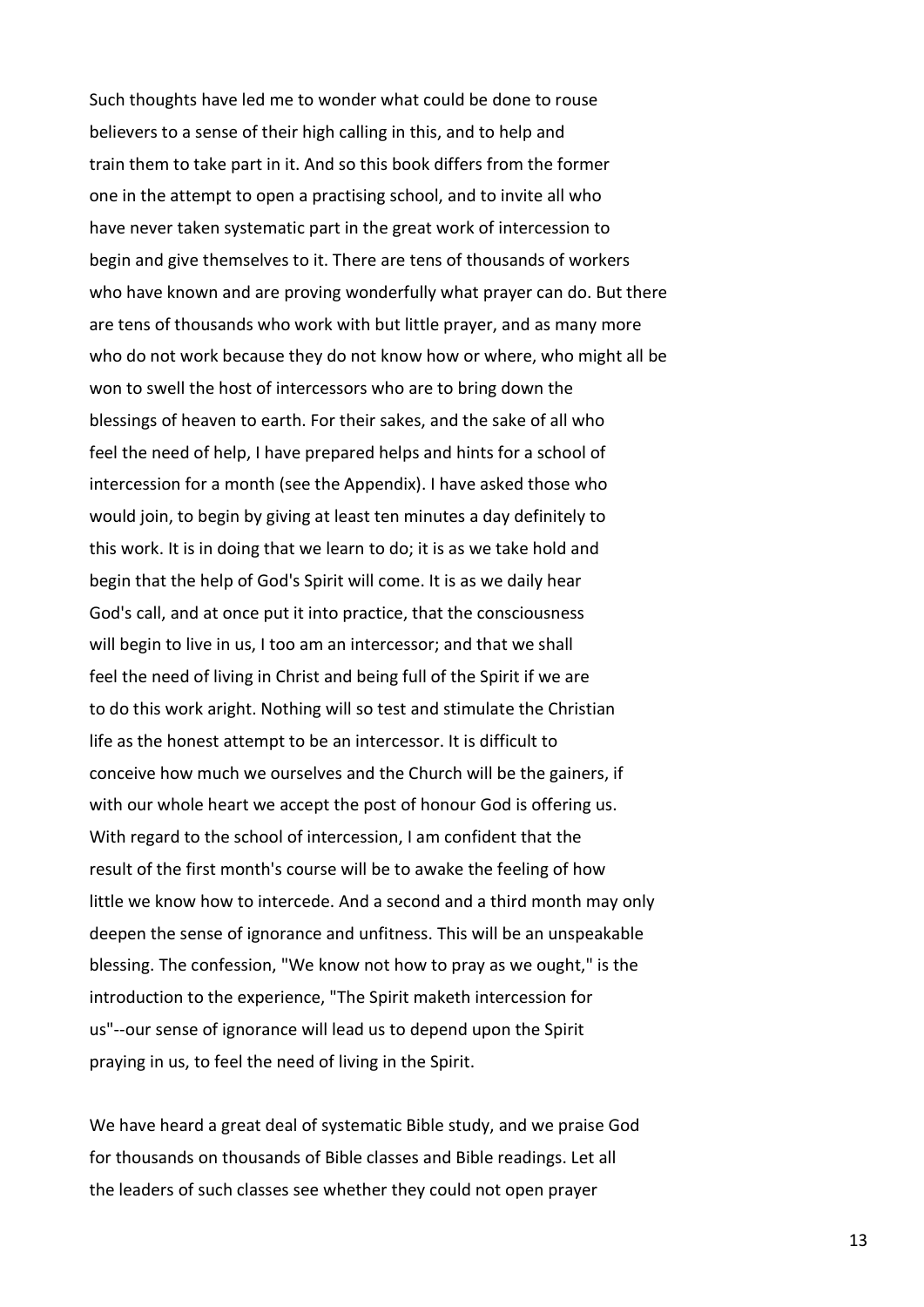classes--helping their students to pray in secret, and training them to be, above everything, men of prayer. Let ministers ask what they can do in this. The faith in God's word can nowhere be so exercised and perfected as in the intercession that asks and expects and looks out for the answer. Throughout Scripture, in the life of every saint, of God's own Son, throughout the history of God's Church, God is, first of all, a prayer-hearing God. Let us try and help God's children to know their God, and encourage all God's servants to labour with the assurance: the chief and most blessed part of my work is to ask and receive from my Father what I can bring to others.

It will now easily be understood how what this book contains will be nothing but the confirmation and the call to put into practice the two great lessons of the former one. " Ask whatsoever ye will, and it shall be done to you "; " Whatever ye ask, believe that ye have received ": these great prayer-promises, as part of the Church's enduement of power for her work, are to be taken as literally and actually true. " If ye abide in Me, and My words abide in you\_"; "\_In that day ye shall ask in My Name ": these great prayer-conditions are universal and unchangeable. A life abiding in Christ and filled with the Spirit, a life entirely given up as a branch for the work of the vine, has the power to claim these promises and to pray the effectual prayer that availeth much. Lord, teach us to pray.

#### ANDREW MURRAY.

WELLINGTON, 1st September 1897.

A PLEA FOR MORE PRAYER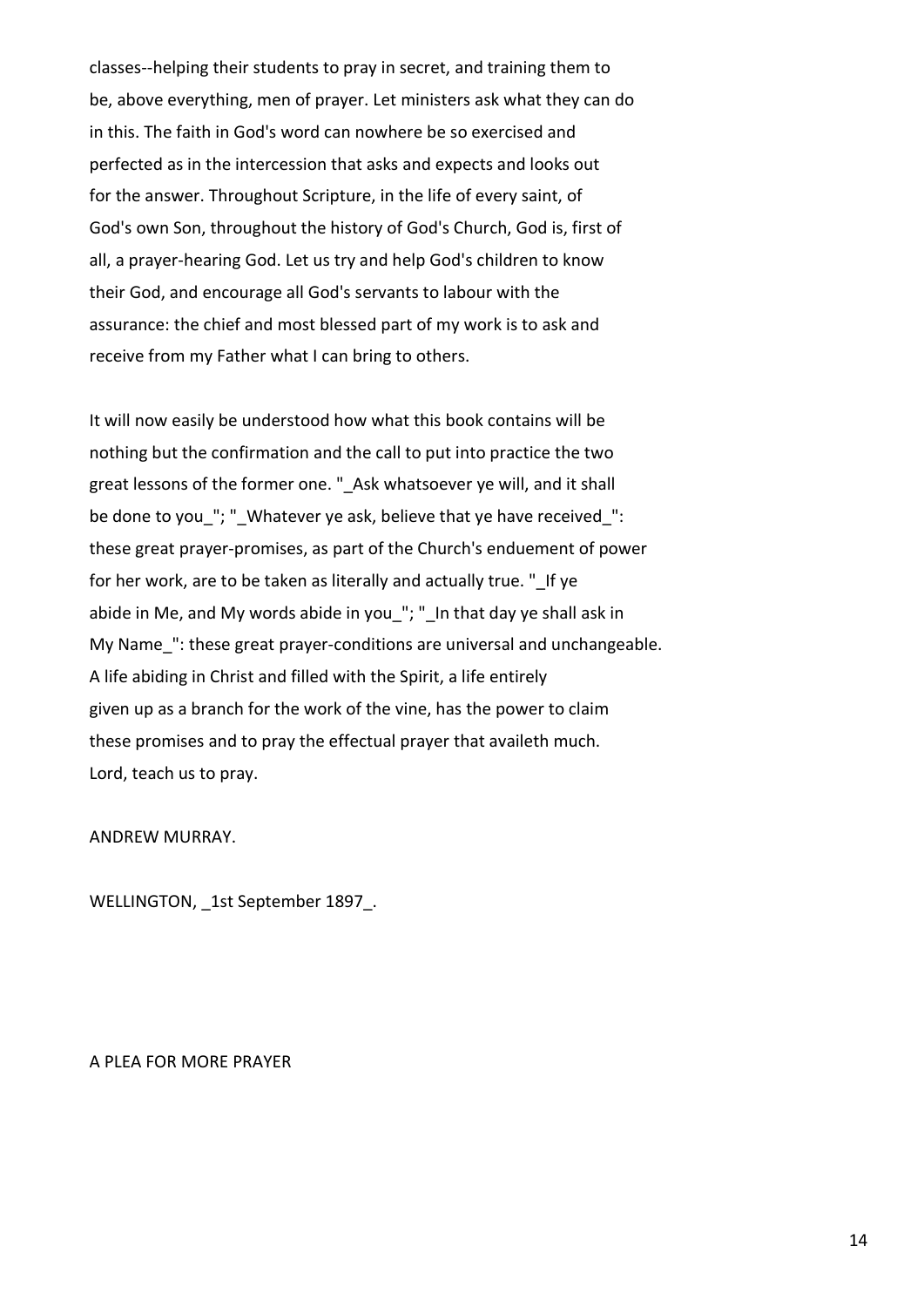The Lack of Prayer

"Ye have not, because ye ask not."--JAS. iv. 2.

 "And He saw that there was no man, and wondered that there was no intercessor."--ISA. lix. 16.

 "There is none that calleth upon Thy name, that stirreth up himself to take hold of Thee."--ISA. lxiv. 7.

At our last Wellington Convention for the Deepening of the Spiritual Life, in April, the forenoon meetings were devoted to prayer and intercession. Great blessing was found, both in listening to what the Word teaches of their need and power, and in joining in continued united supplication. Many felt that we know too little of persevering importunate prayer, and that it is indeed one of the greatest needs of the Church.

During the past two months I have been attending a number of Conventions. At the first, a Dutch Missionary Conference at Langlaagte, Prayer had been chosen as the subject of the addresses. At the next, at Johannesburg, a brother in business gave expression to his deep conviction that the great want of the Church of our day was, more of the spirit and practice of intercession. A week later we had a Dutch Ministerial Conference in the Free State, where three days were spent, after two days' services in the congregation on the work of the Holy Spirit, in considering the relation of the Spirit to prayer. At the ministerial meetings held at most of the succeeding conventions, we were led to take up the subject, and everywhere there was the confession: We pray too little! And with this there appeared to be a fear that, with the pressure of duty and the force of habit, it was almost impossible to hope for any great change.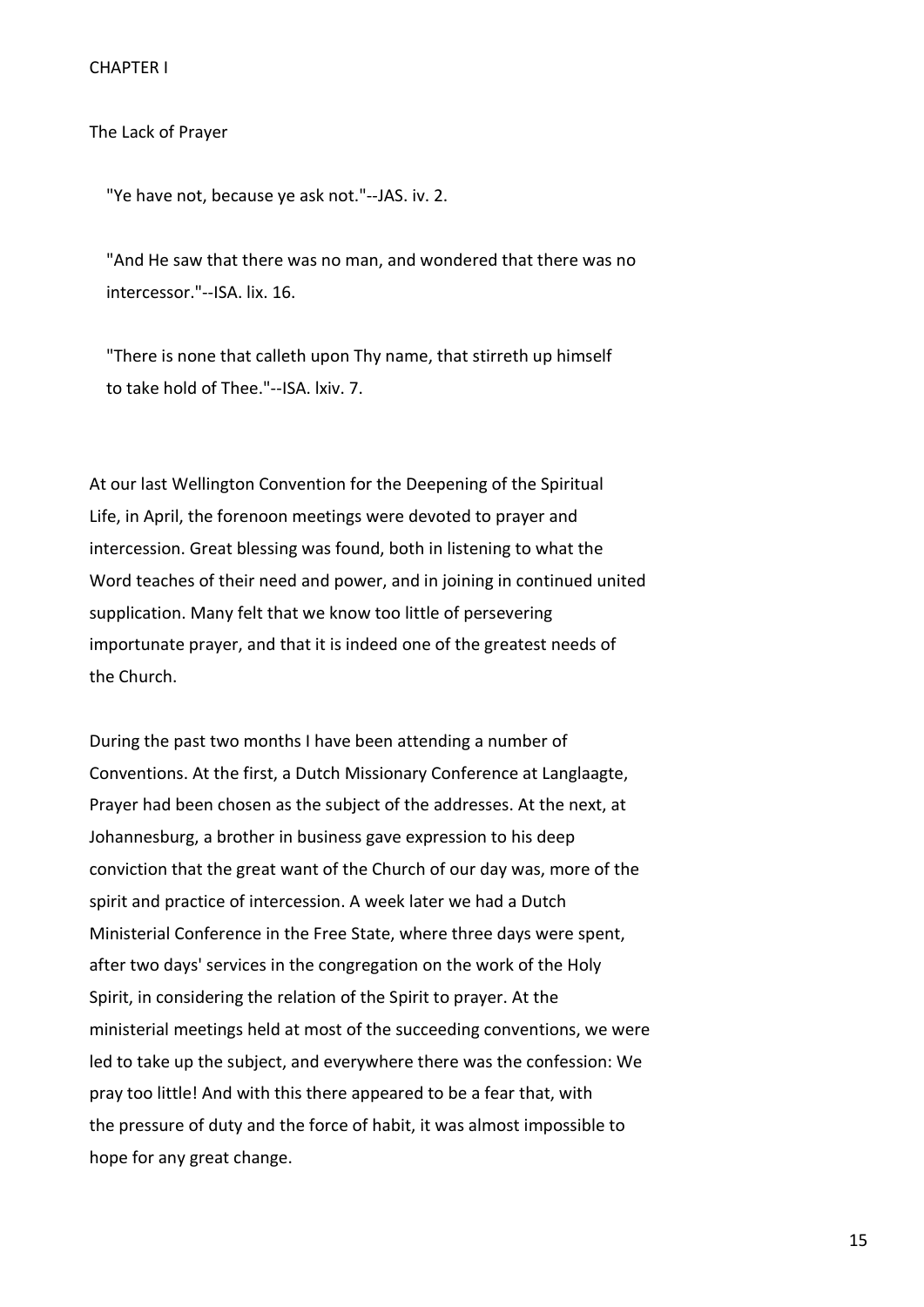I cannot say what a deep impression was made upon me by these conversations. Most of all, by the thought that there should be anything like hopelessness on the part of God's servants as to the prospect of an entire change being effected, and real deliverance found from a failure which cannot but hinder our own joy in God, and our power in His service. And I prayed God to give me words that might not only help to direct attention to the evil, but, specially, that might stir up faith, and waken the assurance that God by His Spirit will enable us to pray as we ought.

Let me begin, for the sake of those who have never had their attention directed to the matter, by stating some of the facts that prove how universal is the sense of shortcoming in this respect.

Last year there appeared a report of an address to ministers by Dr. Whyte, of Free St. George's, Edinburgh. In that he said that, as a young minister, he had thought that, of the time he had over from pastoral visitation, he ought to spend as much as possible with his books in his study. He wanted to feed his people with the very best he could prepare for them. But he had now learned that prayer was of more importance than study. He reminded his brethren of the election of deacons to take charge of the collections, that the twelve might "give themselves to prayer and the ministry of the word," and said that at times, when the deacons brought him his salary, he had to ask himself whether he had been as faithful in his engagement as the deacons had been to theirs. He felt as if it were almost too late to regain what he had lost, and urged his brethren to pray more. What a solemn confession and warning from one of the high places: We pray too little!

During the Regent Square Convention two years ago the subject came up in conversation with a well-known London minister. He urged that if so much time must be given to prayer, it would involve the neglect of the imperative calls of duty "There is the morning post, before breakfast, with ten or twelve letters which must be answered. Then there are committee meetings waiting, with numberless other engagements, more than enough to fill up the day. It is difficult to see how it can be done."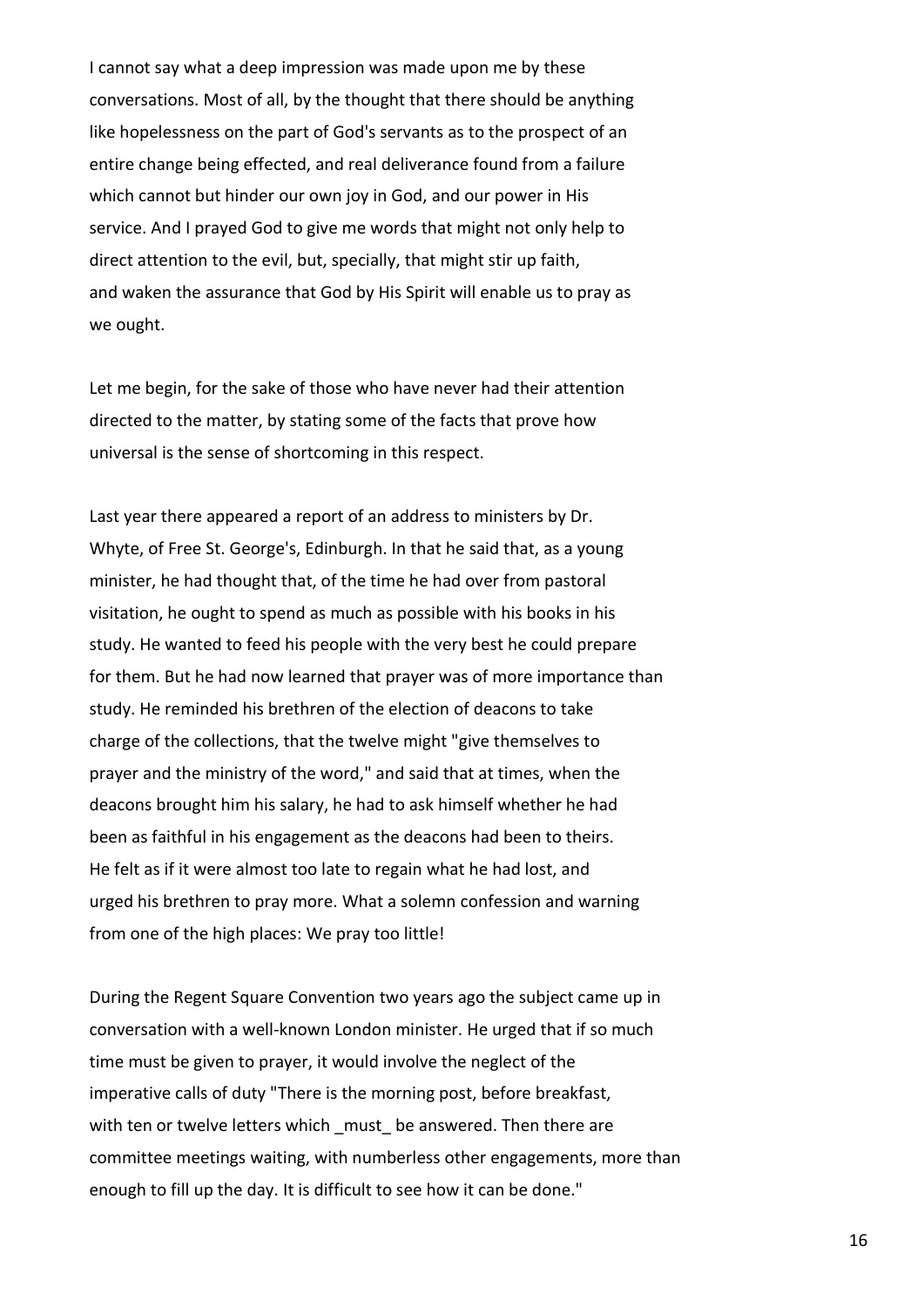My answer was, in substance, that it was simply a question of whether the call of God for our time and attention was of more importance than that of man. If God was waiting to meet us, and to give us blessing and power from heaven for His work, it was a short-sighted policy to put other work in the place which God and waiting on Him should have.

At one of our ministerial meetings, the superintendent of a large district put the case thus: "I rise in the morning and have half an hour with God, in the Word and prayer, in my room before breakfast. I go out, and am occupied all day with a multiplicity of engagements. I do not think many minutes elapse without my breathing a prayer for guidance or help. After my day's work, I return in my evening devotions and speak to God of the day's work. But of the intense, definite, importunate prayer of which Scripture speaks one knows little." What, he asked, must I think of such a life?

We all know the difference between a man whose profits are just enough to maintain his family and keep up his business, and another whose income enables him to extend the business and to help others. There may be an earnest Christian life in which there is prayer enough to keep us from going back, and just maintain the position we have attained to, without much of growth in spirituality or Christlikeness. The attitude is more defensive, seeking to ward off temptation, than aggressive, reaching out after higher attainment. If there is indeed to be a going from strength to strength, with some large experience of God's power to sanctify ourselves and to bring down real blessing on others, there must be more definite and persevering prayer. The Scripture teaching about crying day and night, continuing steadfastly in prayer, watching unto prayer, being heard for his importunity, must in some degree become our experience if we are really to be intercessors.

At the very next Convention the same question was put in somewhat different form. "I am at the head of a station, with a large outlying district to care for. I see the importance of much prayer, and yet my life hardly leaves room for it. Are we to submit? Or tell us how we can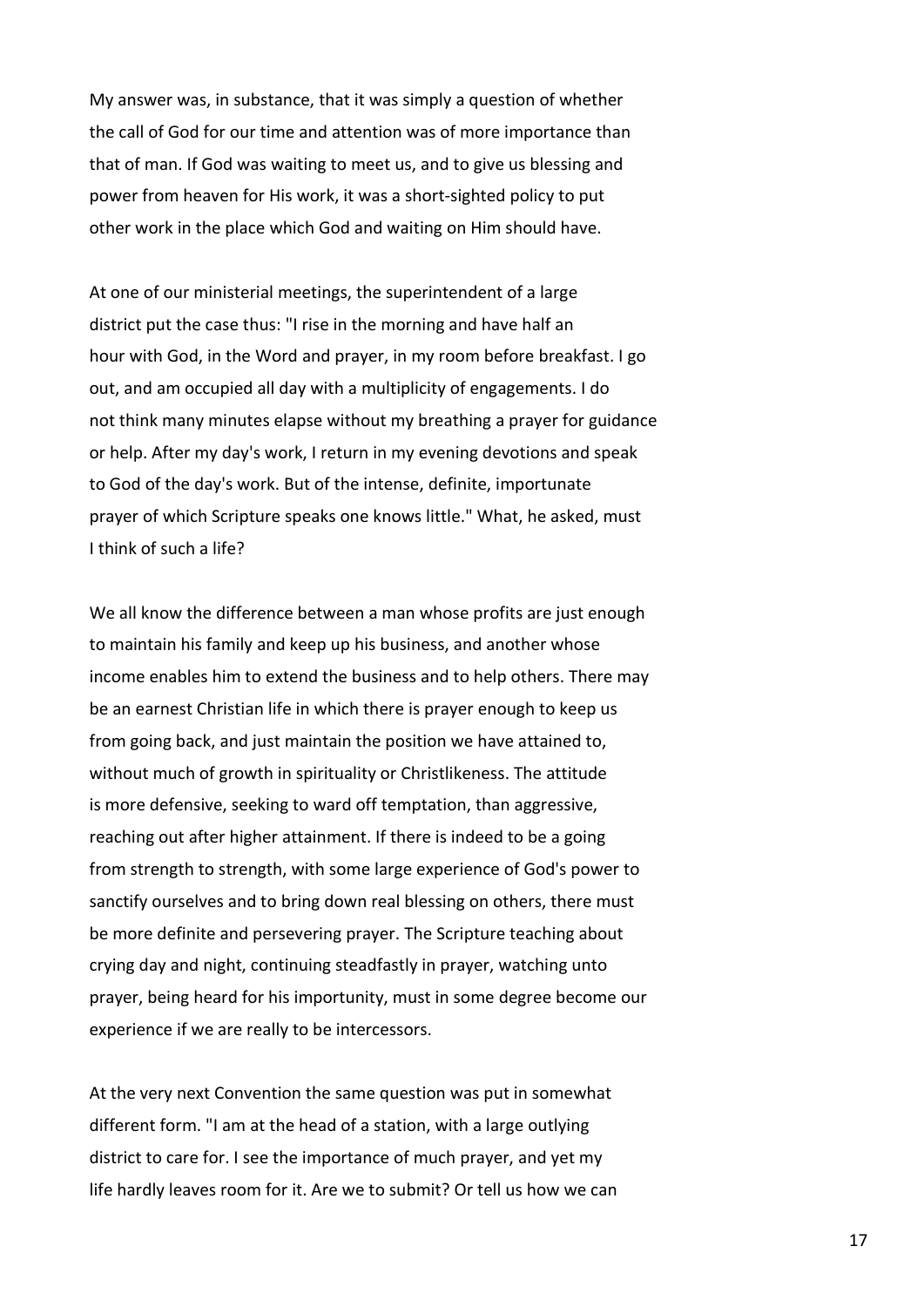attain to what we desire?" I admitted that the difficulty was universal. I recalled the words of one of our most honoured South African missionaries, now gone to his rest: he had the same complaint. "In the morning at five the sick people are at the door waiting for medicine. At six the printers come, and I have to set them to work and teach them. At nine the school calls me, and till late at night I am kept busy with a large correspondence." In my answer I quoted a Dutch proverb: 'What is heaviest must weigh heaviest,'--must have the first place. The law of God is unchangeable: as on earth, so in our traffic with heaven, we only get as we give. Unless we are willing to pay the price, and sacrifice time and attention and what appear legitimate or necessary duties, for the sake of the heavenly gifts, we need not look for a large experience of the power of the heavenly world in our work. The whole company present joined in the sad confession; it had been thought over, and mourned over, times without number; and yet, somehow, there they were, all these pressing claims, and all the ineffectual resolves to pray more, barring the way. I need not now say to what further thoughts our conversation led; the substance of them will be found in some of the later chapters in this volume.

Let me call just one more witness. In the course of my journey I met with one of the Cowley Fathers, who had just been holding Retreats for clergy of the English Church. I was interested to hear from him the line of teaching he follows. In the course of conversation he used the expression--"the distraction of business," and it came out that he found it one of the great difficulties he had to deal with in himself and others. Of himself, he said that by the vows of his Order he was bound to give himself specially to prayer. But he found it exceedingly difficult. Every day he had to be at four different points of the town he lived in; his predecessor had left him the charge of a number of committees where he was expected to do all the work; it was as if everything conspired to keep him from prayer.

All this testimony surely suffices to make clear that prayer has not the place it ought to have in our ministerial and Christian life; that the shortcoming is one of which all are willing to make confession; and that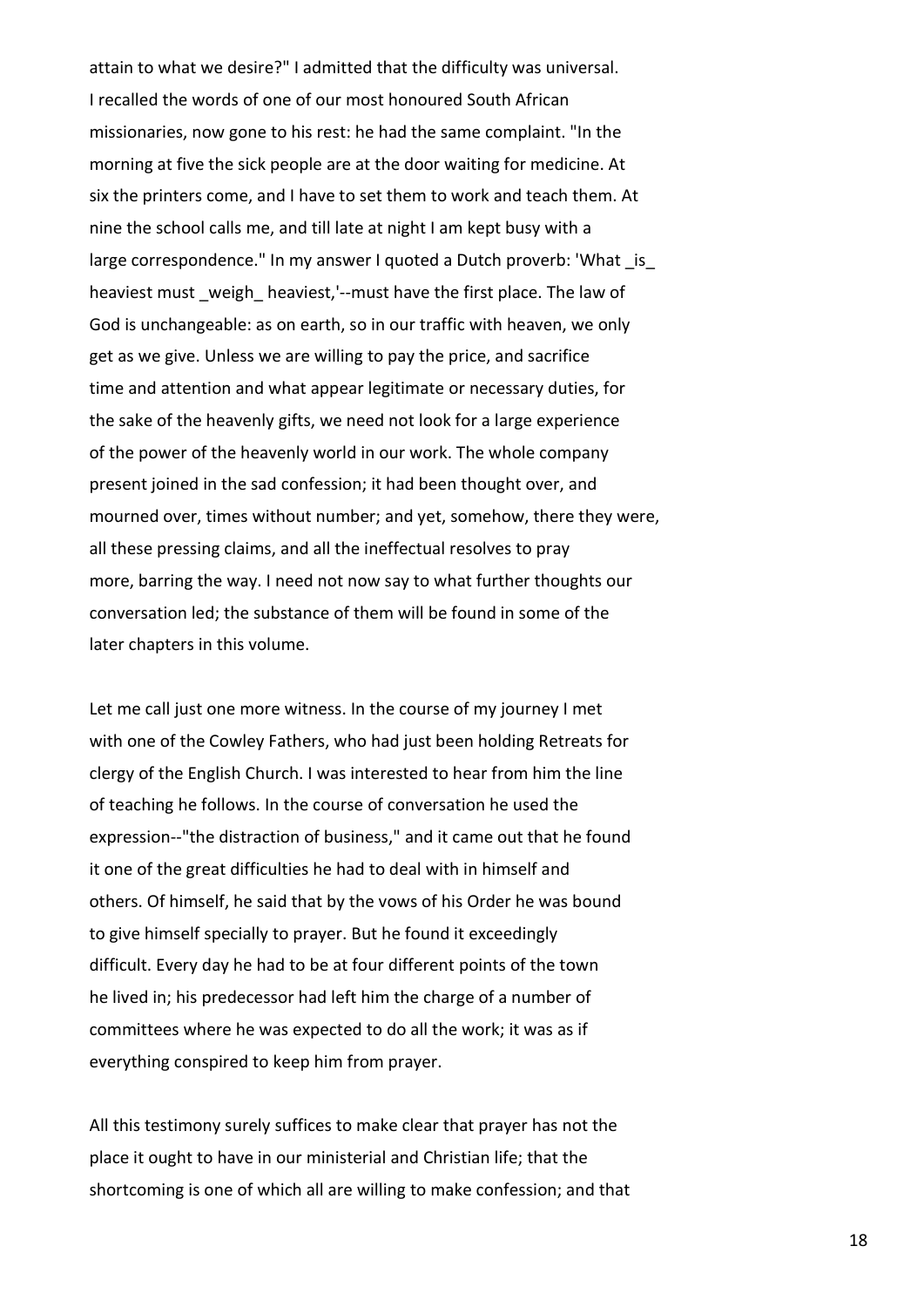the difficulties in the way of deliverance are such as to make a return to a true and full prayer-life almost impossible. Blessed be God--"The things that are impossible with men are possible with God"! "God is able to make all grace abound toward you, that ye, always having all sufficiency in all things, may abound to all good work." Do let us believe that God's call to much prayer need not be a burden and cause of continual self-condemnation. He means it to be a joy. He can make it an inspiration, giving us strength for all our work, and bringing down His power to work through us in our fellowmen. Let us not fear to admit to the full the sin that shames us, and then to face it in the name of our Mighty Redeemer. The light that shows us our sin and condemns us for it, will show us the way out of it, into the life of liberty that is well-pleasing to God. If we allow this one matter, unfaithfulness in prayer, to convict us of the lack in our Christian life which lies at the root of it, God will use the discovery to bring us not only the power to pray that we long for, but the joy of a new and healthy life, of which prayer is the spontaneous expression.

And what is now the way by which our sense of the lack of prayer can be made the means of blessing, the entrance on a path in which the evil may be conquered? How can our intercourse with the Father, in continual prayer and intercession, become what it ought to be, if we and the world around us are to be blessed? As it appears to me, we must begin by going back to God's Word, to study what \_the place is God means prayer to have in the life of His child and His Church. A fresh sight of what prayer is according to the will of God, of what our prayers can be, through the grace of God, will free us from those feeble defective views, in regard to the absolute necessity of continual prayer, which lie at the root of our failure. As we get an insight into the reasonableness and rightness of this divine appointment, and come under the full conviction of how wonderfully it fits in with God's love and our own happiness, we shall be freed from the false impression of its being an arbitrary demand. We shall with our whole heart and soul consent to it and rejoice in it, as the one only possible way for the blessing of heaven to come to earth. All thought of task and burden, of self-effort and strain, will pass away in the blessed faith that as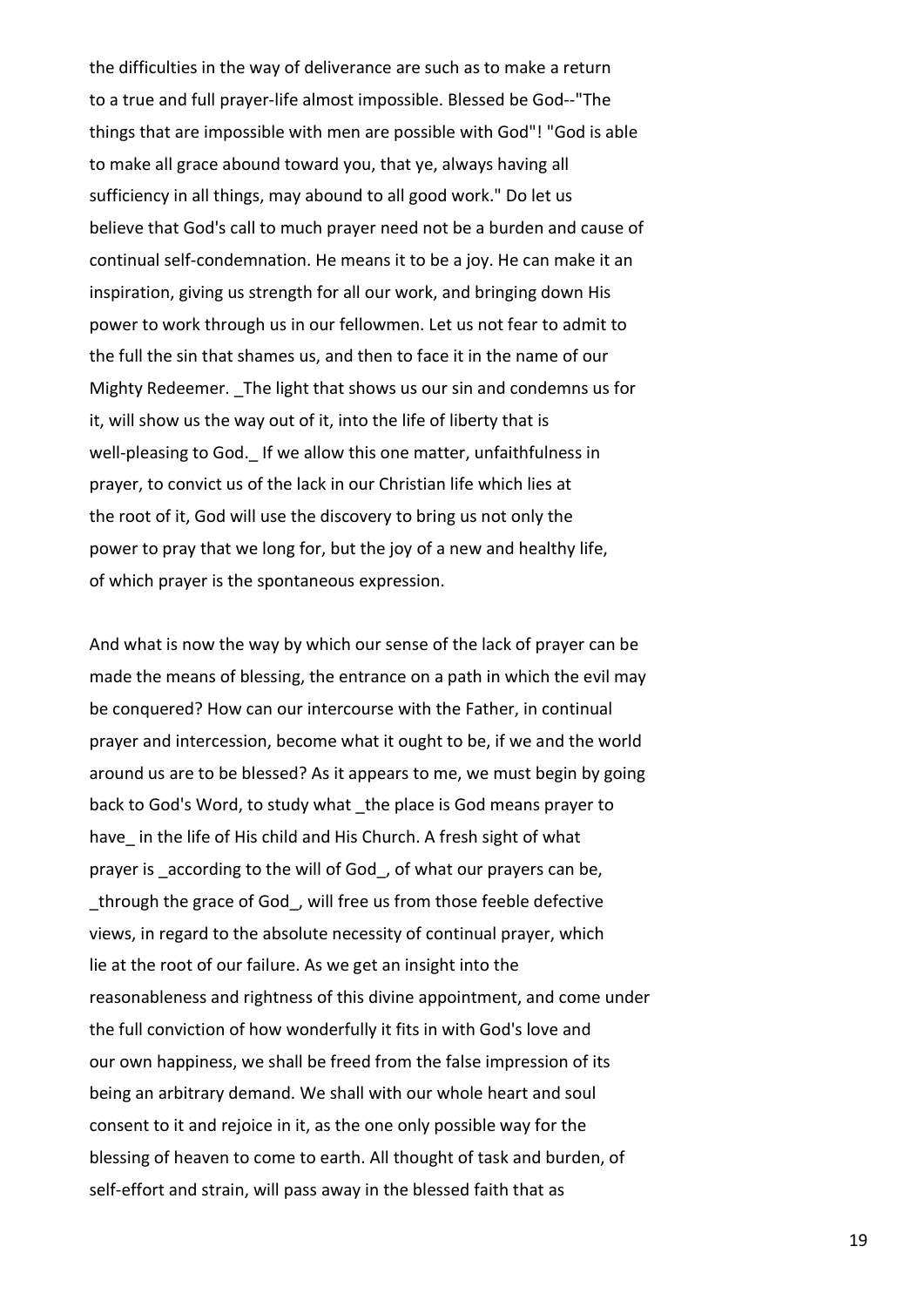simple as breathing is in the healthy natural life, will praying be in the Christian life that is led and filled by the Spirit of God.

As we occupy ourselves with and accept this teaching of God's Word on prayer, we shall be led to see how our failure in the prayer-life was owing to failure in the Spirit-life. Prayer is one of the most heavenly and spiritual of the functions of the Spirit-life. How could we try or expect to fulfil it so as to please God, except as our soul is in perfect health, and our life truly possessed and moved by God's Spirit? The insight into the place God means prayer to take, and which it only can take, in a full Christian life, will show us that we have not been living the true, the abundant life, and that any thought of praying more and effectually will be vain, except as we are brought into a closer relation to our Blessed Lord Jesus. Christ is our life, Christ liveth in us, in such reality that His life of prayer on earth, and of intercession in heaven, is breathed into us in just such measure as our surrender and our faith allow and accept it. Jesus Christ is the Healer of all diseases, the Conqueror of all enemies, the Deliverer from all sin; if our failure teaches us to turn afresh to Him, and find in Him the grace He gives to pray as we ought, this humiliation may become our greatest blessing. Let us all unite in praying God that He would visit our souls and fit us for that work of intercession, which is at this moment the greatest need of the Church and the world. It is only by intercession that that power can be brought down from Heaven which will enable the Church to conquer the world. Let us stir up the slumbering gift that is lying unused, and seek to gather and train and band together as many as we can, to be God's remembrancers, and to give Him no rest till He makes His Church a joy in the earth. Nothing but intense believing prayer can meet the intense spirit of worldliness, of which complaint is everywhere made.

#### A PLEA FOR MORE PRAYER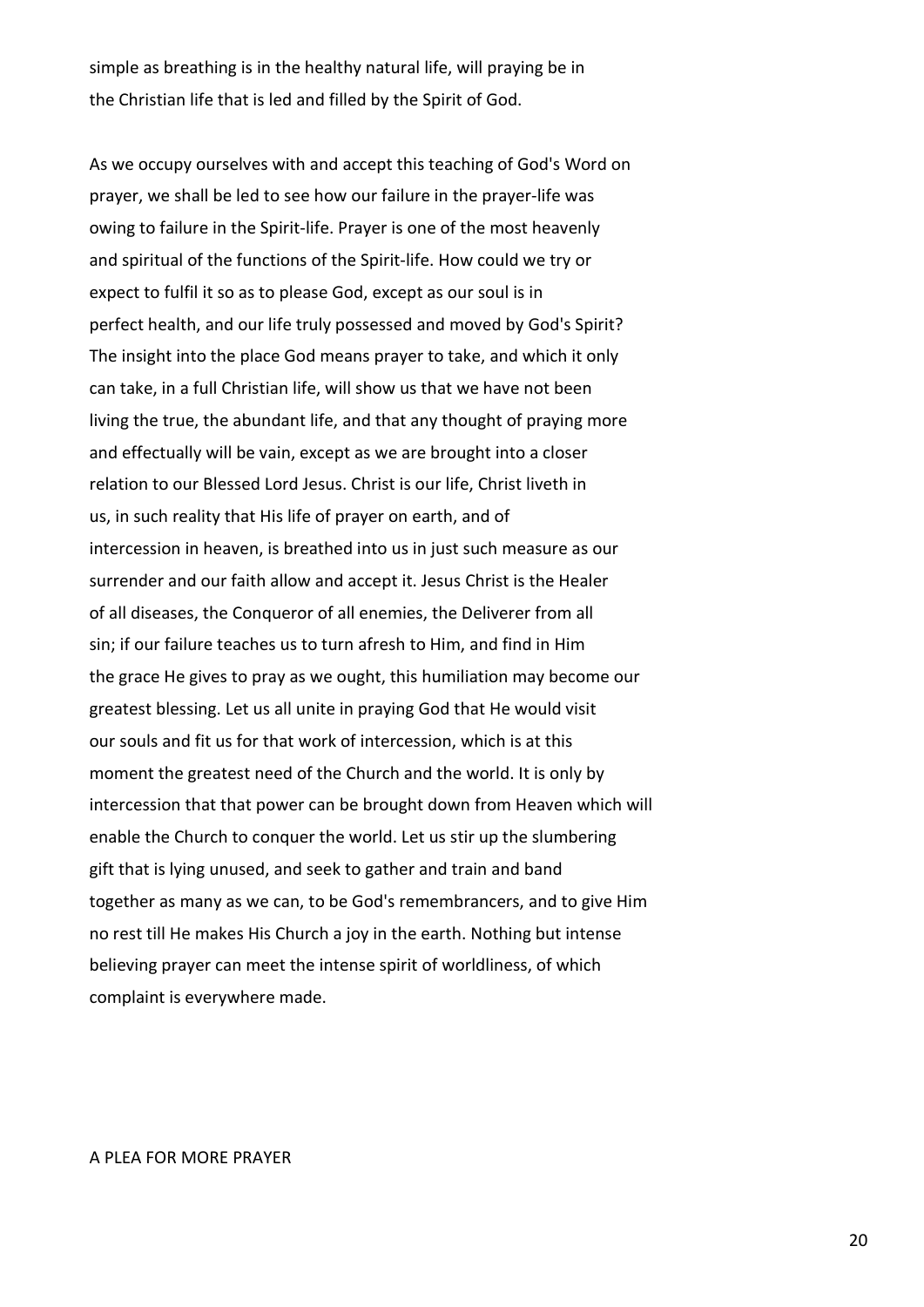#### CHAPTER II

The Ministration of the Spirit and Prayer

 "If ye, being evil, know how to give good gifts to your children; how much more shall your Heavenly Father give the Holy Spirit to them that ask Him?"--LUKE xi. 13.

Christ had just said (v. 9), "Ask, and it shall be given": God's giving is inseparably connected with our asking. He applies this especially to the Holy Spirit. As surely as a father on earth gives bread to his child, so God gives the Holy Spirit to them that ask Him. The whole ministration of the Spirit is ruled by the one great law: God must give, we must ask. When the Holy Spirit was poured out at Pentecost with a flow that never ceases, it was in answer to prayer. The inflow into the believer's heart, and His outflow in the rivers of living water, ever still depend upon the law: "Ask, and it shall be given." In connection with our confession of the lack of prayer, we have said that what we need is some due apprehension of the place it occupies in God's plan of redemption; we shall perhaps nowhere see this more clearly than in the first half of the Acts of the Apostles. The story of the birth of the Church in the outpouring of the Holy Spirit, and of the first freshness of its heavenly life in the power of that Spirit, will teach us how prayer on earth, whether as cause or effect, is the true measure of the presence of the Spirit of heaven\_.

We begin with the well-known words (i. 13), "These all continued with one accord in prayer and supplication." And then there follows: "And when the day of Pentecost was fully come, they were all with one accord in one place. And they were all filled with the Holy Ghost. And the same day there were added to them about three thousand souls." The great work of redemption had been accomplished. The Holy Spirit had been promised by Christ "not many days hence." He had sat down on His throne and received the Spirit from the Father. But all this was not enough. One thing more was needed: the ten days' united continued supplication of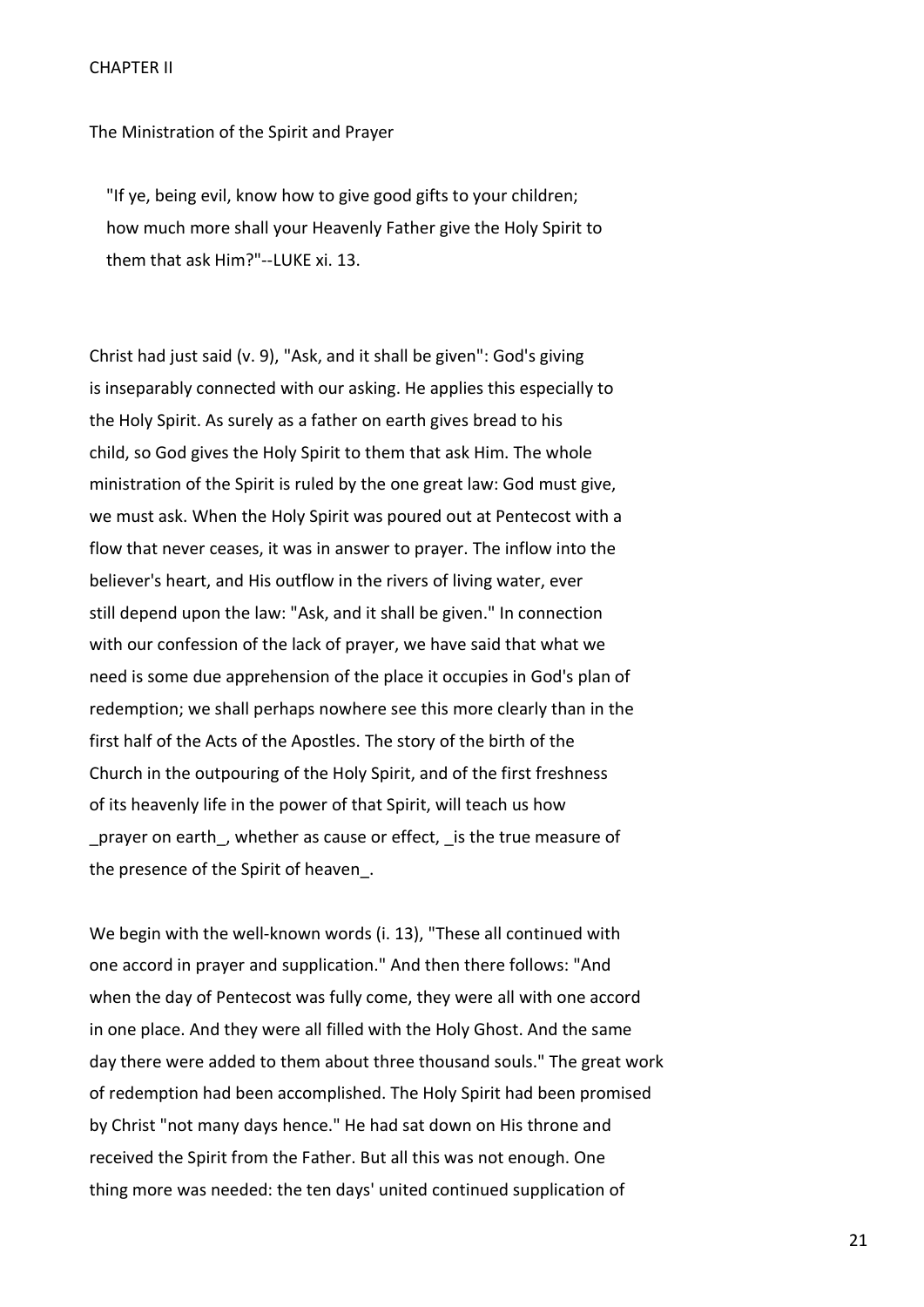the disciples. It was intense, continued prayer that prepared the disciples' hearts, that opened the windows of heaven, that brought down the promised gift. As little as the power of the Spirit could be given without Christ sitting on the throne, could it descend without the disciples on the footstool of the throne\_. For all the ages the law is laid down here, at the birth of the Church, that whatever else may be found on earth, the power of the Spirit must be prayed down from heaven. The measure of believing, continued prayer will be the measure of the Spirit's working in the Church. Direct, definite, determined prayer is what we need.

See how this is confirmed in chapter iv. Peter and John had been brought before the Council and threatened with punishment. When they returned to their brethren, and reported what had been said to them, "all lifted up their voice to God with one accord," and prayed for boldness to speak the word. "And when they had prayed, the place was shaken, and they were all filled with the Holy Ghost, and they spake the word of God with boldness. And the multitude of them that believed were one heart and one soul. And with great power gave the apostles witness of the resurrection of the Lord Jesus; and great grace was upon them all." It is as if the story of Pentecost is repeated a second time over, with the prayer, the shaking of the house, the filling with the Spirit, the speaking God's word with boldness and power, the great grace upon all, the manifestation of unity and love--to imprint it ineffaceably on the heart of the Church: it is prayer that lies at the root of the spiritual life and power of the Church. The measure of God's giving the Spirit is our asking. He gives as a father to him who asks as a child.

Go on to the sixth chapter. There we find that, when murmurings arose as to the neglect of the Grecian Jews in the distribution of alms, the apostles proposed the appointment of deacons to serve the tables. "We," they said, "will give ourselves to prayer and the ministry of the word." It is often said, and rightly said, that there is nothing in honest business, when it is kept in its place as entirely subordinate to the kingdom, which must ever be first, that need prevent fellowship with God. Least of all ought a work like ministering to the poor hinder the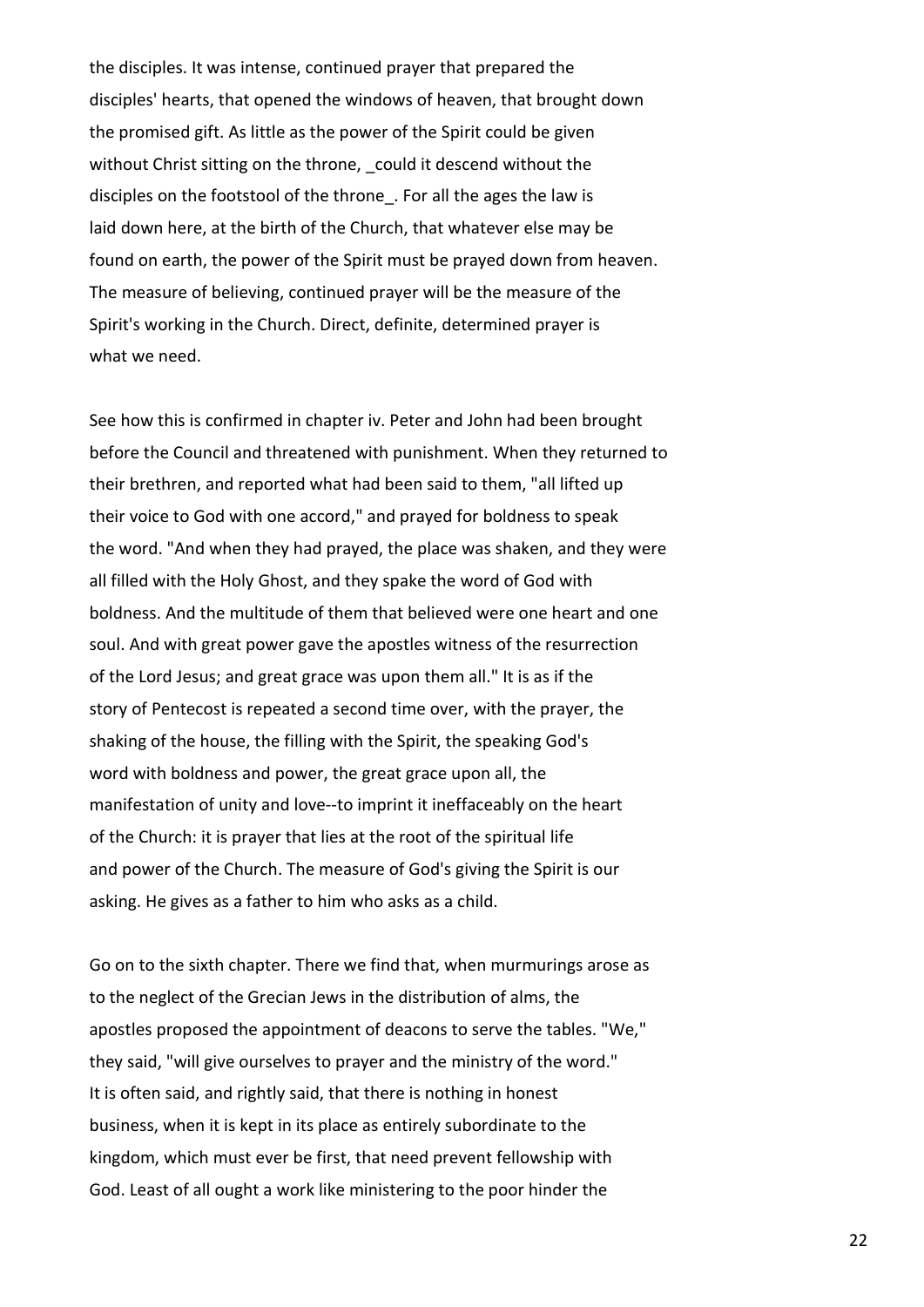spiritual life. And yet the apostles felt it would hinder them in their giving themselves to the ministry of prayer and the word. What does this teach? That the maintenance of the spirit of prayer, such as is consistent with the claims of much work, is not enough for those who are the leaders of the Church. To keep up the communication with the King on the throne and the heavenly world clear and fresh; to draw down the power and blessing of that world, not only for the maintenance of our own spiritual life, but for those around us; continually to receive instruction and empowerment for the great work to be done--the apostles, as the ministers of the word, felt the need of being free from other duties, that they might give themselves to much prayer. James writes: "Pure religion and undefiled before God and the Father is this, To visit the fatherless and widows in their affliction." If ever any work were a sacred one, it was that of caring for these Grecian widows. And yet, even such duties might interfere with the special calling to give themselves to prayer and the ministry of the word. As on earth, so in the kingdom of heaven, there is power in the division of labour; and while some, like the deacons, had specially to care for serving the tables and ministering the alms of the Church here on earth, others had to be set free for that steadfast continuance in prayer which would uninterruptedly secure the downflow of the powers of the heavenly world. The minister of Christ is set apart to give himself as much to prayer as to the ministry of the word. In faithful obedience to this law is the secret of the Church's power and success. As before, so after Pentecost, the apostles were men given up to prayer.

In chapter viii. we have the intimate connection between the Pentecostal gift and prayer, from another point of view. At Samaria, Philip had preached with great blessing, and many had believed. But the Holy Ghost was, as yet, fallen on none of them. The apostles sent down Peter and John to pray for them, that they might receive the Holy Ghost. The power for such prayer was a higher gift than preaching--the work of the men who had been in closest contact with the Lord in glory, the work that was essential to the perfection of the life that preaching and baptism, faith and conversion had only begun. Surely of all the gifts of the early Church for which we should long there is none more needed than the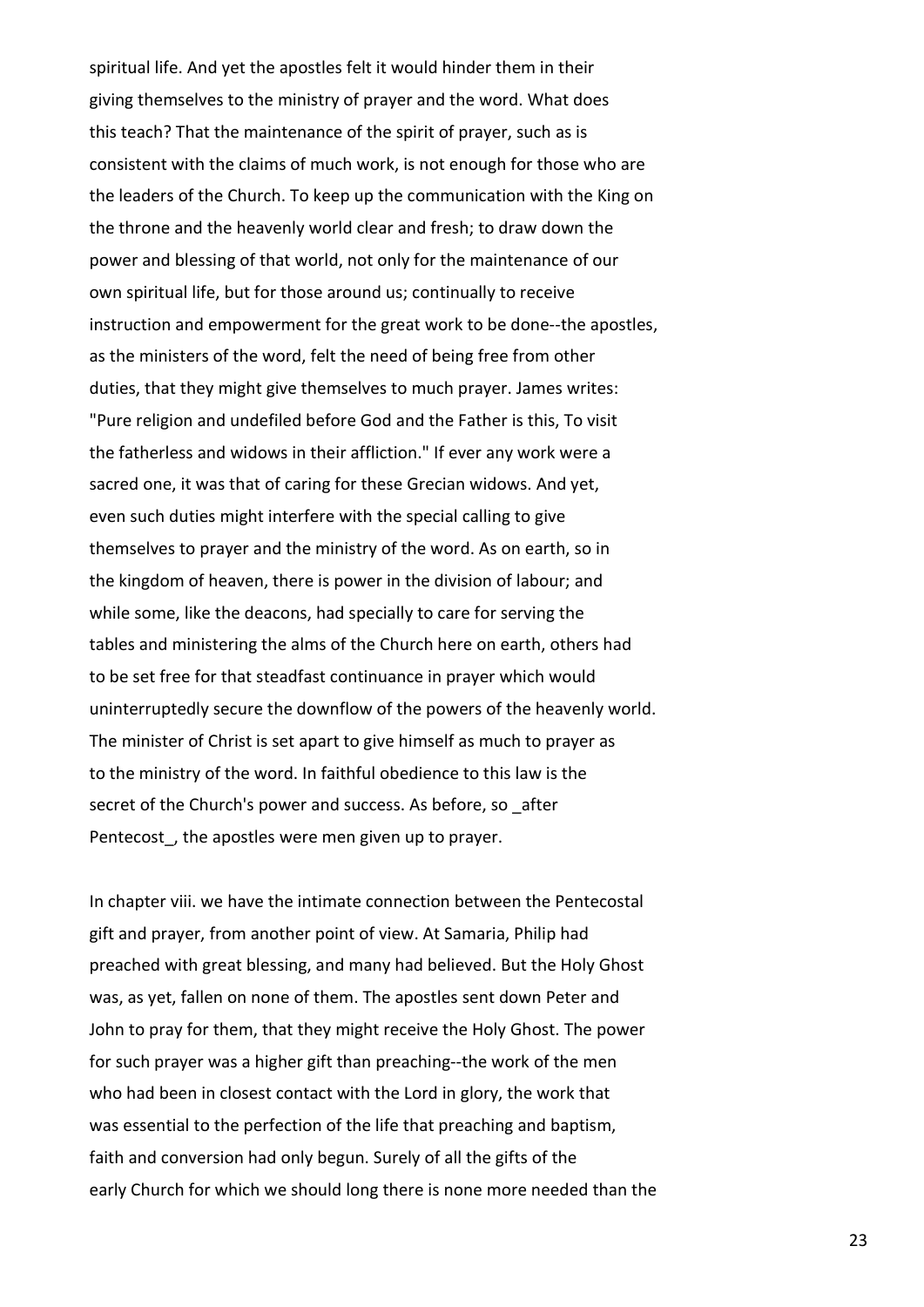gift of prayer--prayer that brings down the Holy Ghost on believers. This power is given to the men who say: "We will give ourselves to prayer."

In the outpouring of the Holy Spirit, in the house of Cornelius at Cæsarea, we have another testimony to the wondrous interdependence of the action of prayer and the Spirit, and another proof of what will come to a man who has given himself to prayer. Peter went up at midday to pray on the housetop. And what happened? He saw heaven opened, and there came the vision that revealed to him the cleansing of the Gentiles; with that came the message of the three men from Cornelius, a man who "prayed alway," and had heard from an angel, "Thy prayers are come up before God"; and then the voice of the Spirit was heard saying, "Go with them." It is Peter praying, to whom the will of God is revealed, to whom guidance is given as to going to Cæsarea, and who is brought into contact with a praying and prepared company of hearers. No wonder that in answer to all this prayer a blessing comes beyond all expectation, and the Holy Ghost is poured out upon the Gentiles. A much-praying minister will receive an entrance into God's will he would otherwise know nothing of; will be brought to praying people where he does not expect them; will receive blessing above all he asks or thinks. The teaching and the power of the Holy Ghost are alike unalterably linked to prayer.

Our next reference will show us faith in the power that the Church's prayer has with its glorified King, as it is found, not only in the apostles, but in the Christian community. In chapter xii. we have the story of Peter in prison on the eve of execution. The death of James had aroused the Church to a sense of real danger, and the thought of losing Peter too, wakened up all its energies. It betook itself to prayer. "Prayer was made of the Church without ceasing to God for him." That prayer availed much; Peter was delivered. When he came to the house of Mary, he found "many gathered together praying." Stone walls and double chains, soldiers and keepers, and the iron gate, all gave way before the power from heaven that prayer brought down to his rescue. The whole power of the Roman Empire, as represented by Herod, was impotent in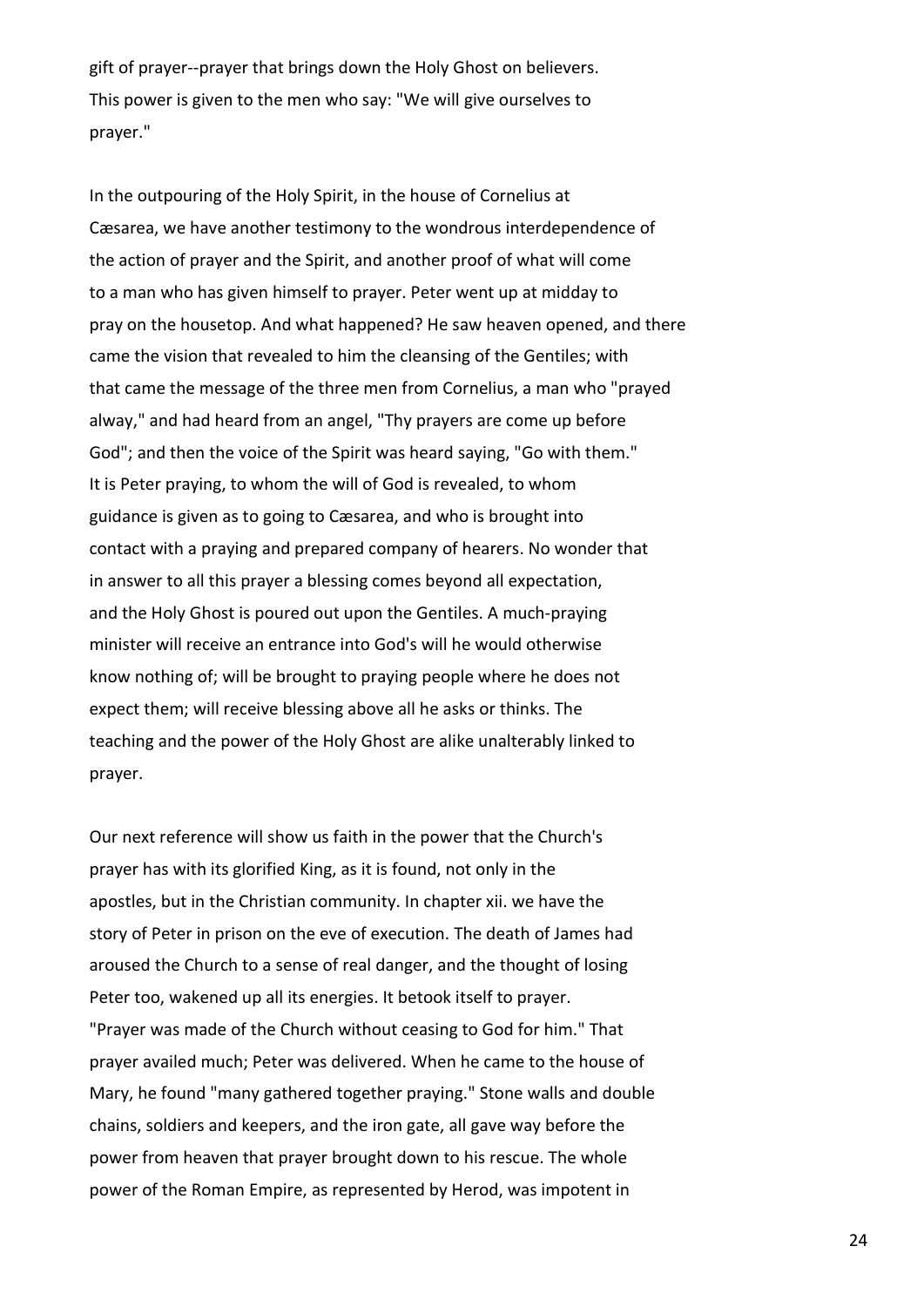presence of the power the Church of the Holy Spirit wielded in prayer. They stood in such close and living communication with their Lord in heaven; they knew so well that the words, "all power is given unto Me," and "Lo I am with you alway," were absolutely true; they had such faith in His promise to hear them whatever they asked--that they prayed in the assurance that the powers of heaven could work on earth, and would work at their request and on their behalf. The Pentecostal Church believed in prayer, and practised it.

Just one more illustration of the place and the blessing of prayer among men filled with the Holy Spirit. In chapter xiii. we have the names of five men at Antioch who had given themselves specially to ministering to the Lord with prayer and fasting. Their giving themselves to prayer was not in vain: as they ministered to the Lord, the Holy Spirit met them, and gave them new insight into God's plans. He called them to be fellow-workers with Himself; there was a work to which He had called Barnabas and Saul; their part and privilege would be to separate these men with renewed fasting and prayer, and to let them go, "sent forth of the Holy Ghost." God in heaven would not send forth His chosen servants without the co-operation of His Church; men on earth were to have a real partnership in the work of God. It was prayer that fitted and prepared them for this; it was to praying men the Holy Ghost gave authority to do His work and use His name. It was to prayer the Holy Ghost was given. It is still prayer that is the only secret of true Church extension, that is guided from heaven to find and send forth God-called and God-empowered men. To prayer the Holy Spirit will show the men He has selected; to prayer that sets them apart under His guidance He will give the honour of knowing that they are men, "sent forth by the Holy Ghost." It is prayer which is the link between the King on the throne and the Church at His footstool--the human link that has its divine strength in the power of the Holy Ghost, who comes in answer to it.

As one looks back upon these chapters in the history of the Pentecostal Church, how clear the two great truths stand out: where there is much prayer there will be much of the Spirit; where there is much of the Spirit there will be ever-increasing prayer. So clear is the living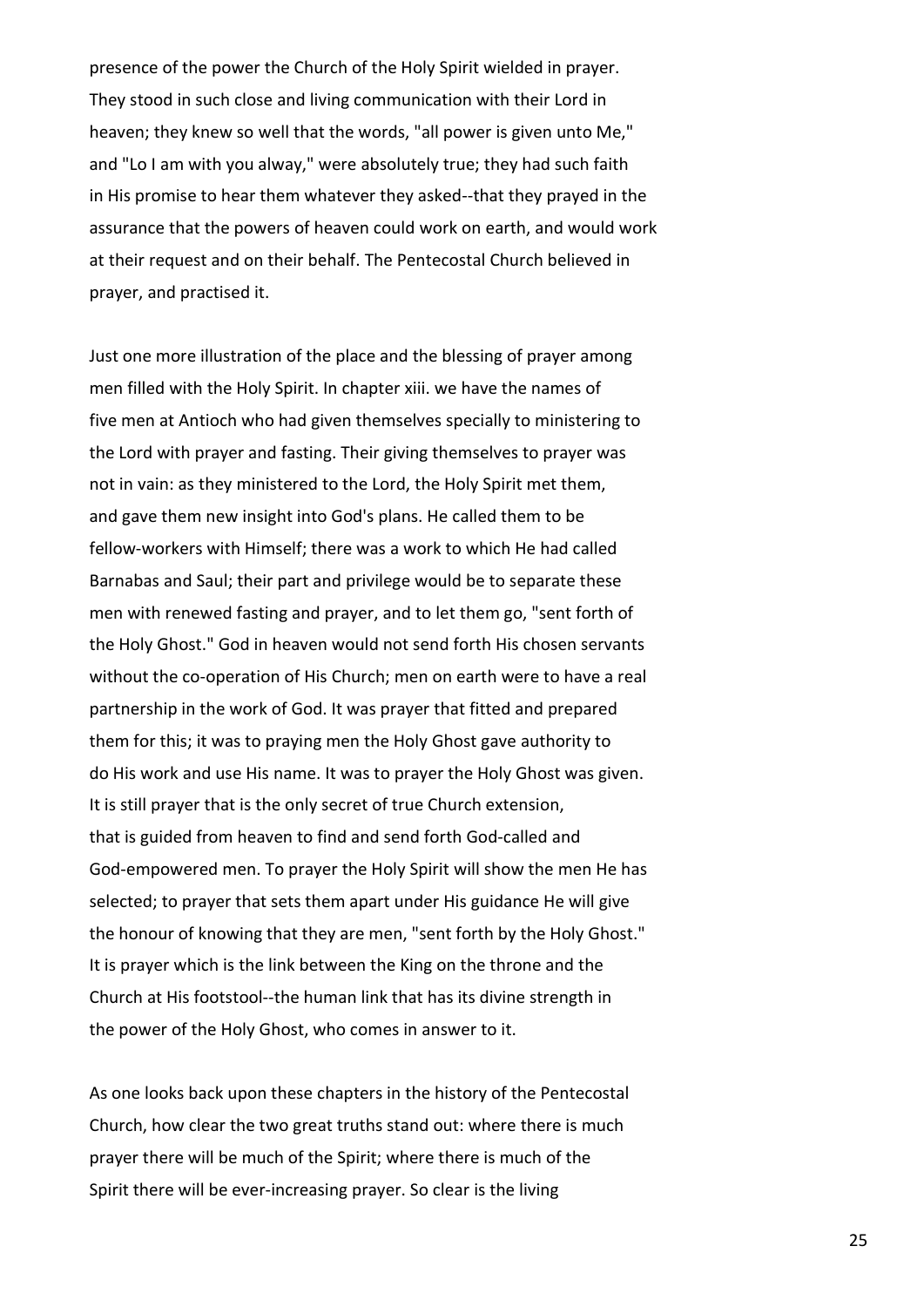connection between the two, that when the Spirit is given in answer to prayer it ever wakens more prayer to prepare for the fuller revelation and communication of His Divine power and grace. If prayer was thus the power by which the Primitive Church flourished and triumphed, is it not the one need of the Church of our days? Let us learn what ought to be counted axioms in our Church work:--

Heaven is still as full of stores of spiritual blessing as it was then. God still delights to give the Holy Spirit to them that ask Him. Our life and work are still as dependent on the direct impartation of Divine power as they were in Pentecostal times. Prayer is still the appointed means for drawing down these heavenly blessings in power on ourselves and those around us. God still seeks for men and women who will, with all their other work of ministering, specially give themselves to persevering prayer.

And we--you, my reader, and I--may have the privilege of offering ourselves to God to labour in prayer, and bring down these blessings to this earth. Shall we not beseech God to make all this truth so living in us that we may not rest till it has mastered us, and our whole heart be so filled with it, that the practice of intercession shall be counted by us our highest privilege, and we find in it the sure and only measure for blessing on ourselves, on the Church, and on the world?

## A PLEA FOR MORE PRAYER

# CHAPTER III

# A Model of Intercession

 "And he said unto them, Which of you shall have a friend, and shall go unto him at midnight, and shall say unto him, Friend, lend me three loaves; for a friend of mine is come unto me from a journey,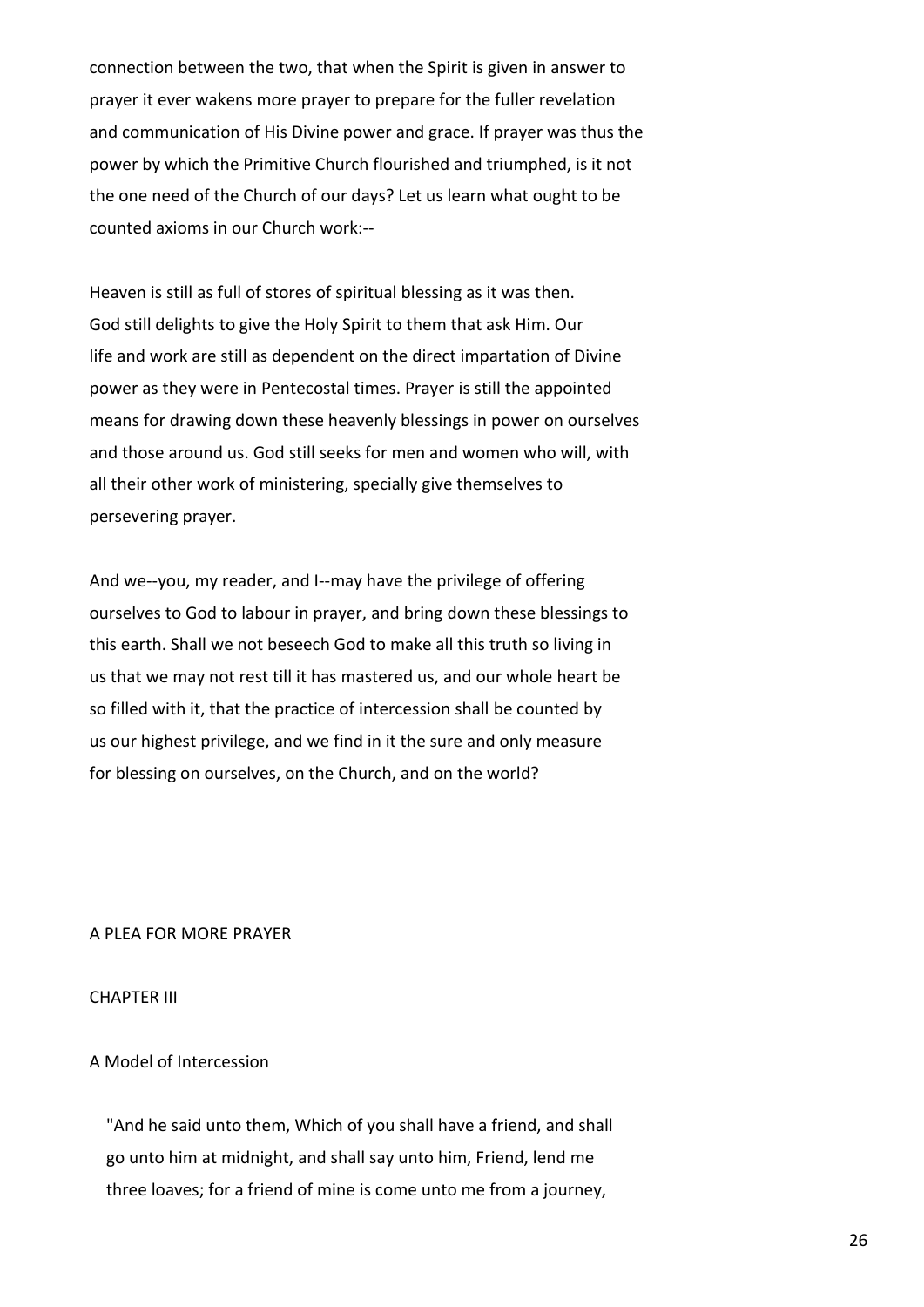and I have nothing to set before him; and he from within shall answer and say, Trouble me not: I cannot rise and give thee? I say unto you, Though he will not rise and give him, because he is his friend, yet, because of his importunity, he will arise and give him as many as he needeth."--LUKE xi. 5-8.

 "I have set watchmen upon thy walls, O Jerusalem, which shall never hold their peace day nor night: ye that are the Lord's remembrancers, keep not silence, and give Him no rest."--ISA. lxii. 6, 7.

We have seen in our previous chapter what power prayer has. It is the one power on earth that commands the power of heaven. The story of the early days of the Church is God's great object-lesson, to teach His Church what prayer can do, how it alone, but it most surely, can draw down the treasures and powers of heaven into the life of earth.

Just remember the lessons we learnt of how prayer is at once indispensable and irresistible. Did we not see how unknown and untold power and blessing is stored up for us in heaven?--how that power will make us a blessing to men, and fit us to do any work or face any danger? how it is to be sought in prayer continually and persistently? how they who have the heavenly power can pray it down upon others? how in all the intercourse of ministers and people, in all the ministrations of Christ's Church, it is the one secret of success? how it can defy all the power of the world, and fit men to conquer that world for Christ? It is the power of the heavenly life, the power of God's own Spirit, the power of Omnipotence, that waits for prayer to bring it down.

In all this prayer there was little thought of personal need or happiness. It was the desire to witness for Christ and bring Him and His salvation to others, it was the thought of God's kingdom and glory, that possessed these disciples. If we would be delivered from the sin of restraining prayer, we must enlarge our hearts for the work of intercession. The attempt to pray constantly for ourselves must be a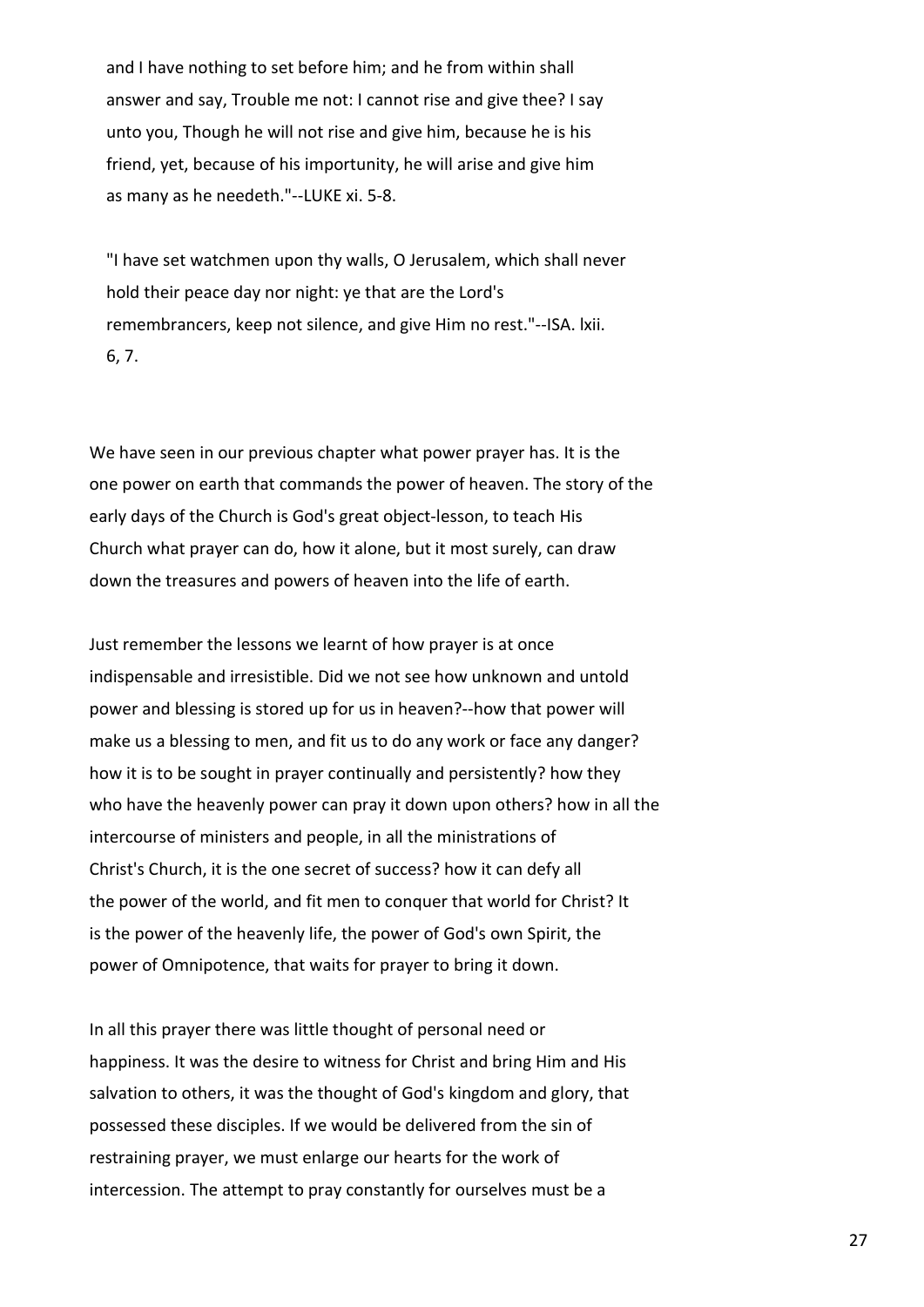failure; it is in intercession for others that our faith and love and perseverance will be aroused, and that power of the Spirit be found which can fit us for saving men. We are asking how we may become more faithful and successful in prayer; let us see how the Master teaches us, in the parable of the Friend at Midnight, that intercession for the needy calls forth the highest exercise of our power of believing and prevailing prayer. Intercession is the most perfect form of prayer: it is the prayer Christ ever liveth to pray on His throne. Let us learn what the elements of true intercession are.

1. Notice the urgent need: here intercession has its origin. The friend came at midnight--an untimely hour. He was hungry, and could not buy bread. If we are to learn to pray aright we must open eye and heart to the need around us.

We hear continually of the thousand millions of heathen and Mohammedans living in midnight darkness, perishing for lack of the bread of life. We hear of five hundred millions of nominal Christians, the great majority of them almost as ignorant and indifferent as the heathen. We see millions in the Christian Church, not ignorant or indifferent, and yet knowing little of a walk in the light of God or in the power of a life fed by bread from heaven. We have each of us our own circles--congregations, schools, friends, missions--in which the great complaint is that the light and life of God are too little known. Surely, if we believe what we profess, that God alone is able to help, that God certainly will help in answer to prayer,--all this need ought to make intercessors of us, people who give their lives to prayer for those around them.

Let us take time to consider and realise the need. Each Christless soul going down into outer darkness, perishing of hunger, with bread enough and to spare! Thirty millions a year dying without the knowledge of Christ! Our own neighbours and friends, souls intrusted to us, dying without hope! Christians around us living a sickly, feeble, fruitless life! Surely there is need for prayer. Nothing, nothing but prayer to God for help, will avail.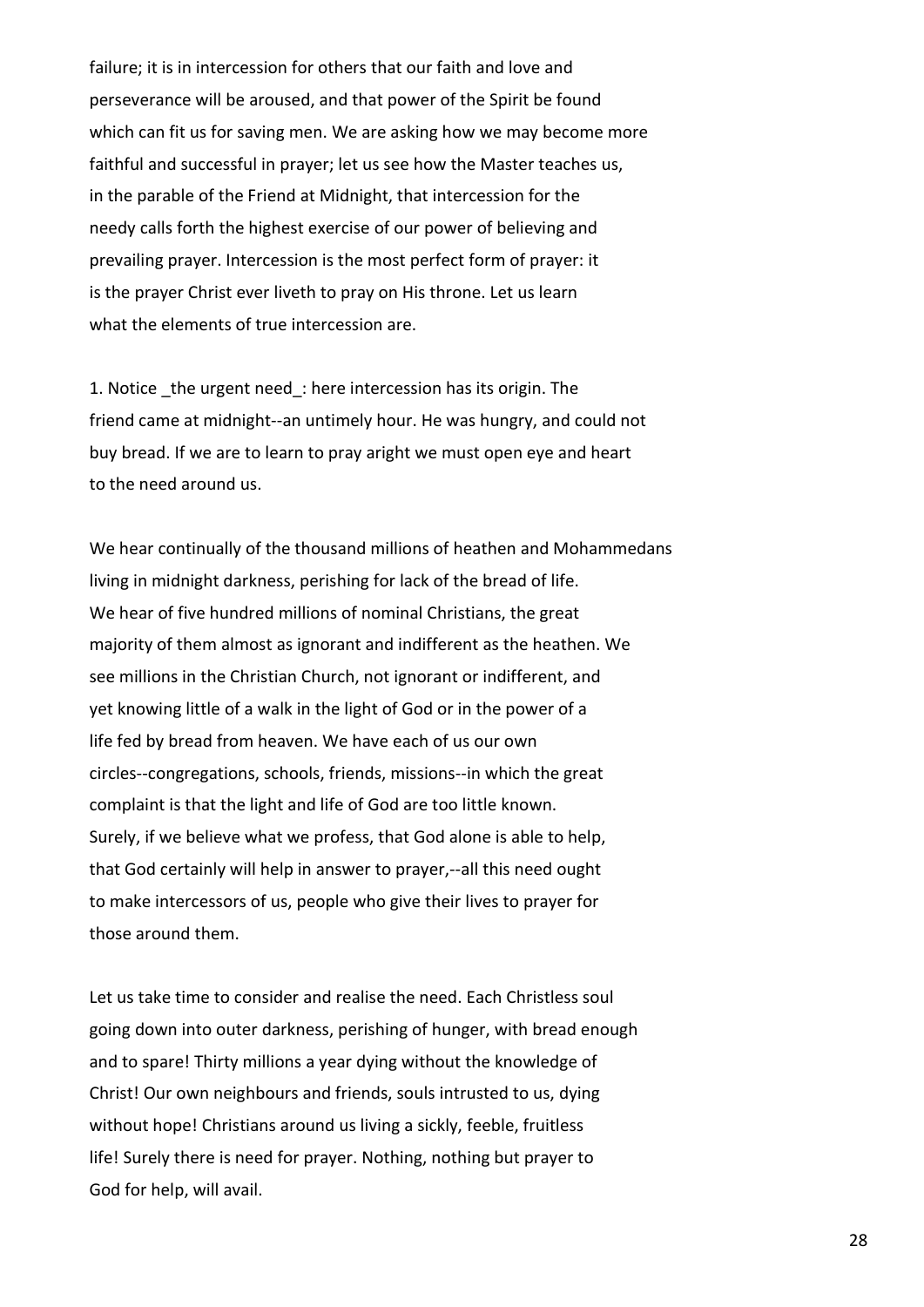2. Note the willing love .--The friend took his weary, hungry friend into his house, and into his heart too. He did not excuse himself by saying he had no bread: he gave himself at midnight to seek it for him. He sacrificed his night's rest, his comfort, to find the needed bread. "Love seeketh not its own." It is the very nature of love to give up and forget itself for the sake of others. It takes their needs and makes them its own, it finds its real joy in living and dying for others as Christ did.

It is the love of a mother to her prodigal son that makes her pray for him. True love to souls will become in us the spirit of intercession. It is possible to do a great deal of faithful, earnest work for our fellowmen without true love to them. Just as a lawyer or a physician, from a love of his profession and a high sense of faithfulness to duty, may interest himself most thoroughly in clients or patients without any special love to each, so servants of Christ may give themselves to their work with devotion and even self-sacrificing enthusiasm without the Christlike love to souls being strong. It is this lack of love that causes so much shortcoming in prayer. It is as love of our profession and work, delight in thoroughness and diligence, sink away in the tender compassion of Christ, that love will compel us to prayer, because we cannot rest in our work if souls are not saved. True love must pray.

3. Note the sense of impotence .--We often speak of the power of love. In one sense this is true; and yet the truth has its limitations, which must not be forgotten. The strongest love may be utterly impotent. A mother might be willing to give her life for her dying child, and yet not be able to save it. The friend at midnight was most willing to give his friend bread, but he had none. It was this sense of impotence, of his inability to help, that sent him a-begging: "My friend is come to me, and I have nothing to set before him." It is this sense of impotence with God's servants that is the very strength of the life of intercession.

"I have nothing to set before them": as this consciousness takes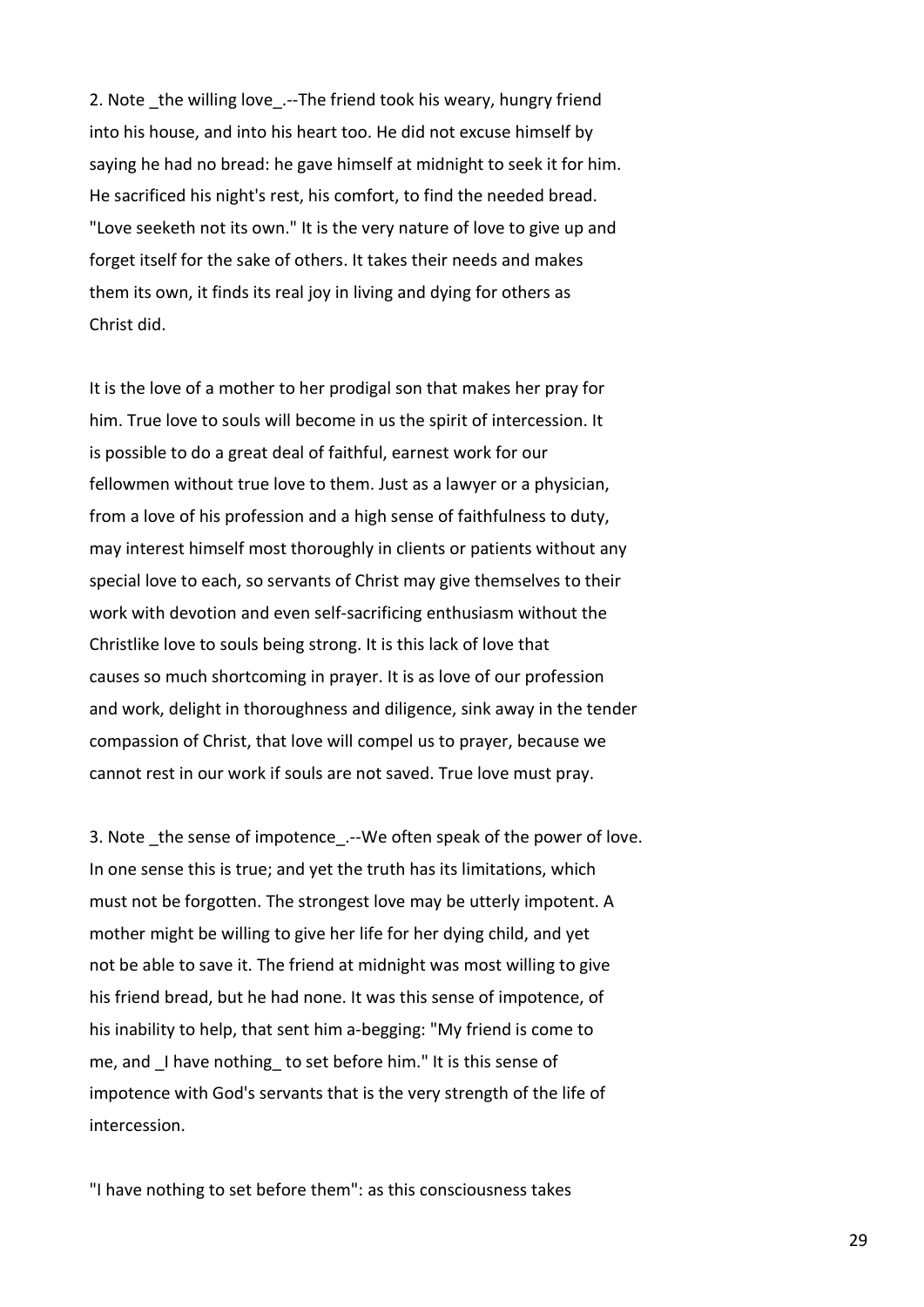possession of the minister or missionary, the teacher or worker, intercession will become their only hope and refuge. I may have knowledge and truth, a loving heart, and the readiness to give myself for those under my charge; but the bread of heaven I cannot give them. With all my love and zeal, "I have nothing to set before them." Blessed the man who has made that "I have nothing," the motto of his ministry. As he thinks of the judgment day and the danger of souls, as he sees what a supernatural power and life is needed to save men from sin, as he feels how utterly insufficient all he can ever do is to give them life, that " I have nothing " urges him to pray. Intercession appears to him, as he thinks of the midnight darkness and the hungry souls, as his only hope, the one thing in which his love can take refuge.

Let us take the lesson to heart, for a warning to all who are strong and wise to work, for the encouragement of all who are feeble. The sense of our impotence is the soul of intercession. The simplest, feeblest Christian can pray down blessing from an Almighty God.

4. Note the faith in prayer.--What he has not himself, another can supply. He has a rich friend near, who will be both able and willing to give the bread. He is sure that if he only asks, he will receive. This faith makes him leave his home at midnight: if he has not the bread himself to give, he can ask another.

It is this simple, confident faith that God will give, that we need: where it really exists, there will surely be no mistake about our not praying. And in God's word we have everything that can stir and strengthen such faith in us. Just as the heaven our natural eye can see is one great ocean of sunshine, with its light and heat, giving beauty and fruitfulness to earth, Scripture shows us God's true heaven, filled with all spiritual blessings,--divine light and love and life, heavenly joy and peace and power, all shining down upon us. It reveals to us God waiting, delighting to bestow these blessings \_in answer to prayer\_. By a thousand promises and testimonies it calls and urges us to believe that prayer will be heard, that what we cannot possibly do ourselves for those whom we want to help, can be got by prayer. Surely there can be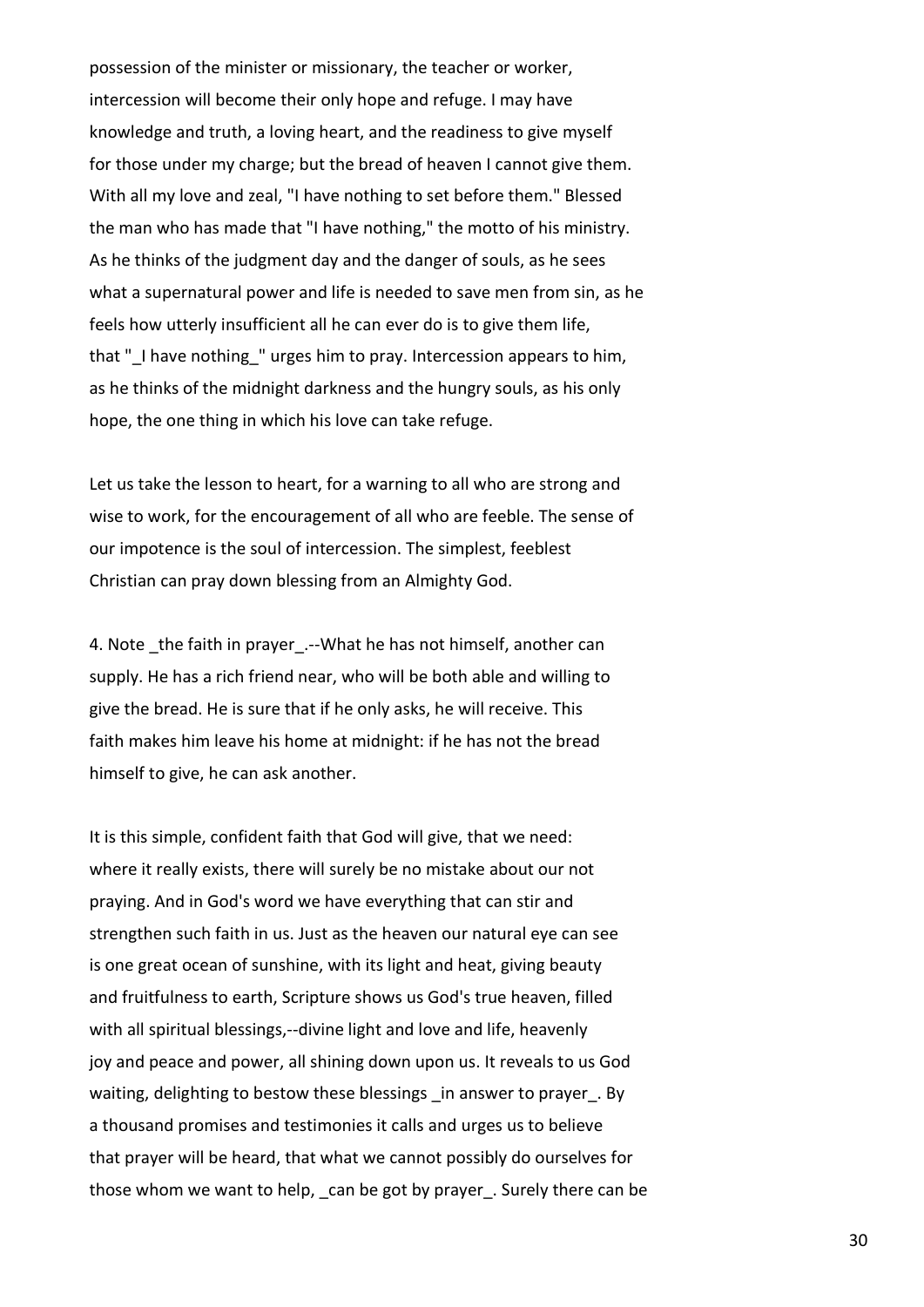no question as to our believing that prayer will be heard, that through prayer the poorest and feeblest can dispense blessings to the needy, and each of us, though poor, may yet be making many rich.

5. Note the importunity that prevails .--The faith of the friend met a sudden and unexpected check: the rich friend refuses to hear--"I cannot rise and give thee." How little the loving heart had counted on this disappointment; it cannot consent to accept it. The supplicant presses his threefold plea: here is my needy friend, you have abundance, I am your friend; and refuses to accept a denial. The love that opened his house at midnight, and then left it to seek help, must win.

This is the central lesson of the parable. In our intercession we may find that there is difficulty and delay with the answer. It may be as if God says, "I cannot give thee." It is not easy, against all appearances, to hold fast our confidence that He will hear, and to persevere in full assurance that we shall have what we ask. And yet this is what God looks for from us. He so highly prizes our confidence in Him, it is so essentially the highest honour the creature can render the Creator, that He will do anything to train us in the exercise of this trust in Him. Blessed the man who is not staggered by God's delay, or silence, or apparent refusal, but is strong in faith, giving glory to God. Such faith perseveres, importunately, if need be, and cannot fail to inherit the blessing.

6. Note, last, \_the certainty of a rich reward\_.--"I say unto you, because of his importunity, he will give him as many as he needeth." Oh that we might learn to believe in the certainty of an abundant answer. A prophet said of old: "Let not your hands be weak; \_your work shall be rewarded." Would that all who feel it difficult to pray much, would fix their eye on the recompense of the reward, and in faith learn to count upon the Divine assurance that their prayer cannot be vain. If we will but believe in God and His faithfulness, intercession will become to us the very first thing we take refuge in when we seek blessing for others, and the very last thing for which we cannot find time. And it will become a thing of joy and hope, because, all the time we pray, we know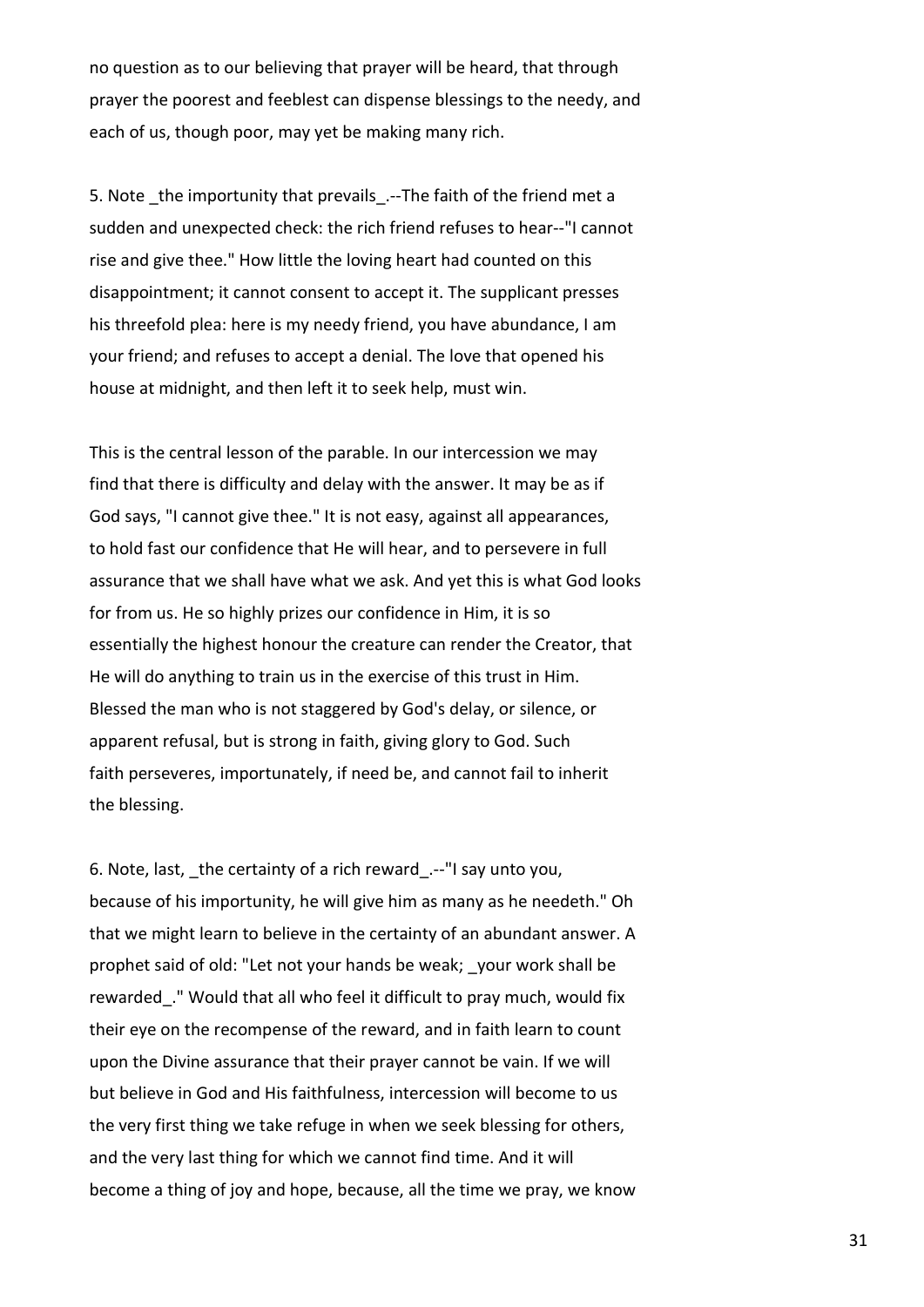that we are sowing seed that will bring forth fruit an hundredfold. Disappointment is impossible: "I say unto you, He will rise and give him as many as he needeth."

Let all lovers of souls, and all workers in the service of the gospel, take courage. Time spent in prayer will yield more than that given to work. Prayer alone gives work its worth and its success. Prayer opens the way for God Himself to do His work in us and through us. Let our chief work, as God's messengers, be intercession: in it we secure the presence and power of God to go with us.

"Which of you shall have a friend at midnight, and shall say to him, Friend, lend me three loaves?" This friend is none other but our God. Do let us learn that in the darkness of midnight, at the most unlikely time, and in the greatest need, when we have to say of those we love and care for, "I have nothing to set before them," we have a rich Friend in heaven, the Everlasting God and Father, who only waits to be asked aright. Let us confess before Him our lack of prayer. Let us admit that the lack of faith, of which it is the proof, is the symptom of a life that is not spiritual, that is yet all too much under the power of self and the flesh and the world. Let us in the faith of the Lord Jesus, who spake this parable, and Himself waits to make every trait of it true in us, give ourselves to be intercessors. Let every sight of souls needing help, let every stirring of the spirit of compassion, let every sense of our own impotence to bless, let every difficulty in the way of our getting an answer, just combine to urge us to do this one thing: with importunity to cry to the God who alone can help, who, in answer to our prayer, will help. And let us, if we indeed feel that we have failed, do our utmost to train a young generation of Christians, who profit by our mistake and avoid it. Moses could not enter the land of Canaan, but there was one thing he could do: he could at God's bidding "charge Joshua, and encourage him, and strengthen him" (Deut. iii. 28). If it is too late for us to make good our failure, let us at least encourage those who come after us to enter into the good land, the blessed life of unceasing prayer.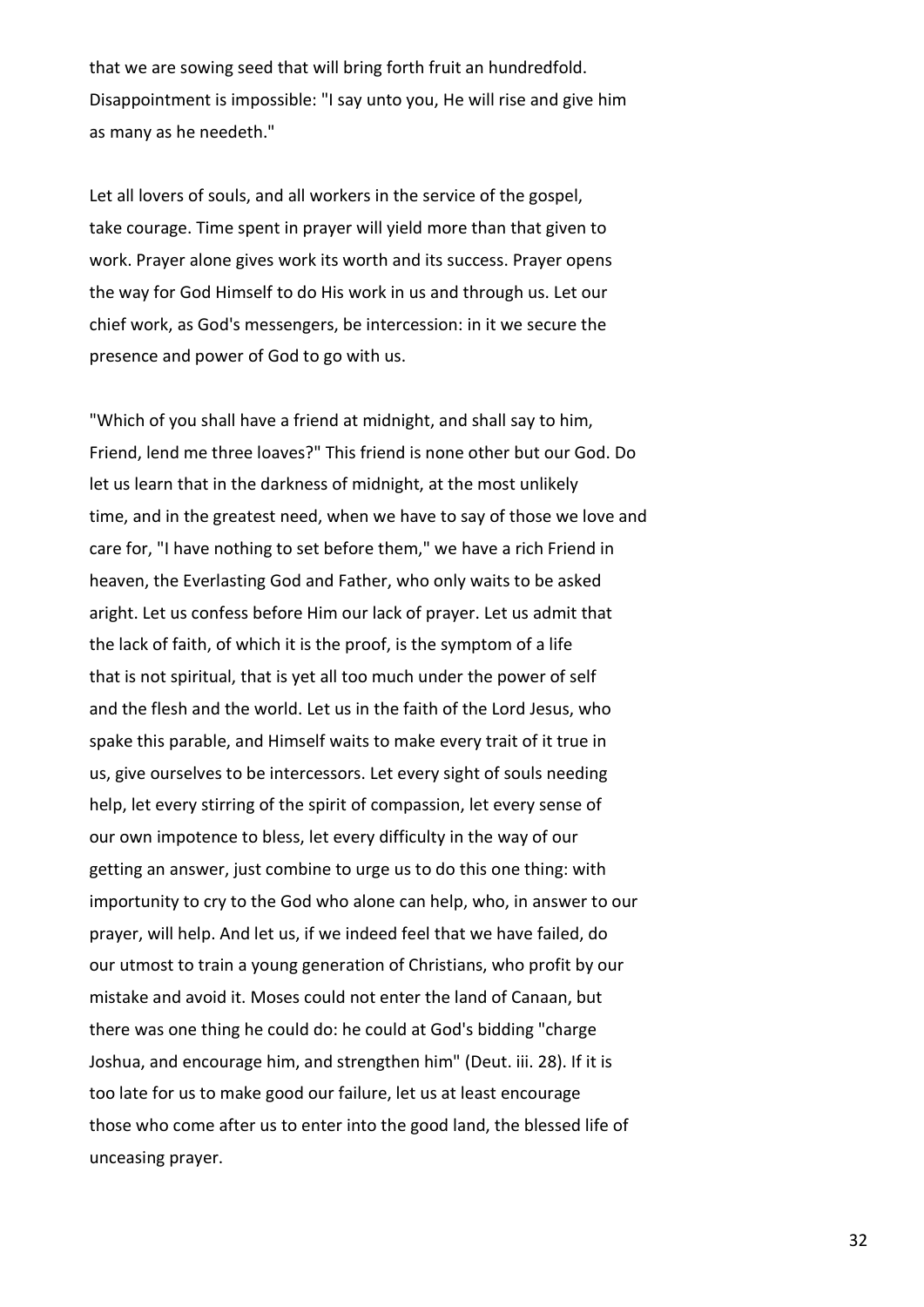The Model Intercessor is the Model Christian Worker. First to get from God, and then to give to men what we ourselves secure from day to day, is the secret of successful work. Between our Impotence and God's Omnipotence intercession is the blessed link.

#### A PLEA FOR MORE PRAYER

## CHAPTER IV

# Because of His Importunity

 "I say unto you, Though he will not rise and give him, because he is his friend, yet because of his importunity he will arise and give him as many as he needeth."--LUKE xi. 8.

 "And He spake a parable unto them, to the end, they ought always to pray and not to faint.... Hear what the unrighteous judge saith. And shall not God avenge His own elect, which cry to Him day and night, and He is long-suffering with them ? I tell you that He will avenge them speedily."--LUKE xviii. 1-8.

Our Lord Jesus thought it of such importance that we should know the need of perseverance and importunity in prayer, that He spake two parables to teach us this. This is proof sufficient that in this aspect of prayer we have at once its greatest difficulty and its highest power. He would have us know that in prayer all will not be easy and smooth; we must expect difficulties, which can only be conquered by persistent, determined perseverance.

In the parables our Lord represents the difficulty as existing on the side of the persons to whom the petition was addressed, and the importunity as needed to overcome their reluctance to hear. In our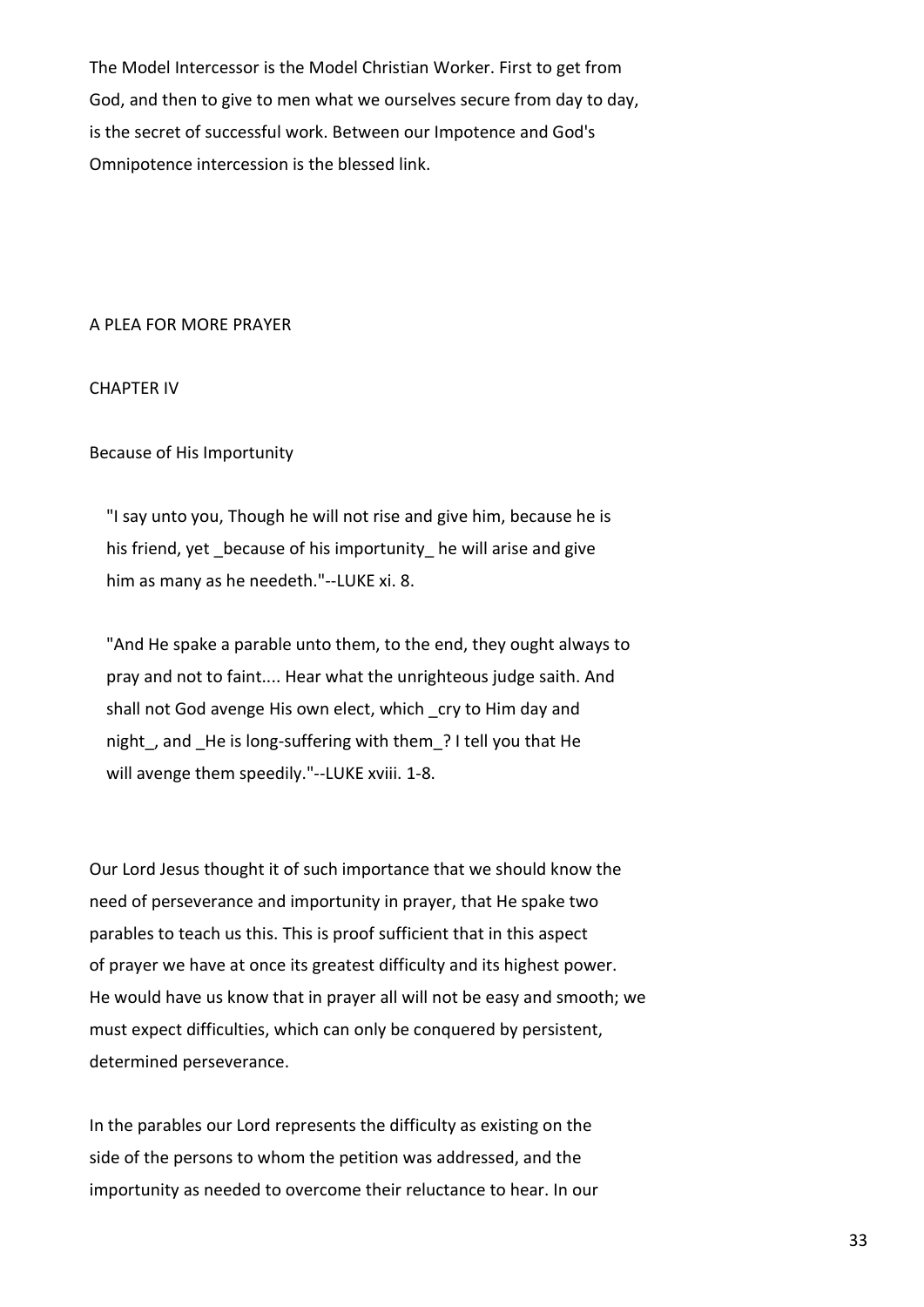intercourse with God the difficulty is not on His side, but on ours. In connection with the first parable He tells us that our Father is more willing to give good things to those who ask Him than any earthly father to give his child bread. In the second, He assures us that God longs to avenge His elect speedily. The need of urgent prayer cannot be because God must be made willing or disposed to bless: the need lies altogether in ourselves. But because it was not possible to find any earthly illustration of a loving father or a willing friend from whom the needed lesson of importunity could be taught, He takes the unwilling friend and the unjust judge to encourage in us the faith, that perseverance can overcome every obstacle.

The difficulty is not in God's love or power, but in ourselves and our own incapacity to receive the blessing. And yet, because there is this difficulty with us, this lack of spiritual preparedness, there is a difficulty with God too. His wisdom, His righteousness, yea His love, dare not give us what would do us harm, if we received it too soon or too easily. The sin, or the consequence of sin, that makes it impossible for God to give at once, is a barrier on God's side as well as ours; to break through this power of sin in ourselves, or those for whom we pray, is what makes the striving and the conflict of prayer such a reality. And so in all ages men have prayed, and that rightly too, under a sense that there were difficulties in the heavenly world to overcome. As they pleaded with God for the removal of the unknown obstacles, and in that persevering supplication were brought into a state of utter brokenness and helplessness, of entire resignation to Him, of union with His will, and of faith that could take hold of Him, the hindrances in themselves and in heaven were together overcome. As God conquered them, they conquered God. As God prevails over us, we prevail with God.

God has so constituted us that the clearer our insight is into the reasonableness of a demand, the more hearty will be our surrender to it. One great cause of our remissness in prayer is that there appears to be something arbitrary, or at least something incomprehensible, in the call to such continued prayer. If we could be brought to see that this apparent difficulty is a Divine necessity, and in the very nature of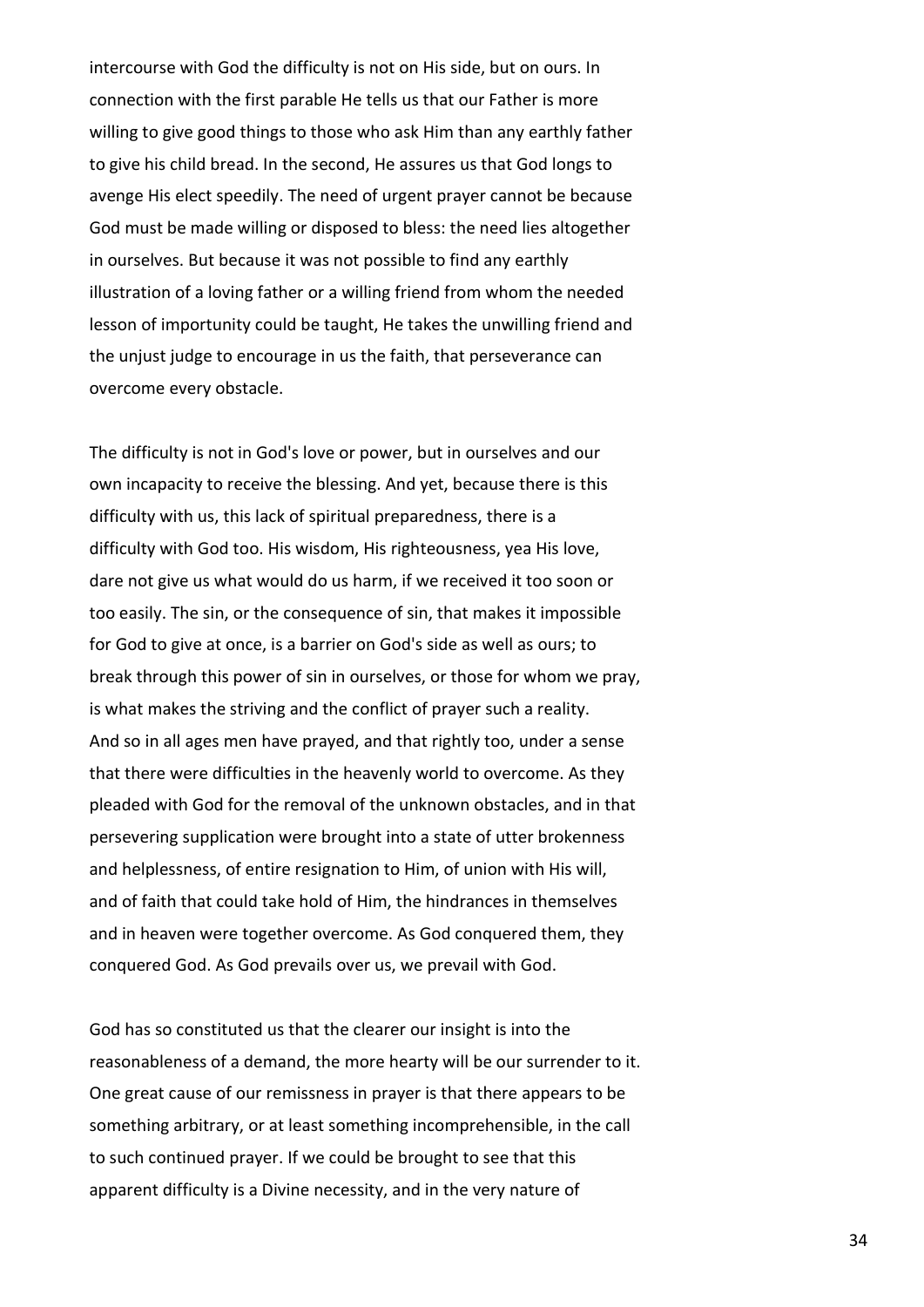things the source of unspeakable blessing, we should be more ready with gladness of heart to give ourselves to continue in prayer. Let us see if we cannot understand how the difficulty that the call to importunity throws in our way is one of our greatest privileges.

I do not know whether you have ever noticed what a part difficulties play in our natural life. They call out man's powers as nothing else can. They strengthen and ennoble character. We are told that one reason of the superiority of the Northern nations, like Holland and Scotland, in strength of will and purpose, over those of the sunny South, as Italy and Spain, is that the climate of the latter has been too beautiful, and the life it encourages too easy and relaxing--the difficulties the former had to contend with have been their greatest boon; how all nature has been so arranged by God that in sowing and reaping, as in seeking coal or gold, nothing is found without labour and effort. What is education but a daily developing and disciplining of the mind by new difficulties presented to the pupil to overcome? The moment a lesson has become easy, the pupil is moved on to one that is higher and more difficult. With the race and the individual, it is in the meeting and the mastering of difficulties that our highest attainments are found.

It is even so in our intercourse with God. Just imagine what the result would be if the child of God had only to kneel down and ask, and get, and go away. What unspeakable loss to the spiritual life would ensue. It is in the difficulty and delay that calls for persevering prayer, that the true blessing and blessedness of the heavenly life will be found. We there learn how little we delight in fellowship with God, and how little we have of living faith in Him. We discover how earthly and unspiritual our heart still is, how little we have of God's Holy Spirit. We there are brought to know our own weakness and unworthiness, and to yield to God's Spirit to pray in us, to take our place in Christ Jesus, and abide in Him as our only plea with the Father. There our own will and strength and goodness are crucified. There we rise in Christ to newness of life, with our whole will dependent on God and set upon His glory. Do let us begin to praise God for the need and the difficulty of importunate prayer, as one of His choicest means of grace.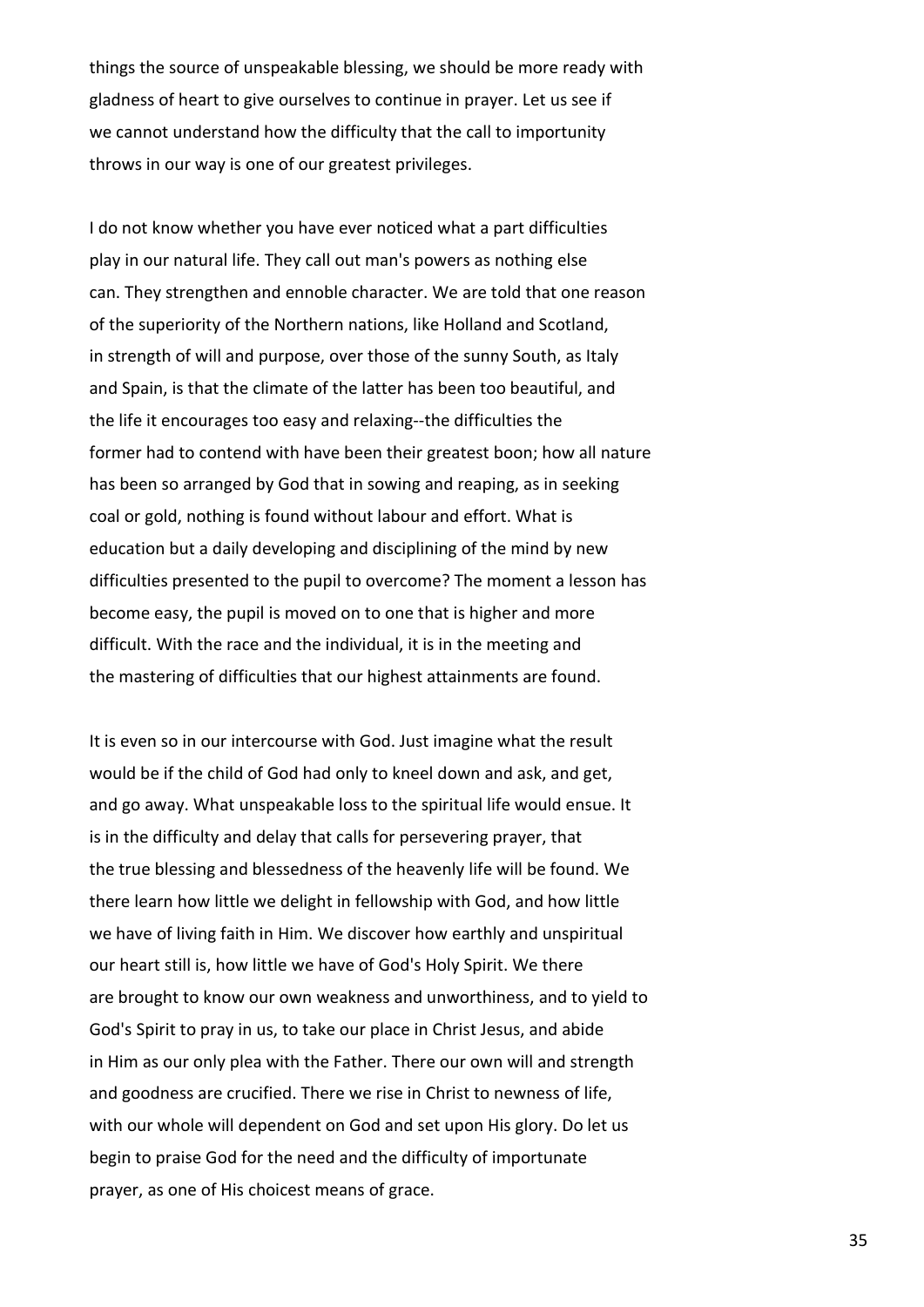Just think what our Lord Jesus owed to the difficulties in His path. In Gethsemane it was as if the Father would not hear: He prayed yet more earnestly, until "He was heard." In the way He opened up for us, He learned obedience by the things He suffered, and so was made perfect; His will was given up to God; His faith in God was proved and strengthened; the prince of this world, with all his temptation, was overcome. This is the new and living way He consecrated for us; it is in persevering prayer we walk with and are made partakers of His very Spirit. Prayer is one form of crucifixion, of our fellowship with Christ's Cross, of our giving up our flesh to the death. O Christians! shall we not be ashamed of our reluctance to sacrifice the flesh and our own will and the world, as it is seen in our reluctance to pray much? Shall we not learn the lesson which nature and Christ alike teach? The difficulty of importunate prayer is our highest privilege; the difficulties to be overcome in it bring us our richest blessings.

In importunity there are various elements. Of these the chief are perseverance, determination, intensity. It begins with the refusal to at once accept a denial. It grows to the determination to persevere, to spare no time or trouble, till an answer comes. It rises to the intensity in which the whole being is given to God in supplication, and the boldness comes to lay hold of God's strength. At one time it is quiet and restful; at another passionate and bold. Now it takes time and is patient; then again it claims at once what it desires. In whatever different shape, it always means and knows--God hears prayer: I must be heard.

Remember the wonderful instances we have of it in the Old Testament saints. Think of Abraham, as he pleads for Sodom. Time after time he renews his prayer until the sixth time he has to say, "Let not my Lord be angry." He does not cease until he has learnt to know God's condescension in each time consenting to his petition, until he has learnt how far he can go, has entered into God's mind, and now rests in God's will. And for his sake Lot was saved. "God remembered Abraham, and delivered Lot out of the midst of the overthrow." And shall not we,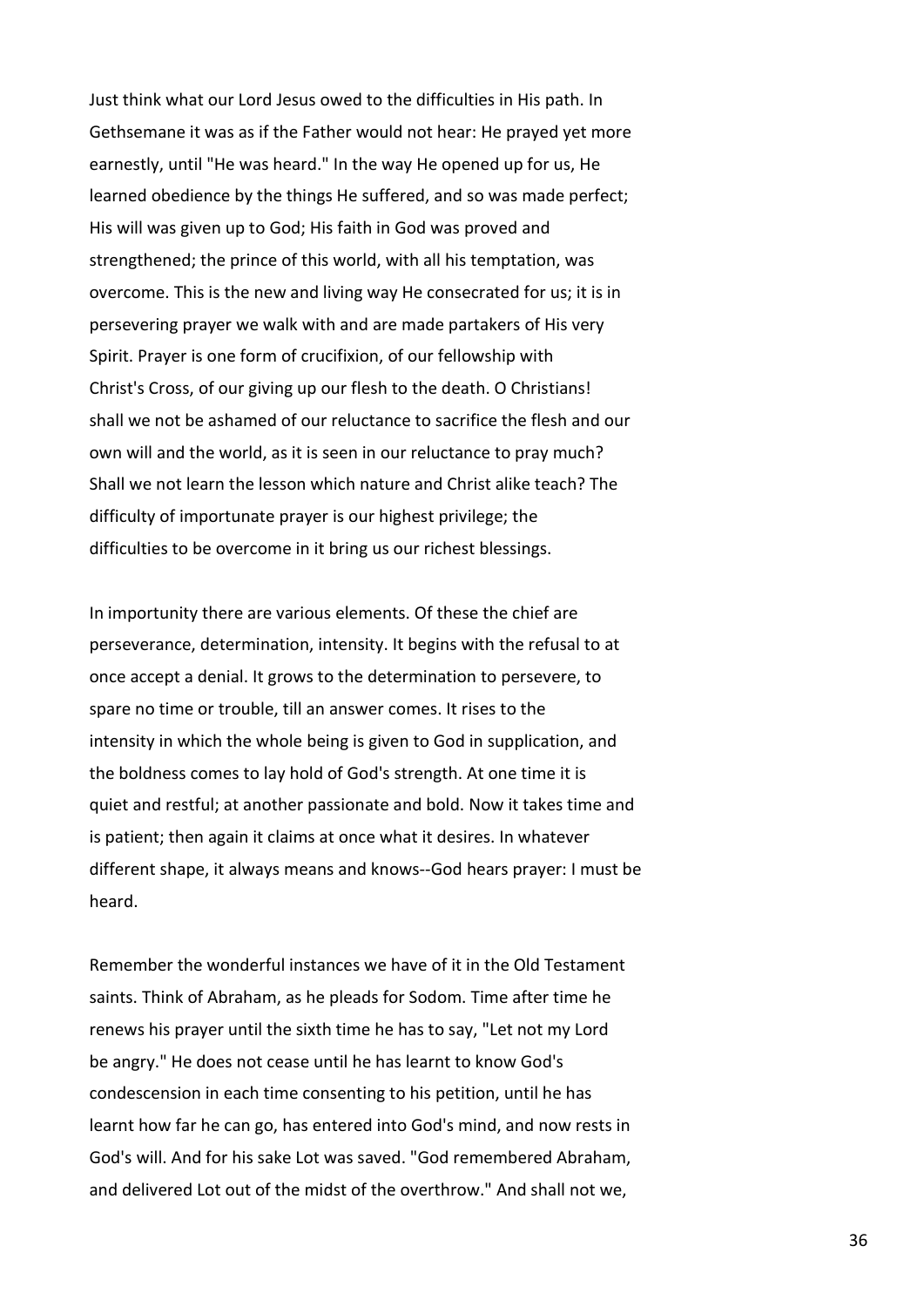who have a redemption and promises for the heathen which Abraham never knew, begin to plead more with God on their behalf.

Think of Jacob, when he feared to meet Esau. The angel of the Lord met him in the dark, and wrestled with him. And when the angel saw that he prevailed not, he said, "Let me go." And Jacob said, "I will not let thee go." And he blessed him there. And that boldness that said, "I will not," and forced from the reluctant angel the blessing, was so pleasing in God's sight, that a new name was there given to him: "Israel, he who striveth with God, for thou hast striven with God and with men, and hast prevailed." And through all the ages God's children have understood, what Christ's two parables teach, that God holds Himself back, and seeks to get away from us, until what is of flesh and self and sloth in us is overcome, and we so prevail with Him that He can and must bless us. Oh! why is it that so many of God's children have no desire for this honour--being princes of God, strivers with God, and prevailing? What our Lord taught us, "What things soever ye desire, believe that ye have received\_," is nothing but His putting of Jacob's words, "I will not let Thee go except thou bless me." This is the importunity He teaches, and we must learn: to claim and take the blessing.

Think of Moses when Israel had made the golden calf. Moses returned to the Lord and said, "Oh, this people have sinned a great sin. Yet now, if Thou wilt forgive their sin--; and if not, blot me, I pray Thee, out of Thy book which Thou hast written." That was importunity, that would rather die than not have his people given him. Then, when God had heard him, and said He would send His angel with the people, Moses came again, and would not be content until, in answer to his prayer that God Himself should go with them (xxxiii. 12, 17, 18), He had said, "I will do this thing also that thou hast spoken." After that, when in answer to his prayer, "Show me Thy glory," God made His goodness pass before him, he at once again began pleading, "Let my Lord, I pray Thee, go among us." And he was there with the Lord forty days and forty nights (Ex. xxxiv. 28). Of these days he says, "I fell down before the Lord, as at the first, forty days and forty nights, I did neither eat bread, nor drink water, because of all your sin which ye sinned." As an intercessor Moses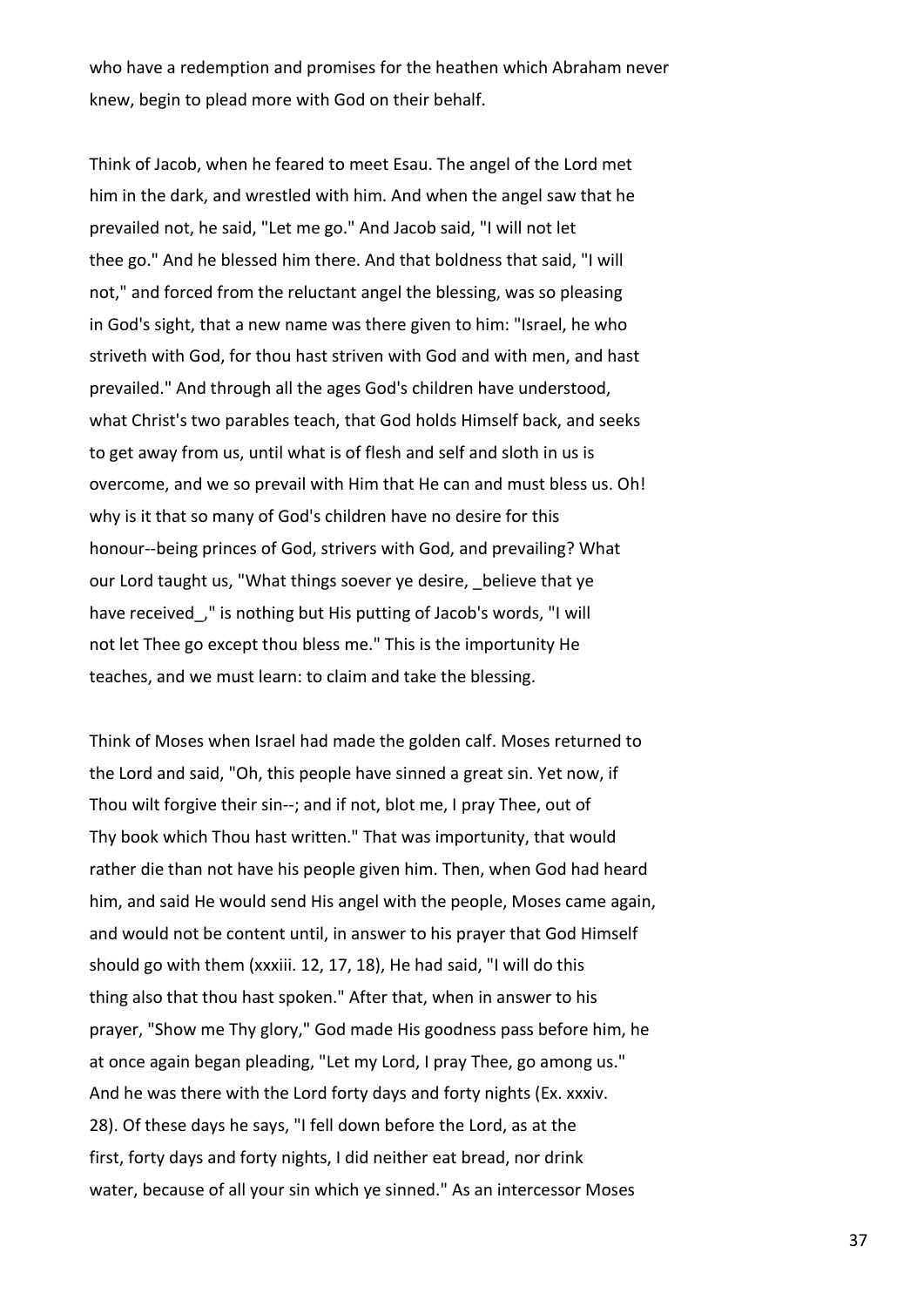used importunity with God, and prevailed. He proves that the man who truly lives near to God, and with whom God speaks face to face, becomes partaker of that same power of intercession which there is in Him who is at God's right hand and ever lives to pray.

Think of Elijah in his prayer, first for fire, and then for rain. In the former you have the importunity that claims and receives an immediate answer. In the latter, bowing himself down to the earth, his face between his knees, his answer to the servant who had gone to look toward the sea, and come with the message, "There is nothing," was "Go again seven times." Here was the importunity of perseverance. He had told Ahab there would be rain; he knew it was coming; and yet he prayed till the seven times were fulfilled. And it is of this Elijah and this prayer we are taught, "Pray for one another. Elijah was a man of like passions with ourselves. The effectual fervent prayer of a righteous man availeth much." Will there not be some who feel constrained to cry out, "Where is the Lord God of Elijah?"--this God who draws forth such effectual prayer, and hears it so wonderfully. His name be praised: He is still the same. Let His people but believe that He still waits to be inquired of! Faith in a prayer-hearing God will make a prayer-loving Christian.

We remember the marks of the true intercessor as the parable taught us them. A sense of the need of souls; a Christlike love in the heart; a consciousness of personal impotence; faith in the power of prayer; courage to persevere in spite of refusal; and the assurance of an abundant reward;--these are the dispositions that constitute a Christian an intercessor, and call forth the power of prevailing prayer. These are the dispositions that constitute the beauty and the health of the Christian life, that fit a man for being a blessing in the world, that make him a true Christian worker, who does indeed get from God the bread of heaven to dispense to the hungry. These are the dispositions that call forth the highest, the heroic virtues of the life of faith. There is nothing to which the nobility of natural character owes so much as the spirit of enterprise and daring which in travel or war, in politics or science, battles with difficulties and conquers. No labour or expense is grudged for the sake of victory. And shall we who are Christians not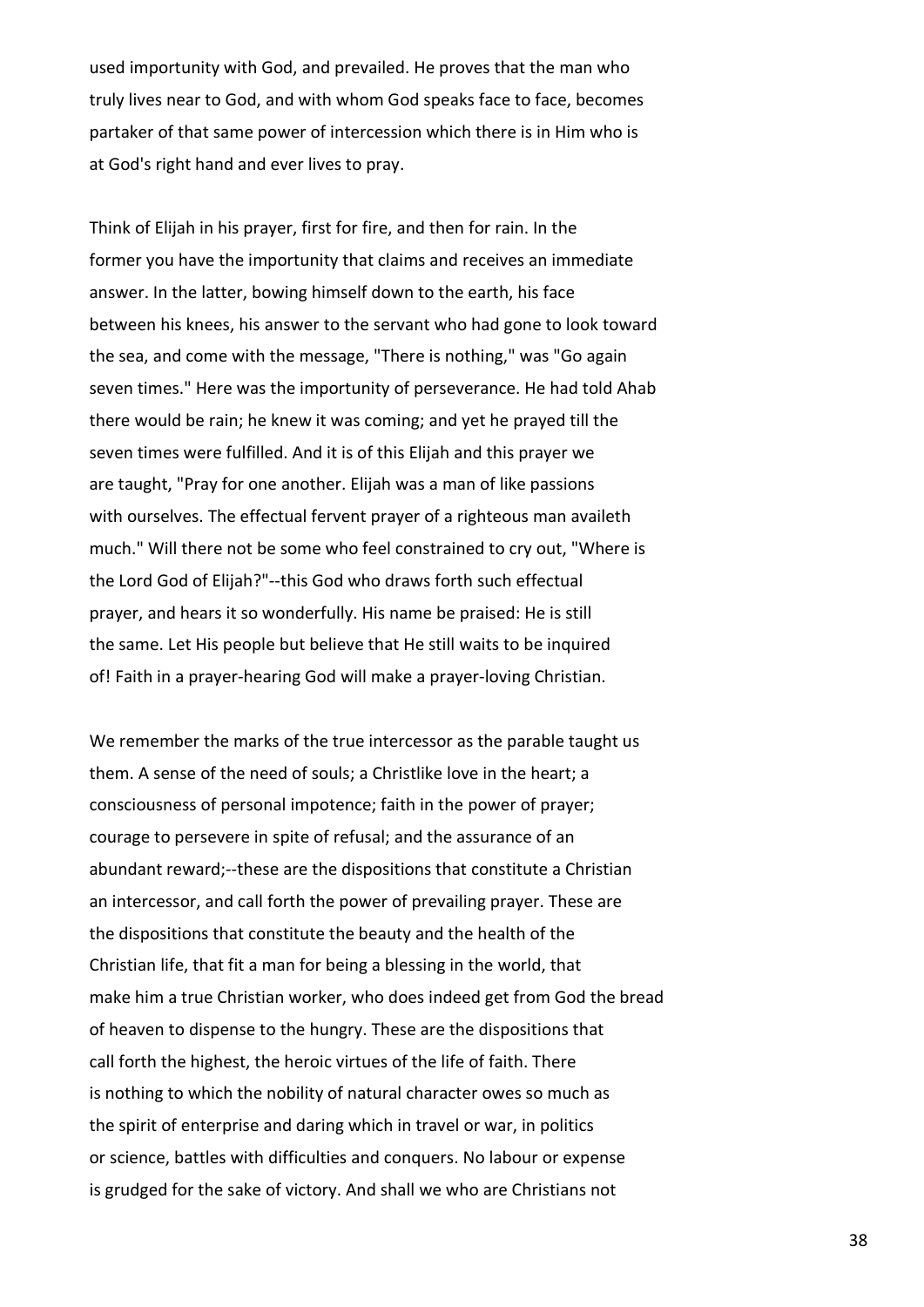be able to face the difficulties that we meet in prayer? It is as we "labour" and "strive" in prayer that the renewed will asserts its royal right to claim in the name of Christ what it will, and wields its God-given power to influence the destinies of men. Shall men of the world sacrifice ease and pleasure in their pursuits, and shall we be such cowards and sluggards as not to fight our way through to the place where we can find liberty for the captive and salvation for the perishing? Let each servant of Christ learn to know his calling. His King ever lives to pray. The Spirit of the King ever lives in us to pray. It is from heaven the blessings, which the world needs, must be called down in persevering, importunate, believing prayer. It is from heaven, in answer to prayer, the Holy Spirit will take complete possession of us to do His work through us. Let us acknowledge how vain our much work has been owing to our little prayer. Let us change our method, and let henceforth more prayer, much prayer, unceasing prayer, be the proof that we look for all to God, and that we believe that He heareth us.

# A PLEA FOR MORE PRAYER

### CHAPTER V

The Life that can Pray

 "\_If ye abide in Me, and My words abide in you\_, ask whatsoever ye will, and it shall be done unto you."--JOHN xv. 7.

 "The supplication of \_a righteous man\_ availeth much in its working."--JAMES v. 16.

 "Beloved, if our heart condemn us not, we have boldness toward God; and whatsoever we ask, we receive of Him, because we keep His commandments, and do the things that are pleasing in His sight."--1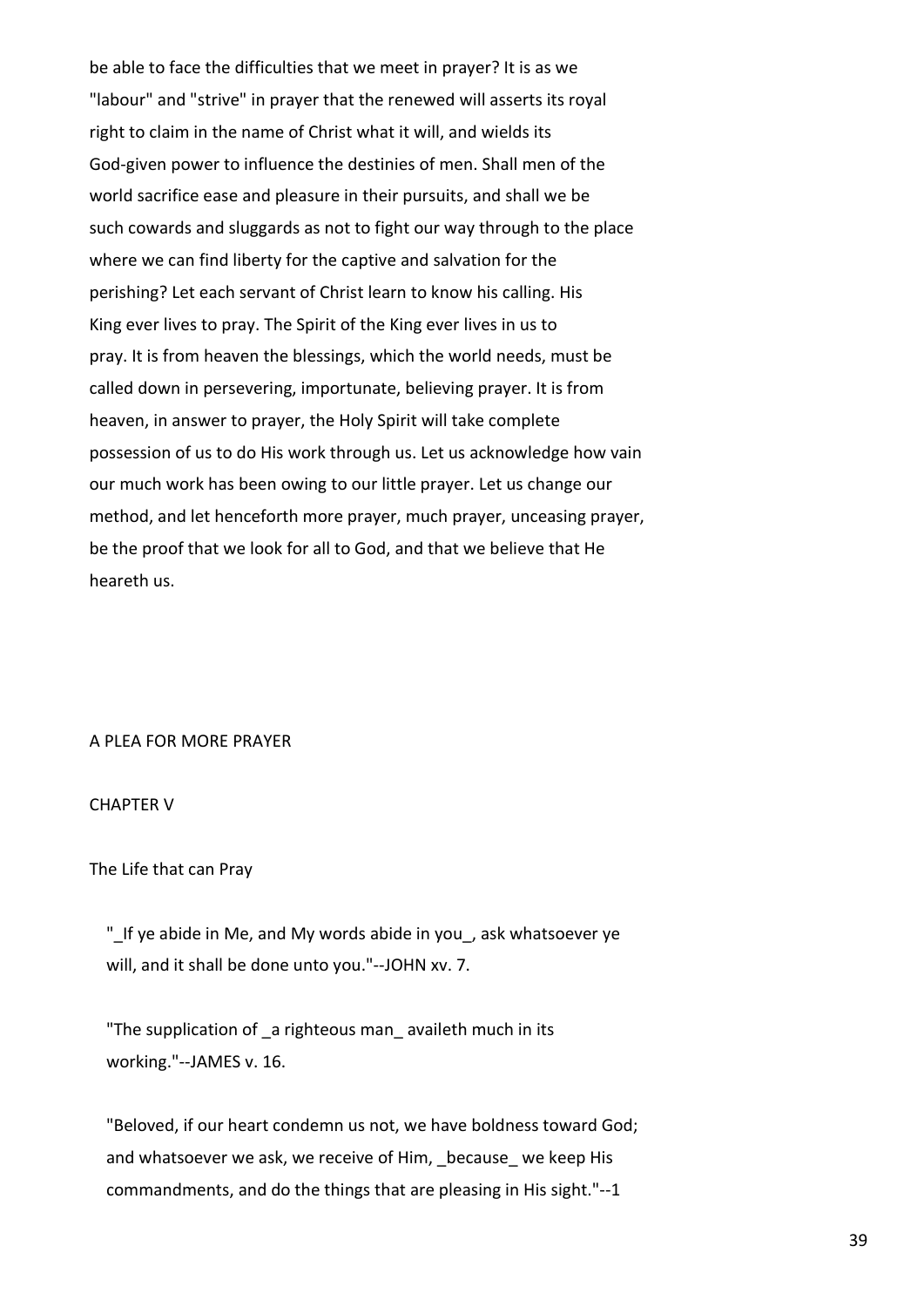Here on earth the influence of one who asks a favour for others depends entirely on his character, and the relationship he bears to him with whom he is interceding. It is what he is that gives weight to what he asks. It is no otherwise with God. Our power in prayer depends upon our life. Where our life is right we shall know how to pray so as to please God, and prayer will secure the answer. The texts quoted above all point in this direction. " If ye abide in Me, " our Lord says, ye shall ask, and it shall be done unto you. It is the prayer of a righteous man, according to James, that availeth much. We receive whatsoever we ask, John says, \_because\_ we obey and please God. All lack of power to pray aright and perseveringly, all lack of power in prayer with God, points to some lack in the Christian life. It is as we learn to live the life that pleases God, that God will give what we ask. Let us learn from our Lord Jesus, in the parable of the vine, what the healthy, vigorous life is that may ask and receive what it will. Hear His voice, "If ye abide in Me, and My words abide in you, ye shall ask what ye will, and it shall be done unto you." And again at the close of the parable: "Ye did not choose Me, but I chose you, and appointed you, that you should go and bear fruit, and that your fruit should abide: that \_whatsoever ye shall ask the Father in My name, He may give it you."

And what is now, according to the parable, the life that one must lead to bear fruit, and then ask and receive what we will? What is it we are to be or do, that will enable us to pray as we should, and to receive what we ask? The answer is in one word: it is the branch-life that gives power for prayer. We are branches of Christ, the Living Vine. We must simply live like branches, and abide in Christ, then we shall ask what we will, and it shall be done unto us.

We all know what a branch is, and what its essential characteristic. It is simply a growth of the vine, produced by it and appointed to bear fruit. It has only one reason of existence; it is there at the bidding of the vine, that through it the vine may bear and ripen its precious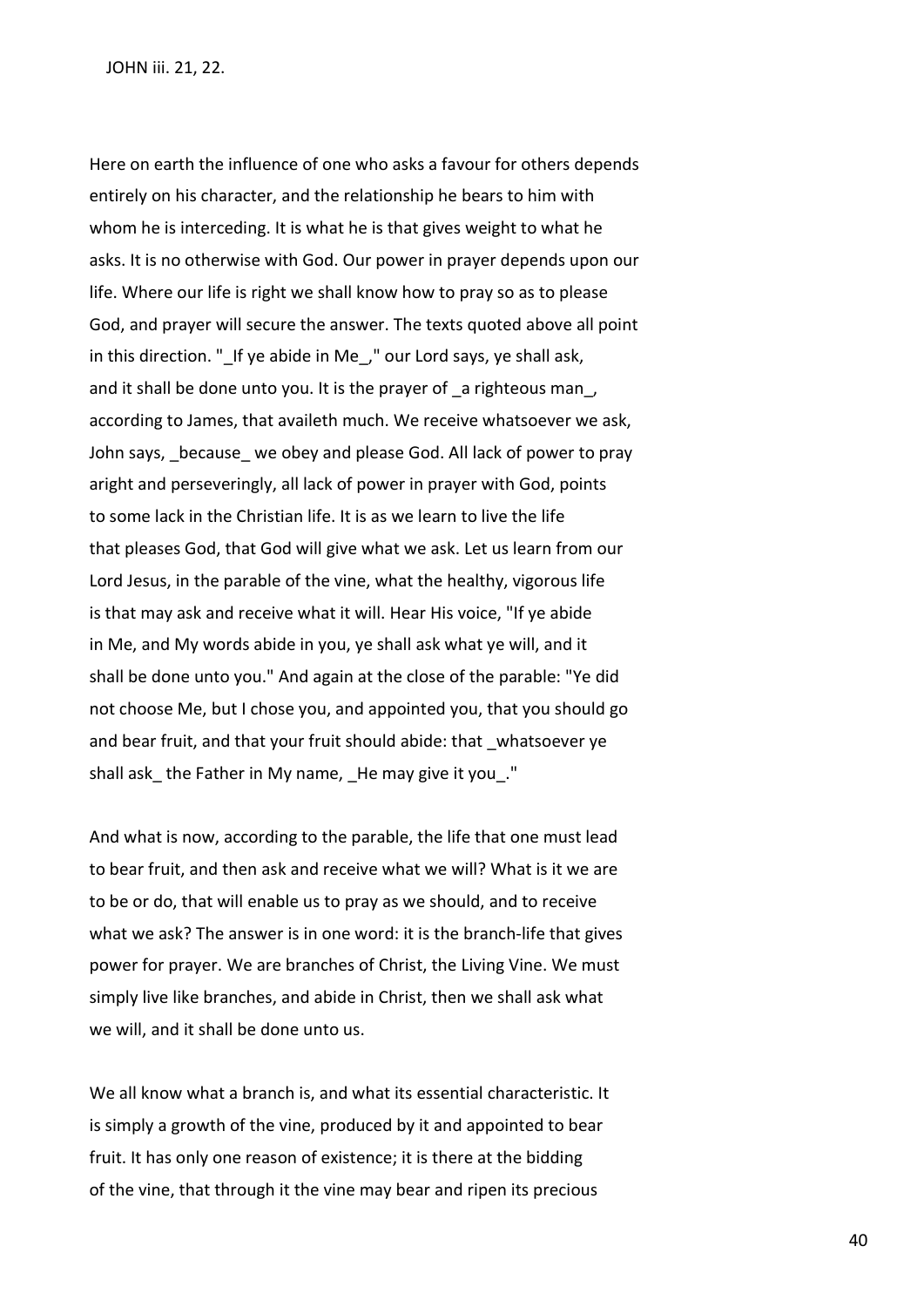fruit. Just as the vine only and solely and wholly lives to produce the sap that makes the grape, so the branch has no other aim and object but this alone, to receive that sap and bear the grape. Its only work is to serve the vine, that through it the vine may do its work.

And the believer, the branch of Christ the Heavenly Vine, is it to be understood that he is as literally, as exclusively, to live only that Christ may bear fruit through him? Is it meant that a true Christian as a branch is to be just as absorbed in and devoted to the work of bearing fruit to the glory of God as Christ the Vine was on earth, and is now in heaven? This, and nothing less, is indeed what is meant. It is to such that the unlimited prayer promises of the parable are given. It is the branch-life, existing solely for the Vine, that will have the power to pray aright. With our life abiding in Him, and His words abiding, kept and obeyed, in our heart and life, transmuted into our very being, there will be the grace to pray aright, and the faith to receive the whatsoever we will.

Do let us connect the two things, and take them both in their simple, literal truth, and their infinite, divine grandeur. The promises of our Lord's farewell discourse, with their wonderful six-fold repetition of the unlimited, anything, whatsoever (John xiv. 13, 14; xv. 7, 16; xvi. 23, 24), appear to us altogether too large to be taken literally, and they are qualified down to meet our human ideas of what appears seemly. It is because we separate them from that life of absolute and unlimited devotion to Christ's service to which they were given. God's covenant is ever: Give all and take all. He that is willing to be wholly branch, and nothing but branch, who is ready to place himself absolutely at the disposal of Jesus the Vine of God, to bear His fruit through him, and to live every moment only for Him, will receive a Divine liberty to claim Christ's whatsoever in all its fulness, and a Divine wisdom and humility to use it aright. He will live and pray, and claim the Father's promises, even as Christ did, only for God's glory in the salvation of men. He will use his boldness in prayer only with a view to power in intercession, and getting men blessed. The unlimited devotion of the branch-life to fruitbearing, and the unlimited access to the treasures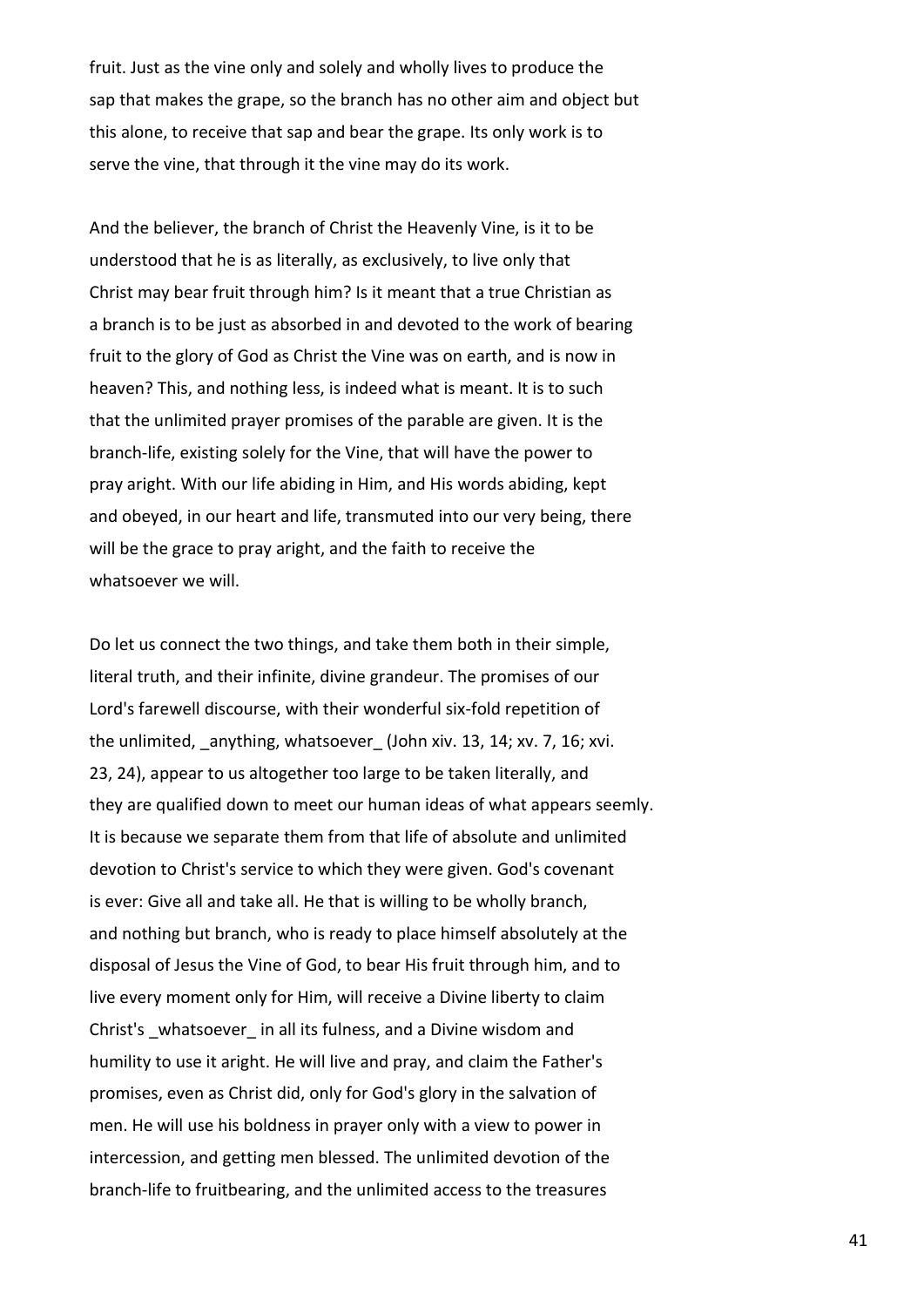of the Vine life, are inseparable. It is the life abiding wholly in Christ that can pray the effectual prayer in the name of Christ.

Just think for a moment of the men of prayer in Scripture, and see in them what the life was that could pray in such power. We spoke of Abraham as intercessor. What gave Him such boldness? He knew that God had chosen and called him away from his home and people to walk before Him, that all nations might be blessed in him. He knew that he had obeyed, and forsaken all for God. Implicit obedience, to the very sacrifice of his son, was the law of his life. He did what God asked: he dared trust God to do what he asked. We spoke of Moses as intercessor. He too had forsaken all for God, "counting the reproach of Christ greater riches than all the treasures of Egypt." He lived at God's disposal: "as a servant he was faithful in all His house." How often it is written of him, "According to all that the Lord commanded Moses, so did he." No wonder that he was very bold: his heart was right with God: he knew God would hear him. No less true is this of Elijah, the man who stood up to plead for the Lord God of Israel. The man who is ready to risk all for God can count upon God to do all for him.

It is as men live that they pray. It is the life that prays. It is the life that, with whole-hearted devotion, gives up all for God and to God, that can claim all from God. Our God longs exceedingly to prove Himself the Faithful God and Mighty Helper of His people. He only waits for hearts wholly turned from the world to Himself, and open to receive His gifts. The man who loses all will find all; he dare ask and take it. The branch that only and truly lives abiding in Christ, the Heavenly Vine, entirely given up, like Christ, to bear fruit in the salvation of men, and has His words taken up into and abiding in its life, may and dare ask what it will--it shall be done. And where we have not yet attained to that full devotion to which our Lord had trained His disciples, and cannot equal them in their power of prayer, we may, nevertheless, take courage in remembering that, even in the lower stages of the Christian life, every new onward step in the striving after the perfect branch-life, and every surrender to live for others in intercession, will be met from above by a corresponding liberty to draw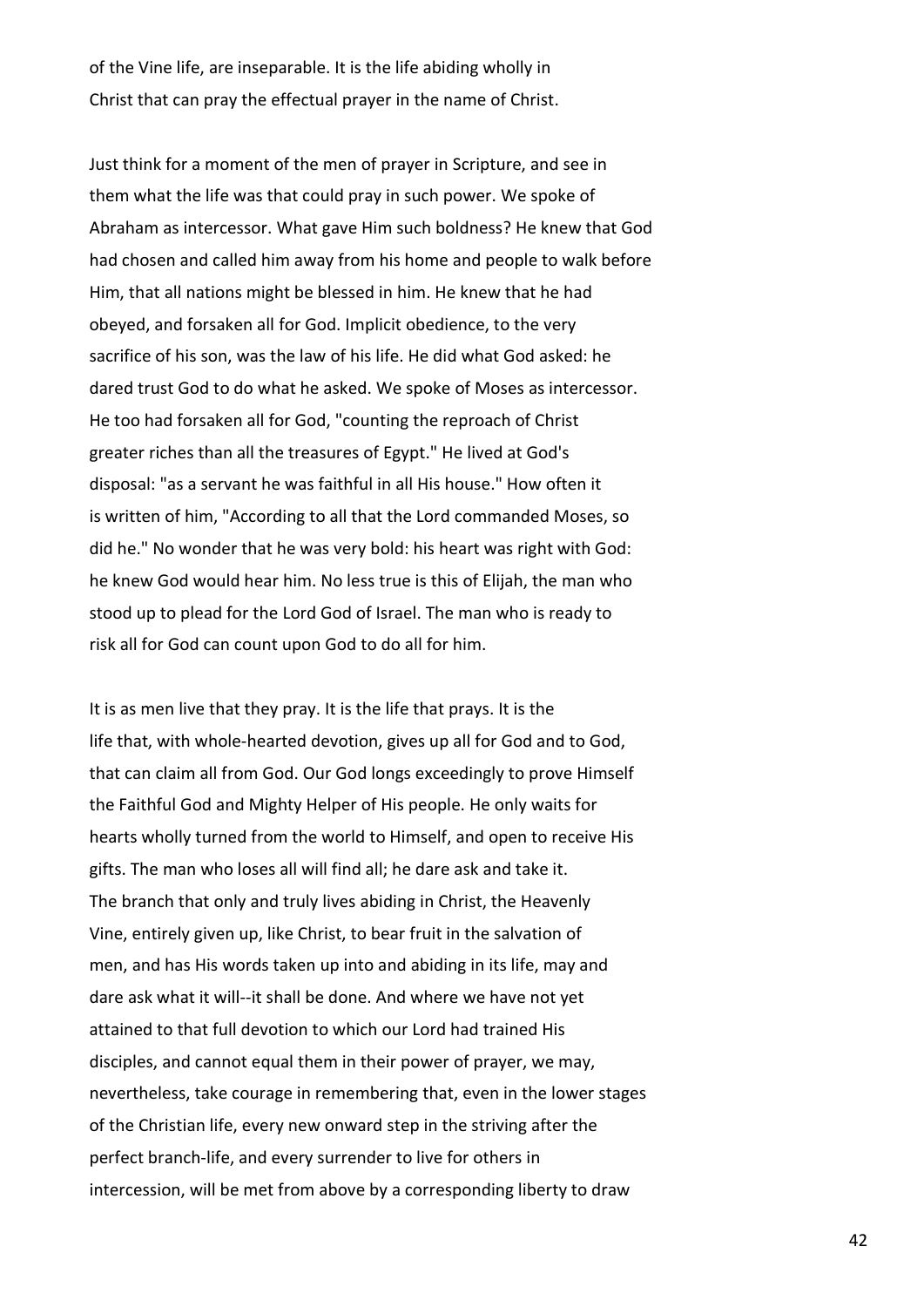nigh with greater boldness, and expect larger answers. The more we pray, and the more conscious we become of our unfitness to pray in power, the more we shall be urged and helped to press on towards the secret of power in prayer--a life abiding in Christ entirely at His disposal.

And if any are asking, with somewhat of a despair of attainment, what the reason may be of the failure in this blessed branch-life, so simple and yet so mighty, and how they can come to it, let me point them to one of the most precious lessons of the parable of the Vine. It is one that is all too little noticed. Jesus spake, "I am the true Vine, and my Father is the Husbandman\_." We have not only Himself, the glorified Son of God, in His divine fulness, out of whose fulness of life and grace we can draw,--this is very wonderful,--but there is something more blessed still. We have the Father, as the Husbandman, watching over our abiding in the Vine, over our growth and fruitbearing. It is not left to our faith or our faithfulness to maintain our union with Christ: the God, who is the Father of Christ, and who united us with Him,--God Himself will see to it that the branch is what it should be, will enable us to bring forth just the fruit we were appointed to bear. Hear what Christ said of this, "Every branch that beareth fruit, He cleanseth it, that it may bear more fruit." More fruit is what the Father seeks; more fruit is what the Father will Himself provide. It is for this that He, as the Vinedresser, cleanses the branches.

Just think a moment what this means. It is said that of all fruitbearing plants on earth there is none that produces fruit so full of spirit, from which spirit can be so abundantly distilled, as the vine. And of all fruitbearing plants there is none that is so ready to run into wild wood, and for which pruning and cleansing are so indispensable. The one great work that a vinedresser has to do for the branch every year is to prune it. Other plants can for a time dispense with it, and yet bear fruit: the vine must have it. And so the one thing the branch that desires to abide in Christ and bring forth much fruit, and to be able to ask whatsoever it will, must do, is to trust in and yield itself to this Divine cleansing. What is it that the vinedresser cuts away with his pruning-knife? Nothing but the wood that the branch has produced--true,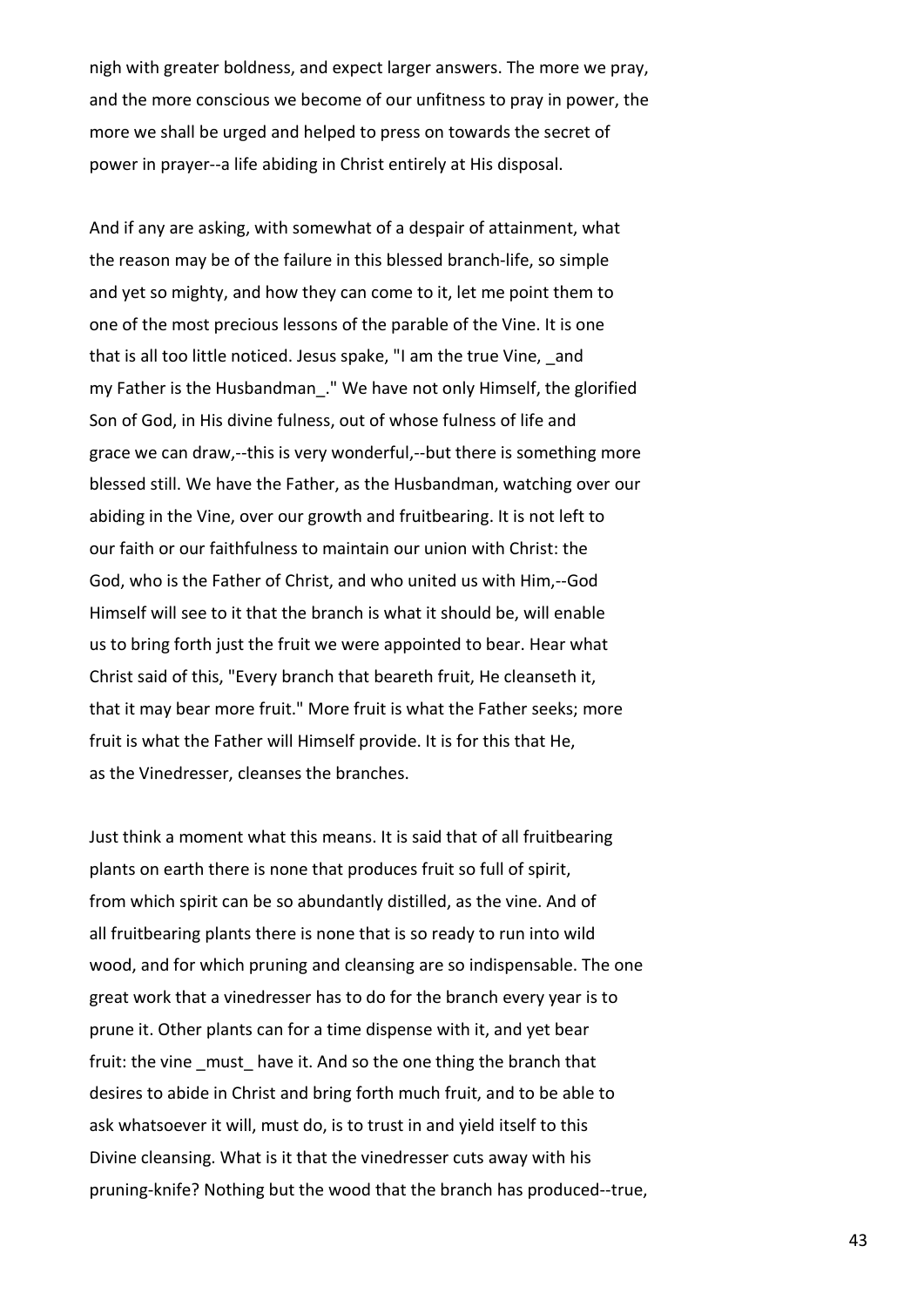honest wood, with the true vine nature in it. This must be cut away. And why? Because it draws away the strength and life of the vine, and hinders the flow of the juice to the grape. The more it is cut down, the less wood there is in the branch, the more all the sap can go to the grape. The wood of the branch must decrease, that the fruit for the vine may increase; in obedience to the law of all nature, that death is the way to life, that gain comes through sacrifice, the rich and luxuriant growth of wood must be cut off and cast away, that the life more abundant may be seen in the cluster.

Even so, child of God, branch of the Heavenly Vine, there is in thee that which appears perfectly innocent and legitimate, and which yet so draws out thy interest and thy strength, that it must be pruned and cleansed away. We saw what power in prayer men like Abraham and Moses and Elijah had, and we know what fruit they bore. But we also know what it cost them; how God had to separate them from their surroundings, and ever again to draw them from any trust in themselves, to seek their life in Him alone. It is only as our own will, and strength and effort and pleasure, even where these appear perfectly natural and sinless, are cut down, so that the whole energies of our being are free and open to receive the sap of the Heavenly Vine, the Holy Spirit, that we shall bear much fruit. It is in the surrender of what nature holds fast, it is in the full and willing submission to God's holy pruning-knife, that we shall come to what Christ chose and appointed us for--to bear fruit, that whatsoever we ask the Father in Christ's name, He may give to us.

What the pruning-knife is, Christ tells us in the next verse. "Ye are \_clean through the word\_ which I have spoken to you." As He says later, "Sanctify them through Thy truth; Thy word is truth." "The word of God is sharper than any two-edged sword, piercing even to the dividing of soul and spirit." What heart-searching words Christ had spoken to His disciples on love and humility, on being the least, and, like Himself, the servant of all, on denying self, and taking the cross, and losing the life. Through His word the Father had cleansed them, cut away all confidence in themselves or the world, and prepared them for the inflowing and filling of the Spirit of the Heavenly Vine. It is not we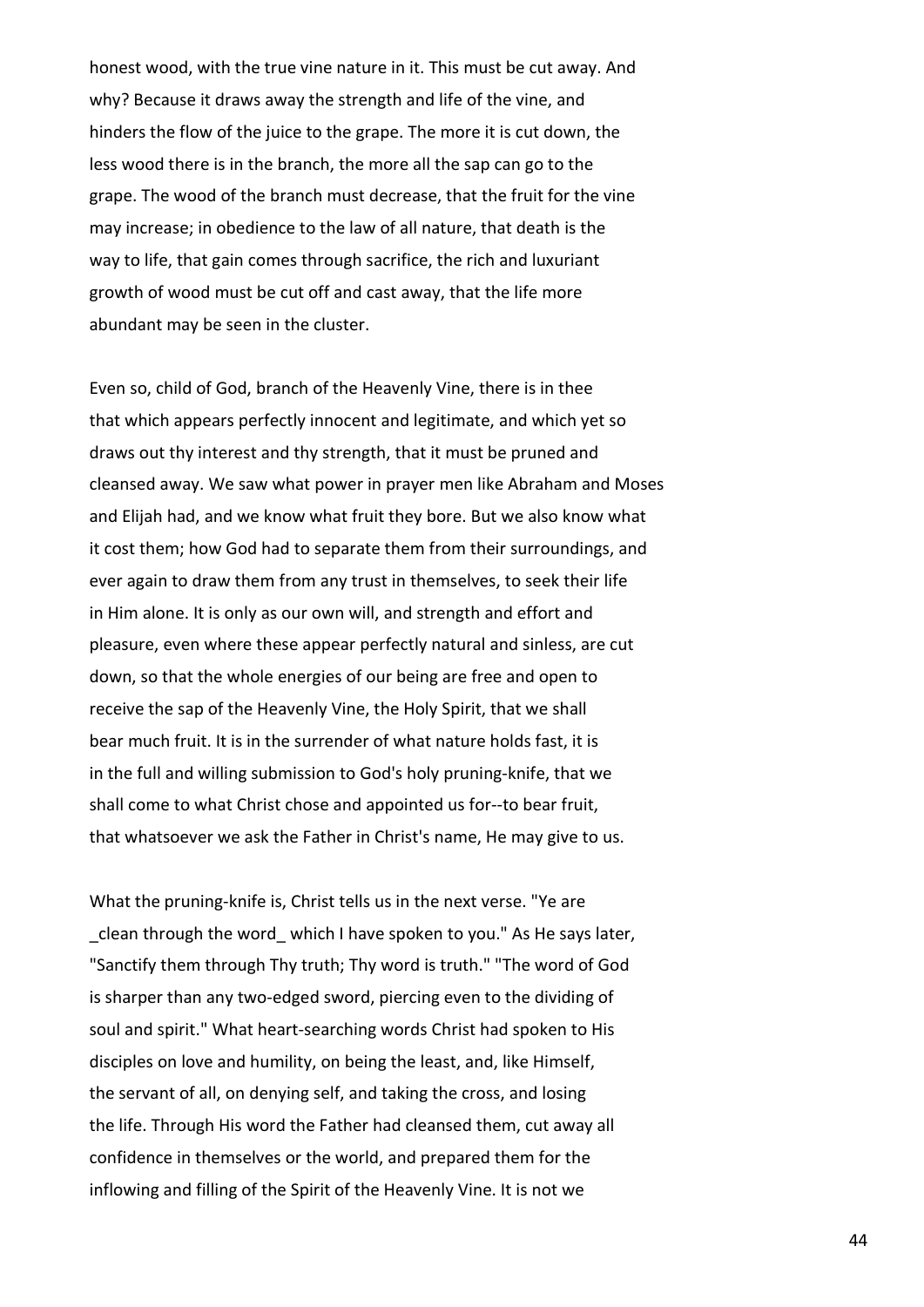who can cleanse ourselves: God is the Vinedresser: we may confidently intrust ourselves to His care.

Beloved brethren,--ministers, missionaries, teachers, workers, believers old and young,--are you mourning your lack of prayer, and, as a consequence, your lack of power in prayer? Oh! come and listen to your beloved Lord as He tells you, "only be a branch, united to, identified with, the Heavenly Vine, and your prayers will be effectual and much availing." Are you mourning that just this is your trouble--you do not, cannot, live this branch-life, abiding in Him? Oh! come and listen again. " More fruit " is not only your desire, but the Father's too. He is the Husbandman who cleanseth the fruitful branch, that it may bear more fruit. Cast yourself upon God, to do in you what is impossible to man. Count upon a Divine cleansing, to cut down and take away all that self-confidence and self-effort, that has been the cause of your failure. The God who gave you His beloved Son to be your Vine, who made you His branch, will He not do His work of cleansing to make you fruitful in every good work, in the work of prayer and intercession too?

Here is the life that can pray. A branch entirely given up to the Vine and its aims, with all responsibility for its cleansing cast on the Vinedresser; a branch abiding in Christ, trusting and yielding to God for His cleansing, can bear much fruit. In the power of such a life we shall love prayer, we shall know how to pray, we shall pray, and receive whatsoever we ask.

# A PLEA FOR MORE PRAYER

CHAPTER VI

Restraining Prayer: is it Sin?

"Thou restrainest prayer before God."--JOB xv. 4.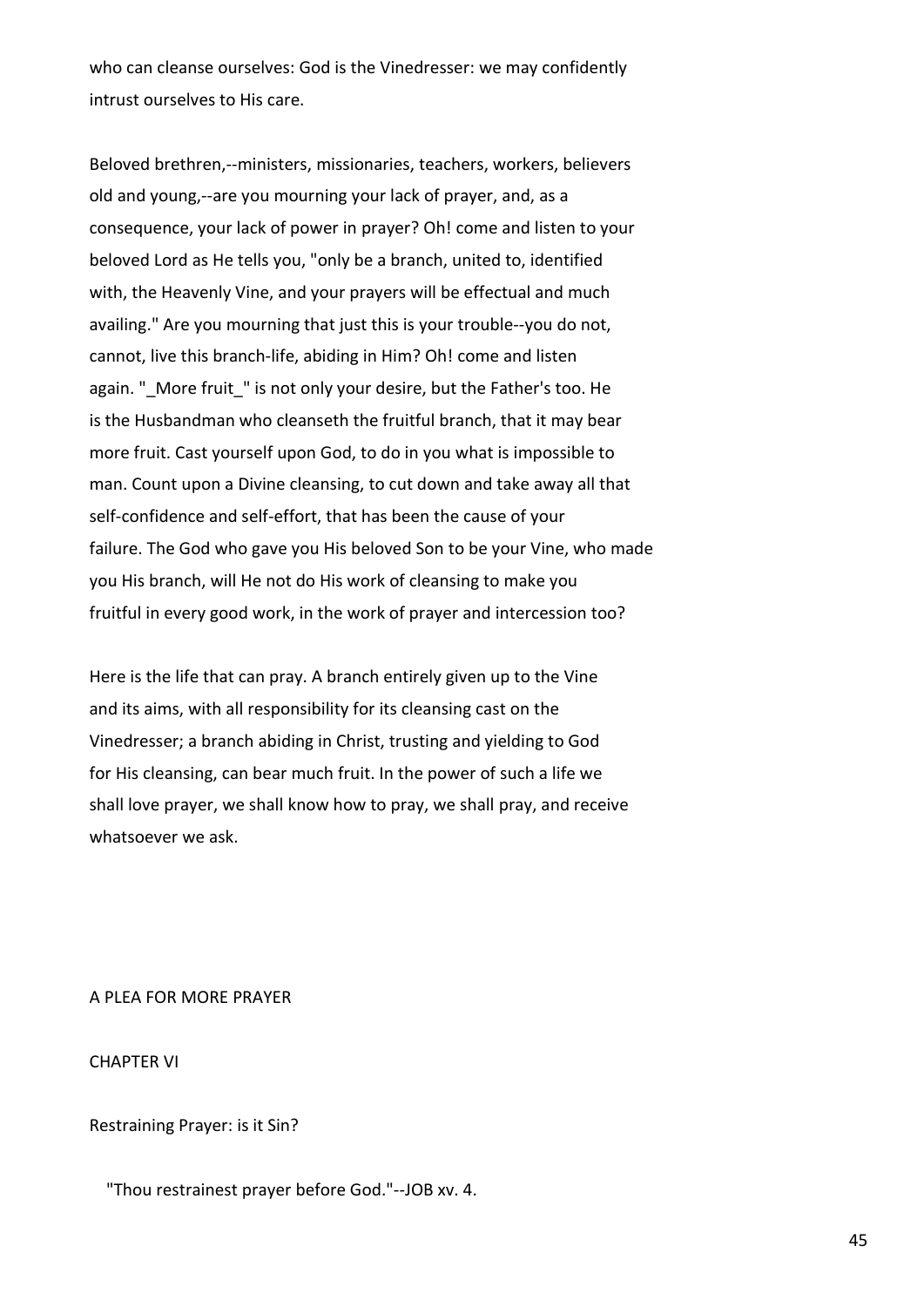"What profit should we have, if we pray unto Him?"--JOB xxi. 15.

 "God forbid that I should sin against the Lord in ceasing to pray for you."--1 SAM. xii. 23.

 "Neither will I be with you any more, except ye destroy the accursed from among you."--JOSH. vii. 12.

Any deep quickening of the spiritual life of the Church will always be accompanied by a deeper sense of sin. This will not begin with theology; that can only give expression to what God works in the life of His people. Nor does it mean that that deeper sense of sin will only be seen in stronger expressions of self-reproach or penitence: that is sometimes found to consist with a harbouring of sin, and unbelief as to deliverance. But the true sense of the hatefulness of sin, the hatred of it, will be proved by the intensity of desire for deliverance, and the struggle to know to the very utmost what God can do in saving from it--a holy jealousy, in nothing to sin against God.

If we are to deal effectually with the lack of prayer we must look at it from this point of view and ask, Restraining prayer, is it sin? And if it be, how is it to be dealt with, to be discovered, and confessed, and cast out by man, and cleansed away by God? Jesus is a Saviour from sin. It is only as we know sin truly that we can truly know the power that saves from sin. The life that can pray effectually is the life of the cleansed branch--the life that knows deliverance from the power of self. To see that our prayer-sins are indeed sins, is the first step to a true and Divine deliverance from them.

In the story of Achan we have one of the strongest proofs in Scripture that it is sin that robs God's people of His blessing, and that God will not tolerate it; and at the same time the clearest indication of the principles under which God deals with it, and removes it. Let us see in the light of the story if we can learn how to look at the sin of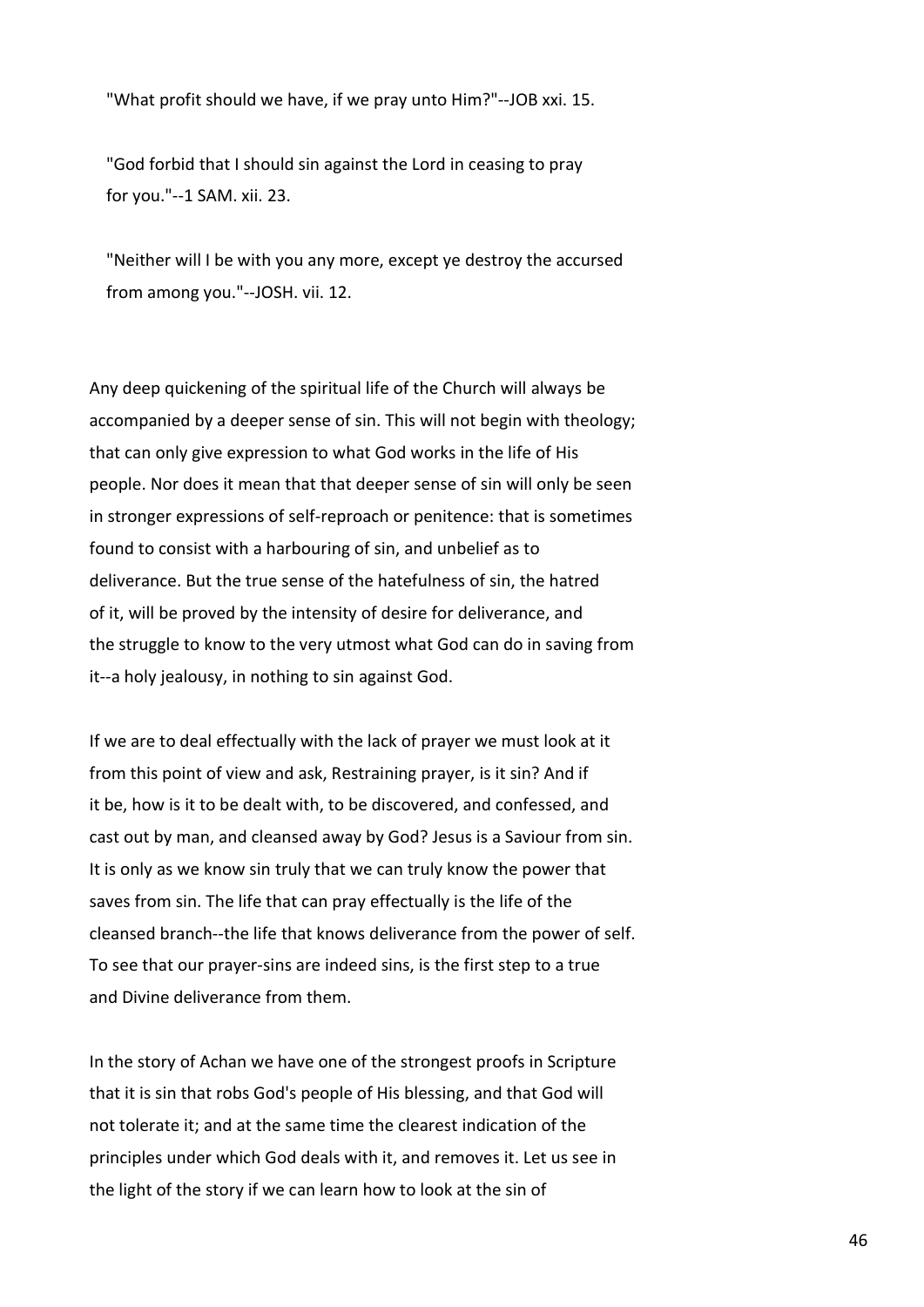prayerlessness, and at the sinfulness that lies at the root of it. The words I have quoted above, "Neither will I be with you any more, except ye put away the accursed thing from among you," take us into the very heart of the story, and suggest a series of the most precious lessons around the truth they express, that the presence of sin makes the presence of God impossible.

1. The presence of God is the great privilege of God's people, and their only power against the enemy. --God had promised to Moses, I will bring you in unto the land. Moses proved that he understood this when God, after the sin of the golden calf, spoke of withdrawing His presence and sending an angel. He refused to accept anything less than God's presence. "For whereby shall it be known that I and Thy people have found grace in Thy sight? Is it not that Thou goest with us ?" It was this gave Caleb and Joshua their confidence: The Lord is with us. It was this gave Israel their victory over Jericho: the presence of God. This is throughout Scripture the great central promise: I am with thee. This marks off the whole-hearted believer from the worldling and worldly Christians around him: he lives consciously hidden in the secret of God's presence.

2. Defeat and failure are always owing to the loss of God's presence. --It was thus at Ai. God had brought His people into Canaan with the promise to give them the land. When the defeat at Ai took place Joshua felt at once that the cause must be in the withdrawal of God's power. He had not fought for them. His presence had been withheld.

In the Christian life and the work of the Church, defeat is ever a sign of the loss of God's presence. If we apply this to our failure in the prayer-life, and as a result of that to our failure in work for God, we are led to see that all is simply owing to our not standing in clear and full fellowship with God. His nearness, His immediate presence, has not been the chief thing sought after and trusted in. He could not work in us as He would. Loss of blessing and power is ever caused by the loss of God's presence.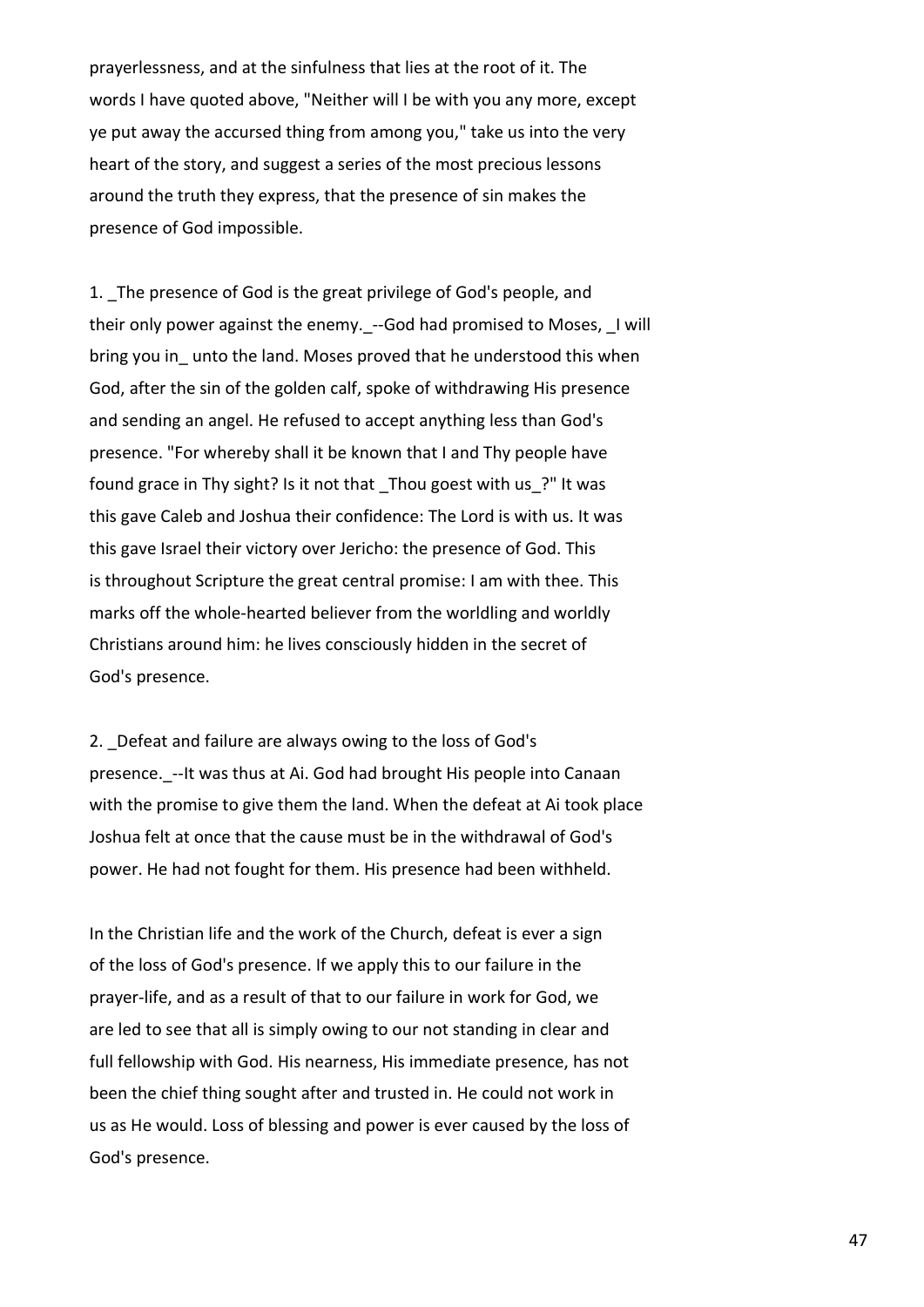3. The loss of God's presence is always owing to some hidden sin. --Just as pain is ordered in nature to warn of some hidden evil in the system, defeat is God's voice telling us there is something wrong. He has given Himself so wholly to His people, He delights so in being with them, and would so fain reveal in them His love and power, that He never withdraws Himself unless they compel Him by sin.

Throughout the Church there is a complaint of defeat. The Church has so little power over the masses, or the educated classes. Powerful conversions are comparatively rare. The fewness of holy, consecrated, spiritual Christians, devoted to the service of God and their fellowmen, is felt everywhere. The power of the Church for the preaching of the gospel to the heathen is paralysed by the scarcity of money and men; and all owing to the lack of the effectual prayer which brings the Holy Spirit in power, first on ministers and believers, then on missionaries and the heathen. Can we deny it that the lack of prayer is the sin on account of which God's presence and power are not more manifestly seen among us?

4. God Himself will discover the hidden sin. --We may think we know what the sin is: it is only God who can discover its real deep meaning. When He spoke to Joshua, before naming the sin of Achan, God first said, "They have transgressed My covenant which I commanded them." God had commanded (vi. 19) that all the booty of Jericho, gold and silver and all that was in it, was to be a devoted thing, consecrated unto the Lord, and to come into His treasury. And Israel had broken this consecration vow: it had not given God His due; it had robbed God.

It is this we need: God must discover to us how the lack of prayer is the indication of unfaithfulness to our consecration vow, that God should have all our heart and life. We must see that this restraining prayer, with the excuses we make for it, is greater sin than we have thought; for what does it mean? That we have little taste or relish for fellowship with God; that our faith rests more on our own work and efforts than on the power of God; that we have little sense of the heavenly blessing God waits to shower down; that we are not ready to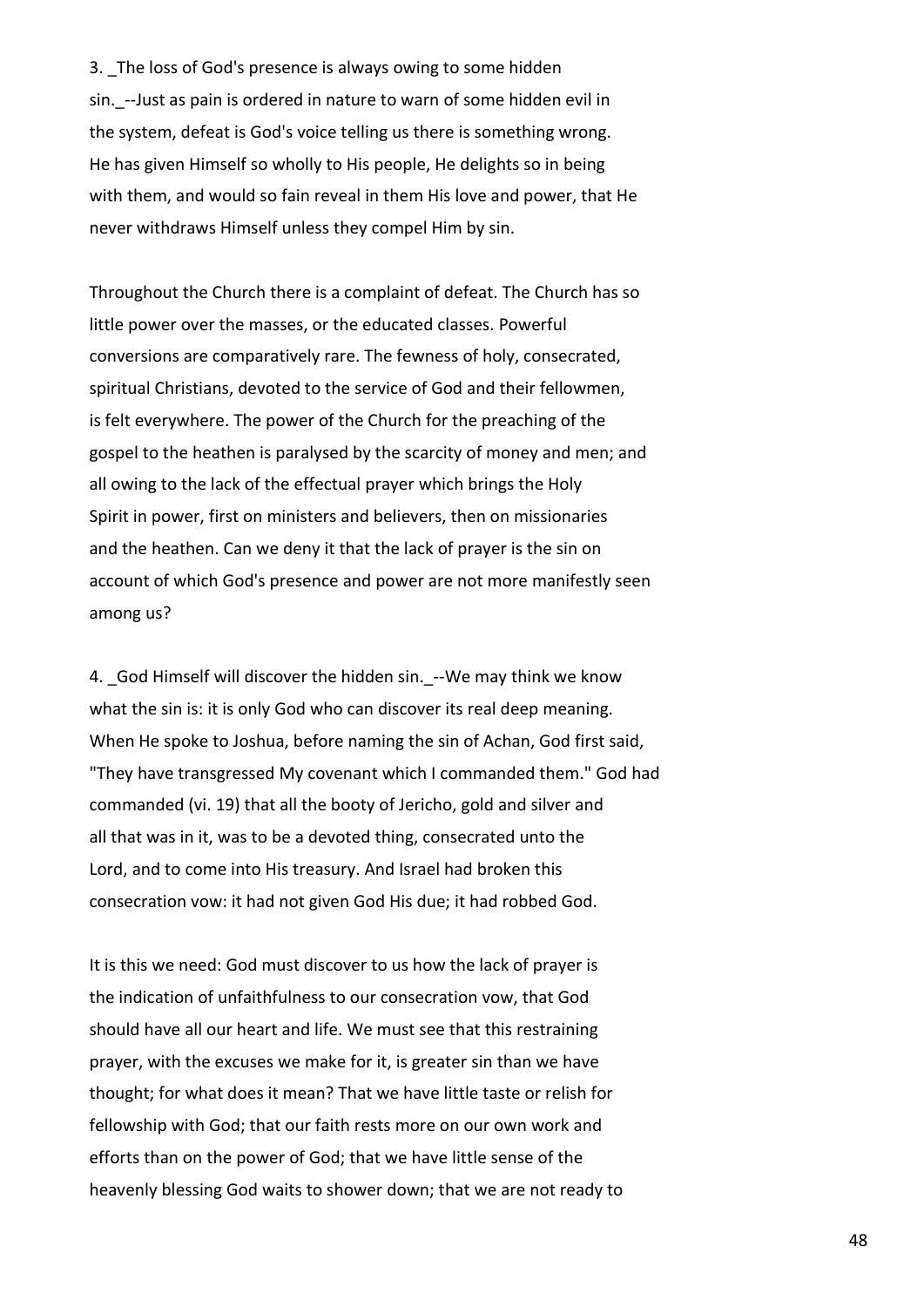sacrifice the ease and confidence of the flesh for persevering waiting on God; that the spirituality of our life, and our abiding in Christ, is altogether too feeble to make us prevail in prayer. When the pressure of work for Christ is allowed to be the excuse for our not finding time to seek and secure His own presence and power in it, as our chief need, it surely proves that there is no right sense of our absolute dependence upon God; no deep apprehension of the Divine and supernatural work of God in which we are only His instruments, no true entrance into the heavenly, altogether other-worldly, character of our mission and aims, no full surrender to and delight in Christ Jesus Himself.

If we were to yield to God's Spirit to show us that all this is in very deed the meaning of remissness in prayer, and of our allowing other things to crowd it out, all our excuses would fall away, and we should fall down and cry, "We have sinned! we have sinned!" Samuel once said, "As for me, God forbid that I should sin against the Lord in ceasing to pray for you." Ceasing from prayer is sin against God. May God discover this to us. (Note A.)

5. When God discovers sin, it must be confessed and cast out. --When the defeat at Ai came, Joshua and Israel were ignorant of the cause. God dealt with Israel as a nation, as one body, and the sin of one member was visited on all. Israel as a whole was ignorant of the sin, and yet suffered for it. The Church may be ignorant of the greatness of this sin of restraining prayer, individual ministers or believers may never have looked upon it as actual transgression, none the less does it bring its punishment. But when the sin is no more hidden, when the Holy Spirit begins to convince of it, then comes the time of heart-searching. In our story the combination of individual and united responsibility is very solemn. The individual: as we find it in the expression, "man for man"; each man felt himself under the eye of God, to be dealt with. And when Achan had been taken, he had to make confession. The united: as we see it in all Israel first suffering and dealt with by God, then taking Achan, and his family, and the accursed thing, and destroying them out of their midst.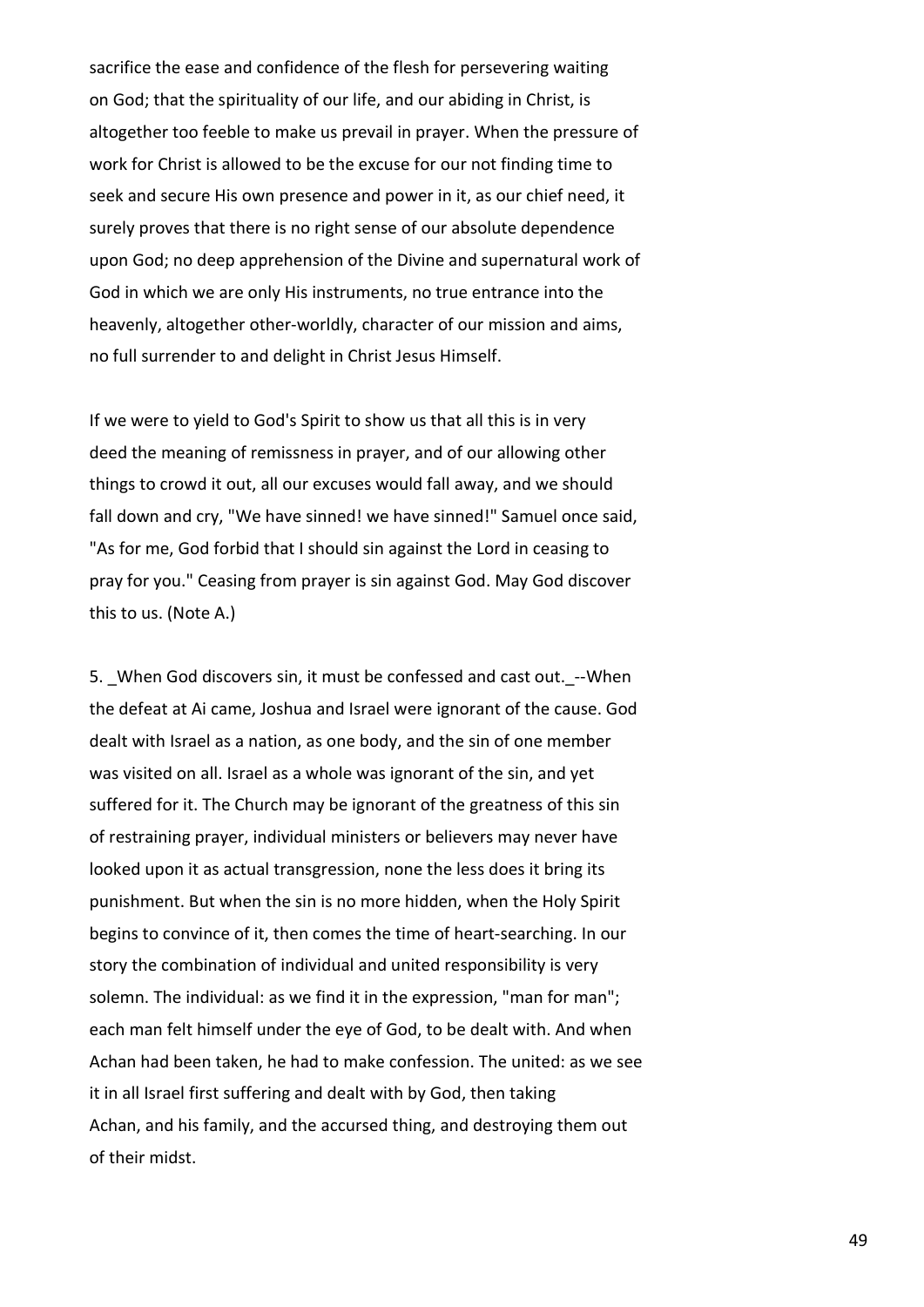If we have reason to think this is the sin that is in the camp, let us begin with personal and united confession. And then let us come before God to put away and destroy the sin. Here stands at the very threshold of Israel's history in Canaan the heap of stones in the valley of Achor, to tell us that God cannot bear sin, that God will not dwell with sin, and that if we really want God's presence in power, sin must be put away. Let us look the solemn fact in the face. There may be other sins, but here is certainly one that causes the loss of God's presence--we do not pray as Christ and Scripture teach us. Let us bring it out before God, and give up this sin to the death. Let us yield ourselves to God to obey His voice. Let no fear of past failure, let no threatening array of temptations, or duties, or excuses, keep us back. It is a simple question of obedience. Are we going to give up ourselves to God and His Spirit to live a life in prayer, well-pleasing to Him? Surely, if it is God who has been withholding His presence, who has been discovering the sin, who is calling for its destruction, and a return to obedience, surely we can count upon His grace to accept and strengthen for the life He asks of us. It is not a question of what you can do; it is the question of whether you now, with your whole heart, turn to give God His due, and give yourself to let His will and grace have their way with you.

6. With sin cast out God's presence is restored. --From this day onwards there is not a word in Joshua of defeat in battle. The story shows them going on from victory to victory. God's presence secured gives power to overcome every enemy.

This truth is so simple that the very ease with which we acquiesce in it robs it of its power. Let us pause and think what it implies. God's presence restored means victory secured. Then, we are responsible for defeat. Then, there must be sin somewhere causing it. Then, we ought at once to find out and put away the sin. We may confidently expect God's presence the moment the sin is put away. Surely each one is under the solemn obligation to search his life and see what part he may have in this evil.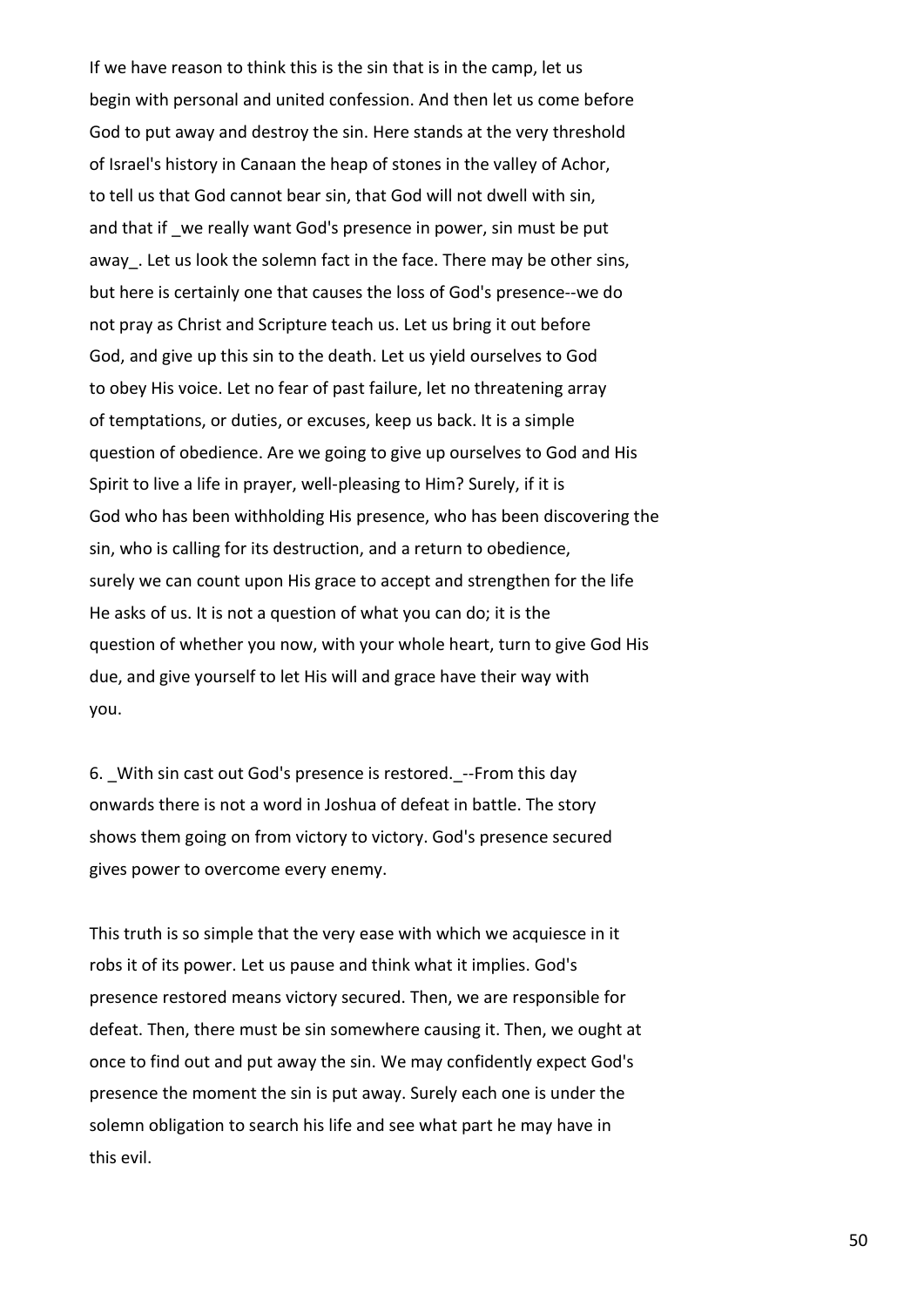God never speaks to His people of sin except with a view to saving them from it. The same light that shows the sin will show the way out of it. The same power that breaks down and condemns will, if humbly yielded to and waited on in confession and faith, give the power to rise up and conquer. It is GOD who is speaking to His Church and to us about this sin: "HE WONDERED that there was no intercessor." "I WONDERED that there was none to uphold." "I SOUGHT for a man that should stand in the gap before Me, and found none." The God who speaks thus is He who will work the change for His children who seek His face. He will make the valley of Achor, of trouble and shame, of sin confessed and cast out, a door of hope. Let us not fear, let us not cling to the excuses and explanations which circumstances suggest, but simply confess, "We have sinned; we are sinning; we dare not sin longer." In this matter of prayer we are sure God does not demand of us impossibilities. He does not weary us with an impracticable ideal. He asks us to pray no more than He gives grace to enable us to. He will give the grace to do what He asks, and so to pray that our intercessions shall, day by day, be a pleasure to Him and to us, a source of strength to our conscience and our work, and a channel of blessing to those for whom we labour.

God dealt personally with Joshua, with Israel, with Achan. Let each of us allow Him to deal personally with us concerning this sin, of restraining prayer, and its consequences in our life and work; concerning the deliverance from sin, its certainty and blessedness. Just bow in stillness and wait before God, until, as God, He overshadow you with His presence, lead you out of that region of argument as to human possibilities, where conviction of sin can never be deep, and full deliverance can never come. Take quiet time, and be still before God, that He may take this matter in hand. "Sit still, for He will not be in rest until He have finished this thing this day." Leave yourself in God's hands.

#### A PLEA FOR MORE PRAYER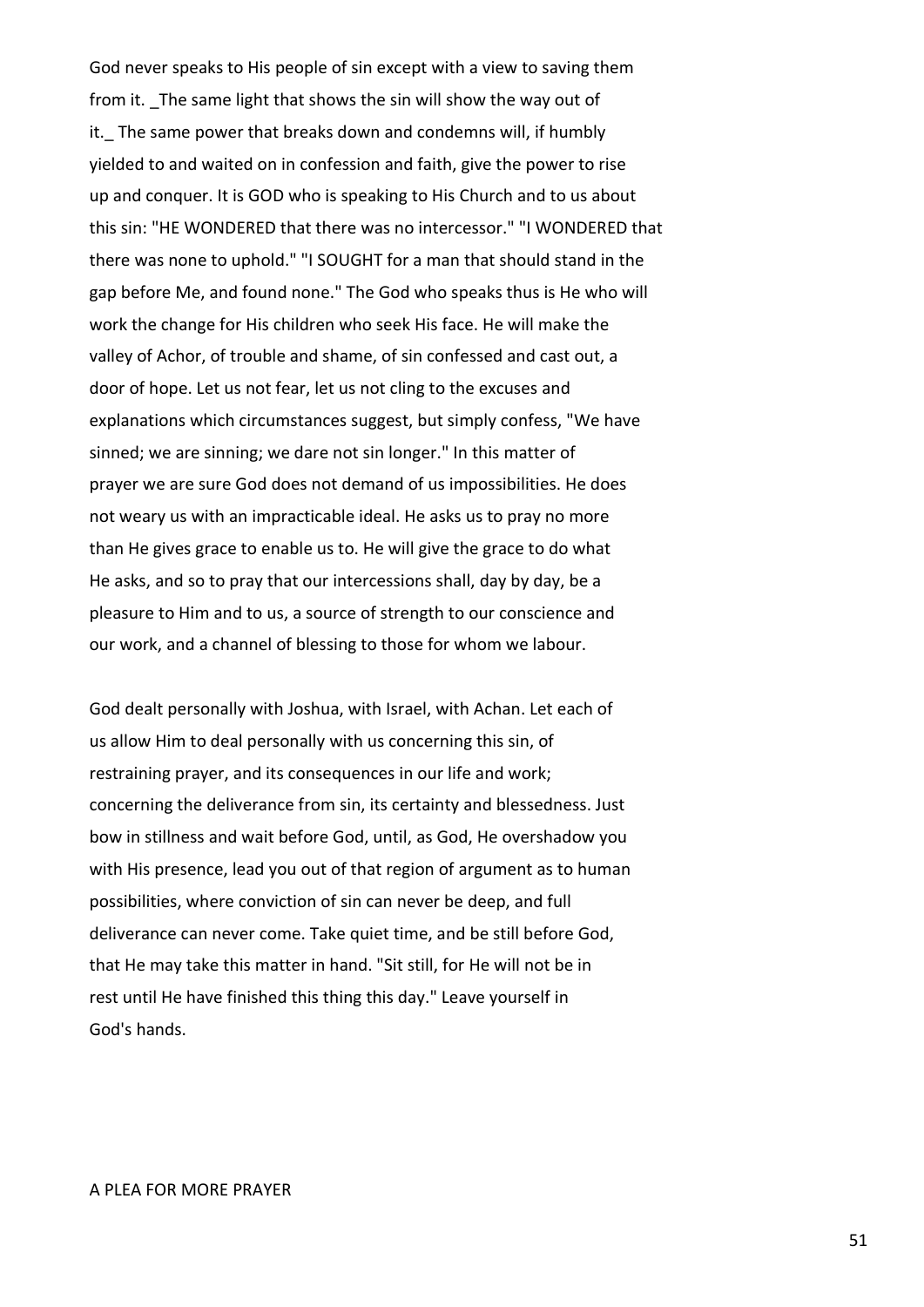Who shall Deliver?

 "Is there no balm in Gilead; is there no physician there? why then is not the health of the daughter of my people recovered?"--JER. viii. 22.

 "Return, ye backsliding children, and I will heal your backslidings. Behold, we come unto Thee; for Thou art the Lord our God."-JER. iii. 22.

"Heal me, O Lord, and I shall be healed."-JER. xii. 14.

 "O wretched man that I am! who shall deliver me out of the body of this death? I thank God through Jesus Christ our Lord. The law of the Spirit of life in Christ Jesus made me free from the law of sin and death."-ROM. vii. 24, viii. 2.

During one of our conventions a gentleman called upon me to ask advice and help. He was evidently an earnest and well-instructed Christian man. He had for some years been in most difficult surroundings, trying to witness for Christ. The result was a sense of failure and unhappiness. His complaint was that he had no relish for the Word, and that though he prayed, it was as if his heart was not in it. If he spoke to others, or gave a tract, it was under a sense of duty: the love and the joy were not present. He longed to be filled with God's Spirit, but the more he sought it, the farther off it appeared to be. What was he to think of his state, and was there any way out of it?

My answer was, that the whole matter appeared to me very simple; he was living under the law and not under grace. As long as he did so, there could be no change. He listened attentively, but could not exactly see what I meant.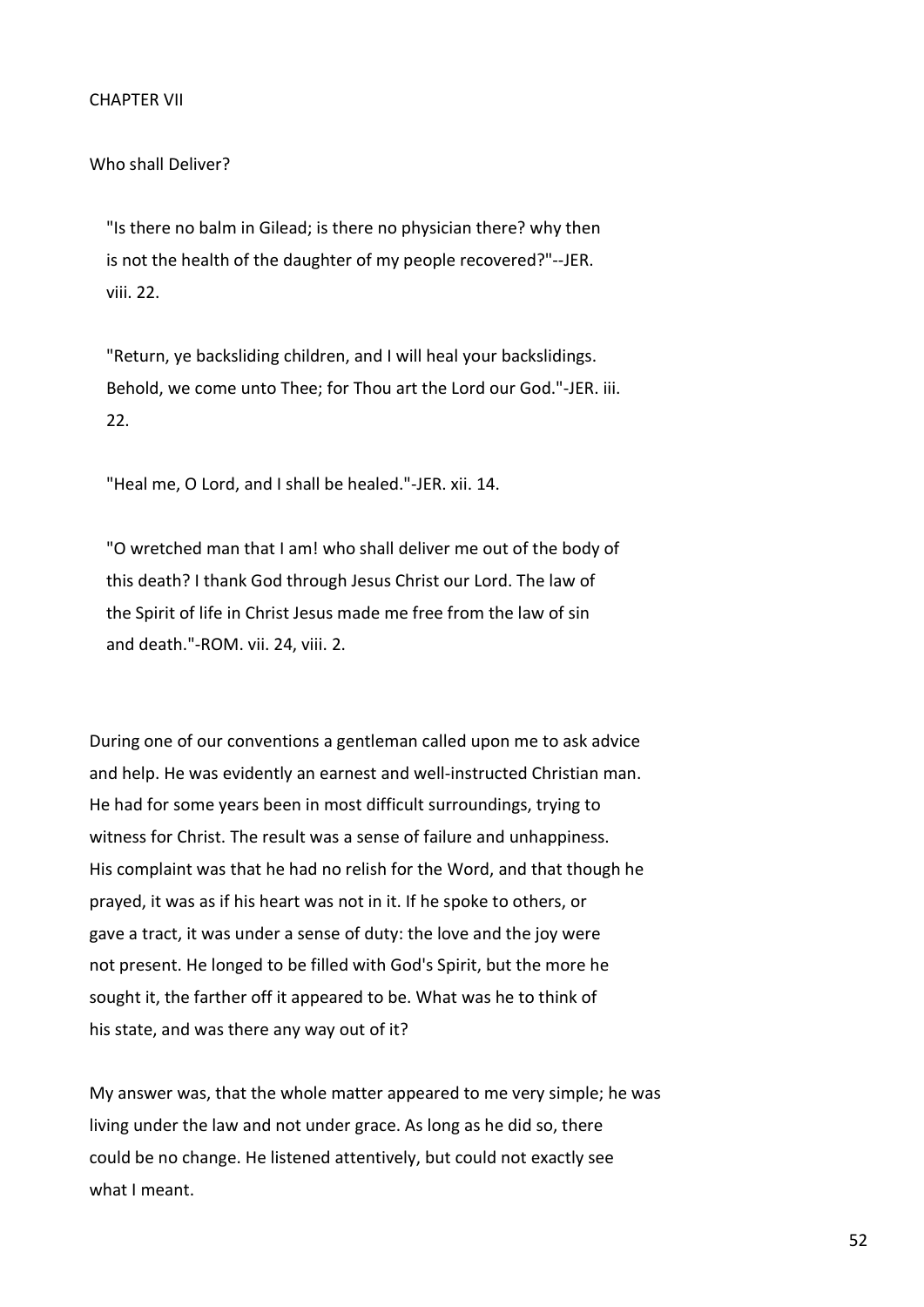I reminded him of the difference, the utter contrariety, between law and grace. Law demands; grace bestows. Law commands, but gives no strength to obey; grace promises, and performs, does all we need to do. Law burdens, and casts down and condemns; grace comforts, and makes strong and glad. Law appeals to self, to do its utmost; grace points to Christ to do all. Law calls to effort and strain, and urges us towards a goal we never can reach; grace works in us all God's blessed will. I pointed out to him how his first step should be, instead of striving against all this failure, fully to accept of it, and the lesson of his own impotence, as God had been seeking to teach it him, and, with this confession, to sink down before God in utter helplessness. There would be the place where he would learn that, unless grace gave him deliverance and strength, he never could do better than he had done, and that grace would indeed work all for him. He must come out from under law and self and effort, and take his place under grace, allowing God to do all.

In later conversations he told me the diagnosis of the disease had been correct. He admitted grace must do all. And yet, so deep was the thought that we must do something, that we must at least bring our faithfulness to secure the work of grace, he feared that his life would not be very different; he would not be equal to the strain of new difficulties into which he was now going. There was, amid all the intense earnestness, an undertone of despair; he could not live as he knew he ought to. I have already said, in the opening chapter, that in some of our meetings I had noticed this tone of hopelessness. And no minister who has come into close contact with souls seeking to live wholly for God, to "walk worthy of the Lord unto all well pleasing," but knows that this renders true progress impossible. To speak specially of the lack of prayer, and the desire of living a fuller prayer-life, how many are the difficulties to be met! We have so often resolved to pray more and better, and have failed. We have not the strength of will some have, with one resolve to turn round and change our habits. The press of duty is as great as ever it was; it is so difficult to find time for more prayer; real enjoyment in prayer, which would enable us to persevere, is what we do not feel;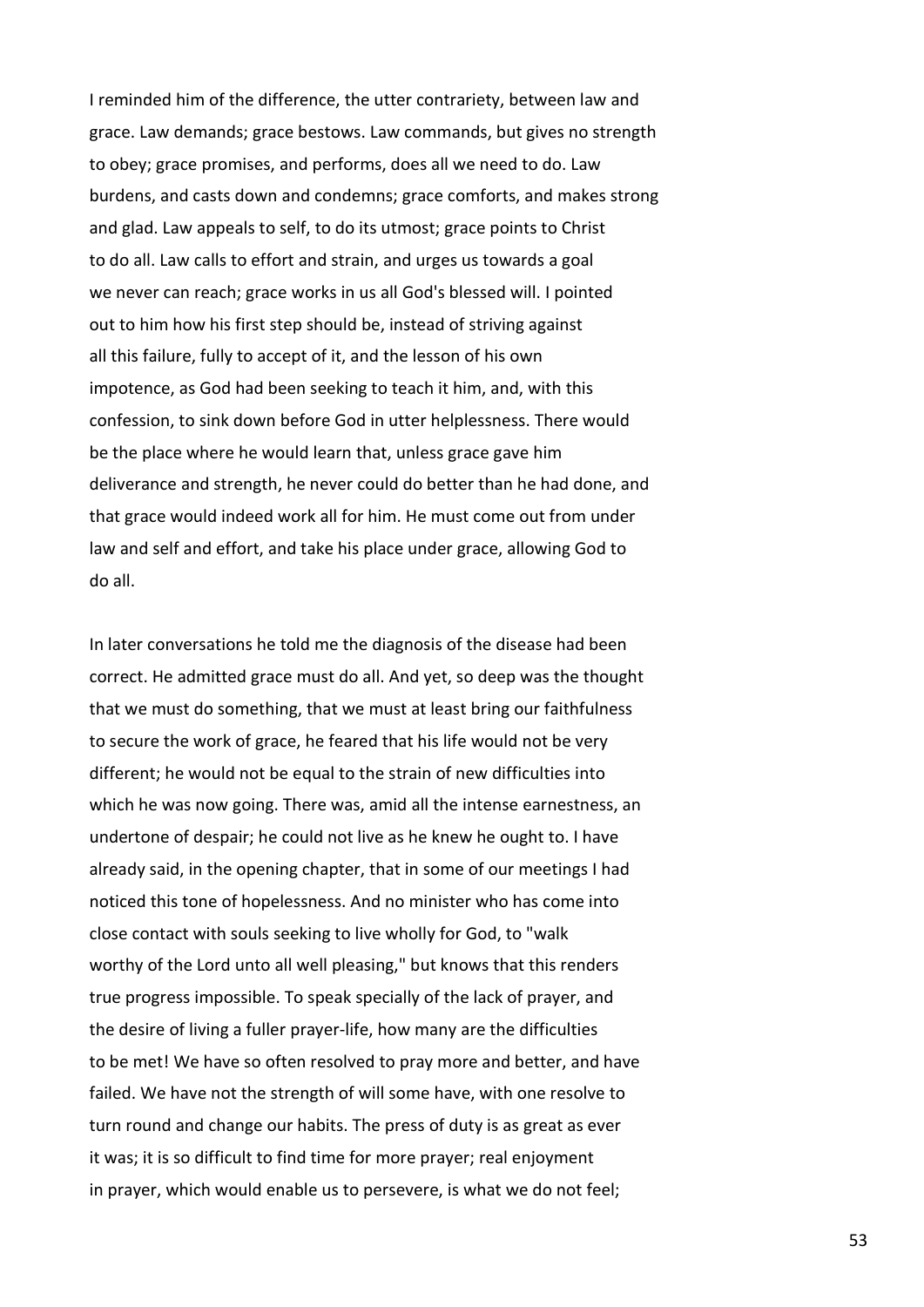we do not possess the power to supplicate and to plead, as we should; our prayers, instead of being a joy and a strength, are a source of continual self-condemnation and doubt. We have at times mourned and confessed and resolved; but, to tell the honest truth, we do not expect, for we do not see the way to, any great change.

It is evident that as long as this spirit prevails, there can be very little prospect of improvement. Discouragement must bring defeat. One of the first objects of a physician is ever to waken hope; without this he knows his medicines will often profit little. No teaching from God's Word as to the duty, the urgent need, the blessed privilege of more prayer, of effectual prayer, will avail, while the secret whisper is heard: There is no hope. Our first care must be to find out the hidden cause of the failure and despair, and then to show how divinely sure deliverance is. We must, unless we are to rest content with our state, listen to and join in the question, "Is there no balm in Gilead; is there no physician there? why then is not the health of the daughter of my people restored?" We must listen, and receive into our heart, the Divine promise with the response it met with: "Return, ye backsliding children, and I will heal your backslidings. Behold, we come unto Thee, for Thou art the Lord our God." We must come with the personal prayer, and the faith that there will be a personal answer. Shall we not even now begin to claim it in regard to the lack of prayer, and believe that God will help us: "Heal me, O Lord, and I shall be healed."

It is always of consequence to distinguish between the symptoms of a disease and the disease itself. Feebleness and failure in prayer is a sign of feebleness in the spiritual life. If a patient were to ask a physician to give him something to stimulate his feeble pulse, he would be told that this would do him little good. The pulse is the index of the state of the heart and the whole system: the physician strives to have health restored. What everyone who would fain pray more faithfully and effectually must learn is this, that his whole spiritual life is in a sickly state, and needs restoration. It is as he comes to look, not only at his shortcomings in prayer, but at the lack in the life of faith, of which this is the symptom, that he will become fully alive to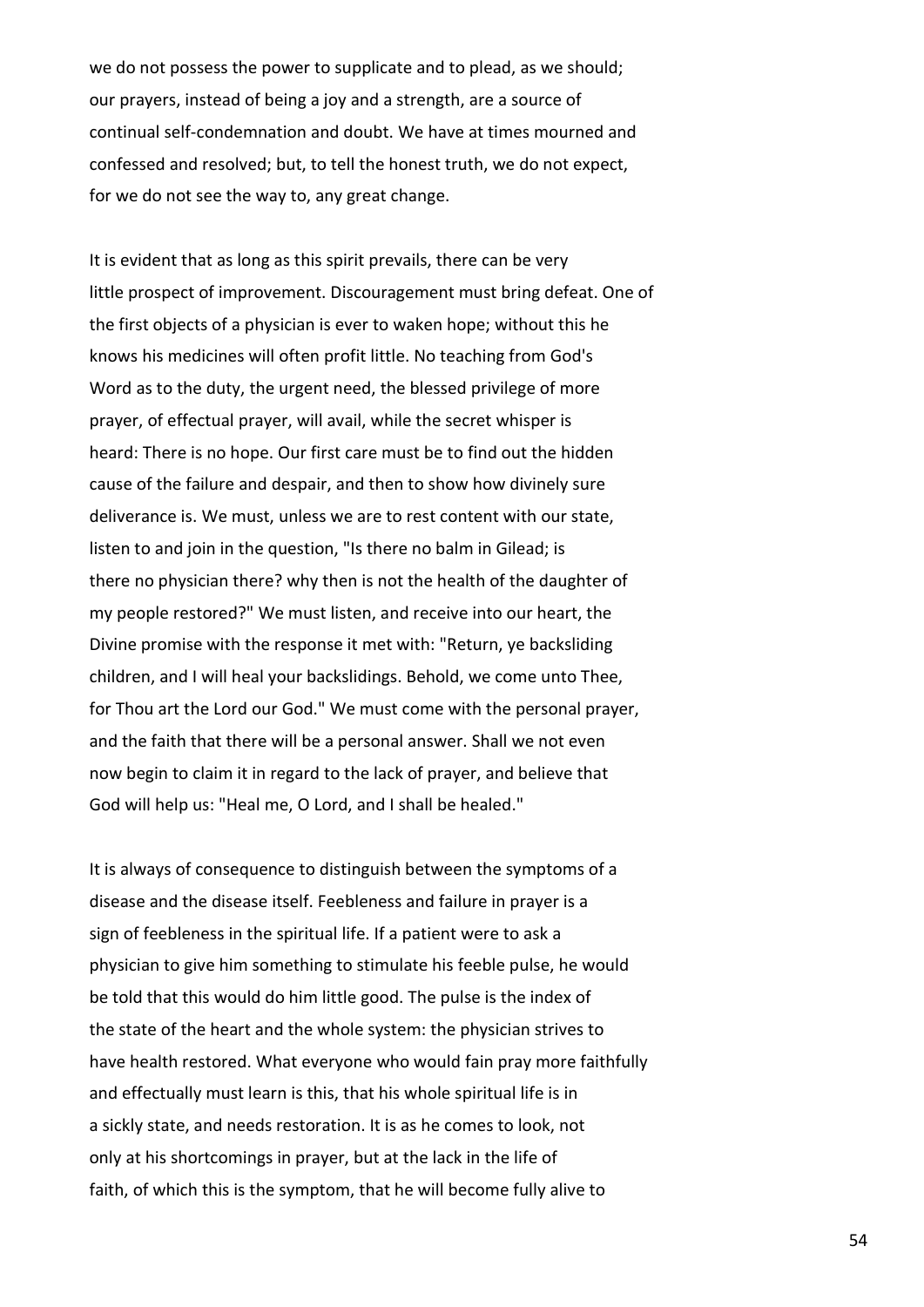the serious nature of the disease. He will then see the need of a radical change in his whole life and walk, if his prayer-life, which is simply the pulse of the spiritual system, is to indicate health and vigour. God has so created us that the exercise of every healthy function causes joy. Prayer is meant to be as simple and natural as breathing or working to a healthy man. The reluctance we feel, and the failure we confess, are God's own voice calling us to acknowledge our disease, and to come to Him for the healing He has promised.

And what is now the disease of which the lack of prayer is the symptom? We cannot find a better answer than is pointed out in the words, "Ye are not under the law, but under grace."

Here we have suggested the possibility of two types of Christian life. There may be a life partly under the law and partly under grace; or, a life entirely under grace, in the full liberty from self-effort, and the full experience of the Divine strength which it can give. A true believer may still be living partly under the law, in the power of self-effort, striving to do what he cannot accomplish. The continued failure in his Christian life to which he confesses is owing to this one thing: he trusts in himself, and tries to do his best. He does, indeed, pray and look to God for help, but still it is he in his strength, helped by God, who is to do the work. In the Epistles to the Romans, and Corinthians, and Galatians, we know how Paul tells them that they have not received the spirit of bondage again, that they are free from the law, that they are no more servants but sons; that they must beware of nothing so much as to be entangled again with the yoke of bondage. Everywhere it is the contrast between the law and grace, between the flesh, which is under the law, and the Spirit, who is the gift of grace, and through whom grace does all its work. In our days, just as in those first ages, the great danger is living under the law, and serving God in the strength of the flesh. With the great majority of Christians it appears to be the state in which they remain all their lives. Hence the lack to such a large extent of true holy living and power in prayer. They do not know that all failure can have but one cause: Men seek to do themselves what grace alone can do in them\_, what grace most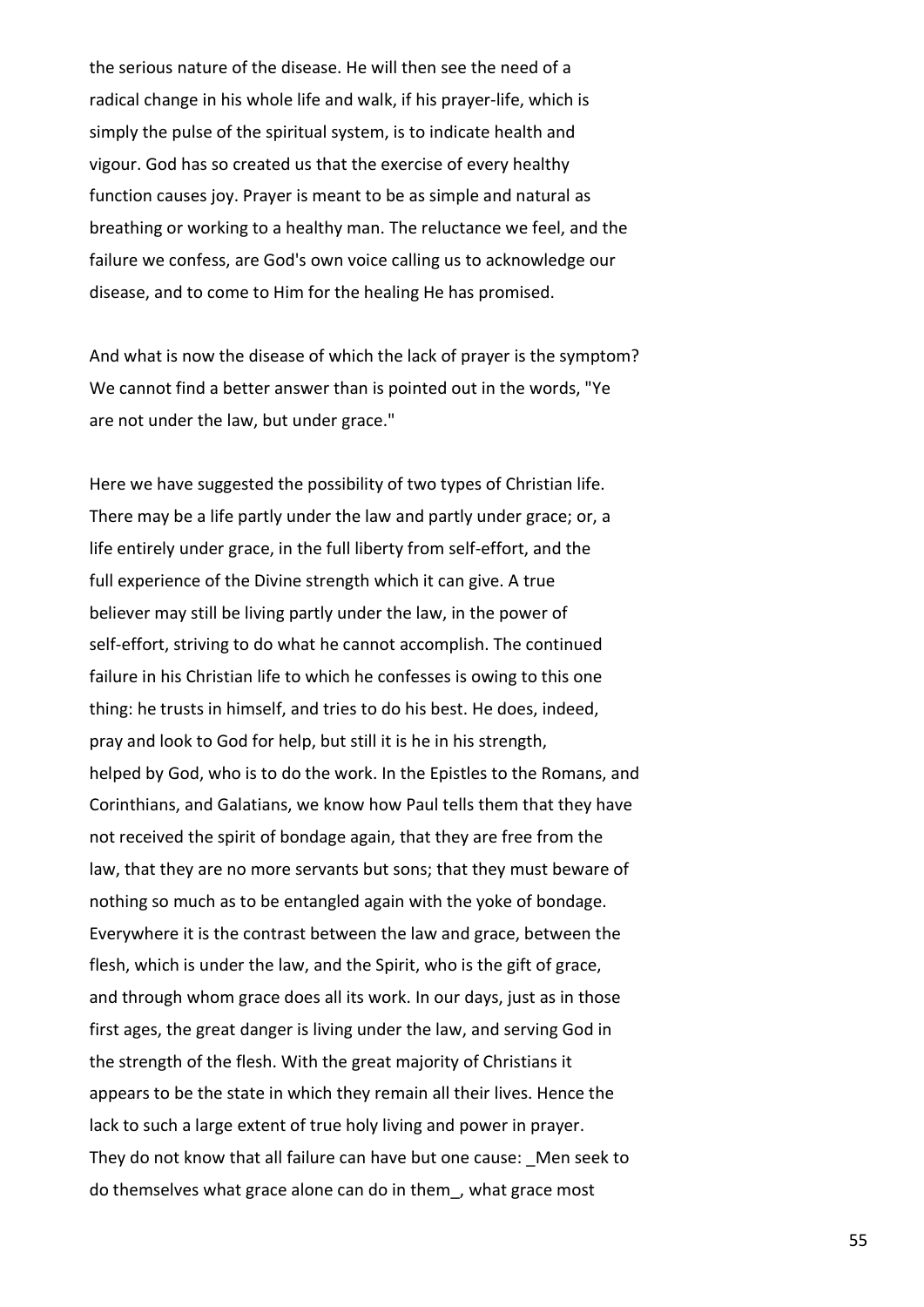certainly will do.

Many will not be prepared to admit that this is their disease, that they are not living "under grace." Impossible, they say. "From the depth of my heart," a Christian cries, "I believe and know that there is no good in me, and that I owe everything to grace alone." "I have spent my life," a minister says, "and found my glory in preaching and exalting the doctrines of free grace." "And I," a missionary answers, "how could I ever have thought of seeing the heathen saved, if my only confidence had not been in the message I brought, and the power I trusted, of God's abounding grace." Surely you cannot say that our failures in prayer, and we sadly confess to them, are owing to our not living "under grace"? This cannot be our disease.

We know how often a man may be suffering from a disease without knowing it. What he counts a slight ailment turns out to be a dangerous complaint. Do not let us be too sure that we are not, to a large extent, still living "under the law," while considering ourselves to be living wholly "under grace." Very frequently the reason of this mistake is the limited meaning attached to the word "grace." Just as we limit God Himself, by our little or unbelieving thoughts of Him, so we limit His grace at the very moment that we are delighting in terms like the "riches of grace," "grace exceeding abundant." Has not the very term, "grace abounding," from Bunyan's book downward, been confined to the one great blessed truth of free justification with ever renewed pardon and eternal glory for the vilest of sinners, while the other equally blessed truth of "grace abounding" in sanctification is not fully known. Paul writes: "Much more shall they which receive the abundance of grace reign in life through Jesus Christ." That reigning in life, as conqueror over sin, is even here on earth. "Where sin abounded" in the heart and life, "grace did abound more exceedingly, that grace might reign through righteousness" in the whole life and being of the believer. It is of this reign of grace in the soul that Paul asks, "Shall we sin because we are under grace?" and answers, "God forbid." Grace is not only pardon of, but power over, sin; grace takes the place sin had in the life, and undertakes, as sin had reigned within in the power of death, to reign in

56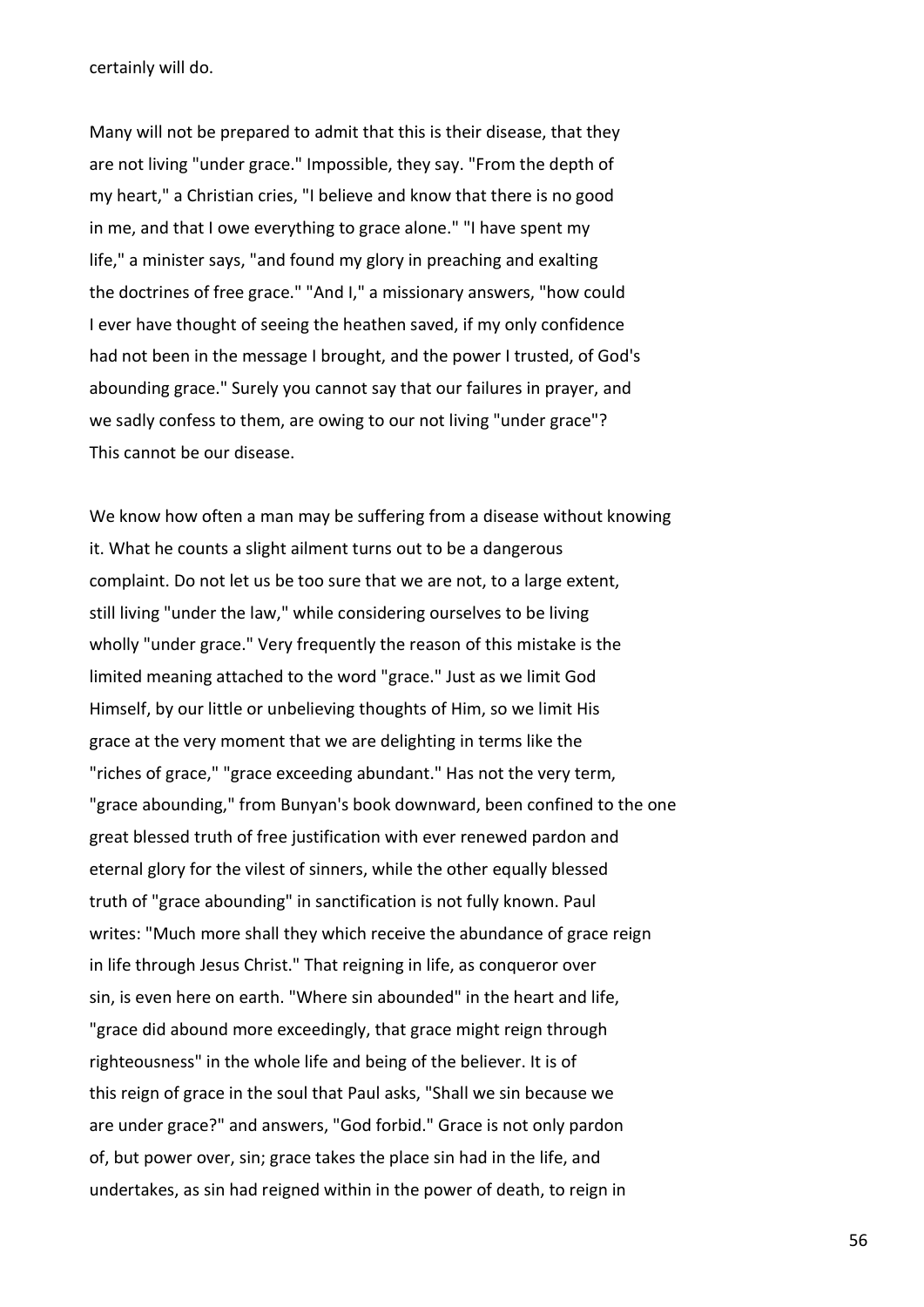the power of Christ's life. It is of this grace that Christ spoke, "My grace is sufficient for thee," and Paul answered, "I will glory in my weakness; for, when I am weak, then am I strong." It is of this grace, which, when we are willing to confess ourselves utterly impotent and helpless, comes in to work all in us, that Paul elsewhere teaches, "God is able to make \_all grace\_ abound unto you, that ye, \_always\_ having all sufficiency in all things, may abound unto all good works."

It has often happened that a seeker after God and salvation has read his Bible long, and yet never seen the truth of a free and full and immediate justification by faith. When once his eyes were opened, and he accepted it, he was amazed to find it everywhere. Even so many believers, who hold the doctrines of free grace as applied to pardon, have never seen its wondrous meaning as it undertakes to work our whole life in us, and actually give us strength every moment for whatever the Father would have us be and do. When God's light shines into our heart with this blessed truth, we know what Paul means, "Not I, but the grace of God." There again you have the twofold Christian life. The one, in which that "Not I"--I am nothing, I can do nothing--has not yet become a reality. The other, when the wondrous exchange has been made, and grace has taken the place of our effort, and we say and know, "I live, yet no longer I, but Christ liveth in me." It may then become a lifelong experience: "The grace of our Lord was exceeding abundant, with faith and love which is in Christ Jesus."

Beloved child of God! what think you, is it not possible that this has been the want in your life, the cause of your failure in prayer? You knew not how grace would enable you to pray, if once the whole life were under its power. You sought by earnest effort to conquer your reluctance or deadness in prayer, but failed. You strove by every motive of shame or love you could think of to stir yourself to it, but it would not help. Is it not worth while asking the Lord whether the message I bring you as His servant may not be more true for you than you think? Your lack of prayer is owing to a diseased state of life, and the disease is nothing but this--you have not accepted, for daily life and every duty, the full salvation which the word brings: "Ye are not under the law, but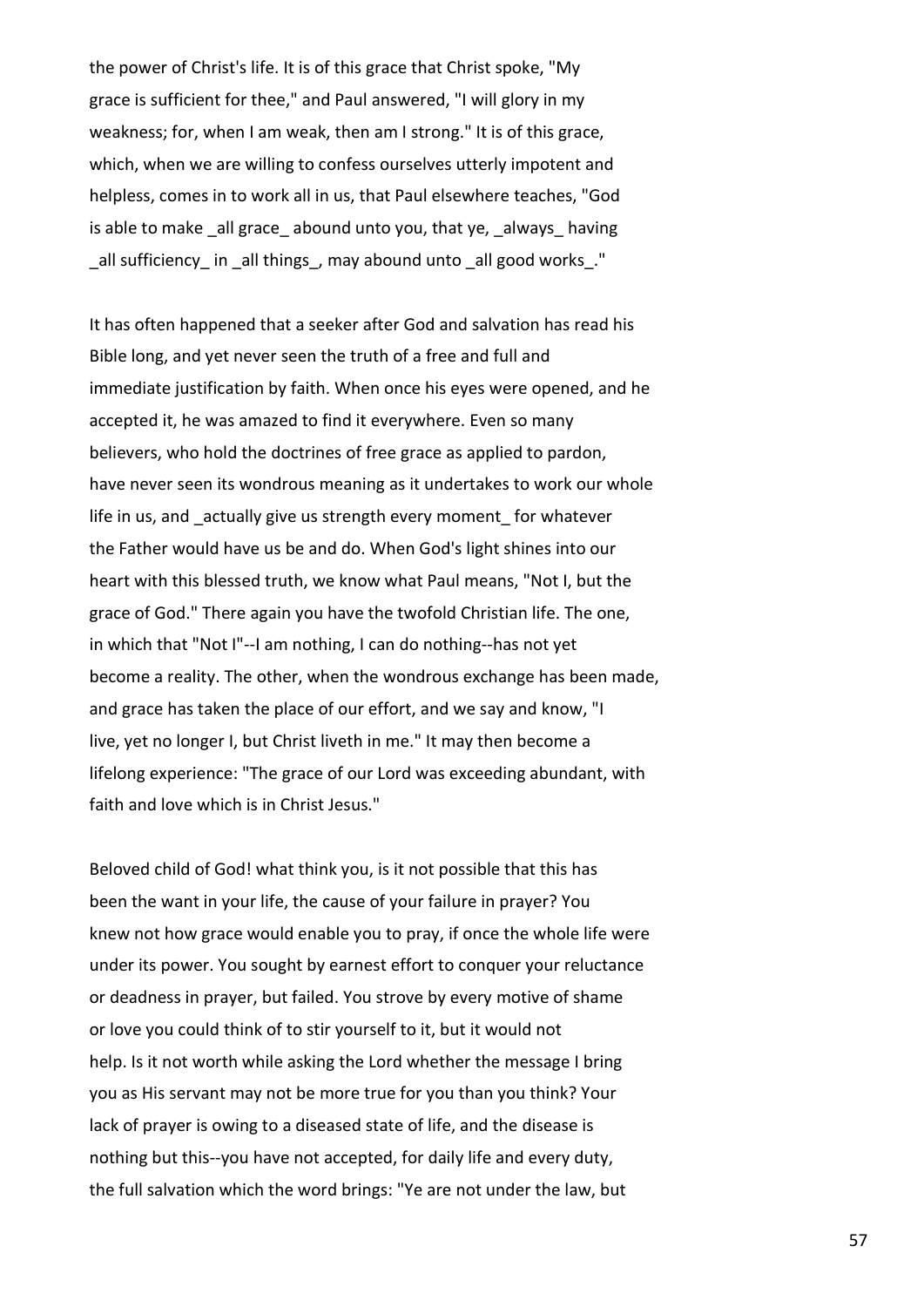under grace." As universal and deep-reaching as the demand of the law and the reign of sin, yea, more exceeding abundant, is the provision of grace and the power by which it makes us reign in life. (Note B.)

In the chapter that follows that in which Paul wrote, "Ye are not under the law, but under grace," he gives us a picture of a believer's life under law, with the bitter experience in which it ends: "O wretched man that I am! who shall deliver me from the body of this death?" His answer to the question, "I thank God through Jesus Christ our Lord," shows that there is deliverance from a life held captive under evil habits that have been struggled against in vain. That deliverance is by the Holy Spirit giving the full experience of what the life of Christ can work in us: "The law of the Spirit of life in Christ Jesus hath made me free from the law of sin and death." The law of God could only deliver us into the power of the law of sin and death. The grace of God can bring us into, and keep us in, the liberty of the Spirit. We can be made free from the sad life under the power that led us captive, so that we did not what we would. The Spirit of life in Christ can free us from our continual failure in prayer, and enable us in this, too, to walk worthy of the Lord unto all well-pleasing.

Oh! be not hopeless, be not despondent; there is a balm in Gilead; there is a Physician there; there is healing for our sickness. What is impossible with man is possible with God. What you see no possibility of doing, grace will do. Confess the disease; trust the Physician; claim the healing; pray the prayer of faith, "Heal me, and I shall be healed." You too can become a man of prayer, and pray the effectual prayer that availeth much.[1]

[1] I ought to say, for the encouragement of all, that the gentleman of whom I spoke, at a Convention a fortnight later, saw and claimed the rest of faith in trusting God for all, and a letter from England tells that he has found that His grace is sufficient.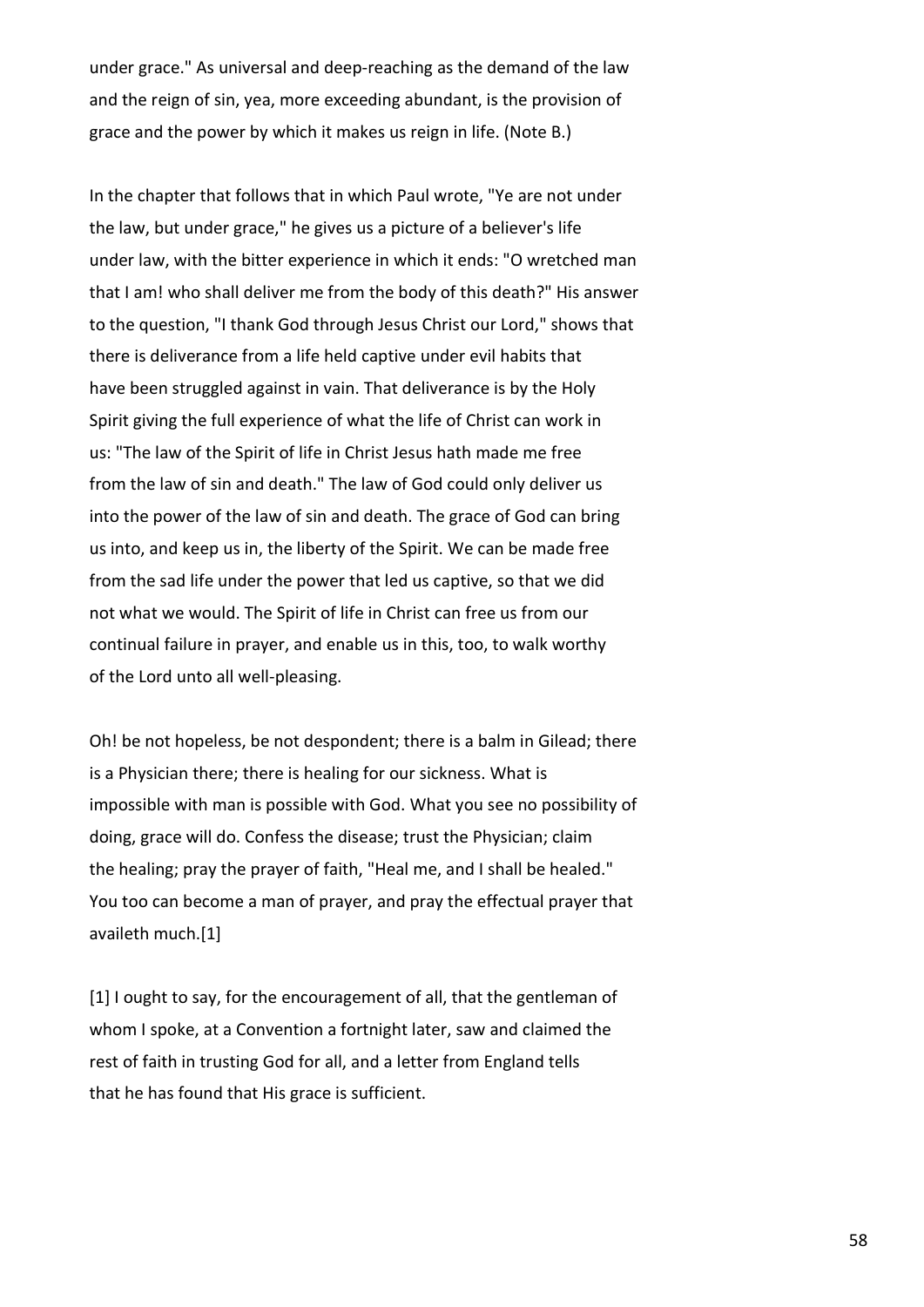#### A PLEA FOR MORE PRAYER

### CHAPTER VIII

Wilt Thou be made Whole?

 "Jesus saith unto him, Wilt thou be made whole? The impotent man answered him, Sir, I have no man to put me into the pool. Jesus saith unto him, Rise and walk. Immediately the man was made whole, and walked."--JOHN v. 6-9.

 "Peter said, In the name of Jesus Christ of Nazareth, rise up and walk.... The faith which is by Him hath given this man this perfect soundness in the presence of you all."--ACTS iii. 6, 16.

 "Peter said, Æneas, Jesus Christ maketh thee whole: arise. And he arose immediately."--ACTS ix. 34.

Feebleness in prayer is the mark of disease. Impotence to walk is, in the Christian, as in the natural life, a terrible proof of some evil in the system that needs a physician. The lack of power to walk joyfully in the new and living way that leads to the Father and the throne of grace is specially grievous. Christ is the great Physician, who comes to every Bethesda where impotent folk are gathered, and speaks out his loving, searching question, Wilt thou be made whole? For all who are still clinging to their hope in the pool, or are looking for some man to put them in, who are hoping, in course of time, somehow to be helped by just continuing in the use of the ordinary means of grace, His question points to a better way. He offers them healing in a way of power they have never understood. And to all who are willing to confess, not only their own impotence, but their failure to find any man to help them, His question brings the sure and certain hope of a near deliverance. We have seen that our weakness in prayer is part of a life smitten with spiritual impotence. Let us listen to our Lord as He offers to restore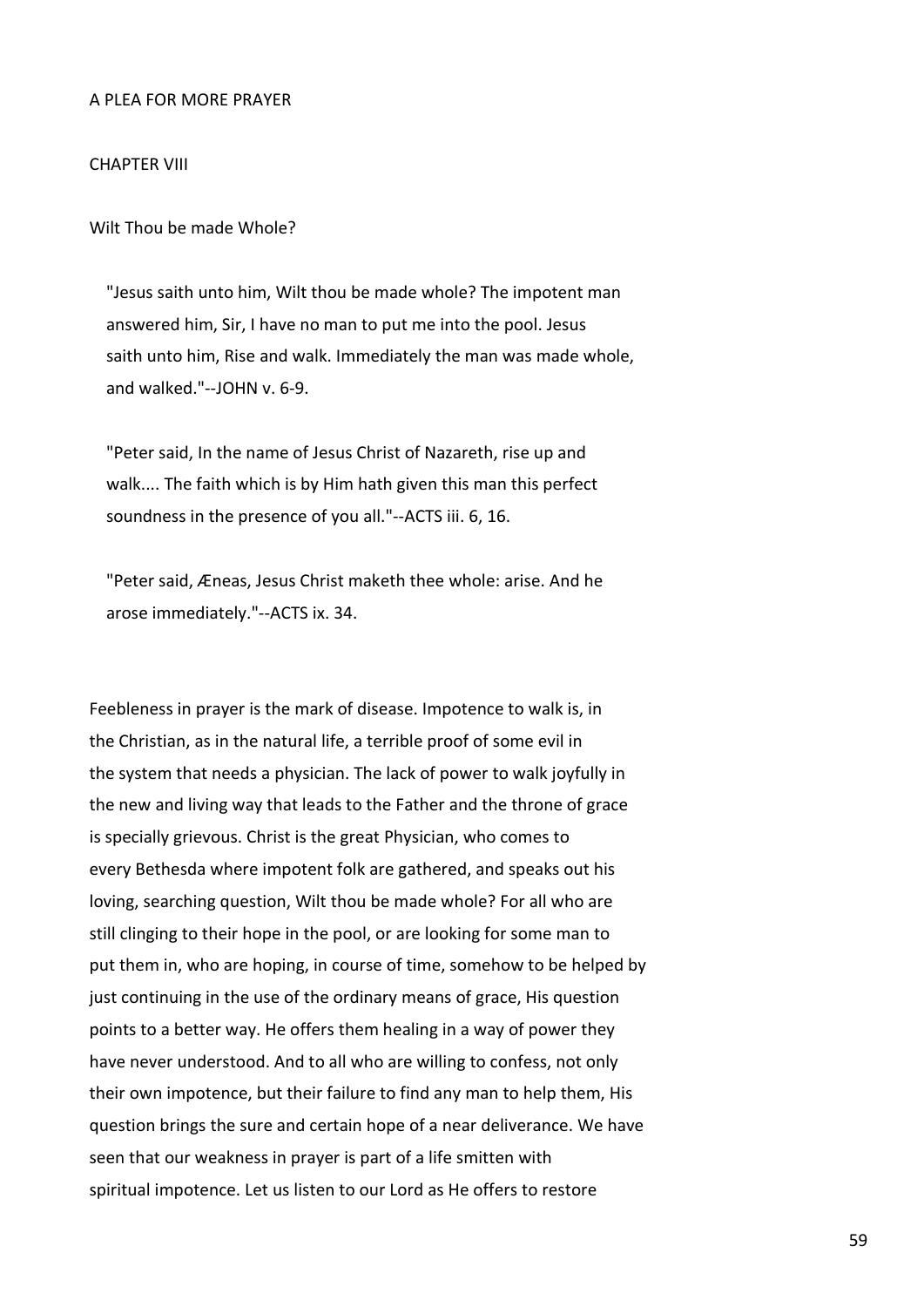our spiritual strength, to fit us for walking like healthy, strong men in all the ways of the Lord, and so be fit rightly to fill our place in the great work of intercession. As we see what the wholeness is He offers, how He gives it, and what He asks of us, we shall be prepared for giving a willing answer to His question.

#### WHAT THE HEALTH THAT JESUS OFFERS.

I might mention many marks of spiritual health. Our text leads us to take one,--walking. Jesus said to the sick man, Rise and walk, and with that restored him to his place among men in full health and vigour, able to take his part in all the work of life. It is a wonderfully suggestive picture of the restoration of spiritual health. To the healthy, walking is a pleasure; to the sick, a burden, if not an impossibility. How many Christians there are to whom, like the maimed and the halt and the lame and the impotent, movement and progress in God's way is indeed an effort and a weariness. Christ comes to say, and with the word He gives the power, Rise and walk.

Just think of this walk to which He restores and empowers us. It is a life like that of Enoch and Noah, who "walked with God." A life like that of Abraham, to whom God said, "Walk before Me," and who himself spake, "The Lord before whom I walk." A life of which David sings, "They shall walk in the light of Thy countenance," and Isaiah prophesies, "They that wait on the Lord shall renew their strength; they shall run and not be weary, they shall walk and not faint." Even as God the Creator fainteth not nor is weary, shall they who walk with Him, waiting on Him, never be exhausted or feeble. It is a life concerning which it could be said of the last of the Old Testament saints, Zacharias and Elisabeth, "They were both righteous before God, walking in all the commandments and ordinances of the Lord blameless." This is the walk Jesus came to make possible and true to His people in greater power than ever before.

Hear what the New Testament speaks of it: "That like as Christ was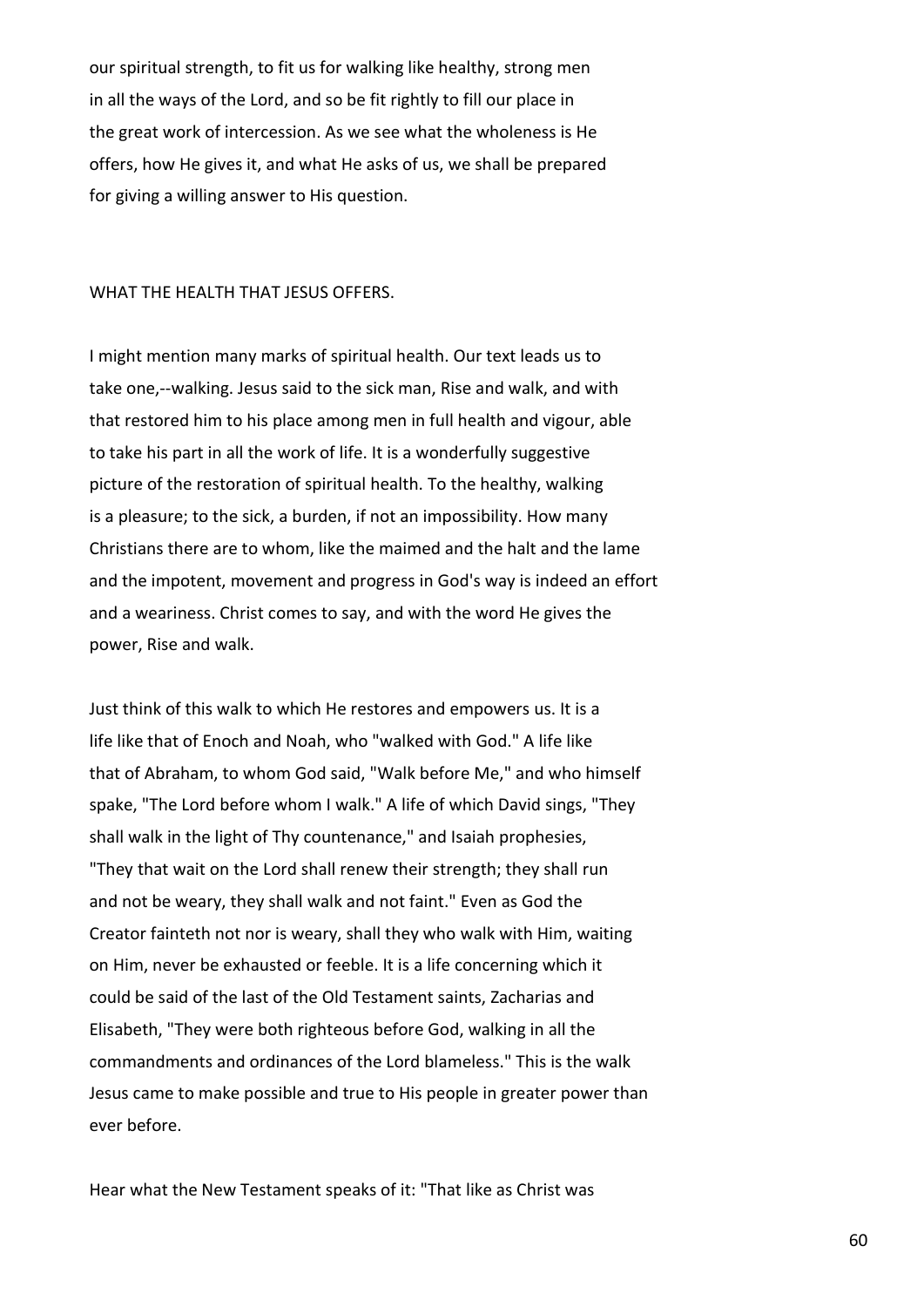raised from the dead by the glory of the Father, so we also should walk in newness of life." It is the Risen One who says to us, Rise and walk: He gives the power of the resurrection life. It is a walk in Christ. "As ye have received Christ Jesus the Lord, so walk ye also in Him." It is a walk like Christ. "He that saith he abideth in Him ought so to walk even as He walked." It is a walk by the Spirit and after the Spirit. "Walk by the Spirit, and ye shall not fulfil the lusts of the flesh." "Who walk not after the flesh, but after the Spirit." It is a walk worthy of God and well pleasing to Him. "That ye would walk worthy of the Lord, unto all well pleasing, being fruitful in every good work." "I beseech you, that as ye received of us, how ye should walk and please God, even as ye do walk, that ye would abound more and more." It is a walk in heavenly love. "Walk in love, even as Christ loved you." It is a "walk in the light, as He is in the light." It is a walk of faith, all its power coming simply from God and Christ and the Holy Spirit, to the soul turned away from the world. "We walk by faith, and not by sight."

How many believers there are who regard such a walk as an impossible thing--so impossible that they do not feel it a sin that they "walk otherwise"; and so they do not long for this walk in newness of life. They have become so accustomed to the life of impotence, that the life and walk in God's strength has little attraction. But some there are with whom it is not thus. They do wonder if these words really mean what they say, and if the wonderful life each one of them speaks of is simply an unattainable ideal, or meant to be realised in flesh and blood. The more they study them, the more they feel that they are spoken as for daily life. And yet they appear too high. Oh that they would believe that God sent his Almighty Son, and His Holy Spirit, indeed to bring us and fit us for a life and walk from heaven beyond all that man could dare to think or hope for.

# HOW JESUS MAKES US WHOLE.

When a physician heals a patient, he acts on him from without, and does something which is, if possible, ever after to render him independent of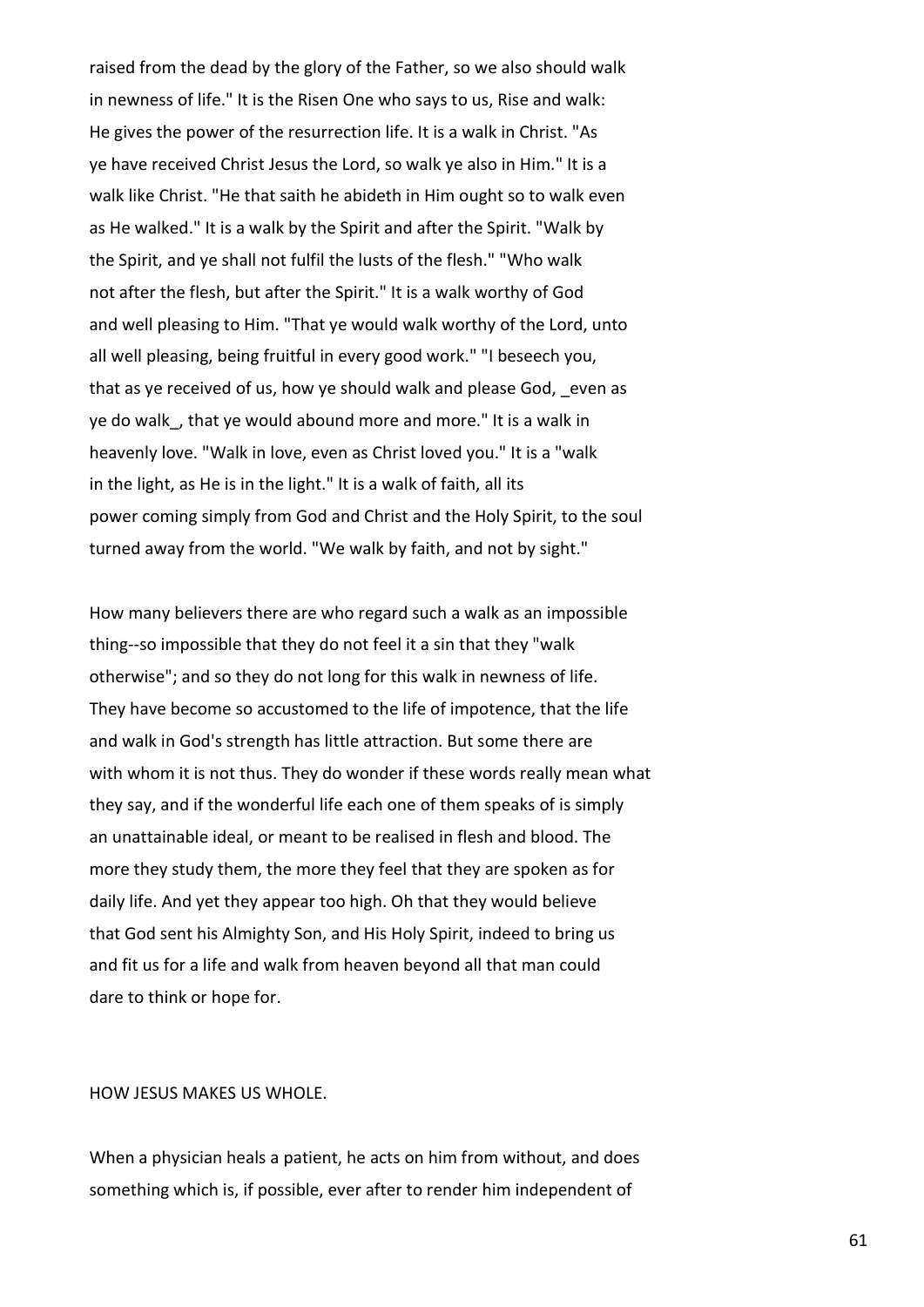his aid. He restores him to perfect health, and leaves him. With the work of our Lord Jesus it is in both respects the very opposite. Jesus works not from without, but from within, by entering Himself in the power of His Spirit into our very life. And instead of, as in the bodily healing, being rendered, if possible, independent of a physician for the future, Christ's one purpose in healing is, as we said, the exact opposite. His one condition of success, is to bring us into such dependence upon Himself as that we shall not be able one single moment to do without Him . Christ Jesus Himself is our life, in a sense that many Christians have no conception of. The prevailing feeble and sickly life is entirely owing to the lack of the apprehension of the Divine truth, that as long as we expect Christ continually to do something for us from heaven, in single acts of grace from time to time, and each time trust Him to give us what will last a little while, we cannot be restored to perfect health. But when once we see how there is to be nothing of our own for a single moment, and it is to be all Christ moment by moment, and learn to accept it from Him and trust Him for it, the life of Christ becomes the health of our soul. Health is nothing but life in its normal, undisturbed action. Christ gives us health by giving us Himself as our life; so He becomes our strength for our walk. Isaiah's words find their New Testament fulfilment: They that wait on the Lord shall walk and not faint, because Christ is now the strength of their life.

It is strange how believers sometimes think this life of dependence too great a strain, and a loss of our personal liberty. They admit a need of dependence, of much dependence, but with room left for our own will and energy. They do not see that even a partial dependence makes us debtors, and leaves us nothing to boast of. They forget that our relationship to God, and co-operation with Him, is not that He does the larger part and we the lesser, but that God does all and we do all--God all in us, we all through God. This dependence upon God secures our true independence; when our will seeks nothing but the Divine will, we reach a Divine nobility, the true independence of all that is created. He that has not seen this must remain a sickly Christian, letting self do part and Christ part. He that accepts the life of unceasing dependence on Christ,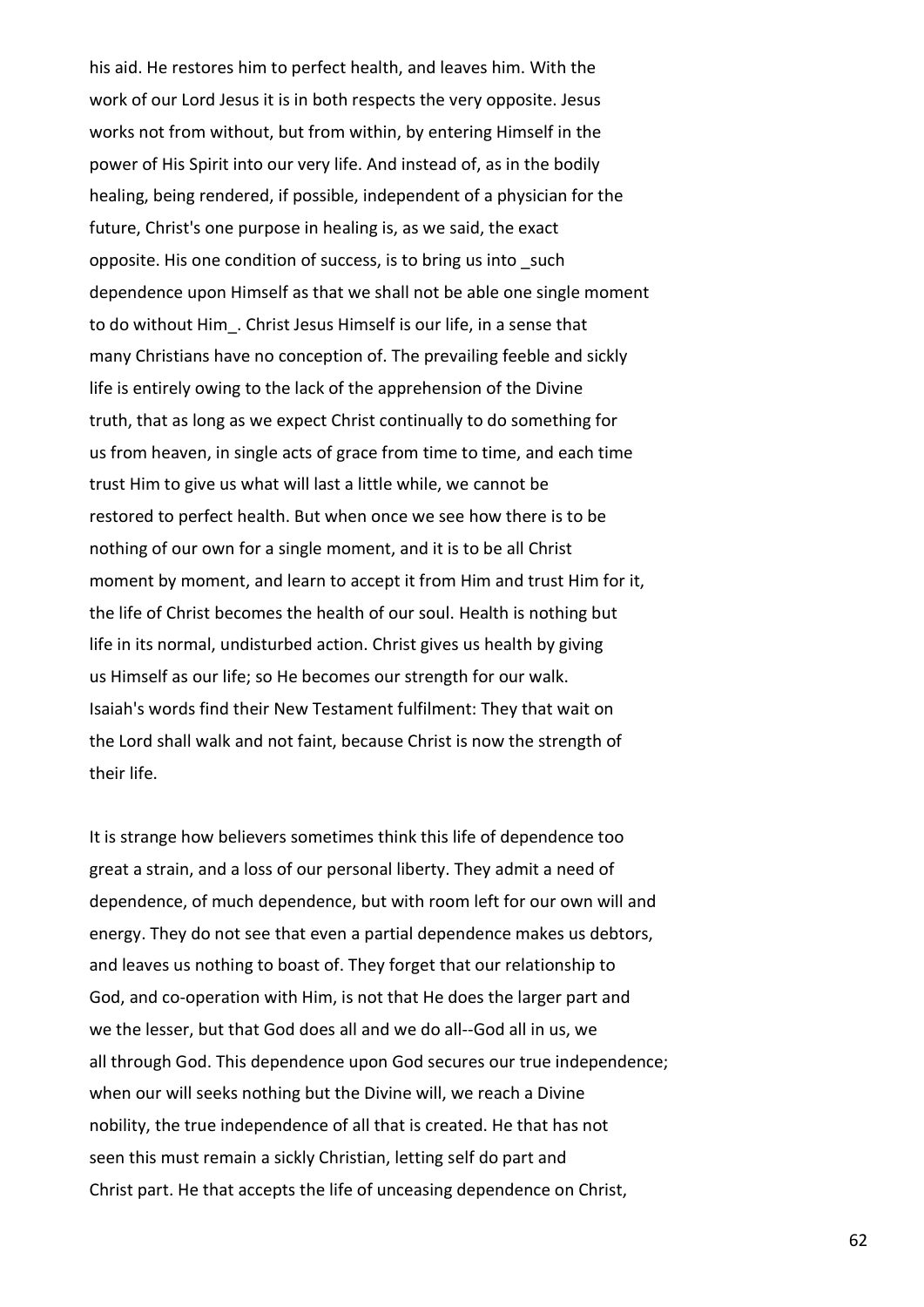as life and health and strength, is made whole. As God, Christ can enter and become the life of His creature. As the Glorified One who received the Holy Spirit from the Father to bestow, He can renew the heart of the sinful creature and make it His home, and by His presence maintain it in full health and strength.

O ye all who would fain walk and please God, and in your prayer-life not have your heart condemn you, listen to Christ's words: "Wilt thou be made whole?" He can give soul-health. He can give a life that can pray, and know that it is well-pleasing to the Father. If you would have this, come and hear how you can receive it.

### WHAT CHRIST ASKS OF US.

The story invites us to notice three things very specially. Christ's question first appeals to the will, and asks for the expression of its consent. He then listens to man's confession of his utter helplessness. Then comes the ready obedience to Christ's command, that rises up and walks.

1. Wilt thou be made whole? About the answer of the impotent man there could be no doubt. Who would not be willing to have his sickness removed? But, alas, in the spiritual life what need to press the question. Some will not admit that they are so sick. And some will not believe that Christ can make a man whole. And some will believe it for others, but they are sure it is not for them. At the root of all lies the fear of the self-denial and the sacrifice which will be needed. They are not willing to forsake entirely the walk after the course of this world, to give up all self-will, and self-confidence, and self-pleasing. The walk in Christ and like Christ is too straight and hard: they do not will it, they do not will to be made whole. My brother, if thou art willing, speak it out: "Lord! at any price, I will!" From Christ's side the act is one of the will: "I will, be thou clean." From your side equally: "Be it unto thee as thou wilt." If you would be delivered from your impotence--oh, fear not to say, "I will, I will!"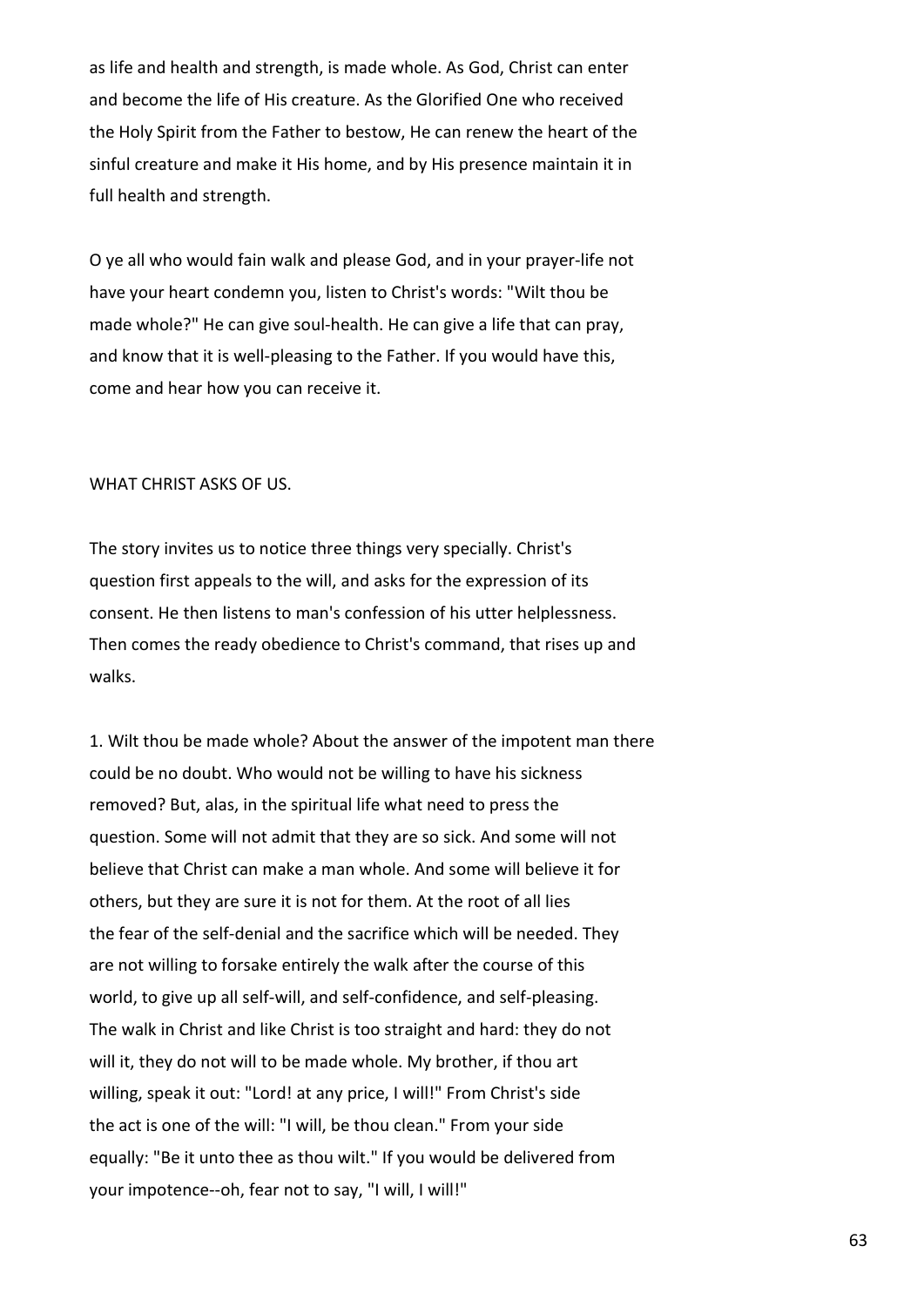Then comes the second step. Christ wants us to look up to him as our only Helper. "I have no man to put me in," must be our cry. Here on earth there is no help for me. Weakness may grow into strength in the ordinary use of means, if all the organs and functions are in a sound state. Sickness needs special measures. Your soul is sick; your impotence to walk joyfully the Christian walk in God's way is a sign of disease; fear not to confess it, and to admit that there is no hope for restoration unless by an act of Christ's mercy healing you. Give up the idea of growing out of your sickly into a healthy state, of growing out from under the law into a life under grace. A few days ago I heard a student plead the cause of the Volunteer Pledge. "The pledge calls you," he said, "to a decision. Do not think of growing into a missionary: unless God forbids you, take the step; the decision will bring joy and strength, will set you free to grow up in all needed for a missionary, and will be a help to others." It is even so in the Christian life. Delay and struggle will equally hinder you; do confess that you cannot bring yourself to pray as you would, because you cannot give yourself the healthy, heavenly life that loves to pray, and that knows to count upon God's Spirit to pray in us. Come to Christ to heal you. He can in one moment make you whole. Not in the sense of working a sudden change in your feelings, or in what you are in yourself, but in the heavenly reality of coming in, in response to your surrender and faith, and taking charge of your inner life, and filling it with Himself and Spirit.

The third thing Christ asks is this, the surrender of faith. When He spoke to the impotent man His word of command had to be obeyed. The man believed that there was truth and power in Christ's word; in that faith he rose and walked. By faith he obeyed. And what Christ said to others was for him too--"Go thy way; thy faith hath made thee whole." Of us, too, Christ asks this faith, that His word changes our impotence into strength, and fits us for that walk in newness of life for which we have been quickened in Him. If we do not believe this, if we will not take courage and say, with Paul, "I can do all things in Christ, which strengtheneth me," we cannot obey. But if we will listen to the word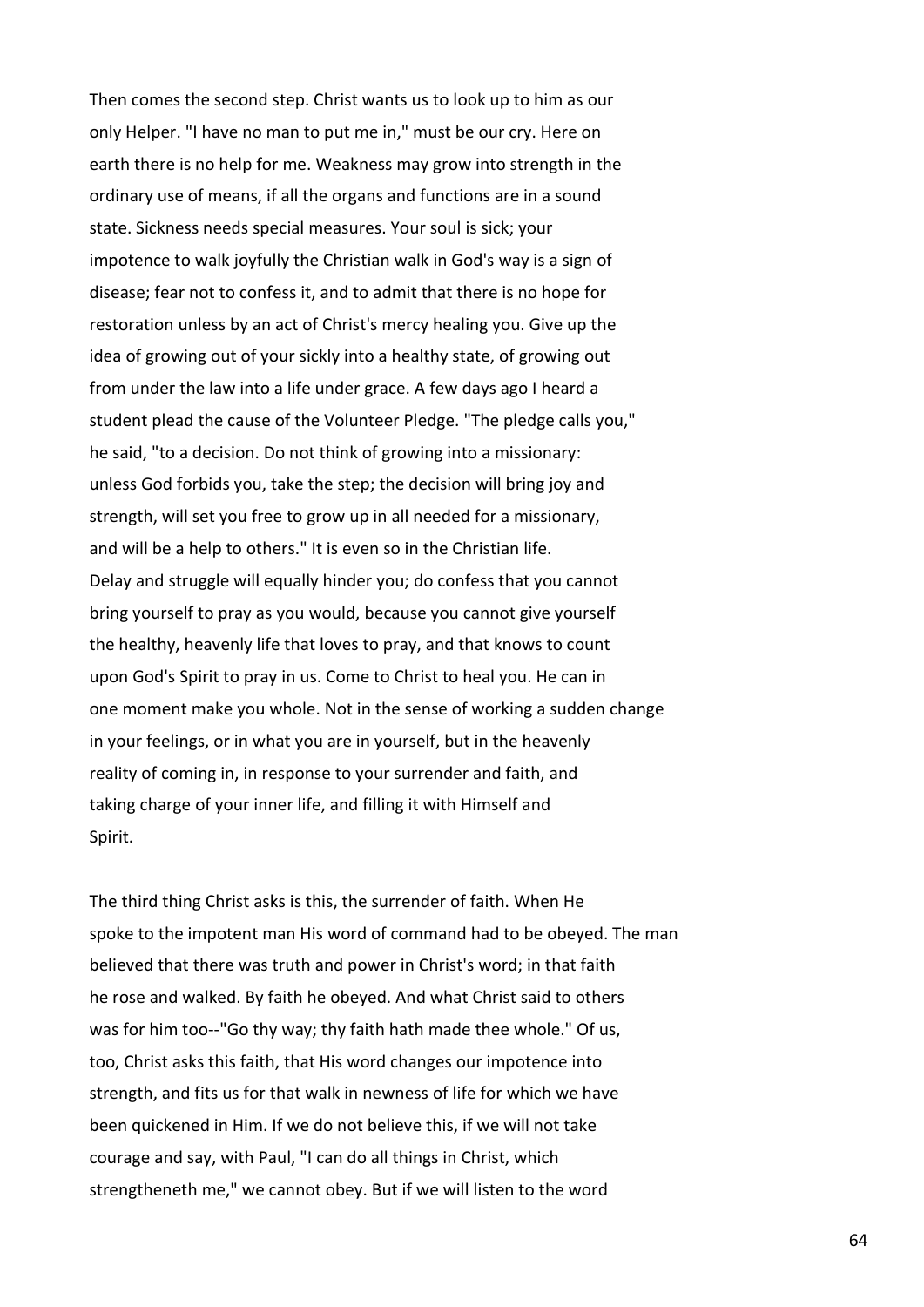that tells us of the walk that is not only possible, but has been proved and seen in God's saints from of old, if we will fix our eye on the mighty, living, loving Christ, who speaks in power, "Rise and walk," we shall take courage and obey. We shall rise and begin to walk in Him and His strength. In faith, apart from and above all feeling, we shall accept and trust an unseen Christ as our strength, and go on in the strength of the Lord God. We shall know Christ as the strength of our life. We shall know, and tell, and prove that Jesus Christ hath made us whole.

Can it indeed be? Yes, it can. He has done it for many: He will do it for you. Beware of forming wrong conceptions of what must take place. When the impotent man was made whole he had still all to learn as to the use of his new-found strength. If he wanted to dig, or build, or learn a trade, he had to begin at the beginning. Do not expect at once to be a proficient in prayer or any part of the Christian life. No; but expect and be confident of this one thing, that, as you have trusted yourself to Christ to be your health and strength, He will lead and teach you. Begin to pray in a quiet sense of your ignorance and weakness, but in a joyful assurance that He will work in you what you need. Rise and walk each day in a holy confidence that He is with you and in you. Just accept Jesus Christ the Living One, and trust Him to do His work.

Will you do it? Have you done it? Even now Jesus speaks, "Rise and walk." "Amen, Lord! at Thy word I come. I rise to walk with Thee, and in Thee, and like Thee."

A PLEA FOR MORE PRAYER

CHAPTER IX

The Secret of Effectual Prayer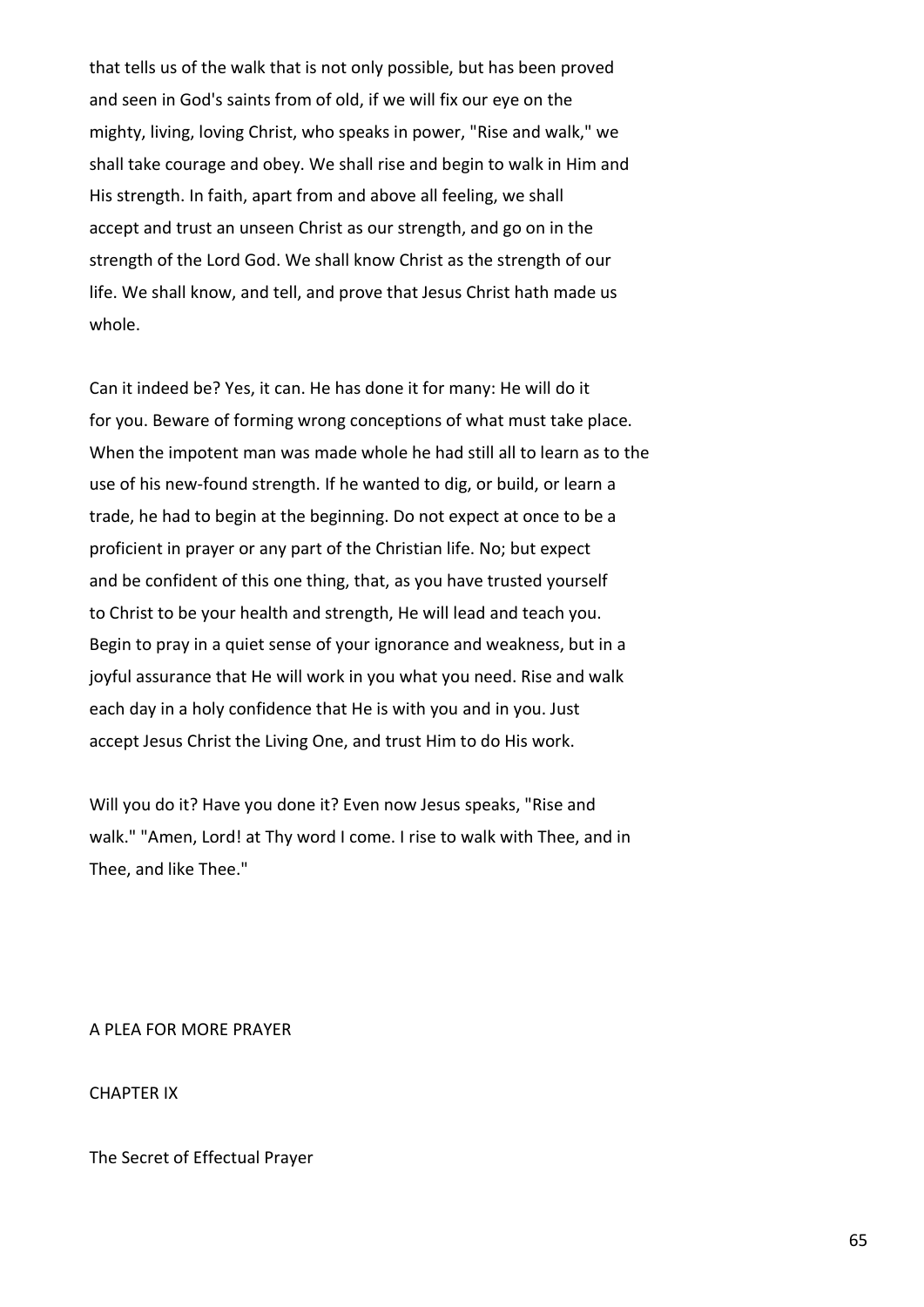"What things soever ye desire, when ye pray, believe that ye have received them, and ye shall have them."--MARK xi. 24.

Here we have a summary of the teaching of our Lord Jesus on prayer. Nothing will so much help to convince us of the sin of our remissness in prayer, to discover its causes, and to give us courage to expect entire deliverance, as the careful study and then the believing acceptance of that teaching. The more heartily we enter into the mind of our blessed Lord, and set ourselves simply just to think about prayer as He thought, the more surely will His words be as living seeds. They will grow and produce in us their fruit,--a life and practice exactly corresponding to the Divine truth they contain. Do let us believe this: Christ, the living Word of God, gives in His words a Divine quickening power which brings what they say, which works in us what He asks, which actually fits and enables for all He demands. Learn to look upon His teaching on prayer as a definite promise of what He, by His Holy Spirit dwelling in you, is going to work into your very being and character.

Our Lord gives us the five marks, or essential elements, of true prayer. There must be, first, the heart's desire; then the expression of that desire in prayer; with that, the faith that carries the prayer to God; in that faith, the acceptance of God's answer; then comes the experience of the desired blessing. It may help to give definiteness to our thought, if we each take a definite request in regard to which we would fain learn to pray believingly. Or, perhaps better still, we might all unite and take the one thing that has been occupying our attention. We have been speaking of failure in prayer; why should we not take as the object of desire and supplication the "grace of supplication," and say, I want to ask and receive in faith the power to pray just as, and as much as, my God expects of me? Let us meditate on our Lord's words, in the confidence that He will teach us how to pray for this blessing.

1. "What things soever \_ye desire\_."--Desire is the secret power that moves the whole world of living men, and directs the course of each. And so desire is the soul of prayer, and the cause of insufficient or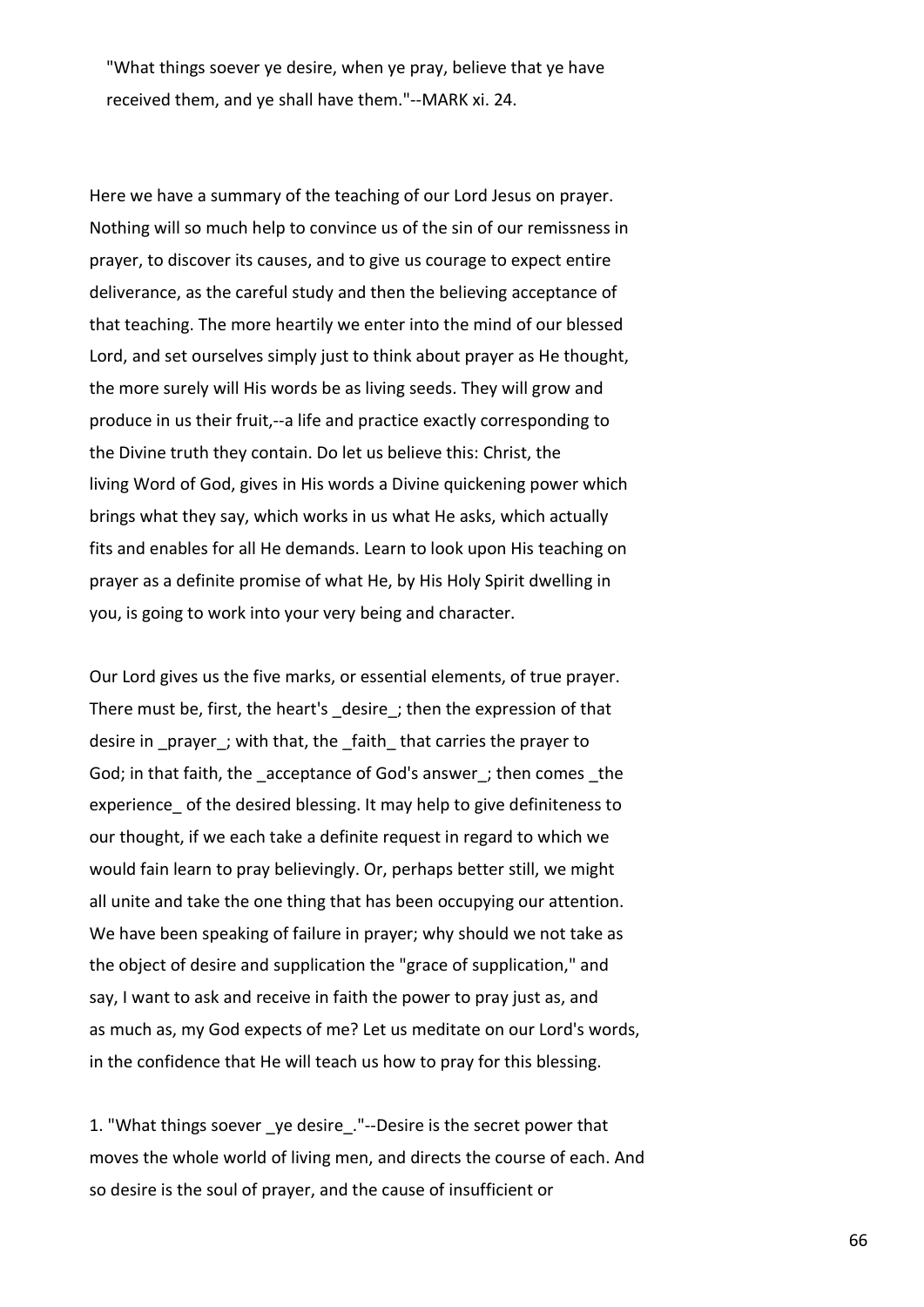unsuccessful prayer is very much to be found in the lack or feebleness of desire. Some may doubt this: they are sure that they have very earnestly desired what they ask. But if they consider whether their desire has indeed been as whole-hearted as God would have it, as the heavenly worth of these blessings demands, they may come to see that it was indeed the lack of desire that was the cause of failure. What is true of God is true of each of his blessings, and is the more true the more spiritual the blessing: "Ye shall seek Me, and shall find, when ye shall search for Me with all your heart" (Jer. xxix. 13). Of Judah in the days of Asa it is written, "They sought Him with their whole desire\_" (2 Chron. xv. 15). A Christian may often have very earnest desires for spiritual blessings. But alongside of these there are other desires in his daily life occupying a large place in his interests and affections. The spiritual desires are not all-absorbing. He wonders that his prayer is not heard. It is simply that God wants the whole heart. "The Lord thy God is one Lord, therefore thou shalt love the Lord thy God with all thy heart." The law is unchangeable: God offers Himself, gives Himself away, to the whole-hearted who give themselves wholly away to Him. He always gives us according to our heart's desire. But not as we think it, but as He sees it. If there be other desires which are more at home with us, which have our heart more than Himself and His presence, He allows these to be fulfilled, and the desires that engage us at the hour of prayer cannot be granted.

We desire the gift of intercession, grace and power to pray aright. Our hearts must be drawn away from other desires: we must give ourselves wholly to this one. We must be willing to live wholly in intercession for the kingdom. By fixing our eye on the blessedness and the need of this grace, by thinking of the certainty that God will give it us, by giving ourselves up to it, for the sake of the perishing world, desire may be strengthened, and the first step taken towards the possession of the coveted blessing. Let us seek the grace of prayer, as we seek the God with whom it will link us, "with our whole desire"; we may depend upon the promise, "He will fulfil the desire of them that fear Him." Let us not fear to say to Him, "I desire it with my whole heart."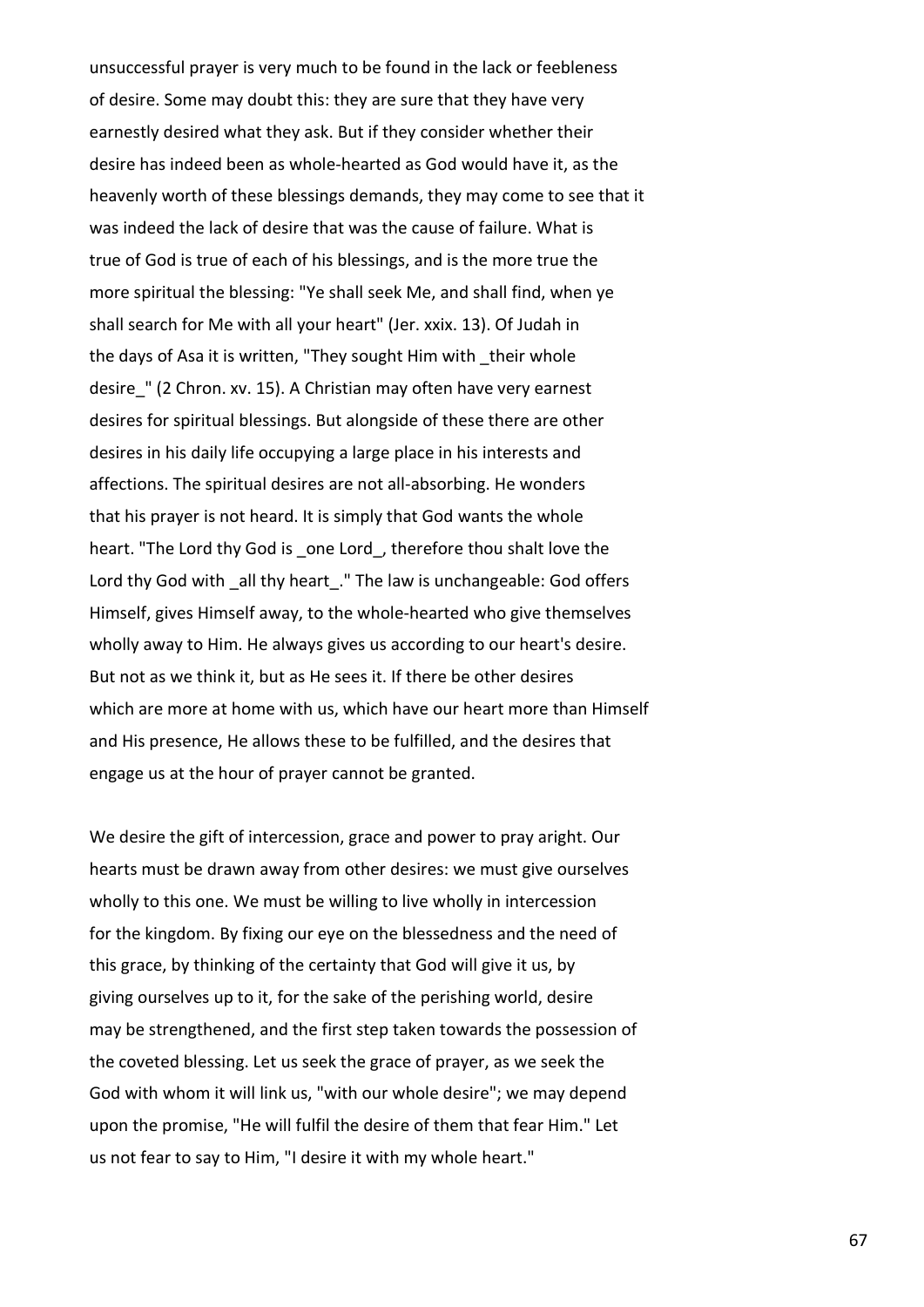2. "What things soever ye desire when ye pray. "--The desire of the heart must become the expression of the lips. Our Lord Jesus more than once asked those who cried to Him for mercy, "What wilt thou?" He wanted them to say what they would. To speak it out roused their whole being into action, brought them into contact with Him, and wakened their expectation. To pray is to enter into God's presence, to claim and secure His attention, to have distinct dealing with Him in regard to some request, to commit our need to His faithfulness and to leave it there: it is in so doing that we become fully conscious of what we are seeking.

There are some who often carry strong desires in their heart, without bringing them to God in the clear expression of definite and repeated prayer. There are others who go to the Word and its promises to strengthen their faith, but do not give sufficient place to that pointed asking of God which helps the soul to the assurance that the matter has been put into God's hands. Still others come in prayer with so many requests and desires, that it is difficult for themselves to say what they really expect God to do. If you would obtain from God this great gift of faithfulness in prayer and power to pray aright, begin by exercising yourself in prayer in regard to it. Say of it to yourself and to God: "Here is something I have asked, and am continuing to ask till I receive. As plain and pointed as words can make it, I am saying, 'My Father! I do desire, I do ask of Thee, and expect of Thee, the grace of prayer and intercession.'"

3. "What things soever ye desire, when ye pray, believe."--As it is only by faith that we can know God, or receive Jesus Christ, or live the Christian life, so faith is the life and power of prayer. If we are to enter upon a life of intercession, in which there is to be joy and power and blessing, if we are to have our prayer for the grace of prayer answered, we must learn anew what faith is, and begin to live and pray in faith as never before.

Faith is the opposite of sight, and the two are contrary the one to the other. "We walk by faith, and not by sight." If the unseen is to get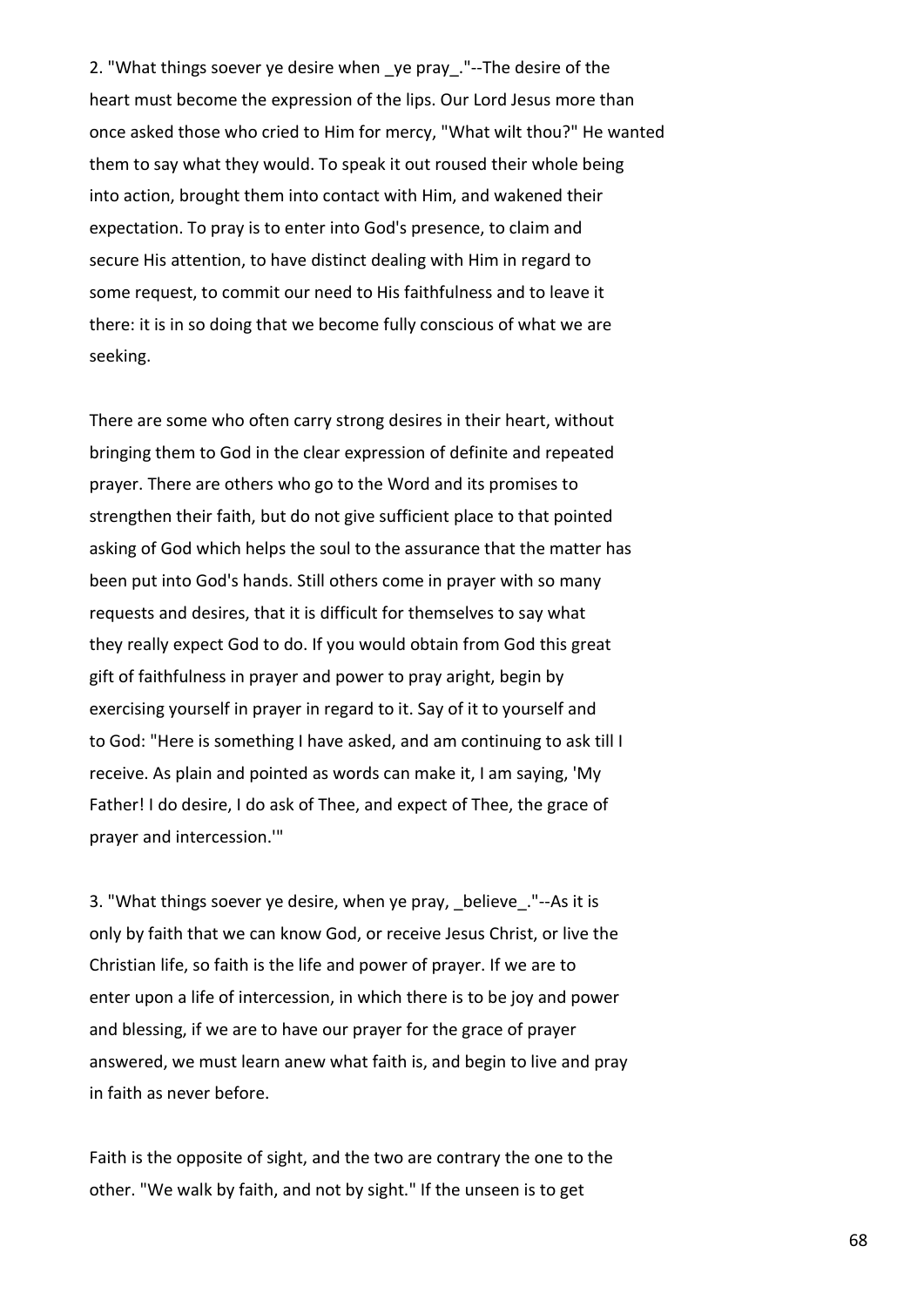full possession of us, and heart and life and prayer are to be full of faith, there must be a withdrawal from, a denial of, the visible. The spirit that seeks to enjoy as much as possible of what is innocent or legitimate, that gives the first place to the calls and duties of daily life, is inconsistent with a strong faith and close intercourse with the spiritual world. "We \_look not\_ at the things that are seen"--the negative side needs to be emphasised if the positive, "but at the things which are not seen," is to become natural to us. In praying, faith depends upon our living in the invisible world.

This faith has specially to do with God. The great reason of our lack of faith is our lack of knowledge of God and intercourse with Him. "Have faith in God," Jesus said when He spoke of removing mountains. It is as a soul knows God, is occupied with His power, love, and faithfulness, comes away out of self and the world, and allows the light of God to shine on it, that unbelief will become impossible. All the mysteries and difficulties connected with answers to prayer will, however little we may be able to solve them intellectually, be swallowed up in the adoring assurance: "This God is our God. He will bless us. He does indeed answer prayer. And the grace to pray I am asking for He will delight to give." (Note C.)

4. "What things soever ye desire, when ye pray, believe that ye have received," now as you pray.-- Faith has to accept the answer, as given by God in heaven, before it is found or felt upon earth. This point causes difficulty, and yet it is of the very essence of believing prayer, its real secret. Try and take it in. Spiritual things can only be spiritually apprehended or appropriated. The spiritual heavenly blessing of God's answer to your prayer must be spiritually recognised and accepted before you feel anything of it. It is faith does this. A soul that not only seeks an answer, but seeks first the God who gives the answer, receives the power to know that it has what it has asked of Him. If it knows that it has asked according to His will and promises, and that it has come to and found Himself to give it, it does believe that it has received. "We know that He heareth us."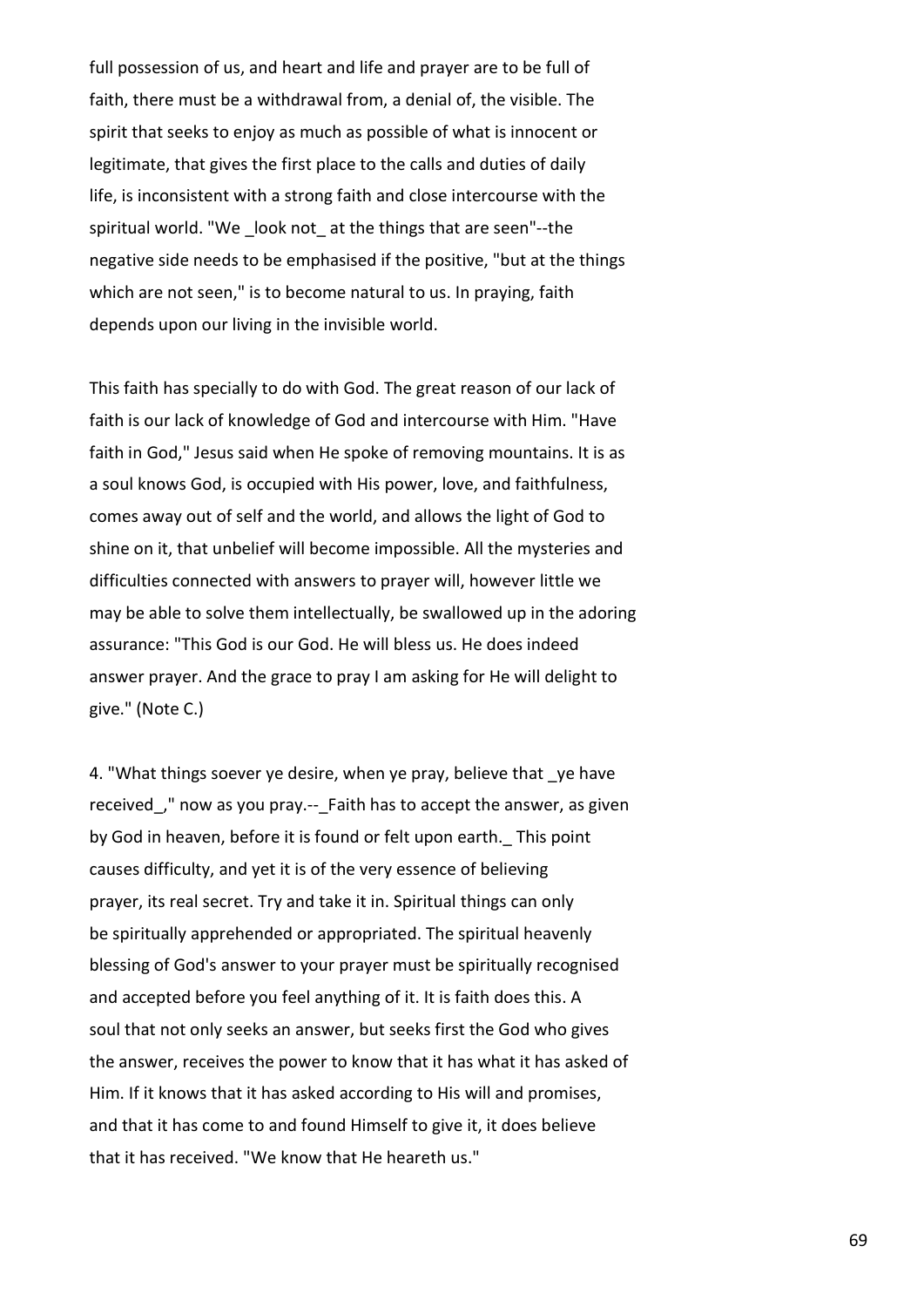There is nothing so heart-searching as this faith, " Believe that ye have received. " As we strive to believe, and find we cannot, it leads us to discover what there is that hinders. Blessed is the man who holds nothing back, and lets nothing hold him back, but, with his eye and heart on God alone, refuses to rest till he has believed what our Lord bids him, "that he has received." Here is the place where Jacob becomes Israel, and the power of prevailing prayer is born out of human weakness and despair. Here comes in the real need for persevering and ever-importunate prayer, that will not rest, or go away, or give up, till it knows it is heard, and believes that it has received.

You pray for "the Spirit of grace and supplication"? As you ask for it in strong desire, and believe in God who hears prayer, do not be afraid to press on and believe that your life can indeed be changed, that the world with its press of duties, whether religious or not, hindering prayer, can be overcome, and that God gives you your heart's desire, grace to pray both in measure and in spirit, just as the Father would have His child do. "Believe that you have received."

5. "What things soever ye desire, when ye pray, believe that ye have received, and ye shall have them. "--The receiving from God in faith, the believing acceptance of the answer with the perfect, praising assurance that it has been given, is not necessarily the experience or subjective possession of the gift we have asked for. At times there may be a considerable, or even a long, interval. In other cases the believing supplicant may at once enter upon the actual enjoyment of what he has received. It is specially in the former case that we have need of faith and patience: faith to rejoice in the assurance of the answer bestowed and received, and to begin and act upon that answer though nothing be felt; patience to wait if there be for the present no sensible proof of its presence. We can count upon it: Ye shall have, in actual enjoyment.

If we apply this to the prayer for the power of faithful intercession, the grace to pray earnestly and perseveringly for souls around us, let us learn to hold fast the Divine assurance that, as surely as we believe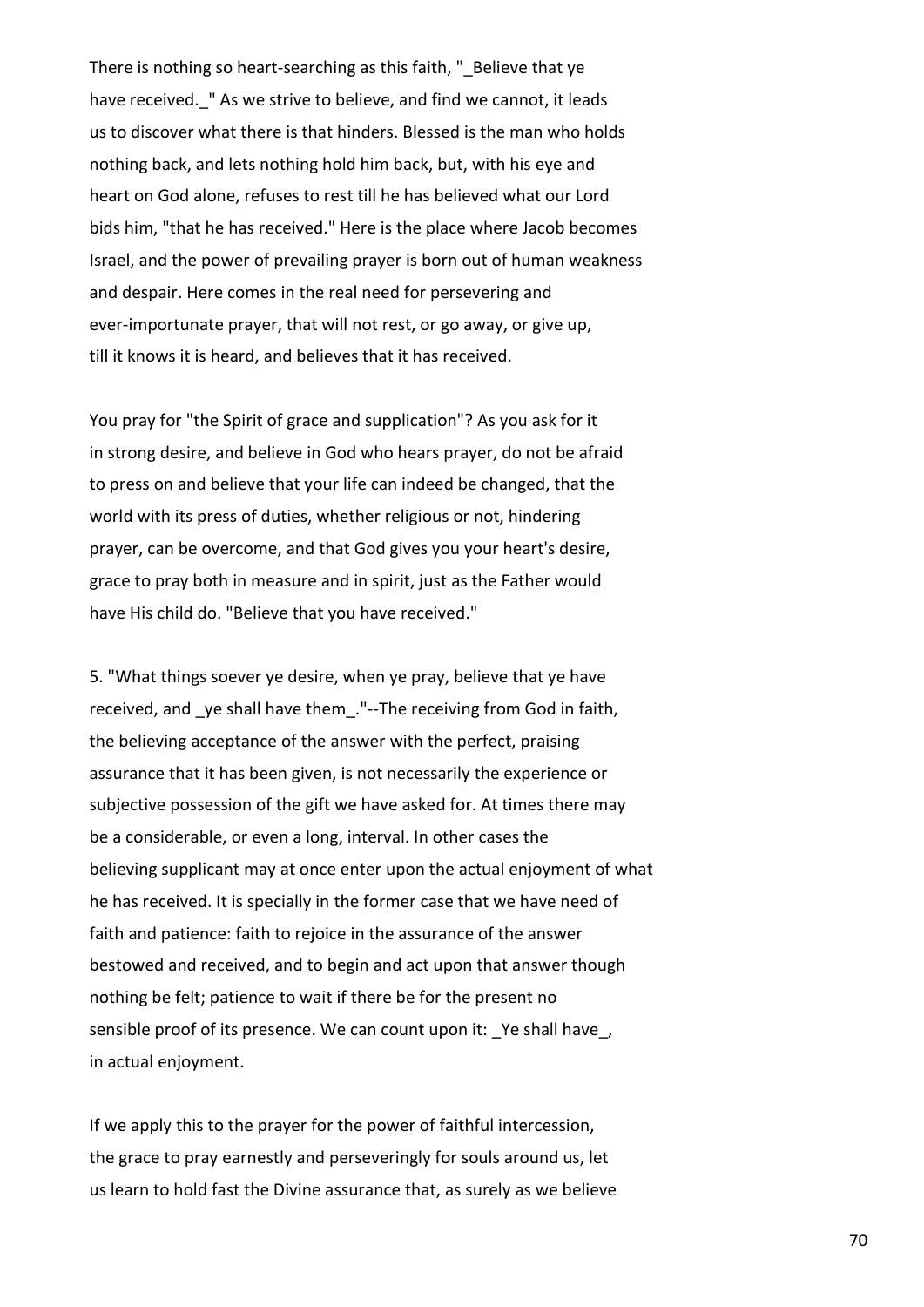we receive, and that faith therefore, apart from all failing, may rejoice in the certainty of an answered prayer. The more we praise God for it, the sooner will the experience come. We may begin at once to pray for others, in the confidence that grace will be given us to pray more perseveringly and more believingly than we have done before. If we do not find any special enlargement or power in prayer, this must not hinder or discourage us. We have accepted, apart from feeling, a spiritual Divine gift by faith; in that faith we are to pray, nothing doubting. The Holy Spirit may for a little time be hiding Himself within us; we may count upon Him, even though it be with groanings which cannot find expression, to pray in us; in due time we shall become conscious of His presence and power. As sure as there is desire and prayer and faith, and faith's acceptance of the gift, there will be, too, the manifestation and experience of the blessing we sought.

Beloved brother! do you truly desire that God should enable you so to pray that your life may be free from continual self-condemnation, and that the power of His Spirit may come down in answer to your petition? Come and ask it of God. Kneel down and pray for it in a single definite sentence. When you have done so, kneel still in faith, believing in God who answers. Believe that you do now receive what you have prayed: believe that you have received. If you find it difficult to do this, kneel still, and say that you do it on the strength of His own word. If it cost time, and struggle, and doubt--fear not; at His feet, looking up into His face, faith will come. "Believe that you have received": at His bidding you dare claim the answer. Begin in that faith, even though it be feeble, a new prayer-life, with this one thought as its strength: "You have asked and received grace in Christ to prepare you, step by step, to be faithful in prayer and intercession. The more simply you hold to this, and expect the Holy Spirit to work it in you, the more surely and fully will the word be made true to you: Ye shall have it. God Himself who gave the answer will work it in you."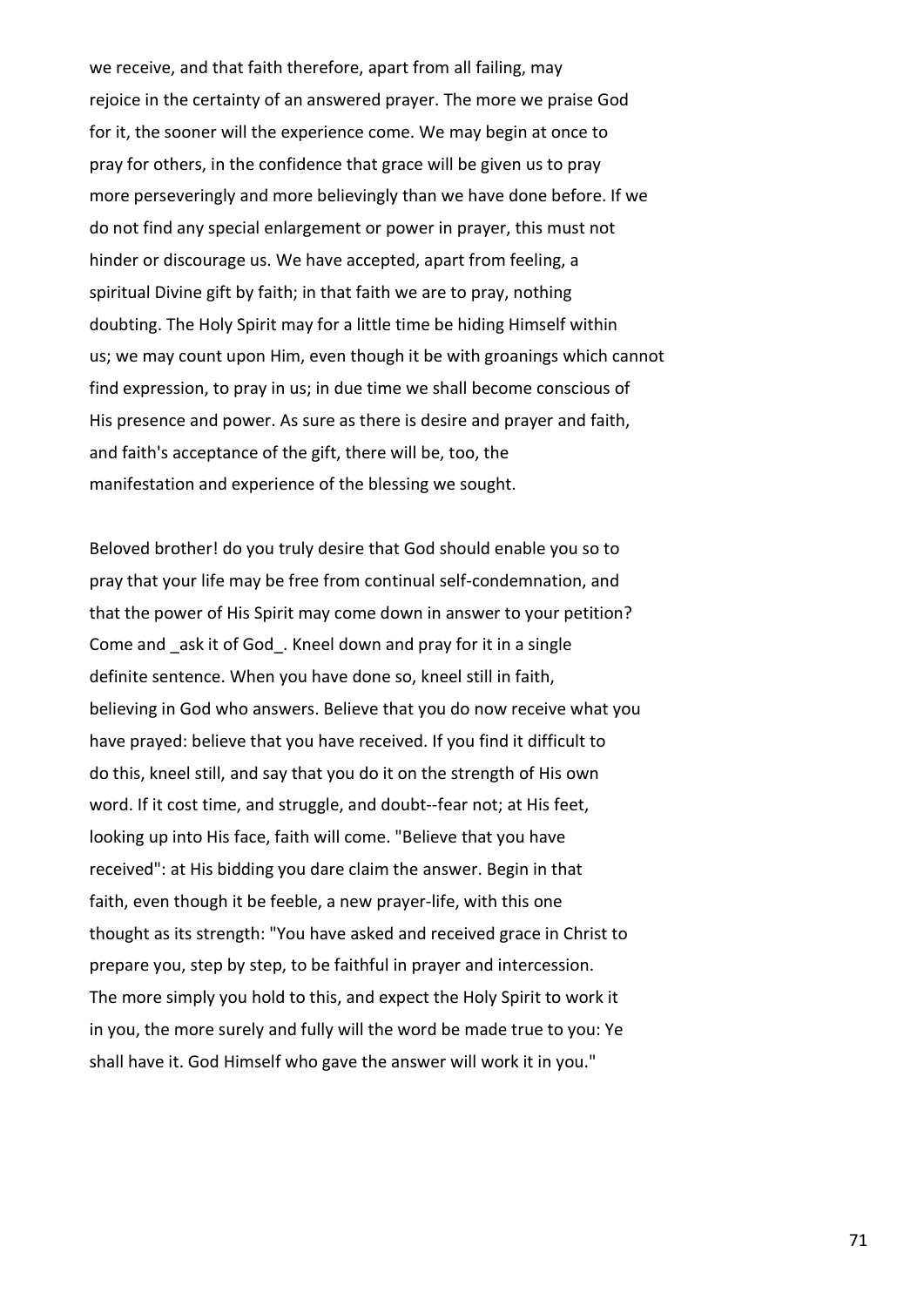# A PLEA FOR MORE PRAYER

# CHAPTER X

The Spirit of Supplication

 "I will pour upon the house of David the Spirit of grace and of supplication."--ZECH. xii. 10.

 "The Spirit also helpeth our infirmity; for we know not how to pray as we ought: but the Spirit Himself maketh intercession for us with groanings which cannot be uttered. And He that searcheth the hearts knoweth what is the mind of the Spirit, because He maketh intercession for the saints according to God."--ROM. viii. 26, 27.

 "With all prayer and supplication praying at all seasons in the Spirit, and watching thereunto in all perseverance and supplication for all the saints."--EPH. vi. 18.

"Praying in the Holy Spirit."--JUDE 20.

The Holy Spirit has been given to every child of God to be his life. He dwells in him, not as a separate Being in one part of his nature, but as his very life. He is the Divine power or energy by which his life is maintained and strengthened. All that a believer is called to be or to do, the Holy Spirit can and will work in him. If he does not know or yield to the Holy Guest, the Blessed Spirit cannot work, and his life is a sickly one, full of failure and of sin. As he yields, and waits, and obeys the leading of the Spirit, God works in him all that is pleasing in His sight.

This Holy Spirit is, in the first place, a Spirit of prayer. He was promised as a "Spirit of grace and supplication," the grace for supplication. He was sent forth into our hearts as "the Spirit of adoption, whereby we cry, Abba, Father." He enables us to say, in true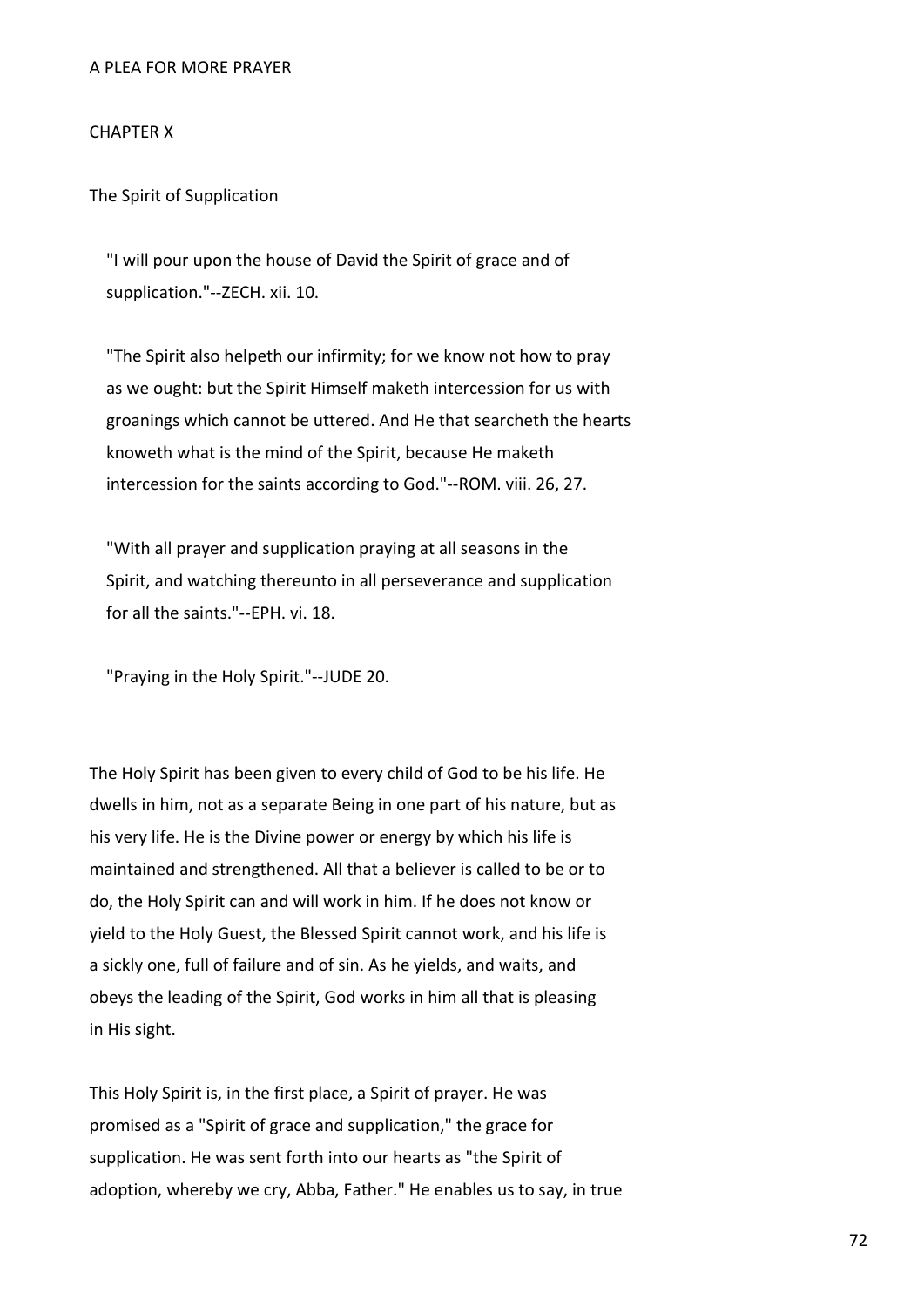faith and growing apprehension of its meaning, Our Father which art in heaven. "He maketh intercession for the saints according to God." And as we pray in the Spirit, our worship is as God seeks it to be, "in spirit and in truth." Prayer is just the breathing of the Spirit in us; power in prayer comes from the power of the Spirit in us, waited on and trusted in. Failure in prayer comes from feebleness of the Spirit's work in us. Our prayer is the index of the measure of the Spirit's work in us. To pray aright, the life of the Spirit must be right in us. For praying the effectual, much-availing prayer of the righteous man everything depends on being full of the Spirit.

There are three very simple lessons that the believer, who would enjoy the blessing of being taught to pray by the Spirit of prayer, must know. The first is: Believe that the Spirit dwells in you (Eph. i. 13). Deep in the inmost recesses of his being, hidden and unfelt, every child of God has the Holy, Mighty Spirit of God dwelling in him. He knows it by faith, the faith that, accepting God's word, realises that of which he sees as yet no sign. "We receive the promise of the Spirit by faith." As long as we measure our power, for praying aright and perseveringly, by what we feel, or think we can accomplish, we shall be discouraged when we hear of how much we ought to pray. But when we quietly believe that, in the midst of all our conscious weakness, the Holy Spirit as a Spirit of supplication is dwelling within us, for the very purpose of enabling us to pray in such manner and measure as God would have us, our hearts will be filled with hope. We shall be strengthened in the assurance which lies at the very root of a happy and fruitful Christian life, that \_God has made an abundant provision for our being what He wants us to be. We shall begin to lose our sense of burden and fear and discouragement about our ever praying sufficiently, because we see that the Holy Spirit Himself will pray, is praying, in us.

The second lesson is: Beware above everything of grieving the Holy Spirit\_ (Eph. iv. 30). If you do, how can He work in you the quiet, trustful, and blessed sense of that union with Christ which makes your prayers well pleasing to the Father? Beware of grieving Him by sin, by unbelief, by selfishness, by unfaithfulness to His voice in conscience.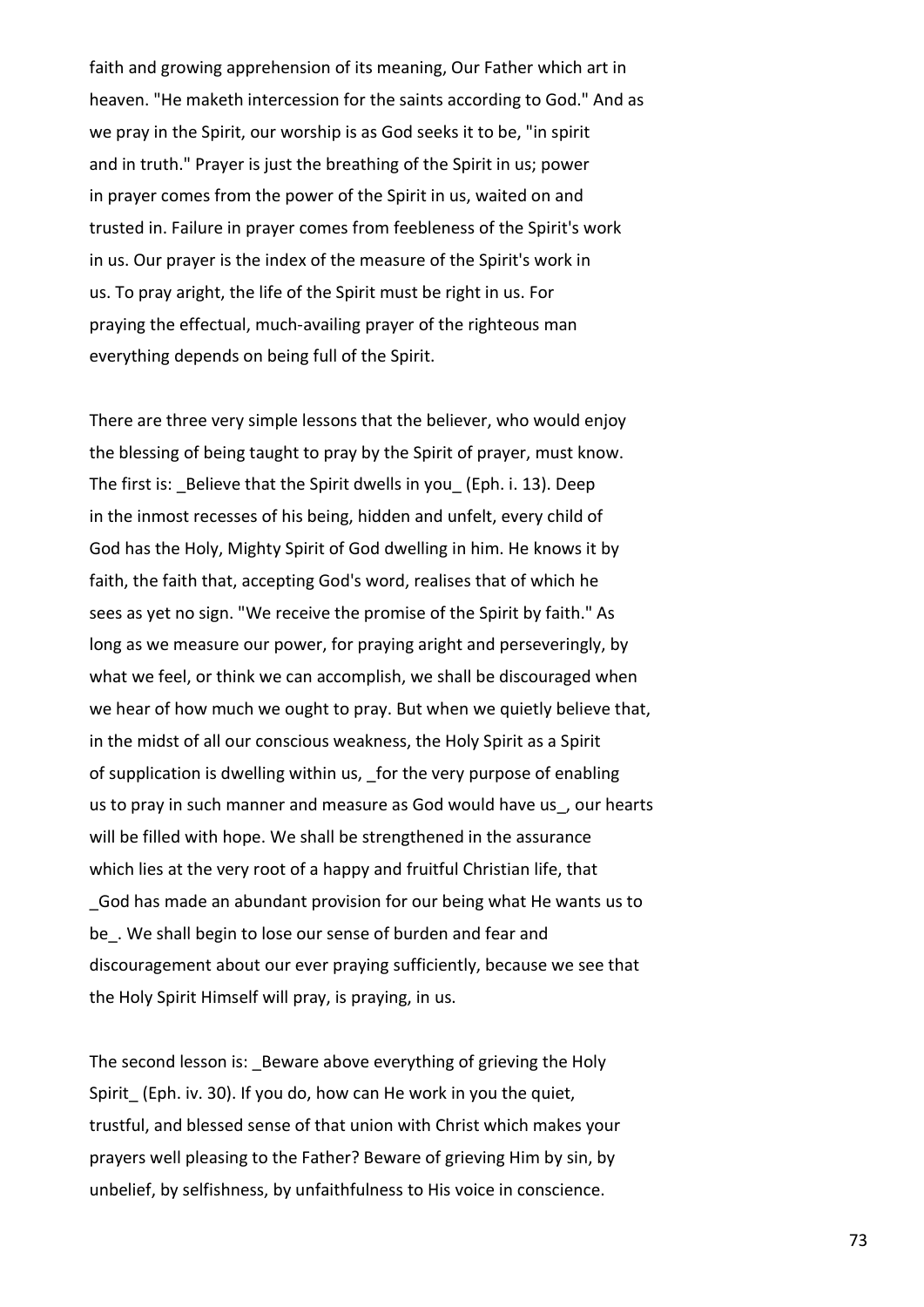Do not think grieving Him a necessity: that cuts away the very sinews of your strength. Do not consider it impossible to obey the command, "Grieve not the Holy Spirit." He Himself is the very power of God to make you obedient. The sin that comes up in you against your will, the tendency to sloth, or pride, or self-will, or passion that rises in the flesh, your will can, in the power of the Spirit, at once reject, and cast upon Christ and His blood, and your communion with God is immediately restored. Accept each day the Holy Spirit as your Leader and Life and Strength; you can count upon Him to do in your heart all that ought to be done there. He, the Unseen and Unfelt One, but known by faith, gives there, unseen and unfelt, the love and the faith and the power of obedience you need, because He reveals Christ unseen within you, as actually your Life and Strength. Grieve not the Holy Spirit by distrusting Him, because you do not feel His presence in you.

Especially in the matter of prayer grieve Him not. Do not expect, when you trust Christ to bring you into a new, healthy prayer-life, that you will be able all at once to pray as easily and powerfully and joyfully as you fain would. No; it may not come at once. But just bow quietly before God in your ignorance and weakness. That is the best and truest prayer, to put yourself before God just as you are, and to count on the hidden Spirit praying in you. "We know not what to pray as we ought"; ignorance, difficulty, struggle, marks our prayer all along. But, "the Spirit helpeth our infirmities." How? "The Spirit Himself," deeper down than our thoughts or feelings, "maketh intercession for us with groanings which cannot be uttered." When you cannot find words, when your words appear cold and feeble, just believe: The Holy Spirit is praying in me. Be quiet before God, and give Him time and opportunity; in due season you will learn to pray. Beware of grieving the Spirit of prayer, by not honouring Him in patient, trustful surrender to His intercession in you.

The third lesson: "\_Be filled with the Spirit\_" (Eph. v. 18). I think that we have seen the meaning of the great truth: It is only the healthy spiritual life that can pray aright. The command comes to each of us: "Be filled with the Spirit." That implies that while some rest content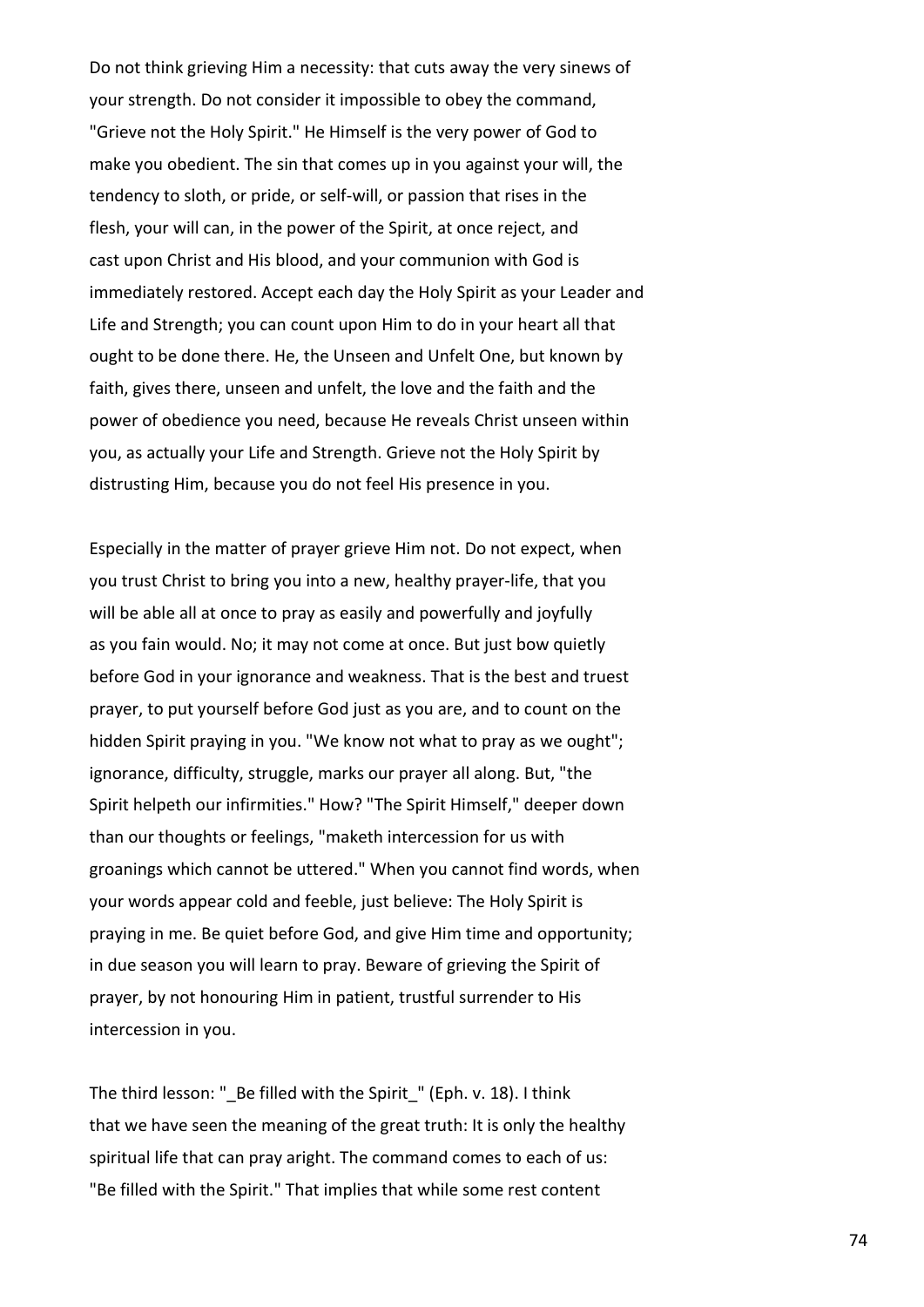with the beginning, with a small measure of the Spirit's working, it is God's will that we should be filled with the Spirit. That means, from our side, that our whole being ought to be entirely yielded up to the Holy Spirit, to be possessed and controlled by Him alone. And, from God's side, that we may count upon and expect the Holy Spirit to take possession and fill us. Has not our failure in prayer evidently been owing to our not having accepted the Spirit of prayer to be our life; to our not having yielded wholly to Him, whom the Father gave as the Spirit of His Son, to work the life of the Son in us? Let us, to say the very least, be willing to receive Him, to yield ourselves to God and trust Him for it. Let us not again wilfully grieve the Holy Spirit by declining, by neglecting, by hesitating to seek to have Him as fully as He is willing to give Himself to us. If we have at all seen that prayer is the great need of our work and of the Church, if we have at all desired or resolved to pray more, let us turn to the very source of all power and blessing--let us believe that the Spirit of prayer, even in His fulness, is for us.

We all admit the place the Father and the Son have in our prayer. It is to the Father we pray, and from whom we expect the answer. It is in the merit, and name, and life of the Son, abiding in Him and He in us, that we trust to be heard. But have we understood that in the Holy Trinity all the Three Persons have an equal place in prayer, and that the faith in the Holy Spirit of intercession as praying in us is as indispensable as the faith in the Father and the Son? How clearly we have this in the words, "Through Christ we have access by one Spirit to the Father." As much as prayer must be to the Father, and through the Son, it must be by the Spirit. And the Spirit can pray in no other way in us, than as He lives in us. It is only as we give ourselves to the Spirit living and praying in us, that the glory of the prayer-hearing God, and the ever-blessed and most effectual mediation of the Son, can be known by us in their power. (Note D.)

Our last lesson: Pray in the Spirit for all saints (Eph. vi. 18). The Spirit, who is called "the Spirit of supplication," is also and very specially the Spirit of intercession. It is said of Him, "the Spirit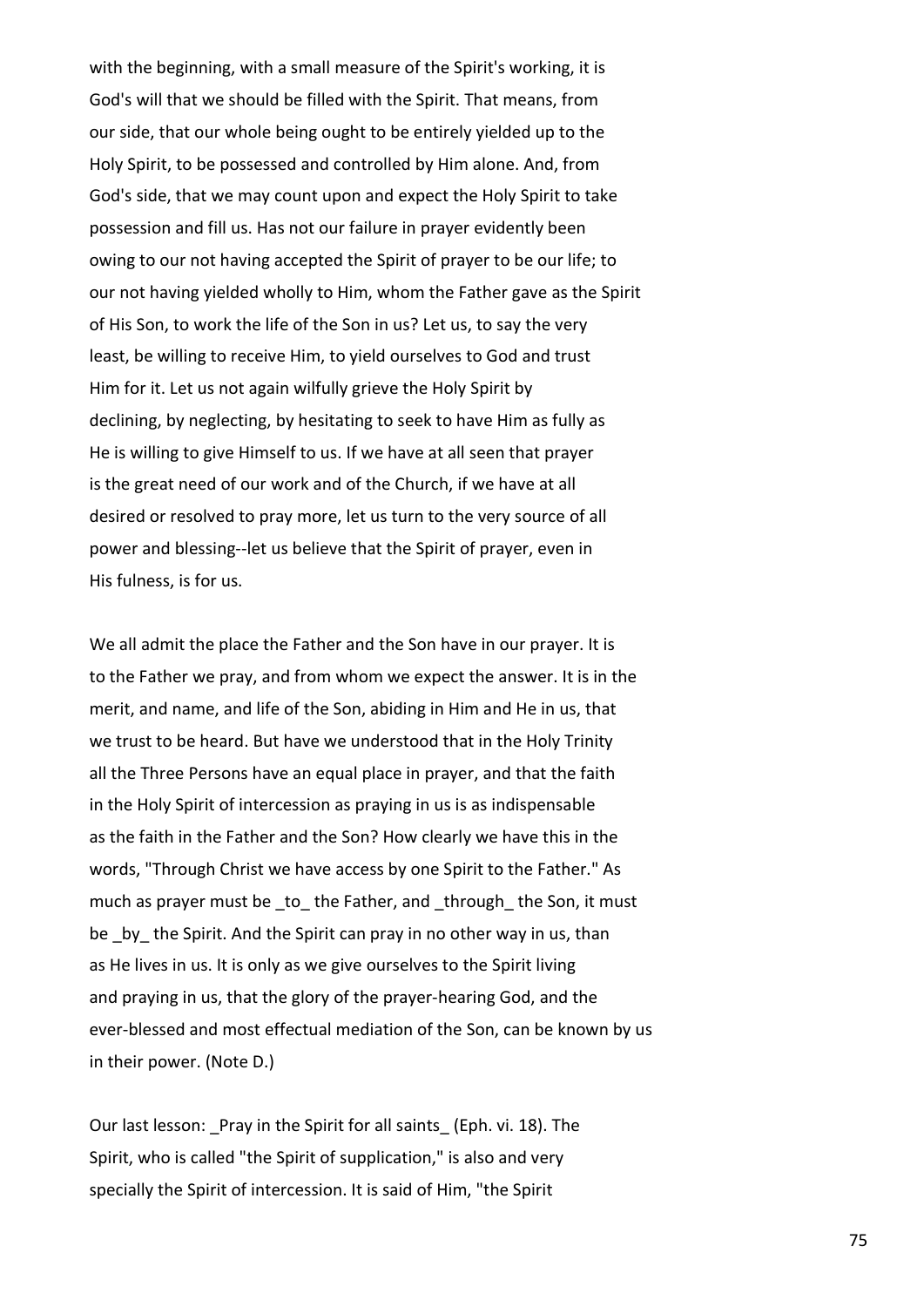Himself maketh intercession for us with groanings that cannot be uttered." "He maketh intercession for the saints." It is the same word as is used of Christ, "who also maketh intercession for us." The thought is essentially that of mediation--one pleading for another. When the Spirit of intercession takes full possession of us, all selfishness, as if we wanted Him separate from His intercession for others, and have Him for ourselves alone, is banished, and we begin to avail ourselves of our wonderful privilege to plead for men. We long to live the Christ-life of self-consuming sacrifice for others, as our heart unceasingly yields itself to God to obtain His blessing for those around us. Intercession then becomes, not an incident or an occasional part of our prayers, but their one great object. Prayer for ourselves then takes its true place, simply as a means for fitting us better for exercising our ministry of intercession more effectually.

May I be allowed to speak a very personal word to each of my readers? I have humbly besought God to give me what I may give them--Divine light and help truly to forsake the life of failure in prayer, and to enter, even now, and at once, upon the life of intercession which the Holy Spirit can enable them to lead. It can be done by a simple act of faith, claiming the fulness of the Spirit, that is, the full measure of the Spirit which you are capable in God's sight of receiving, and He is therefore willing to bestow. Will you not, even now, accept of this by faith?

Let me remind you of what takes place at conversion. Most of us, you probably too, for a time sought peace in efforts and struggles to give up sin and please God. But you did not find it thus. The peace of God's pardon came by faith, trusting God's word concerning Christ and His salvation. You had heard of Christ as the gift of His love, you knew that He was for you too, you had felt the movings and drawings of His grace; but never till in faith in God's word you accepted Him as God's gift to you, did you know the peace and joy that He can give. Believing in Him and His saving love made all the difference, and changed your relation from one who had ever grieved Him, to one who loved and served Him. And yet, after a time, you have a thousand times wondered you love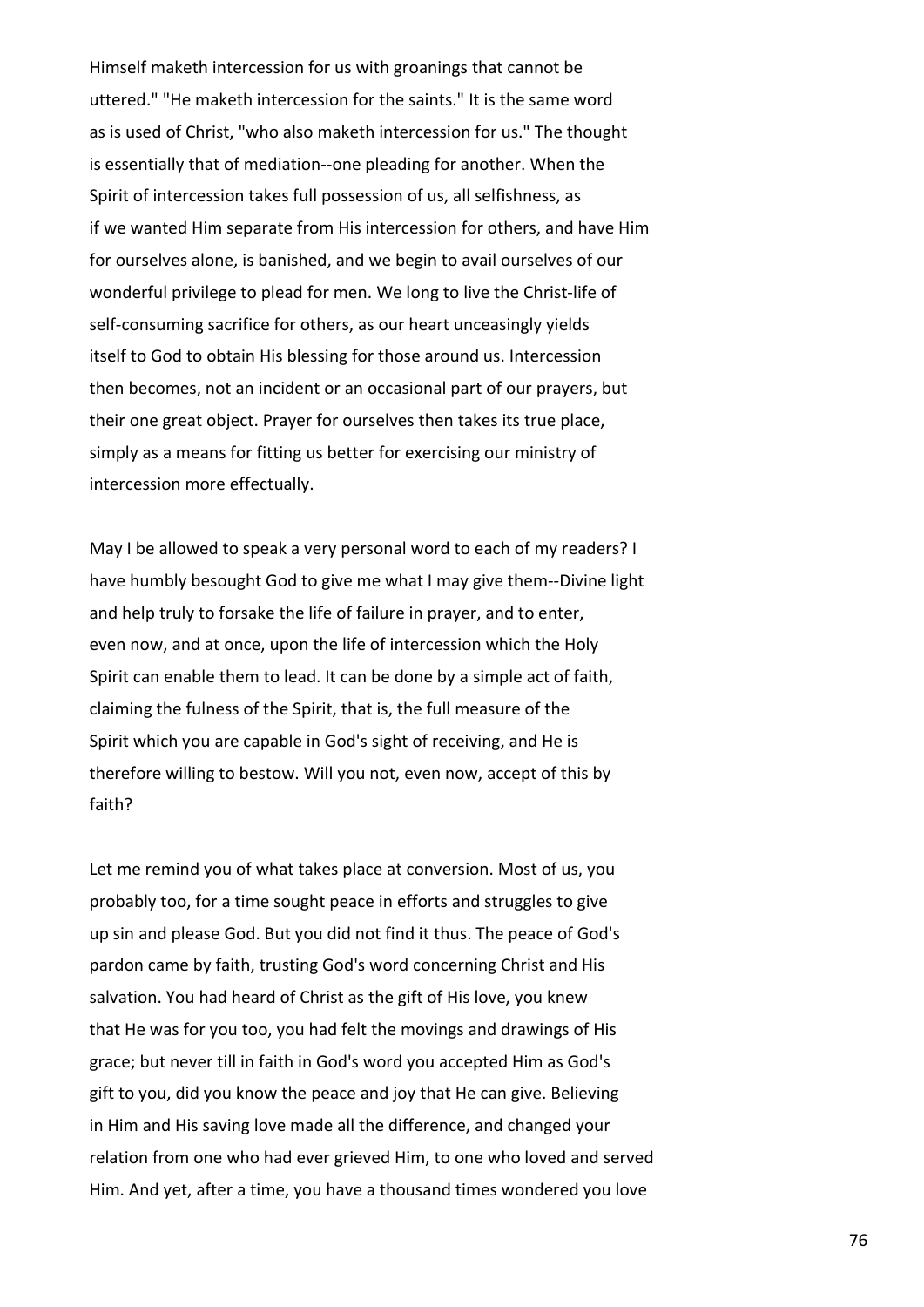and serve Him so ill.

At the time of your conversion you knew little about the Holy Spirit. Later on you heard of His dwelling in you, and His being the power of God in you for all the Father intends you to be, and yet His indwelling and inworking have been something vague and indefinite, and hardly a source of joy or strength. At conversion you did not yet know your need of Him, and still less what you might expect of Him. But your failures have taught it you. And now you begin to see how you have been grieving Him, by not trusting and not following Him, by not allowing Him to work in you all God's pleasure.

All this can be changed. Just as you, after seeking Christ, and praying to Him, and trying without success to serve Him, found rest in accepting Him by faith, just so you may even now yield yourself to the full guidance of the Holy Spirit, and claim and accept Him to work in you what God would have. Will you not do it? Just accept Him in faith as Christ's gift, to be the Spirit of your whole life, of your prayer-life too, and you can count upon Him to take charge. You can then begin, however feeble you feel, and unable to pray aright, to bow before God in silence, with the assurance that He will teach you to pray.

My dear brother, as you consciously by faith accepted Christ, to pardon, you can consciously now in the like faith accept of Christ who gives the Holy Spirit to do His work in you. "Christ redeemed us that we might receive the promise of the Spirit by faith." Kneel down, and simply believe that the Lord Christ, who baptizeth with the Holy Spirit, does now, in response to your faith, begin in you the blessed life of a full experience of the power of the indwelling Spirit. Depend most confidently upon Him, apart from all feeling or experience, as the Spirit of supplication and intercession to do His work. Renew that act of faith each morning, each time you pray; trust Him, against all appearances, to work in you,--be sure He is working,--and He will give you to know what the joy of the Holy Spirit is as the power of your life.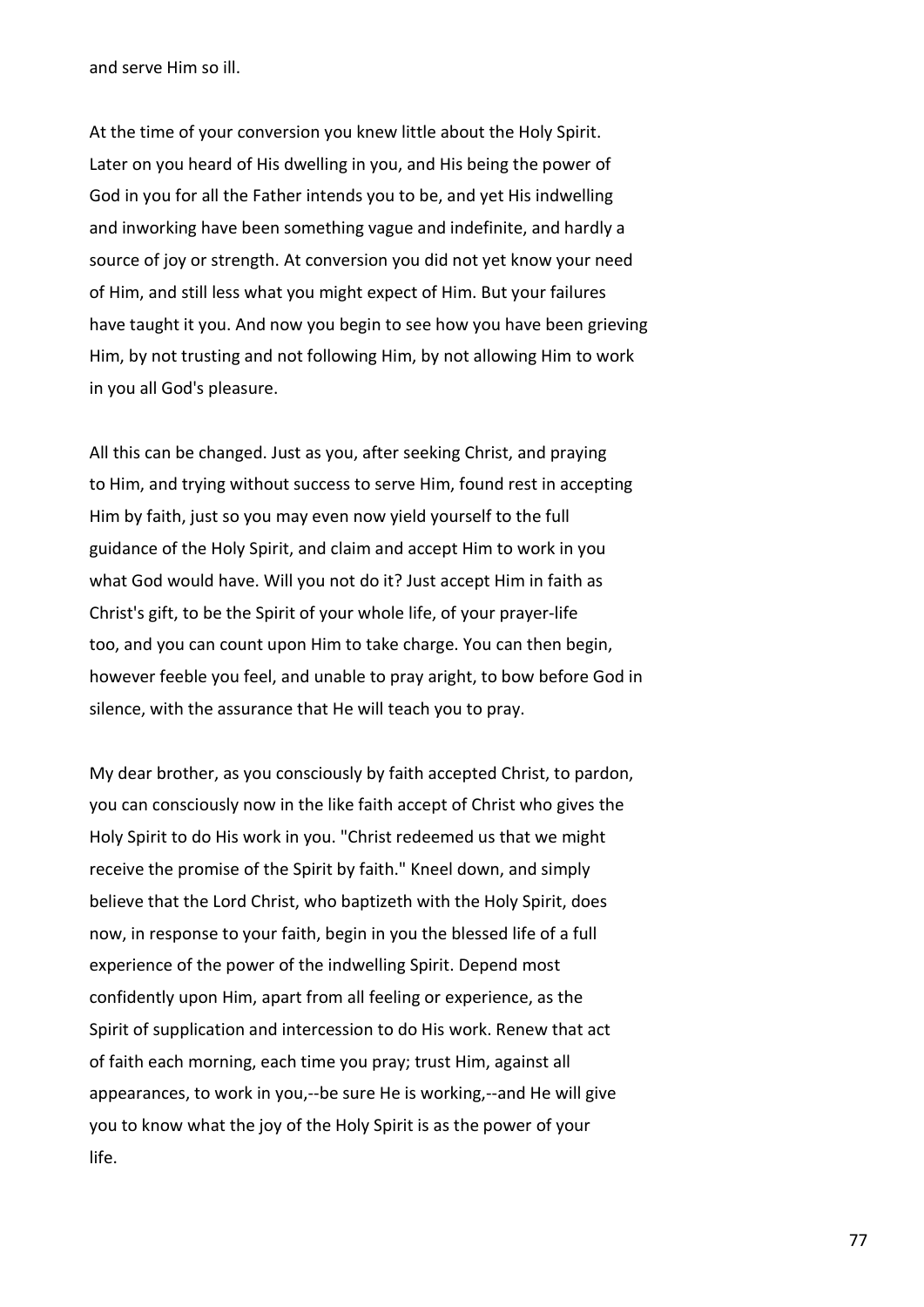"I will pour out the Spirit of supplication." Do you not begin to see that the mystery of prayer is the mystery of the Divine indwelling. God in heaven gives His Spirit in our hearts to be there the Divine power praying in us, and drawing us upward to our God. God is a Spirit, and nothing but a like life and Spirit within us can hold communion with Him. It was for this man was created, that God might dwell and work in Him, and be the life of his life. It was this Divine indwelling that sin lost. It was this that Christ came to exhibit in His life, to win back for us in His death, and then to impart to us by coming again from heaven in the Spirit to live in His disciples. It is this, the indwelling of God through the Spirit, that alone can explain and enable us to appropriate the wonderful promises given to prayer. God gives the Spirit as a Spirit of Supplication, too, to maintain His Divine life within us as a life out of which prayer ever rises upward.

Without the Holy Spirit no man can call Jesus Lord, or cry, Abba, Father; no man can worship in spirit and truth, or pray without ceasing. The Holy Spirit is given the believer to be and do in him all that God wants him to be or do. He is given him especially as the Spirit of prayer and supplication. Is it not clear that everything in prayer depends upon our trusting the Holy Spirit to do His work in us; yielding ourselves to His leading, depending only and wholly on Him?

We read, "Stephen was a man full of faith and the Holy Spirit." The two ever go together, in exact proportion to each other. As our faith sees and trusts the Spirit in us to pray, and waits on Him, He will do His work; and it is the longing desire, and the earnest supplication, and the definite faith the Father seeks. Do let us know Him, and in the faith of Christ who unceasingly gives Him, cultivate the assured confidence, we can learn to pray as the Father would have us.

#### A PLEA FOR MORE PRAYER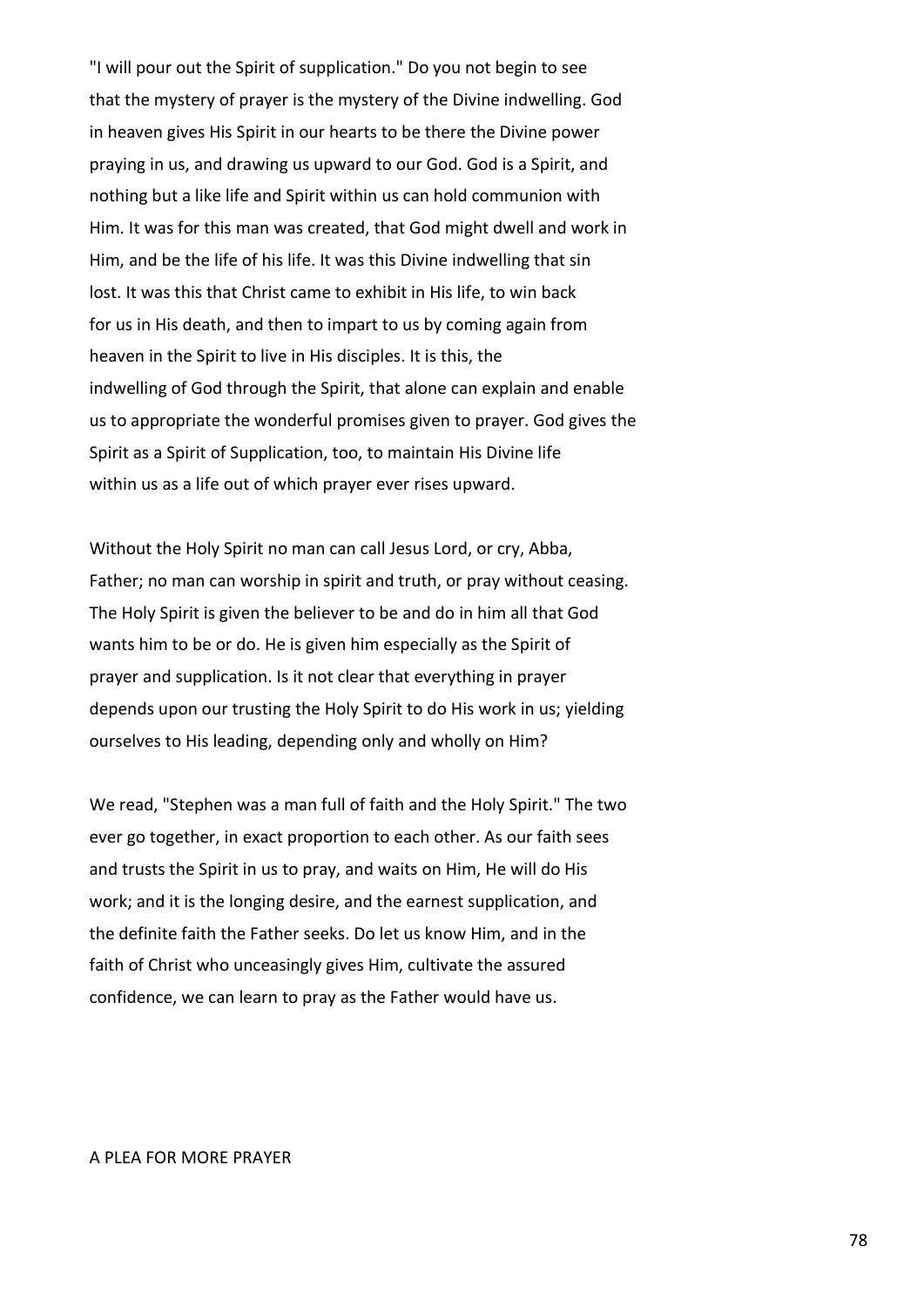In the Name of Christ

"Whatsoever ye shall ask in My Name, that will I do. If ye shall ask anything in My Name, I will do it. I have appointed you, that whatsoever ye shall ask of the Father in My Name, He may give it you. Verily, verily I say unto you, whatsoever ye shall ask the Father in My Name, He will give it you. Hitherto have ye asked nothing in My Name; ask, and ye shall receive, that your joy may be full. At that day ye shall ask in My Name. "--JOHN xiv. 13, 14, xv. 16, xvi. 23, 24, 26.

In my name--repeated six times over. Our Lord knew how slow our hearts would be to take it in, and He so longed that we should really believe that His Name is the power in which every knee should bow, and in which every prayer could be heard, that He did not weary of saying it over and over: In My Name! Between the wonderful whatsoever ye shall ask, and the Divine I will do it, the Father will give it, this one word is the simple link: \_In My Name.\_ Our asking and the Father's giving are to be equally in the Name of Christ. Everything in prayer depends upon our apprehending this-- In My Name.

We know what a name is: a word by which we call up to our mind the whole being and nature of an object. When I speak of a lamb or a lion, the name at once suggests the different nature peculiar to each. The Name of God is meant to express His whole Divine nature and glory. And so the Name of Christ means His whole nature, His person and work, His disposition and Spirit. To ask in the Name of Christ is to pray in union with Him. When first a sinner believes in Christ, he only knows and thinks of His merit and intercession. And to the very end that is the one foundation of our confidence. And yet, as the believer grows in grace and enters more deeply and truly into union with Christ--that is, as he abides in Him--he learns that to pray in the Name of Christ also means in His Spirit, and in the possession of His nature, as the Holy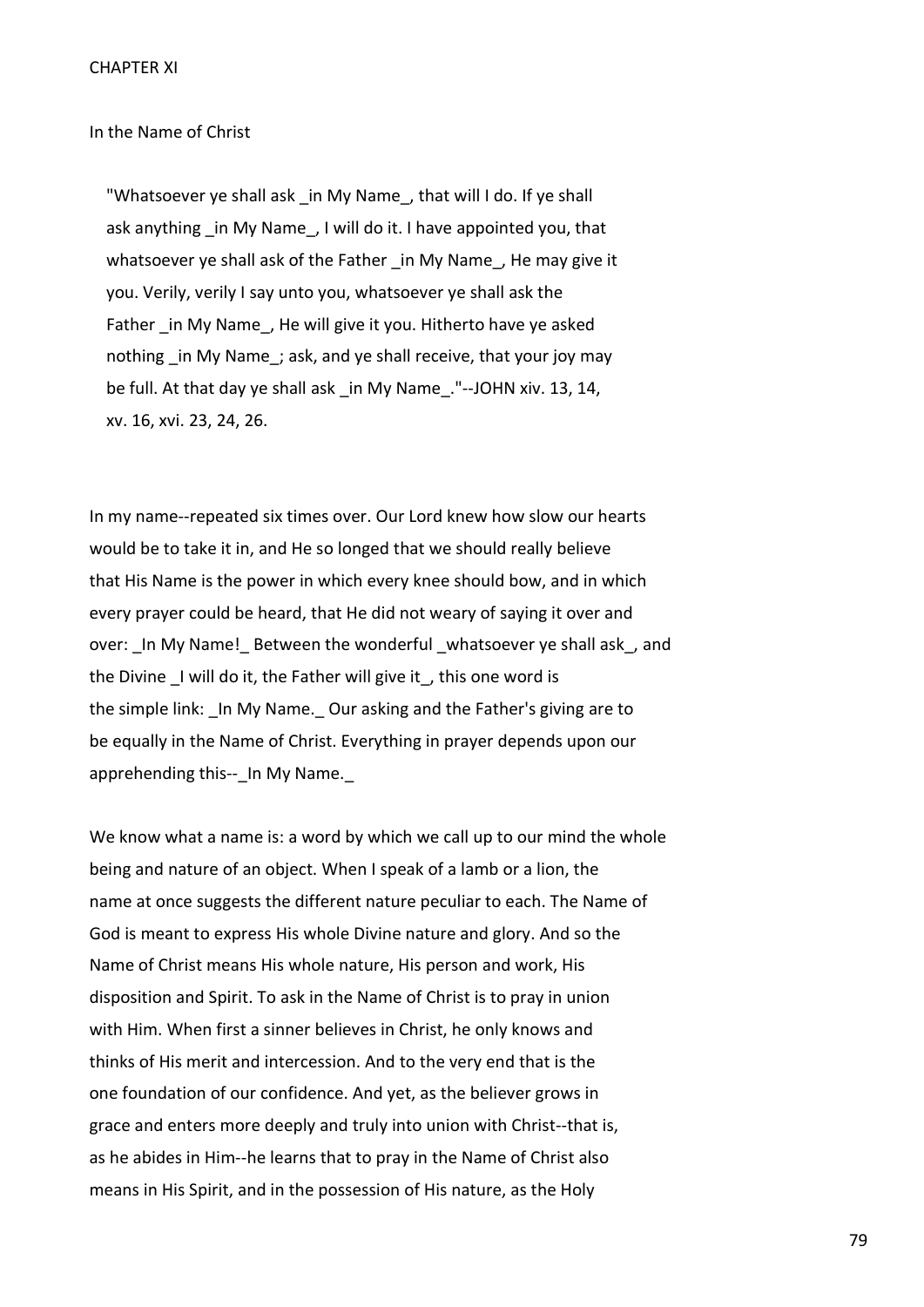Spirit imparts it to us. As we grasp the meaning of the words, " At that day\_ ye shall ask in My Name"--the day when in the Holy Spirit Christ came to live in His disciples--we shall no longer be staggered at the greatness of the promise: "\_Whatsoever\_ ye shall ask in My Name, I will do it." We shall get some insight into the unchangeable necessity and certainty of the law: what is asked in the Name of Christ, in union with Him, out of His nature and Spirit, must be given. As Christ's prayer-nature lives in us, His prayer-power becomes ours too. Not that the measure of our attainment or experience is the ground of our confidence, but the honesty and whole-heartedness of our surrender to all that we see that Christ seeks to be in us, will be the measure of our spiritual fitness and power to pray in His Name. "If ye abide in Me," He says, "ye shall ask what ye will." As we live in Him, we get the spiritual power to avail ourselves of His Name. As the branch wholly given up to the life and service of the Vine can count upon all its sap and strength for its fruit, so the believer, who in faith has accepted the fulness of the Spirit to possess his whole life, can indeed avail himself of all the power of Christ's Name.

Here on earth Christ as man came to reveal what prayer is. To pray in the Name of Christ we must pray as He prayed on earth; as He taught us to pray; in union with Him, as He now prays in heaven. We must in love study, and in faith accept, Him as our Example, our Teacher, our Intercessor.

#### CHRIST OUR EXAMPLE.

Prayer in Christ on earth and in us cannot be two different things. Just as there is but one God, who is a Spirit, who hears prayer, there is but one spirit of acceptable prayer. When we realise what time Christ spent in prayer, and how the great events of His life were all connected with special prayer, we learn the necessity of absolute dependence on and unceasing direct communication with the heavenly world, if we are to live a heavenly life, or to exercise heavenly power around us. We see how foolish and fruitless the attempt must be to do work for God and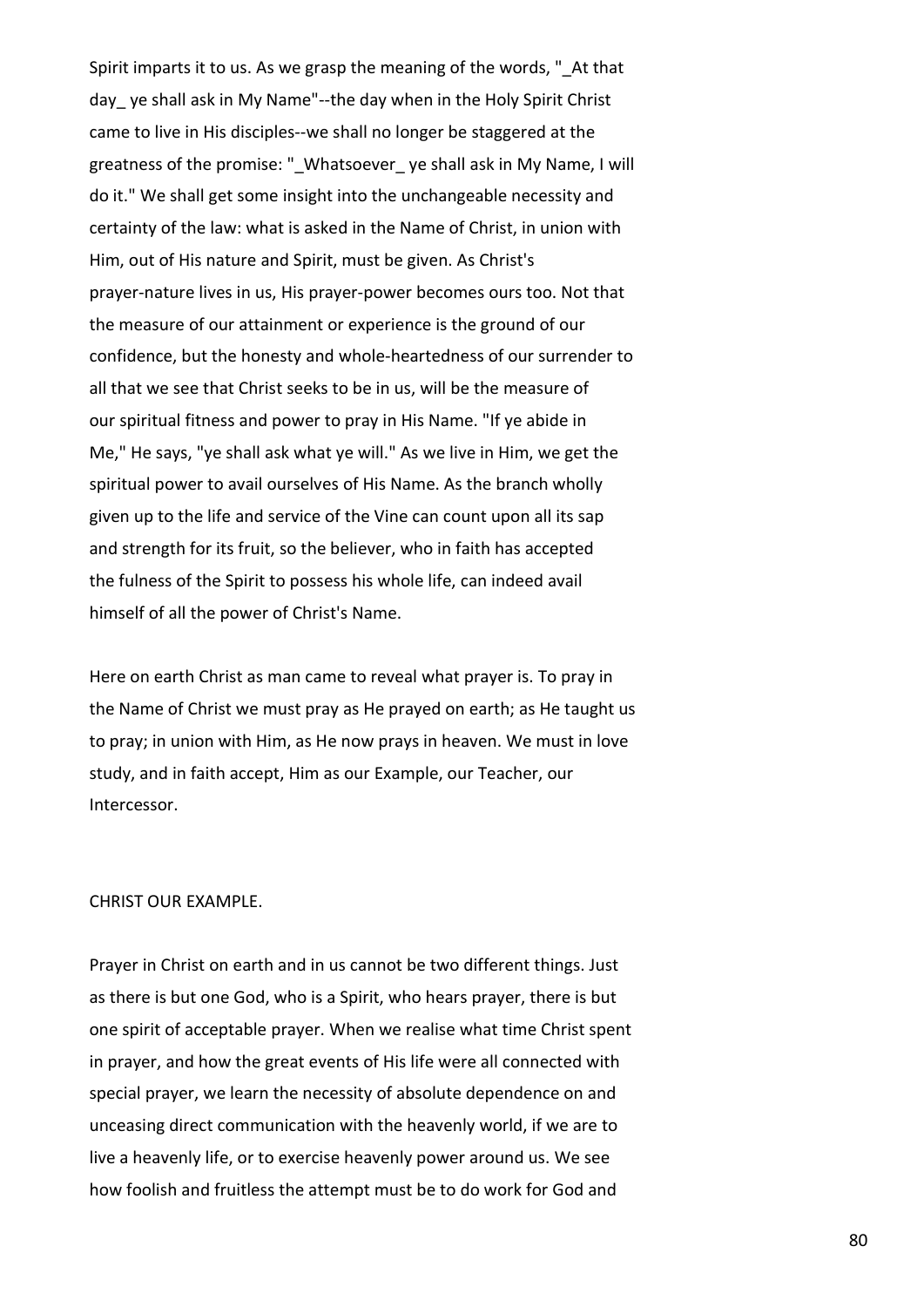heaven, without in the first place in prayer getting the life and the power of heaven to possess us. Unless this truth lives in us, we cannot avail ourselves aright of the mighty power of the Name of Christ. His example must teach us the meaning of His Name.

Of His baptism we read, "Jesus having been baptized, \_and praying\_, the heaven was opened." It was in prayer heaven was opened to Him, that heaven came down to Him with the Spirit and the voice of the Father. In the power of these He was led into the wilderness, in fasting and prayer to have them tested and fully appropriated. Early in His ministry Mark records (i. 35), "And in the morning, a great while before day, He rose and departed into a desert place, and there prayed. "And somewhat later Luke tells (v. 16), "Multitudes came together to hear and to be healed. But He withdrew Himself into the desert, and prayed. "He knew how the holiest service, preaching and healing, can exhaust the spirit; how too much intercourse with men could cloud the fellowship with God; how time, time, full time, is needed if the spirit is to rest and root in Him; how no pressure of duty among men can free from the absolute need of much prayer. If anyone could have been satisfied with always living and working in the spirit of prayer, it would have been our Master. But He could not; He needed to have His supplies replenished by continual and long-continued seasons of prayer. To use Christ's Name in prayer surely includes this, to follow His example and to pray as He did.

Of the night before choosing His apostles we read (Luke vi. 12), "He went out into the mountain to pray, and continued all night in prayer to God\_." The first step towards the constitution of the Church, and the separation of men to be His witnesses and successors, called Him to special long-continued prayer. All had to be done according to the pattern on the mount. "The Son can do nothing of Himself: the Father showeth Him all things that Himself doeth." It was in the night of prayer it was shown Him.

In the night between the feeding of the five thousand, when Jesus knew that they wanted to take Him by force and make Him King, and the walking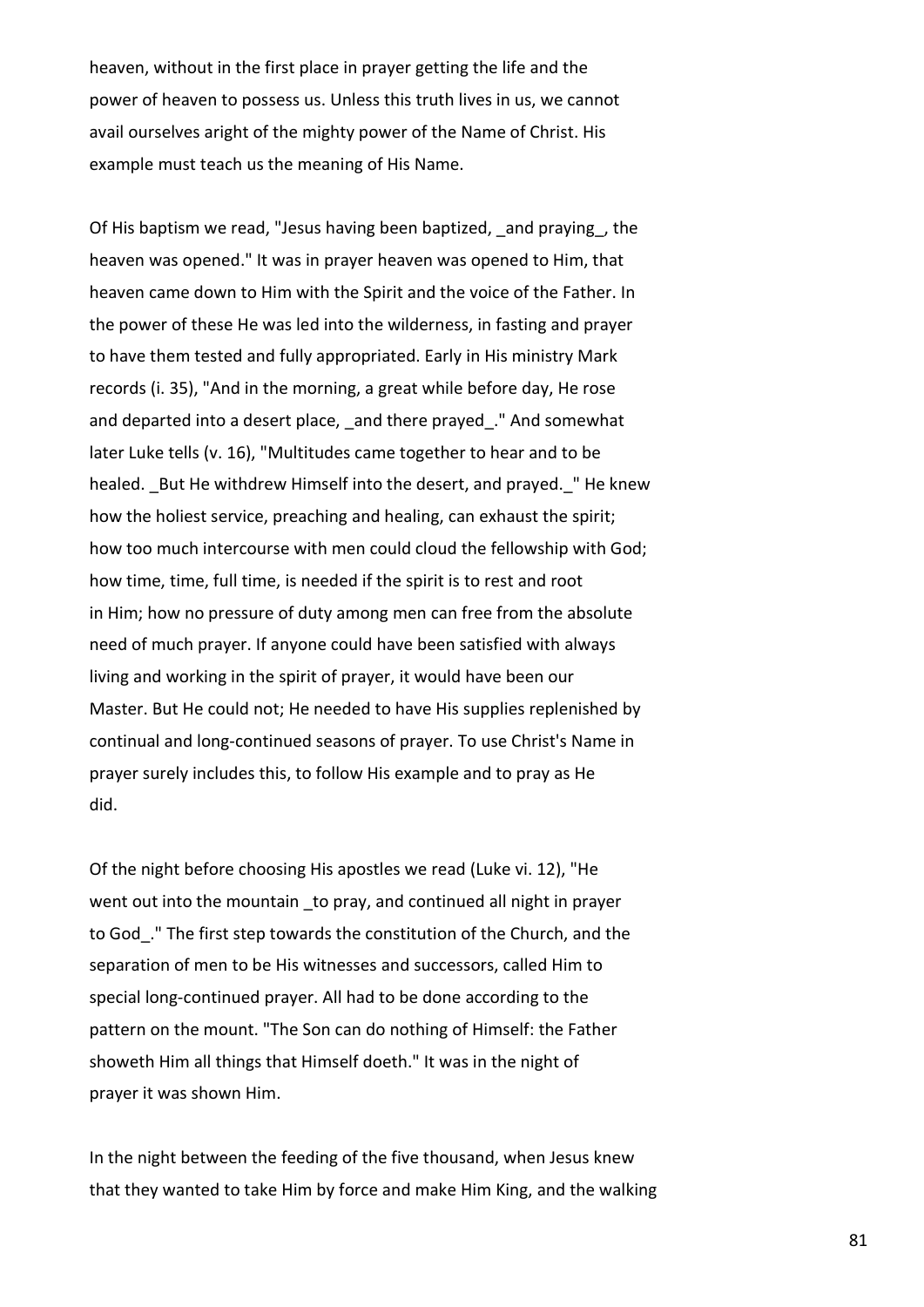on the sea, "He withdrew again into the mountain, Himself alone, to pray\_" (Matt. xiv. 23; Mark vi. 46; John vi. 15). It was God's will He was come to do, and God's power He was to show forth. He had it not as a possession of His own; it had to be prayed for and received from above. The first announcement of His approaching death, after He had elicited from Peter the confession that He was the Christ, is introduced by the words (Luke ix. 15), "And it came to pass that He was praying alone." The introduction to the story of the Transfiguration is (Luke ix. 28), "He went up into the mountain to pray." The request of the disciples, "Lord, teach us to pray" (Luke xi. 1), follows on, "It came to pass \_as He was praying in a certain place." In His own personal life, in His intercourse with the Father, in all He is and does for men, the Christ whose name we are to use is a Man of prayer. It is prayer gives Him His power of blessing, and transfigures His very body with the glory of heaven. It is His own prayer-life makes Him the teacher of others how to pray. How much more must it be prayer, prayer alone, much prayer, that can fit us to share His glory of a transfigured life, or make us the channel of heavenly blessing and teaching to others. To pray in the Name of Christ is to pray as He prays.

As the end approaches, it is still more prayer. When the Greeks asked to see Him, and He spoke of His approaching death, He prayed. At Lazarus' grave He prayed. In the last night He prayed His prayer as our High-Priest, that we might know what His sacrifice would win, and what His everlasting intercession on the throne would be. In Gethsemane He prayed His prayer as Victim, the Lamb giving itself to the slaughter. On the Cross it is still all prayer--the prayer of compassion for His murderers; the prayer of atoning suffering in the thick darkness; the prayer in death of confiding resignation of His spirit to the Father. (Note E.)

Christ's life and work, His suffering and death--it was all prayer, all dependence on God, trust in God, receiving from God, surrender to God. Thy redemption, O believer, is a redemption wrought out by prayer and intercession: thy Christ is a praying Christ: the life He lived for thee, the life He lives in thee, is a praying life, that delights to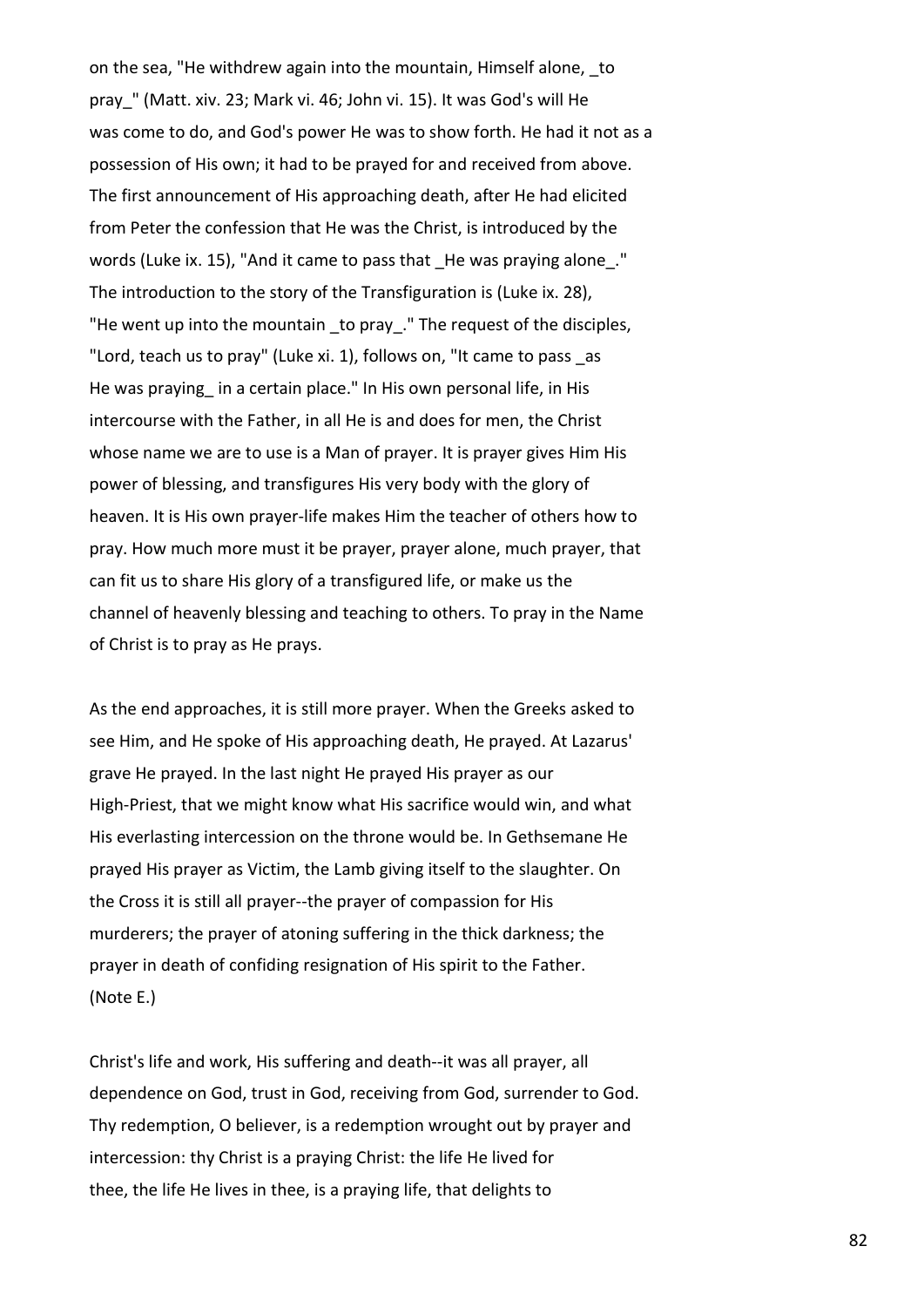wait on God and receive all from Him. To pray in His Name is to pray as He prayed. Christ is only our example because He is our Head, our Saviour, and our Life. In virtue of His Deity and of His Spirit He can live in us: we can pray in His Name, because we abide in Him and He in us.

#### CHRIST OUR TEACHER.

Christ was what He taught. All His teaching was just the revelation of how He lived, and--praise God--of the life He was to live in us. His teaching of the disciples was first to awaken desire, and so prepare them for what He would by the Holy Spirit be and work in them. Let us believe very confidently: all He was in prayer, and all He taught, He Himself will give. He came to fulfil the law; much more will He fulfil the gospel in all He taught us, as to what to pray, and how.

\_What to pray.\_--It has sometimes been said that direct petitions, as compared with the exercise of fellowship with God, are but a subordinate part of prayer, and that "in the prayer of those who pray best and most, they occupy but an inconsiderable place." If we carefully study all that our Lord spoke of prayer, we shall see that this is not His teaching. In the Lord's Prayer, in the parables on prayer, in the illustration of a child asking bread, of our seeking and knocking, in the central thought of the prayer of faith, "Whatsoever ye pray, believe that ye have received," in the oft-repeated " whatsoever " of the last evening--everywhere our Lord urges and encourages us to offer definite petitions, and to expect definite answers. It is only because we have too much confined prayer to our own needs, that it has been thought needful to free it from the appearance of selfishness, by giving the petitions a subordinate place. If once believers were to awake to the glory of the work of intercession, and to see that in it, and the definite pleading for definite gifts on definite spheres and persons, lie our highest fellowship with our glorified Lord, and our only real power to bless men, it would be seen that there can be no truer fellowship with God than these definite petitions and their answers, by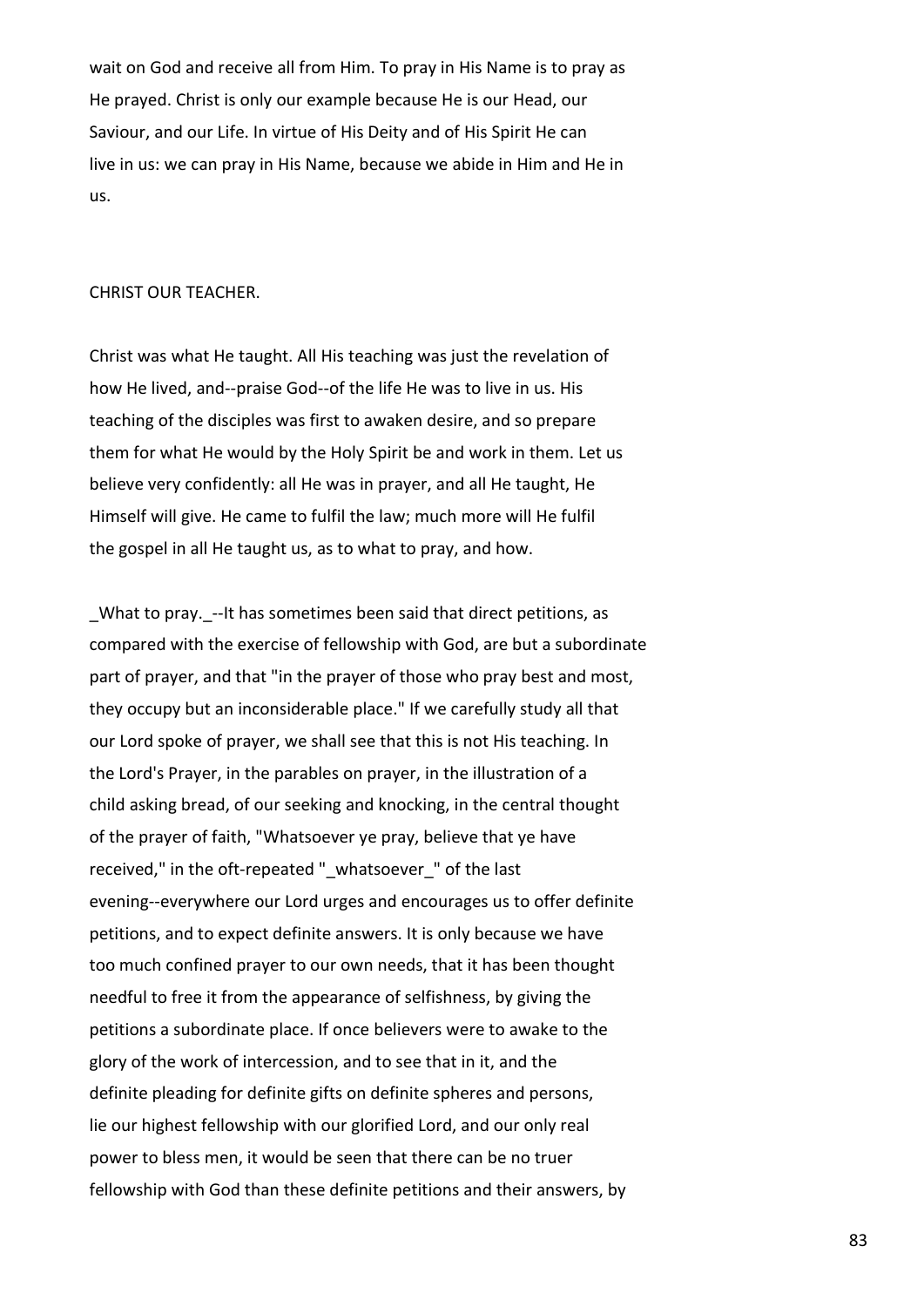which we become the channel of His grace and life to men. Then our fellowship with the Father is even such as the Son has in His intercession.

How to pray. --Our Lord taught us to pray in secret, in simplicity, with the eye on God alone, in humility, in the spirit of forgiving love. But the chief truth He reiterated was ever this: to pray in faith. And He defined that faith, not only as a trust in God's goodness or power, but as the definite assurance that we have received the very thing we ask. And then, in view of the delay in the answer, He insisted on perseverance and urgency. We must be followers of those "who through faith and patience inherit the promises"--the faith that accepts the promise, and knows it has what it has asked--the patience that obtains the promise and inherits the blessing. We shall then learn to understand why God, who promises to avenge His elect speedily, bears with them in seeming delay. It is that their faith may be purified from all that is of the flesh, and tested and strengthened to become that spiritual power that can do all things--can even cast mountains into the heart of the sea.

# CHRIST AS OUR INTERCESSOR.

We have gazed on Christ in His prayers; we have listened to His teaching as to how we must pray; to know fully what it is to pray in His Name, we must know Him too in His heavenly intercession.

Just think what it means: that all His saving work wrought from heaven is still carried on, just as on earth, in unceasing communication with, and direct intercession to the Father, who worketh all in all, who is All in All. Every act of grace in Christ has been preceded by, and owes its power to, intercession. God has been honoured and acknowledged as its Author. On the throne of God, Christ's highest fellowship with the Father, and His partnership in His rule of the world, is in intercession. Every blessing that comes down to us from above bears upon it the stamp from God: through Christ's intercession. His intercession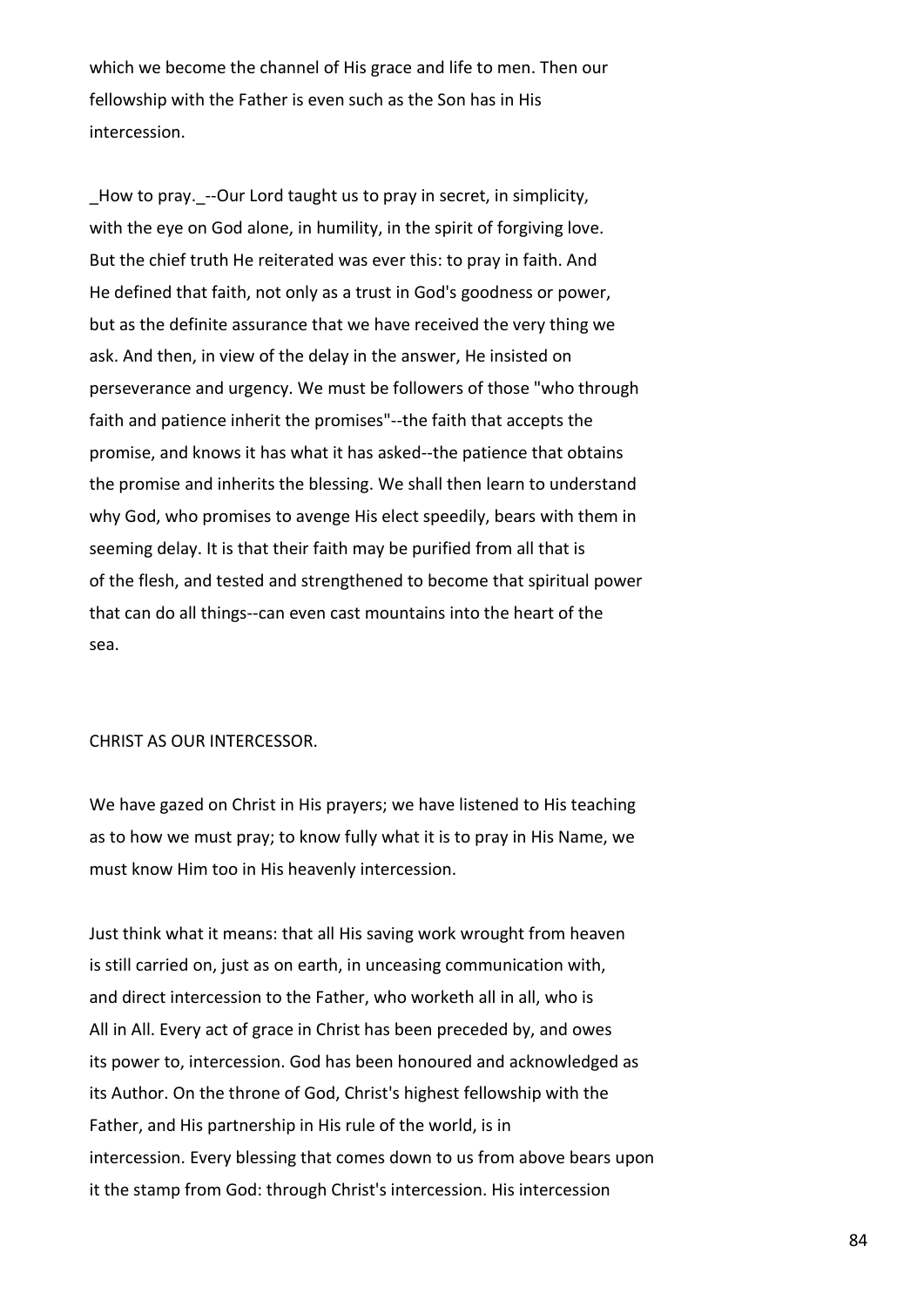is nothing but the fruit and the glory of His atonement. When He gave Himself a sacrifice to God for men, He proved that His whole heart had the one object: the glory of God, in the salvation of men. In His intercession this great purpose is realised: He glorifies the Father by asking and receiving all of Him; He saves men by bestowing what He has obtained from the Father. Christ's intercession is the Father's glory, His own glory, our glory.

And now, this Christ, the Intercessor, is our life; He is our Head, and we are His body; His Spirit and life breathe in us. As in heaven so on earth, intercession is God's chosen, God's only channel of blessing. Let us learn from Christ what glory there is in it; what the way to exercise this wondrous power; what the part it is to take in work for God.

\_The glory of it.\_--By it, beyond anything, we glorify God. By it we glorify Christ. By it we bring blessing to the Church and the world. By it we obtain our highest nobility--the Godlike power of saving men.

\_The way to it.\_--Paul writes, "Walk in love, even as Christ loved us, and gave Himself a sacrifice to God for us." If we live as Christ lived, we will, as He did, give ourselves, for our whole life, to God, to be used by Him for men. When once we have done this, given ourselves, no more to seek anything for ourselves, but for men, and that to God, for Him to use us, and to impart to us what we can bestow on others, intercession will become to us, as it is in Christ in heaven, the great work of our life. And if ever the thought comes that the call is too high, or the work too great, the faith in Christ, the Interceding Christ, who lives in us, will give us the victory. We will listen to Him who said, "The works that I do, shall ye do; and greater works shall ye do." We shall remember that we are not under the law, with its impotence, but under grace with its omnipotence, working all in us. We shall believe again in Him who said to us, Rise and walk, and gave us--and we received it--His life as our strength. We shall claim afresh the fulness of God's Spirit as His sufficient provision for our need, and count Him to be in us the Spirit of Intercession, who makes us one with Christ in His. Oh! let us only keep our place--giving up ourselves,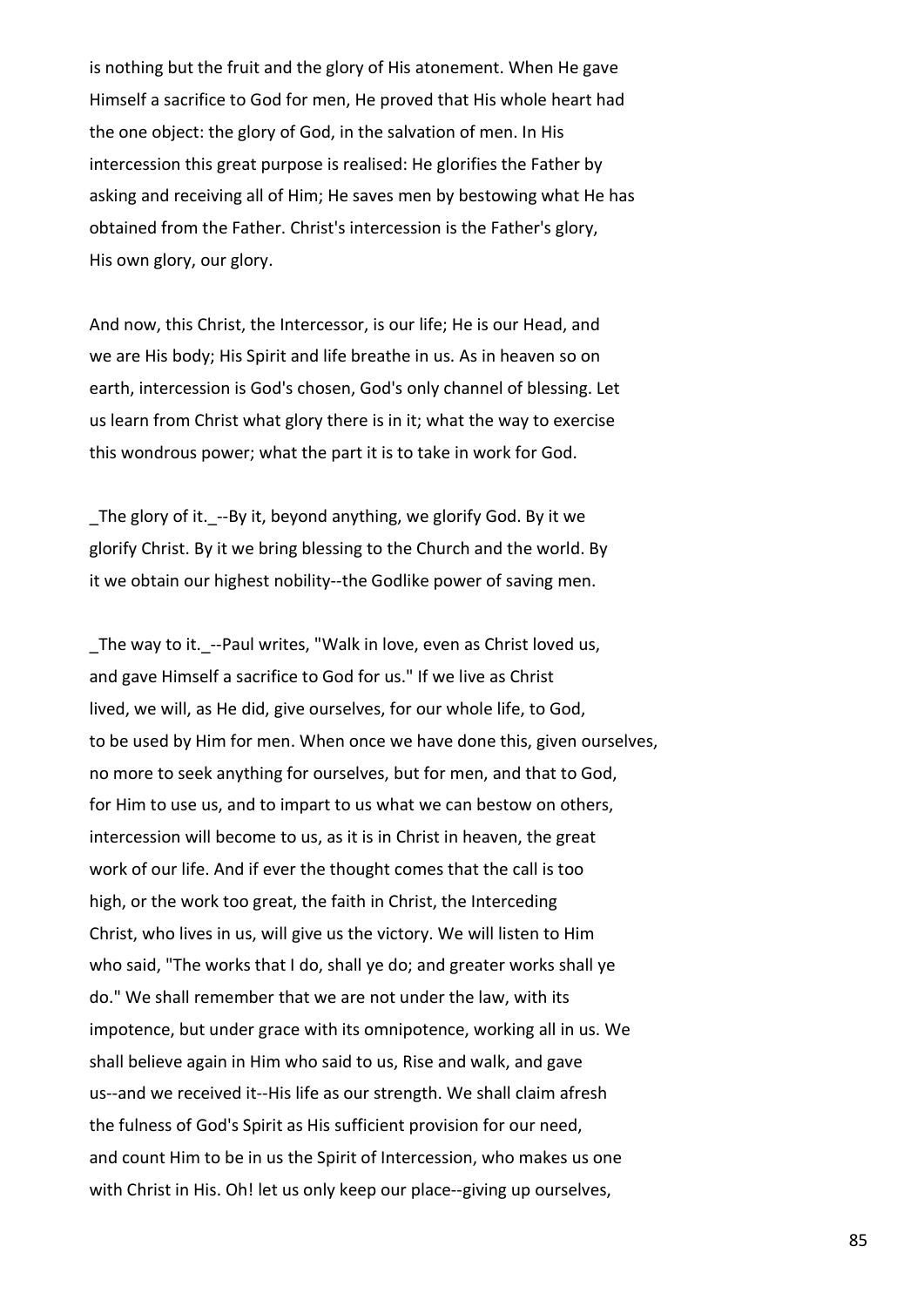like Him, in Him, to God for men.

Then we shall understand the part intercession is to take in God's work through us. We shall no longer try to work for God, and ask Him to follow it with His blessing. We shall do what the friend at midnight did, what Christ did on earth, and ever does in heaven--we shall first get from God, and then turn to men to give what He gave us. As with Christ, we shall make our chief work, we shall count no time or trouble too great, to receive from the Father; giving to men will then be in power.

Servants of Christ! children of God! be of good courage. Let no fear of feebleness or poverty make you afraid--ask in the Name of Christ. His Name is Himself, in all His perfection and power. He is the living Christ, and will Himself make His Name a power in you. Fear not to plead the Name; His promise is a threefold cord that cannot be broken: Whatsoever ye ask--in My Name --IT SHALL BE DONE UNTO YOU.

# A PLEA FOR MORE PRAYER

# CHAPTER XII

### My God will hear Me

 "Therefore will the Lord wait, that He may be gracious unto you. Blessed are all they that wait for Him. He will be very gracious unto thee at the voice of thy cry; when He shall hear it, He will answer thee."--ISA. xxx. 18, 19.

"The Lord will hear when \_I call\_ upon Him."--PS. iv. 3.

"I have called upon Thee, for Thou wilt hear me, O God!"--PS. xvii. 6.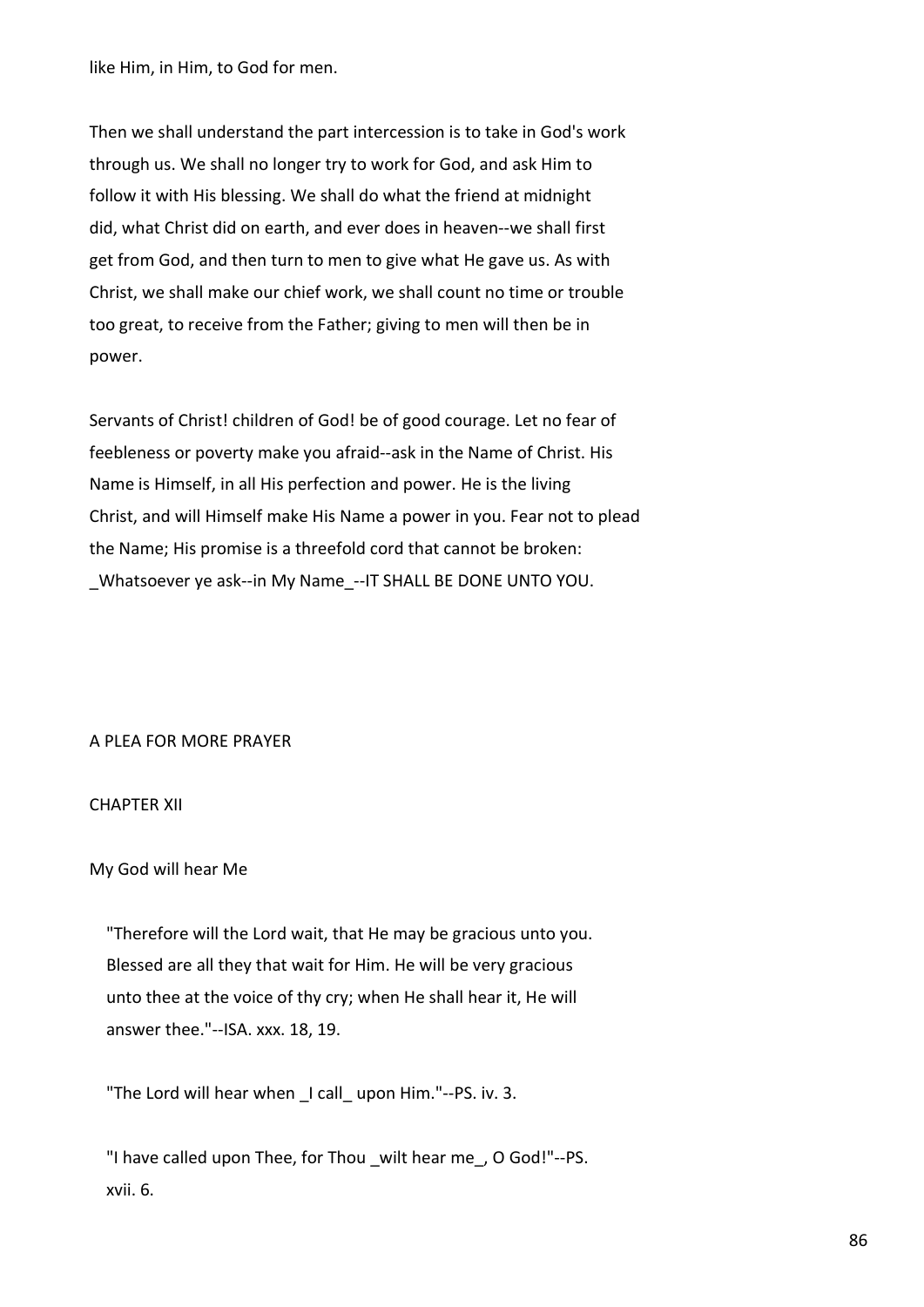"I will look unto the Lord; I will wait for the God of my salvation: my God will hear me ."--MIC. vii. 7.

The power of prayer rests in the faith that God hears it. In more than one sense this is true. It is this faith that gives a man courage to pray. It is this faith that gives him power to prevail with God. The moment I am assured that God hears me too, I feel drawn to pray and to persevere in prayer. I feel strong to claim and to take in faith the answer God gives. One great reason of lack of prayer is the want of the living, joyous assurance: "My God will hear me." If once God's servants got a vision of the living God waiting to grant their request, and to bestow all the heavenly gifts of the Spirit they are in need of, for themselves or those they are serving, how everything would be set aside to make time and room for this one only power that can ensure heavenly blessing--the prayer of faith!

When a man can, and does say, in living faith, "My God will hear me!" surely nothing can keep him from prayer. He knows that what he cannot do or get done on earth, can and will be done for him from heaven. Let each one of us bow in stillness before God, and wait on Him to reveal Himself as the prayer-hearing God. In His presence the wondrous thoughts gathering round the central truth will unfold themselves to us.

1. " My God will hear me. "-- What a blessed certainty! --We have God's word for it in numberless promises. We have thousands of witnesses to the fact that they have found it true. We have had experience of it in our lives. We have had the Son of God come from heaven with the message that if we ask, the Father will give. We have had Himself praying on earth, and being heard. And we have Him in heaven now, sitting at the right hand of God and making intercession for us. God hears prayer--God delights to hear prayer. He has allowed His people a thousand times over to be tried, that they might be compelled to cry to Him, and learn to know Him as the Hearer of Prayer.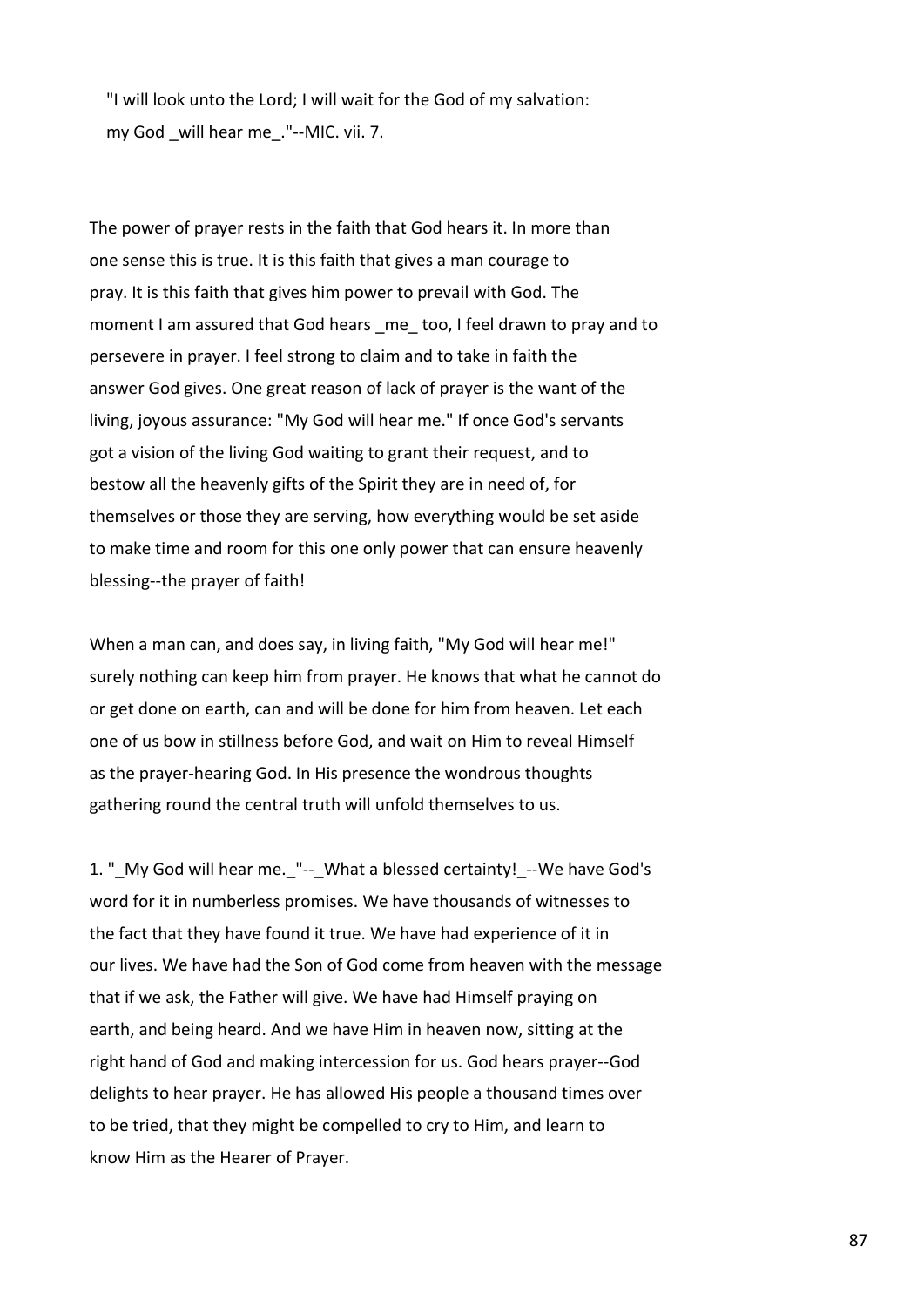Let us confess with shame how little we have believed this wondrous truth, in the sense of receiving it into our heart, and allowing it to possess and control our whole being. That we accept a truth is not enough; the living God, of whom the truth speaks, must in its light so be revealed, that our whole life is spent in His presence, with the consciousness as clear as in a little child towards its earthly parent--I know for certain my father hears me.

Beloved child of God! you know by experience how little an intellectual apprehension of truth has profited you. Beseech God to reveal Himself to you. If you want to live a different prayer-life, bow each time ere you pray in silence to worship this God; to wait till there rests on you some right sense of His nearness and readiness to answer. So will you begin to pray with the words, "My God will hear me!"

2. "\_My God will hear me.\_" \_What a wondrous grace!\_--Think of God in His infinite majesty, His altogether incomprehensible glory, His unapproachable holiness, sitting on a throne of grace, waiting to be gracious, inviting, encouraging you to pray with His promise: "Call upon Me, and I will answer thee." Think of yourself, in your nothingness and helplessness as a creature; in your wretchedness and transgressions as a sinner; in your feebleness and unworthiness as a saint; and praise the glory of that grace which allows you to say boldly of your prayer for yourself and others, "My God will hear me." Think of how you are not left to yourself, and what you can accomplish, in this wonderful intercourse with God. God has united you with Christ; in Him and His Name you have your confidence; on the throne He prays with you and for you; on the footstool of the throne you pray with Him and in Him. His worth, and the Father's delight in hearing Him, are the measure of your confidence, your assurance of being heard. There is more. Think of the Holy Spirit, the Spirit of God's own Son, sent into your heart to cry, Abba, Father, and to be in you a Spirit of Supplication, when you know not what to pray as you ought. Think, in all your insignificance and unworthiness, of your being as acceptable as Christ Himself. Think in all your ignorance and feebleness, of the Spirit making intercession according to God within you, and cry out, "What wondrous grace! Through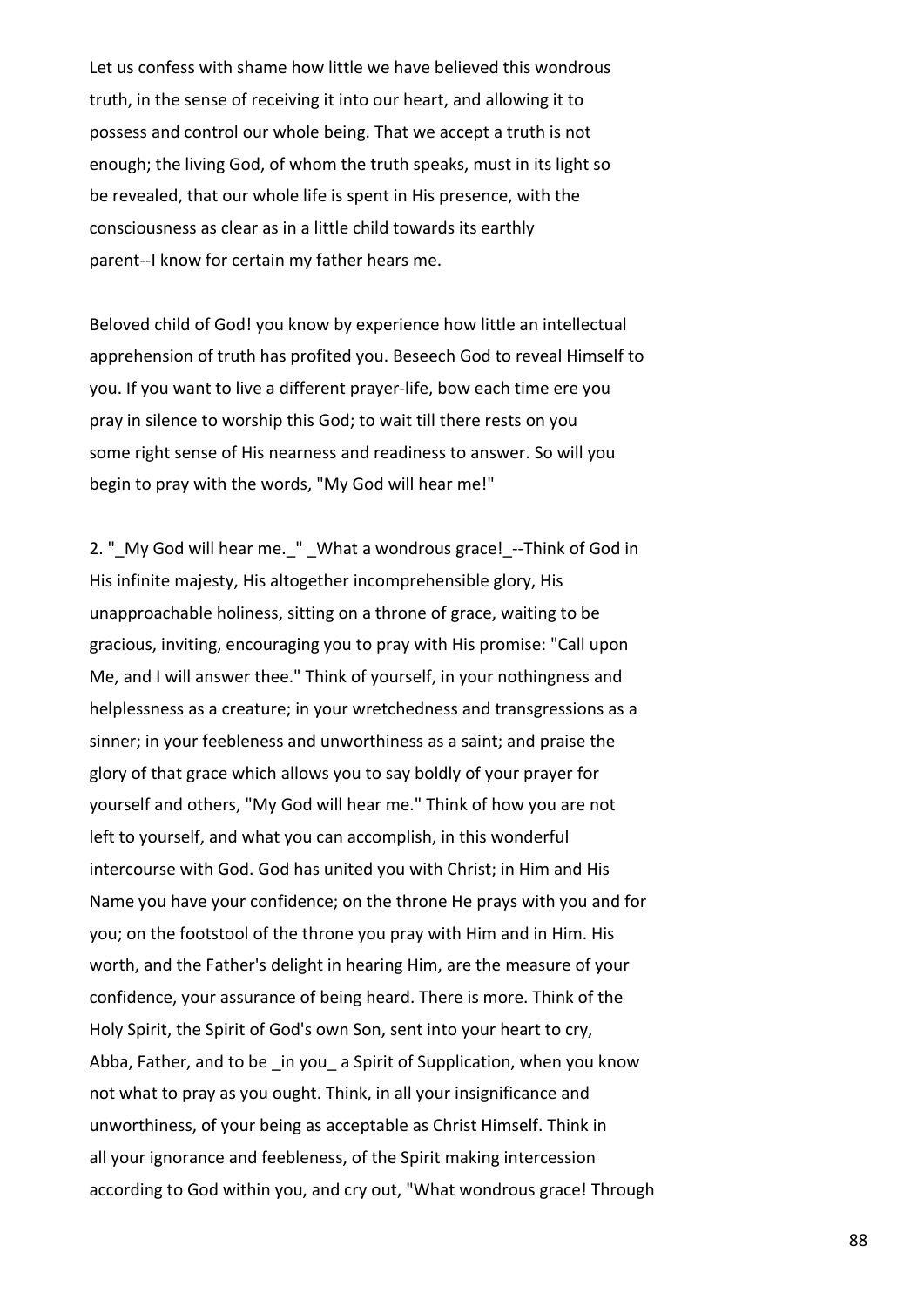Christ I have access to the Father, by the Spirit. I can, I do believe it: 'My God will hear me.'"

3. " My God will hear me. "-- What a deep mystery! --There are difficulties that cannot but at times arise and perplex even the honest heart. There is the question as to God's sovereign, all-wise, all-disposing will. How can our wishes, often so foolish, and our will, often so selfish, overrule or change that perfect will? Were it not better to leave all to His disposal, who knows what is best, and loves to give us the very best? Or how can our prayer change what He has ordained before? Then there is the question as to the need of persevering prayer, and long waiting for the answer. If God be Infinite Love, and delighting more to give than we to receive, where the need for the pleading and wrestling, the urgency, and the long delay of which Scripture and experience speak? Arising out of this there is still another question--that of the multitude of apparently vain and unanswered prayers. How many have pleaded for loved ones, and they die unsaved. How many cry for years for spiritual blessing, and no answer comes. To think of all this tries our faith, and makes us hesitate as we say, "My God will hear me."

Beloved! prayer, in its power with God, and His faithfulness to His promise to hear it, is a deep spiritual mystery. To the questions put above answers can be given that remove some of the difficulty. But, after all, the first and the last that must be said is this: As little as we can comprehend God can we comprehend this, one of the most blessed of His attributes, that He hears prayer. It is a spiritual mystery--nothing less than the mystery of the Holy Trinity. God hears because we pray in His Son, because the Holy Spirit prays in us. If we have believed and claimed the life of Christ as our health, and the fulness of the Spirit as our strength, let us not hesitate to believe in the power of our prayer too. The Holy Spirit can enable us to believe and rejoice in it, even where every question is not yet answered. He will do this, as we lay our questionings in God's bosom, trust His faithfulness, and give ourselves humbly to obey His command to pray without ceasing. Every art unfolds its secrets and its beauty only to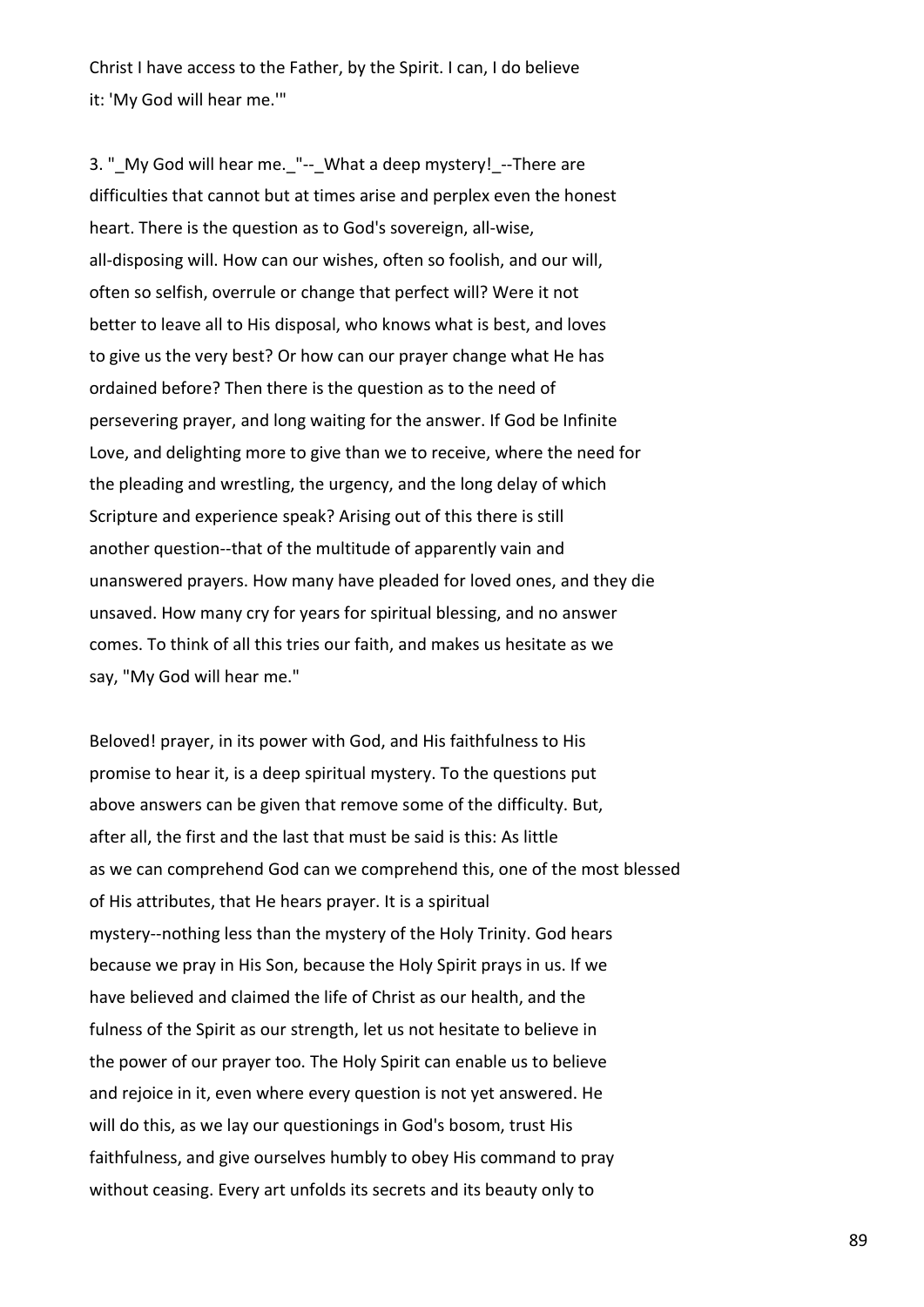the man who practises it. To the humble soul who prays in the obedience of faith, who practises prayer and intercession diligently, because God asks it, the secret of the Lord will be revealed, and the thought of the deep mystery of prayer, instead of being a weary problem, will be a source of rejoicing, adoration, and faith, in which the unceasing refrain is ever heard: "\_My God will hear me!\_"

4. " My God will hear me. " What a solemn responsibility! --How often we complain of darkness, of feebleness, of failure, as if there was no help for it. And God has promised in answer to our prayer to supply our every need, and give us His light and strength and peace. Would that we realised the responsibility of having such a God, and such promises, with the sin and shame of not availing ourselves of them to the utmost. How confident we should feel that the grace, which we have accepted and trusted to enable us to pray as we should, will be given.

There is more. This access to a prayer-hearing God is specially meant to make us intercessors for our fellowmen. Even as Christ obtained His right of prevailing intercession by His giving Himself a sacrifice to God for men, and through it receives the blessings He dispenses, so, if we have truly with Christ given ourselves to God for men, we share His right of intercession, and are able to obtain the powers of the heavenly world for them too. The power of life and death is in our hands (1 John v. 16). In answer to prayer the Spirit can be poured out, souls can be converted, believers can be established. In prayer the kingdom of darkness can be conquered, souls brought out of prison into the liberty of Christ, and the glory of God be revealed. Through prayer, the sword of the Spirit, which is the Word of God, can be wielded in power, and, in public preaching as in private speaking, the most rebellious made to bow at Jesus' feet.

What a responsibility on the Church to give herself to the work of intercession! What a responsibility on every minister, missionary, worker, set apart for the saving of souls, to yield himself wholly to act out and prove his faith: "My God will hear me!" And what a call on every believer, instead of burying and losing this talent, to seek to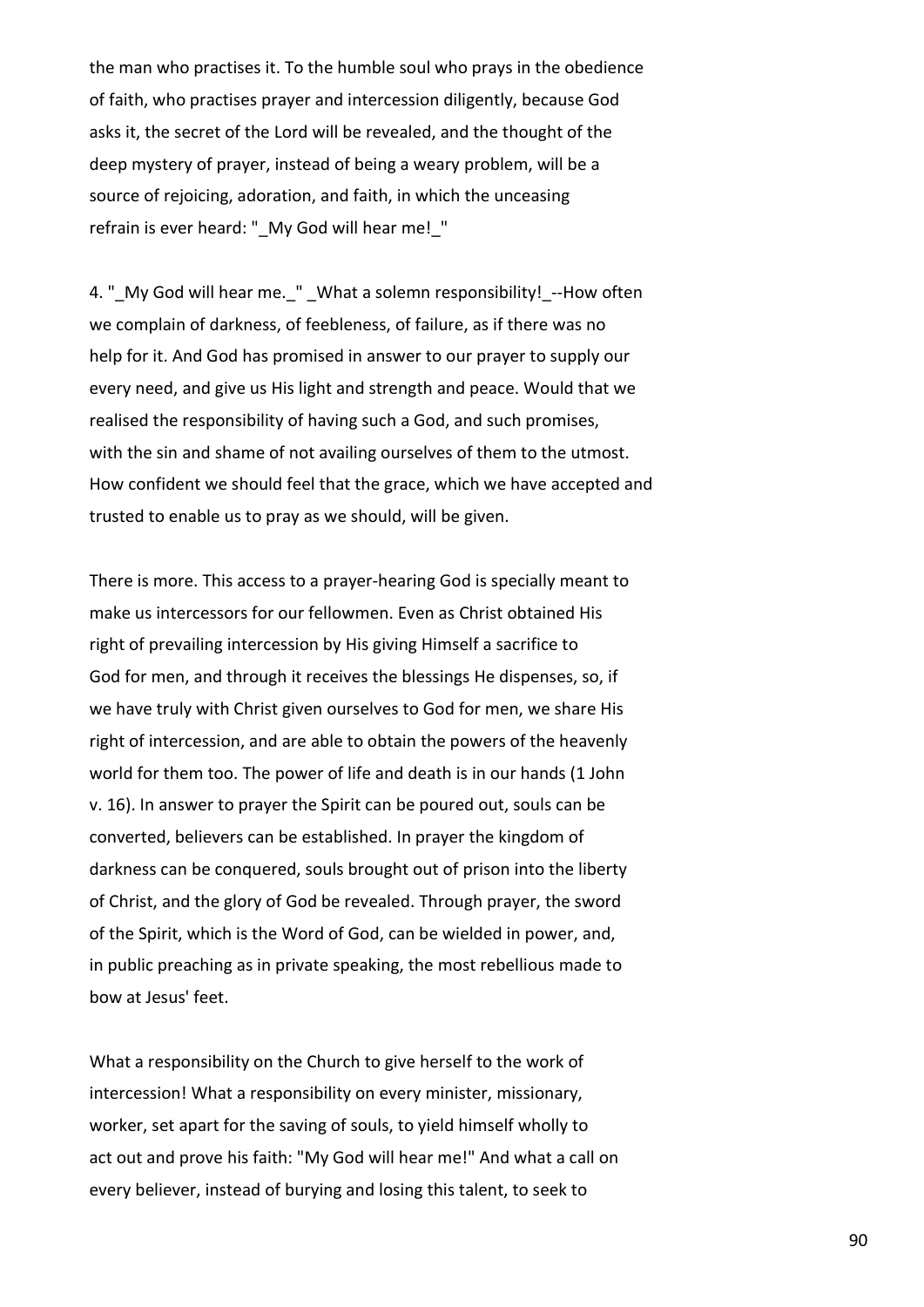the very utmost to use it in prayer and supplication for all saints and for all men. My God will hear me: The deeper our entrance into the truth of this wondrous power God hath given to men, the more whole-hearted will be our surrender to the work of intercession.

5. "\_My God will hear me.\_" \_What a blessed prospect!\_--I see it--all the failures of my past life have been owing to the lack of this faith. My failure, especially in the work of intercession, has had its deepest root in this--I did not live in the full faith of the blessed assurance, " My God will hear me! " Praise God! I begin to see it--I believe it. All can be different. Or, rather, I see Him, I believe Him. " My God will hear me! "Yes, me, even me! Commonplace and insignificant though I be, filling but a very little place, so that I will scarce be missed when I go--even I have access to this Infinite God, with the confidence that He heareth me. One with Christ, led by the Holy Spirit, I dare to say: "I will pray for others, for I am sure my God will listen to me: ' My God will hear me. "" What a blessed prospect before me--every earthly and spiritual anxiety exchanged for the peace of God, who cares for all and hears prayer. What a blessed prospect in my work--to know that even when the answer is long delayed, and there is a call for much patient, persevering prayer, the truth remains infallibly sure--" My God will hear me! "

And what a blessed prospect for Christ's Church if we could but all give prayer its place, give faith in God its place, or, rather, \_give the prayer-hearing God His place ! Is not this the one great thing, those, who in some little measure begin to see the urgent need of prayer, ought in the first place to pray for. When God, at the first, time after time, poured forth the Spirit on His praying people, He laid down the law for all time: as much of prayer, so much of the Spirit. Let each one who can say, " My God will hear me," join in the fervent supplication, that throughout the Church that truth may be restored to its true place, and the blessed prospect will be realised: a praying Church endued with the power of the Holy Ghost.

6. " My God will hear me. " What a need of Divine teaching! --We need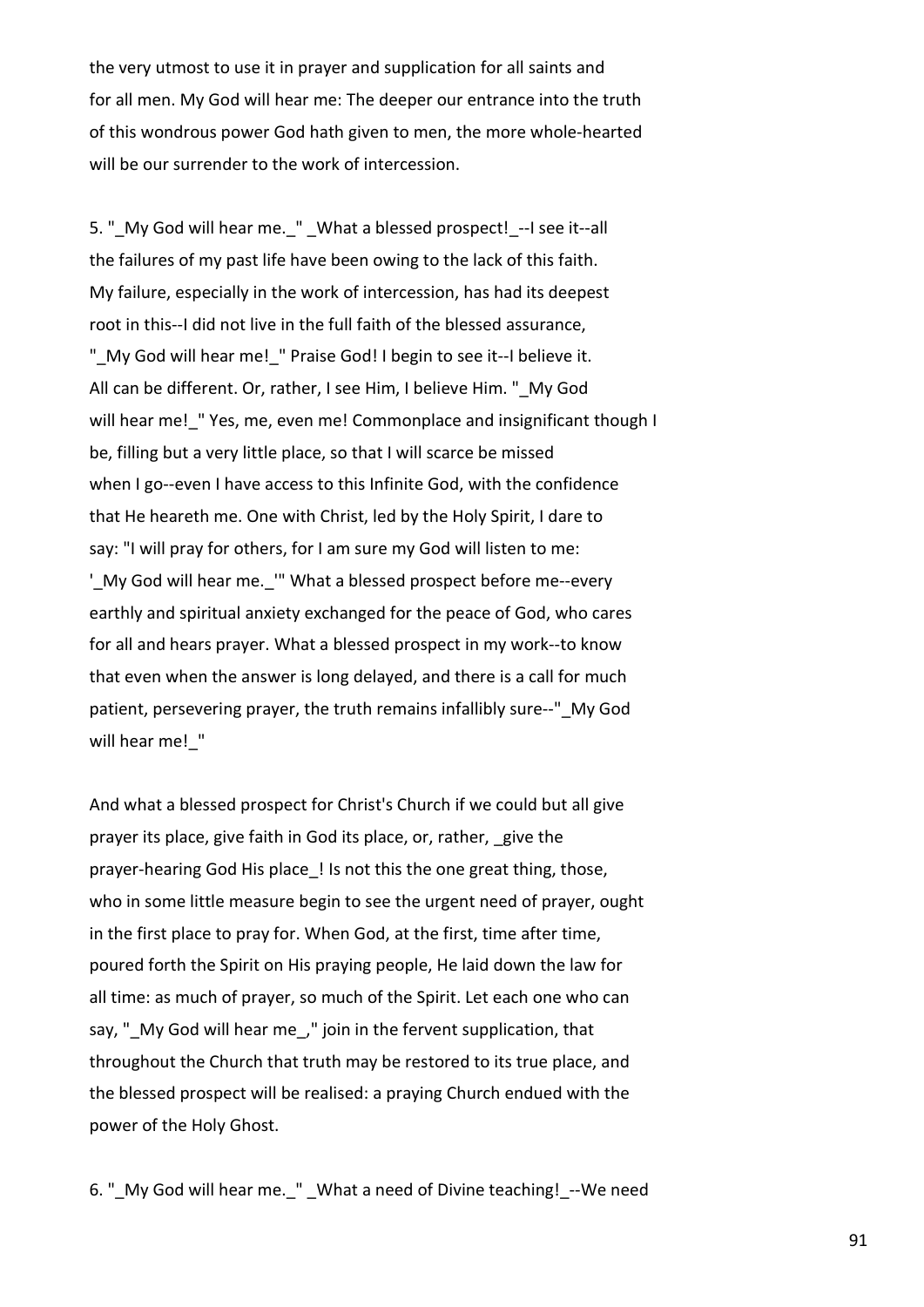this, both to enable us to hold this word in living faith, and to make full use of it in intercession. It has been said, and it cannot be said too often or too earnestly, that the one thing needful for the Church of our day is, the power of the Holy Spirit. It is just because this is so, from the Divine side, that we may also say as truly that, from the human side, the one thing needful is, more prayer, more believing, persevering prayer. In speaking of lack of the Spirit's power, and the condition for receiving it, someone used the expression--the block is not on the perpendicular, but on the horizontal line. It is to be feared that it is on both. There is much to be confessed and taken away in us if the Spirit is to work freely. But it is specially on the perpendicular line that the block is--the upward look, and the deep dependence, and the strong crying to God, and the effectual prayer of faith that avails--all this is sadly lacking. And just this is the one thing needful.

Shall we not all set ourselves to learn the lesson which will make prevailing prayer possible--the lesson of a faith that always sings, " My God will hear me "? Simple and elementary as it is, it needs practice and patience, it needs time and heavenly teaching, to learn it aright. Under the impression of a bright thought, or a blessed experience, it may look as if we knew the lesson perfectly. But ever again the need will recur of making this our first prayer--that God who hears prayer would teach us to believe it, and so to pray aright. If we desire it we can count upon Him He who delights in hearing prayer and answering it, He who gave His Son that He might ever pray for us and with us, and His Holy Spirit to pray in us, we can be sure there is not a prayer that He will hear more certainly than this: that He so reveal Himself as the prayer-hearing God, that our whole being may respond, "\_My God will hear me.\_"

#### A PLEA FOR MORE PRAYER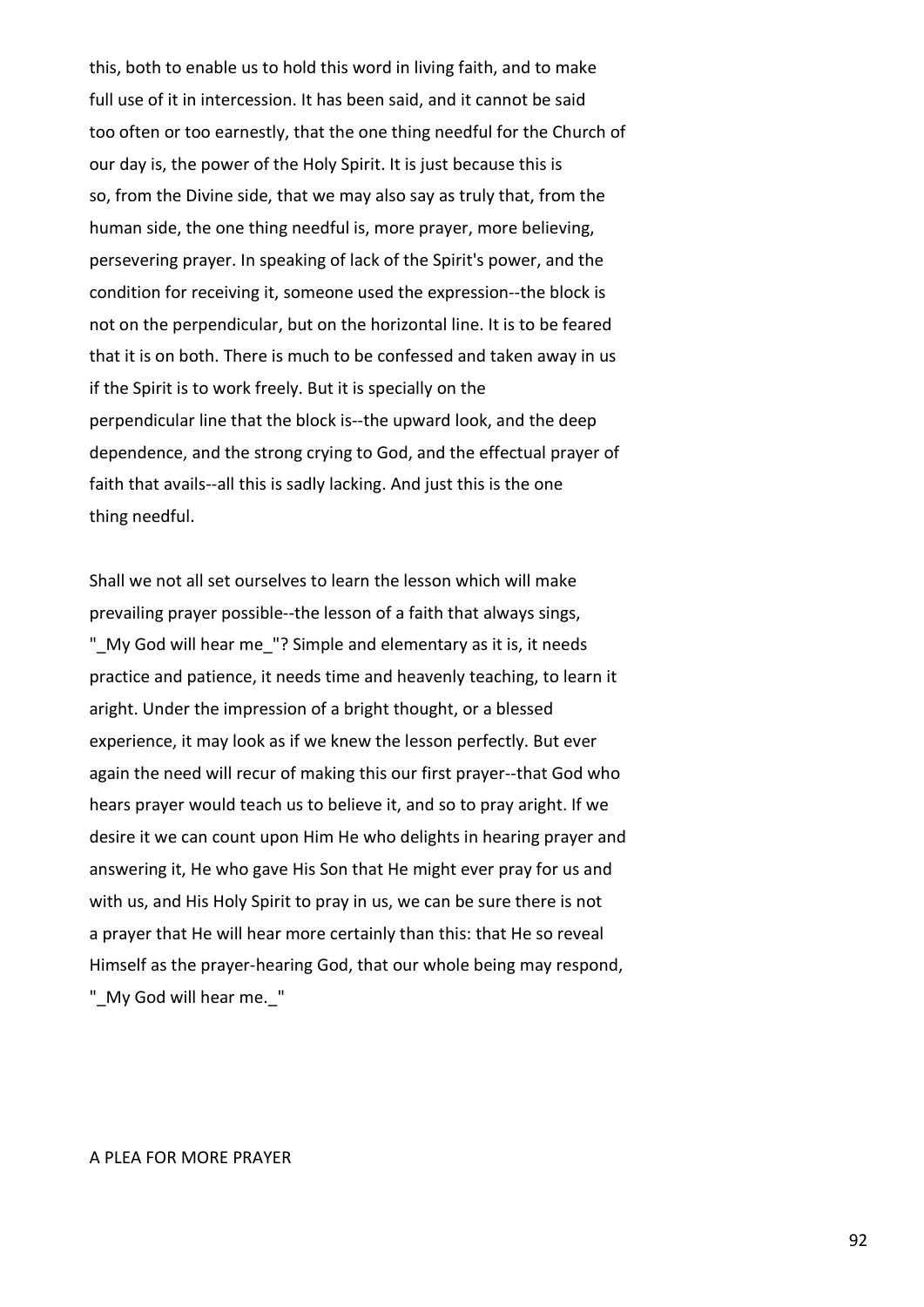Paul a Pattern of Prayer

"Go and inquire for one called Saul of Tarsus: for, behold, he prayeth\_."--ACTS ix. 11.

 "For this cause I obtained mercy, that in me first Jesus Christ might show forth all long-suffering, for a pattern to them which should hereafter believe on Him to life everlasting."--1 TIM. i. 16.

God took His own Son, and made Him our Example and our Pattern. It sometimes is as if the power of Christ's example is lost in the thought that He, in whom is no sin, is not man as we are. Our Lord took Paul, a man of like passions with ourselves, and made him a pattern of what he could do for one who was the chief of sinners. And Paul, the man who, more than any other, has set his mark on the Church, has ever been appealed to as a pattern man. In his mastery of Divine truth, and his teaching of it; in his devotion to his Lord, and his self-consuming zeal in His service; in his deep experience of the power of the indwelling Christ and the fellowship of his cross; in the sincerity of his humility, and the simplicity and boldness of his faith; in his missionary enthusiasm and endurance--in all this, and so much more, "the grace of our Lord Jesus was exceeding abundant in him." Christ gave him, and the Church has accepted him, as a pattern of what Christ would have, of what Christ would work. Seven times Paul speaks of believers following him: (1 Cor. iv. 16), "Wherefore I beseech you, be ye followers of me"; (xi. 1), "Be ye followers of me, even as I am of Christ"; Phil, iii. 17, iv. 9; 1 Thess. i. 6; 2 Thess. iii. 7-9.

If Paul, as a pattern of prayer, is not as much studied or appealed to as he is in other respects, it is not because he is not in this too as remarkable a proof of what grace can do, or because we do not, in this respect, as much stand in need of the help of his example. A study of Paul as a pattern of prayer will bring a rich reward of instruction and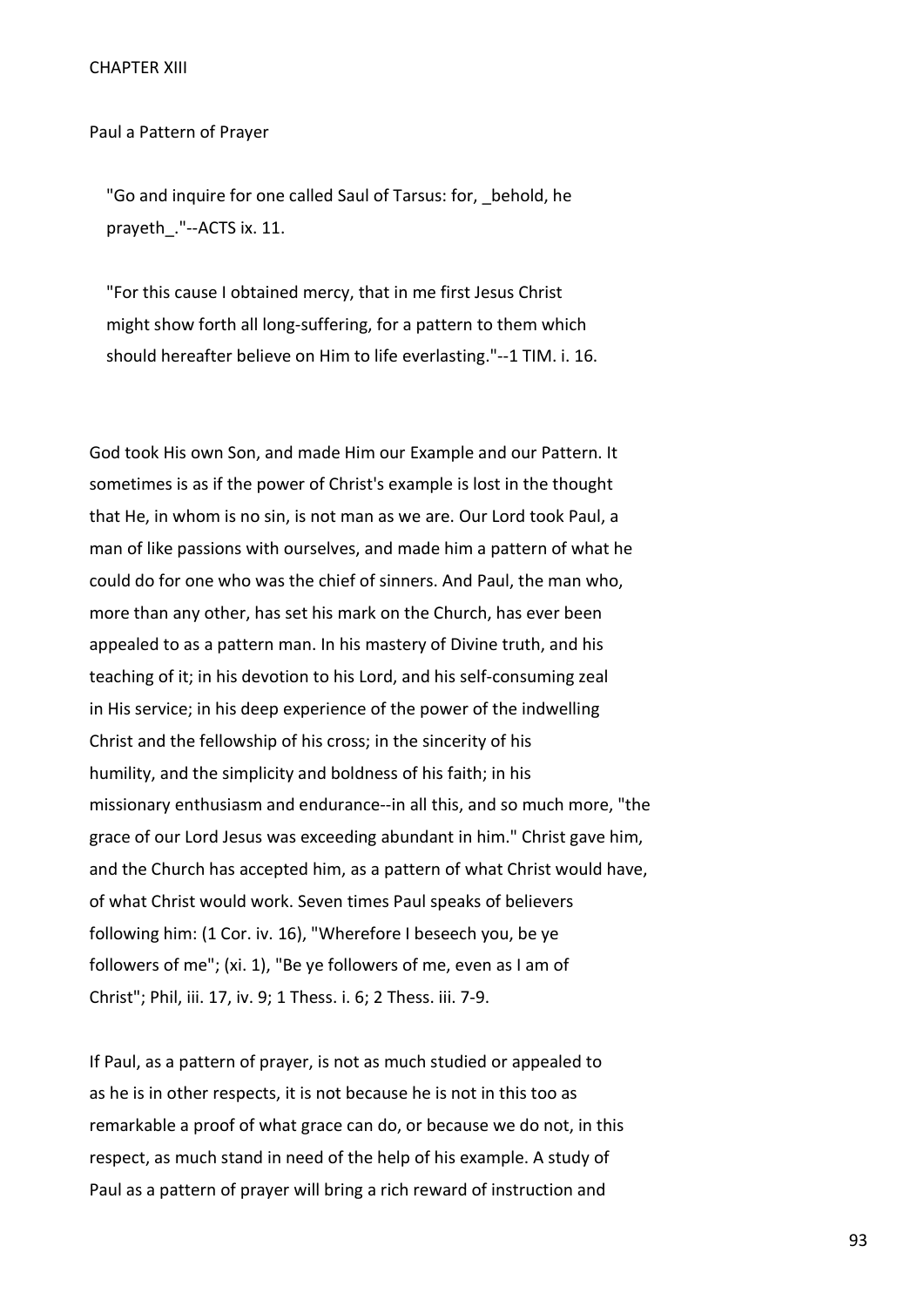encouragement. The words our Lord used of him at his conversion, "Behold he prayeth," may be taken as the keynote of his life. The heavenly vision which brought him to his knees ever after ruled his life. Christ at the right hand of God, in whom we are blessed with all spiritual blessings, was everything to him; to pray and expect the heavenly power in his work and on his work, from heaven direct by prayer, was the simple outcome of his faith in the Glorified One. In this, too, Christ meant him to be a pattern, that we might learn that, just in the measure in which the heavenliness of Christ and His gifts, the unworldliness of the powers that work for salvation, are known and believed, will prayer become the spontaneous rising of the heart to the only source of its life. Let us see what we know of Paul.

### PAUL'S HABITS OF PRAYER.

These are revealed almost unconsciously. He writes (Rom. i. 9), "God is my witness, that without ceasing I make mention of you \_always in my prayers. For I long to see you, that I may impart unto you some spiritual gift, to the end ye may be established." Rom. x. 1, ix. 2, 3: "My heart's desire and prayer to God for Israel is, that they may be saved"; "I have great heaviness and continual sorrow of heart; for I could wish that myself were accursed from Christ for my brethren." 1 Cor. i. 4: "I thank my God \_always\_ on your behalf, for the grace of God which is given you by Jesus Christ." 2 Cor. vi. 4, 6: "Approving ourselves as the ministers of Christ, in watchings, in fastings." Gal. iv. 19: "My little children, of whom \_I travail in birth again\_ till Christ be formed in you." Eph. i. 16: "I cease not to give thanks for you, making mention of you in my prayers." Eph. iii. 14: "I bow my knees to the Father, that He would grant you to be strengthened with might by His Spirit in the inner man." Phil. i. 3, 4, 8, 9: "I thank my God \_upon every remembrance of you, always in every prayer of mine\_ making request for you all with joy. For God is my record, how greatly I long after you all in the bowels of Jesus Christ. And this I pray "--Col. i. 3, 9: "We give thanks to God, praying always for you. For this cause also, since the day we heard it, we \_do not cease to pray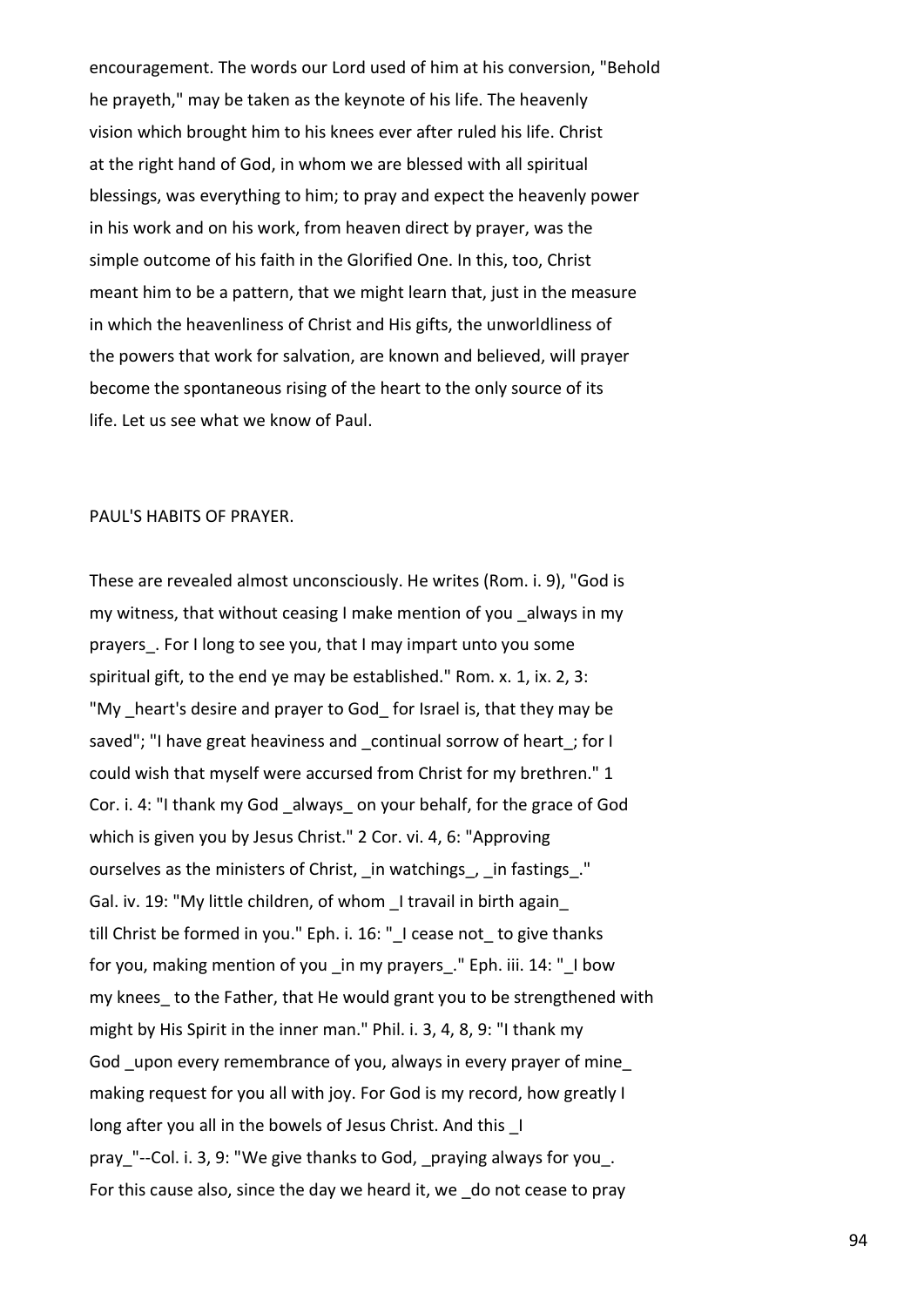for you, and to desire"--Col. ii. 1: "I would that ye knew what great conflict I have for you, and for as many as have not seen my face in the flesh." 1 Thess. i. 2: "We give thanks to God \_always\_ for you all, making mention of you in our prayers." iii. 9: "We joy for your sakes before God; night and day praying exceedingly that we might perfect that which is lacking in your faith." 2 Thess. i. 3: "We are bound to thank God always for you. Wherefore also we always pray for you." 2 Tim. i. 3: "I thank God, that \_without ceasing\_ I have remembrance of thee night and day." Philem. 4: "I thank my God, making mention of thee \_always in my prayers\_."

These passages taken together give us the picture of a man whose words, "Pray without ceasing," were simply the expression of his daily life. He had such a sense of the insufficiency of simple conversion; of the need of the grace and the power of heaven being brought down for the young converts in prayer; of the need of much and unceasing prayer, day and night, to bring it down; of the certainty that prayer would bring it down--that his life was continual and most definite prayer. He had such a sense that everything must come from above, and such a faith that it would come in answer to prayer, that prayer was neither a duty nor a burden, but the natural turning of the heart to the only place whence it could possibly obtain what it sought for others.

#### THE CONTENTS OF PAUL'S PRAYERS.

It is of as much importance to know what Paul prayed, as how frequently and earnestly he did so. Intercession is a spiritual work. Our confidence in it will depend much on our knowing that we ask according to the will of God. The more distinctly we ask heavenly things, which we feel at once God alone can bestow, which we are sure He will bestow, the more direct and urgent will our appeal be to God alone. The more impossible the things are that we seek, the more we will turn from all human work to prayer and to God alone.

In the Epistles, in addition to expressions in which he speaks of his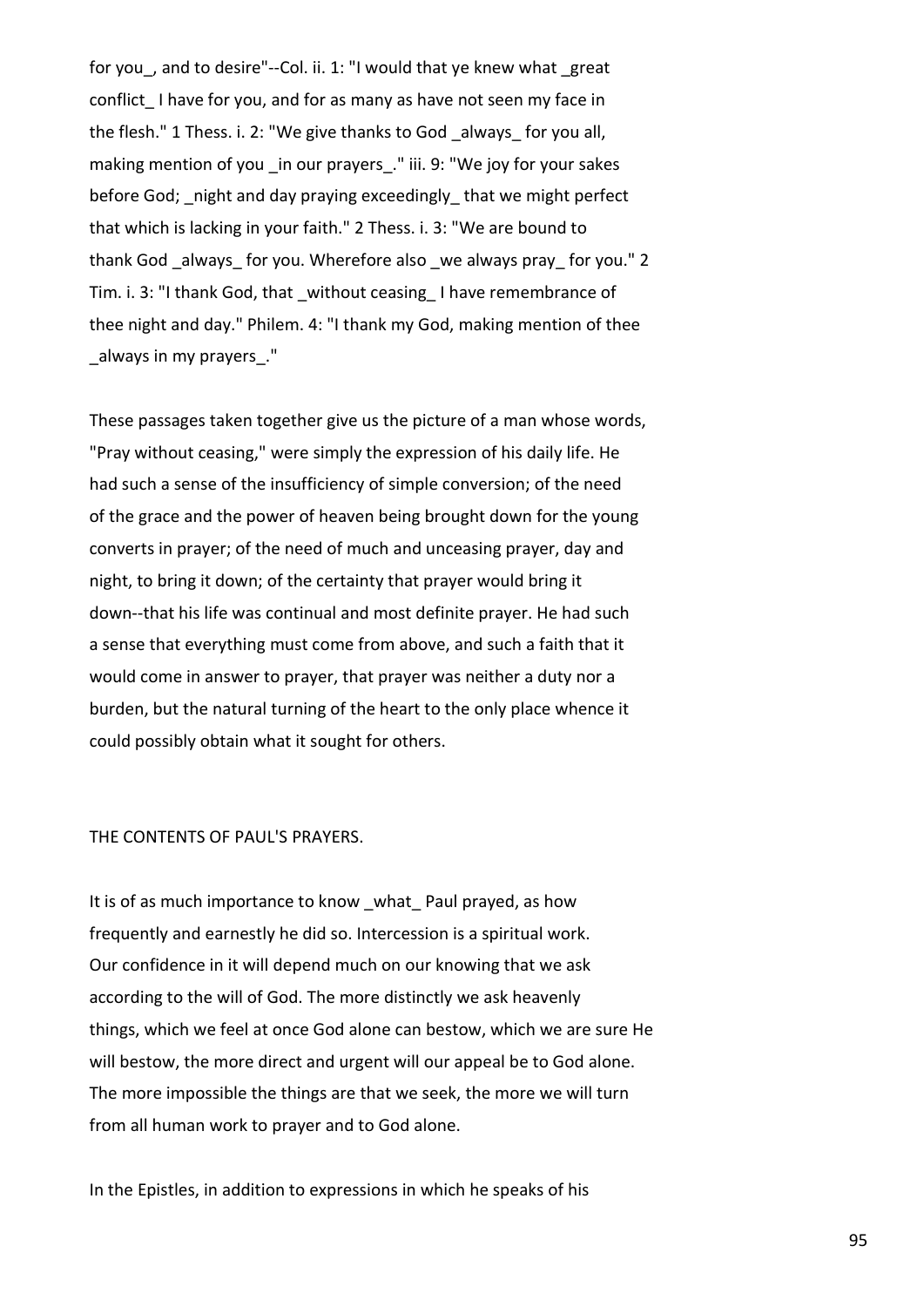praying, we have a number of distinct prayers in which Paul gives utterance to his heart's desire for those to whom he writes. In these we see that his first desire was always that they might be "established" in the Christian life. Much as he praised God when he heard of conversion, he knew how feeble the young converts were, and how for their establishing nothing would avail without the grace of the Spirit prayed down. If we notice some of the principal of these prayers we shall see what he asked and obtained.

Take the two prayers in Ephesians--the one for light, the other for strength. In the former (i. 15), he prays for the Spirit of wisdom to enlighten them to know what their calling was, what their inheritance, what the mighty power of God working in them. Spiritual enlightenment and knowledge was their great need, to be obtained for them by prayer. In the latter (iii. 15) he asks that the power they had been led to see in Christ might work in them, and they be strengthened with Divine might, so as to have the indwelling Christ, and the love that passeth knowledge, and the fulness of God actually come on them. These were things that could only come direct from heaven; these were things he asked and expected. If we want to learn Paul's art of intercession, we must ask nothing less for believers in our days.

Look at the prayer in Philippians (i. 9-11). There, too, it is first for spiritual knowledge; then comes a blameless life, and then a fruitful life to the glory of God. So also in the beautiful prayer in Colossians (i. 9-11). First, spiritual knowledge and understanding of God's will, then the strengthening with all might to all patience and joy.

Or take the two prayers in 1 Thessalonians (iii. 12, 13, and v. 23). The one: "God so increase your love to one another, that He may stablish your hearts unblameable in holiness. " The other: "God sanctify you wholly, and preserve you blameless." The very words are so high that we hardly understand, still less believe, still less experience what they mean. Paul so lived in the heavenly world, he was so at home in the holiness and omnipotence of God and His love, that such prayers were the natural expression of what he knew God could and would do. "God stablish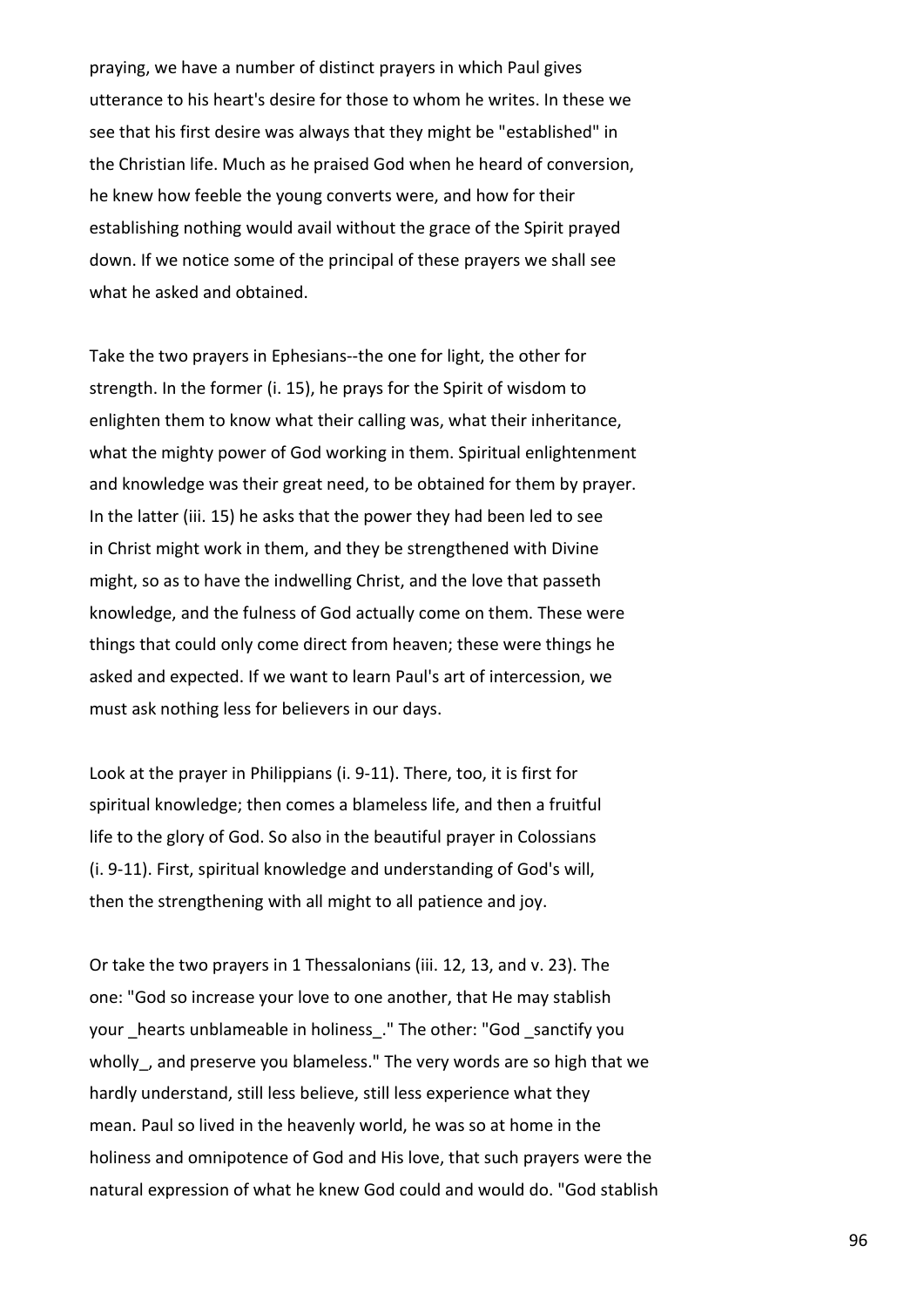your hearts unblameable in holiness," "God sanctify you wholly"--the man who believes in these things and desires them, will pray for them for others. The prayers are all a proof that he seeks for them the very life of heaven upon earth. No wonder that he is not tempted to trust in any human means, but looks for it from heaven alone. Again, I say, the more we take Paul's prayers as our pattern, and make his desires our own for believers for whom we pray, the more will prayer to the God of heaven become as our daily breath.

### PAUL'S REQUESTS FOR PRAYER.

These are no less instructive than his own prayers for the saints. They prove that he does not count prayer any special prerogative of an apostle; he calls the humblest and simplest believer to claim his right. They prove that he does not think that only the new converts or feeble Christians need prayer; he himself is, as a member of the body, dependent upon his brethren and their prayers. After he had preached the gospel for twenty years, he still asks for prayer that he may speak as he ought to speak. Not once for all, not for a time, but day by day, and that without ceasing, must grace be sought and brought down from heaven for his work. United, continued waiting on God is to Paul the only hope of the Church. With the Holy Spirit a heavenly life, the life of the Lord in heaven, entered the world; nothing but unbroken communication with heaven can keep it up.

Listen how he asks for prayer, and with what earnestness--Rom. xv. 30: "\_I beseech you\_, brethren, for the Lord Jesus Christ's sake, and for the love of the Spirit, that ye \_strive together with me in your prayers to God for me; that I may be delivered from them which do not believe in Judæa; and may come unto you with joy by the will of God." How remarkably both prayers were answered: Rom. xv. 5, 6, 13. The remarkable fact that the Roman world-power, which in Pilate with Christ, in Herod with Peter, at Philippi, had proved its antagonism to God's kingdom, all at once becomes Paul's protector, and secures him a safe convoy to Rome, can only be accounted for by these prayers.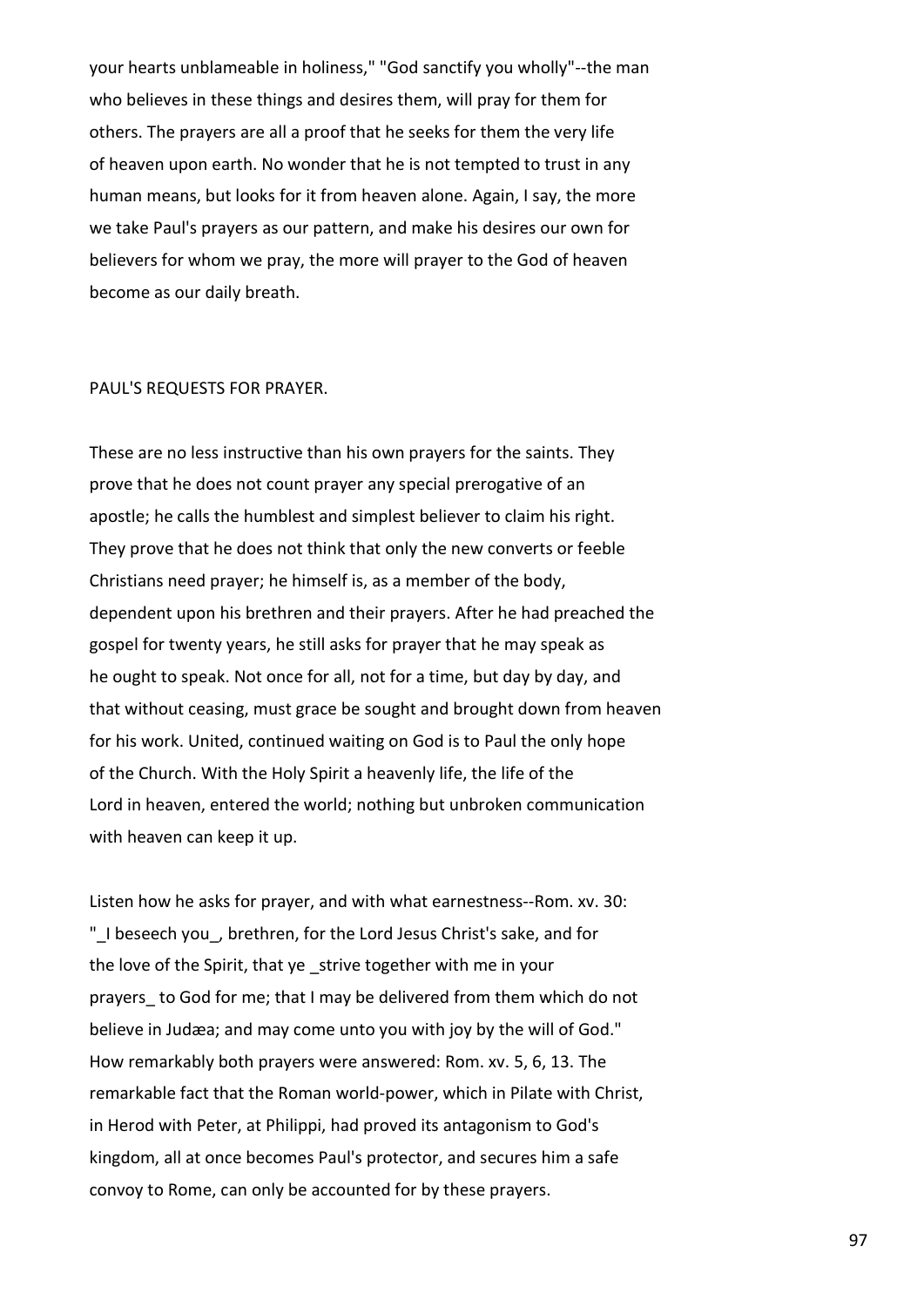2 Cor. i. 10, 11: "In whom we trust that He will yet deliver us, \_ye also helping together by prayer for us." Eph. vi. 18, 19: "Praying always with all prayer and supplication in the Spirit, for all saints; and for me that I may open my mouth boldly, that therein I may speak boldly as I ought to speak." Phil. i. 19: "I know that this (trouble) shall turn to my salvation, through your prayer, and the supply of the Spirit of Jesus Christ." Col. iv. 2, 3, 4: "Continue in prayer; withal also praying for us, that God would open unto us a door of utterance, to speak the mystery of Christ: that I may make it manifest as I ought to speak." 1 Thess. v. 25: "Brethren, pray for us." Philem. 22: "I trust that through your prayers I shall be given to you."

We saw how Christ prayed, and taught His disciples to pray. We see how Paul prayed, and taught the churches to pray. As the Master, so the servant calls us to believe and to prove that prayer is the power alike of the ministry and the Church. Of his faith we have a summary in these remarkable words concerning something that caused him grief: "This shall turn to my salvation through your prayer, and the supply of the Spirit of Jesus Christ." As much as he looked to his Lord in heaven did he look to his brethren on earth, to secure the supply of that Spirit for him. The Spirit from heaven and prayer on earth were to him, as to the twelve after Pentecost, inseparably linked. We speak often of apostolic zeal and devotion and power--may God give us a revival of apostolic prayer.

Let me once again ask the question: Does the work of intercession take the place in the Church it ought to have? Is it a thing commonly understood in the Lord's work, that everything depends upon getting from God that "supply of the Spirit of Christ" for and in ourselves that can give our work its real power to bless. This is Christ's Divine order for all work, His own and that of His servants; this is the order Paul followed: first come every day, as having nothing, and receive from God "the supply of the Spirit" in intercession--then go and impart what has come to thee from heaven.

In all His instructions, our Lord Jesus spake much oftener to His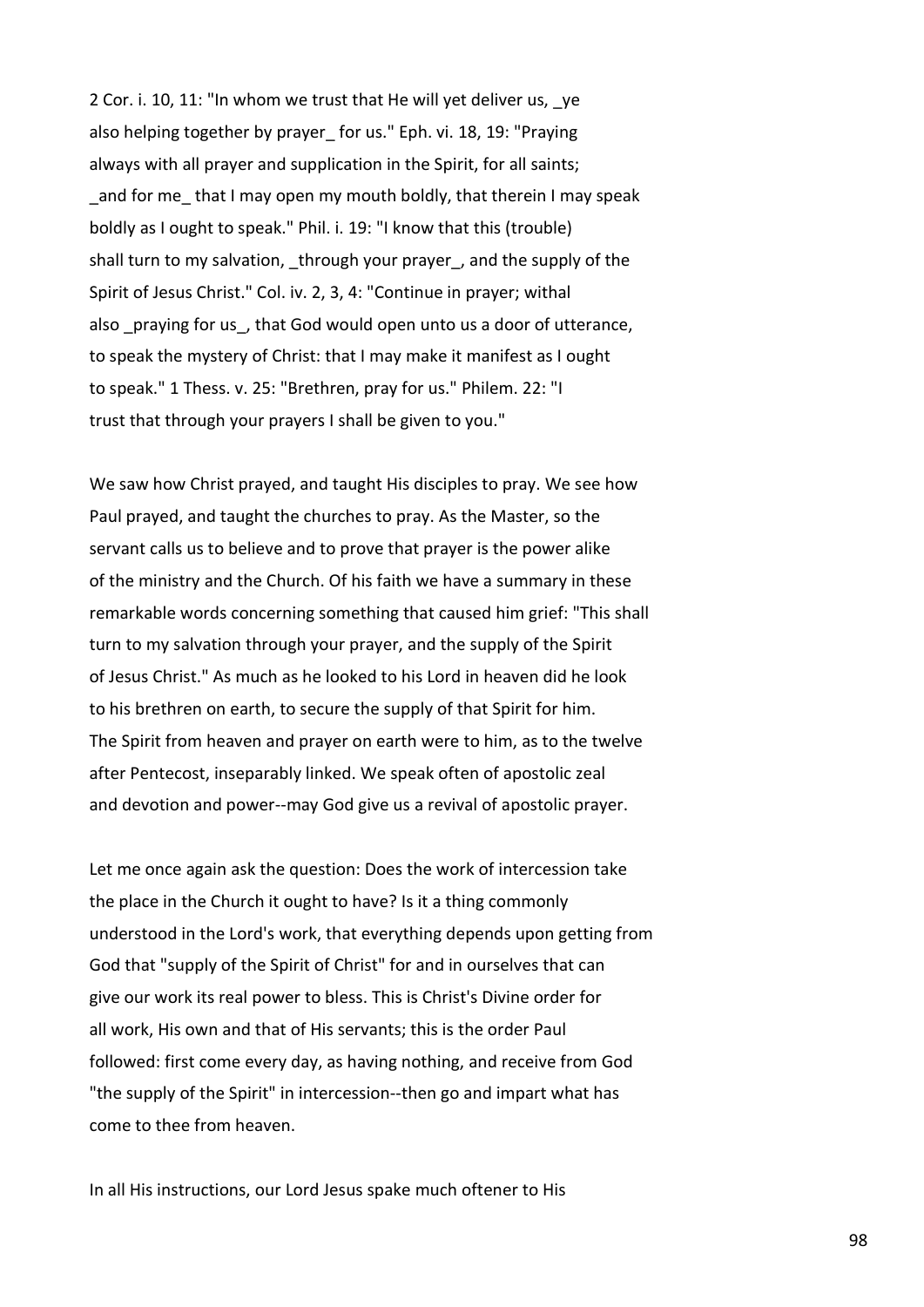disciples about their praying than their preaching. In the farewell discourse, He said little about preaching, but much about the Holy Spirit, and their asking whatsoever they would in His Name. If we are to return to this life of the first apostles and of Paul, and really accept the truth every day--my first work, my only strength is intercession, to secure the power of God on the souls entrusted to me--we must have the courage to confess past sin, and to believe that there is deliverance. To break through old habits, to resist the clamour of pressing duties that have always had their way, to make every other call subordinate to this one, whether others approve or not, will not be easy at first. But the men or women who are faithful will not only have a reward themselves, but become benefactors to their brethren. "Thou shalt be called the repairer of the breach, the restorer of paths to dwell in."

But is it really possible? Can it indeed be that those who have never been able to face, much less to overcome the difficulty, can yet become mighty in prayer? Tell me, was it really possible for Jacob to become Israel--a prince who prevailed with God? It was. The things that are impossible with men are possible with God. Have you not in very deed received from the Father, as the great fruit of Christ's redemption, the Spirit of supplication, the Spirit of intercession? Just pause and think what that means. And will you still doubt whether God is able to make you "strivers with God," princes who prevail with Him? Oh, let us banish all fear, and in faith claim the grace for which we have the Holy Spirit dwelling in us, the grace of supplication, the grace of intercession. Let us quietly, perseveringly believe that He lives in us, and will enable us to do our work. Let us in faith not fear to accept and yield to the great truth that intercession, as it is the great work of the King on the throne, is the great work of His servants on earth. We have the Holy Spirit, who brings the Christ-life into our hearts, to fit us for this work. Let us at once begin and stir up the gift within us. As we set aside each day our time for intercession, and count upon the Spirit's enabling power, the confidence will grow that we can, in our measure, follow Paul even as he followed Christ.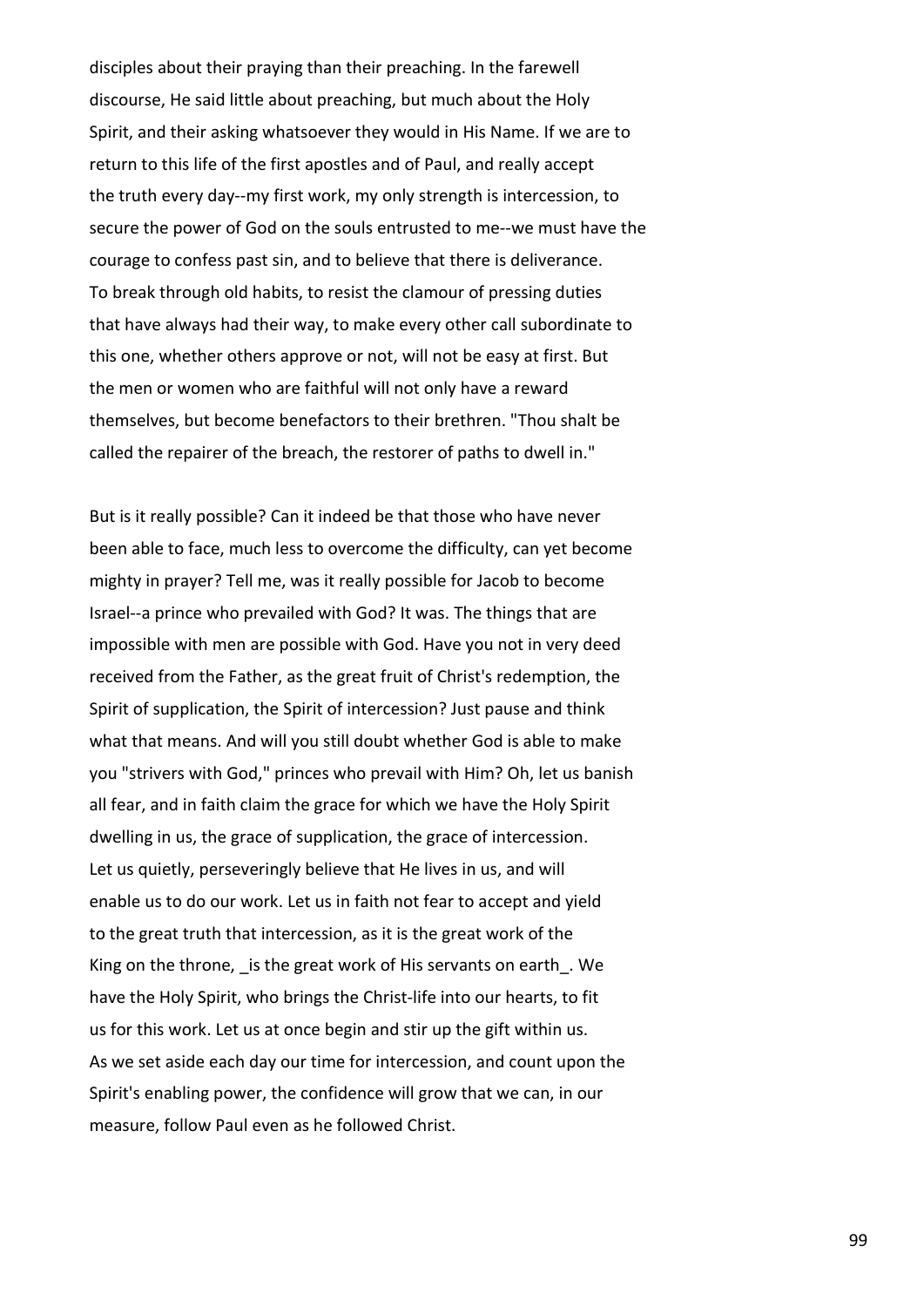# A PLEA FOR MORE PRAYER

# CHAPTER XIV

God seeks Intercessors

 "I have set watchmen upon thy walls, O Jerusalem, which shall never hold their peace day nor night. Ye that are the Lord's remembrancers, keep not silence, and give Him no rest till He make Jerusalem a praise in the earth."--ISA. lxii. 6, 7.

"And He saw that there was \_no man , and wondered that there was \_no intercessor."--ISA. lix. 16.

"And I looked, and there was \_none to help\_; and I wondered, and there was \_none to uphold\_."--ISA. lxiii. 5.

"There is none that calleth upon Thy name, that stirreth himself to take hold of Thee."--ISA. lxiv. 7.

 "And I sought for a man that should stand in the gap before Me for the land, that I should not destroy it; but \_I found none\_."--EZEK. xxii. 30.

 "I chose you, and appointed you, that ye should go and bear fruit: that whatsoever ye shall ask of the Father in My name, He may give it you."--JOHN xv. 16.

In the study of the starry heavens, how much depends upon a due apprehension of magnitudes. Without some sense of the size of the heavenly bodies, that appear so small to the eye, and yet are so great, and of the almost illimitable extent of the regions in which they move, though they appear so near and so familiar, there can be no true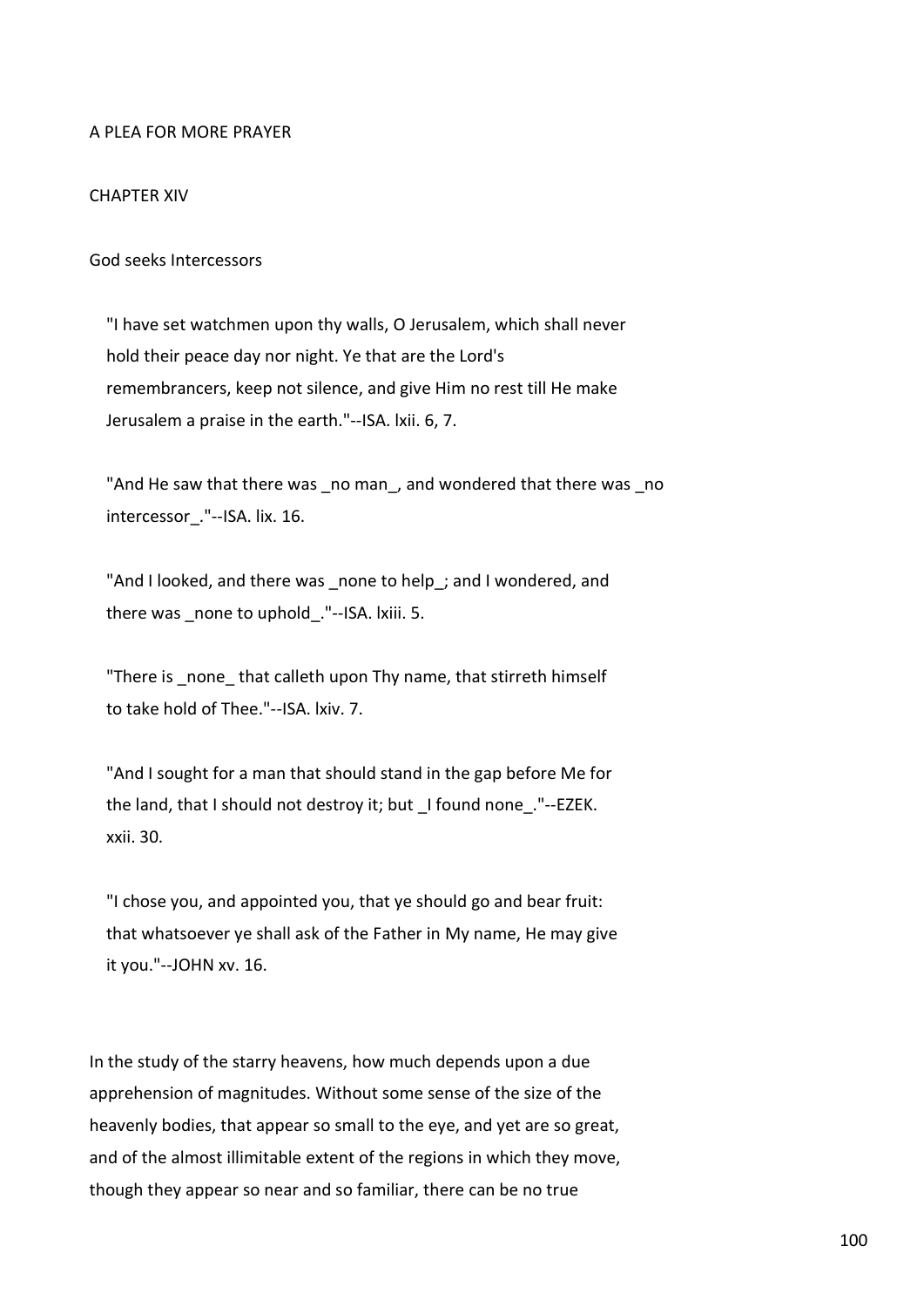knowledge of the heavenly world or its relation to this earth. It is even so with the spiritual heavens, and the heavenly life in which we are called to live. It is specially so in the life of intercession, that most wondrous intercourse between heaven and earth. Everything depends upon the due apprehension of magnitudes.

Just think of the three that come first: There is a world, with its needs entirely dependent on and waiting to be helped by intercession; there is a God in heaven, with His all-sufficient supply for all those needs, waiting to be asked; there is a Church, with its wondrous calling and its sure promises, waiting to be roused to a sense of its wondrous responsibility and power.

God seeks intercessors. --There is a world with its perishing millions, with intercession as its only hope. How much of love and work is comparatively vain, because there is so little intercession. A thousand millions living as if there never had been a Son of God to die for them. Thirty millions every year passing into the outer darkness without hope. Fifty millions bearing the Christian name, and the great majority living in utter ignorance or indifference. Millions of feeble, sickly Christians; thousands of wearied workers, who could be blessed by intercession, could help themselves to become mighty in intercession. Churches and missions sacrificing life and labour often with little result, for lack of intercession. Souls, each one worth more than worlds, worth nothing less than the price paid for them in Christ's blood, and within reach of the power that can be won by intercession. We surely have no conception of the magnitude of the work to be done by God's intercessors, or we should cry to God above everything to give from heaven the spirit of intercession.

God seeks intercessors. --There is a God of glory able to meet all these needs. We are told that He delights in mercy, that He waits to be gracious, that He longs to pour out His blessing; that the love that gave the Son to death is the measure of the love that each moment hovers over every human being. And yet He does not help. And there they perish, a million a month in China alone, and it is as if God does not move. If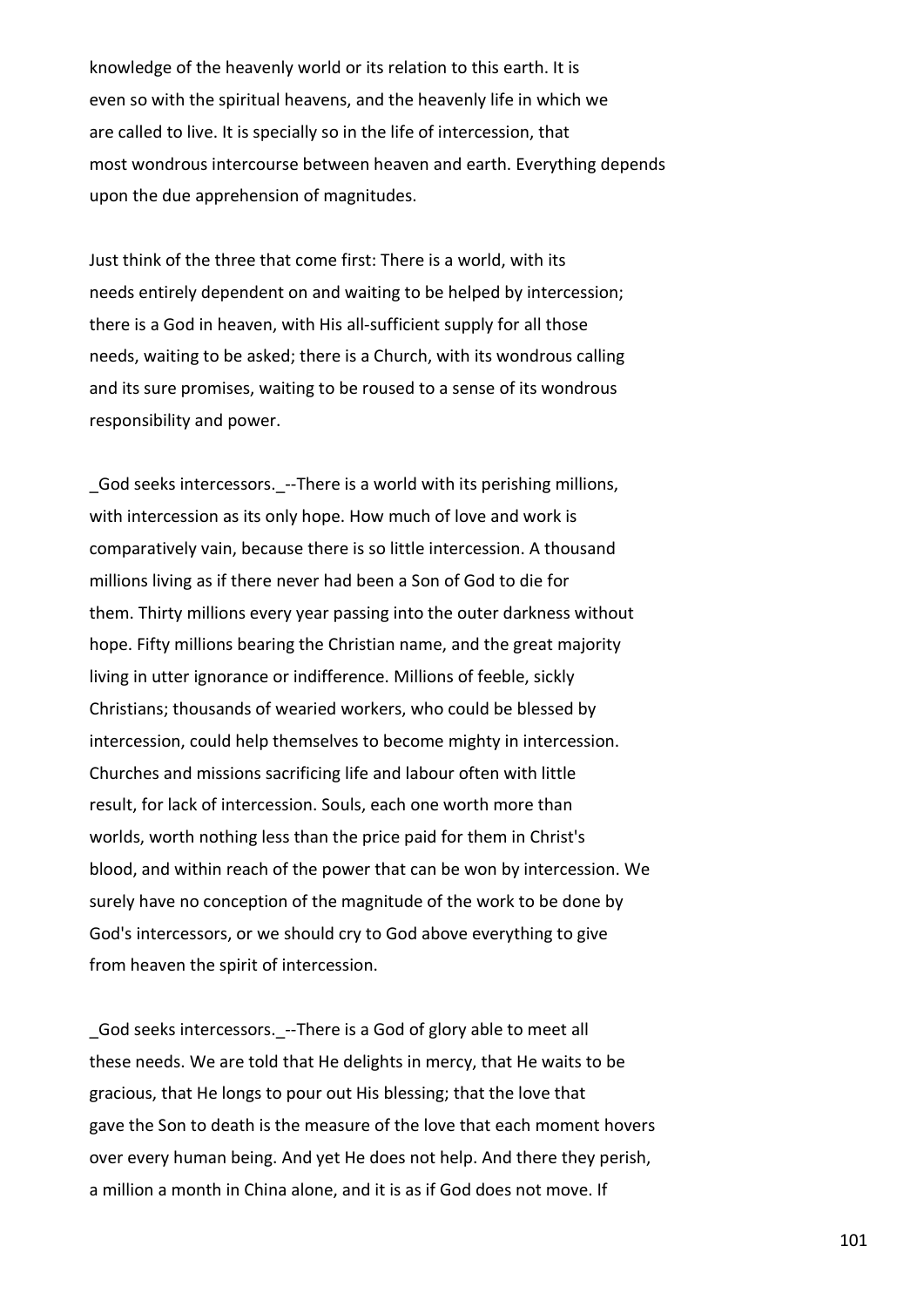He does so love and long to bless, there must be some inscrutable reason for His holding back. What can it be? Scripture says, because of your unbelief. It is the faithlessness and consequent unfaithfulness of God's people. He has taken them up into partnership with Himself; He has honoured them, and bound Himself, by making their prayers one of the standard measures of the working of His power. Lack of intercession is one of the chief causes of lack of blessing. Oh, that we would turn eye and heart from everything else and fix them upon this God who hears prayer, until the magnificence of His promises, and His power, and His purpose of love overwhelmed us! How our whole life and heart would become intercession.

God seeks intercessors. --There is a third magnitude to which our eyes must be opened: the wondrous privilege and power of the intercessors. There is a false humility, which makes a great virtue of self-depreciation, because it has never seen its utter nothingness. If it knew that, it would never apologise for its feebleness, but glory in its utter weakness, as the one condition of Christ's power resting on it. It would judge of itself, its power and influence before God in prayer, as little by what it sees or feels, as we judge of the size of the sun or stars by what the eye can see. Faith sees man created in God's image and likeness to be God's representative in this world and have dominion over it. Faith sees man redeemed and lifted into union with Christ, abiding in Him, identified with Him, and clothed with His power in intercession. Faith sees the Holy Spirit dwelling and praying in the heart, making, in our sighings, intercession according to God. Faith sees the intercession of the saints to be part of the life of the Holy Trinity--the believer as God's child asking of the Father, in the Son, through the Spirit. Faith sees something of the Divine fitness and beauty of this scheme of salvation through intercession, wakens the soul to a consciousness of its wondrous destiny, and girds it with strength for the blessed self-sacrifice it calls to.

God seeks intercessors. --When He called His people out of Egypt, He separated the priestly tribe, to draw nigh to Him, and stand before Him, and bless the people in His name. From time to time He sought and found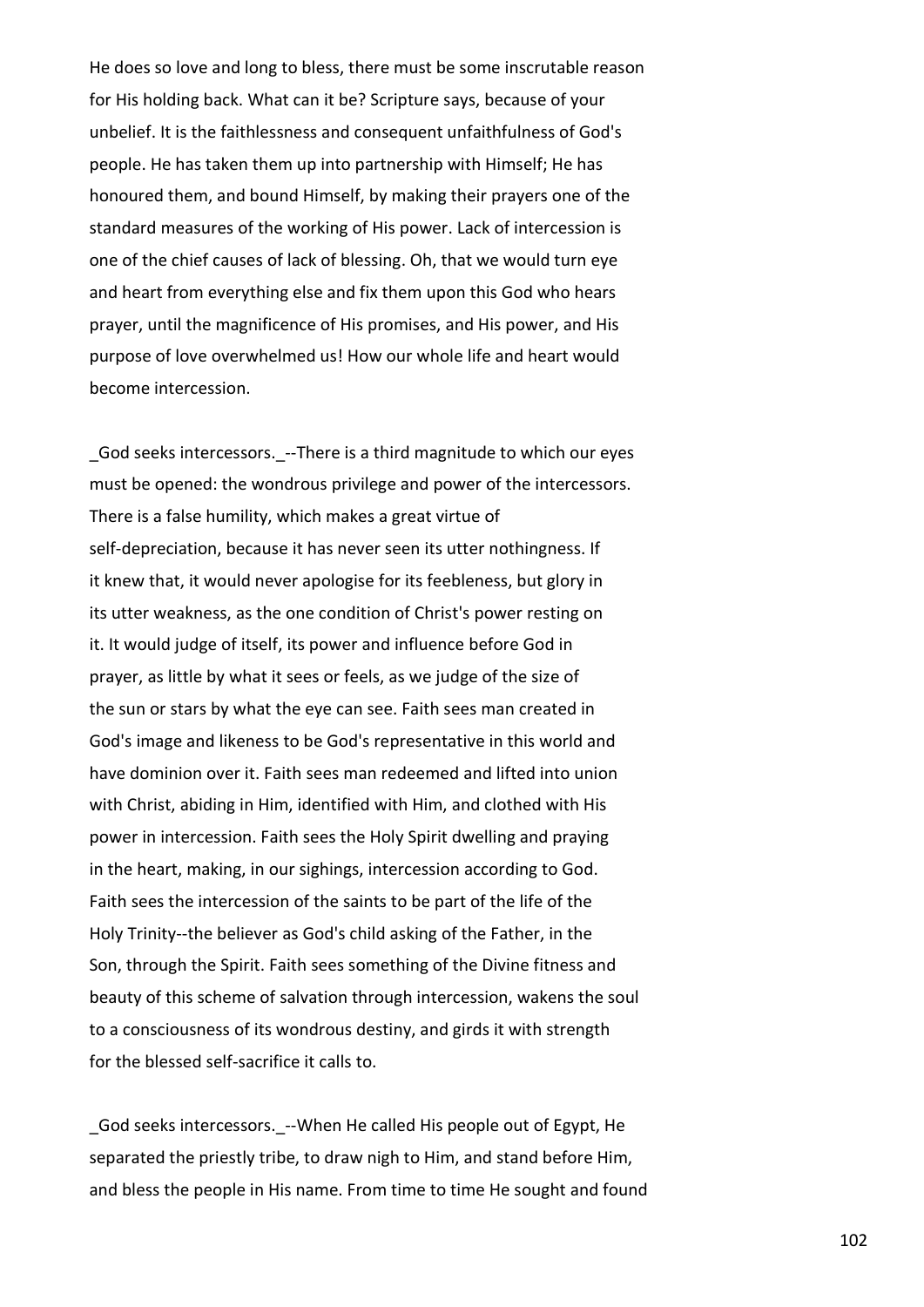and honoured intercessors, for whose sake He spared or blessed His people. When our Lord left the earth He said to the inner circle He had gathered around Him--an inner circle of special devotion to His service, to which access is still free to every disciple: "I chose you, and appointed you, that whatsoever ye shall ask of the Father in My Name, He may give it you." We have already noticed the six times repeated three wonderful words--\_Whatsoever\_--\_In My Name\_--\_It shall be done\_. In them Christ placed the powers of the heavenly world at their disposal--not for their own selfish use, but in the interests of His kingdom. How wondrously they used it we know. And since that time, down through the ages, these men have had their successors, men who have proved how surely God works in answer to prayer. And we may praise God that, in our days too, there is an ever-increasing number who begin to see and prove that in church and mission, in large societies and little circles and individual effort, intercession is the chief thing, the power that moves God and opens heaven. They are learning, and long to learn better, and that all may learn, that in all work for souls intercession must take the first place, and that those who in it have received from heaven, in the power of the Holy Ghost, what they are to communicate to others, will be best able to do the Lord's work.

God seeks intercessors. --Though God had His appointed servants in Israel, watchmen set by Himself to cry to Him day and night and give Him no rest, He often had to wonder and complain that there was no intercessor, none to stir himself up to take hold of His strength. And He still waits and wonders in our day, that there are not more intercessors, that all His children do not give themselves to this highest and holiest work, that many of them who do so, do not engage in it more intensely and perseveringly. He wonders to find ministers of His gospel complaining that their duties do not allow them to find time for this, which He counts their first, their highest, their most delightful, their alone effective work. He wonders to find His sons and daughters, who have forsaken home and friends for His sake and the gospel's, come so short in what He meant to be their abiding strength--receiving day by day all they needed to impart to the dark heathen. He wonders to find multitudes of His children who have hardly any conception of what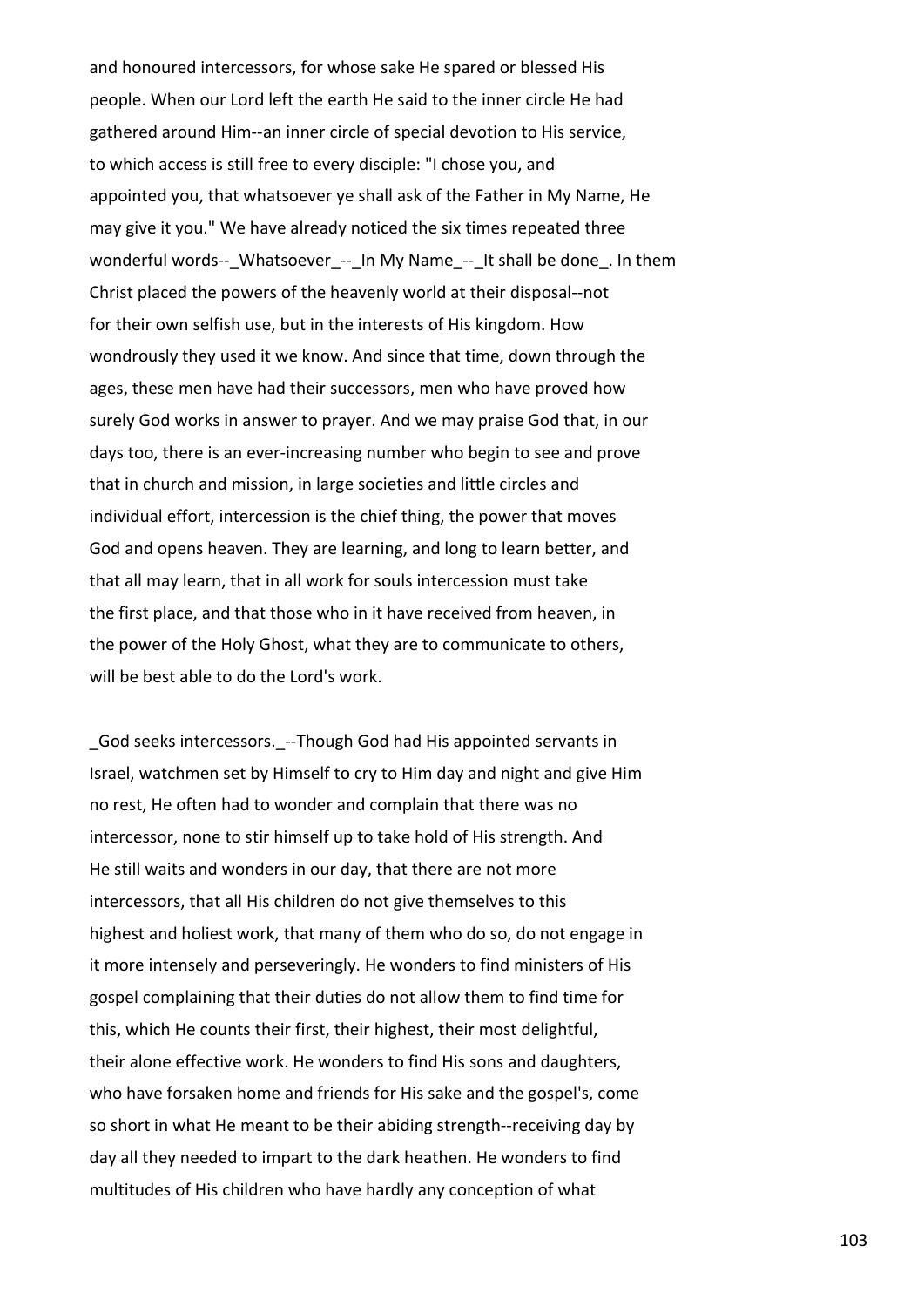intercession is. He wonders to find multitudes more who have learned that it is their duty, and seek to obey it, but confess that they know but little of taking hold upon God or prevailing with Him.

God seeks intercessors. --He longs to dispense larger blessings. He longs to reveal His power and glory as God, His saving love, more abundantly. He seeks intercessors in larger number, in greater power, to prepare the way of the Lord. He seeks them. Where could He seek them but in His Church? And how does He expect to find them? He intrusted to His Church the task of telling of their Lord's need, the task of encouraging and training, and preparing them for His holy service. And He ever comes again, seeking fruit, seeking intercessors. In His Word He has spoken of the "widows indeed, who trust in God, and continue in supplication night and day." He looks if the Church is training the great army of aged men and women, whose time of outward work is past, but who can strengthen the army of the "elect, who cry to Him day and night." He looks to the great host of the Christian Endeavour, the three or four million of young lives that have given themselves away in the solemn pledge, "I promise the Lord Jesus Christ that I will strive to do whatever He would like to have me do," and wonders how many are being trained to pass from the brightness of the weekly prayer-meeting and its confession of loyalty, to swell the secret intercession that is to save souls. He looks to the thousands of young men and young women in training for the work of ministry and mission, and gazes longingly to see if the Church is teaching them that intercession, power with God, must be their first care, and in seeking to train and help them to it. He looks to see whether ministers and missionaries are understanding their opportunity, and labouring to train the believers of their congregation into those who can "help together" by their prayer, and can "strive with them in their prayers." As Christ seeks the lost sheep until He find it, Gods seeks intercessors. (Note F.)

\_God seeks intercessors.\_--He will not, He cannot, take the work out of the hands of His Church. And so He comes, calling and pleading in many ways. Now by a man whom He raises up to live a life of faith in His service, and to prove how actually and abundantly He answers prayer.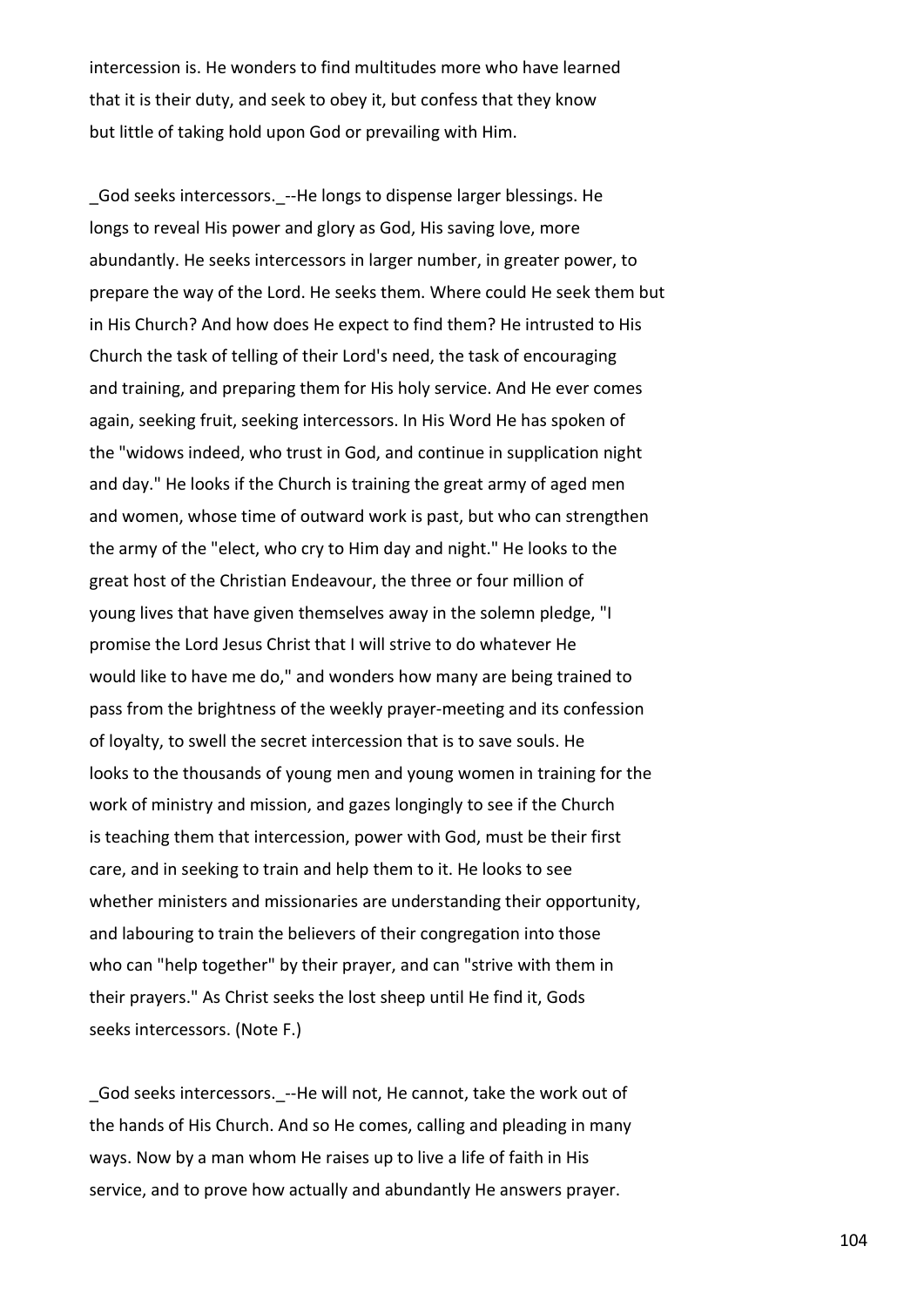Then by the story of a church which makes prayer for souls its starting-point, and bears testimony to God's faithfulness. Sometimes in a mission which proves how special prayer can meet special need, and bring down the power of the Spirit. And sometimes again by a season of revival coming in answer to united urgent supplication. In these and many other ways God is showing us what intercession can do, and beseeching us to waken up and train His great host to be, every one, a people of intercessors.

God seeks intercessors. --He sends His servants out to call them. Let ministers make this a part of their duty. Let them make their church a training school of intercession. Give the people definite objects for prayer. Encourage them to take a definite time to it, if it were only ten minutes every day. Help them to understand the boldness they may use with God. Teach them to expect and look out for answers. Show them what it is first to pray and get an answer in secret, and then carry the answer and impart the blessing. Tell everyone who is master of his own time that he is as the angels, free to tarry before the throne and then go out and minister to the heirs of salvation. Sound out the blessed tidings that this honour is for all God's people. There is no difference. That servant girl, this day labourer, that bedridden invalid, this daughter in her mother's home, these men and young men in business--all are called, all, all are needed. God seeks intercessors.

God seeks intercessors. --As ministers take up the work of finding and training them it will urge themselves to pray more. Christ gave Paul to be a pattern of His grace before He made him a preacher of it. It has been well said, "The first duty of a clergyman is humbly to beg of God that all he would have done in his people may be first truly and fully done in himself." The effort to bring this message of God may cause much heart-searching and humiliation. All the better. The best practice in doing a thing is helping others to do it. O ye servants of Christ, set as watchmen to cry to God day and night, let us awake to our holy calling. Let us believe in the power of intercession. Let us practise it. Let us seek on behalf of our people to get from God Himself the Spirit and the Life we preach. With our spirit and life given up to God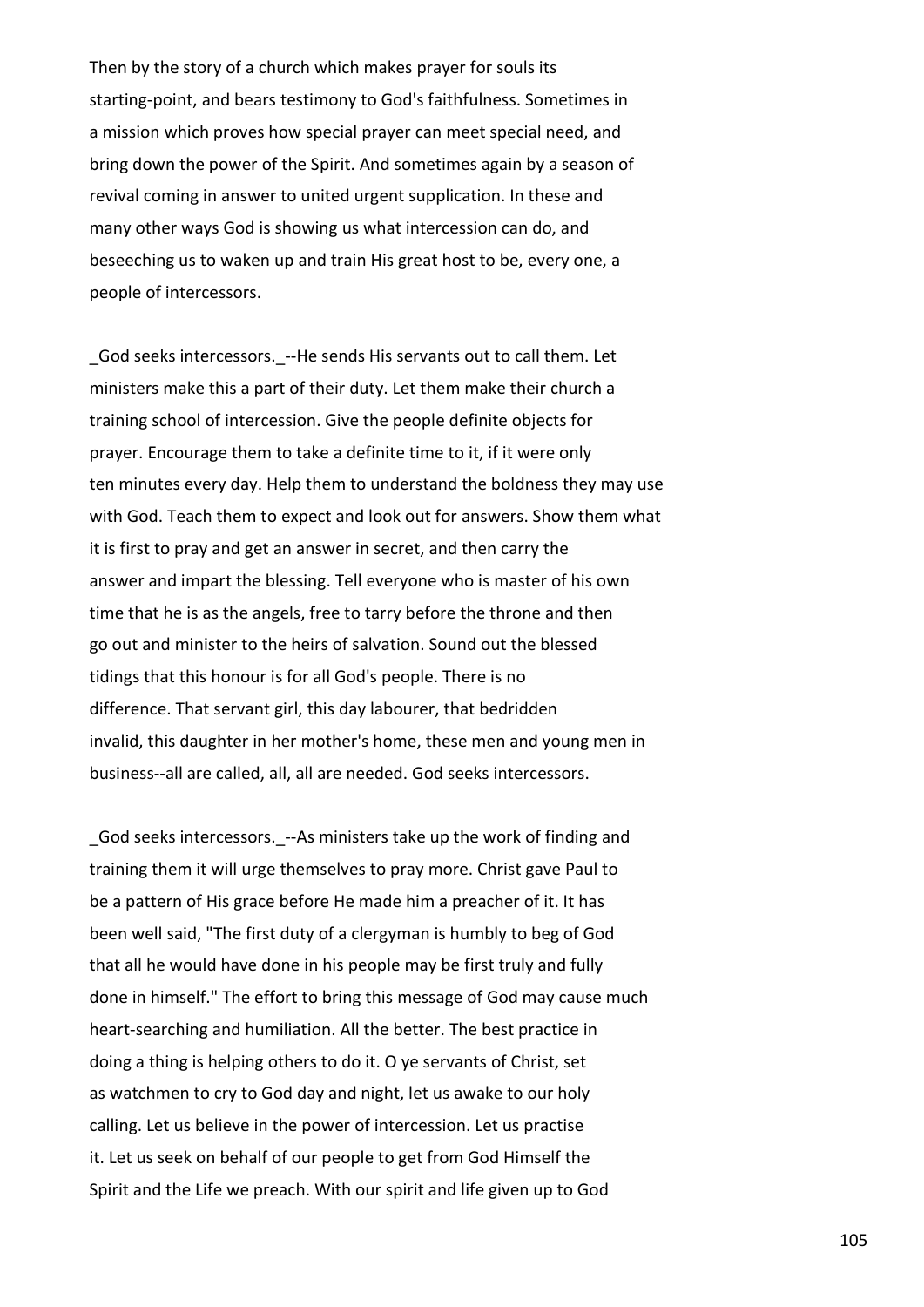in intercession, the Spirit and Life that God gives them through us cannot fail to be the Life of Intercession too.

# A PLEA FOR MORE PRAYER

CHAPTER XV

The Coming Revival

 "Wilt Thou not revive us again: that Thy people may rejoice in Thee?"--PS. lxxxv. 6.

"O Lord, revive Thy work in the midst of the years."--HAB. iii. 2.

 "Though I walk in the midst of trouble, Thou wilt revive me: Thy right hand shall save me."--PS. cxxxviii. 7.

 "I dwell with him that is of a humble and contrite heart, to revive the heart of the contrite ones."--ISA. lvii. 15.

 "Come, and let us return to the Lord: for He hath torn, and He will heal us. He will revive us."--HOS. vi. 1, 2.

The Coming Revival --one frequently hears the word. There are teachers not a few who see the tokens of its approach, and confidently herald its speedy appearance. In the increase of mission interest, in the tidings of revivals in places where all were dead or cold, in the hosts of our young gathered into Students' and other Associations or Christian Endeavour Societies, in doors everywhere opened in the Christian and the heathen world, in victories already secured in the fields white unto the harvest, wherever believing, hopeful workers enter, they find the assurance of a time of power and blessing such as we have not known. The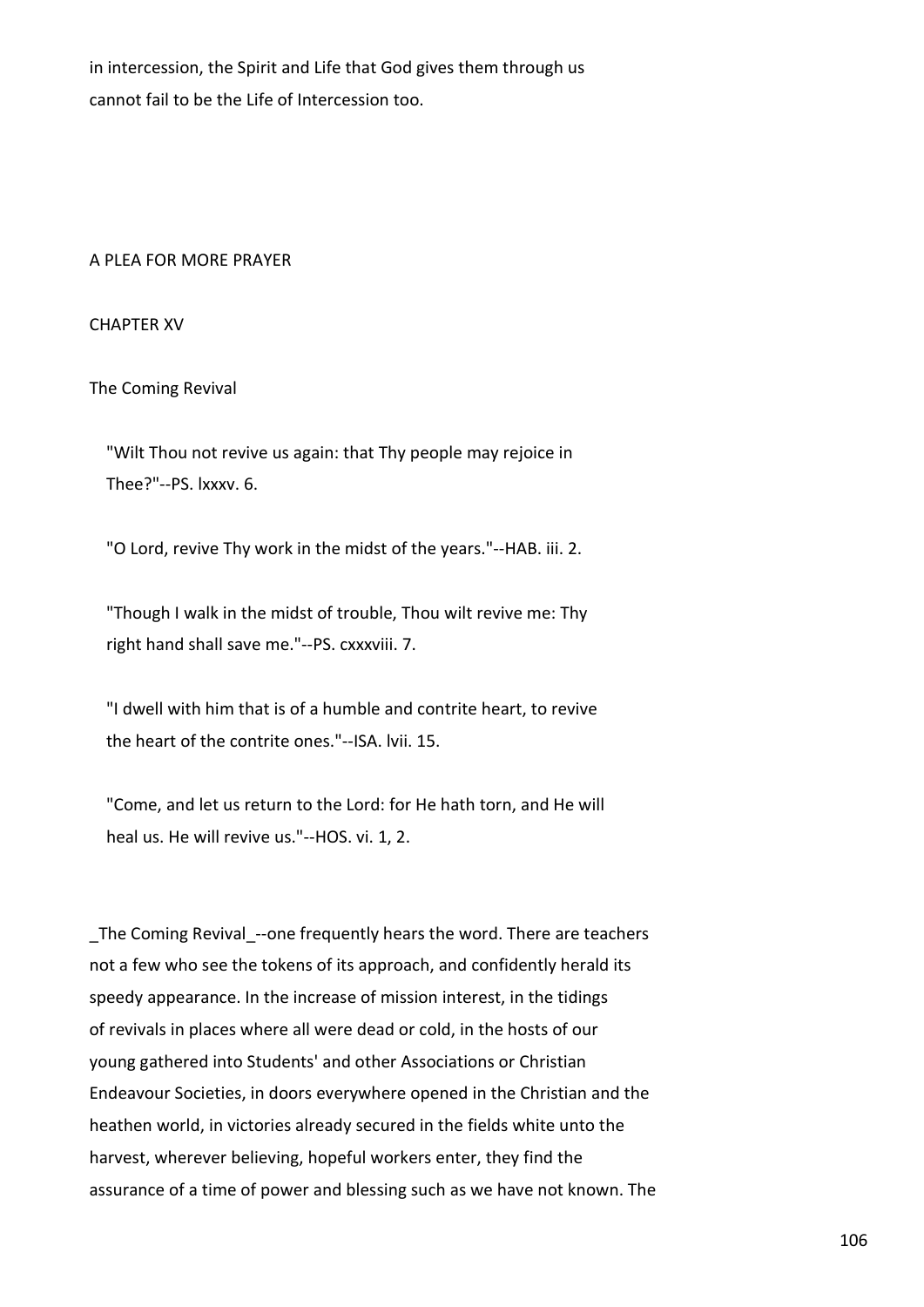Church is about to enter on a new era of increasing spirituality and larger extension.

There are others who, while admitting the truth of some of these facts, yet fear that the conclusions drawn from them are one-sided and premature. They see the interest in missions increased, but point out to how small a circle it is confined, and how utterly out of proportion it is to what it ought to be. To the great majority of Church members, to the greater part of the Church, it is as yet anything but a life question. They remind us of the power of worldliness and formality, of the increase of the money-making and pleasure-loving spirit among professing Christians, to the lack of spirituality in so many, many of our churches, and the continuing and apparently increasing estrangement of multitudes from God's Day and Word, as proof that the great revival has certainly not begun, and is hardly thought of by the most. They say that they do not see the deep humiliation, the intense desire, the fervent prayer which appear as the forerunners of every true revival.

There are right-hand and left-hand errors which are equally dangerous. We must seek as much to be kept from the superficial Optimism, which never is able to gauge the extent of the evil, as from the hopeless Pessimism which can neither praise God for what He has done, nor trust Him for what He is ready to do. The former will lose itself in a happy self-gratulation, as it rejoices in its zeal and diligence and apparent success, and never see the need of confession and great striving in prayer, ere we are prepared to meet and conquer the hosts of darkness. The latter virtually gives over the world to Satan, and almost prays and rejoices to see things get worse, to hasten the coming of Him who is to put all right. May God keep us from either error, and fulfil the promise, "Thine ears shall hear a word behind thee, saying, This is the way, walk ye in it, when ye turn to the right hand, and when ye turn to the left." Let us listen to the lessons suggested by the passages we have quoted; they may help us to pray the prayer aright: "Revive Thy work, O Lord!"

1. " Revive Thy work, O Lord! "--Read again the passages of Scripture,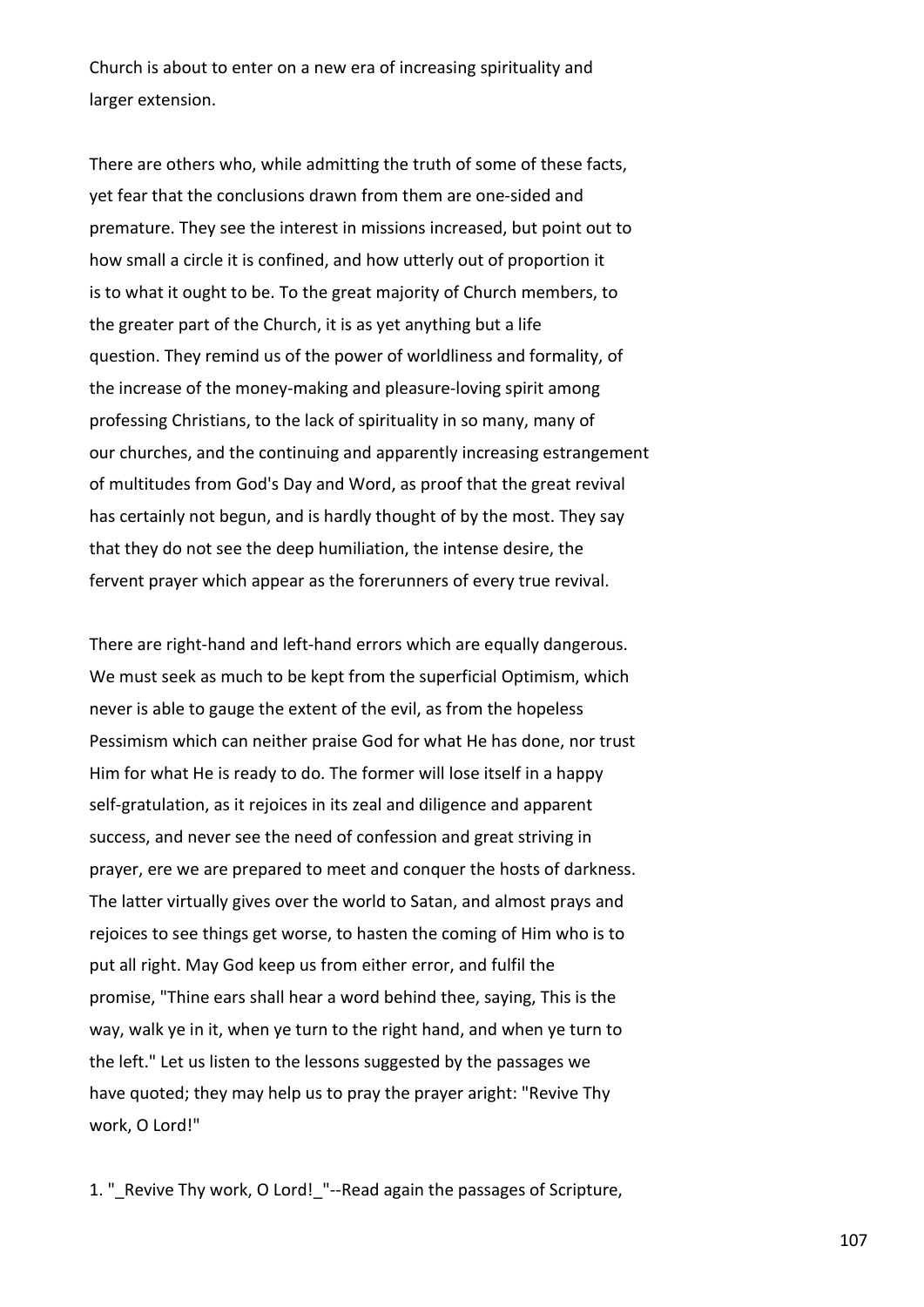and see how they all contain the one thought: Revival is God's work; He alone can give it; it must come from above. We are frequently in danger of looking to what God has done and is doing, and to count on that as the pledge that He will at once do more. And all the time it may be true that He is blessing us up to the measure of our faith or self-sacrifice, and cannot give larger measure, until there has been a new discovery and confession of what is hindering Him. Or we may be looking to all the signs of life and good around us, and congratulating ourselves on all the organisations and agencies that are being created, while the need of God's mighty and direct interposition is not rightly felt, and the entire dependence upon Him not cultivated. Regeneration, the giving of Divine life, we all acknowledge to be God's act, a miracle of His power. The restoring or reviving of the Divine life, in a soul or a Church, is as much a supernatural work. To have the spiritual discernment that can understand the signs of the heavens, and prognosticate the coming revival, we need to enter deep into God's mind and will as to its conditions, and the preparedness of those who pray for it or are to be used to bring it about. "Surely the Lord God will do nothing, but He revealeth His secret unto his servants the prophets." It is God who is to give the revival; it is God who reveals His secret; it is the spirit of absolute dependence upon God, giving Him the honour and the glory, that will prepare for it.

2. " Revive Thy work, O Lord! "--A second lesson suggested is, that the revival God is to give will be given in answer to prayer. It must be asked and received direct from God Himself. Those who know anything of the history of revivals will remember how often this has been proved--both larger and more local revivals have been distinctly traced to special prayer. In our own day there are numbers of congregations and missions where special or permanent revivals are--all glory be to God--connected with systematic, believing prayer. The coming revival will be no exception. An extraordinary spirit of prayer, urging believers to much secret and united prayer, pressing them to "labour fervently" in their supplications, will be one of the surest signs of approaching showers and floods of blessing.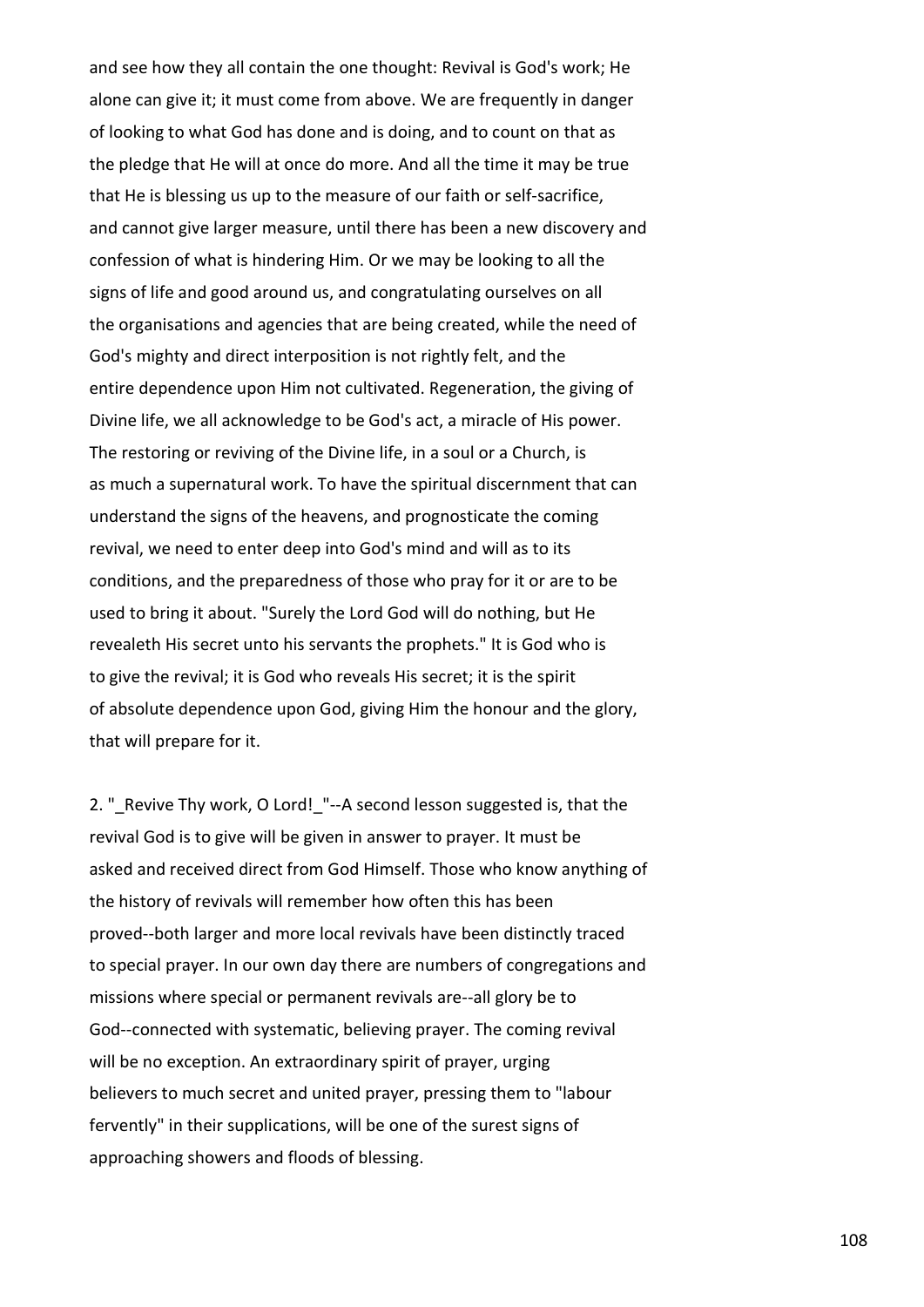Let all who are burdened with the lack of spirituality, with the low state of the life of God in believers, listen to the call that comes to all. If there is to be revival,--a mighty, Divine revival,--it will need, on our part, corresponding whole-heartedness in prayer and faith. Let not one believer think himself too weak to help, or imagine that he will not be missed. If he first begin, the gift that is in him may be so stirred that, for his circle or neighbourhood, he shall be God's chosen intercessor. Let us think of the need of souls, of all the sins and failings among God's people, of the little power there is in so much of the preaching, and begin to cry every day, "Wilt Thou not revive us again, that Thy people may rejoice in Thee?" And let us have the truth graven deep in our hearts: every revival comes, as Pentecost came, as the fruit of united, continued prayer. The coming revival must begin with a great prayer revival. It is in the closet, with the door shut, that the sound of abundance of rain will be first heard. An increase of secret prayer with ministers and members, will be the sure harbinger of blessing.

3. " Revive Thy work, O Lord! "--A third lesson our texts teach is that it is to the humble and contrite that the revival is promised. We want the revival to come upon the proud and the self-satisfied, to break them down and save them. God will give this, but only on the condition that those who see and feel the sin of others take their burden of confession and bear it, and that all who pray for and claim in faith God's reviving power for His Church, shall humble themselves with the confession of its sins. The need of revival always points to previous decline; and decline was always caused by sin. Humiliation and contrition have ever been the conditions of revival. In all intercession confession of man's sin and God's righteous judgment is ever an essential element.

Throughout the history of Israel we continually see this. It comes out in the reformations under the pious Kings of Judah. We hear it in the prayer of men like Ezra and Nehemiah and Daniel. In Isaiah and Jeremiah and Ezekiel, as well as in the minor prophets, it is the keynote of all the warning as of all the promise. If there be no humiliation and forsaking of sin there can be no revival or deliverance: "These men have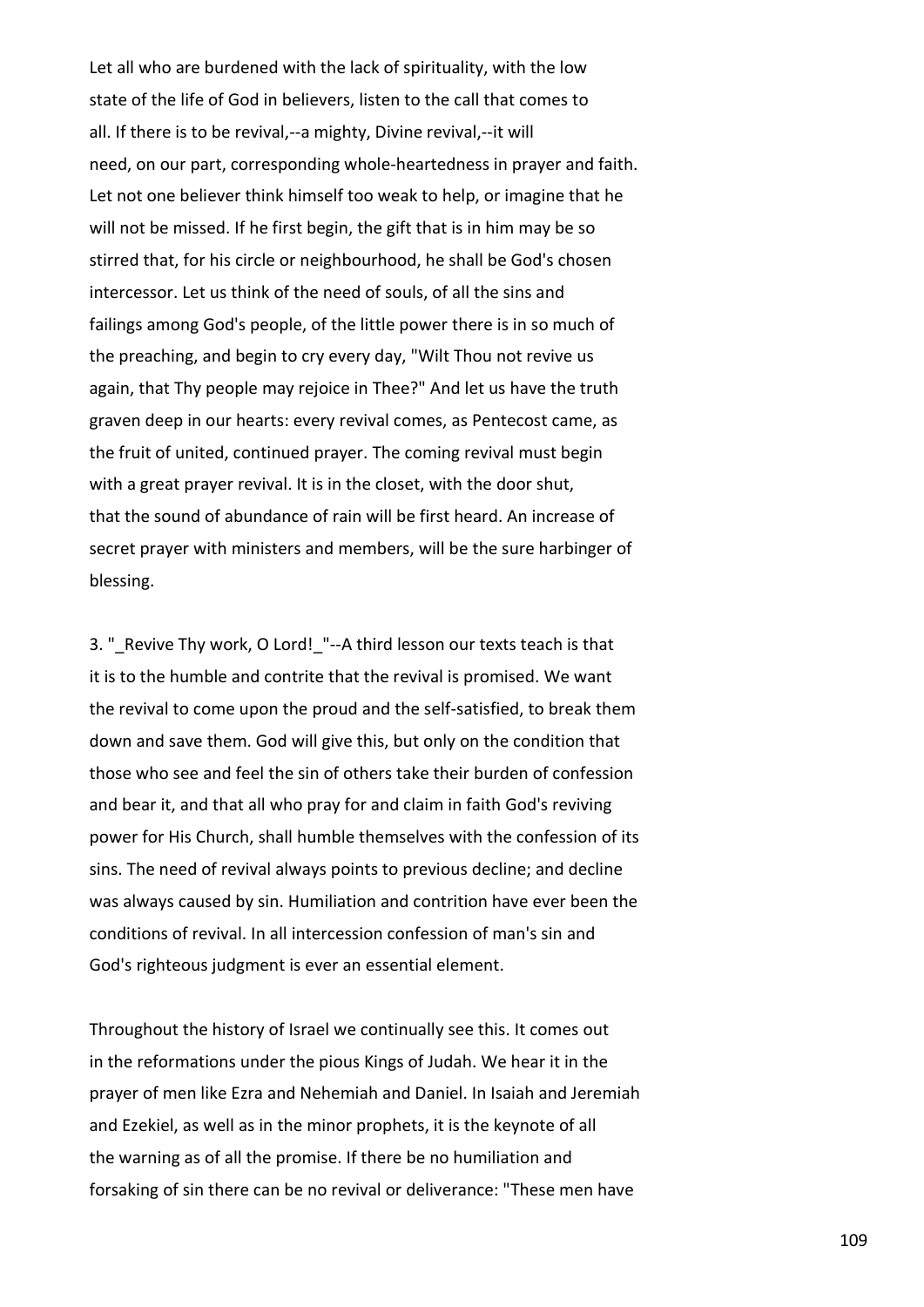set up their idols in their hearts. Shall I at all be inquired of by them?" "To this man will I look, even to him that is poor and of a contrite spirit, and that trembleth at My word." Amid the most gracious promises of Divine visitation there is ever this note: "Be ashamed and confounded for your ways, O House of Israel."

We find the same in the New Testament. The Sermon on the Mount promises the kingdom to the poor and them that mourn. In the Epistles to the Corinthians and Galatians the religion of man, of worldly wisdom and confidence in the flesh, is exposed and denounced; without its being confessed and forsaken, all the promises of grace and the Spirit will be vain. In the Epistles to the seven churches we find five of which He, out of whose mouth goes the sharp, two-edged sword, says, that He has something against them. In each of these the keyword of His message is--not to the unconverted, but to the Church--Repent! All the glorious promises which each of these Epistles contain, down to the last one, with its "Open the door and I will come in"; "He that overcometh shall sit with Me on My throne," are dependent on that one word--Repent!

And if there is to be a revival, not among the unsaved, but in our churches, to give a holy, spiritual membership, will not that trumpet sound need to be heard--Repent? Was it only in Israel, in the ministry of kings and prophets, that there was so much evil in God's people to be cleansed away? Was it only in the Church of the first century, that Paul and James and our Lord Himself had to speak such sharp words? Or is there not in the Church of our days an idolatry of money and talent and culture, a worldly spirit, making it unfaithful to its one only Husband and Lord, a confidence in the flesh which grieves and resists God's Holy Spirit? Is there not almost everywhere a confession of the lack of spirituality and spiritual power? Let all who long for the coming revival, and seek to hasten it by their prayers, pray this above everything, that the Lord may prepare His prophets to go before Him at His bidding: "Cry aloud and spare not, lift up thy voice like a trumpet, and show My people their transgression." Every deep revival among God's people must have its roots in a deep sense and confession of sin. Until those who would lead the Church in the path of revival bear faithful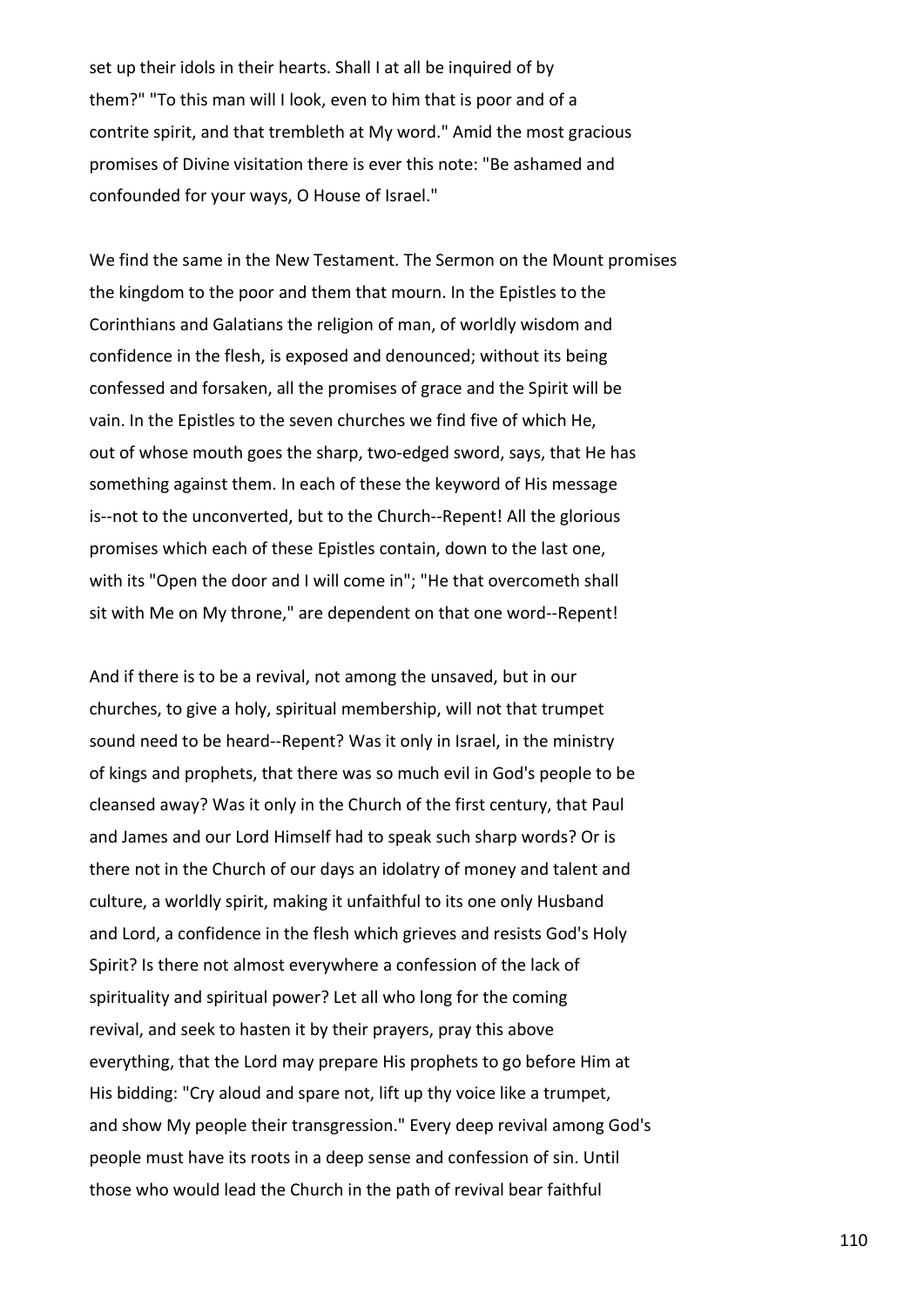testimony against the sins of the Church, it is to feared that it will find people unprepared. Men would fain have a revival as the outgrowth of their agencies and progress. God's way is the opposite: it is out of death, acknowledged as the desert of sin, confessed as utter helplessness, that He revives. He revives the heart of the contrite one.

4. " Revive Thy work, O Lord! "--There is a last thought, suggested by the text from Hosea. It is as we return to \_the Lord\_ that revival will come; for if we had not wandered from Him, His life would be among us in power. "Come and let us return to the Lord: for He hath torn, He will heal us: He hath smitten; He will bind us up: He will revive us, and we shall live in His sight." As we have said, there can be no return to the Lord, where there is no sense or confession of wandering. Let us return to the Lord must be the keynote of the revival. Let us return, acknowledging and forsaking whatever there has been in the Church that is not entirely according to His mind and spirit. Let us return, yielding up and casting out whatever there has been in our religion or along with it of the power of God's two great enemies--confidence in the flesh or the spirit of the world. Let us return, in the acknowledgment of how undividedly God must have us, to fill us with His Spirit, and use us for the kingdom of His Son. Oh, let us return, in the surrender of a dependence and a devotion which has no measure but the absolute claim of Him who is the Lord! Let us return to the Lord with our whole heart, that He may make and keep us wholly His. He will revive us, and we shall live in His sight. Let us turn to the God of Pentecost, as Christ led his disciples to turn to Him, and the God of Pentecost will turn to us.

It is for this returning to the Lord that the great work of intercession is needed. It is here the coming revival must find its strength. Let us begin as individuals in secret to plead with God, confessing whatever we see of sin or hindrance, in ourselves or others. If there were not one other sin, surely in the lack of prayer there is matter enough for repentance and confession and returning to the Lord. Let us seek to foster the spirit of confession and supplication and intercession in those around us. Let us help to encourage and to train those who think themselves too feeble. Let us lift up our voice to proclaim the great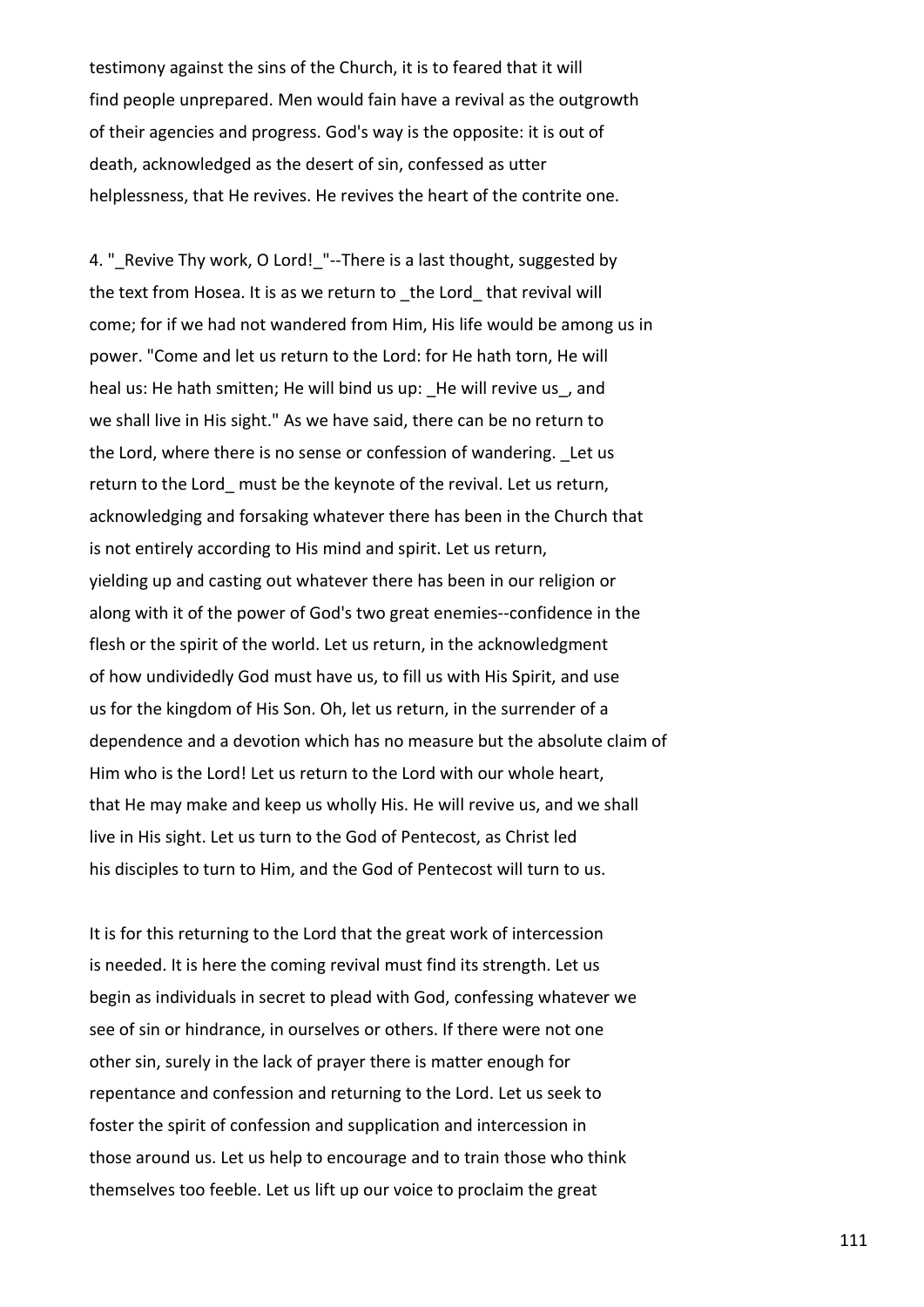truths. The revival must come from above; the revival must be received in faith from above and brought down by prayer; the revival comes to the humble and contrite, for them to carry to others; if we return to the Lord with our whole heart, He will revive us. On those who see these truths, rests the solemn responsibility of giving themselves up to witness for them and to act them out.

And as each of us pleads for the revival throughout the Church, let us specially, at the same time, cry to God for our own neighbourhood or sphere of work. Let, with every minister and worker, there be "great searchings of heart," as to whether they are ready to give such proportion of time and strength to prayer as God would have. Let them, even as in public they are leaders of their larger or smaller circles, give themselves in secret to take their places in the front rank of the great intercession host, that must prevail with God, ere the great revival, the floods of blessing can come. Of all who speak or think of, or long for, revival, let not one hold back in this great work of honest, earnest, definite pleading: Revive Thy work, O Lord! Wilt Thou not revive us again?

Come and let us return to the Lord: He will revive us! And let us know, let us follow on to know the Lord." His going forth is sure as the morning; and He shall come unto us as the rain, as the latter rain that watereth the earth." Amen. So be it.

NOTES

NOTE A, Chap. VI. p. 73

Just this day I have been meeting a very earnest lady missionary from India. She confesses and mourns the lack of prayer. But--in India at least--it can hardly be otherwise. You have only the morning hours, from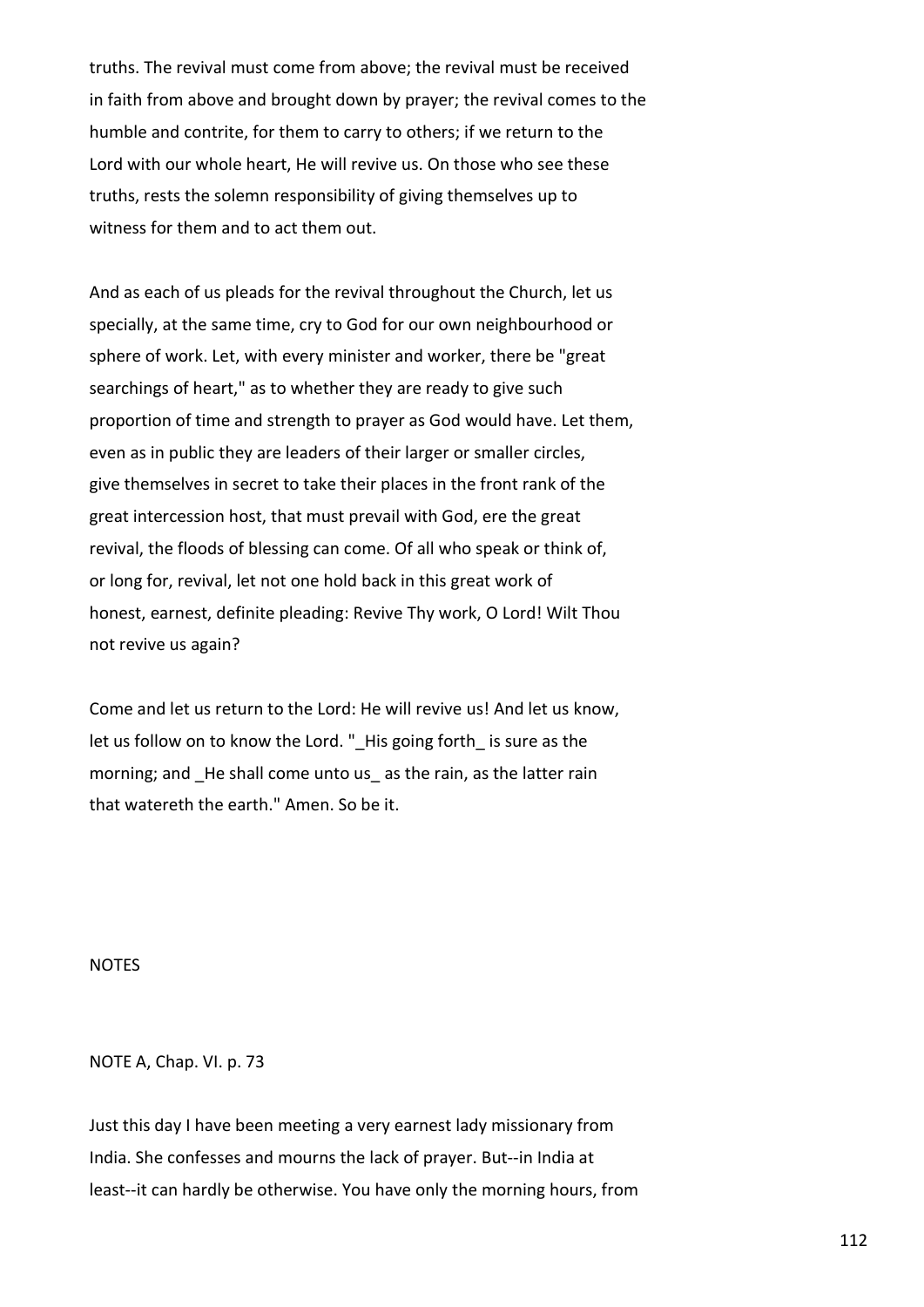six to eleven, for your work. Some have attempted to rise at four, and get the time they think they need, and have suffered, and had to give it up. Some have tried to take time after lunch, and been found asleep on their knees. You are not your own master, and must act with others. No one who has not been in India can understand the difficulty; sufficient time for much intercession cannot be secured.

Were it only in the heat of India the difficulty existed, one might be silent. But, alas! in the coldest winter in London, and in the moderate climate of South Africa, there is the same trouble everywhere. If once we really felt-- intercession is the most important part of our work, the securing of God's presence and power in full measure is the essential thing, this is our first duty--our hours of work would all be made subordinate to this one thing.

May God show us all whether there indeed be an insuperable difficulty for which we are not responsible, whether it be only a mistake we are making, or a sin by which we are grieving Him and hindering His Spirit!

If we ask the question George Muller once asked of a Christian, who complained that he could not find time sufficient for the study of the Word and prayer, whether an hour less work, say four hours, with the soul dwelling in the full light of God, would not be more prosperous and effective than five hours with the depressing consciousness of unfaithfulness, and the loss of the power that could be obtained in prayer, the answer will not be difficult. The more we think of it the more we feel that when earnest, godly workers allow, against their better will, the spiritual to be crowded out by incessant occupation and the fatigue it brings, it must be because the spiritual life is not sufficiently strong in them to bid the lever stand aside till the presence of God in Christ and the power of the Spirit have been fully secured.

Let us listen to Christ saying, " Render unto Cæsar the things that are Cæsar's "--let duty and work have their place--"and unto God the things that are God's." Let the worship in the Spirit, the entire dependence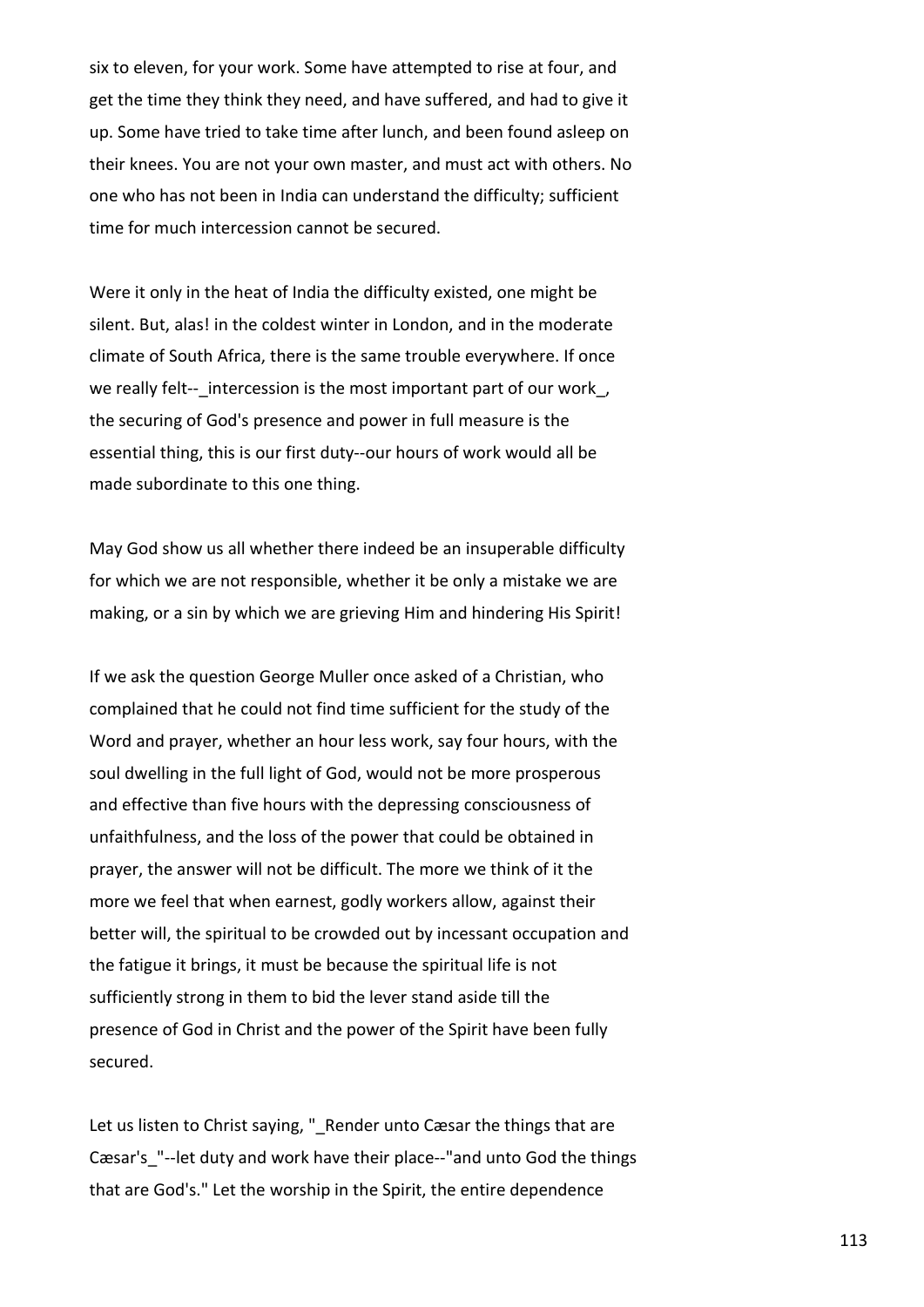and continued waiting upon God for the full experience of His presence and power every day, and the strength of Christ working in us, ever have the first place. The whole question is simply this, Is God to have the place, the love, the trust, the time for personal fellowship He claims, so that all our working shall be God working in us?

NOTE B, Chap. VII. p. 89

Let me tell here a story that occurs in one of Dr. Boardman's works. He had been invited by a lady of good position, well known as a successful worker among her husband's dependents, to come and address them. "And then," she added, "I want to speak to you about a bit of bondage of my own." When he had addressed her meeting, and found many brought to Christ through her, he wondered what her trouble might be. She soon told him. God had blessed her work, but, alas, the enjoyment she once had had in God's word and secret prayer had been lost. And she had tried her utmost to get it back, and had failed. "Ah! that is just your mistake," he said. "How that? Ought I not to do my best to have the coldness removed?" "Tell me," he said, "were you saved by doing your best?" "Oh, no! I tried long to do that, but only found rest when I ceased trying, and trusted Christ." "And that is what you need to do now. Enter your closet at the appointed time, however dull you feel, and place yourself before your Lord. Do not try to rouse an earnestness you do not feel; but quietly say to Him that He sees how all is wrong, how helpless you are, and trust Him to bless you. He will do it; as you trust quietly, His Spirit will work."

The simple story may teach many a Christian a most blessed lesson in the life of prayer. You have accepted of Christ Jesus to make you whole, and give you strength to walk in newness of life; you have claimed the Holy Spirit to be in you the Spirit of Supplication and Intercession; but do not wonder if your feelings are not all at once changed, or if your power of prayer does not come in the way you would like. It is a life of faith. By faith we receive the Holy Spirit and all His workings. Faith regards neither sight nor feeling, but rests, even when there appears to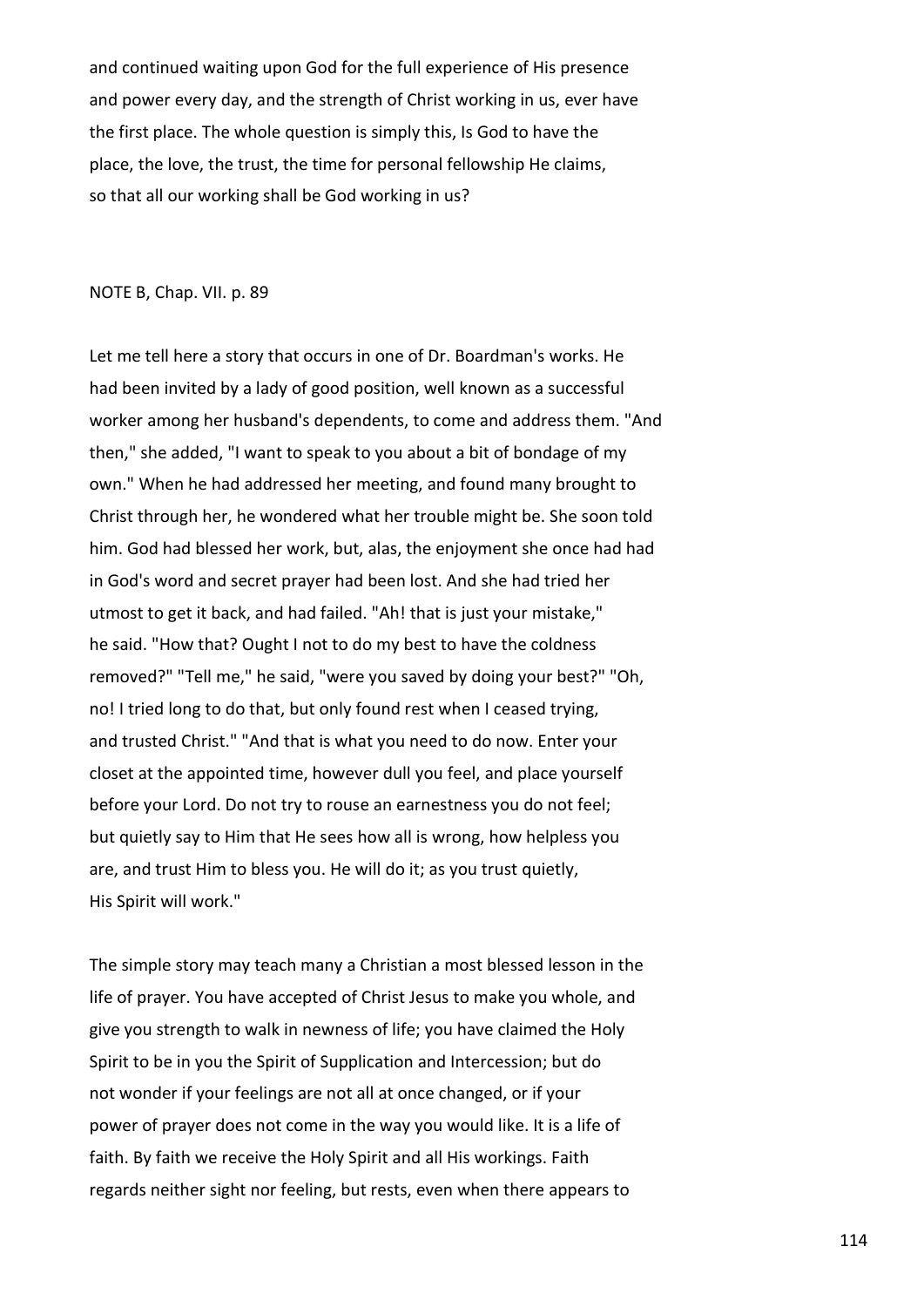be no power to pray, in the assurance that the Spirit is praying in us as we bow quietly before God. He that thus waits in faith, and honours the Holy Spirit, and yields himself to Him, will soon find that prayer will begin to come. And he that perseveres in the faith that through Christ and by the Spirit each prayer, however feeble, is acceptable to God, will learn the lesson that it is possible to be taught by the Spirit, and led to walk worthy of the Lord to all well pleasing.

## NOTE C, Chap. IX. p. 111

Just yesterday again--three days after the conversation mentioned in the note to chap. vii.--I met a devoted young missionary lady from the interior. As a conversation on prayer was proceeding, she interposed unasked with the remark, "But it is really impossible to find the time to pray as we wish to." I could only answer, "Time is a quantity that accommodates itself to our will; what our hearts really consider of \_first importance\_ in the day, we will soon succeed in finding time for." It must surely be that the ministry of intercession has never been put before our students in Theological Halls and Missionary Training Homes as the most important part of their life-work. We have thought of our work in preaching or visiting as our real duty, and of prayer as a subordinate means to do this work successfully. Would not the whole position be changed if we regarded the ministry of intercession as the chief thing-- getting the blessing and power of God for the souls entrusted to us? Then our work would take its right place, and become the subordinate one of really dispensing blessings which we had received from God. It was when the friend at midnight, in answer to his prayer, had received from Another as much as he needed, that he could supply his hungry friend. It was the intercession, going out and importuning, that was the difficult work; returning home with his rich supply to impart was easy, joyful work. This is Christ's divine order for all thy work, my brother: First come, in utter poverty, every day, and get from God the blessing in intercession, go then rejoicingly to impart it.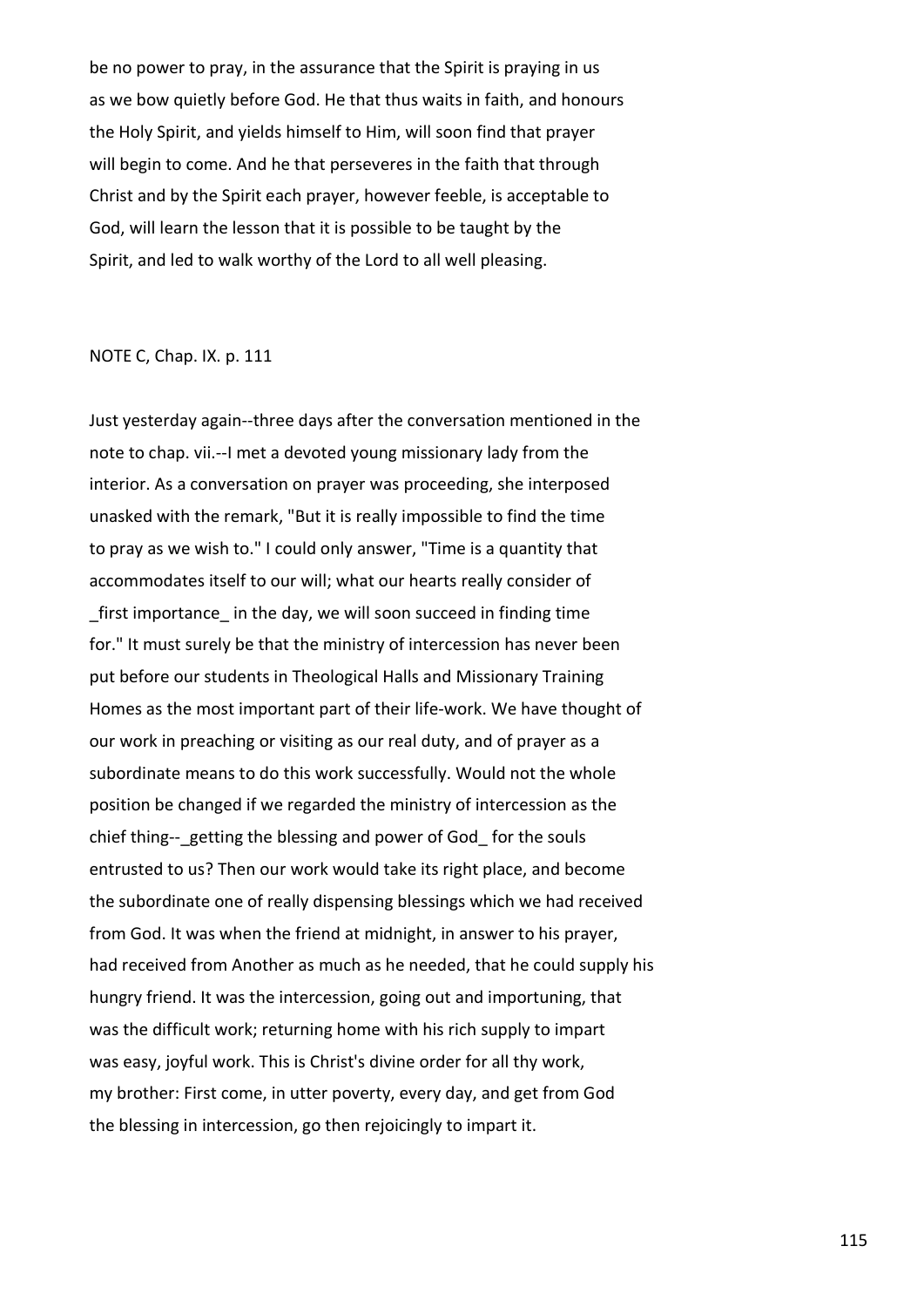Let me once again refer my readers to William Law, and repeat what I have said before, that no book has so helped me to an insight into the place and work of the Holy Spirit in the economy of redemption as his ADDRESS TO THE CLERGY.[2]

The way in which he opens up how God's one object was to dwell in man, making him partaker of His goodness and glory, other way than by himself living and working in him, gives one the key to what Pentecost and the sending forth of the Spirit of God's Son into our hearts really means. It is Christ in God's name really regaining and retaking possession of the home He had created for Himself. It is God entering into the secret depths of our nature there to "work to will and to do," to "work that which is pleasing in His sight in Christ Jesus." It is as this truth enters into us, and we see that there is and can be no good in us but what God works, that we shall see light on the Divine mystery of prayer, and believe in the Holy Spirit as breathing within us desires which God will fulfil when we yield to them, and believingly present them in the name of Christ. We shall then see that just as wonderful and prevailing as the intercession and prayer passing from the Incarnate Son to the Father in heaven is our intercourse with God; the Spirit, who is God, breathing and praying in us amid all our feebleness His heaven-born Divine petitions: what a heavenly thing prayer becomes.

The latter part of the above-mentioned book consists of extracts from Law's letters. These have been published separately as a little shilling volume.[3] No one who will take the time quietly to read and master the so simple but deep teaching they contain, without being wonderfully strengthened in the confidence which is needed, if we are to pray much and boldly. As we learn that the Holy Spirit is within us to reveal Christ there, to make us in living reality partakers of His death, His life, His merit, His disposition, so that He is formed within us, we will begin to see how Divinely right and sure it is that our intercessions in His name must be heard; his own Spirit maintains the living union with Himself, in whom we are brought nigh to God, and gives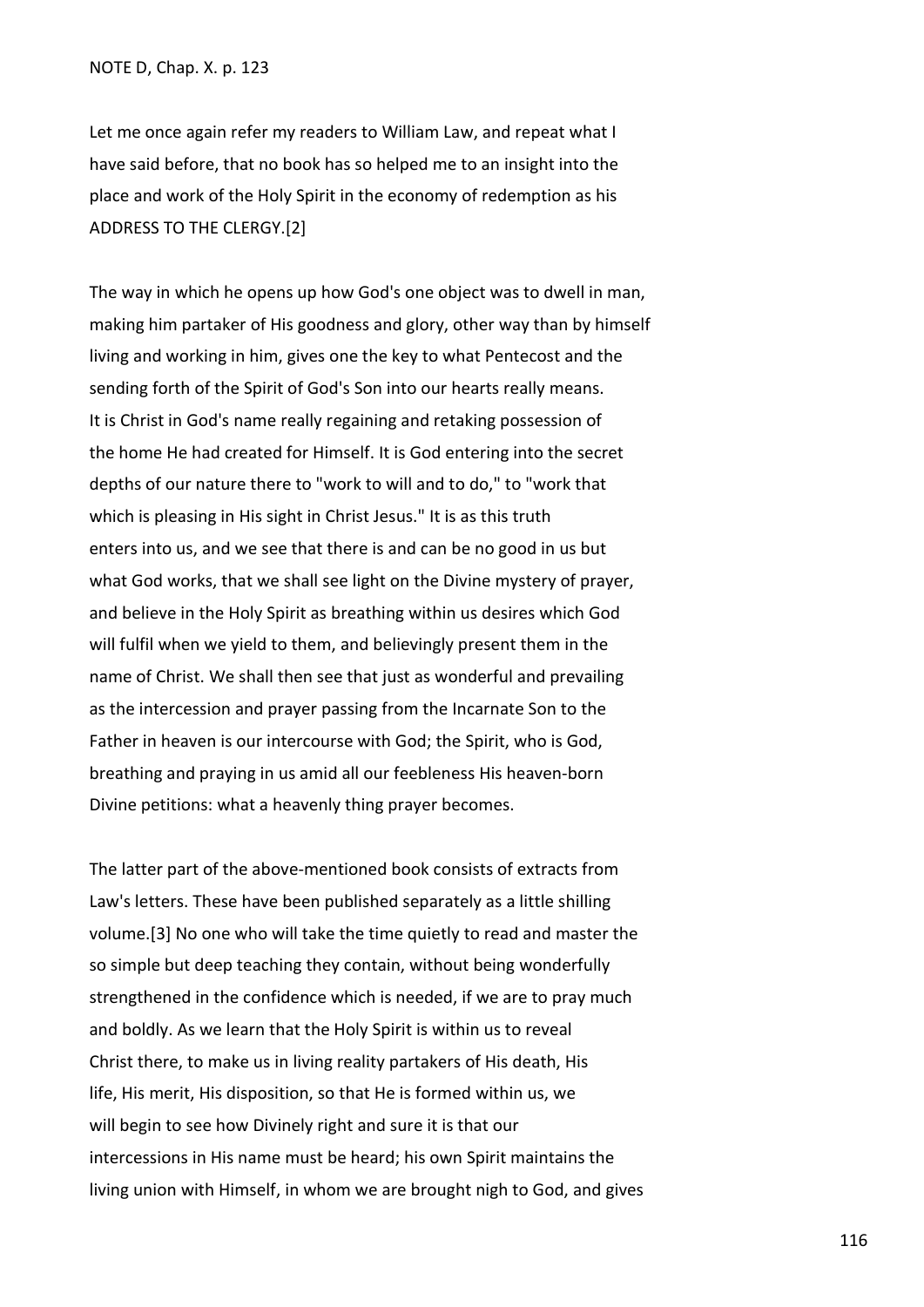us boldness of access; what I have so feebly said in the chapter on the Spirit of Supplication will get new meaning; and, what is more, the exercise of prayer a new attractiveness; its solemn Divine mystery will humble us, its unspeakable privilege lift us up in faith and adoration.

[2] \_The Power of the Spirit: An Address to the Clergy. By WILLIAM LAW. With additional Extracts and an Introduction by Rev. A. M. James Nisbet & Co. 2s. 6d.

[3] The Divine Indwelling. Selections from the Letters of William Law. With Introduction by A. M. James Nisbet & Co.

NOTE E, Chap. XI. p. 136

There is a question, the deepest of all, on which I have not entered in this book. I have spoken of the lack of prayer in the individual Christian as a symptom of a disease. But what shall we say of it, that there is such a widespread prevalence of this failure to give a due proportion of time and strength to prayer? Do we not need to inquire, How comes it that the Church of Christ, endued with the Holy Ghost, cannot train its ministers and workers and members to place first what is first? How comes it that the confession of too little prayer, and the call for more prayer, is so frequently heard, and yet the evil continues? The Spirit of God, the Spirit of Supplication and Intercession, is in the Church and in every believer. There must surely be some other spirit of great power resisting and hindering this Spirit of God. It is indeed so. The spirit of the world, which under all its beautiful and even religious activities is the spirit of the god of this world, is the great hindrance. Everything that is done on earth, whether within or without the Church, is done by either of these two spirits. What is in the individual the flesh, is in mankind as a whole the spirit of the world; and all the power the flesh has in the individual is owing to the place given to the spirit of this world in the Church and in Christian life. It is the spirit of the world is the great hindrance to the spirit of prayer. All our most earnest calls to men to pray more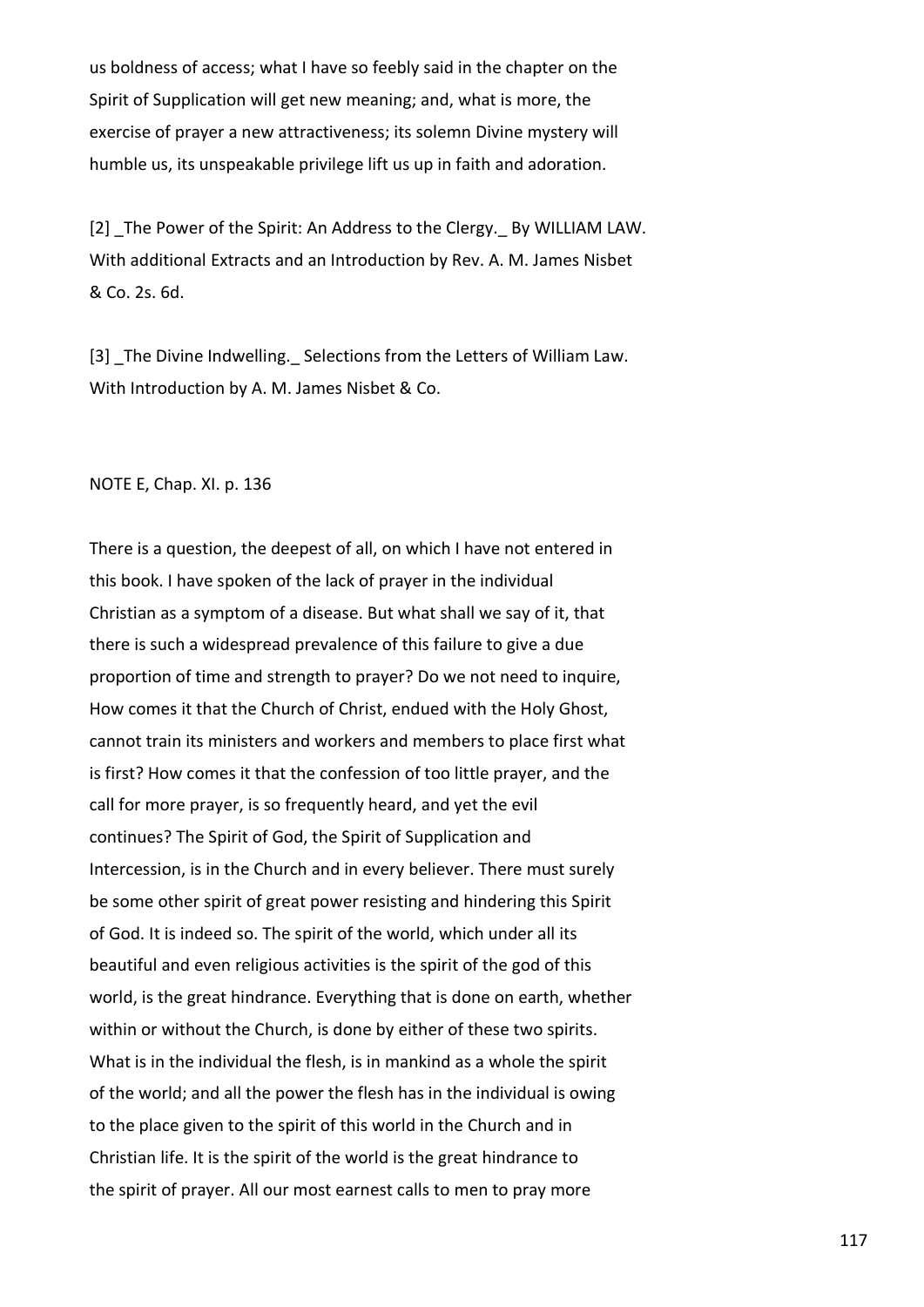will be vain except this evil be acknowledged and combated and overcome. The believer and the Church must be entirely freed from the spirit of the world.

And how is this to be done? There is but one way--the Cross of Christ, "by which," as Paul says, "the world is crucified unto me, and I unto the world." It is only through death to the world that we can be freed from its spirit. The separation must be vital and entire. It is only through the acceptance of our crucifixion with Christ that we can live out this confession, and, as crucified to the world, maintain the position of irreconcilable hostility to whatever is of its spirit and not of the Spirit of God; and it is only God Himself who, by His Divine power, can lead us into and keep us daily dead to sin, and alive unto God in Christ Jesus. The cross, with its shame and its separation from the world, and its death to all that is of flesh and of self, is the only power that can conquer the spirit of the world.

I have felt so strongly that the truth needs to be anew asserted, that I hope, if it please God, to publish a volume, The Cross of Christ, with the inquiry into what God's word teaches as to our actual participation with Christ in His crucifixion. Christ prayed on the way to the cross. He prayed Himself to the cross. He prayed on the cross. He prays ever as the fruit of the cross. As the Church lives on the cross, and the cross lives in the Church, the spirit of prayer will be given. In Christ it was the crucifixion spirit and death that was the source of the Intercession Spirit and Power. With us it can be no otherwise.

## NOTE F, Chap. XIV. p. 177

I have more than once spoken of the need of training Christians to the work of intercession. In a previous note I have asked the question whether, in the teaching of our Theological Halls and Mission Training Houses, sufficient attention is given to prayer as the most important, and in some senses the most difficult part of the work for which the students are being prepared. I have wondered whether it might not be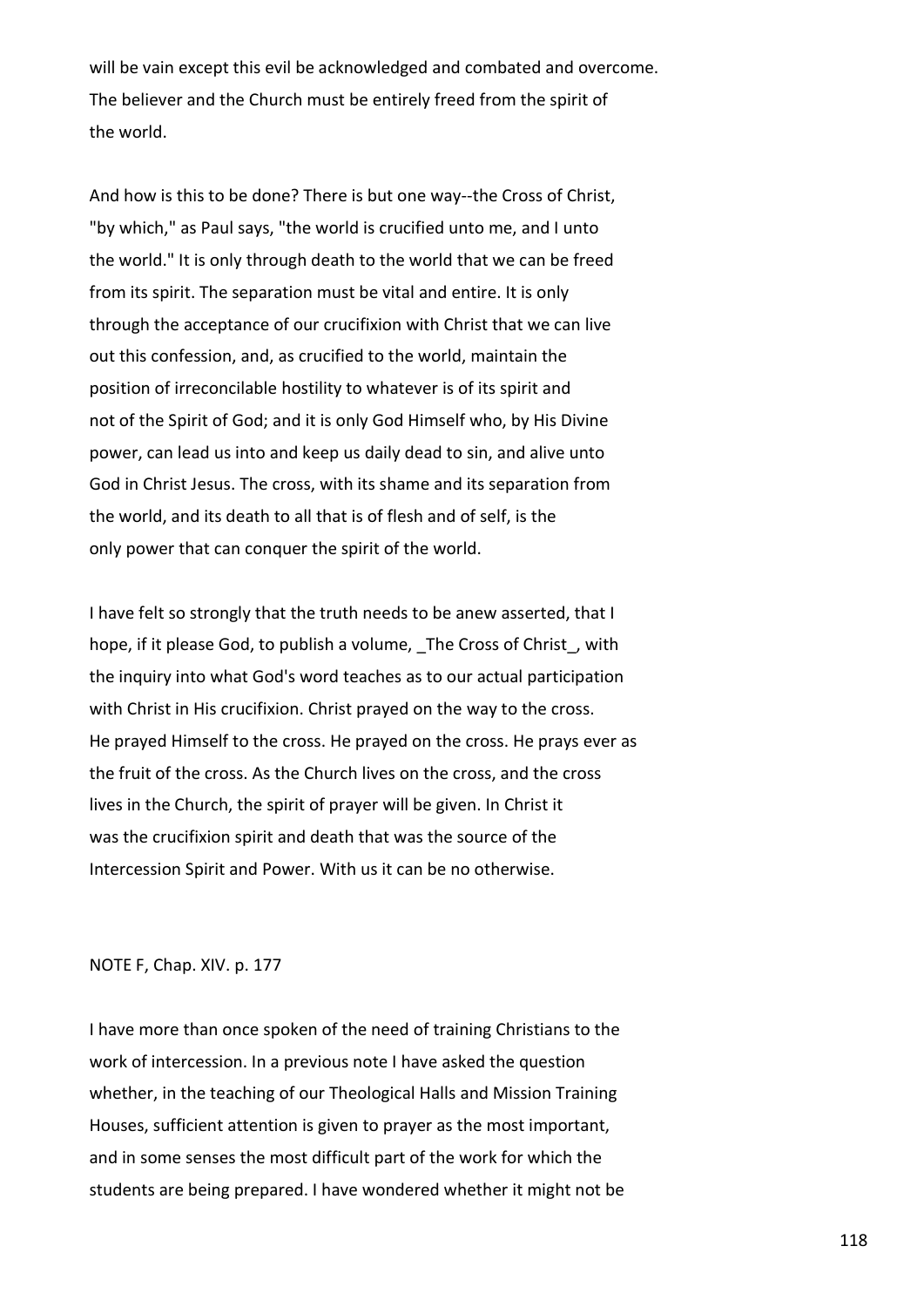possible to offer those who are willing, during their student life, to put themselves under a course of training, some help in the way of hints and suggestions as to what is needed to give prayer the place and the power in our ministry it ought to have.

As a rule, it is in the student life that the character must be formed for future years, and it is in the present student world that the Church of the future must be influenced. If God allows me to carry out a plan that is hardly quite mature yet, I would wish to publish a volume, THE STUDENT'S PRAYER MANUAL, combining the teaching of Scripture as to what is most needed to make men of prayer of us, with such practical directions as may help a young Christian, preparing to devote his life to God's service successfully, to cultivate such a spirit and habit of prayer as shall abide with him through all his coming life and labours.

PRAY WITHOUT CEASING

HELPS TO INTERCESSION

 PRAYING ALWAYS WITH ALL PRAYER AND SUPPLICATION IN THE SPIRIT AND WATCHING THEREUNTO WITH ALL PERSEVERANCE AND SUPPLICATION FOR ALL SAINTS AND FOR ME

 I EXHORT THAT FIRST OF ALL SUPPLICATIONS, PRAYERS, INTERCESSIONS GIVING OF THANKS BE MADE FOR ALL MEN FOR KINGS, AND ALL THAT ARE IN AUTHORITY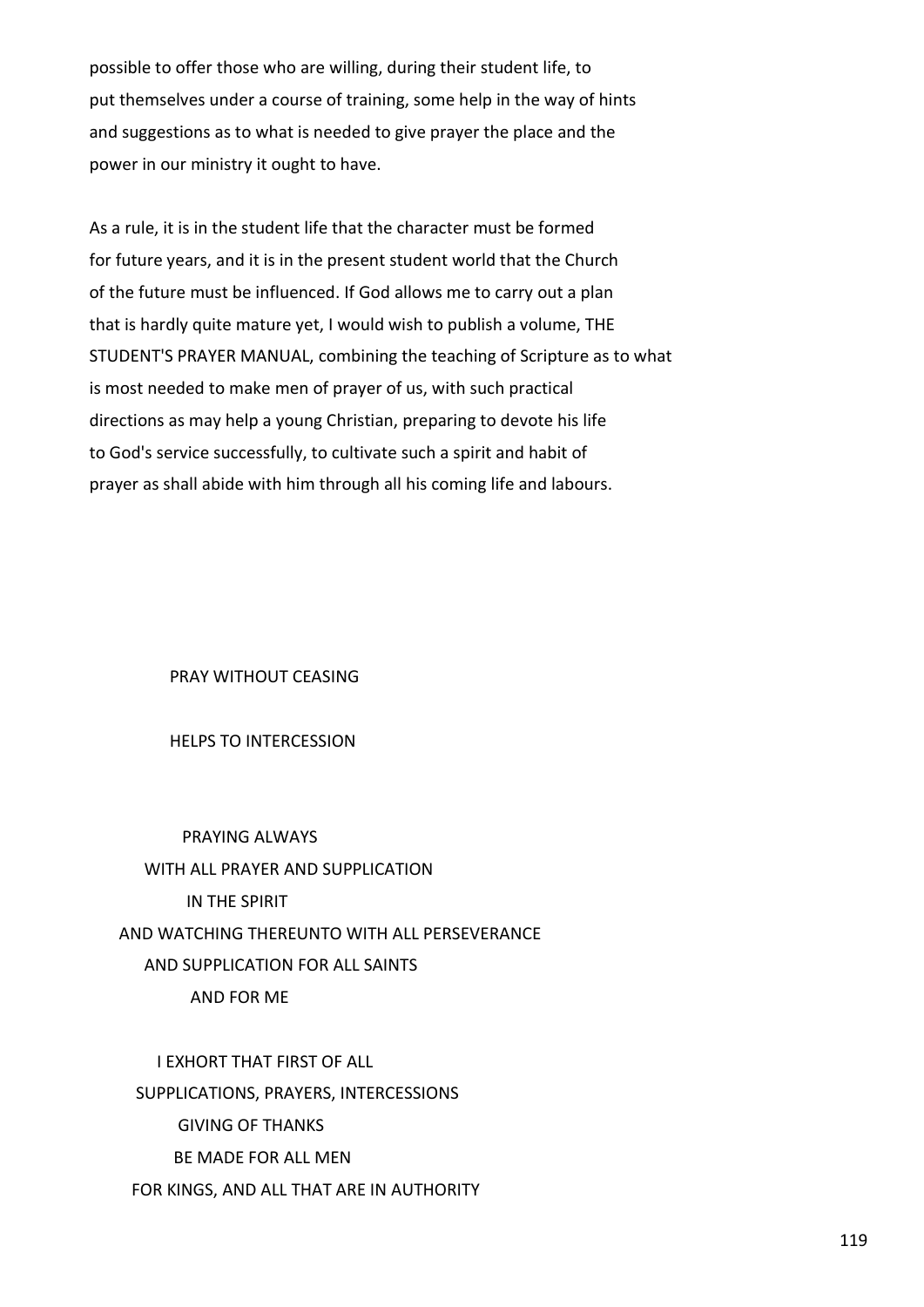## PRAY FOR ONE ANOTHER

These "Helps" are issued as a separate Tract by Messrs. Nisbet &. Co., price 2d.\_

 \_Anyone is at liberty to have the Tract reprinted, with such modifications as may be desired.

## PRAY WITHOUT CEASING

Helps to Intercession

=Pray without Ceasing.=--Who can do this? How can one do it who is surrounded by the cares of daily life?--How can a mother love her child without ceasing? How can the eyelid without ceasing hold itself ready to protect the eye? How can I breathe and feel and hear without ceasing? Because all these are the functions of a healthy, natural life. And so, if the spiritual life be healthy, under the full power of the Holy Spirit, praying without ceasing will be natural.

=Pray without Ceasing.=--Does it refer to continual acts of prayer, in which we are to persevere till we obtain, or to the spirit of prayerfulness that should animate us all the day? It includes both. The example of our Lord Jesus shows us this. We have to enter our closet for special seasons of prayer; we are at times to persevere there in importunate prayer. We are also all the day to walk in God's presence, with the whole heart set upon heavenly things. Without set times of prayer the spirit of prayer will be dull and feeble. Without the continual prayerfulness the set times will not avail.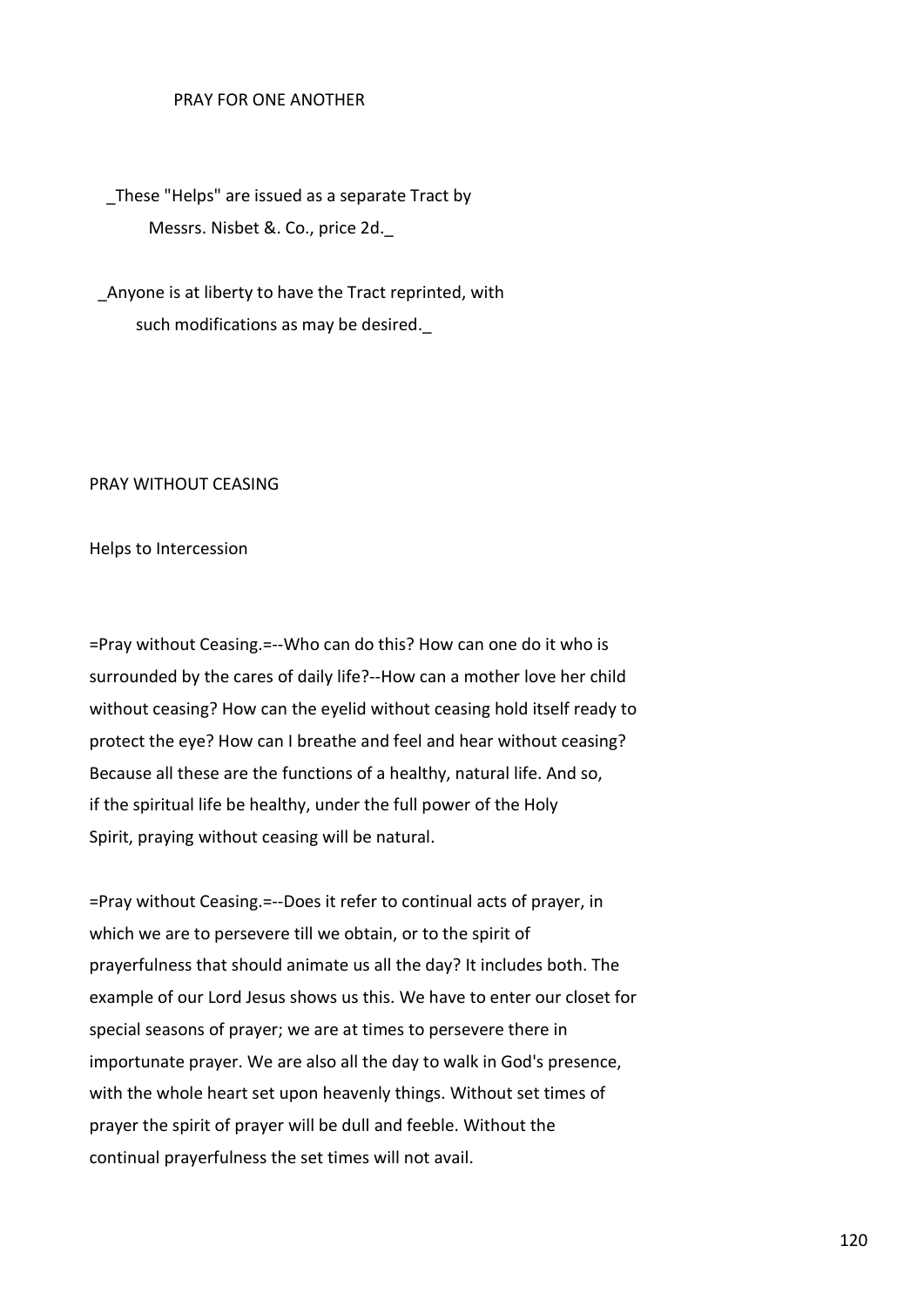=Pray without Ceasing.=--Does that refer to prayer for ourselves or others? To both. It is because many confine it to themselves that they fail so in practising it. It is only when the branch gives itself to bear fruit, more fruit, much fruit, that it can live a healthy life, and expect a rich inflow of sap. The death of Christ brought Him to the place of everlasting intercession. Your death with Him to sin and self sets you free from the care of self, and elevates you to the dignity of intercessor--one who can get life and blessing from God for others. Know your calling; begin this your work. Give yourself wholly to it, and ere you know you will be finding something of this " Praying always " within you.

=Pray without Ceasing.=--How can I learn it? The best way of learning to do a thing--in fact the only way--is \_to do it\_. Begin by setting apart some time every day, say ten or fifteen minutes, in which you say to God and to yourself, that you come to Him now as intercessor for others. Let it be after your morning or evening prayer, or any other time. If you cannot secure the same time every day, be not troubled. Only see that you do your work. Christ chose you and appointed you to pray for others.

If at first you do not feel any special urgency or faith or power in your prayers, let not that hinder you. Quietly tell your Lord Jesus of your feebleness; believe that the Holy Spirit is in you to teach you to pray, and be assured that if you begin, God will help you. God cannot help you unless you begin and keep on.

=Pray without Ceasing.=--How do I know what to pray for? If once you begin, and think of all the needs around you, you will soon find enough. But to help you this little tract is issued, with subjects and hints for prayer for a month. It is meant that we should use it month by month, until we know more fully to follow the Spirit's leading, and have learnt, if need be, to make our own list of subjects, and can dispense with it. In regard to the use of these helps a few words may be needed.

=1. How to Pray.=--You notice for every day two headings--the one =What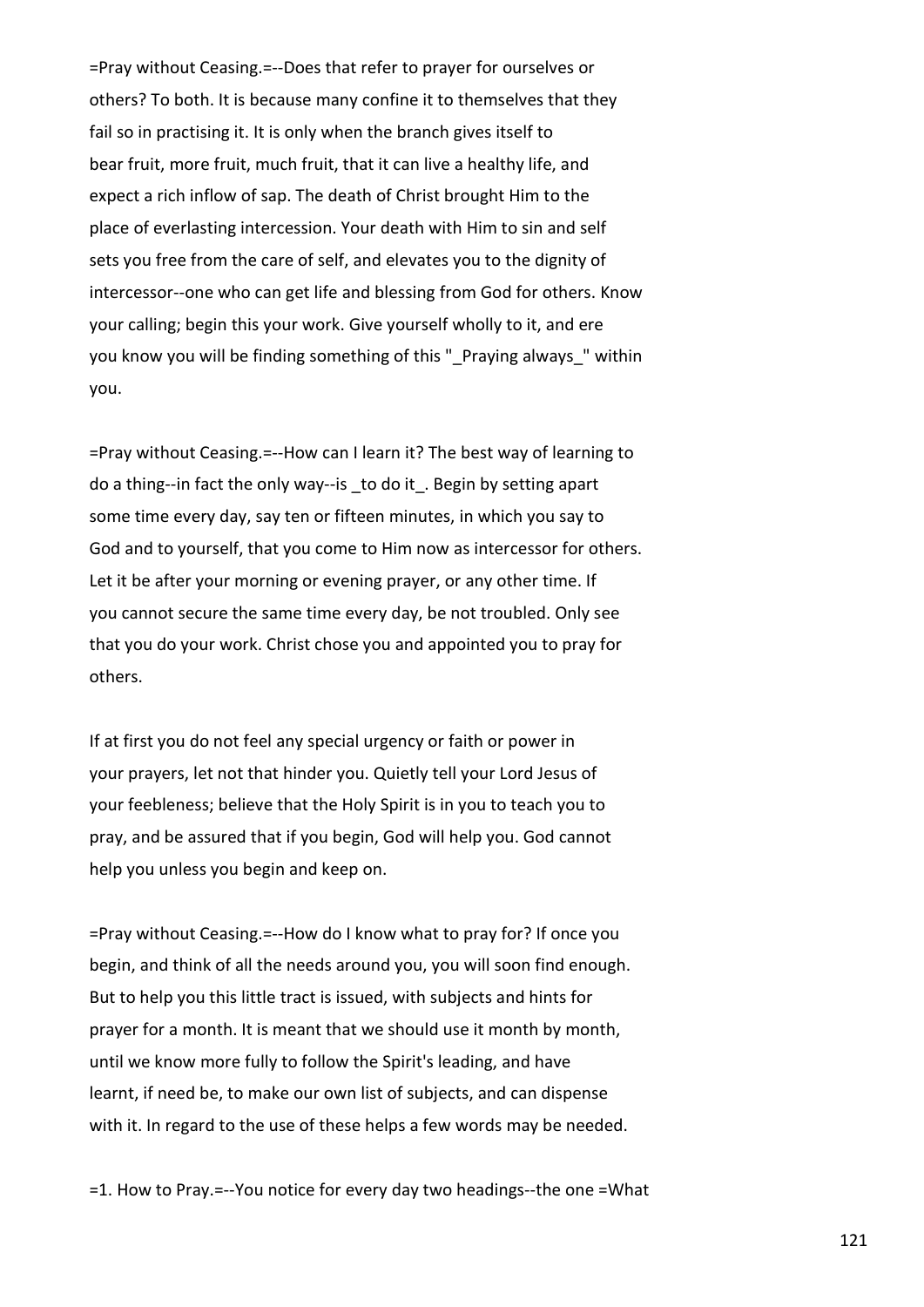to Pray=; the other, =How to Pray=. If the subjects were only given, one might fall into the routine of mentioning names and things before God, and the work become a burden. The hints under the heading =How to Pray= are meant to remind of the spiritual nature of the work, of the need of Divine help, and to encourage faith in the certainty that God, through the Spirit, will give us grace to pray aright, and will also hear our prayer. One does not at once learn to take his place boldly, and to dare to believe that he will be heard. Therefore take a few moments each day to listen to God's voice reminding you of how certainly even you will be heard, and calling on you to pray in that faith in your Father, to claim and take the blessing you plead for. And let these words about =How to Pray= enter your hearts and occupy your thoughts at other times too. The work of intercession is Christ's great work on earth, intrusted to Him because He gave Himself a sacrifice to God for men. The work of intercession is the greatest work a Christian can do. Give yourself a sacrifice to God for men, and the work will become your glory and your joy too.

=2. What to Pray.=--Scripture calls us to pray for many things: for all saints; for all men; for kings and all rulers; for all who are in adversity; for the sending forth of labourers; for those who labour in the gospel; for all converts; for believers who have fallen into sin; for one another in our own immediate circles. The Church is now so much larger than when the New Testament was written; the number of forms of work and workers is so much greater; the needs of the Church and the world are so much better known, that we need to take time and thought to see where prayer is needed, and to what our heart is most drawn out. The Scripture calls to prayer demand a large heart, taking in all saints, and all men, and all needs. An attempt has been made in these helps to indicate what the chief subjects are that need prayer, and that ought to interest every Christian.

It will be felt difficult by many to pray for such large spheres as are sometimes mentioned. Let it be understood that in each case we may make special intercession for our own circle of interest coming under that heading. And it is hardly needful to say, further, that where one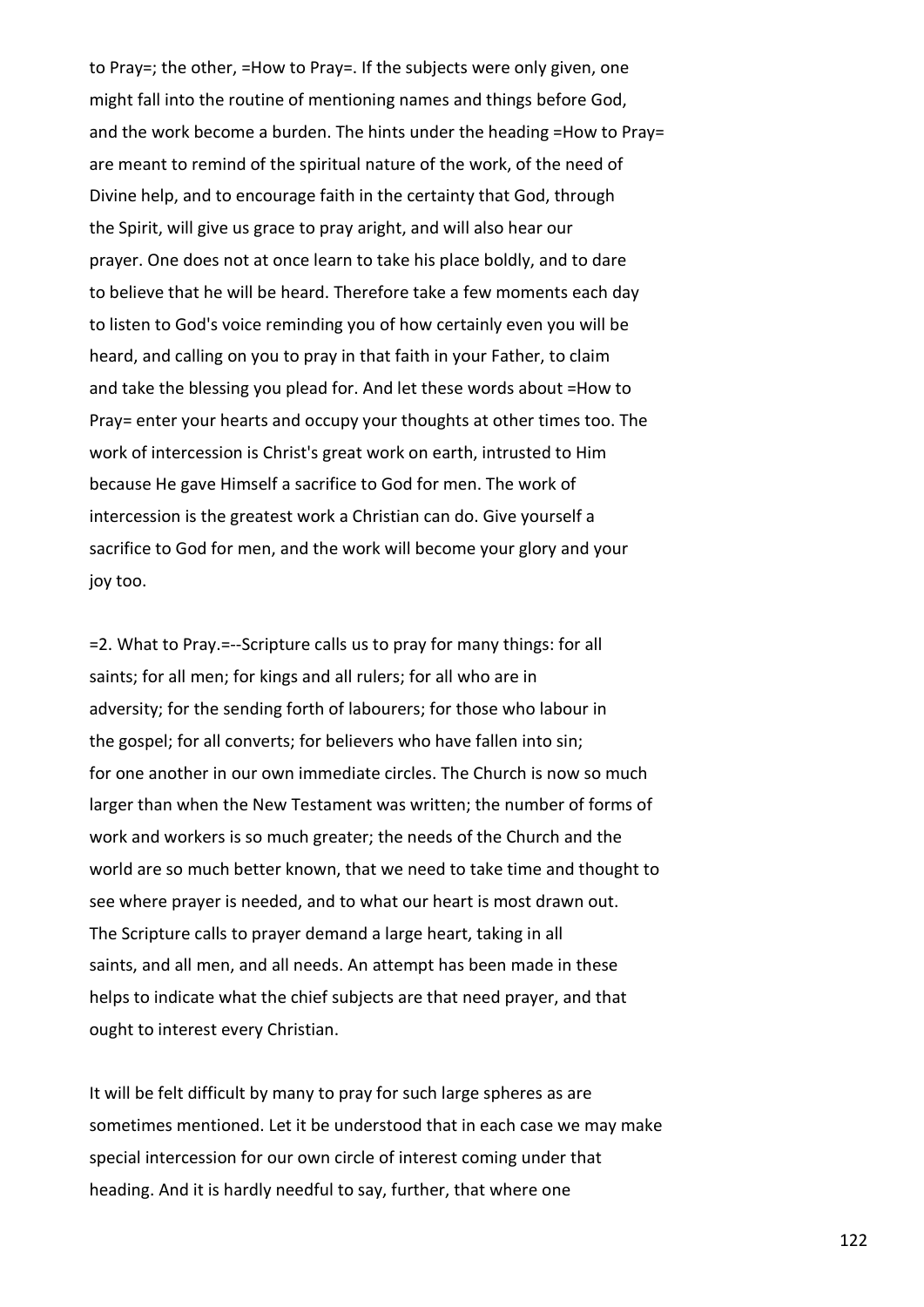subject appears of more special interest or urgency than another we are free for a time day after day to take up that subject. If only time be really given to intercession, and the spirit of believing intercession be cultivated, the object is attained. While, on the one hand, the heart must be enlarged at times to take in all, the more pointed and definite our prayer can be the better. With this view paper is left blank in which we can write down special petitions we desire to urge before God.

=3. Answers to Prayer.=--More than one little book has been published in which Christians may keep a register of their petitions, and note when they were answered. Room has been left on every page for this, so that more definite petitions with regard to individual souls or special spheres of work may be recorded, and the answer looked for. When we pray for all saints, or for missions in general, it is difficult to know when or how our prayer is answered, or whether our prayer has had any part in bringing the answer. It is of extreme importance that we should prove that God hears us, and to this end take note of what answers we look for, and when they come. On the day of praying for all saints, take the saints in your congregation, or in your prayer-meeting, and ask for a revival among them. Take, in connection with missions, some special station or missionary you are interested in, or more than one, and plead for blessing. And expect and look for its coming, that you may praise God.

=4. Prayer Circles.=--There is no desire in publishing this invitation to intercession to add another to the many existing prayer unions or praying bands. The first object is to stir the many Christians who practically, through ignorance of their calling, or unbelief as to their prayer availing much, take but very little part in the work of intercession; and then to help those who do pray to some fuller apprehension of the greatness of the work, and the need of giving their whole strength to it. There is a circle of prayer which asks for prayer on the first day of every month for the fuller manifestation of the power of the Holy Spirit throughout the Church. I have given the words of that invitation as subject for the first day, and taken the same thought as keynote all through. The more one thinks of the need and the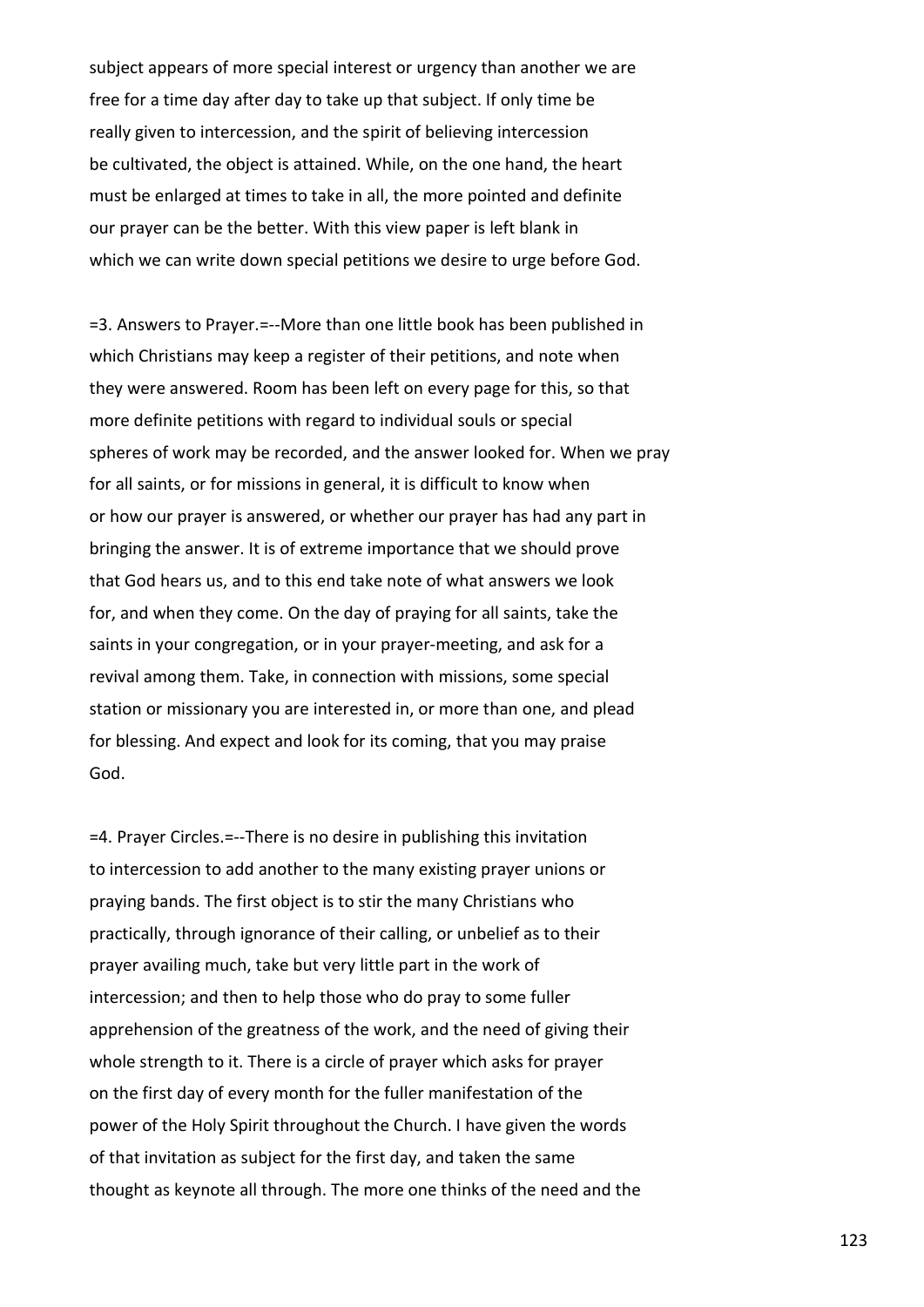promise, and the greatness of the obstacles to be overcome in prayer, the more one feels it must become our life-work day by day, that to which every other interest is subordinated.

But while not forming a large prayer union, it is suggested that it may be found helpful to have small prayer circles to unite in prayer, either for one month, with some special object introduced daily along with the others, or through a year or longer, with the view of strengthening each other in the grace of intercession. If a minister were to invite some of his neighbouring brethren to join for some special requests along with the printed subjects for supplication, or a number of the more earnest members of his congregation to unite in prayer for revival, some might be trained to take their place in the great work of intercession, who now stand idle because no man hath hired them.

=5. Who is sufficient for these things?=--The more we study and try to practise this grace of intercession, the more we become overwhelmed by its greatness and our feebleness. Let every such impression lead us to listen: =My grace is sufficient for thee=, and to answer truthfully: =Our sufficiency is of God=. Take courage; it is in the intercession of Christ you are called to take part. The burden and the agony, the triumph and the victory are all His. Learn from Him, yield to His Spirit in you, to know how to pray. He gave Himself a sacrifice to God for men, that He might have the right and power of intercession. "He bare the sin of many, and made intercession for the transgressors." Let your faith rest boldly on His finished work. Let your heart wholly identify itself with Him in His death and His life. =Like Him=, give yourself =to God= a sacrifice for men: it is your highest nobility, it is your true and full union to Him; it will be to you, as to Him, your power of intercession. Beloved Christian! come and give your whole heart and life to intercession, and you will know its blessedness and its power. God asks nothing less; the world needs nothing less; Christ asks nothing less; let nothing less be what we offer to God.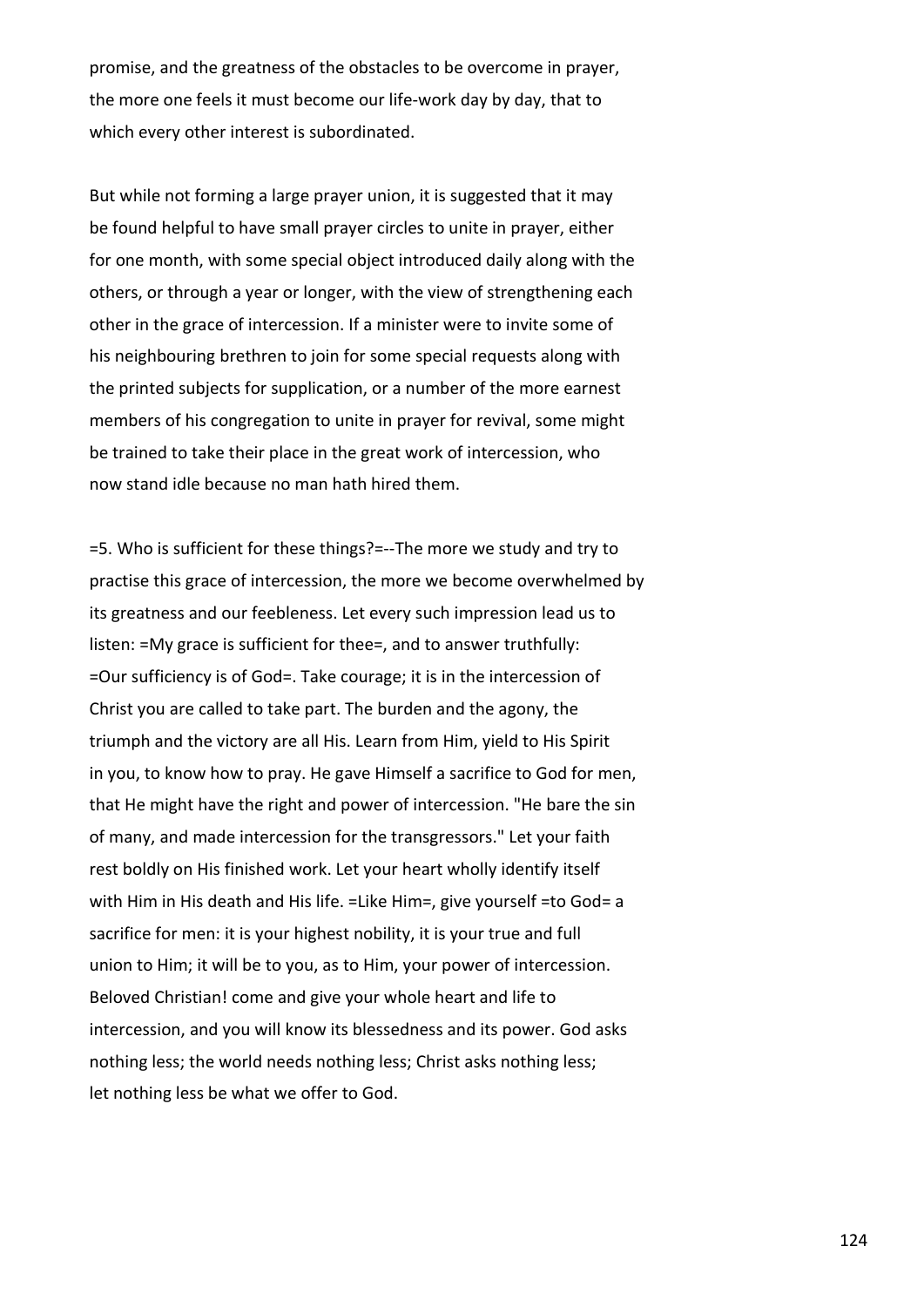WHAT TO PRAY.--For the Power of the Holy Spirit

 ="I bow my knees unto the Father, that He would grant you that ye may be strengthened with power through His Spirit."=--EPH. iii. 16.

="Wait for the promise of the Father."=--ACTS i. 4.

"The fuller manifestation of the grace and energy of the Blessed Spirit of God, in the removal of all that is contrary to God's revealed will, so that we grieve not the Holy Spirit, but that He may work in mightier power in the Church, for the exaltation of Christ and the blessing of souls."

God has one promise to and through His exalted Son; our Lord has one gift to His Church; the Church has one need; all prayer unites in the one petition--the power of the Holy Spirit. Make it your one prayer.

HOW TO PRAY.--As a Child asks a Father

 ="If a son ask bread of any of you that is a father, will he give him a stone? How much more shall your Heavenly Father give the Holy Spirit to them that ask Him?"=--LUKE xi. 11, 13.

Ask as simply and trustfully as a child asks bread. You can do this because ="God hath sent forth the Spirit of His Son into your heart, crying, Abba, Father."= This Spirit is in you to give you childlike confidence. In the faith of His praying in you, ask for the power of that holy Spirit everywhere. Mention places or circles where you specially ask it to be seen.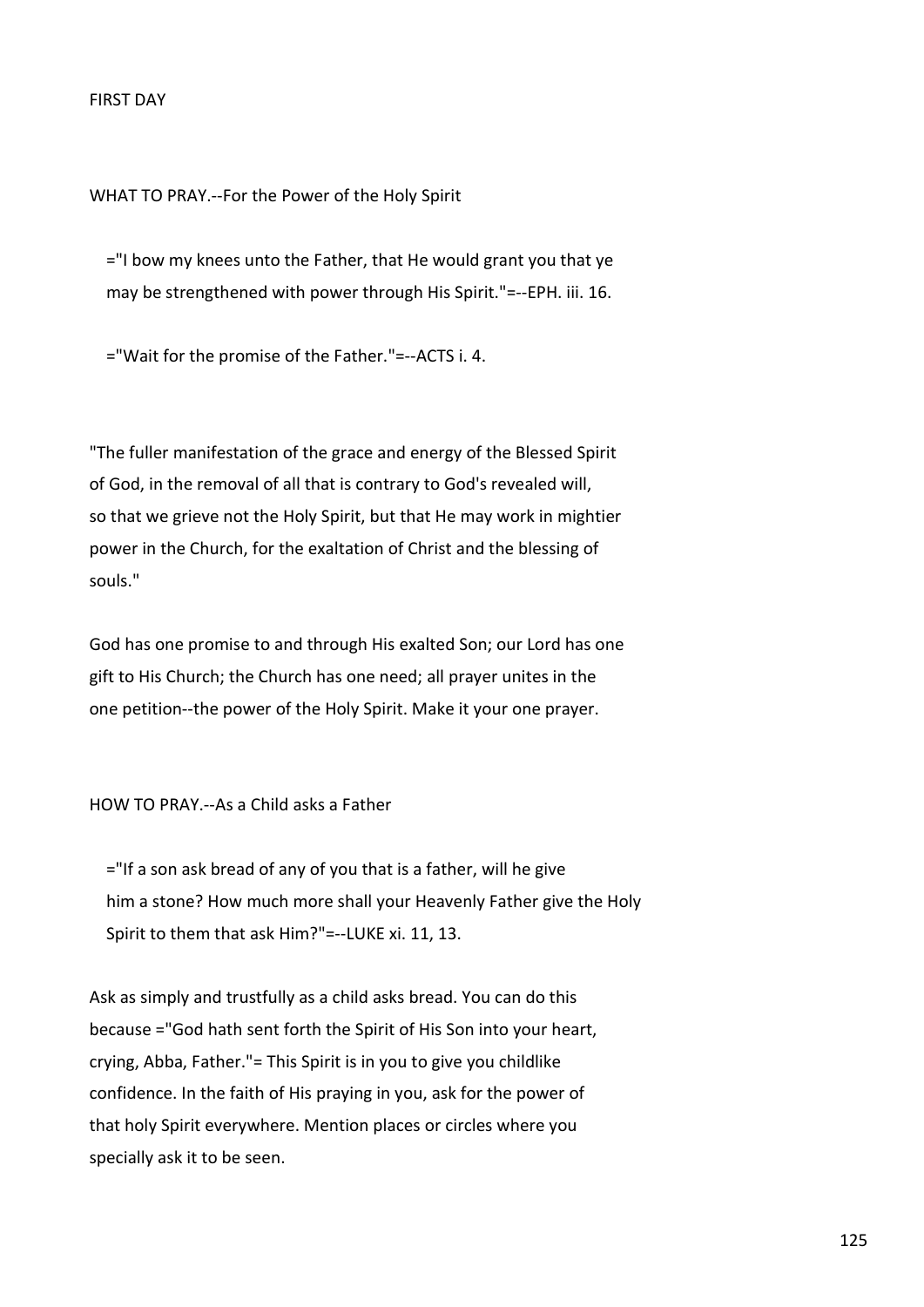SECOND DAY

## WHAT TO PRAY.--For the Spirit of Supplication

="The Spirit Himself maketh intercession for us."=--ROM. viii. 26.

\_\_\_\_\_\_\_\_\_\_\_\_\_\_\_\_\_\_\_\_\_\_\_\_\_\_\_\_\_\_\_\_\_\_\_\_\_\_\_\_\_\_\_\_\_\_\_\_\_\_\_\_\_\_\_\_\_\_\_\_\_\_\_\_\_\_\_\_\_\_\_\_

\_\_\_\_\_\_\_\_\_\_\_\_\_\_\_\_\_\_\_\_\_\_\_\_\_\_\_\_\_\_\_\_\_\_\_\_\_\_\_\_\_\_\_\_\_\_\_\_\_\_\_\_\_\_\_\_\_\_\_\_\_\_\_\_\_\_\_\_\_\_\_\_

\_\_\_\_\_\_\_\_\_\_\_\_\_\_\_\_\_\_\_\_\_\_\_\_\_\_\_\_\_\_\_\_\_\_\_\_\_\_\_\_\_\_\_\_\_\_\_\_\_\_\_\_\_\_\_\_\_\_\_\_\_\_\_\_\_\_\_\_\_\_\_\_

\_\_\_\_\_\_\_\_\_\_\_\_\_\_\_\_\_\_\_\_\_\_\_\_\_\_\_\_\_\_\_\_\_\_\_\_\_\_\_\_\_\_\_\_\_\_\_\_\_\_\_\_\_\_\_\_\_\_\_\_\_\_\_\_\_\_\_\_\_\_\_\_

\_\_\_\_\_\_\_\_\_\_\_\_\_\_\_\_\_\_\_\_\_\_\_\_\_\_\_\_\_\_\_\_\_\_\_\_\_\_\_\_\_\_\_\_\_\_\_\_\_\_\_\_\_\_\_\_\_\_\_\_\_\_\_\_\_\_\_\_\_\_\_\_

\_\_\_\_\_\_\_\_\_\_\_\_\_\_\_\_\_\_\_\_\_\_\_\_\_\_\_\_\_\_\_\_\_\_\_\_\_\_\_\_\_\_\_\_\_\_\_\_\_\_\_\_\_\_\_\_\_\_\_\_\_\_\_\_\_\_\_\_\_\_\_\_

="I will pour out the Spirit of Supplication."=--ZECH. xii. 10.

"The evangelisation of the world depends first of all upon a revival of prayer. Deeper than the need for men--ay, deep down at the bottom of our spiritless life--is the need for the forgotten secret of prevailing, world-wide prayer."

Every child of God has the Holy Spirit in him to pray. God waits to give the Spirit in full measure. Ask for yourself, and all who join, the outpouring of the Spirit of Supplication. Ask it for your own prayer circle.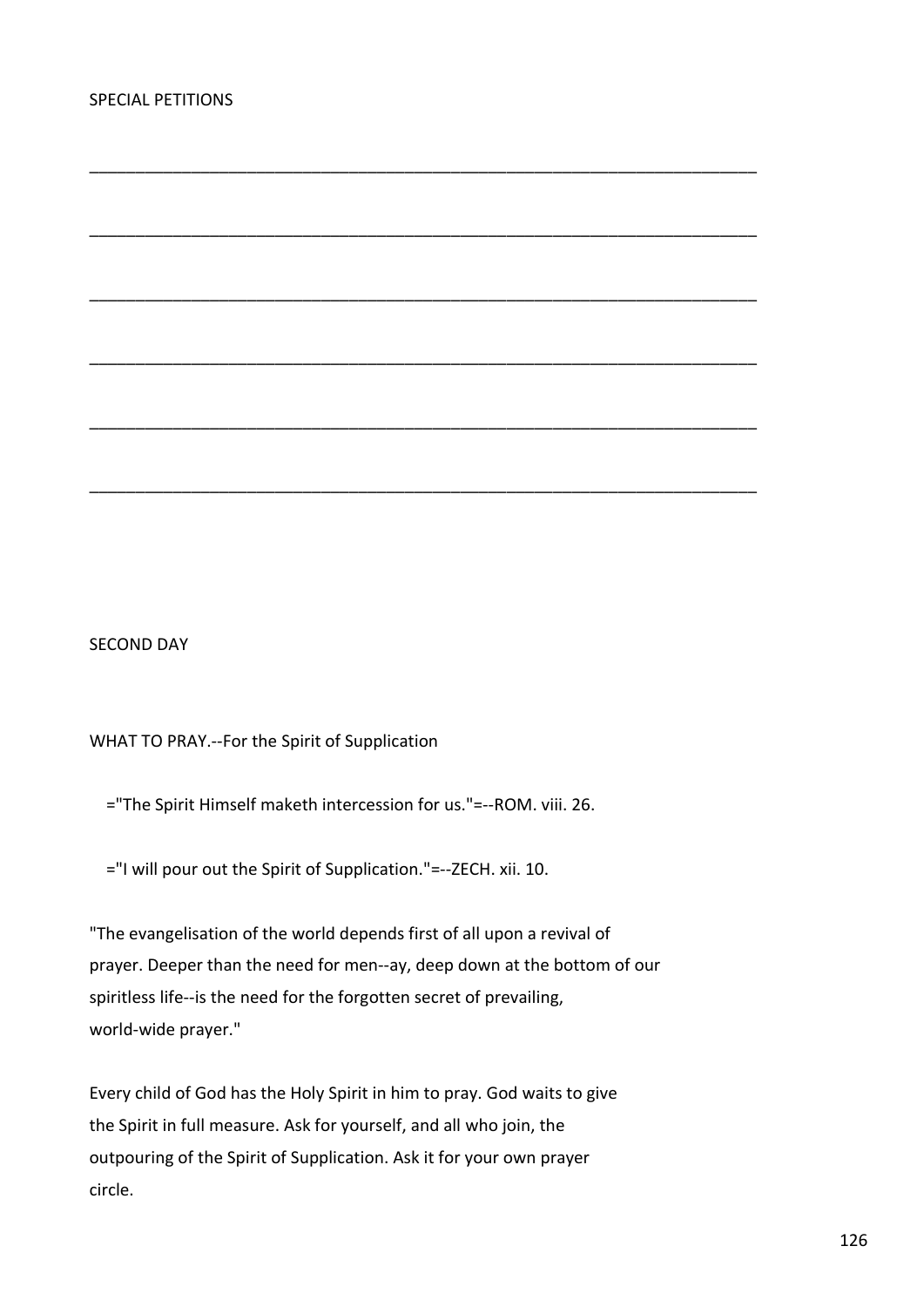HOW TO PRAY.--In the Spirit

 ="With all prayer and supplication, praying at all seasons in the Spirit."=--EPH. vi. 18.

="Praying in the Holy Spirit."=--JUDE 20.

Our Lord gave His disciples on His resurrection day the Holy Spirit to enable them to wait for the full outpouring on the day of Pentecost. It is only in the power of the Spirit already in us, acknowledged and yielded to, that we can pray for His fuller manifestation. Say to the Father, it is the Spirit of His Son in you is urging you to plead His promise.

\_\_\_\_\_\_\_\_\_\_\_\_\_\_\_\_\_\_\_\_\_\_\_\_\_\_\_\_\_\_\_\_\_\_\_\_\_\_\_\_\_\_\_\_\_\_\_\_\_\_\_\_\_\_\_\_\_\_\_\_\_\_\_\_\_\_\_\_\_\_\_\_

\_\_\_\_\_\_\_\_\_\_\_\_\_\_\_\_\_\_\_\_\_\_\_\_\_\_\_\_\_\_\_\_\_\_\_\_\_\_\_\_\_\_\_\_\_\_\_\_\_\_\_\_\_\_\_\_\_\_\_\_\_\_\_\_\_\_\_\_\_\_\_\_

\_\_\_\_\_\_\_\_\_\_\_\_\_\_\_\_\_\_\_\_\_\_\_\_\_\_\_\_\_\_\_\_\_\_\_\_\_\_\_\_\_\_\_\_\_\_\_\_\_\_\_\_\_\_\_\_\_\_\_\_\_\_\_\_\_\_\_\_\_\_\_\_

\_\_\_\_\_\_\_\_\_\_\_\_\_\_\_\_\_\_\_\_\_\_\_\_\_\_\_\_\_\_\_\_\_\_\_\_\_\_\_\_\_\_\_\_\_\_\_\_\_\_\_\_\_\_\_\_\_\_\_\_\_\_\_\_\_\_\_\_\_\_\_\_

\_\_\_\_\_\_\_\_\_\_\_\_\_\_\_\_\_\_\_\_\_\_\_\_\_\_\_\_\_\_\_\_\_\_\_\_\_\_\_\_\_\_\_\_\_\_\_\_\_\_\_\_\_\_\_\_\_\_\_\_\_\_\_\_\_\_\_\_\_\_\_\_

\_\_\_\_\_\_\_\_\_\_\_\_\_\_\_\_\_\_\_\_\_\_\_\_\_\_\_\_\_\_\_\_\_\_\_\_\_\_\_\_\_\_\_\_\_\_\_\_\_\_\_\_\_\_\_\_\_\_\_\_\_\_\_\_\_\_\_\_\_\_\_\_

SPECIAL PETITIONS

THIRD DAY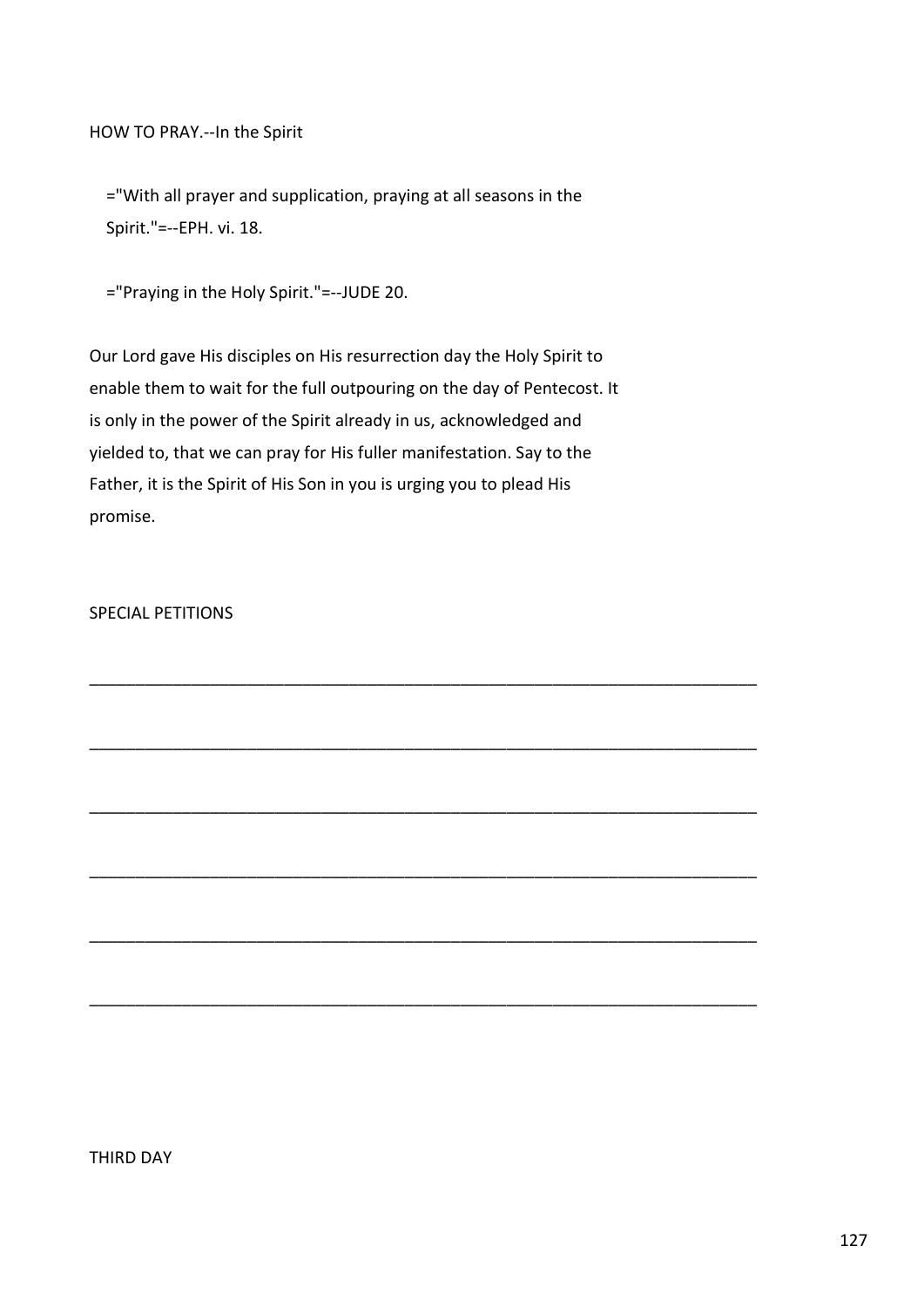="With all prayer and supplication praying at all seasons, and watching thereunto in all perseverance and supplication for all saints."=--EPH. vi. 18.

Every member of a body is interested in the welfare of the whole, and exists to help and complete the others. Believers are one body, and ought to pray, not so much for the welfare of their own church or society, but, first of all, for all saints. This large, unselfish love is the proof that Christ's Spirit and Love is teaching them to pray. Pray first for all and then for the believers around you.

HOW TO PRAY.--In the Love of the Spirit

 ="By this shall all men know that ye are My disciples, if ye have love one to another."=--JOHN xiii. 35.

 $=$ "I pray that they all may be one, that the world may believe that Thou didst send Me."=--JOHN xvii. 21.

 ="I beseech you, brethren, by the love of the Spirit, that ye strive together with me in your prayers to God for me."=--ROM. xv. 30.

 ="Above all things being fervent in your love among yourselves."=--1 PFT. iv. 8.

If we are to pray we must love. Let us say to God we do love all His saints; let us say we love specially every child of His we know. Let us pray with fervent love, in the love of the Spirit.

## SPECIAL PETITIONS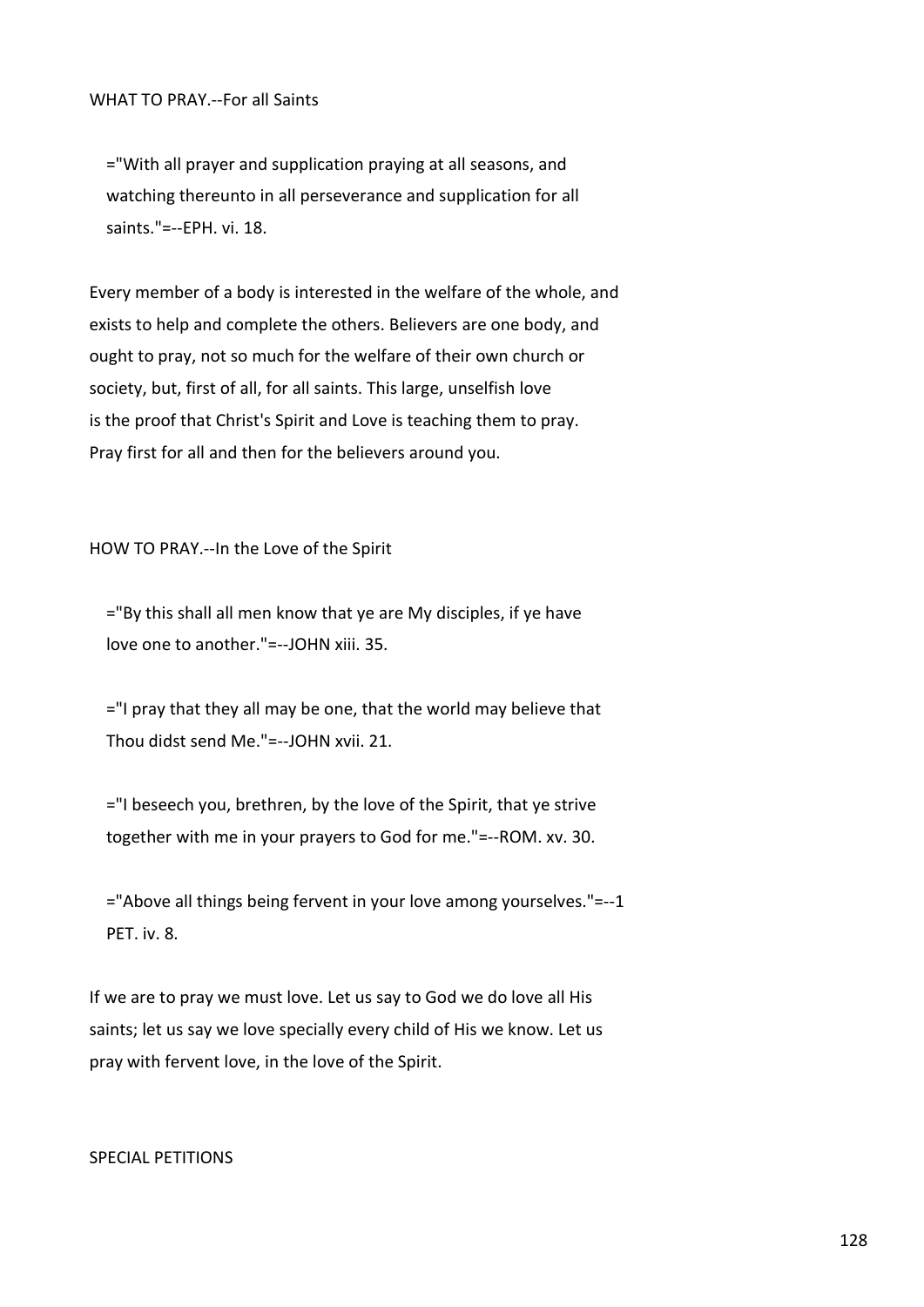## FOURTH DAY

WHAT TO PRAY,--For the Spirit of Holiness

God is the Holy One. His people is a holy people. He speaks: I am holy: I am the Lord which make you holy. Christ prayed: Sanctify them. Make them holy through =Thy Truth=. Paul prayed: "God establish your hearts unblamable in holiness." "God sanctify you wholly!"

\_\_\_\_\_\_\_\_\_\_\_\_\_\_\_\_\_\_\_\_\_\_\_\_\_\_\_\_\_\_\_\_\_\_\_\_\_\_\_\_\_\_\_\_\_\_\_\_\_\_\_\_\_\_\_\_\_\_\_\_\_\_\_\_\_\_\_\_\_\_\_\_

\_\_\_\_\_\_\_\_\_\_\_\_\_\_\_\_\_\_\_\_\_\_\_\_\_\_\_\_\_\_\_\_\_\_\_\_\_\_\_\_\_\_\_\_\_\_\_\_\_\_\_\_\_\_\_\_\_\_\_\_\_\_\_\_\_\_\_\_\_\_\_\_

\_\_\_\_\_\_\_\_\_\_\_\_\_\_\_\_\_\_\_\_\_\_\_\_\_\_\_\_\_\_\_\_\_\_\_\_\_\_\_\_\_\_\_\_\_\_\_\_\_\_\_\_\_\_\_\_\_\_\_\_\_\_\_\_\_\_\_\_\_\_\_\_

\_\_\_\_\_\_\_\_\_\_\_\_\_\_\_\_\_\_\_\_\_\_\_\_\_\_\_\_\_\_\_\_\_\_\_\_\_\_\_\_\_\_\_\_\_\_\_\_\_\_\_\_\_\_\_\_\_\_\_\_\_\_\_\_\_\_\_\_\_\_\_\_

\_\_\_\_\_\_\_\_\_\_\_\_\_\_\_\_\_\_\_\_\_\_\_\_\_\_\_\_\_\_\_\_\_\_\_\_\_\_\_\_\_\_\_\_\_\_\_\_\_\_\_\_\_\_\_\_\_\_\_\_\_\_\_\_\_\_\_\_\_\_\_\_

\_\_\_\_\_\_\_\_\_\_\_\_\_\_\_\_\_\_\_\_\_\_\_\_\_\_\_\_\_\_\_\_\_\_\_\_\_\_\_\_\_\_\_\_\_\_\_\_\_\_\_\_\_\_\_\_\_\_\_\_\_\_\_\_\_\_\_\_\_\_\_\_

Pray for all saints--God's holy ones--throughout the Church, that the Spirit of holiness may rule them. Specially for new converts. For the saints in your own neighbourhood or congregation. For any you are specially interested in. Think of their special need, weakness, or sin, and pray that God may make them holy.

HOW TO PRAY.--Trusting in God's Omnipotence

The things that are impossible with men are possible with God. When we think of the great things we ask for, of how little likelihood there is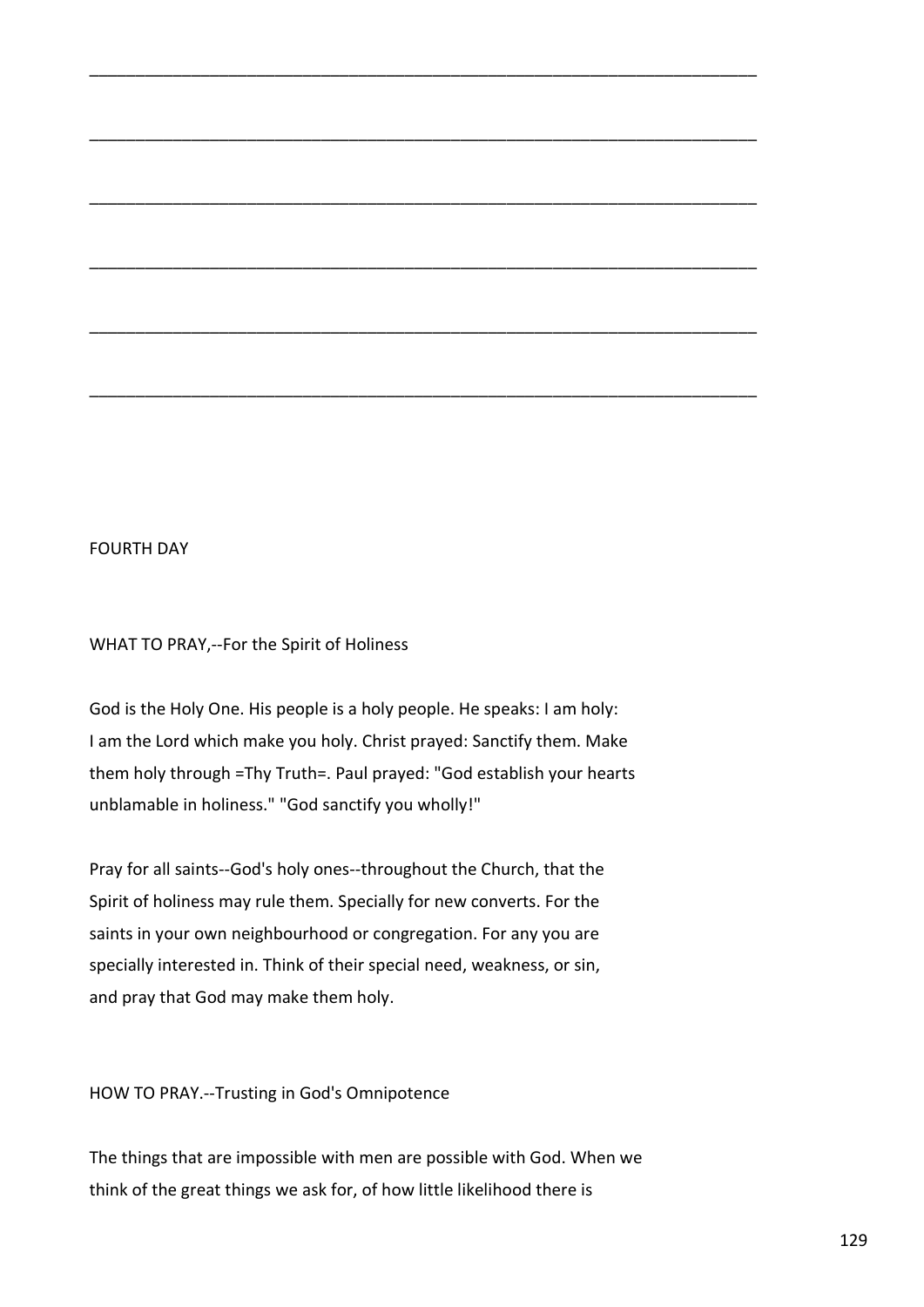of their coming, of our own insignificance. Prayer is not only wishing, or asking, but believing and accepting. Be still before God and ask Him to give you to know Him as the Almighty One, and leave your petitions with Him who doeth wonders.

\_\_\_\_\_\_\_\_\_\_\_\_\_\_\_\_\_\_\_\_\_\_\_\_\_\_\_\_\_\_\_\_\_\_\_\_\_\_\_\_\_\_\_\_\_\_\_\_\_\_\_\_\_\_\_\_\_\_\_\_\_\_\_\_\_\_\_\_\_\_\_\_

\_\_\_\_\_\_\_\_\_\_\_\_\_\_\_\_\_\_\_\_\_\_\_\_\_\_\_\_\_\_\_\_\_\_\_\_\_\_\_\_\_\_\_\_\_\_\_\_\_\_\_\_\_\_\_\_\_\_\_\_\_\_\_\_\_\_\_\_\_\_\_\_

\_\_\_\_\_\_\_\_\_\_\_\_\_\_\_\_\_\_\_\_\_\_\_\_\_\_\_\_\_\_\_\_\_\_\_\_\_\_\_\_\_\_\_\_\_\_\_\_\_\_\_\_\_\_\_\_\_\_\_\_\_\_\_\_\_\_\_\_\_\_\_\_

\_\_\_\_\_\_\_\_\_\_\_\_\_\_\_\_\_\_\_\_\_\_\_\_\_\_\_\_\_\_\_\_\_\_\_\_\_\_\_\_\_\_\_\_\_\_\_\_\_\_\_\_\_\_\_\_\_\_\_\_\_\_\_\_\_\_\_\_\_\_\_\_

\_\_\_\_\_\_\_\_\_\_\_\_\_\_\_\_\_\_\_\_\_\_\_\_\_\_\_\_\_\_\_\_\_\_\_\_\_\_\_\_\_\_\_\_\_\_\_\_\_\_\_\_\_\_\_\_\_\_\_\_\_\_\_\_\_\_\_\_\_\_\_\_

\_\_\_\_\_\_\_\_\_\_\_\_\_\_\_\_\_\_\_\_\_\_\_\_\_\_\_\_\_\_\_\_\_\_\_\_\_\_\_\_\_\_\_\_\_\_\_\_\_\_\_\_\_\_\_\_\_\_\_\_\_\_\_\_\_\_\_\_\_\_\_\_

SPECIAL PETITIONS

## FIFTH DAY

WHAT TO PRAY.--That God's People may be kept from the World

="Holy Father, keep through Thine own name those whom Thou hast given Me. I pray not that Thou shouldest take them out of the world, but that Thou shouldest keep them from the evil. They are not of the world, as I am not of the world."=--JOHN xvii. 11, 15, 16.

In the last night Christ asked three things for His disciples: that they might be kept as those who are not of the world; that they might be sanctified; that they might be one in love. You cannot do better than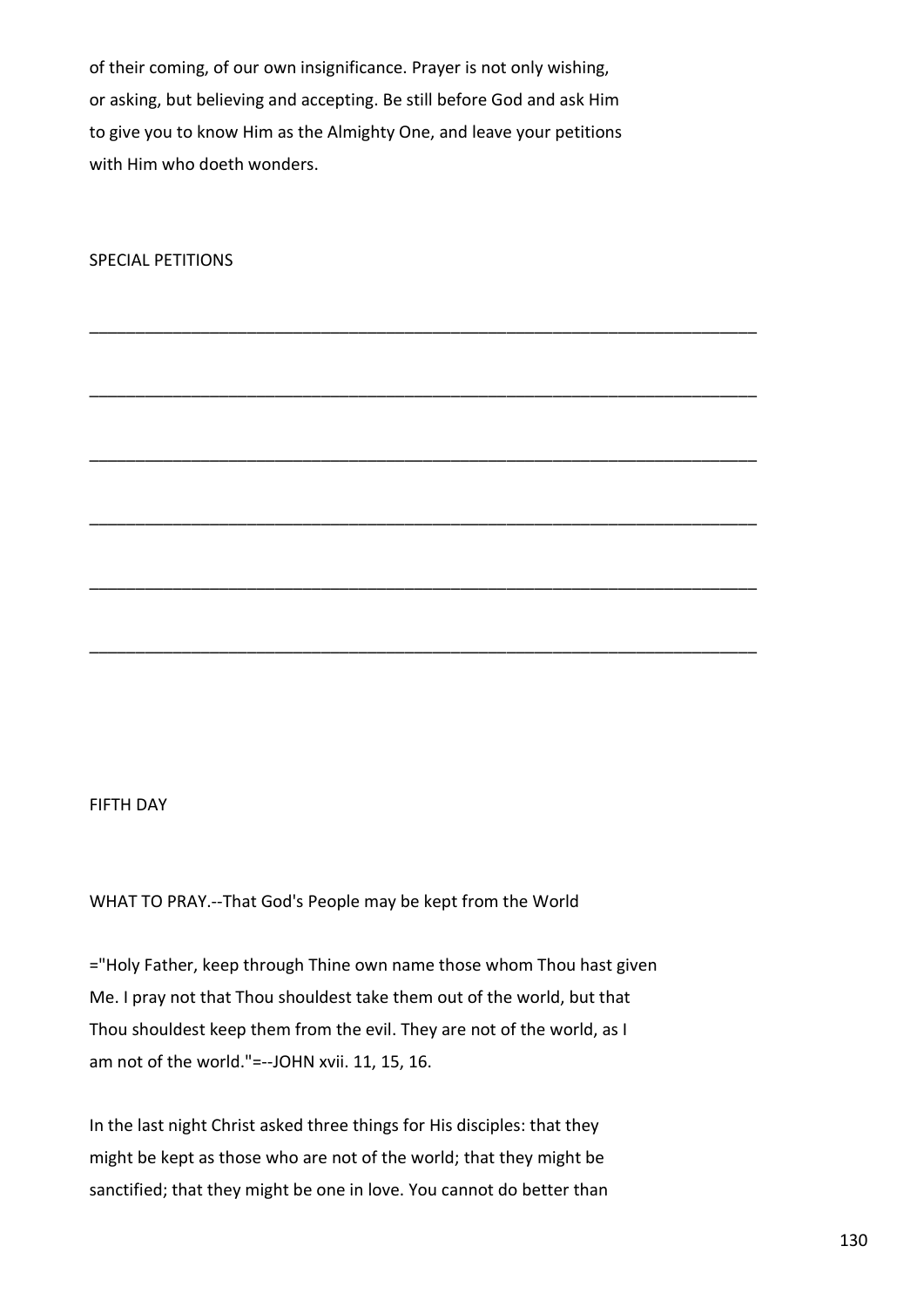pray as Jesus prayed. Ask for God's people that they may be kept separate from the world and its spirit; that they, by the Holy Spirit, may live as those who are not of the world.

HOW TO PRAY.--Having Confidence before God

="Beloved, if our hearts condemn us not, then have we confidence toward God. And whatsoever we ask, we receive of Him, because we keep His commandments, and do those things that are pleasing in His sight."=--1 JOHN iii. 21, 22.

Learn these words by heart. Get them into your heart. Join the ranks of those who, with John, draw nigh to God with =an assured heart=, that =does not condemn= them, =having confidence toward God=. In this spirit pray for your brother who sins (1 John v. 16). In the quiet confidence of an obedient child plead for those of your brethren who may be giving way to sin. Pray for all to be kept from the evil. And say often, ="What we ask, we receive, because we keep and do."=

\_\_\_\_\_\_\_\_\_\_\_\_\_\_\_\_\_\_\_\_\_\_\_\_\_\_\_\_\_\_\_\_\_\_\_\_\_\_\_\_\_\_\_\_\_\_\_\_\_\_\_\_\_\_\_\_\_\_\_\_\_\_\_\_\_\_\_\_\_\_\_\_

\_\_\_\_\_\_\_\_\_\_\_\_\_\_\_\_\_\_\_\_\_\_\_\_\_\_\_\_\_\_\_\_\_\_\_\_\_\_\_\_\_\_\_\_\_\_\_\_\_\_\_\_\_\_\_\_\_\_\_\_\_\_\_\_\_\_\_\_\_\_\_\_

\_\_\_\_\_\_\_\_\_\_\_\_\_\_\_\_\_\_\_\_\_\_\_\_\_\_\_\_\_\_\_\_\_\_\_\_\_\_\_\_\_\_\_\_\_\_\_\_\_\_\_\_\_\_\_\_\_\_\_\_\_\_\_\_\_\_\_\_\_\_\_\_

\_\_\_\_\_\_\_\_\_\_\_\_\_\_\_\_\_\_\_\_\_\_\_\_\_\_\_\_\_\_\_\_\_\_\_\_\_\_\_\_\_\_\_\_\_\_\_\_\_\_\_\_\_\_\_\_\_\_\_\_\_\_\_\_\_\_\_\_\_\_\_\_

\_\_\_\_\_\_\_\_\_\_\_\_\_\_\_\_\_\_\_\_\_\_\_\_\_\_\_\_\_\_\_\_\_\_\_\_\_\_\_\_\_\_\_\_\_\_\_\_\_\_\_\_\_\_\_\_\_\_\_\_\_\_\_\_\_\_\_\_\_\_\_\_

\_\_\_\_\_\_\_\_\_\_\_\_\_\_\_\_\_\_\_\_\_\_\_\_\_\_\_\_\_\_\_\_\_\_\_\_\_\_\_\_\_\_\_\_\_\_\_\_\_\_\_\_\_\_\_\_\_\_\_\_\_\_\_\_\_\_\_\_\_\_\_\_

SPECIAL PETITIONS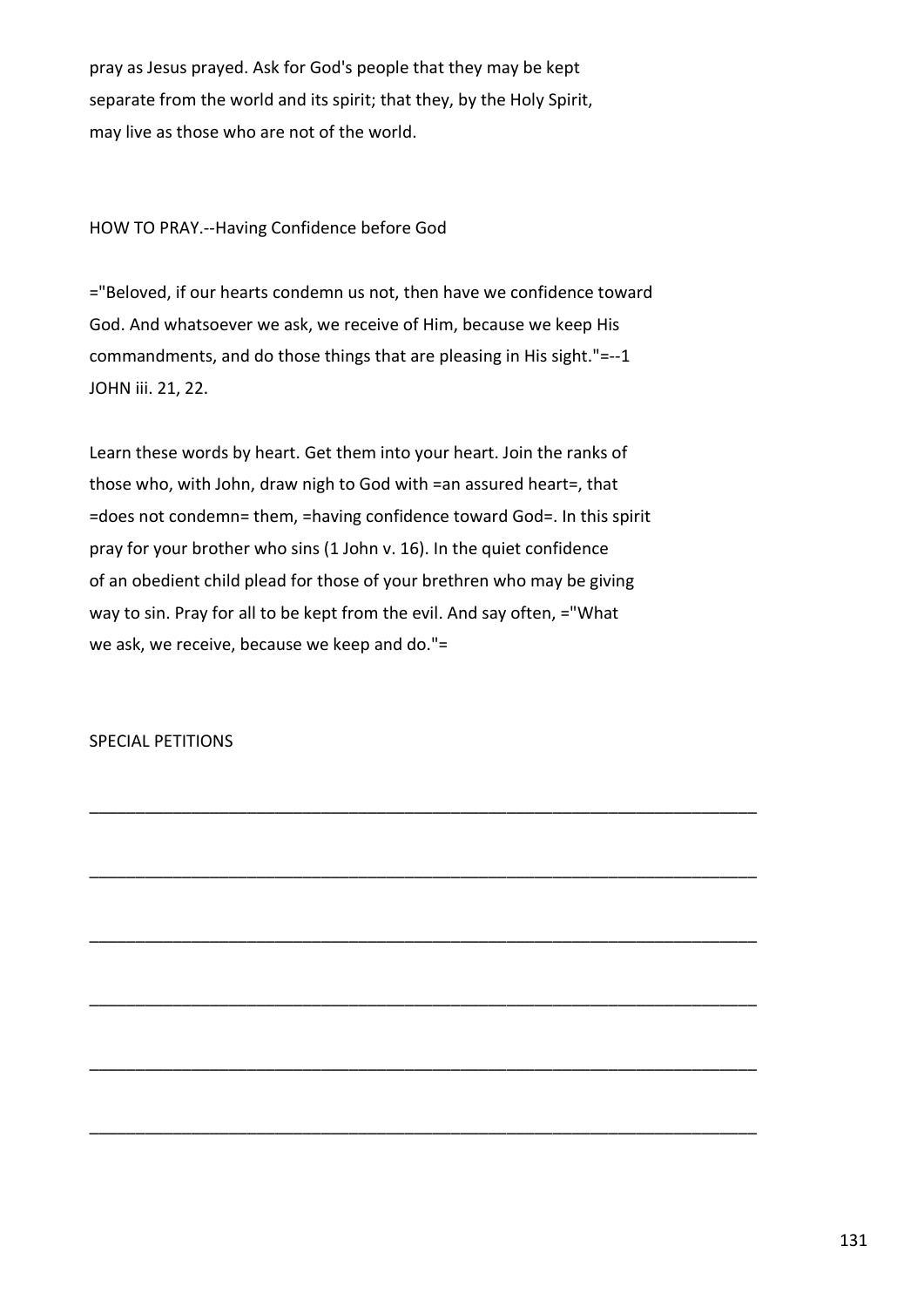## SIXTH DAY

WHAT TO PRAY.--For the Spirit of Love in the Church

 ="I pray that they may be one, even as we are one: I in them and Thou in Me; that the world may know that Thou didst send Me, and hast loved them as Thou hast loved Me ... that the love wherewith Thou hast loved Me may be in them, and I in them."=--JOHN xvii. 23.

="The fruit of the Spirit is love."=--GAL. v. 22.

Believers are one in Christ, as He is one with the Father. The love of God rests on them, and can dwell in them. Pray that the power of the Holy Ghost may so work this love in believers, that the world may see and know God's love in them. Pray much for this.

HOW TO PRAY.--As one of God's Remembrancers

 ="I have set watchmen on thy walls, which shall never hold their peace day nor night: ye that are the Lord's remembrancers, keep not silence, and give Him no rest."=--ISA. lxii. 6.

Study these words until your whole soul be filled with the consciousness, I am appointed intercessor. Enter God's presence in that faith. Study the world's need with that thought--it is my work to intercede; the Holy Spirit will teach me for what and how. Let it be an abiding consciousness: My great life-work, like Christ's, is intercession--to pray for believers and those who do not yet know God.

## SPECIAL PETITIONS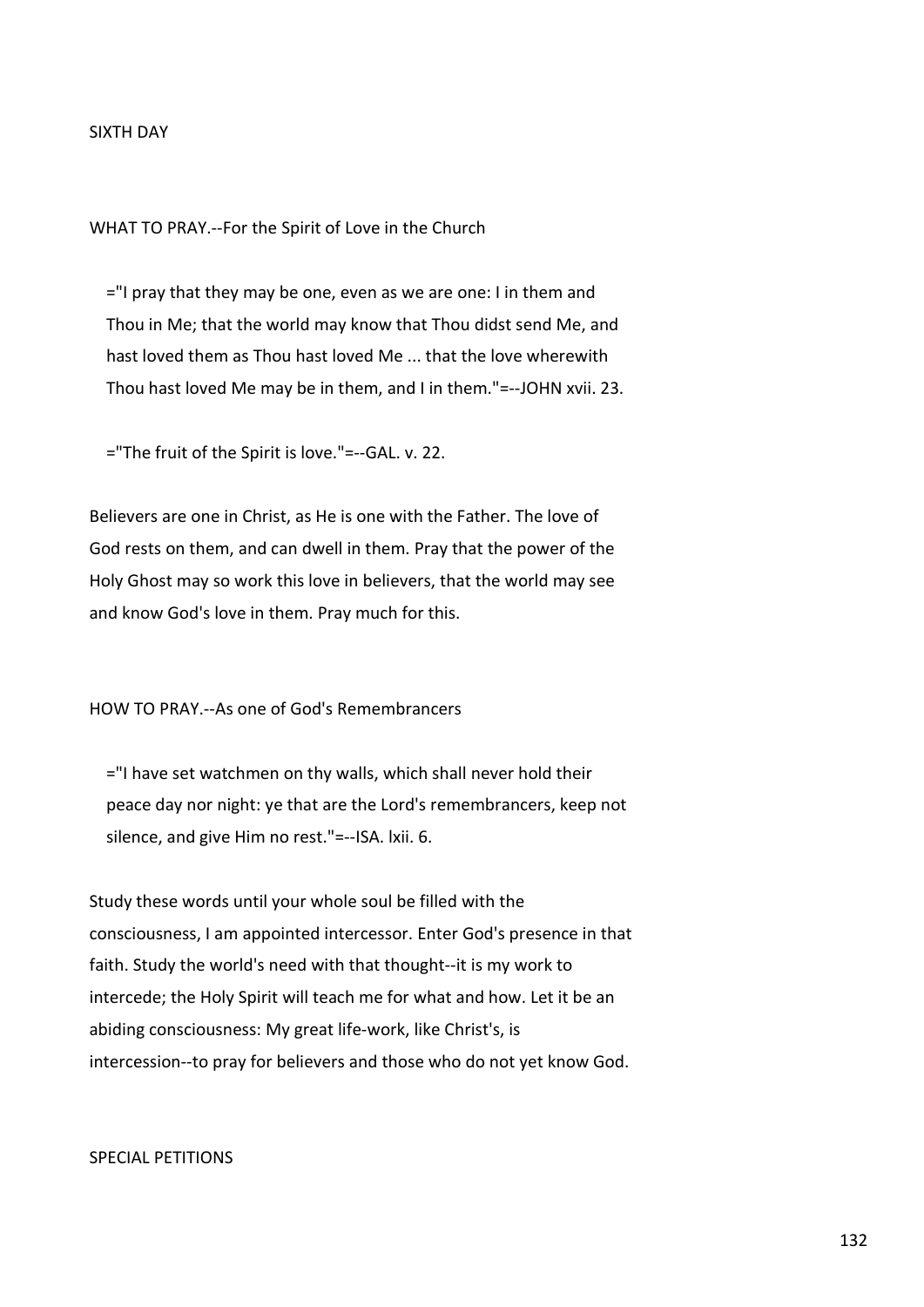## SEVENTH DAY

WHAT TO PRAY.--For the Power of the Holy Spirit on Ministers

 ="I beseech you that ye strive together with me in your prayers to God for me."=--ROM. xv. 30.

\_\_\_\_\_\_\_\_\_\_\_\_\_\_\_\_\_\_\_\_\_\_\_\_\_\_\_\_\_\_\_\_\_\_\_\_\_\_\_\_\_\_\_\_\_\_\_\_\_\_\_\_\_\_\_\_\_\_\_\_\_\_\_\_\_\_\_\_\_\_\_\_

\_\_\_\_\_\_\_\_\_\_\_\_\_\_\_\_\_\_\_\_\_\_\_\_\_\_\_\_\_\_\_\_\_\_\_\_\_\_\_\_\_\_\_\_\_\_\_\_\_\_\_\_\_\_\_\_\_\_\_\_\_\_\_\_\_\_\_\_\_\_\_\_

\_\_\_\_\_\_\_\_\_\_\_\_\_\_\_\_\_\_\_\_\_\_\_\_\_\_\_\_\_\_\_\_\_\_\_\_\_\_\_\_\_\_\_\_\_\_\_\_\_\_\_\_\_\_\_\_\_\_\_\_\_\_\_\_\_\_\_\_\_\_\_\_

\_\_\_\_\_\_\_\_\_\_\_\_\_\_\_\_\_\_\_\_\_\_\_\_\_\_\_\_\_\_\_\_\_\_\_\_\_\_\_\_\_\_\_\_\_\_\_\_\_\_\_\_\_\_\_\_\_\_\_\_\_\_\_\_\_\_\_\_\_\_\_\_

\_\_\_\_\_\_\_\_\_\_\_\_\_\_\_\_\_\_\_\_\_\_\_\_\_\_\_\_\_\_\_\_\_\_\_\_\_\_\_\_\_\_\_\_\_\_\_\_\_\_\_\_\_\_\_\_\_\_\_\_\_\_\_\_\_\_\_\_\_\_\_\_

\_\_\_\_\_\_\_\_\_\_\_\_\_\_\_\_\_\_\_\_\_\_\_\_\_\_\_\_\_\_\_\_\_\_\_\_\_\_\_\_\_\_\_\_\_\_\_\_\_\_\_\_\_\_\_\_\_\_\_\_\_\_\_\_\_\_\_\_\_\_\_\_

 ="He will deliver us; ye also helping together by your supplication on our behalf."=--2 COR. i. 10, 11.

What a great host of ministers there are in Christ's Church. What need they have of prayer. What a power they might be, if they were all clothed with the power of the Holy Ghost. Pray definitely for this; long for it. Think of your own minister, and ask it very specially for him. Connect every thought of the ministry, in your town or neighbourhood or the world, with the prayer that all may be filled with the Spirit. Plead for them the promise, ="Tarry till ye be clothed with power from on high." "Ye shall receive power, when the Holy Ghost is come upon you."=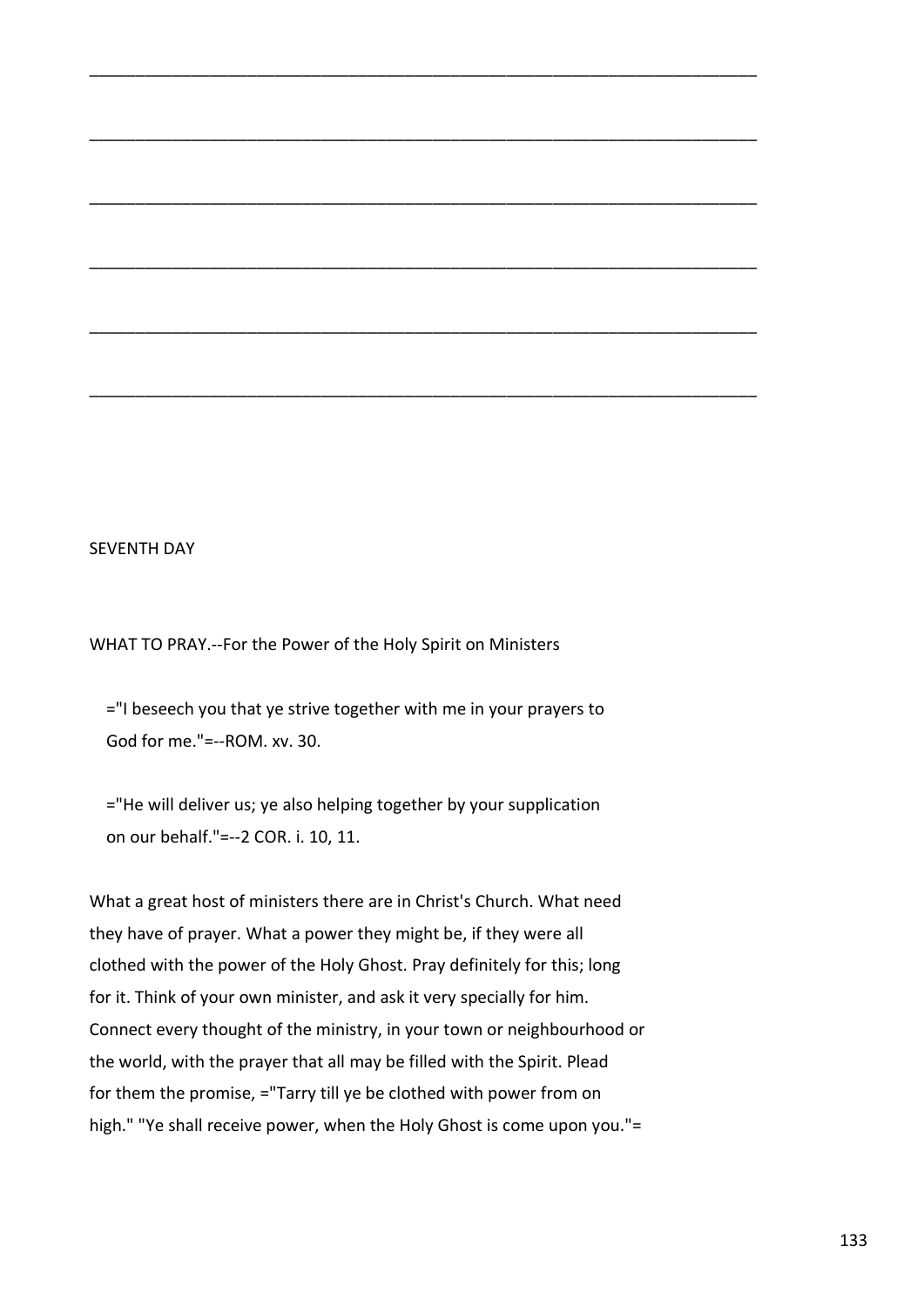="But thou, when thou prayest, enter into thy inner chamber, and having shut to thy door, pray to the Father which is in secret."=--MATT. vi. 6.

 ="He withdrew again into the mountain to pray, \_Himself alone\_."=--MATT. xiv. 23; JOHN vi. 15.

Take time and realise, when you are alone with God: Here am I now, face to face with God, to intercede for His servants. Do not think you have no influence, or that your prayer will not be missed. Your prayer and faith will make a difference. Cry in secret to God for His ministers.

\_\_\_\_\_\_\_\_\_\_\_\_\_\_\_\_\_\_\_\_\_\_\_\_\_\_\_\_\_\_\_\_\_\_\_\_\_\_\_\_\_\_\_\_\_\_\_\_\_\_\_\_\_\_\_\_\_\_\_\_\_\_\_\_\_\_\_\_\_\_\_\_

\_\_\_\_\_\_\_\_\_\_\_\_\_\_\_\_\_\_\_\_\_\_\_\_\_\_\_\_\_\_\_\_\_\_\_\_\_\_\_\_\_\_\_\_\_\_\_\_\_\_\_\_\_\_\_\_\_\_\_\_\_\_\_\_\_\_\_\_\_\_\_\_

\_\_\_\_\_\_\_\_\_\_\_\_\_\_\_\_\_\_\_\_\_\_\_\_\_\_\_\_\_\_\_\_\_\_\_\_\_\_\_\_\_\_\_\_\_\_\_\_\_\_\_\_\_\_\_\_\_\_\_\_\_\_\_\_\_\_\_\_\_\_\_\_

\_\_\_\_\_\_\_\_\_\_\_\_\_\_\_\_\_\_\_\_\_\_\_\_\_\_\_\_\_\_\_\_\_\_\_\_\_\_\_\_\_\_\_\_\_\_\_\_\_\_\_\_\_\_\_\_\_\_\_\_\_\_\_\_\_\_\_\_\_\_\_\_

\_\_\_\_\_\_\_\_\_\_\_\_\_\_\_\_\_\_\_\_\_\_\_\_\_\_\_\_\_\_\_\_\_\_\_\_\_\_\_\_\_\_\_\_\_\_\_\_\_\_\_\_\_\_\_\_\_\_\_\_\_\_\_\_\_\_\_\_\_\_\_\_

\_\_\_\_\_\_\_\_\_\_\_\_\_\_\_\_\_\_\_\_\_\_\_\_\_\_\_\_\_\_\_\_\_\_\_\_\_\_\_\_\_\_\_\_\_\_\_\_\_\_\_\_\_\_\_\_\_\_\_\_\_\_\_\_\_\_\_\_\_\_\_\_

# SPECIAL PETITIONS

EIGHTH DAY

WHAT TO PRAY.--For the Spirit on all Christian Workers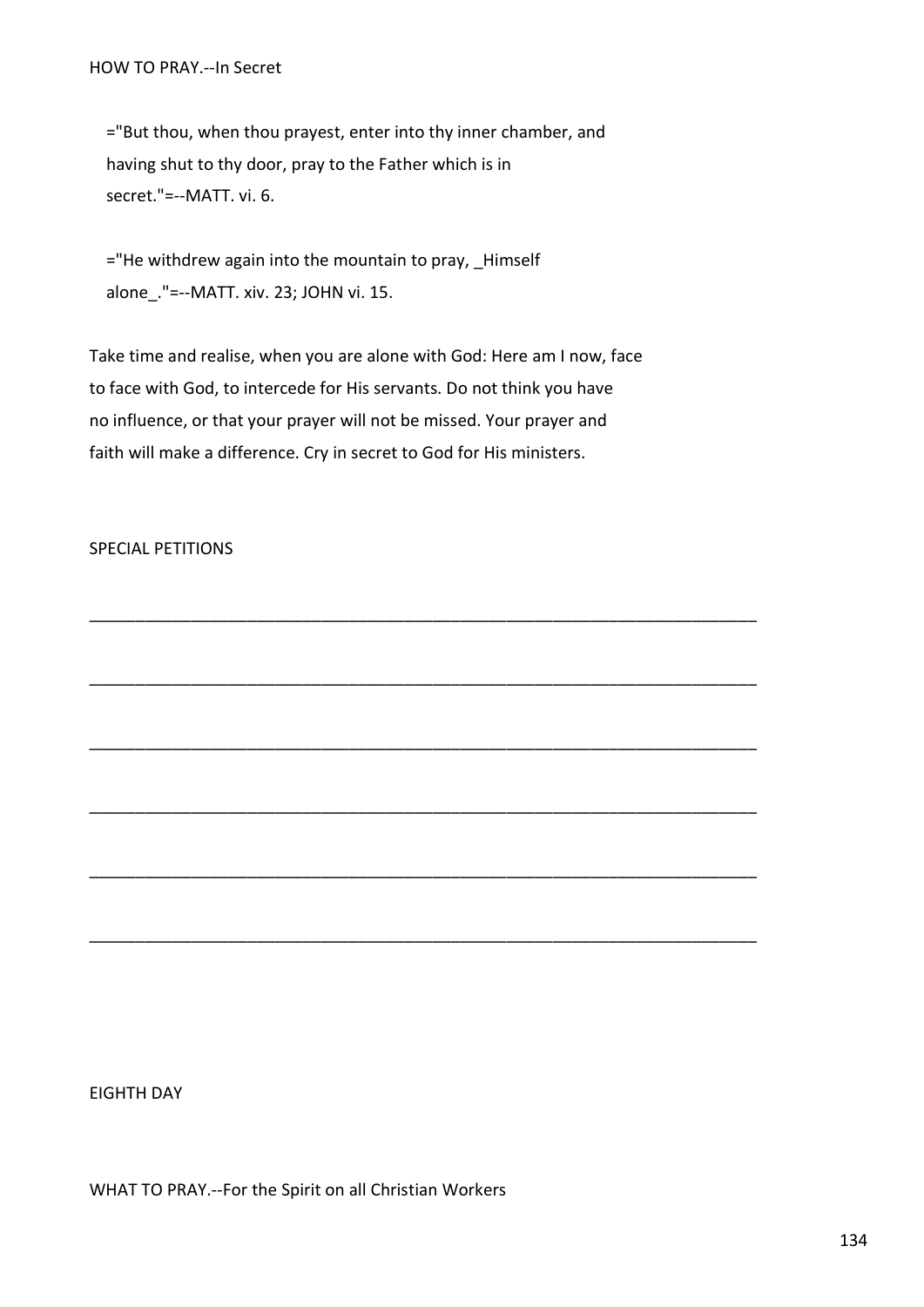="Ye also helping together on our behalf; that for the gift bestowed upon us by means of many, thanks may be given by many on our behalf."=--2 COR. i. 11.

What multitudes of workers in connection with our churches and missions, our railways and postmen, our soldiers and sailors, our young men and young women, our fallen men and women, our poor and sick. God be praised for this! What could they accomplish if each were living in the fulness of the Holy Spirit? Pray for them; it makes you a partner in their work, and you will praise God each time you hear of blessing anywhere.

HOW TO PRAY.--With definite Petitions

="What wilt thou that I should do unto thee?"=--LUKE xviii. 41.

The Lord knew what the man wanted, and yet He asked him. The utterance of our wish gives point to the transaction in which we are engaged with God, and so awakens faith and expectation. Be very definite in your petitions, so as to know what answer you may look for. Just think of the great host of workers, and ask and expect God definitely to bless them in answer to the prayers of His people. Then ask still more definitely for workers around you. Intercession is not the breathing out of pious wishes; its aim is, in believing, persevering prayer, to receive and bring down blessing.

\_\_\_\_\_\_\_\_\_\_\_\_\_\_\_\_\_\_\_\_\_\_\_\_\_\_\_\_\_\_\_\_\_\_\_\_\_\_\_\_\_\_\_\_\_\_\_\_\_\_\_\_\_\_\_\_\_\_\_\_\_\_\_\_\_\_\_\_\_\_\_\_

\_\_\_\_\_\_\_\_\_\_\_\_\_\_\_\_\_\_\_\_\_\_\_\_\_\_\_\_\_\_\_\_\_\_\_\_\_\_\_\_\_\_\_\_\_\_\_\_\_\_\_\_\_\_\_\_\_\_\_\_\_\_\_\_\_\_\_\_\_\_\_\_

\_\_\_\_\_\_\_\_\_\_\_\_\_\_\_\_\_\_\_\_\_\_\_\_\_\_\_\_\_\_\_\_\_\_\_\_\_\_\_\_\_\_\_\_\_\_\_\_\_\_\_\_\_\_\_\_\_\_\_\_\_\_\_\_\_\_\_\_\_\_\_\_

SPECIAL PETITIONS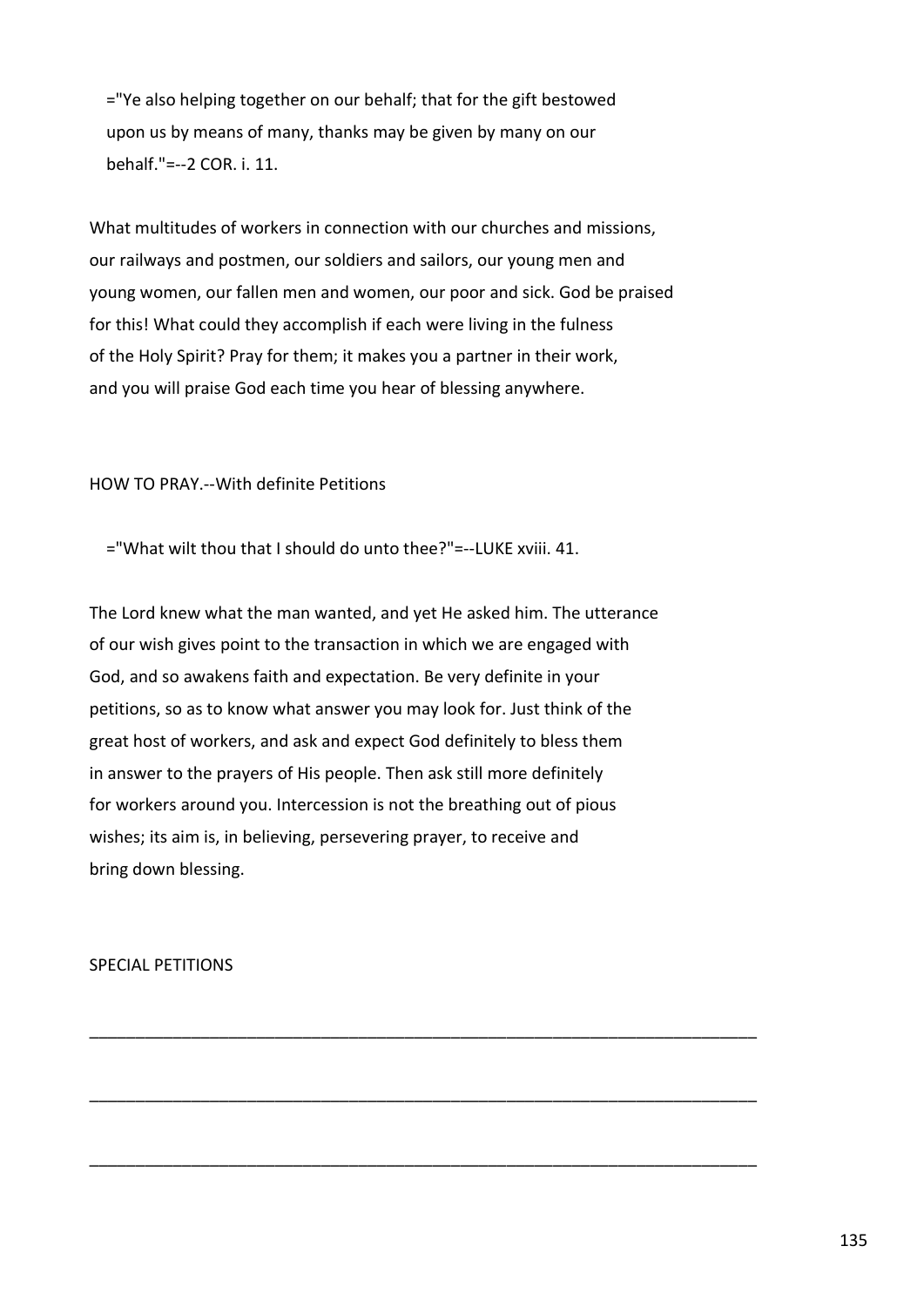## NINTH DAY

WHAT TO PRAY.--For God's Spirit on our Mission Work

 "The evangelisation of the world depends first of all upon a revival of prayer. Deeper than the need for men--ay, deep down at the bottom of our spiritless life, is the need for the forgotten secret of prevailing, world-wide prayer."

\_\_\_\_\_\_\_\_\_\_\_\_\_\_\_\_\_\_\_\_\_\_\_\_\_\_\_\_\_\_\_\_\_\_\_\_\_\_\_\_\_\_\_\_\_\_\_\_\_\_\_\_\_\_\_\_\_\_\_\_\_\_\_\_\_\_\_\_\_\_\_\_

\_\_\_\_\_\_\_\_\_\_\_\_\_\_\_\_\_\_\_\_\_\_\_\_\_\_\_\_\_\_\_\_\_\_\_\_\_\_\_\_\_\_\_\_\_\_\_\_\_\_\_\_\_\_\_\_\_\_\_\_\_\_\_\_\_\_\_\_\_\_\_\_

\_\_\_\_\_\_\_\_\_\_\_\_\_\_\_\_\_\_\_\_\_\_\_\_\_\_\_\_\_\_\_\_\_\_\_\_\_\_\_\_\_\_\_\_\_\_\_\_\_\_\_\_\_\_\_\_\_\_\_\_\_\_\_\_\_\_\_\_\_\_\_\_

 ="As they ministered to the Lord, and fasted, the Holy Ghost said, Separate Me Barnabas and Saul. Then when they had fasted and prayed, they sent them away. So they, being sent forth by the Holy Ghost, departed."=--ACTS xiii. 2, 3, 4.

Pray that our mission work may all be done in this spirit--waiting on God, hearing the voice of the Spirit, sending forth men with fasting and prayer. Pray that in our churches our mission interest and mission work may be in the power of the Holy Spirit and of prayer. It is a Spirit-filled, praying Church will send out Spirit-filled missionaries, mighty in prayer.

HOW TO PRAY.--Take Time

="I give myself unto prayer."=--PS. cix. 4.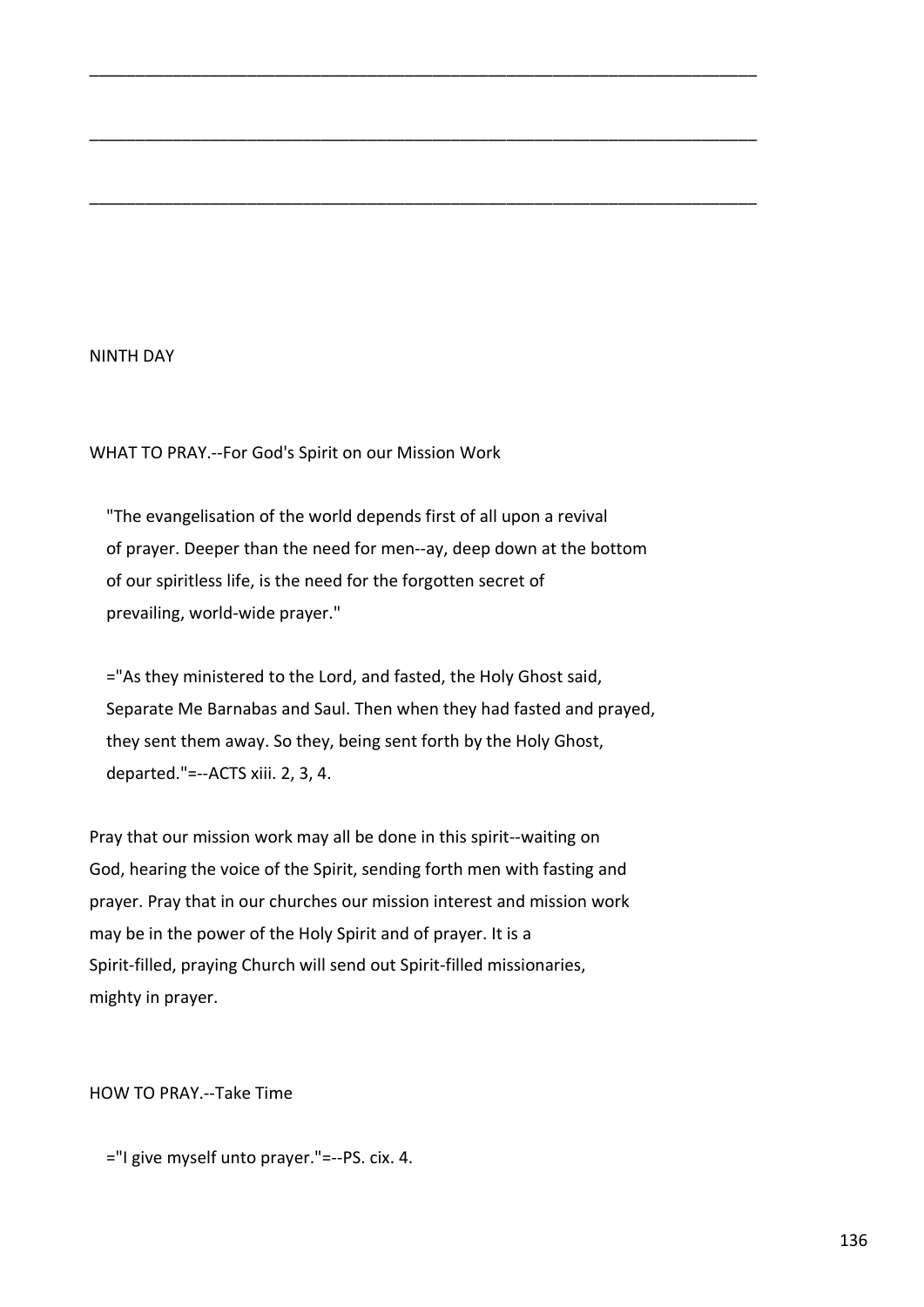="We will give ourselves continually to prayer."=--ACTS vi. 4.

 ="Be not rash with thy mouth, and let not thine heart be hasty to utter anything before God."=--ECCLES. v. 2.

="And He continued all night in prayer to God."=--LUKE vi. 12.

Time is one of the chief standards of value. The time we give is a proof of the interest we feel.

We need time with God--to realise His presence; to wait for Him to make Himself known; to consider and feel the needs we plead for; to take our place in Christ; to pray till we can believe that we have received. Take time in prayer, and pray down blessing on the mission work of the Church.

\_\_\_\_\_\_\_\_\_\_\_\_\_\_\_\_\_\_\_\_\_\_\_\_\_\_\_\_\_\_\_\_\_\_\_\_\_\_\_\_\_\_\_\_\_\_\_\_\_\_\_\_\_\_\_\_\_\_\_\_\_\_\_\_\_\_\_\_\_\_\_\_

\_\_\_\_\_\_\_\_\_\_\_\_\_\_\_\_\_\_\_\_\_\_\_\_\_\_\_\_\_\_\_\_\_\_\_\_\_\_\_\_\_\_\_\_\_\_\_\_\_\_\_\_\_\_\_\_\_\_\_\_\_\_\_\_\_\_\_\_\_\_\_\_

\_\_\_\_\_\_\_\_\_\_\_\_\_\_\_\_\_\_\_\_\_\_\_\_\_\_\_\_\_\_\_\_\_\_\_\_\_\_\_\_\_\_\_\_\_\_\_\_\_\_\_\_\_\_\_\_\_\_\_\_\_\_\_\_\_\_\_\_\_\_\_\_

\_\_\_\_\_\_\_\_\_\_\_\_\_\_\_\_\_\_\_\_\_\_\_\_\_\_\_\_\_\_\_\_\_\_\_\_\_\_\_\_\_\_\_\_\_\_\_\_\_\_\_\_\_\_\_\_\_\_\_\_\_\_\_\_\_\_\_\_\_\_\_\_

\_\_\_\_\_\_\_\_\_\_\_\_\_\_\_\_\_\_\_\_\_\_\_\_\_\_\_\_\_\_\_\_\_\_\_\_\_\_\_\_\_\_\_\_\_\_\_\_\_\_\_\_\_\_\_\_\_\_\_\_\_\_\_\_\_\_\_\_\_\_\_\_

\_\_\_\_\_\_\_\_\_\_\_\_\_\_\_\_\_\_\_\_\_\_\_\_\_\_\_\_\_\_\_\_\_\_\_\_\_\_\_\_\_\_\_\_\_\_\_\_\_\_\_\_\_\_\_\_\_\_\_\_\_\_\_\_\_\_\_\_\_\_\_\_

# SPECIAL PETITIONS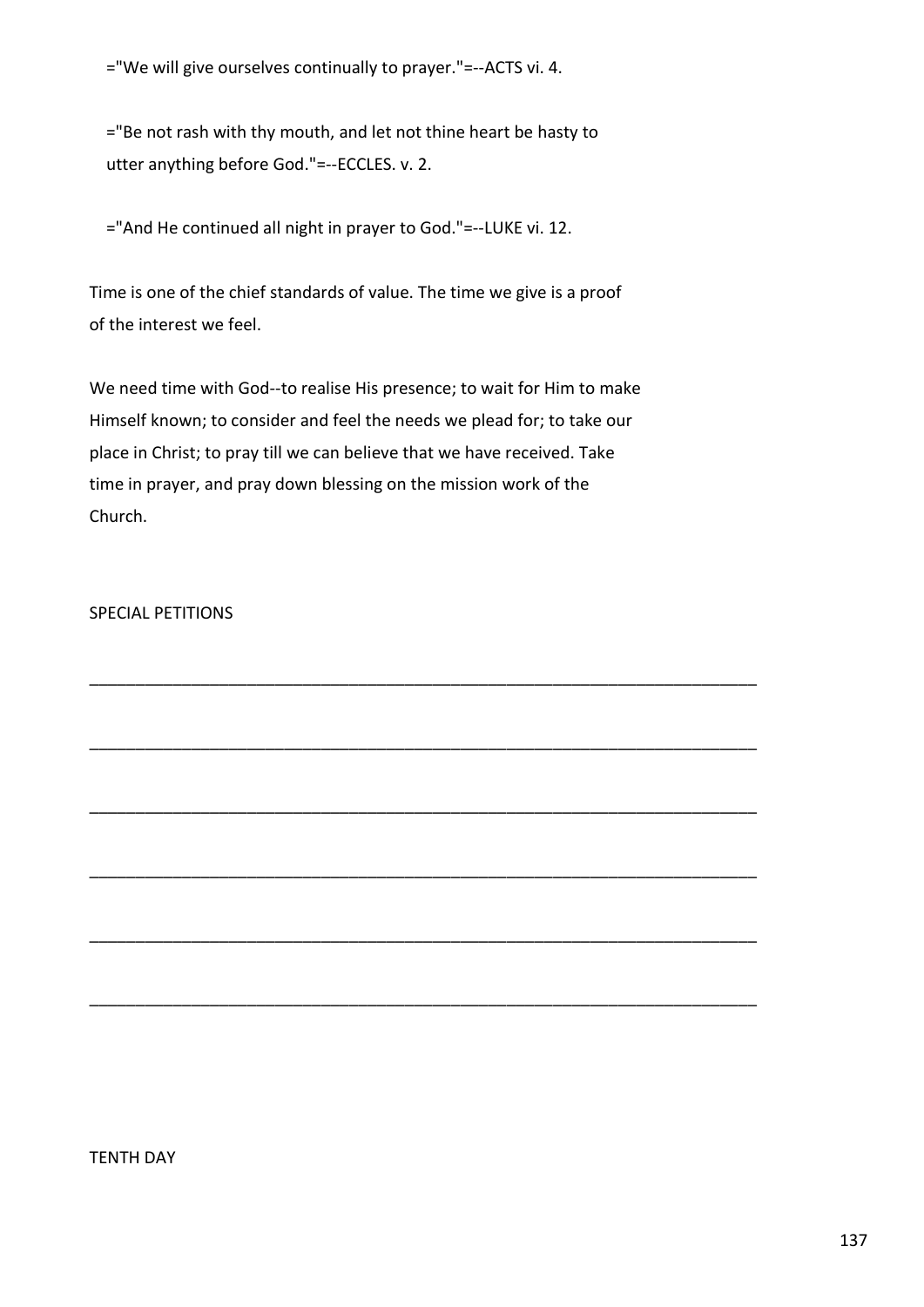"What the world needs to-day is, not only more missionaries, but the outpouring of God's Spirit on everyone whom He has sent out to work for Him in the foreign field."

 ="Ye shall receive power, when the Holy Ghost is come upon you: and ye shall be My witnesses unto the uttermost parts of the earth."=--ACTS i. 8.

God always gives His servants power equal to the work He asks of them. Think of the greatness and difficulty of this work,--casting out Satan out of his strongholds,--and pray that everyone who takes part in it may receive and do all his work in the power of the Holy Ghost. Think of the difficulties of your missionaries, and pray for them.

#### HOW TO PRAY.--Trusting God's Faithfulness

 ="He is faithful that promised." "She counted Him faithful who promised."=--HEB. x. 23, xi. 11.

Just think of God's promises to His Son, concerning His kingdom; to the Church, concerning the heathen; to His servants, concerning their work; to yourself, concerning your prayer; and pray in the assurance that He is faithful, and only waits for prayer and faith to fulfil them. ="Faithful is He that calleth you"= (to pray), "who also will do it" (what He has promised).

Take up individual missionaries, make yourself one with them, and pray till you know that you are heard. Oh, begin to live for Christ's kingdom as the one thing worth living for!

## SPECIAL PETITIONS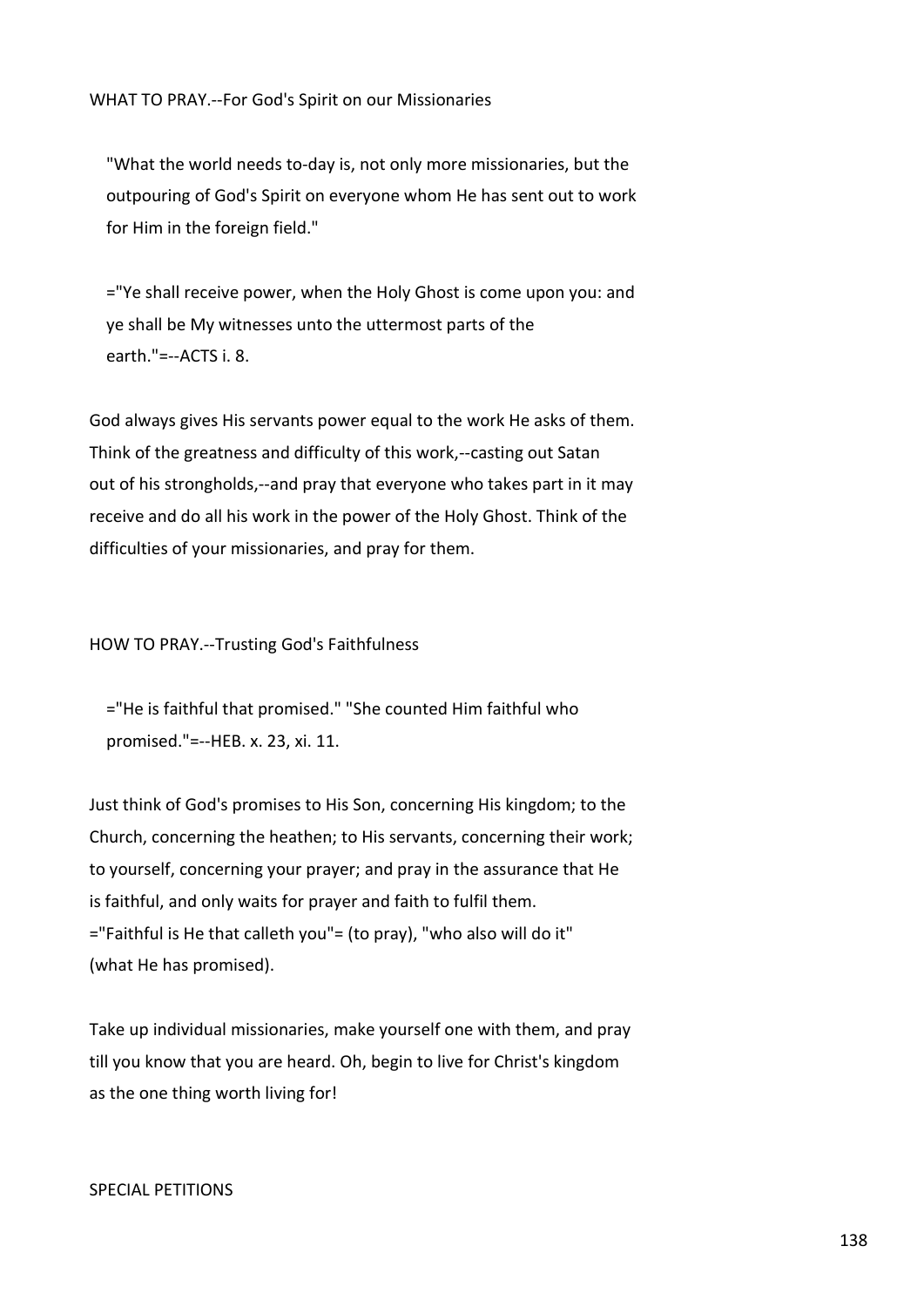## ELEVENTH DAY

WHAT TO PRAY.--For more Labourers

 ="Pray ye the Lord of the harvest, that He send forth labourers into His harvest."=--MATT. ix. 38.

\_\_\_\_\_\_\_\_\_\_\_\_\_\_\_\_\_\_\_\_\_\_\_\_\_\_\_\_\_\_\_\_\_\_\_\_\_\_\_\_\_\_\_\_\_\_\_\_\_\_\_\_\_\_\_\_\_\_\_\_\_\_\_\_\_\_\_\_\_\_\_\_

\_\_\_\_\_\_\_\_\_\_\_\_\_\_\_\_\_\_\_\_\_\_\_\_\_\_\_\_\_\_\_\_\_\_\_\_\_\_\_\_\_\_\_\_\_\_\_\_\_\_\_\_\_\_\_\_\_\_\_\_\_\_\_\_\_\_\_\_\_\_\_\_

\_\_\_\_\_\_\_\_\_\_\_\_\_\_\_\_\_\_\_\_\_\_\_\_\_\_\_\_\_\_\_\_\_\_\_\_\_\_\_\_\_\_\_\_\_\_\_\_\_\_\_\_\_\_\_\_\_\_\_\_\_\_\_\_\_\_\_\_\_\_\_\_

\_\_\_\_\_\_\_\_\_\_\_\_\_\_\_\_\_\_\_\_\_\_\_\_\_\_\_\_\_\_\_\_\_\_\_\_\_\_\_\_\_\_\_\_\_\_\_\_\_\_\_\_\_\_\_\_\_\_\_\_\_\_\_\_\_\_\_\_\_\_\_\_

\_\_\_\_\_\_\_\_\_\_\_\_\_\_\_\_\_\_\_\_\_\_\_\_\_\_\_\_\_\_\_\_\_\_\_\_\_\_\_\_\_\_\_\_\_\_\_\_\_\_\_\_\_\_\_\_\_\_\_\_\_\_\_\_\_\_\_\_\_\_\_\_

\_\_\_\_\_\_\_\_\_\_\_\_\_\_\_\_\_\_\_\_\_\_\_\_\_\_\_\_\_\_\_\_\_\_\_\_\_\_\_\_\_\_\_\_\_\_\_\_\_\_\_\_\_\_\_\_\_\_\_\_\_\_\_\_\_\_\_\_\_\_\_\_

What a remarkable call of the =Lord Jesus= for help from His disciples in getting the need supplied. What an honour put upon prayer. What a proof that God wants prayer and will hear it.

Pray for labourers, for all students in theological seminaries, training homes, Bible institutes, that they may not go, unless He fits them and sends them forth; that our churches may train their students to seek for the sending forth of the Holy Spirit; that all believers may hold themselves ready to be sent forth, or to pray for those who can go.

HOW TO PRAY.--In Faith, nothing Doubting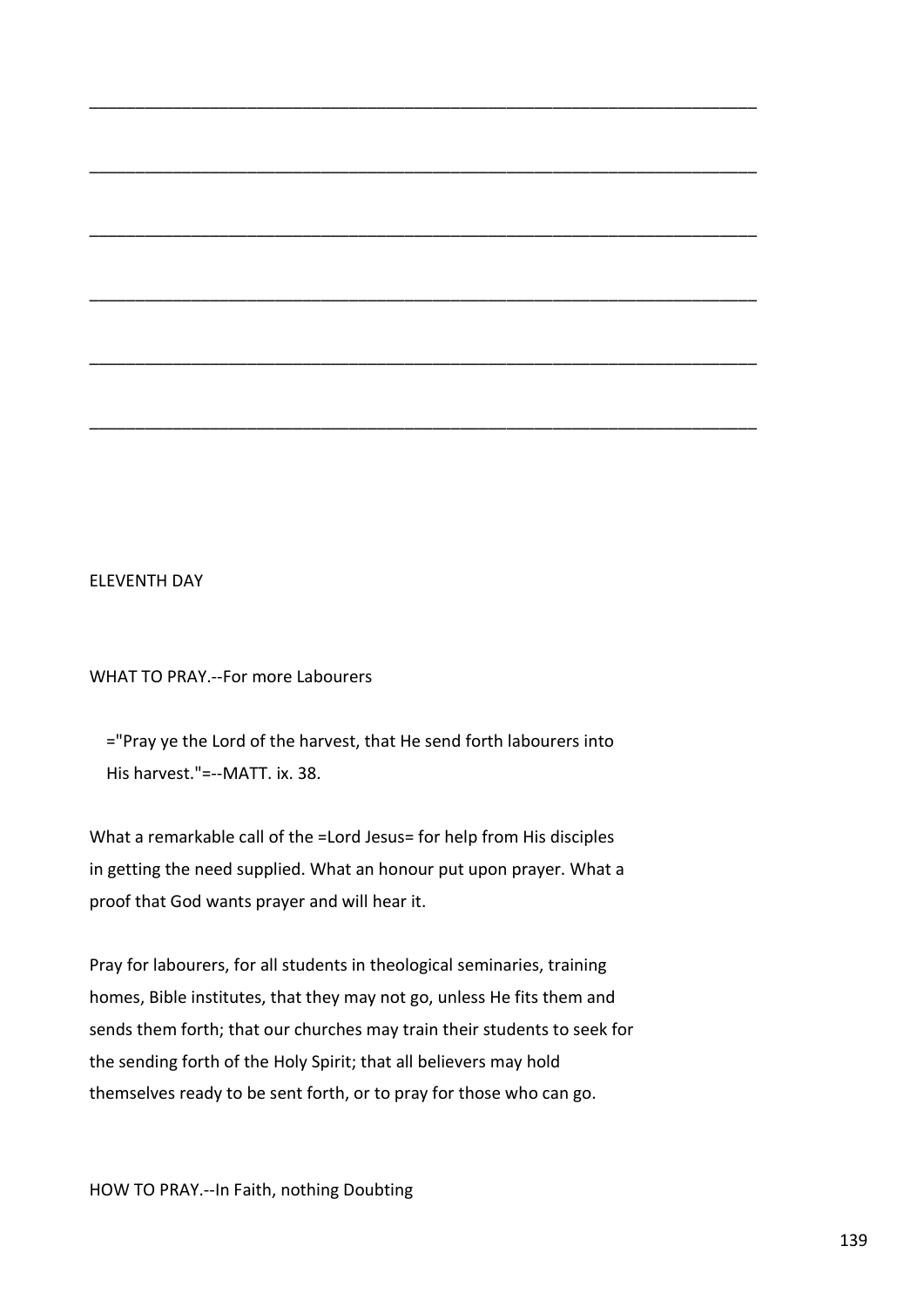="Jesus saith unto them, Have faith in God. Whosoever shall say unto this mountain, Be thou removed, and be thou cast into the sea; and shall not doubt in his heart, but shall believe that what he saith shall come to pass, he shall have it."=--MARK xi. 22, 23.

=Have faith in God!= Ask Him to make Himself known to you as the faithful, mighty God, who worketh all in all; and you will be encouraged to believe that He can give suitable and sufficient labourers, however impossible this appears. But, remember, in answer to prayer and faith.

Apply this to every opening where a good worker is needed. The work is God's. He can give the right workman. =But He must be asked and waited  $on =$ 

\_\_\_\_\_\_\_\_\_\_\_\_\_\_\_\_\_\_\_\_\_\_\_\_\_\_\_\_\_\_\_\_\_\_\_\_\_\_\_\_\_\_\_\_\_\_\_\_\_\_\_\_\_\_\_\_\_\_\_\_\_\_\_\_\_\_\_\_\_\_\_\_

\_\_\_\_\_\_\_\_\_\_\_\_\_\_\_\_\_\_\_\_\_\_\_\_\_\_\_\_\_\_\_\_\_\_\_\_\_\_\_\_\_\_\_\_\_\_\_\_\_\_\_\_\_\_\_\_\_\_\_\_\_\_\_\_\_\_\_\_\_\_\_\_

\_\_\_\_\_\_\_\_\_\_\_\_\_\_\_\_\_\_\_\_\_\_\_\_\_\_\_\_\_\_\_\_\_\_\_\_\_\_\_\_\_\_\_\_\_\_\_\_\_\_\_\_\_\_\_\_\_\_\_\_\_\_\_\_\_\_\_\_\_\_\_\_

\_\_\_\_\_\_\_\_\_\_\_\_\_\_\_\_\_\_\_\_\_\_\_\_\_\_\_\_\_\_\_\_\_\_\_\_\_\_\_\_\_\_\_\_\_\_\_\_\_\_\_\_\_\_\_\_\_\_\_\_\_\_\_\_\_\_\_\_\_\_\_\_

\_\_\_\_\_\_\_\_\_\_\_\_\_\_\_\_\_\_\_\_\_\_\_\_\_\_\_\_\_\_\_\_\_\_\_\_\_\_\_\_\_\_\_\_\_\_\_\_\_\_\_\_\_\_\_\_\_\_\_\_\_\_\_\_\_\_\_\_\_\_\_\_

\_\_\_\_\_\_\_\_\_\_\_\_\_\_\_\_\_\_\_\_\_\_\_\_\_\_\_\_\_\_\_\_\_\_\_\_\_\_\_\_\_\_\_\_\_\_\_\_\_\_\_\_\_\_\_\_\_\_\_\_\_\_\_\_\_\_\_\_\_\_\_\_

# SPECIAL PETITIONS

TWELFTH DAY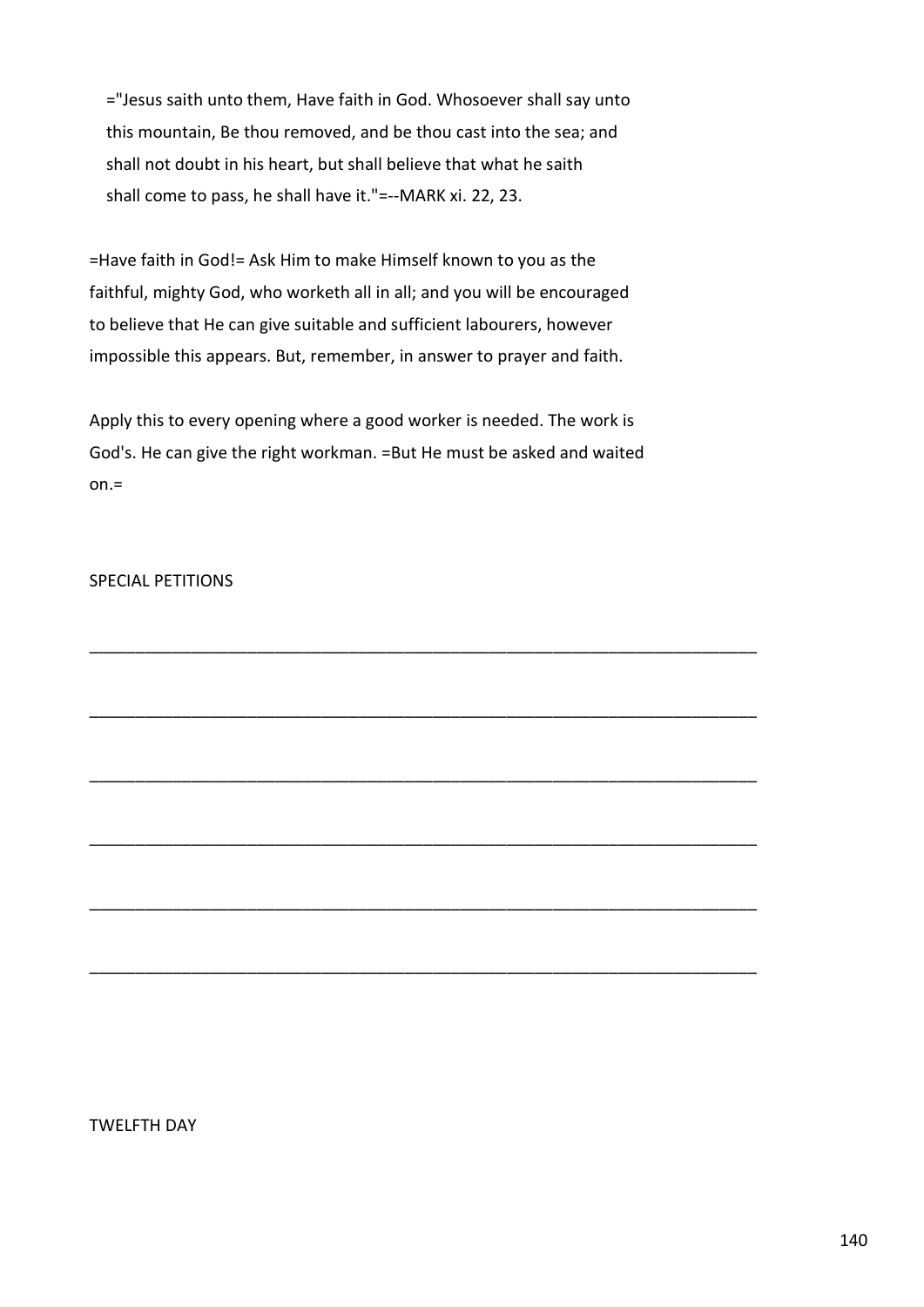="I will send the Comforter to you. And He, when He is come, will convict the world in respect of sin."=--JOHN xvi. 7, 8.

God's one desire, the one object of Christ's being manifested, is to take away sin. The first work of the Spirit on the world is conviction of sin. Without that, no deep or abiding revival, no powerful conversion. Pray for it, that the gospel may be preached in such power of the Spirit, that men may see that they have rejected and crucified Christ, and cry out, What shall we do?

Pray most earnestly for a mighty power of conviction of sin wherever the gospel is preached.

HOW TO PRAY.--Stir up yourself to take hold of God's Strength

 ="Let him take hold of My strength, that he may make peace with Me."=--ISA. xxvii. 5.

 ="There is none that calleth upon Thy name, that stirreth himself to take hold of Thee."=--ISA. lxiv. 7.

="Stir up the gift of God which is in thee."=--2 TIM. i. 6.

First, take hold of God's strength. God is a Spirit. I cannot take hold of Him, and hold Him fast, but by the Spirit. Take hold of God's strength, and hold on till it has done for you what He has promised. Pray for the power of the Spirit to convict of sin.

Second, stir up yourself, the power that is in you by the Holy Spirit, to take hold. Give your whole heart and will to it, and say, =I will not let Thee go except Thou bless me=.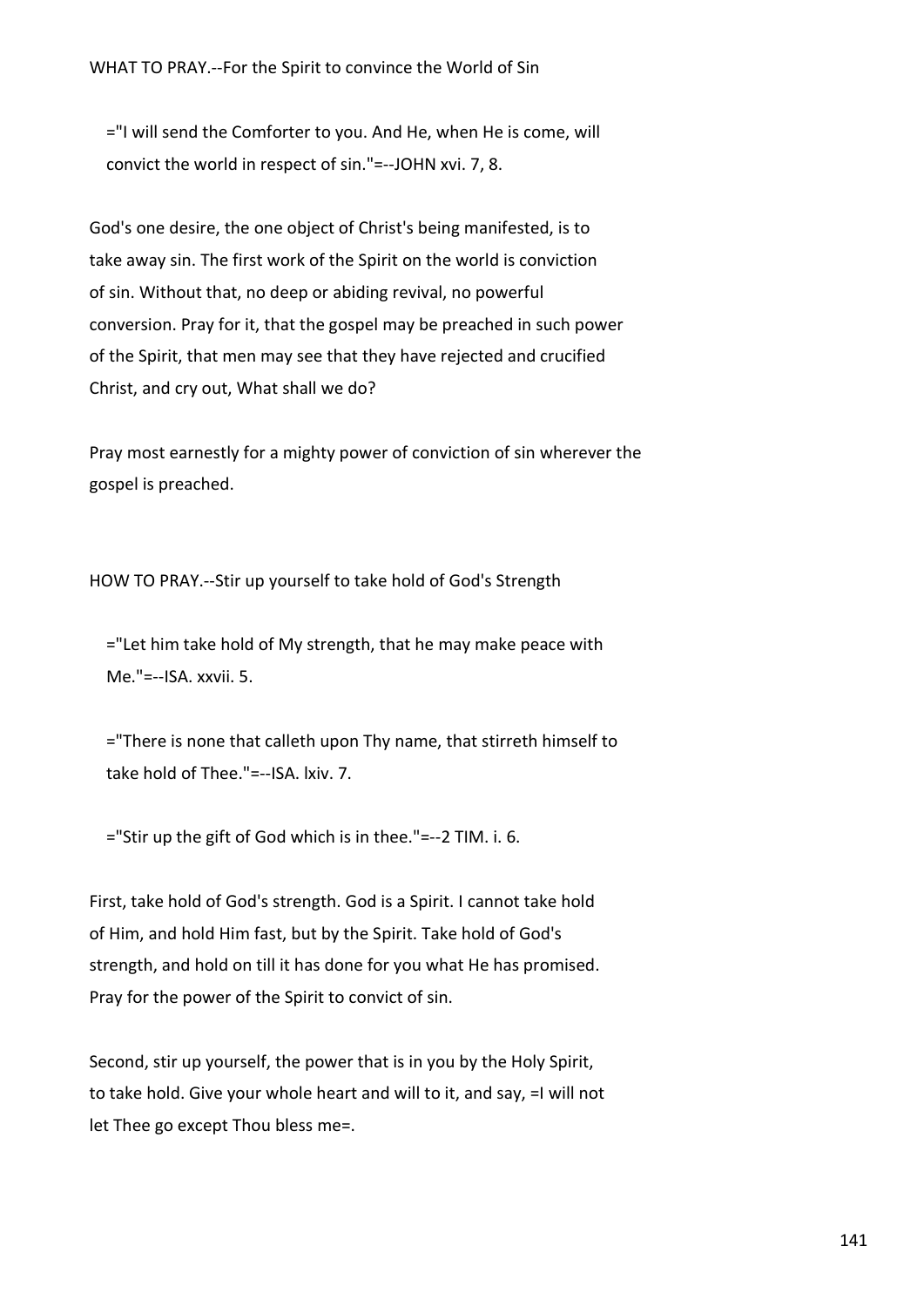## THIRTEENTH DAY

# WHAT TO PRAY.--For the Spirit of Burning

 ="And it shall come to pass, that he that is left in Zion shall be called holy: when the Lord shall have washed away the filth of the daughters of Zion, by the spirit of judgment and the spirit of burning."=--ISA. iv. 3, 4.

\_\_\_\_\_\_\_\_\_\_\_\_\_\_\_\_\_\_\_\_\_\_\_\_\_\_\_\_\_\_\_\_\_\_\_\_\_\_\_\_\_\_\_\_\_\_\_\_\_\_\_\_\_\_\_\_\_\_\_\_\_\_\_\_\_\_\_\_\_\_\_\_

\_\_\_\_\_\_\_\_\_\_\_\_\_\_\_\_\_\_\_\_\_\_\_\_\_\_\_\_\_\_\_\_\_\_\_\_\_\_\_\_\_\_\_\_\_\_\_\_\_\_\_\_\_\_\_\_\_\_\_\_\_\_\_\_\_\_\_\_\_\_\_\_

\_\_\_\_\_\_\_\_\_\_\_\_\_\_\_\_\_\_\_\_\_\_\_\_\_\_\_\_\_\_\_\_\_\_\_\_\_\_\_\_\_\_\_\_\_\_\_\_\_\_\_\_\_\_\_\_\_\_\_\_\_\_\_\_\_\_\_\_\_\_\_\_

\_\_\_\_\_\_\_\_\_\_\_\_\_\_\_\_\_\_\_\_\_\_\_\_\_\_\_\_\_\_\_\_\_\_\_\_\_\_\_\_\_\_\_\_\_\_\_\_\_\_\_\_\_\_\_\_\_\_\_\_\_\_\_\_\_\_\_\_\_\_\_\_

\_\_\_\_\_\_\_\_\_\_\_\_\_\_\_\_\_\_\_\_\_\_\_\_\_\_\_\_\_\_\_\_\_\_\_\_\_\_\_\_\_\_\_\_\_\_\_\_\_\_\_\_\_\_\_\_\_\_\_\_\_\_\_\_\_\_\_\_\_\_\_\_

\_\_\_\_\_\_\_\_\_\_\_\_\_\_\_\_\_\_\_\_\_\_\_\_\_\_\_\_\_\_\_\_\_\_\_\_\_\_\_\_\_\_\_\_\_\_\_\_\_\_\_\_\_\_\_\_\_\_\_\_\_\_\_\_\_\_\_\_\_\_\_\_

A washing by fire! a cleansing by judgment! He that has passed through this shall be called holy. The power of blessing for the world, the power of work and intercession that will avail, depends upon the spiritual state of the Church; and that can only rise higher as sin is discovered and put away. Judgment must begin at the house of God. There must be conviction of sin for sanctification. Beseech God to give His Spirit as a spirit of judgment and a spirit of burning--to discover and burn out sin in His people.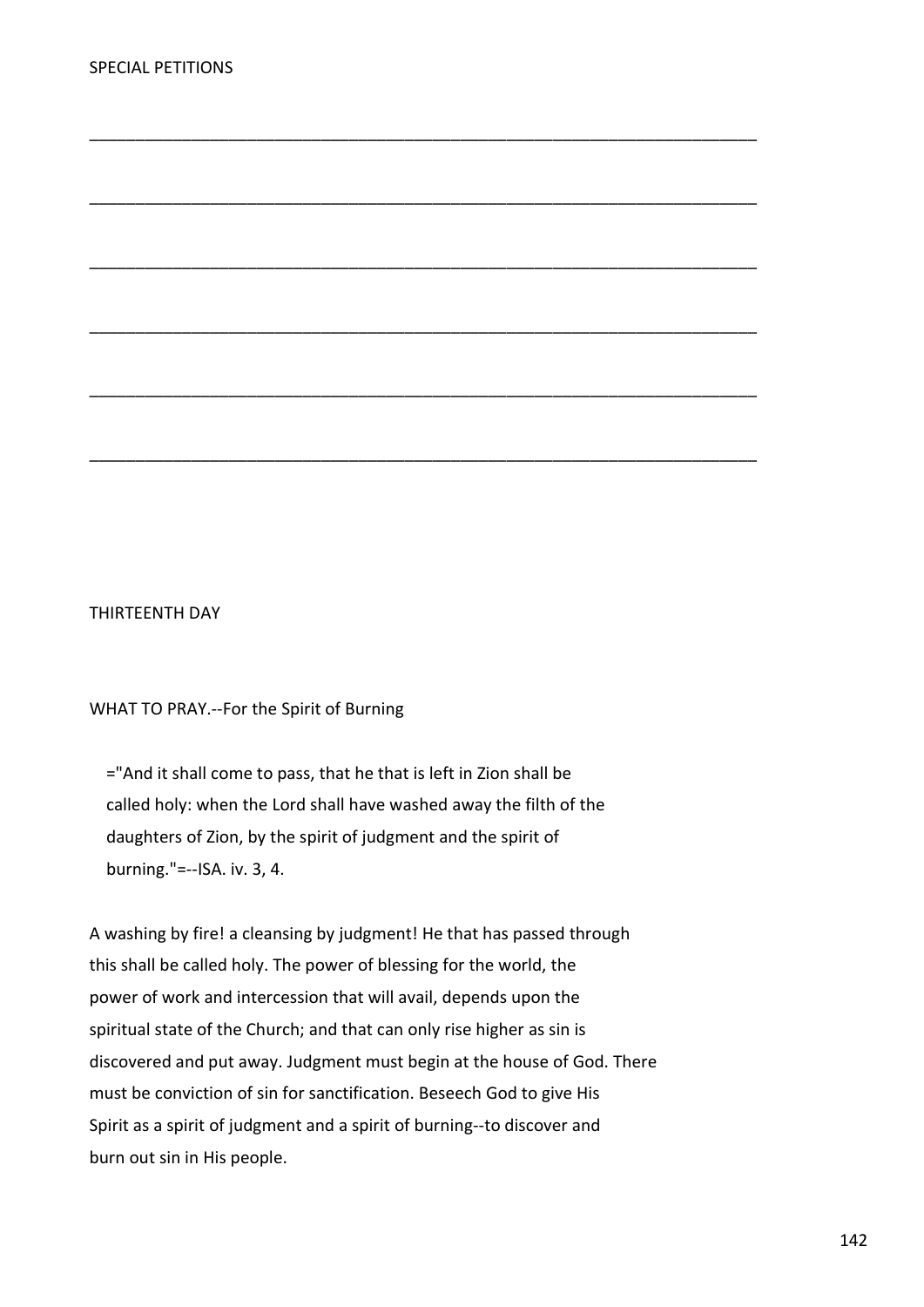HOW TO PRAY.--In the Name of Christ

 ="Whatsoever ye shall ask in My name, that will I do. If ye shall ask Me anything in My name, that will I do."=--JOHN xiv. 13, 14.

Ask in the name of your Redeemer God, who sits upon the throne. Ask what He has promised, what He gave His blood for, that sin may be put away from among His people. Ask--the prayer is after His own heart--for the spirit of deep conviction of sin to come among His people. Ask for the spirit of burning. Ask in the faith of His name--the faith of what He wills, of what He can do--and look for the answer. Pray that the Church may be blessed, to be made a blessing in the world.

\_\_\_\_\_\_\_\_\_\_\_\_\_\_\_\_\_\_\_\_\_\_\_\_\_\_\_\_\_\_\_\_\_\_\_\_\_\_\_\_\_\_\_\_\_\_\_\_\_\_\_\_\_\_\_\_\_\_\_\_\_\_\_\_\_\_\_\_\_\_\_\_

\_\_\_\_\_\_\_\_\_\_\_\_\_\_\_\_\_\_\_\_\_\_\_\_\_\_\_\_\_\_\_\_\_\_\_\_\_\_\_\_\_\_\_\_\_\_\_\_\_\_\_\_\_\_\_\_\_\_\_\_\_\_\_\_\_\_\_\_\_\_\_\_

\_\_\_\_\_\_\_\_\_\_\_\_\_\_\_\_\_\_\_\_\_\_\_\_\_\_\_\_\_\_\_\_\_\_\_\_\_\_\_\_\_\_\_\_\_\_\_\_\_\_\_\_\_\_\_\_\_\_\_\_\_\_\_\_\_\_\_\_\_\_\_\_

\_\_\_\_\_\_\_\_\_\_\_\_\_\_\_\_\_\_\_\_\_\_\_\_\_\_\_\_\_\_\_\_\_\_\_\_\_\_\_\_\_\_\_\_\_\_\_\_\_\_\_\_\_\_\_\_\_\_\_\_\_\_\_\_\_\_\_\_\_\_\_\_

\_\_\_\_\_\_\_\_\_\_\_\_\_\_\_\_\_\_\_\_\_\_\_\_\_\_\_\_\_\_\_\_\_\_\_\_\_\_\_\_\_\_\_\_\_\_\_\_\_\_\_\_\_\_\_\_\_\_\_\_\_\_\_\_\_\_\_\_\_\_\_\_

\_\_\_\_\_\_\_\_\_\_\_\_\_\_\_\_\_\_\_\_\_\_\_\_\_\_\_\_\_\_\_\_\_\_\_\_\_\_\_\_\_\_\_\_\_\_\_\_\_\_\_\_\_\_\_\_\_\_\_\_\_\_\_\_\_\_\_\_\_\_\_\_

## SPECIAL PETITIONS

FOURTEENTH DAY

WHAT TO PRAY.--For the Church of the Future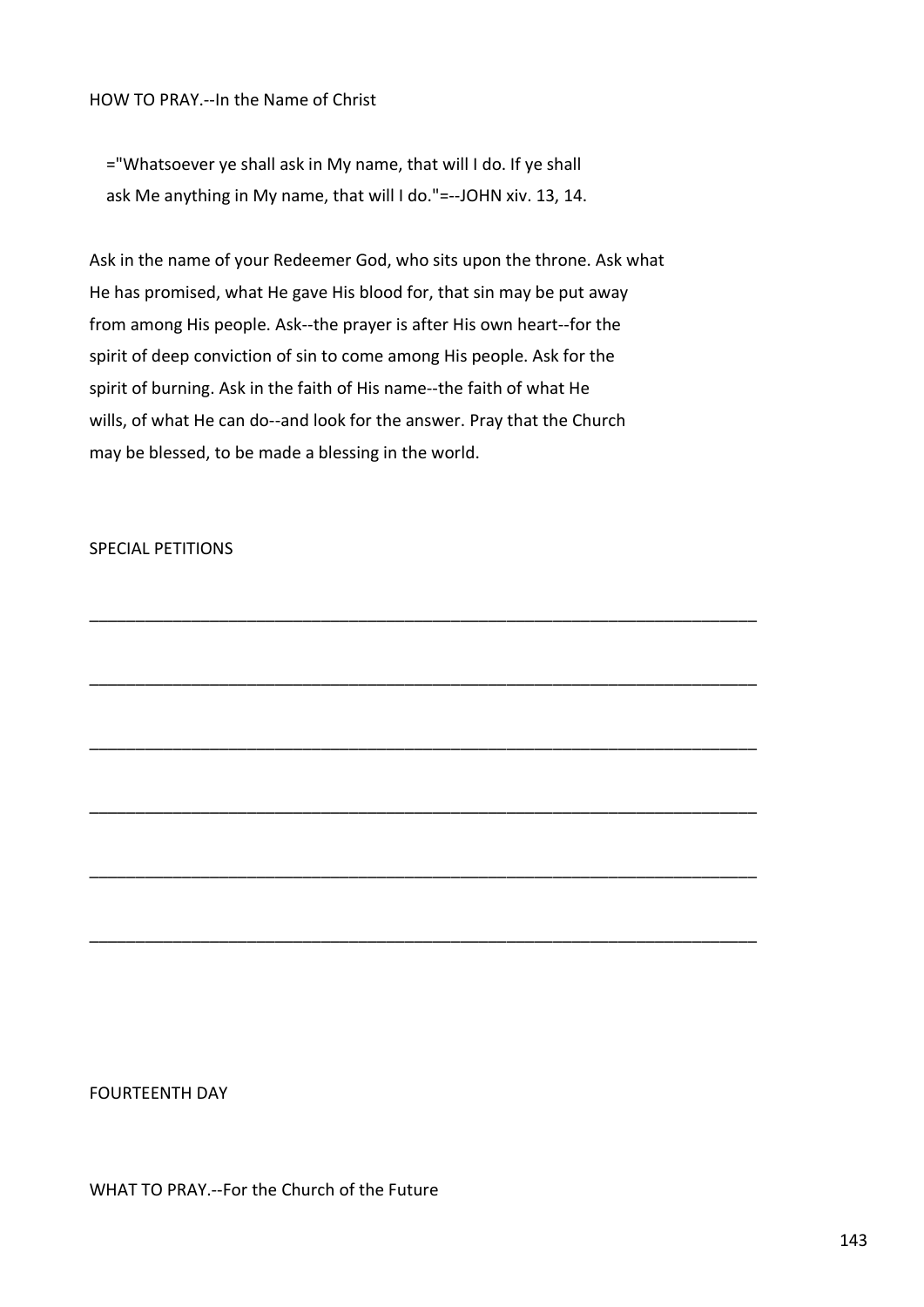="That the children might not be as their fathers, a generation that set not their heart aright, and whose spirit was not steadfast with God."=--PS. lxxviii. 8.

 ="I will pour My Spirit upon thy seed, and My blessing upon thy offspring."=--ISA. xliv. 3.

Pray for the rising generation, who are to come after us. Think of the young men and young women and children of this age, and pray for all the agencies at work among them; that in association and societies and unions, in homes and schools, Christ may be honoured, and the Holy Spirit get possession of them. Pray for the young of your own neighbourhood.

## HOW TO PRAY.--With the Whole Heart

="The Lord grant thee according to thine own heart."=--PS. xx. 4.

="Thou hast given him his heart's desire."=--PS. xxi. 2.

="I cried with my whole heart; hear me, O Lord."=--PS. cxix. 145.

God lives, and listens to every petition with His whole heart. Each time we pray the whole Infinite God is there to hear. He asks that in each prayer the whole man shall be there too; that we shall cry with our whole heart. Christ gave Himself to God for men; and so He takes up every need into His intercession. If once we seek God with our whole heart, the whole heart will be in every prayer with which we come to this God. Pray with your whole heart for the young.

\_\_\_\_\_\_\_\_\_\_\_\_\_\_\_\_\_\_\_\_\_\_\_\_\_\_\_\_\_\_\_\_\_\_\_\_\_\_\_\_\_\_\_\_\_\_\_\_\_\_\_\_\_\_\_\_\_\_\_\_\_\_\_\_\_\_\_\_\_\_\_\_

## SPECIAL PETITIONS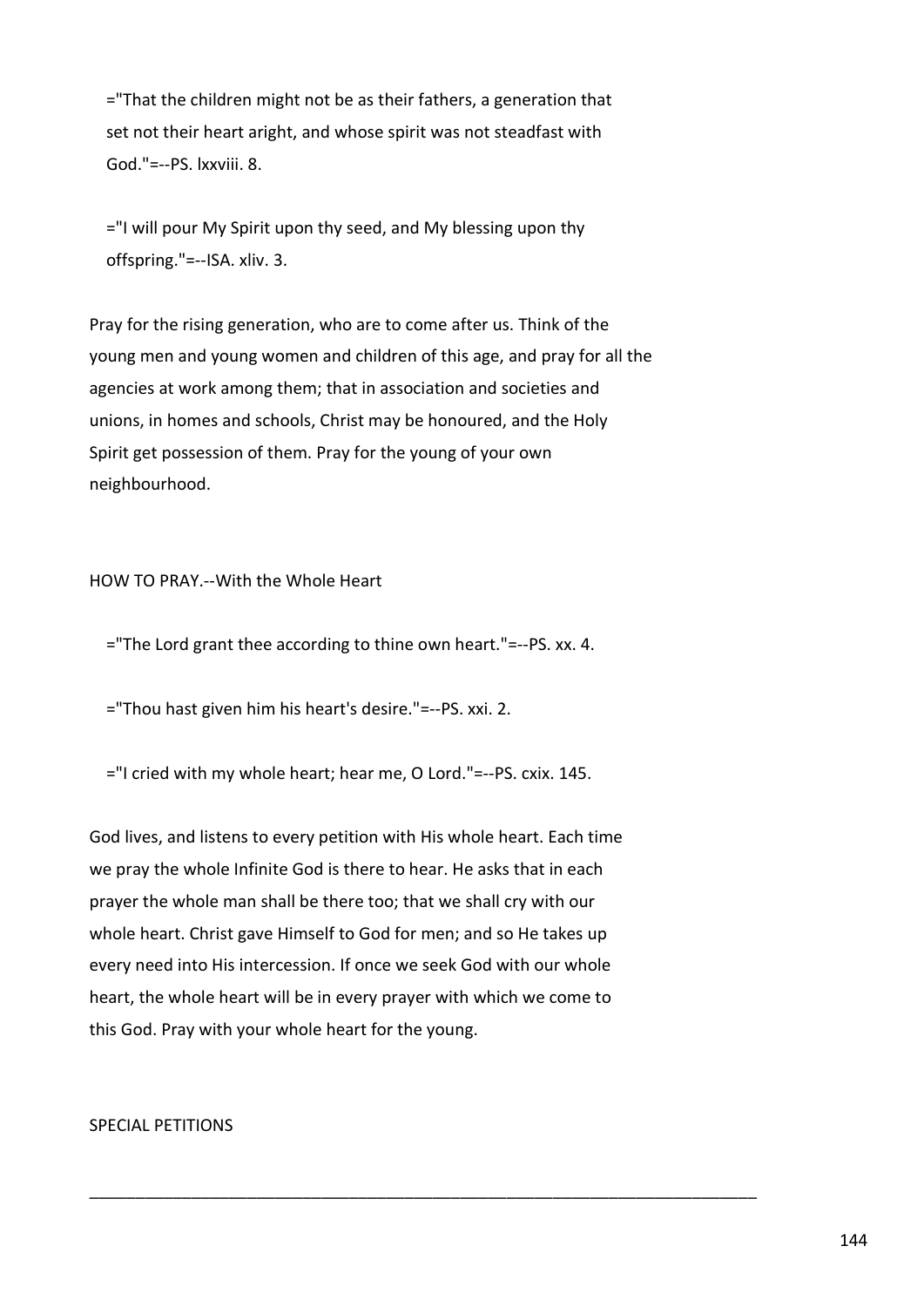# FIFTEENTH DAY

WHAT TO PRAY.--For Schools and Colleges

 ="As for Me, this is My covenant with them, saith the Lord: My Spirit that is upon thee, and My words which I have put in thy mouth, shall not depart out of thy mouth, nor out of the mouth of thy seed, nor out of the mouth of thy seed's seed, saith the Lord, from henceforth and for ever."=--ISA. lix. 21.

\_\_\_\_\_\_\_\_\_\_\_\_\_\_\_\_\_\_\_\_\_\_\_\_\_\_\_\_\_\_\_\_\_\_\_\_\_\_\_\_\_\_\_\_\_\_\_\_\_\_\_\_\_\_\_\_\_\_\_\_\_\_\_\_\_\_\_\_\_\_\_\_

\_\_\_\_\_\_\_\_\_\_\_\_\_\_\_\_\_\_\_\_\_\_\_\_\_\_\_\_\_\_\_\_\_\_\_\_\_\_\_\_\_\_\_\_\_\_\_\_\_\_\_\_\_\_\_\_\_\_\_\_\_\_\_\_\_\_\_\_\_\_\_\_

\_\_\_\_\_\_\_\_\_\_\_\_\_\_\_\_\_\_\_\_\_\_\_\_\_\_\_\_\_\_\_\_\_\_\_\_\_\_\_\_\_\_\_\_\_\_\_\_\_\_\_\_\_\_\_\_\_\_\_\_\_\_\_\_\_\_\_\_\_\_\_\_

\_\_\_\_\_\_\_\_\_\_\_\_\_\_\_\_\_\_\_\_\_\_\_\_\_\_\_\_\_\_\_\_\_\_\_\_\_\_\_\_\_\_\_\_\_\_\_\_\_\_\_\_\_\_\_\_\_\_\_\_\_\_\_\_\_\_\_\_\_\_\_\_

\_\_\_\_\_\_\_\_\_\_\_\_\_\_\_\_\_\_\_\_\_\_\_\_\_\_\_\_\_\_\_\_\_\_\_\_\_\_\_\_\_\_\_\_\_\_\_\_\_\_\_\_\_\_\_\_\_\_\_\_\_\_\_\_\_\_\_\_\_\_\_\_

The future of the Church and the world depends, to an extent we little conceive, on the education of the day. The Church may be seeking to evangelise the heathen, and be giving up her own children to secular and materialistic influences. Pray for schools and colleges, and that the Church may realise and fulfil its momentous duty of caring for its children. Pray for godly teachers.

HOW TO PRAY.--Not Limiting God

="They limited the Holy One of Israel."=--PS. lxxviii. 41.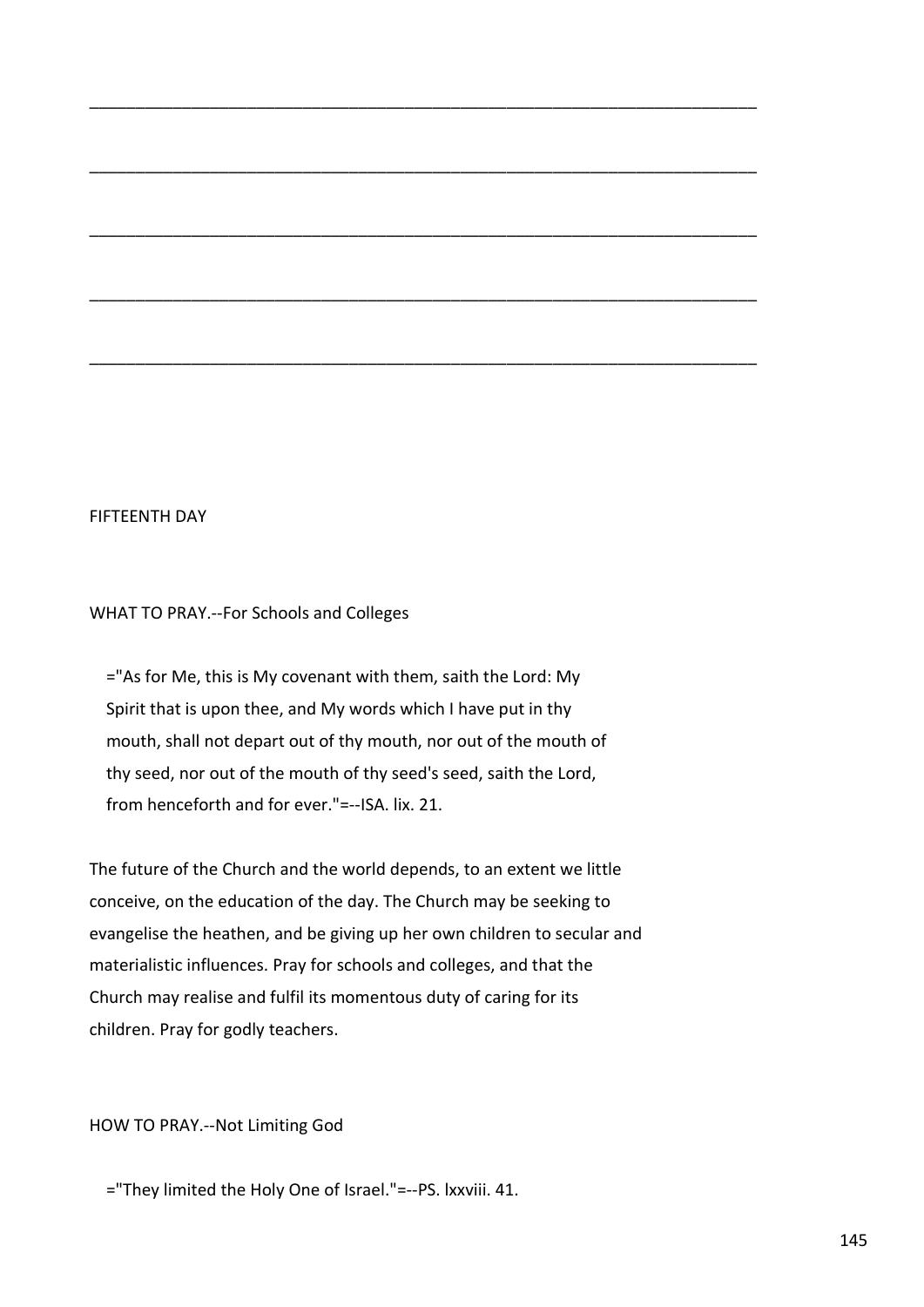="He did not many mighty works there because of their unbelief."=--MATT. xiii. 58.

="Is anything too hard for the Lord?"=--GEN. xviii. 14.

 ="Ah, Lord God! Thou hast made the heaven and the earth by Thy great power; there is nothing too hard for Thee. Behold, I am the Lord: is there anything too hard for Me?"=--JER. xxxii. 17, 27.

Beware, in your prayer, above everything, of limiting God, not only by unbelief, but by fancying that you know what He can do. Expect unexpected things, above all that we ask or think. Each time you intercede, be quiet first and worship God in his glory. Think of what He can do, of how He delights to hear Christ, of your place in Christ, and expect great things.

\_\_\_\_\_\_\_\_\_\_\_\_\_\_\_\_\_\_\_\_\_\_\_\_\_\_\_\_\_\_\_\_\_\_\_\_\_\_\_\_\_\_\_\_\_\_\_\_\_\_\_\_\_\_\_\_\_\_\_\_\_\_\_\_\_\_\_\_\_\_\_\_

\_\_\_\_\_\_\_\_\_\_\_\_\_\_\_\_\_\_\_\_\_\_\_\_\_\_\_\_\_\_\_\_\_\_\_\_\_\_\_\_\_\_\_\_\_\_\_\_\_\_\_\_\_\_\_\_\_\_\_\_\_\_\_\_\_\_\_\_\_\_\_\_

\_\_\_\_\_\_\_\_\_\_\_\_\_\_\_\_\_\_\_\_\_\_\_\_\_\_\_\_\_\_\_\_\_\_\_\_\_\_\_\_\_\_\_\_\_\_\_\_\_\_\_\_\_\_\_\_\_\_\_\_\_\_\_\_\_\_\_\_\_\_\_\_

\_\_\_\_\_\_\_\_\_\_\_\_\_\_\_\_\_\_\_\_\_\_\_\_\_\_\_\_\_\_\_\_\_\_\_\_\_\_\_\_\_\_\_\_\_\_\_\_\_\_\_\_\_\_\_\_\_\_\_\_\_\_\_\_\_\_\_\_\_\_\_\_

\_\_\_\_\_\_\_\_\_\_\_\_\_\_\_\_\_\_\_\_\_\_\_\_\_\_\_\_\_\_\_\_\_\_\_\_\_\_\_\_\_\_\_\_\_\_\_\_\_\_\_\_\_\_\_\_\_\_\_\_\_\_\_\_\_\_\_\_\_\_\_\_

\_\_\_\_\_\_\_\_\_\_\_\_\_\_\_\_\_\_\_\_\_\_\_\_\_\_\_\_\_\_\_\_\_\_\_\_\_\_\_\_\_\_\_\_\_\_\_\_\_\_\_\_\_\_\_\_\_\_\_\_\_\_\_\_\_\_\_\_\_\_\_\_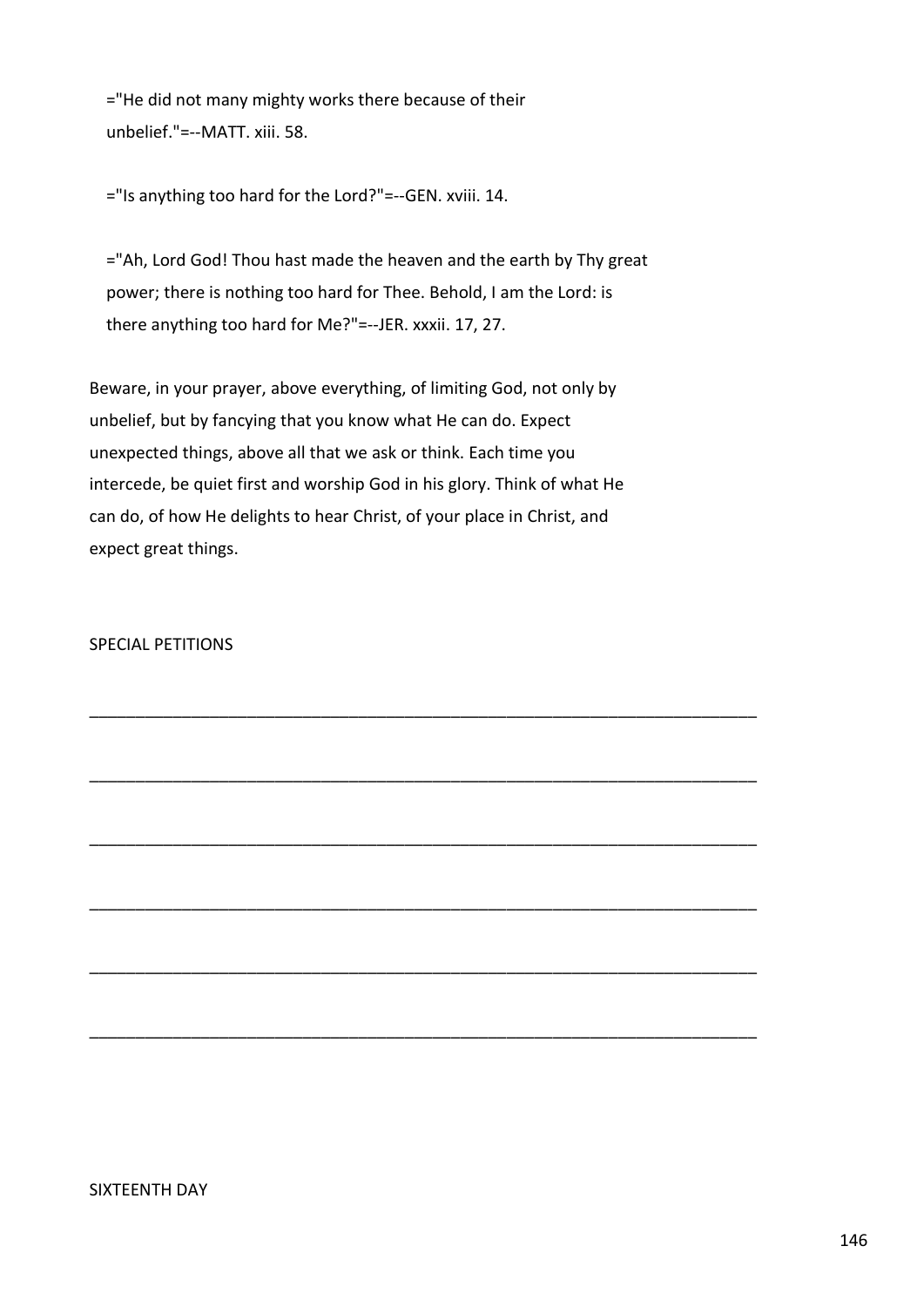WHAT TO PRAY.--For the Power of the Holy Spirit in our Sabbath Schools

 ="Thus saith the Lord, Even the captives of the mighty shall be taken away, and the prey of the terrible shall be delivered: for I will contend with him that contendeth with thee, and I will save thy children."=--ISA. xlix. 25.

Every part of the work of God's Church is His work. He must do it. Prayer is the confession that He will, the surrender of ourselves into His hands to let Him, work in us and through us. Pray for the hundreds of thousands of Sunday-school teachers, that those who know God may be filled with His Spirit. Pray for your own Sunday school. Pray for the salvation of the children.

HOW TO PRAY.--Boldly

 ="We have a great High Priest, Jesus the Son of God. Let us therefore come boldly unto the throne of grace."=--HEB. iv. 14, 16.

These hints to help us in our work of intercession--what are they doing for us? Making us conscious of our feebleness in prayer? Thank God for this. It is the very first lesson we need on the way to pray the effectual prayer that availeth much. Let us persevere, taking each subject boldly to the throne of grace. As we pray we shall learn to pray, and to believe, and to expect with increasing boldness. Hold fast your assurance: it is at God's command you come as an intercessor. Christ will give you grace to pray aright.

\_\_\_\_\_\_\_\_\_\_\_\_\_\_\_\_\_\_\_\_\_\_\_\_\_\_\_\_\_\_\_\_\_\_\_\_\_\_\_\_\_\_\_\_\_\_\_\_\_\_\_\_\_\_\_\_\_\_\_\_\_\_\_\_\_\_\_\_\_\_\_\_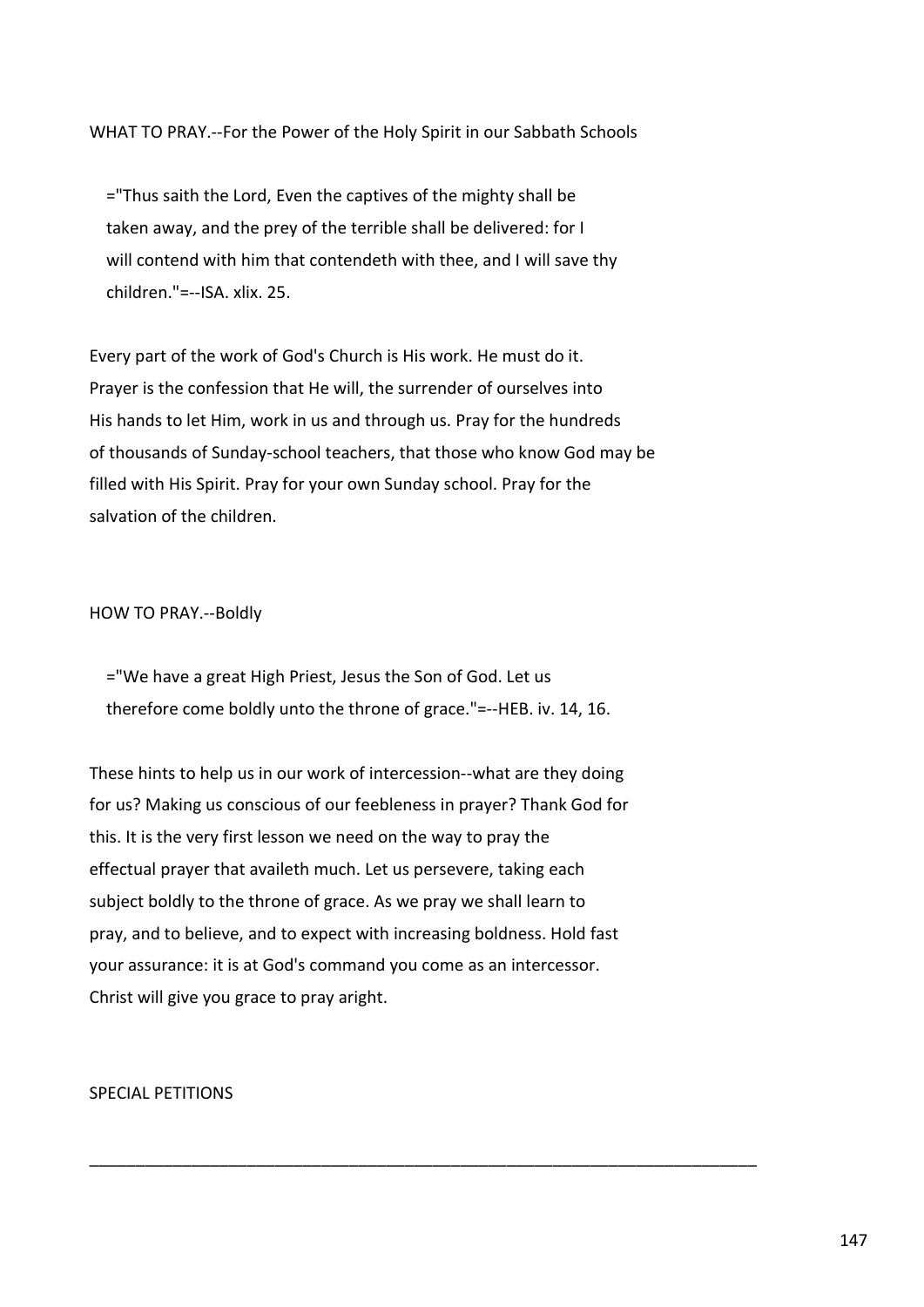#### SEVENTEENTH DAY

WHAT TO PRAY.--For Kings and Rulers

 ="I exhort therefore, first of all, that supplications, prayers, intercessions, thanksgiving, be made for all men; for kings, and all that are in high places; that we may lead a tranquil and quiet life in all godliness and gravity."=--1 TIM. ii. 1, 2.

\_\_\_\_\_\_\_\_\_\_\_\_\_\_\_\_\_\_\_\_\_\_\_\_\_\_\_\_\_\_\_\_\_\_\_\_\_\_\_\_\_\_\_\_\_\_\_\_\_\_\_\_\_\_\_\_\_\_\_\_\_\_\_\_\_\_\_\_\_\_\_\_

\_\_\_\_\_\_\_\_\_\_\_\_\_\_\_\_\_\_\_\_\_\_\_\_\_\_\_\_\_\_\_\_\_\_\_\_\_\_\_\_\_\_\_\_\_\_\_\_\_\_\_\_\_\_\_\_\_\_\_\_\_\_\_\_\_\_\_\_\_\_\_\_

\_\_\_\_\_\_\_\_\_\_\_\_\_\_\_\_\_\_\_\_\_\_\_\_\_\_\_\_\_\_\_\_\_\_\_\_\_\_\_\_\_\_\_\_\_\_\_\_\_\_\_\_\_\_\_\_\_\_\_\_\_\_\_\_\_\_\_\_\_\_\_\_

\_\_\_\_\_\_\_\_\_\_\_\_\_\_\_\_\_\_\_\_\_\_\_\_\_\_\_\_\_\_\_\_\_\_\_\_\_\_\_\_\_\_\_\_\_\_\_\_\_\_\_\_\_\_\_\_\_\_\_\_\_\_\_\_\_\_\_\_\_\_\_\_

\_\_\_\_\_\_\_\_\_\_\_\_\_\_\_\_\_\_\_\_\_\_\_\_\_\_\_\_\_\_\_\_\_\_\_\_\_\_\_\_\_\_\_\_\_\_\_\_\_\_\_\_\_\_\_\_\_\_\_\_\_\_\_\_\_\_\_\_\_\_\_\_

What a faith in the power of prayer! A few feeble and despised Christians are to influence the mighty Roman emperors, and help in securing peace and quietness. Let us believe that prayer is a power that is taken up by God in His rule of the world. Let us pray for our country and its rulers; for all the rulers of the world; for rulers in cities or districts in which we are interested. When God's people unite in this, they may count upon their prayer effecting in the unseen world more than they know. Let faith hold this fast.

HOW TO PRAY.--The Prayer before God as Incense

="And another angel came and stood at the altar, having a golden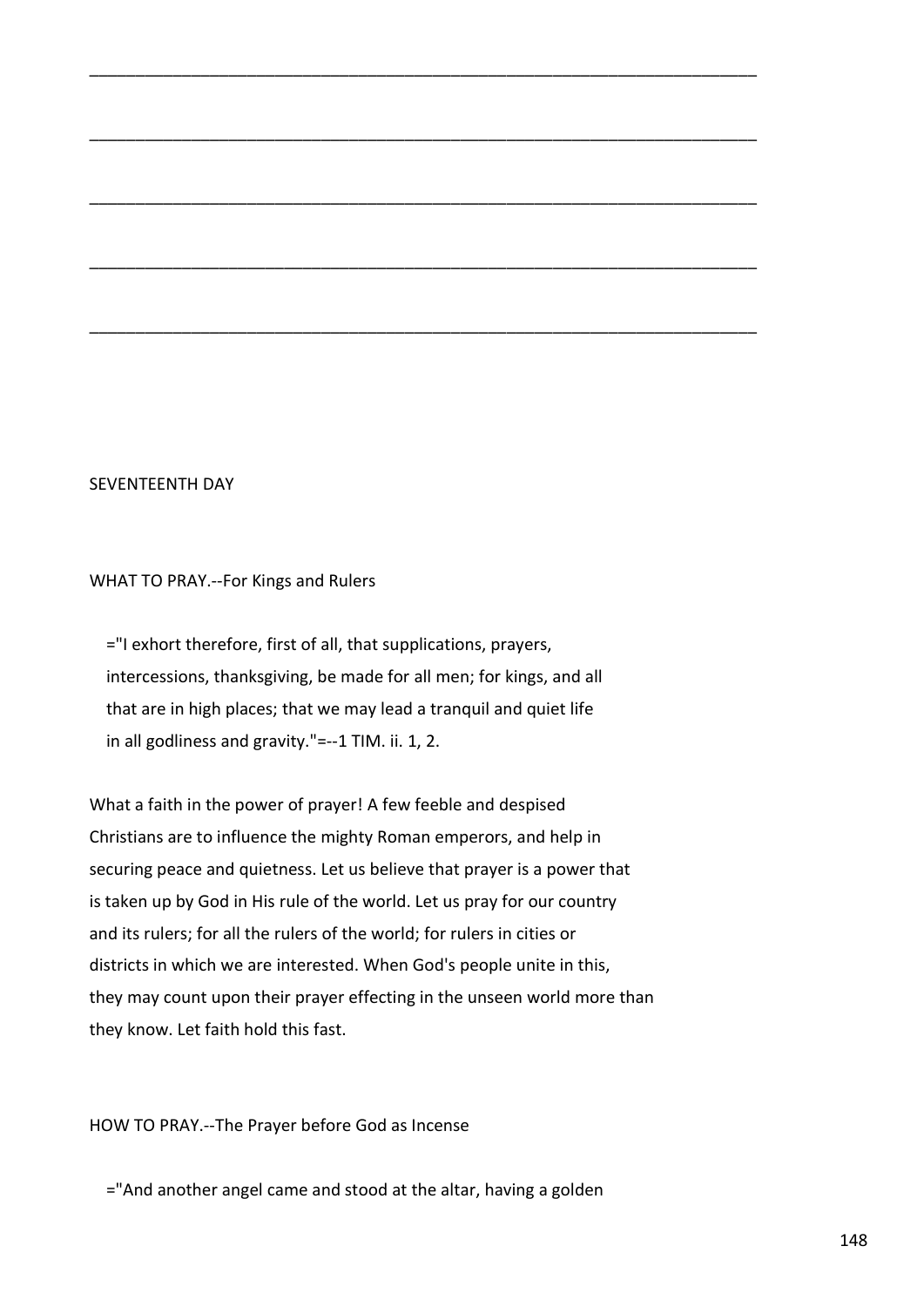censer; and there was given unto him much incense, that he should add it unto the prayers of all the saints upon the golden altar which was before the throne. And the smoke of the incense, with the prayers of the saints, went up before God out of the angel's hand. And the angel taketh the censer; and he filled it with the fire upon the altar, and cast it upon the earth: and there followed thunder, and voices, and lightning, and an earthquake."=--REV. viii. 3-5.

The same censer brings the prayer of the saints before God and casts fire upon the earth. The prayers that go up to heaven have their share in the history of this earth. Be sure that thy prayers enter God's presence.

\_\_\_\_\_\_\_\_\_\_\_\_\_\_\_\_\_\_\_\_\_\_\_\_\_\_\_\_\_\_\_\_\_\_\_\_\_\_\_\_\_\_\_\_\_\_\_\_\_\_\_\_\_\_\_\_\_\_\_\_\_\_\_\_\_\_\_\_\_\_\_\_

\_\_\_\_\_\_\_\_\_\_\_\_\_\_\_\_\_\_\_\_\_\_\_\_\_\_\_\_\_\_\_\_\_\_\_\_\_\_\_\_\_\_\_\_\_\_\_\_\_\_\_\_\_\_\_\_\_\_\_\_\_\_\_\_\_\_\_\_\_\_\_\_

\_\_\_\_\_\_\_\_\_\_\_\_\_\_\_\_\_\_\_\_\_\_\_\_\_\_\_\_\_\_\_\_\_\_\_\_\_\_\_\_\_\_\_\_\_\_\_\_\_\_\_\_\_\_\_\_\_\_\_\_\_\_\_\_\_\_\_\_\_\_\_\_

\_\_\_\_\_\_\_\_\_\_\_\_\_\_\_\_\_\_\_\_\_\_\_\_\_\_\_\_\_\_\_\_\_\_\_\_\_\_\_\_\_\_\_\_\_\_\_\_\_\_\_\_\_\_\_\_\_\_\_\_\_\_\_\_\_\_\_\_\_\_\_\_

\_\_\_\_\_\_\_\_\_\_\_\_\_\_\_\_\_\_\_\_\_\_\_\_\_\_\_\_\_\_\_\_\_\_\_\_\_\_\_\_\_\_\_\_\_\_\_\_\_\_\_\_\_\_\_\_\_\_\_\_\_\_\_\_\_\_\_\_\_\_\_\_

\_\_\_\_\_\_\_\_\_\_\_\_\_\_\_\_\_\_\_\_\_\_\_\_\_\_\_\_\_\_\_\_\_\_\_\_\_\_\_\_\_\_\_\_\_\_\_\_\_\_\_\_\_\_\_\_\_\_\_\_\_\_\_\_\_\_\_\_\_\_\_\_

# SPECIAL PETITIONS

EIGHTEENTH DAY

WHAT TO PRAY.--For Peace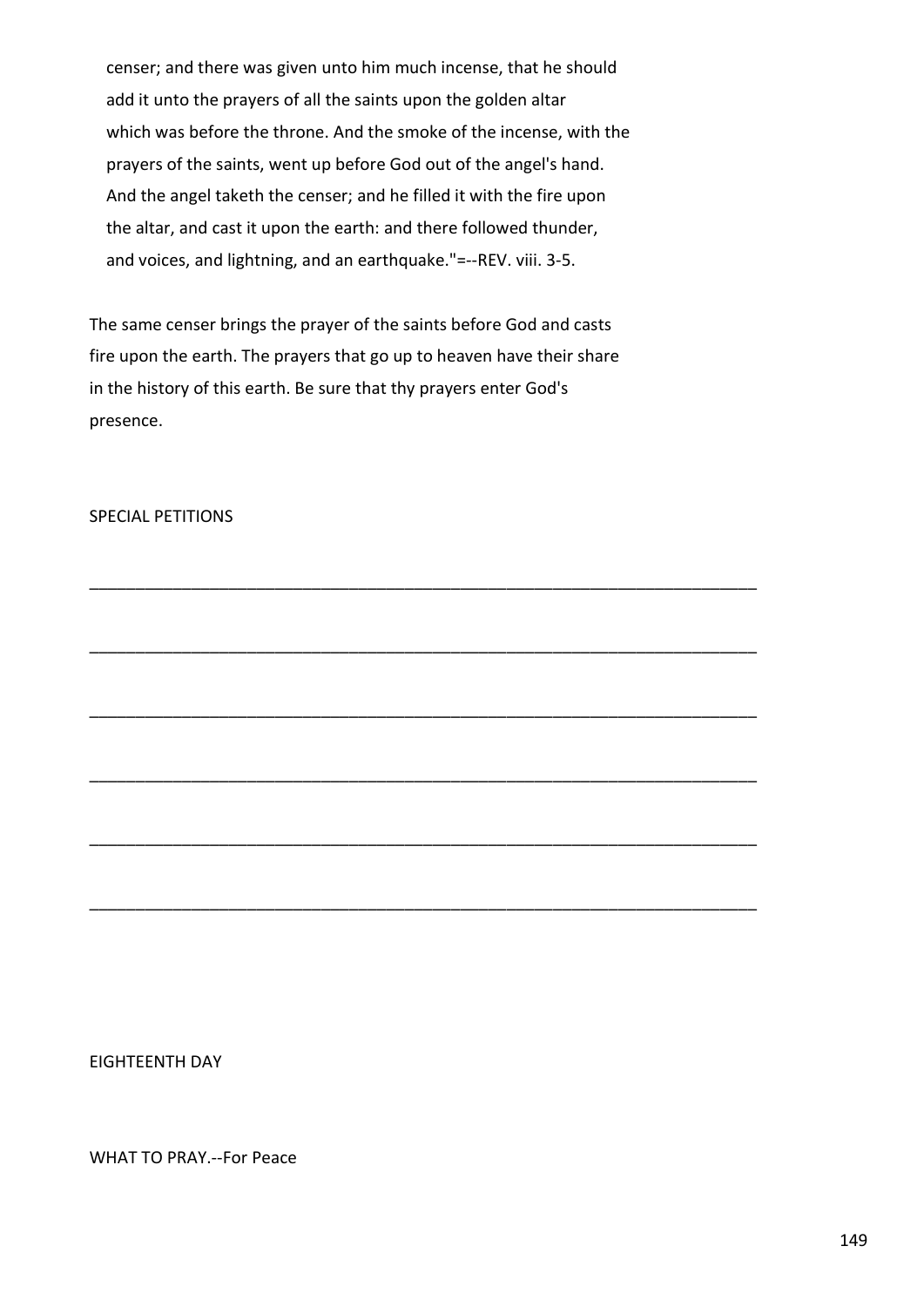="I exhort therefore, first of all, that supplication be made for kings and all that are in high places; that we may lead a tranquil and quiet life in all godliness and gravity. For this is good and acceptable in the sight of God our Saviour."=--1 TIM. ii. 1-3.

="He maketh wars to cease to the end of the earth."=--PS. xlvi. 9.

What a terrible sight!--the military armaments in which the nations find their pride. What a terrible thought!--the evil passions that may at any moment bring on war. And what a prospect the suffering and desolation that must come. God can, in answer to the prayer of His people, give peace. Let us pray for it, and for the rule of righteousness on which alone it can be stablished.

# HOW TO PRAY.--With the Understanding

 ="What is it then? I will pray with the spirit, and I will pray with the understanding."=--1 COR. xiv. 15.

We need to pray with the spirit, as the vehicle of the intercession of God's Spirit, if we are to take hold of God in faith and power. We need to pray with the understanding, if we are really to enter deeply into the needs we bring before Him. Take time to apprehend intelligently, in each subject, the nature, the extent, the urgency of the request, the ground and way and certainty of God's promise as revealed in His Word. Let the mind affect the heart. Pray with the understanding and with the spirit.

\_\_\_\_\_\_\_\_\_\_\_\_\_\_\_\_\_\_\_\_\_\_\_\_\_\_\_\_\_\_\_\_\_\_\_\_\_\_\_\_\_\_\_\_\_\_\_\_\_\_\_\_\_\_\_\_\_\_\_\_\_\_\_\_\_\_\_\_\_\_\_\_

\_\_\_\_\_\_\_\_\_\_\_\_\_\_\_\_\_\_\_\_\_\_\_\_\_\_\_\_\_\_\_\_\_\_\_\_\_\_\_\_\_\_\_\_\_\_\_\_\_\_\_\_\_\_\_\_\_\_\_\_\_\_\_\_\_\_\_\_\_\_\_\_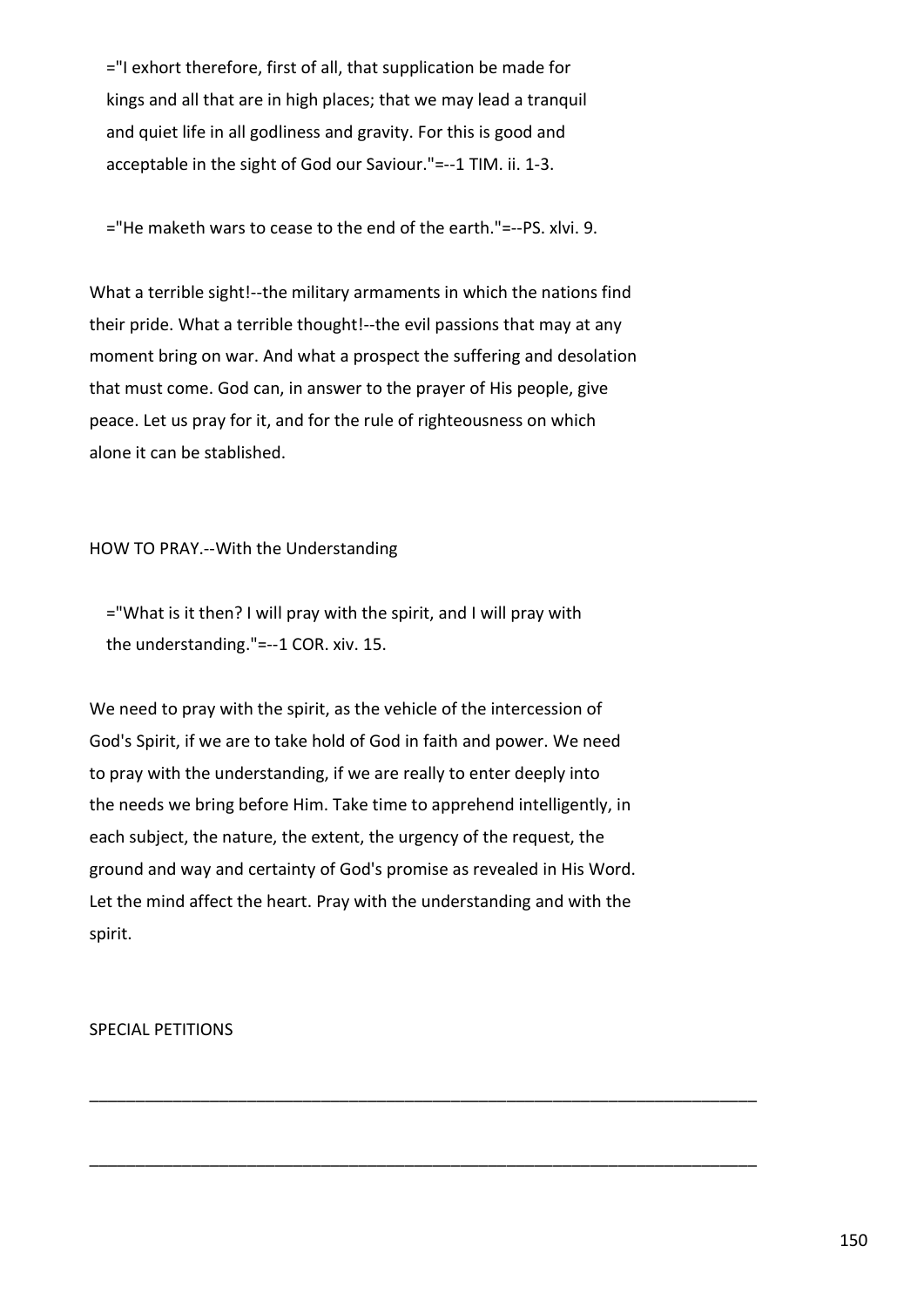# NINETEENTH DAY

WHAT TO PRAY.--For the Holy Spirit on Christendom

 ="Having a form of godliness, but denying the power thereof."=--2 TIM. iii. 5.

\_\_\_\_\_\_\_\_\_\_\_\_\_\_\_\_\_\_\_\_\_\_\_\_\_\_\_\_\_\_\_\_\_\_\_\_\_\_\_\_\_\_\_\_\_\_\_\_\_\_\_\_\_\_\_\_\_\_\_\_\_\_\_\_\_\_\_\_\_\_\_\_

\_\_\_\_\_\_\_\_\_\_\_\_\_\_\_\_\_\_\_\_\_\_\_\_\_\_\_\_\_\_\_\_\_\_\_\_\_\_\_\_\_\_\_\_\_\_\_\_\_\_\_\_\_\_\_\_\_\_\_\_\_\_\_\_\_\_\_\_\_\_\_\_

\_\_\_\_\_\_\_\_\_\_\_\_\_\_\_\_\_\_\_\_\_\_\_\_\_\_\_\_\_\_\_\_\_\_\_\_\_\_\_\_\_\_\_\_\_\_\_\_\_\_\_\_\_\_\_\_\_\_\_\_\_\_\_\_\_\_\_\_\_\_\_\_

\_\_\_\_\_\_\_\_\_\_\_\_\_\_\_\_\_\_\_\_\_\_\_\_\_\_\_\_\_\_\_\_\_\_\_\_\_\_\_\_\_\_\_\_\_\_\_\_\_\_\_\_\_\_\_\_\_\_\_\_\_\_\_\_\_\_\_\_\_\_\_\_

 ="Thou hast a name that thou livest, and thou art dead."=--REV. iii. 1.

There are five hundred millions of nominal Christians. The state of the majority is unspeakably awful. Formality, worldliness, ungodliness, rejection of Christ's service, ignorance, and indifference--to what an extent does all this prevail. We pray for the heathen--oh! do let us pray for those bearing Christ's name, many in worse than heathen darkness.

Does not one feel as if one ought to begin to give up his life, and to cry day and night to God for souls! In answer to prayer God gives the power of the Holy Ghost.

HOW TO PRAY.--In deep Stillness of Soul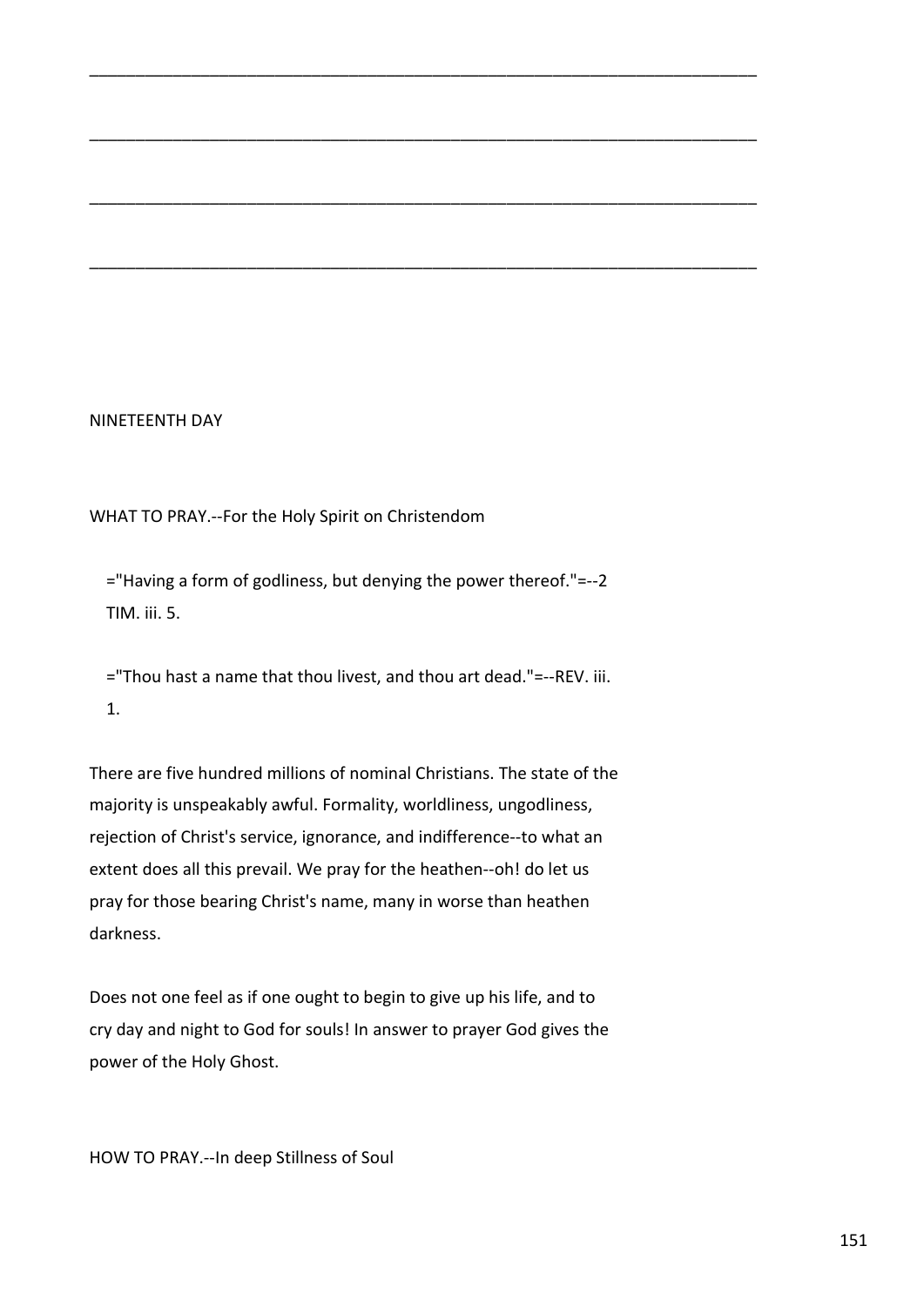="My soul is silent unto God: from Him cometh my salvation."=--PS. lxii. 1.

Prayer has its power in God alone. The nearer a man comes to God Himself, the deeper he enters into God's will; the more he takes hold of God, the more power in prayer.

God must reveal Himself. If it please Him to make Himself known, He can make the heart conscious of His presence. Our posture must be that of holy reverence, of quiet waiting and adoration.

As your month of intercession passes on, and you feel the greatness of your work, be still before God. Thus you will get power to pray.

\_\_\_\_\_\_\_\_\_\_\_\_\_\_\_\_\_\_\_\_\_\_\_\_\_\_\_\_\_\_\_\_\_\_\_\_\_\_\_\_\_\_\_\_\_\_\_\_\_\_\_\_\_\_\_\_\_\_\_\_\_\_\_\_\_\_\_\_\_\_\_\_

\_\_\_\_\_\_\_\_\_\_\_\_\_\_\_\_\_\_\_\_\_\_\_\_\_\_\_\_\_\_\_\_\_\_\_\_\_\_\_\_\_\_\_\_\_\_\_\_\_\_\_\_\_\_\_\_\_\_\_\_\_\_\_\_\_\_\_\_\_\_\_\_

\_\_\_\_\_\_\_\_\_\_\_\_\_\_\_\_\_\_\_\_\_\_\_\_\_\_\_\_\_\_\_\_\_\_\_\_\_\_\_\_\_\_\_\_\_\_\_\_\_\_\_\_\_\_\_\_\_\_\_\_\_\_\_\_\_\_\_\_\_\_\_\_

\_\_\_\_\_\_\_\_\_\_\_\_\_\_\_\_\_\_\_\_\_\_\_\_\_\_\_\_\_\_\_\_\_\_\_\_\_\_\_\_\_\_\_\_\_\_\_\_\_\_\_\_\_\_\_\_\_\_\_\_\_\_\_\_\_\_\_\_\_\_\_\_

\_\_\_\_\_\_\_\_\_\_\_\_\_\_\_\_\_\_\_\_\_\_\_\_\_\_\_\_\_\_\_\_\_\_\_\_\_\_\_\_\_\_\_\_\_\_\_\_\_\_\_\_\_\_\_\_\_\_\_\_\_\_\_\_\_\_\_\_\_\_\_\_

\_\_\_\_\_\_\_\_\_\_\_\_\_\_\_\_\_\_\_\_\_\_\_\_\_\_\_\_\_\_\_\_\_\_\_\_\_\_\_\_\_\_\_\_\_\_\_\_\_\_\_\_\_\_\_\_\_\_\_\_\_\_\_\_\_\_\_\_\_\_\_\_

# SPECIAL PETITIONS

TWENTIETH DAY

WHAT TO PRAY.--For God's Spirit on the Heathen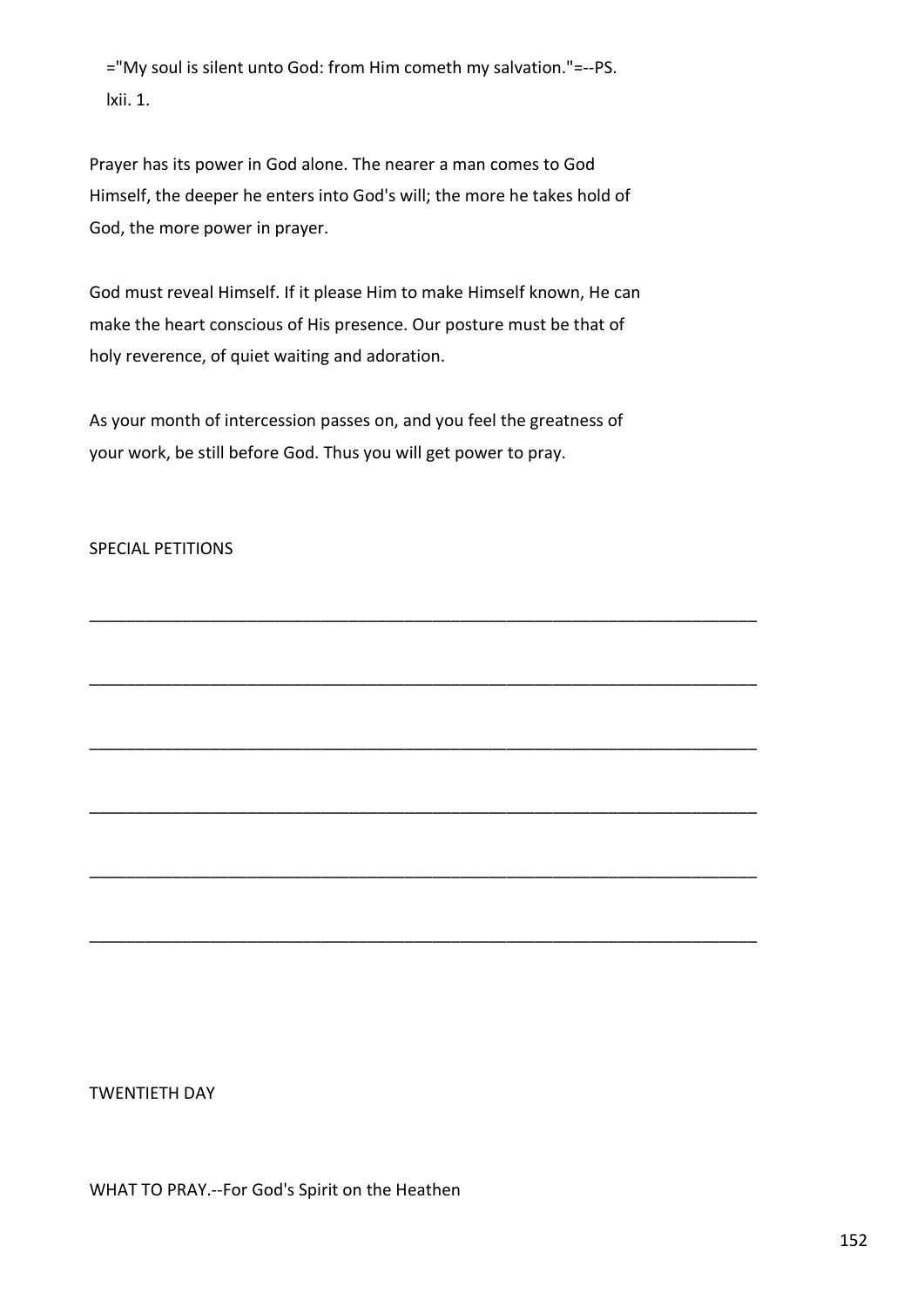="Behold, these shall come from far; and these from the land of  $Sinim$  "=--ISA xlix. 12

 ="Princes shall come out of Egypt; Ethiopia shall haste to stretch out her hands to God."=--PS. lxviii. 31.

="I the Lord will hasten it in His time."=--ISA. lx. 22.

Pray for the heathen, who are yet without the word. Think of China, with her three hundred millions--a million a month dying without Christ. Think of Dark Africa, with its two hundred millions. Think of thirty millions a year going down into the thick darkness. If Christ gave His life for them, will you not do so? You can give yourself up to intercede for them. Just begin, if you have never yet begun, with this simple monthly school of intercession. The ten minutes you give will make you feel this is not enough. God's Spirit will draw you on. Persevere, however feeble you are. Ask God to give you some country or tribe to pray for. Can anything be nobler than to do as Christ did? Give your life for the heathen.

HOW TO PRAY.--With Confident Expectation of an Answer

 ="Call unto Me, and I will answer thee, and will shew thee great things and difficult, which thou knowest not."=--JER. xxxiii. 3.

 ="Thus saith the Lord God: I will yet be inquired of, that I do it."=--EZEK. xxxvi. 37.

Both texts refer to promises definitely made, but their fulfilment would depend upon prayer: God would be inquired of to do it.

Pray for God's fulfilment of His promises to His Son and His Church, and expect the answer. Plead for the heathen: plead God's Promises.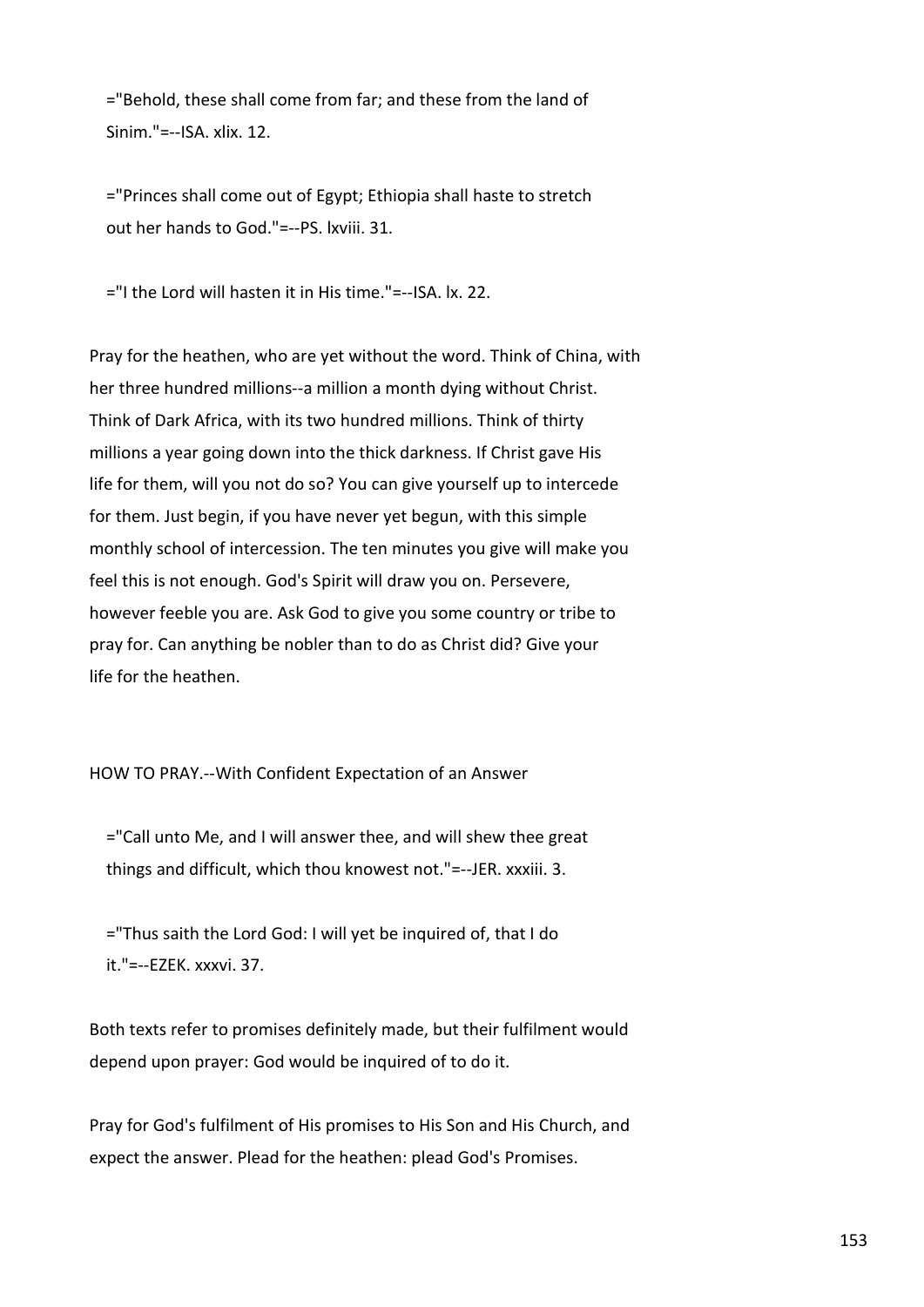TWENTY-FIRST DAY

WHAT TO PRAY.--For God's Spirit on the Jews

 ="I will pour out upon the house of David, and the inhabitants of Jerusalem, the Spirit of grace and Supplication; and they shall look unto Me whom they pierced."=--ZECH. xii. 10.

\_\_\_\_\_\_\_\_\_\_\_\_\_\_\_\_\_\_\_\_\_\_\_\_\_\_\_\_\_\_\_\_\_\_\_\_\_\_\_\_\_\_\_\_\_\_\_\_\_\_\_\_\_\_\_\_\_\_\_\_\_\_\_\_\_\_\_\_\_\_\_\_

\_\_\_\_\_\_\_\_\_\_\_\_\_\_\_\_\_\_\_\_\_\_\_\_\_\_\_\_\_\_\_\_\_\_\_\_\_\_\_\_\_\_\_\_\_\_\_\_\_\_\_\_\_\_\_\_\_\_\_\_\_\_\_\_\_\_\_\_\_\_\_\_

\_\_\_\_\_\_\_\_\_\_\_\_\_\_\_\_\_\_\_\_\_\_\_\_\_\_\_\_\_\_\_\_\_\_\_\_\_\_\_\_\_\_\_\_\_\_\_\_\_\_\_\_\_\_\_\_\_\_\_\_\_\_\_\_\_\_\_\_\_\_\_\_

\_\_\_\_\_\_\_\_\_\_\_\_\_\_\_\_\_\_\_\_\_\_\_\_\_\_\_\_\_\_\_\_\_\_\_\_\_\_\_\_\_\_\_\_\_\_\_\_\_\_\_\_\_\_\_\_\_\_\_\_\_\_\_\_\_\_\_\_\_\_\_\_

\_\_\_\_\_\_\_\_\_\_\_\_\_\_\_\_\_\_\_\_\_\_\_\_\_\_\_\_\_\_\_\_\_\_\_\_\_\_\_\_\_\_\_\_\_\_\_\_\_\_\_\_\_\_\_\_\_\_\_\_\_\_\_\_\_\_\_\_\_\_\_\_

\_\_\_\_\_\_\_\_\_\_\_\_\_\_\_\_\_\_\_\_\_\_\_\_\_\_\_\_\_\_\_\_\_\_\_\_\_\_\_\_\_\_\_\_\_\_\_\_\_\_\_\_\_\_\_\_\_\_\_\_\_\_\_\_\_\_\_\_\_\_\_\_

 ="Brethren, my heart's desire and my supplication to God is for them, that they may be saved."=--ROM. x. 1.

Pray for the Jews. Their return to the God of their fathers stands connected, in a way we cannot tell, with wonderful blessing to the Church, and with the coming of our Lord Jesus. Let us not think that God has foreordained all this, and that we cannot hasten it. In a divine and mysterious way God has connected His fulfilment of His promise with our prayer. His Spirit's intercession in us is God's forerunner of blessing.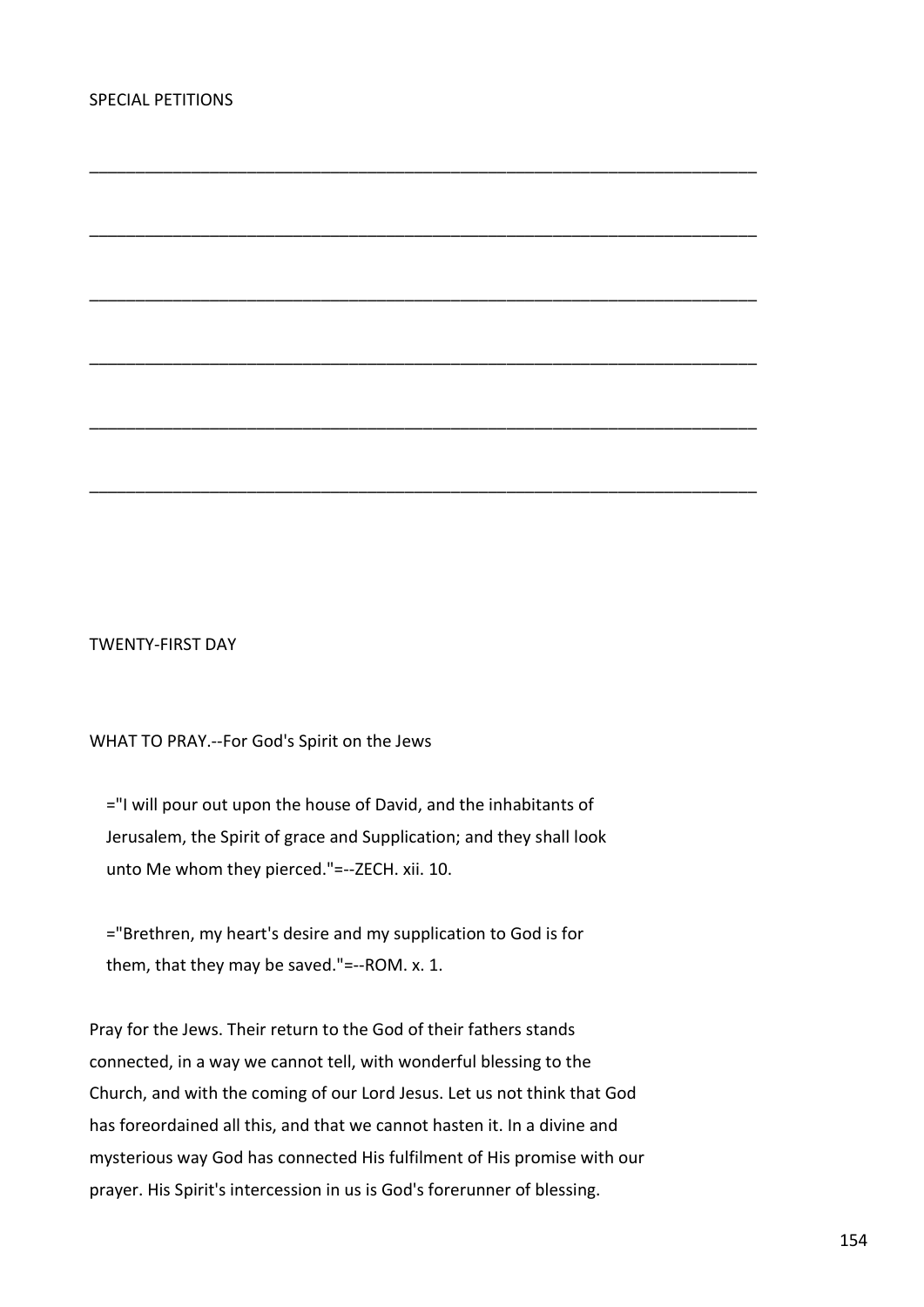Pray for Israel and the work done among them. And pray too: Amen. Even so, come, Lord Jesus!

HOW TO PRAY.--With the Intercession of the Holy Spirit

 ="We know not how to pray as we ought; but the Spirit Himself maketh intercession for us with groanings which cannot be uttered."=--ROM. viii. 26.

In your ignorance and feebleness believe in the secret indwelling and intercession of the Holy Spirit within you. Yield yourself to His life and leading habitually. He will help your infirmities in prayer. Plead the promises of God even where you do not see how they are to be fulfilled. God knows the mind of the Spirit, because He maketh intercession for the saints according to the will of God. Pray with the simplicity of a little child; pray with the holy awe and reverence of one in whom God's Spirit dwells and prays.

\_\_\_\_\_\_\_\_\_\_\_\_\_\_\_\_\_\_\_\_\_\_\_\_\_\_\_\_\_\_\_\_\_\_\_\_\_\_\_\_\_\_\_\_\_\_\_\_\_\_\_\_\_\_\_\_\_\_\_\_\_\_\_\_\_\_\_\_\_\_\_\_

\_\_\_\_\_\_\_\_\_\_\_\_\_\_\_\_\_\_\_\_\_\_\_\_\_\_\_\_\_\_\_\_\_\_\_\_\_\_\_\_\_\_\_\_\_\_\_\_\_\_\_\_\_\_\_\_\_\_\_\_\_\_\_\_\_\_\_\_\_\_\_\_

\_\_\_\_\_\_\_\_\_\_\_\_\_\_\_\_\_\_\_\_\_\_\_\_\_\_\_\_\_\_\_\_\_\_\_\_\_\_\_\_\_\_\_\_\_\_\_\_\_\_\_\_\_\_\_\_\_\_\_\_\_\_\_\_\_\_\_\_\_\_\_\_

\_\_\_\_\_\_\_\_\_\_\_\_\_\_\_\_\_\_\_\_\_\_\_\_\_\_\_\_\_\_\_\_\_\_\_\_\_\_\_\_\_\_\_\_\_\_\_\_\_\_\_\_\_\_\_\_\_\_\_\_\_\_\_\_\_\_\_\_\_\_\_\_

\_\_\_\_\_\_\_\_\_\_\_\_\_\_\_\_\_\_\_\_\_\_\_\_\_\_\_\_\_\_\_\_\_\_\_\_\_\_\_\_\_\_\_\_\_\_\_\_\_\_\_\_\_\_\_\_\_\_\_\_\_\_\_\_\_\_\_\_\_\_\_\_

\_\_\_\_\_\_\_\_\_\_\_\_\_\_\_\_\_\_\_\_\_\_\_\_\_\_\_\_\_\_\_\_\_\_\_\_\_\_\_\_\_\_\_\_\_\_\_\_\_\_\_\_\_\_\_\_\_\_\_\_\_\_\_\_\_\_\_\_\_\_\_\_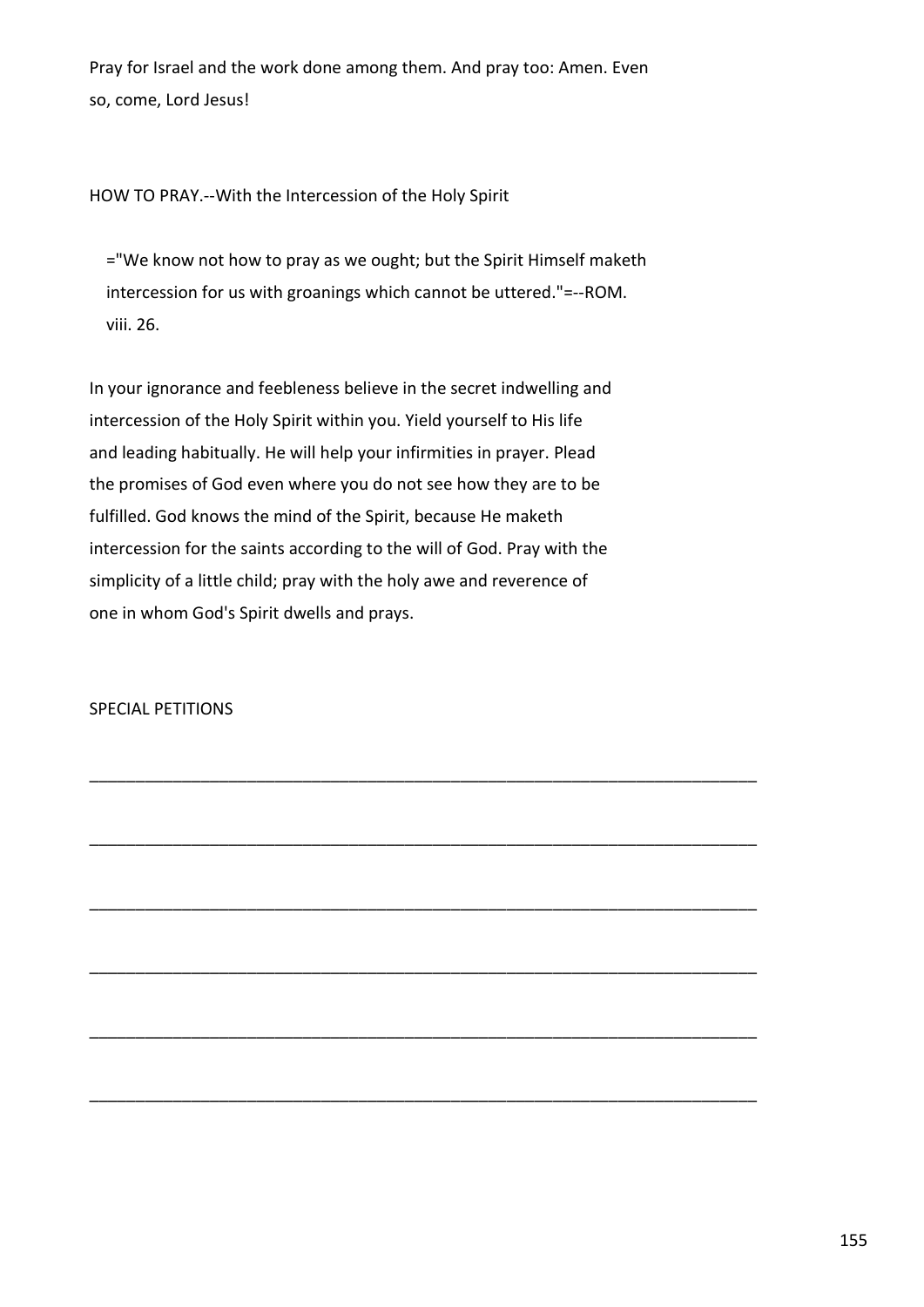# TWENTY-SECOND DAY

### WHAT TO PRAY.--For all who are in Suffering

 ="Remember them that are in bonds, as bound with them; them that are evil entreated, as being yourselves in the body."=--HEB. xiii. 3.

What a world of suffering we live in! How Jesus sacrificed all and identified Himself with it! Let us in our measure do so too. The persecuted Stundists and Armenians and Jews, the famine-stricken millions of India, the hidden slavery of Africa, the poverty and wretchedness of our great cities--and so much more: what suffering among those who know God and who know Him not. And then in smaller circles, in ten thousand homes and hearts, what sorrow. In our own neighbourhood, how many needing help or comfort. Let us have a heart for, let us think of the suffering. It will stir us to pray, to work, to hope, to love more. And in a way and time we know not God will hear our prayer.

#### HOW TO PRAY.--Praying always, and not fainting

 ="He spake unto them a parable to the end that they ought always to pray, and not to faint."=--LUKE xviii. 1.

Do you not begin to feel prayer is really the help for this sinful world? What a need there is of unceasing prayer? The very greatness of the task makes us despair! What can our ten minutes of intercession avail? It is right we feel this: this is the way in which God is calling and preparing us to give our life to prayer. Give yourself wholly to God for men, and amid all your work, your heart will be drawn out to men in love, and drawn up to God in dependence and expectation. To a heart thus led by the Holy Spirit, it is possible to pray always and not to faint.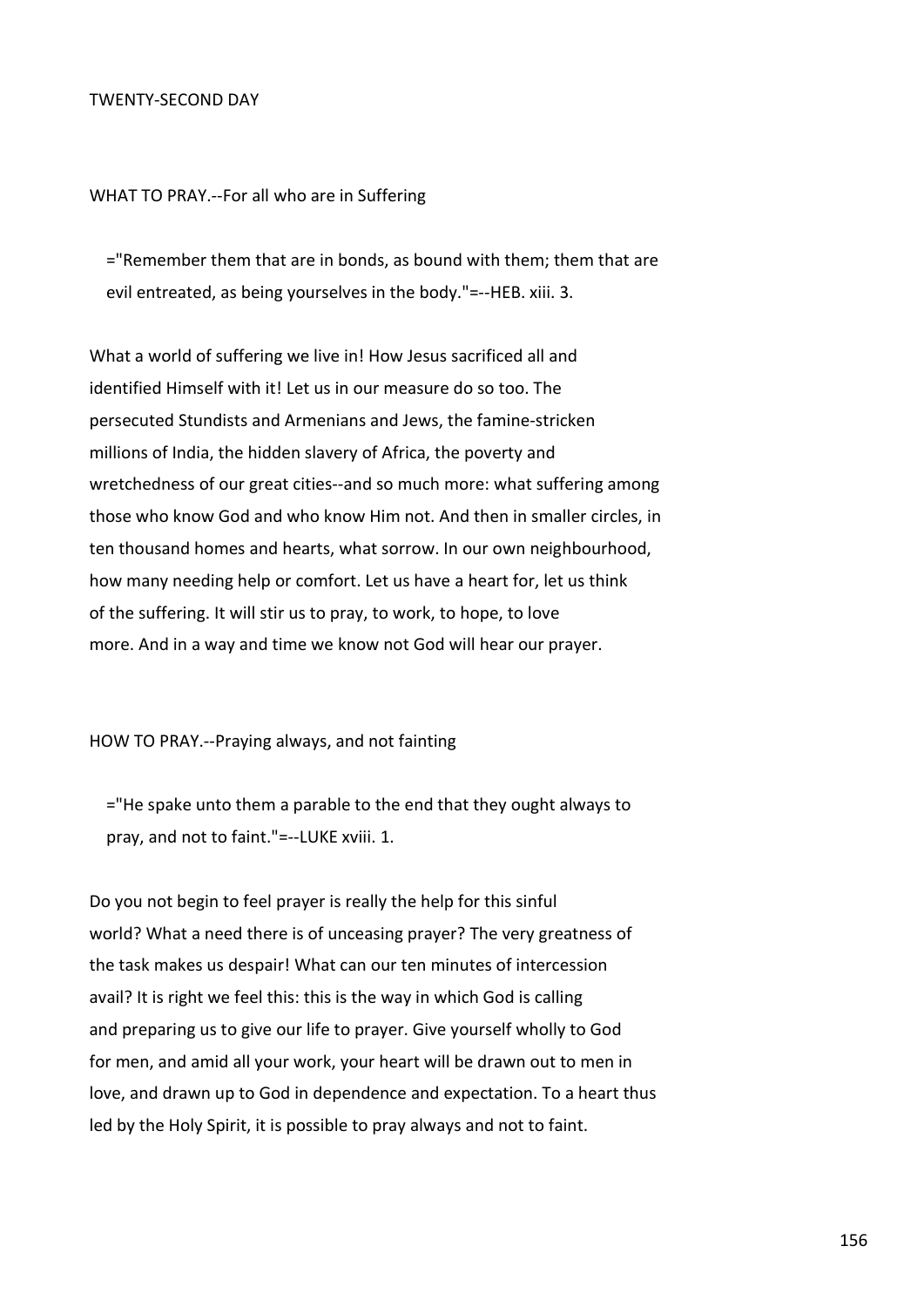TWENTY-THIRD DAY

WHAT TO PRAY.--For the Holy Spirit in your own Work

 ="I labour, striving according to His working, which worketh in me mightily."=--COL. i. 29.

\_\_\_\_\_\_\_\_\_\_\_\_\_\_\_\_\_\_\_\_\_\_\_\_\_\_\_\_\_\_\_\_\_\_\_\_\_\_\_\_\_\_\_\_\_\_\_\_\_\_\_\_\_\_\_\_\_\_\_\_\_\_\_\_\_\_\_\_\_\_\_\_

\_\_\_\_\_\_\_\_\_\_\_\_\_\_\_\_\_\_\_\_\_\_\_\_\_\_\_\_\_\_\_\_\_\_\_\_\_\_\_\_\_\_\_\_\_\_\_\_\_\_\_\_\_\_\_\_\_\_\_\_\_\_\_\_\_\_\_\_\_\_\_\_

\_\_\_\_\_\_\_\_\_\_\_\_\_\_\_\_\_\_\_\_\_\_\_\_\_\_\_\_\_\_\_\_\_\_\_\_\_\_\_\_\_\_\_\_\_\_\_\_\_\_\_\_\_\_\_\_\_\_\_\_\_\_\_\_\_\_\_\_\_\_\_\_

\_\_\_\_\_\_\_\_\_\_\_\_\_\_\_\_\_\_\_\_\_\_\_\_\_\_\_\_\_\_\_\_\_\_\_\_\_\_\_\_\_\_\_\_\_\_\_\_\_\_\_\_\_\_\_\_\_\_\_\_\_\_\_\_\_\_\_\_\_\_\_\_

\_\_\_\_\_\_\_\_\_\_\_\_\_\_\_\_\_\_\_\_\_\_\_\_\_\_\_\_\_\_\_\_\_\_\_\_\_\_\_\_\_\_\_\_\_\_\_\_\_\_\_\_\_\_\_\_\_\_\_\_\_\_\_\_\_\_\_\_\_\_\_\_

\_\_\_\_\_\_\_\_\_\_\_\_\_\_\_\_\_\_\_\_\_\_\_\_\_\_\_\_\_\_\_\_\_\_\_\_\_\_\_\_\_\_\_\_\_\_\_\_\_\_\_\_\_\_\_\_\_\_\_\_\_\_\_\_\_\_\_\_\_\_\_\_

You have your own special work; make it a work of intercession. Paul laboured, striving according to the working of God in him. Remember, God is not only the Creator, but the Great Workman, who worketh all in all. You can only do your work in His strength, by Him working in you through the Spirit. Intercede much for those among whom you work, till God gives you life for them.

Let us all intercede too for each other, for every worker throughout God's Church, however solitary or unknown.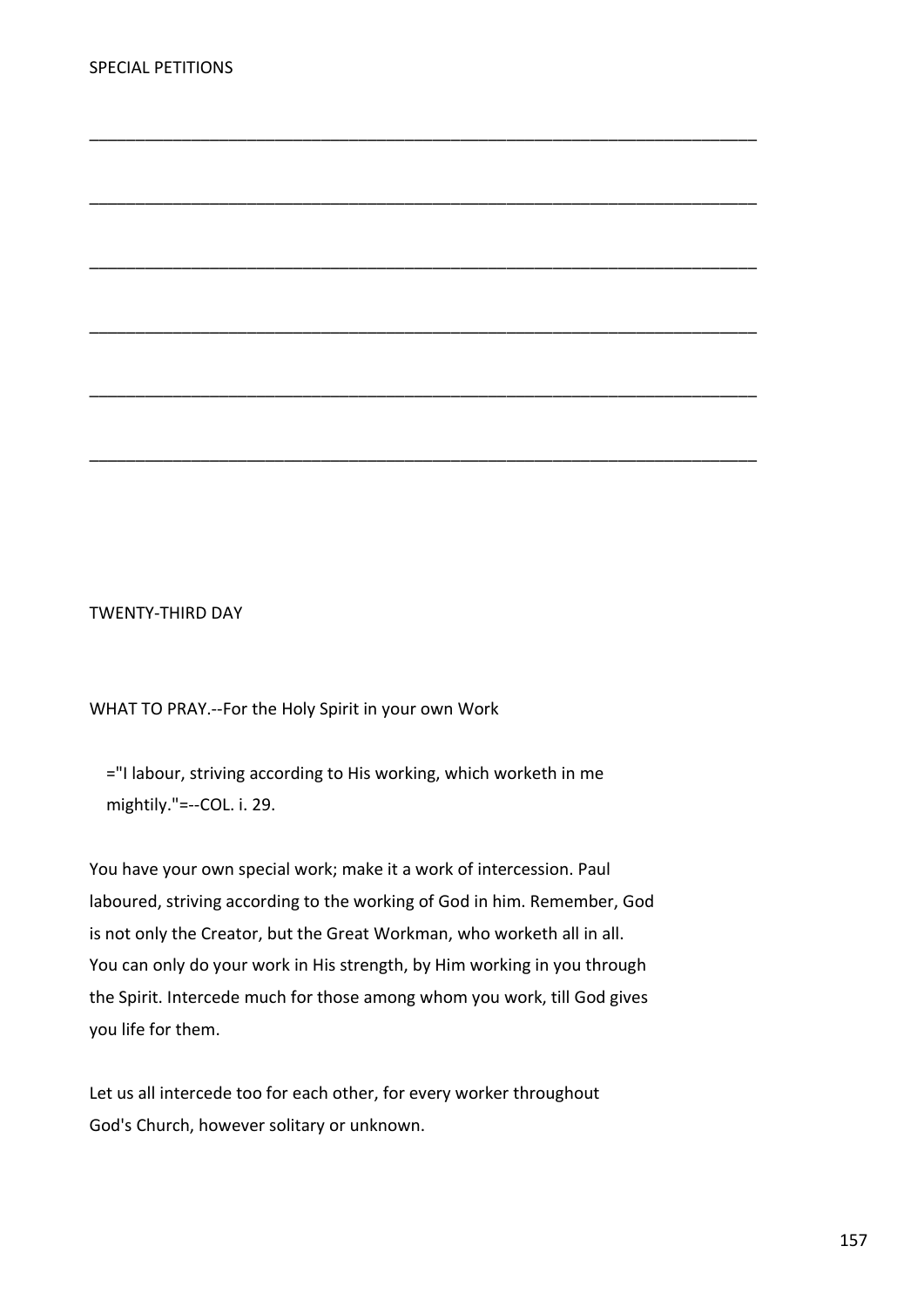="Draw nigh to God, and He will draw nigh to you."=--JAS. iv. 8.

The nearness of God gives rest and power in prayer. The nearness of God is given to him who makes it his first object. "Draw nigh to God"; seek the nearness to Him, and He will give it; "He will draw nigh to you." Then it becomes easy to pray in faith.

Remember that when first God takes you into the school of intercession it is almost more for your own sake than that of others. You have to be trained to love, and wait, and pray, and believe. Only persevere. Learn to set yourself in His presence, to wait quietly for the assurance that He draws nigh. Enter His holy presence, tarry there, and spread your work before Him. Intercede for the souls you are working among. Get a blessing from God, His Spirit into your own heart, for them.

\_\_\_\_\_\_\_\_\_\_\_\_\_\_\_\_\_\_\_\_\_\_\_\_\_\_\_\_\_\_\_\_\_\_\_\_\_\_\_\_\_\_\_\_\_\_\_\_\_\_\_\_\_\_\_\_\_\_\_\_\_\_\_\_\_\_\_\_\_\_\_\_

\_\_\_\_\_\_\_\_\_\_\_\_\_\_\_\_\_\_\_\_\_\_\_\_\_\_\_\_\_\_\_\_\_\_\_\_\_\_\_\_\_\_\_\_\_\_\_\_\_\_\_\_\_\_\_\_\_\_\_\_\_\_\_\_\_\_\_\_\_\_\_\_

\_\_\_\_\_\_\_\_\_\_\_\_\_\_\_\_\_\_\_\_\_\_\_\_\_\_\_\_\_\_\_\_\_\_\_\_\_\_\_\_\_\_\_\_\_\_\_\_\_\_\_\_\_\_\_\_\_\_\_\_\_\_\_\_\_\_\_\_\_\_\_\_

\_\_\_\_\_\_\_\_\_\_\_\_\_\_\_\_\_\_\_\_\_\_\_\_\_\_\_\_\_\_\_\_\_\_\_\_\_\_\_\_\_\_\_\_\_\_\_\_\_\_\_\_\_\_\_\_\_\_\_\_\_\_\_\_\_\_\_\_\_\_\_\_

\_\_\_\_\_\_\_\_\_\_\_\_\_\_\_\_\_\_\_\_\_\_\_\_\_\_\_\_\_\_\_\_\_\_\_\_\_\_\_\_\_\_\_\_\_\_\_\_\_\_\_\_\_\_\_\_\_\_\_\_\_\_\_\_\_\_\_\_\_\_\_\_

\_\_\_\_\_\_\_\_\_\_\_\_\_\_\_\_\_\_\_\_\_\_\_\_\_\_\_\_\_\_\_\_\_\_\_\_\_\_\_\_\_\_\_\_\_\_\_\_\_\_\_\_\_\_\_\_\_\_\_\_\_\_\_\_\_\_\_\_\_\_\_\_

SPECIAL PETITIONS

# TWENTY-FOURTH DAY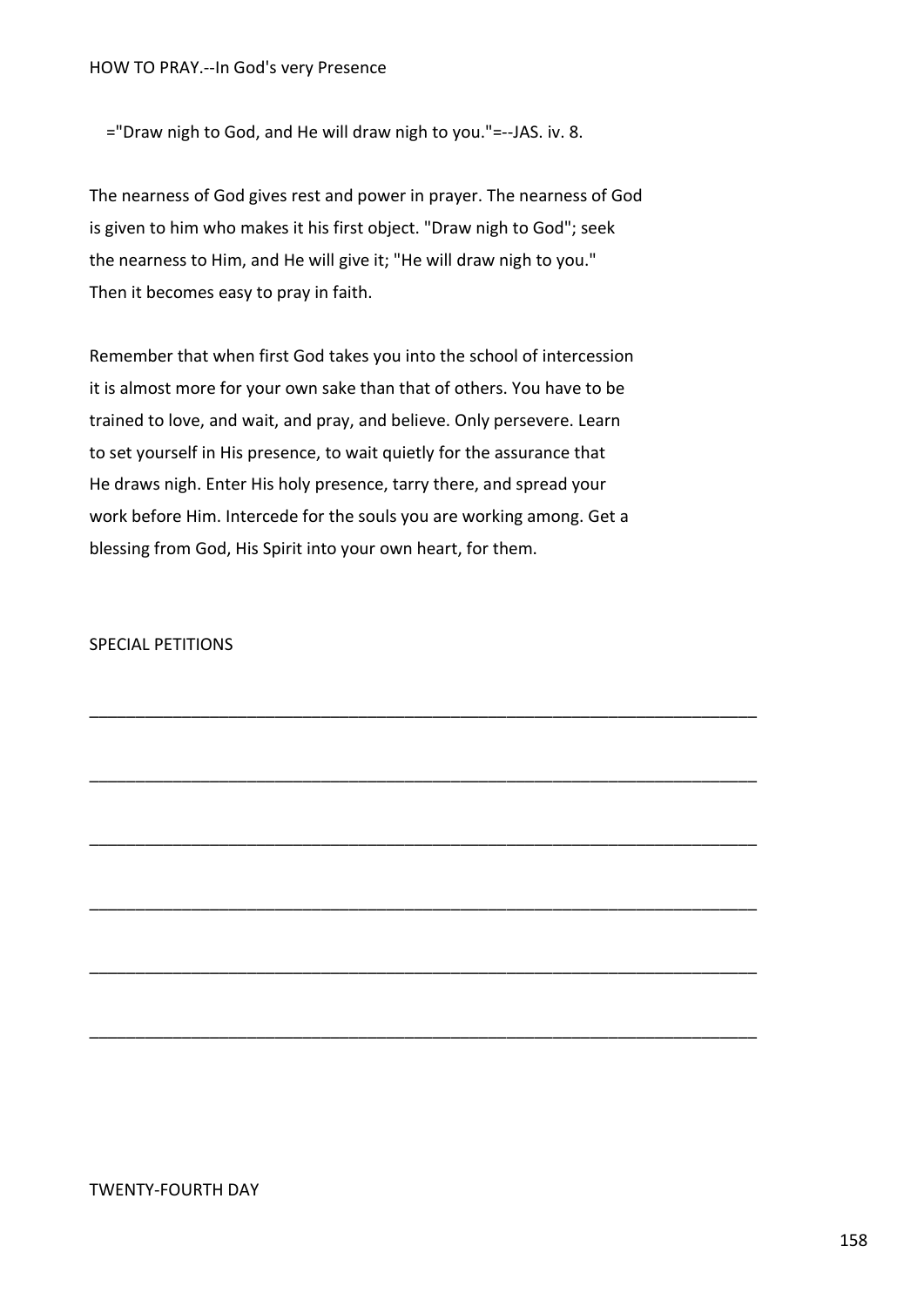### WHAT TO PRAY.--For the Spirit on your own Congregation

="Beginning at Jerusalem."=--LUKE xxiv. 47.

Each one of us is connected with some congregation or circle of believers, who are to us the part of Christ's body with which we come into most direct contact. They have a special claim on our intercession. Let it be a settled matter between God and you that you are to labour in prayer on its behalf. Pray for the minister and all leaders or workers in it. Pray for the believers according to their needs. Pray for conversions. Pray for the power of the Spirit to manifest itself. Band yourself with others to join in secret in definite petitions. Let intercession be a definite work, carried on as systematically as preaching or Sunday school. And pray, expecting an answer.

#### HOW TO PRAY.--Continually

 ="Watchmen, that shall never hold their peace day nor night."=--ISA. lxii. 6.

="His own elect, that cry to Him day and night."=--LUKE xviii. 7.

 ="Night and day praying exceedingly, that we may perfect that which is lacking in your faith."=--1 THESS. iii. 10.

 ="A widow indeed, hath her hope set in God, and continueth in supplications night and day."=--1 TIM. v. 5.

When the glory of God, and the love of Christ, and the need of souls are revealed to us, the fire of this unceasing intercession will begin to burn in us for those who are near and those who are far off.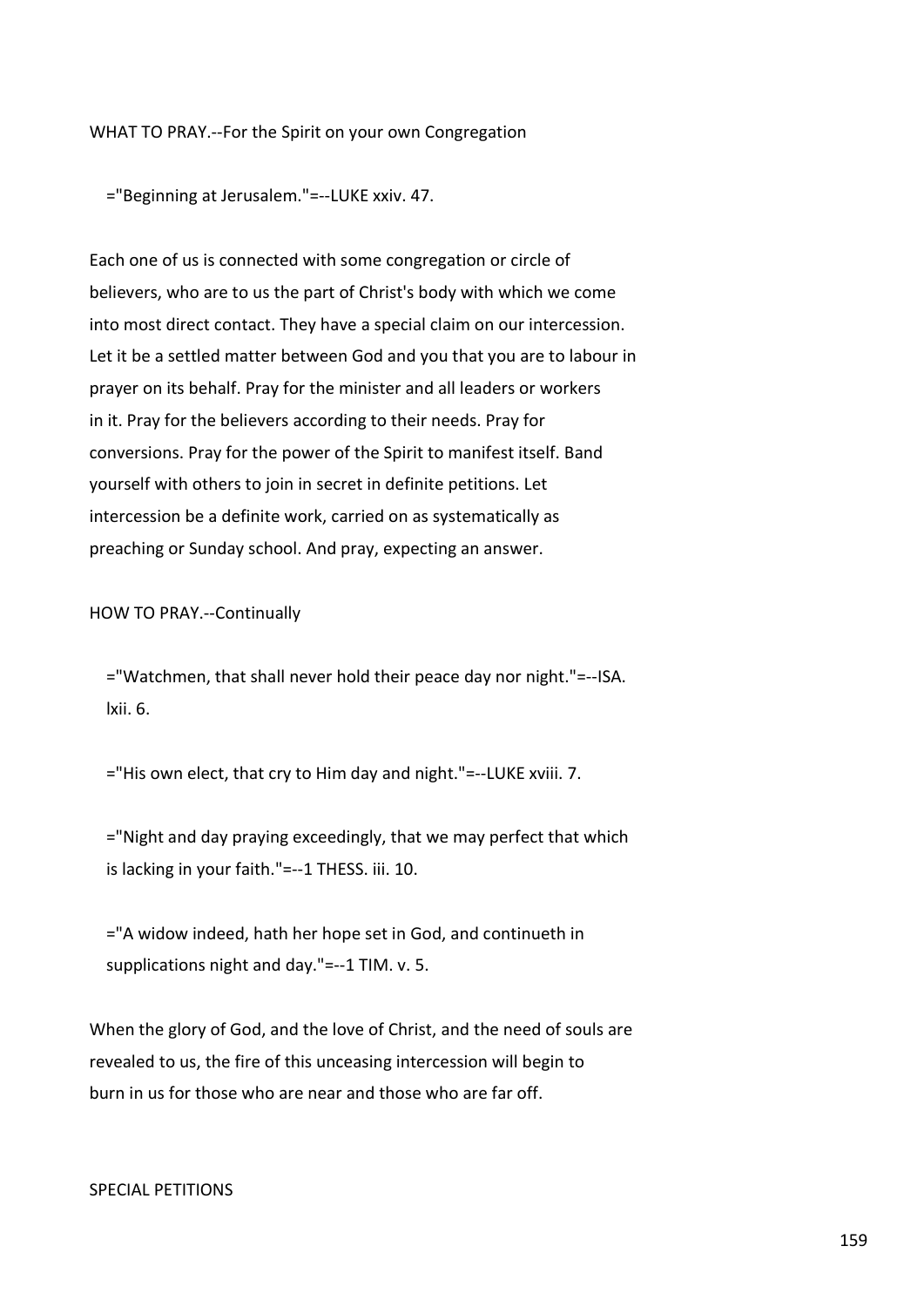#### TWENTY-FIFTH DAY

WHAT TO PRAY.--For more Conversions

 ="He is able to save completely, seeing He ever liveth to make intercession."=--HEB. vii. 25.

\_\_\_\_\_\_\_\_\_\_\_\_\_\_\_\_\_\_\_\_\_\_\_\_\_\_\_\_\_\_\_\_\_\_\_\_\_\_\_\_\_\_\_\_\_\_\_\_\_\_\_\_\_\_\_\_\_\_\_\_\_\_\_\_\_\_\_\_\_\_\_\_

\_\_\_\_\_\_\_\_\_\_\_\_\_\_\_\_\_\_\_\_\_\_\_\_\_\_\_\_\_\_\_\_\_\_\_\_\_\_\_\_\_\_\_\_\_\_\_\_\_\_\_\_\_\_\_\_\_\_\_\_\_\_\_\_\_\_\_\_\_\_\_\_

\_\_\_\_\_\_\_\_\_\_\_\_\_\_\_\_\_\_\_\_\_\_\_\_\_\_\_\_\_\_\_\_\_\_\_\_\_\_\_\_\_\_\_\_\_\_\_\_\_\_\_\_\_\_\_\_\_\_\_\_\_\_\_\_\_\_\_\_\_\_\_\_

\_\_\_\_\_\_\_\_\_\_\_\_\_\_\_\_\_\_\_\_\_\_\_\_\_\_\_\_\_\_\_\_\_\_\_\_\_\_\_\_\_\_\_\_\_\_\_\_\_\_\_\_\_\_\_\_\_\_\_\_\_\_\_\_\_\_\_\_\_\_\_\_

\_\_\_\_\_\_\_\_\_\_\_\_\_\_\_\_\_\_\_\_\_\_\_\_\_\_\_\_\_\_\_\_\_\_\_\_\_\_\_\_\_\_\_\_\_\_\_\_\_\_\_\_\_\_\_\_\_\_\_\_\_\_\_\_\_\_\_\_\_\_\_\_

\_\_\_\_\_\_\_\_\_\_\_\_\_\_\_\_\_\_\_\_\_\_\_\_\_\_\_\_\_\_\_\_\_\_\_\_\_\_\_\_\_\_\_\_\_\_\_\_\_\_\_\_\_\_\_\_\_\_\_\_\_\_\_\_\_\_\_\_\_\_\_\_

 ="We will give ourselves continually to prayer and the ministry of the word.... And the word of God increased; and the number of the disciples multiplied exceedingly."=--ACTS vi. 4, 7.

Christ's power to save, and save completely, depends on His unceasing intercession. The apostles withdrawing themselves from other work to give themselves continually to prayer was followed by the number of the disciples multiplying exceedingly. As we, in our day, give ourselves to intercession, we shall have more and mightier conversions. Let us plead for this. Christ is exalted to give repentance. The Church exists with the Divine purpose and promise of having conversions. Let us not be ashamed to confess our sin and feebleness, and cry to God for more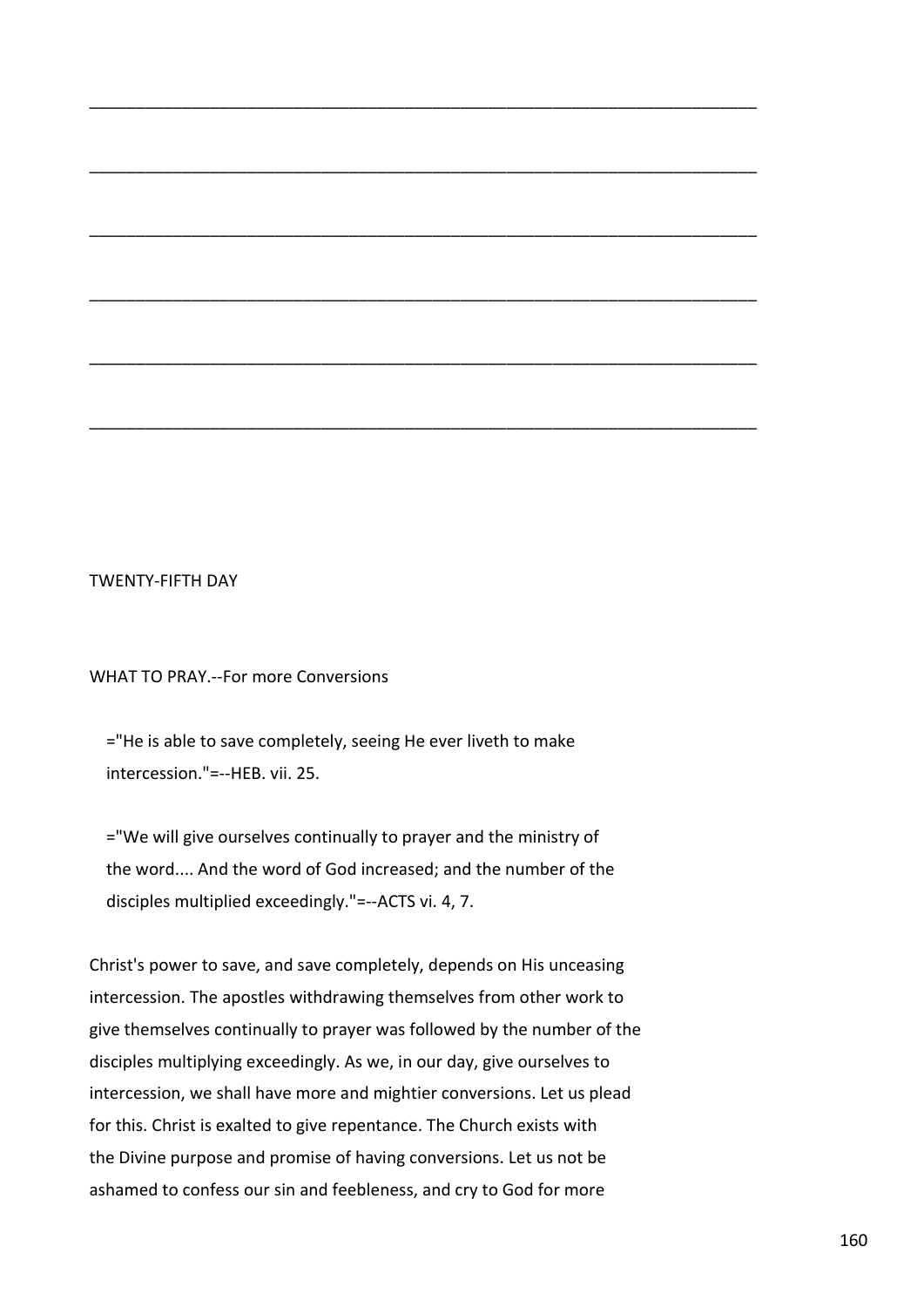conversions in Christian and heathen lands, of those too whom you know and love. Plead for the salvation of sinners.

HOW TO PRAY.--In deep Humility

 ="Truth, Lord: yet the dogs eat of the crumbs.... O woman, great is thy faith: be it unto thee even as thou wilt."=--MATT. xv. 27, 28.

You feel unworthy and unable to pray aright. To accept this heartily, and to be content still to come and be blest in your unworthiness, is true humility. It proves its integrity by not seeking for anything, but simply trusting His grace. And so it is the very strength of a great faith, and gets a full answer. "Yet the dogs"--let that be your plea as you persevere for someone possibly possessed of the devil. Let not your littleness hinder you for a moment.

\_\_\_\_\_\_\_\_\_\_\_\_\_\_\_\_\_\_\_\_\_\_\_\_\_\_\_\_\_\_\_\_\_\_\_\_\_\_\_\_\_\_\_\_\_\_\_\_\_\_\_\_\_\_\_\_\_\_\_\_\_\_\_\_\_\_\_\_\_\_\_\_

\_\_\_\_\_\_\_\_\_\_\_\_\_\_\_\_\_\_\_\_\_\_\_\_\_\_\_\_\_\_\_\_\_\_\_\_\_\_\_\_\_\_\_\_\_\_\_\_\_\_\_\_\_\_\_\_\_\_\_\_\_\_\_\_\_\_\_\_\_\_\_\_

\_\_\_\_\_\_\_\_\_\_\_\_\_\_\_\_\_\_\_\_\_\_\_\_\_\_\_\_\_\_\_\_\_\_\_\_\_\_\_\_\_\_\_\_\_\_\_\_\_\_\_\_\_\_\_\_\_\_\_\_\_\_\_\_\_\_\_\_\_\_\_\_

\_\_\_\_\_\_\_\_\_\_\_\_\_\_\_\_\_\_\_\_\_\_\_\_\_\_\_\_\_\_\_\_\_\_\_\_\_\_\_\_\_\_\_\_\_\_\_\_\_\_\_\_\_\_\_\_\_\_\_\_\_\_\_\_\_\_\_\_\_\_\_\_

\_\_\_\_\_\_\_\_\_\_\_\_\_\_\_\_\_\_\_\_\_\_\_\_\_\_\_\_\_\_\_\_\_\_\_\_\_\_\_\_\_\_\_\_\_\_\_\_\_\_\_\_\_\_\_\_\_\_\_\_\_\_\_\_\_\_\_\_\_\_\_\_

\_\_\_\_\_\_\_\_\_\_\_\_\_\_\_\_\_\_\_\_\_\_\_\_\_\_\_\_\_\_\_\_\_\_\_\_\_\_\_\_\_\_\_\_\_\_\_\_\_\_\_\_\_\_\_\_\_\_\_\_\_\_\_\_\_\_\_\_\_\_\_\_

SPECIAL PETITIONS

TWENTY-SIXTH DAY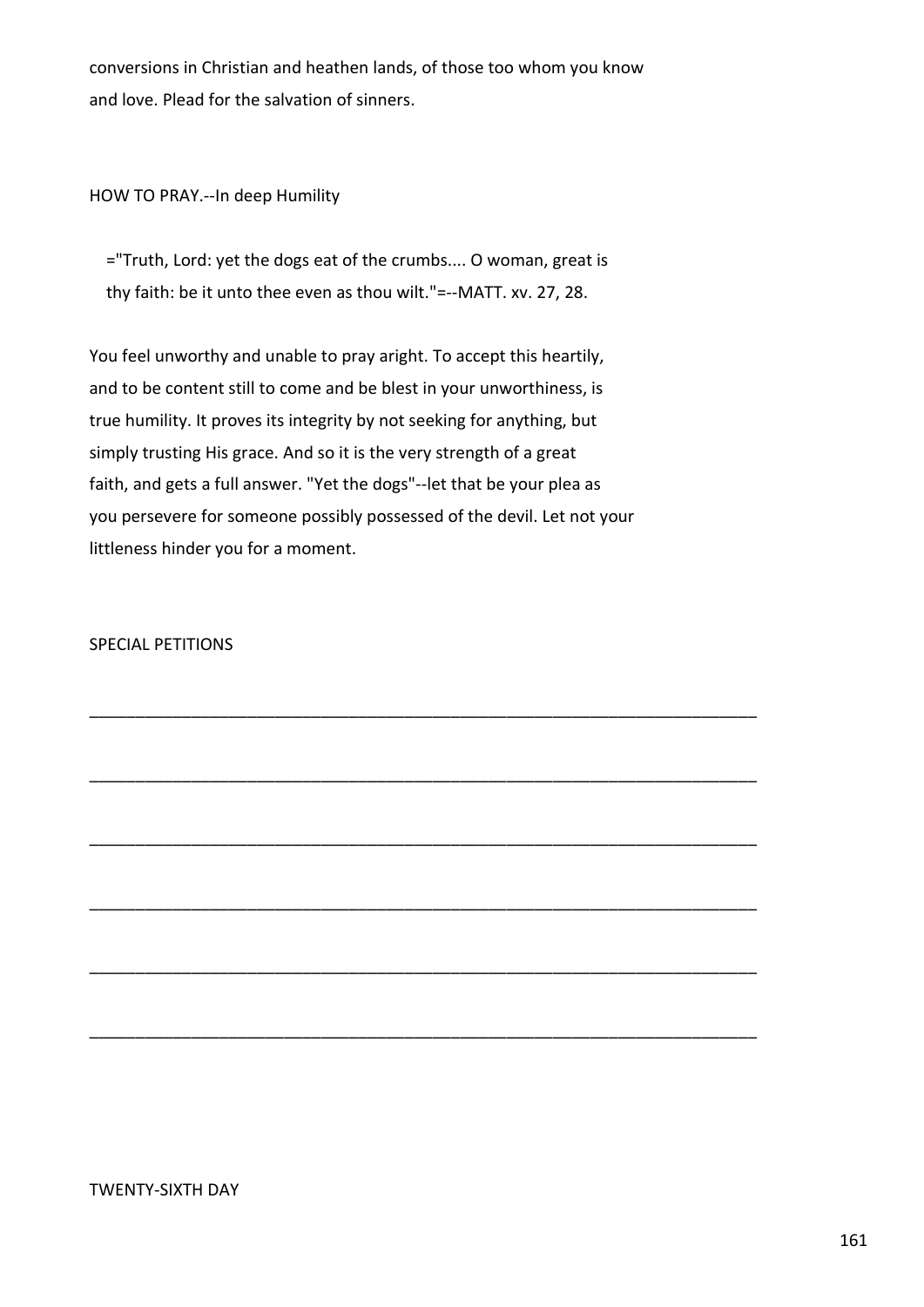# WHAT TO PRAY.--For the Holy Spirit on Young Converts

 ="Peter and John prayed for them, that they might receive the Holy Ghost; for as yet He was fallen upon none of them: only they had been baptized into the name of the Lord Jesus."=--ACTS viii. 15, 16.

 ="Now He which establisheth us with you in Christ, and anointed us, is God; who also gave us the earnest of the Spirit in our hearts."=--2 COR. i. 21, 22.

How many new converts who remain feeble; how many who fall into sin; how many who backslide entirely. If we pray for the Church, its growth in holiness and devotion to God's service, pray specially for the young converts. How many stand alone, surrounded by temptation; how many have no teaching on the Spirit in them, and the power of God to establish them; how many in heathen lands, surrounded by Satan's power. If you pray for the power of the Spirit in the Church, pray specially that every young convert may know that he may claim and receive the fulness of the Spirit.

#### HOW TO PRAY.--Without Ceasing

 ="As for me, God forbid that I should sin against the Lord in ceasing to pray for you."=--1 SAM. xii. 23.

It is sin against the Lord to cease praying for others. When once we begin to see how absolutely indispensable intercession is, just as much a duty as loving God or believing in Christ, and how we are called and bound to it as believers, we shall feel that to cease intercession is grievous sin. Let us ask for grace to take up our place as priests with joy, and give our life to bring down the blessing of heaven.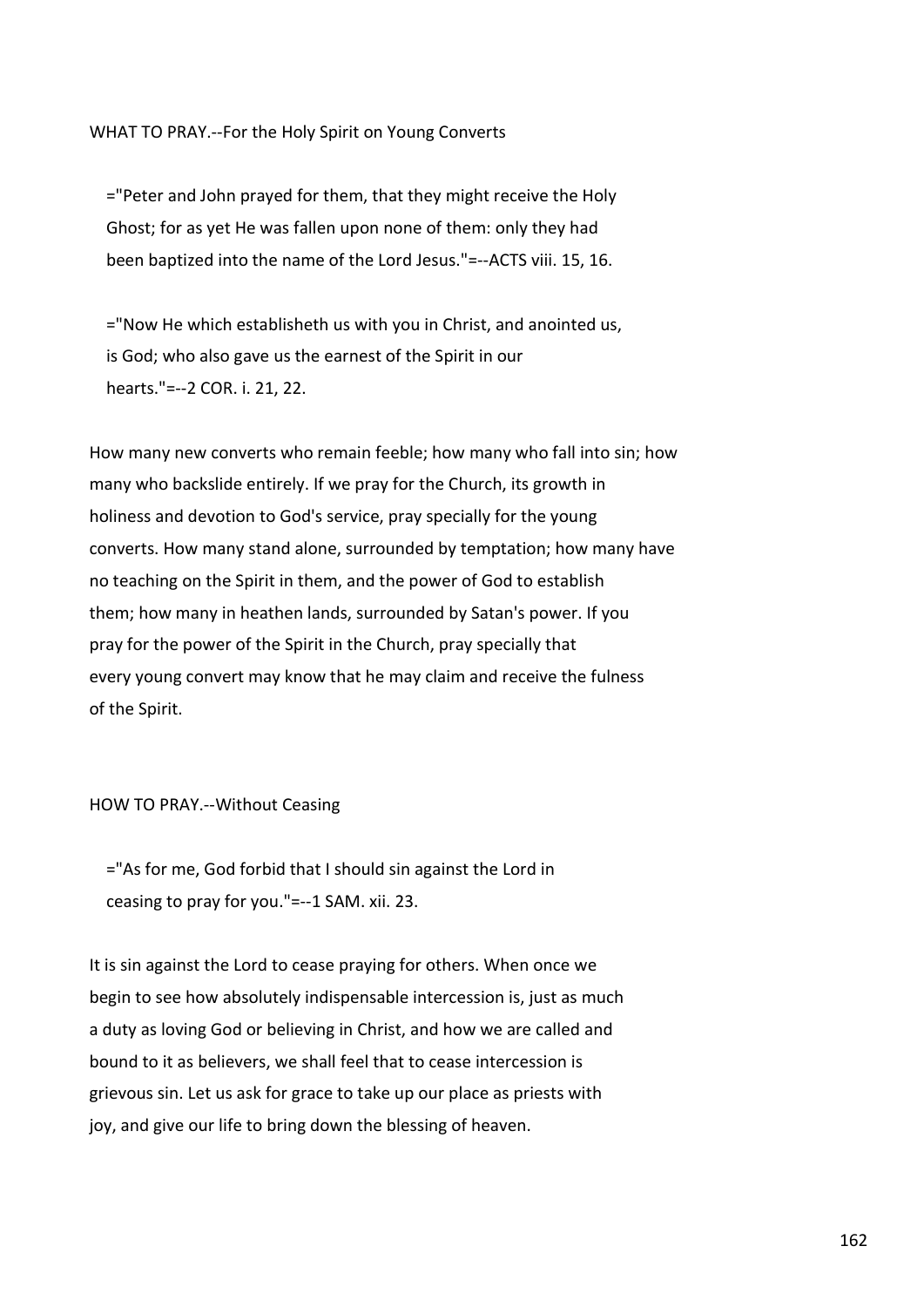TWENTY-SEVENTH DAY

WHAT TO PRAY.--That God's People may Realise their Calling

 $=$ "I will bless thee; and be thou a blessing: in thee shall all the families of the earth be blessed."=--GEN. xii. 2, 3.

 ="God be merciful \_unto us\_, and bless \_us\_; and cause His face to shine upon us. That Thy way may be known upon earth, Thy saving health \_among all nations\_."=--PS. lxvii. 1, 2.

\_\_\_\_\_\_\_\_\_\_\_\_\_\_\_\_\_\_\_\_\_\_\_\_\_\_\_\_\_\_\_\_\_\_\_\_\_\_\_\_\_\_\_\_\_\_\_\_\_\_\_\_\_\_\_\_\_\_\_\_\_\_\_\_\_\_\_\_\_\_\_\_

\_\_\_\_\_\_\_\_\_\_\_\_\_\_\_\_\_\_\_\_\_\_\_\_\_\_\_\_\_\_\_\_\_\_\_\_\_\_\_\_\_\_\_\_\_\_\_\_\_\_\_\_\_\_\_\_\_\_\_\_\_\_\_\_\_\_\_\_\_\_\_\_

\_\_\_\_\_\_\_\_\_\_\_\_\_\_\_\_\_\_\_\_\_\_\_\_\_\_\_\_\_\_\_\_\_\_\_\_\_\_\_\_\_\_\_\_\_\_\_\_\_\_\_\_\_\_\_\_\_\_\_\_\_\_\_\_\_\_\_\_\_\_\_\_

\_\_\_\_\_\_\_\_\_\_\_\_\_\_\_\_\_\_\_\_\_\_\_\_\_\_\_\_\_\_\_\_\_\_\_\_\_\_\_\_\_\_\_\_\_\_\_\_\_\_\_\_\_\_\_\_\_\_\_\_\_\_\_\_\_\_\_\_\_\_\_\_

\_\_\_\_\_\_\_\_\_\_\_\_\_\_\_\_\_\_\_\_\_\_\_\_\_\_\_\_\_\_\_\_\_\_\_\_\_\_\_\_\_\_\_\_\_\_\_\_\_\_\_\_\_\_\_\_\_\_\_\_\_\_\_\_\_\_\_\_\_\_\_\_

\_\_\_\_\_\_\_\_\_\_\_\_\_\_\_\_\_\_\_\_\_\_\_\_\_\_\_\_\_\_\_\_\_\_\_\_\_\_\_\_\_\_\_\_\_\_\_\_\_\_\_\_\_\_\_\_\_\_\_\_\_\_\_\_\_\_\_\_\_\_\_\_

Abraham was only blessed that he might be a blessing to all the earth. Israel prays for blessing, that God may be known among all nations. Every believer, just as much as Abraham, is only blessed that he may carry God's blessing to the world.

Cry to God that His people may know this, that every believer is only to live for the interests of God and His kingdom. If this truth were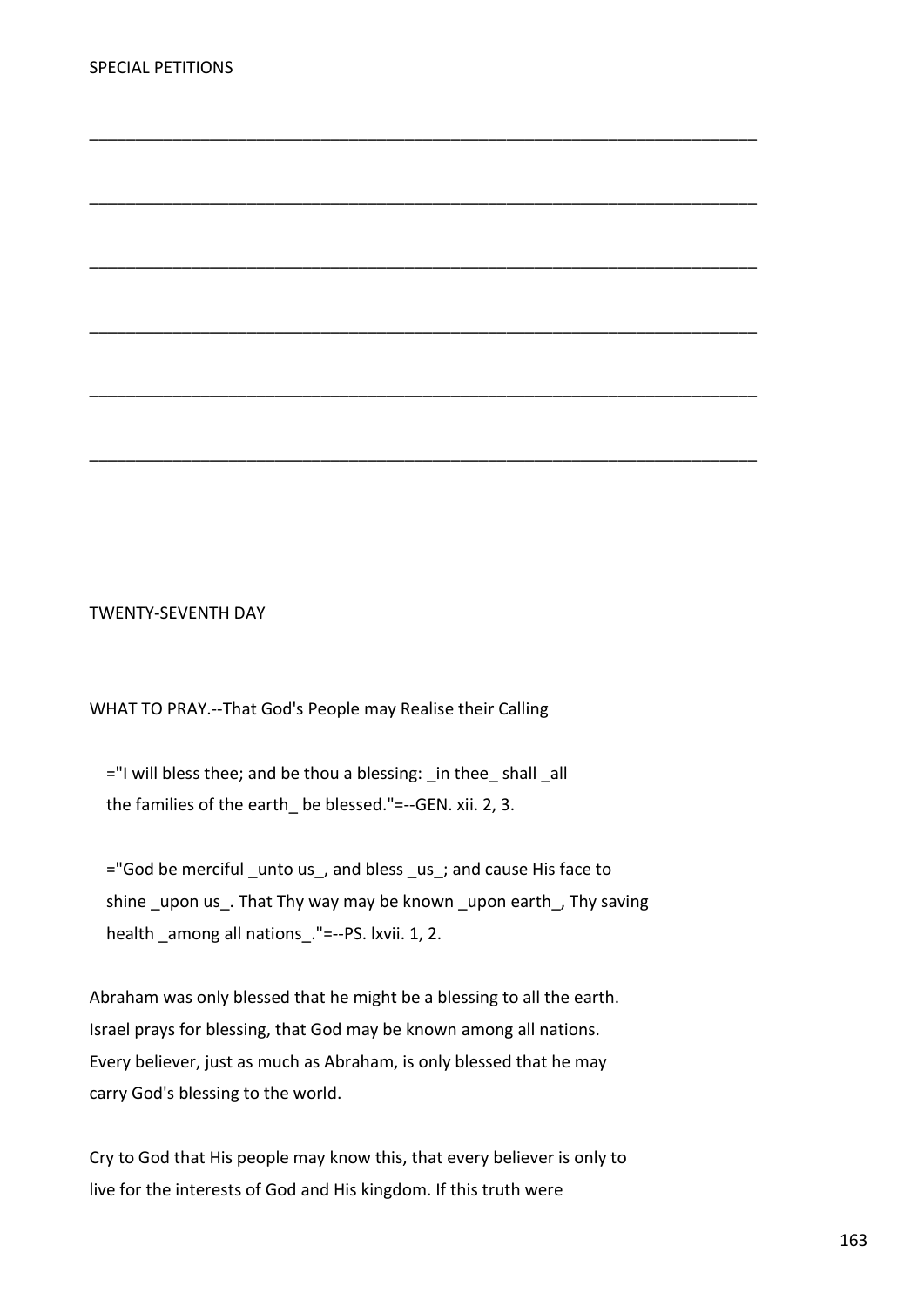preached and believed and practised, what a revolution it would bring in our mission work. What a host of willing intercessors we should have. Plead with God to work it by the Holy Spirit.

HOW TO PRAY.--As One who has Accepted for Himself what he Asks for **Others** 

 ="Peter said, What I have, I give unto thee.... The Holy Ghost fell on them, as on us at the beginning.... God gave them the like gift, as He gave unto us."=--ACTS iii. 6, xi. 15, 17.

As you pray for this great blessing on God's people, the Holy Spirit taking entire possession of them for God's service, yield yourself to God, and claim the gift anew in faith. Let each thought of feebleness or shortcoming only make you the more urgent in prayer for others; as the blessing comes to them, you too will be helped. With every prayer for conversions or mission work, pray that God's people may know how wholly they belong to Him.

\_\_\_\_\_\_\_\_\_\_\_\_\_\_\_\_\_\_\_\_\_\_\_\_\_\_\_\_\_\_\_\_\_\_\_\_\_\_\_\_\_\_\_\_\_\_\_\_\_\_\_\_\_\_\_\_\_\_\_\_\_\_\_\_\_\_\_\_\_\_\_\_

\_\_\_\_\_\_\_\_\_\_\_\_\_\_\_\_\_\_\_\_\_\_\_\_\_\_\_\_\_\_\_\_\_\_\_\_\_\_\_\_\_\_\_\_\_\_\_\_\_\_\_\_\_\_\_\_\_\_\_\_\_\_\_\_\_\_\_\_\_\_\_\_

\_\_\_\_\_\_\_\_\_\_\_\_\_\_\_\_\_\_\_\_\_\_\_\_\_\_\_\_\_\_\_\_\_\_\_\_\_\_\_\_\_\_\_\_\_\_\_\_\_\_\_\_\_\_\_\_\_\_\_\_\_\_\_\_\_\_\_\_\_\_\_\_

\_\_\_\_\_\_\_\_\_\_\_\_\_\_\_\_\_\_\_\_\_\_\_\_\_\_\_\_\_\_\_\_\_\_\_\_\_\_\_\_\_\_\_\_\_\_\_\_\_\_\_\_\_\_\_\_\_\_\_\_\_\_\_\_\_\_\_\_\_\_\_\_

\_\_\_\_\_\_\_\_\_\_\_\_\_\_\_\_\_\_\_\_\_\_\_\_\_\_\_\_\_\_\_\_\_\_\_\_\_\_\_\_\_\_\_\_\_\_\_\_\_\_\_\_\_\_\_\_\_\_\_\_\_\_\_\_\_\_\_\_\_\_\_\_

\_\_\_\_\_\_\_\_\_\_\_\_\_\_\_\_\_\_\_\_\_\_\_\_\_\_\_\_\_\_\_\_\_\_\_\_\_\_\_\_\_\_\_\_\_\_\_\_\_\_\_\_\_\_\_\_\_\_\_\_\_\_\_\_\_\_\_\_\_\_\_\_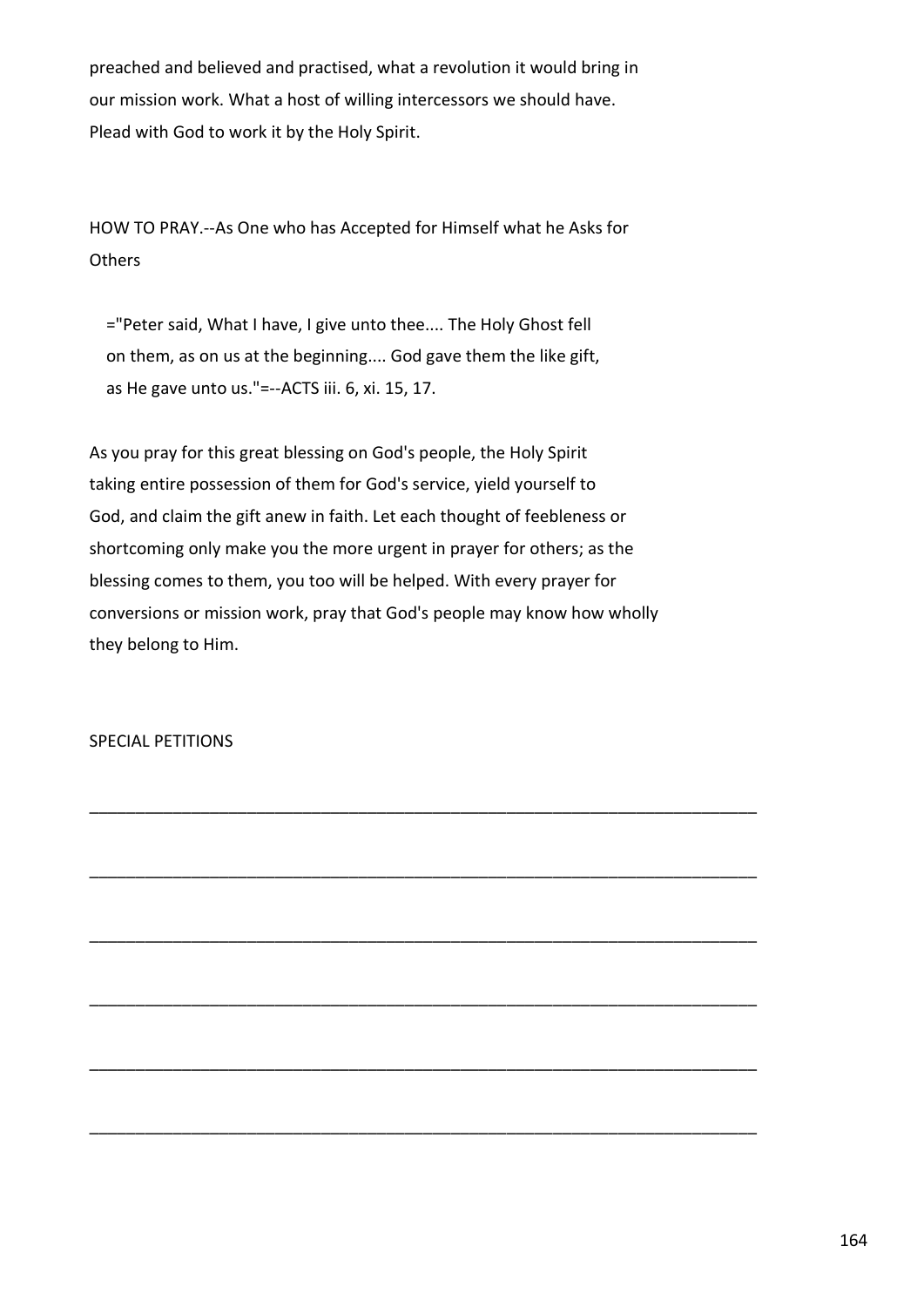#### TWENTY-EIGHTH DAY

WHAT TO PRAY.--That all God's People may know the Holy Spirit

 ="The Spirit of truth, whom the world knoweth not; but ye know Him; for He abideth with you, and shall be in you."=--JOHN xiv. 17.

 ="Know ye not that your body is a temple of the Holy Ghost?"=--1 COR. vi. 19.

The Holy Spirit is the power of God for the salvation of men. He only works as He dwells in the Church. He is given to enable believers to live wholly as God would have them live, in the full experience and witness of Him who saves completely. Pray God that every one of His people may know the Holy Spirit!--That He, in all His fulness, is given to them! that they cannot expect to live as their Father would have, without having Him in His fulness, without being filled with Him! Pray that all God's people, even away in churches gathered out of heathendom, may learn to say: I believe in the Holy Ghost.

HOW TO PRAY.--Labouring fervently in Prayer

 ="Epaphras, who is one of you, saluteth you, always labouring fervently for you in prayers, that ye may stand perfect and complete in all the will of God."=--COL. iv. 12.

To a healthy man labour is a delight; in what interests him he labours fervently. The believer who is in full health, whose heart is filled with God's Spirit, labours fervently in prayer. For what? That his brethren may stand perfect and complete in all the will of God; that they may know what God wills for them, how He calls them to live, and be led and walk by the Holy Ghost. Labour fervently in prayer that all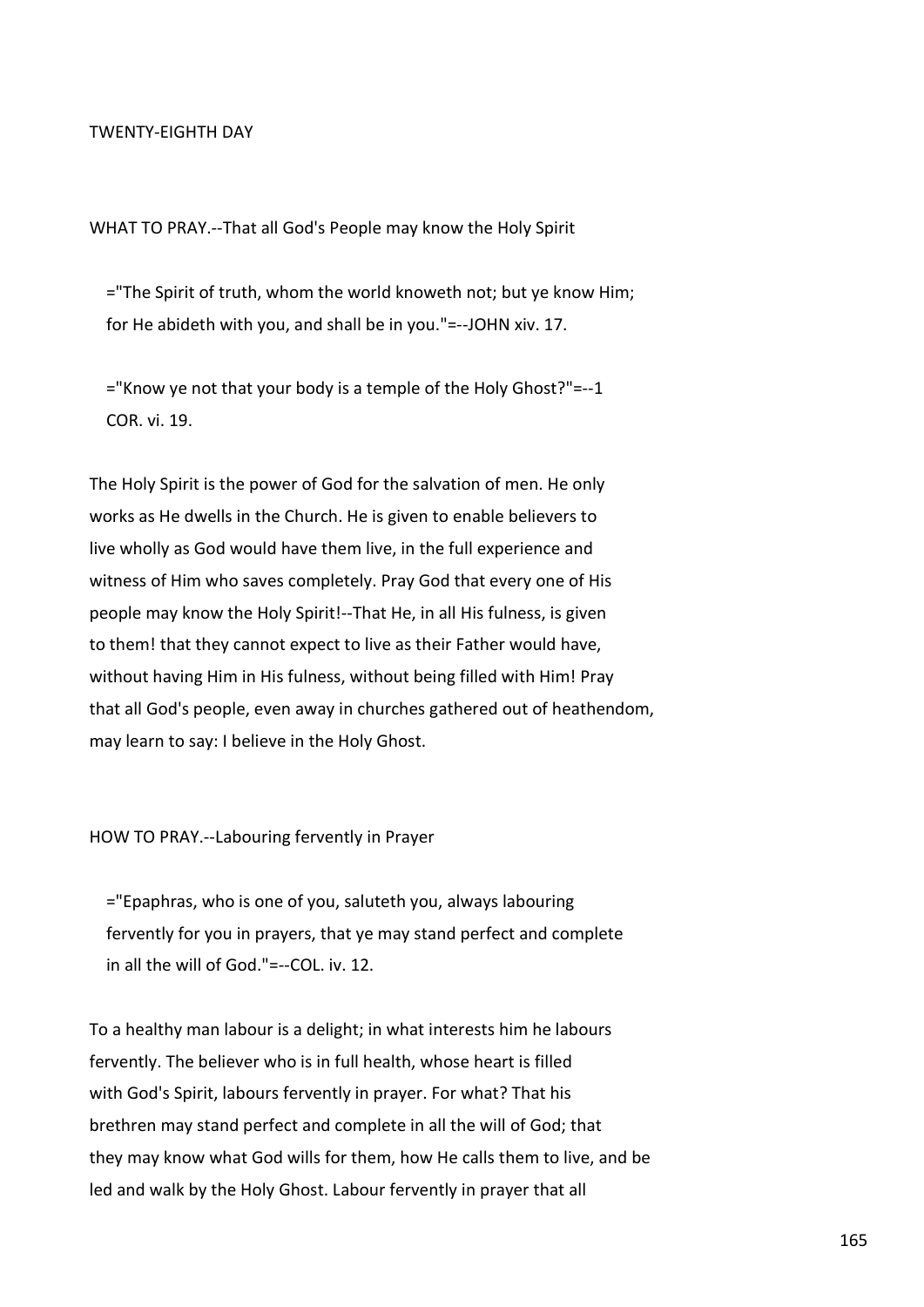God's children may know this, as possible, as divinely sure.

\_\_\_\_\_\_\_\_\_\_\_\_\_\_\_\_\_\_\_\_\_\_\_\_\_\_\_\_\_\_\_\_\_\_\_\_\_\_\_\_\_\_\_\_\_\_\_\_\_\_\_\_\_\_\_\_\_\_\_\_\_\_\_\_\_\_\_\_\_\_\_\_

\_\_\_\_\_\_\_\_\_\_\_\_\_\_\_\_\_\_\_\_\_\_\_\_\_\_\_\_\_\_\_\_\_\_\_\_\_\_\_\_\_\_\_\_\_\_\_\_\_\_\_\_\_\_\_\_\_\_\_\_\_\_\_\_\_\_\_\_\_\_\_\_

\_\_\_\_\_\_\_\_\_\_\_\_\_\_\_\_\_\_\_\_\_\_\_\_\_\_\_\_\_\_\_\_\_\_\_\_\_\_\_\_\_\_\_\_\_\_\_\_\_\_\_\_\_\_\_\_\_\_\_\_\_\_\_\_\_\_\_\_\_\_\_\_

\_\_\_\_\_\_\_\_\_\_\_\_\_\_\_\_\_\_\_\_\_\_\_\_\_\_\_\_\_\_\_\_\_\_\_\_\_\_\_\_\_\_\_\_\_\_\_\_\_\_\_\_\_\_\_\_\_\_\_\_\_\_\_\_\_\_\_\_\_\_\_\_

\_\_\_\_\_\_\_\_\_\_\_\_\_\_\_\_\_\_\_\_\_\_\_\_\_\_\_\_\_\_\_\_\_\_\_\_\_\_\_\_\_\_\_\_\_\_\_\_\_\_\_\_\_\_\_\_\_\_\_\_\_\_\_\_\_\_\_\_\_\_\_\_

\_\_\_\_\_\_\_\_\_\_\_\_\_\_\_\_\_\_\_\_\_\_\_\_\_\_\_\_\_\_\_\_\_\_\_\_\_\_\_\_\_\_\_\_\_\_\_\_\_\_\_\_\_\_\_\_\_\_\_\_\_\_\_\_\_\_\_\_\_\_\_\_

# SPECIAL PETITIONS

# TWENTY-NINTH DAY

#### WHAT TO PRAY.--For the Spirit of Intercession

 ="I chose you, and appointed you, that ye should go and bear fruit; that whatsoever ye shall ask of the Father in My name, He may give it you."=--JOHN xv. 16.

 ="Hitherto ye have asked nothing in My name. In that day ye shall ask in My name."=--JOHN xvi. 24, 26.

Has not our school of intercession taught us how little we have prayed in the name of Jesus? He promised His disciples: In that day, when the Holy Spirit comes upon you, ye shall ask in My name. Are there not tens of thousands with us mourning the lack of the power of intercession? Let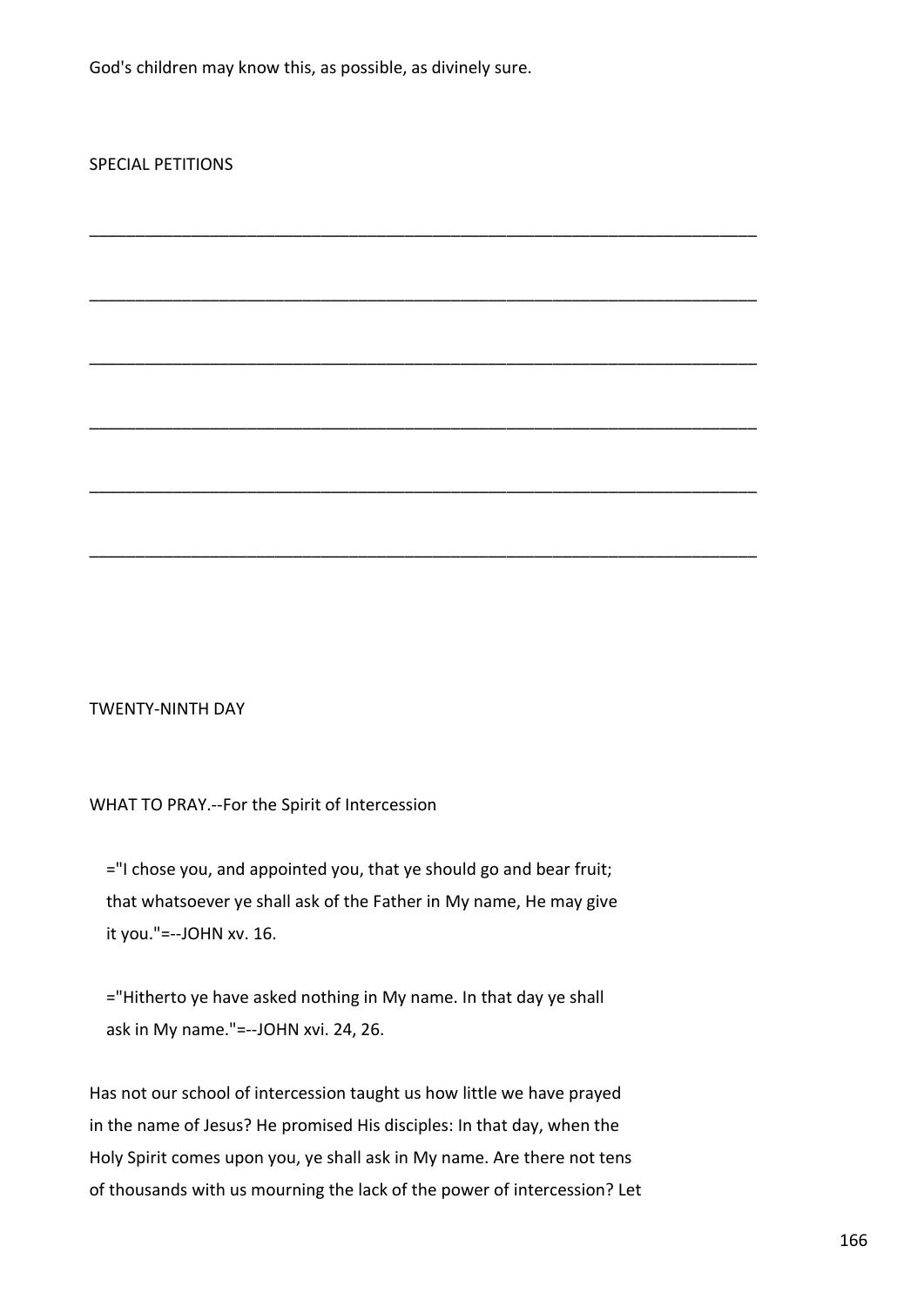our intercession to-day be for them and all God's children, that Christ may teach us that the Holy Spirit is in us; and what it is to live in His fulness, and to yield ourselves to His intercession work within us. The Church and the world need nothing so much as a mighty Spirit of Intercession to bring down the power of God on earth. Pray for the descent from heaven of the Spirit of Intercession for a great prayer revival.

HOW TO PRAY.--Abiding in Christ

 ="If ye abide in Me, and My words abide in you, ask whatsoever ye will, and it shall be done to you."=--JOHN xv. 7.

Our acceptance with God, our access to Him, is all in Christ. As we consciously abide in Him we have the liberty, not a liberty to our old nature or our self-will, but the Divine liberty from all self-will, to ask what we will, in the power of the new nature, and it shall be done. Let us keep this place, and believe even now that our intercession is heard, and that the Spirit of Supplication will be given all around us.

\_\_\_\_\_\_\_\_\_\_\_\_\_\_\_\_\_\_\_\_\_\_\_\_\_\_\_\_\_\_\_\_\_\_\_\_\_\_\_\_\_\_\_\_\_\_\_\_\_\_\_\_\_\_\_\_\_\_\_\_\_\_\_\_\_\_\_\_\_\_\_\_

\_\_\_\_\_\_\_\_\_\_\_\_\_\_\_\_\_\_\_\_\_\_\_\_\_\_\_\_\_\_\_\_\_\_\_\_\_\_\_\_\_\_\_\_\_\_\_\_\_\_\_\_\_\_\_\_\_\_\_\_\_\_\_\_\_\_\_\_\_\_\_\_

\_\_\_\_\_\_\_\_\_\_\_\_\_\_\_\_\_\_\_\_\_\_\_\_\_\_\_\_\_\_\_\_\_\_\_\_\_\_\_\_\_\_\_\_\_\_\_\_\_\_\_\_\_\_\_\_\_\_\_\_\_\_\_\_\_\_\_\_\_\_\_\_

\_\_\_\_\_\_\_\_\_\_\_\_\_\_\_\_\_\_\_\_\_\_\_\_\_\_\_\_\_\_\_\_\_\_\_\_\_\_\_\_\_\_\_\_\_\_\_\_\_\_\_\_\_\_\_\_\_\_\_\_\_\_\_\_\_\_\_\_\_\_\_\_

\_\_\_\_\_\_\_\_\_\_\_\_\_\_\_\_\_\_\_\_\_\_\_\_\_\_\_\_\_\_\_\_\_\_\_\_\_\_\_\_\_\_\_\_\_\_\_\_\_\_\_\_\_\_\_\_\_\_\_\_\_\_\_\_\_\_\_\_\_\_\_\_

\_\_\_\_\_\_\_\_\_\_\_\_\_\_\_\_\_\_\_\_\_\_\_\_\_\_\_\_\_\_\_\_\_\_\_\_\_\_\_\_\_\_\_\_\_\_\_\_\_\_\_\_\_\_\_\_\_\_\_\_\_\_\_\_\_\_\_\_\_\_\_\_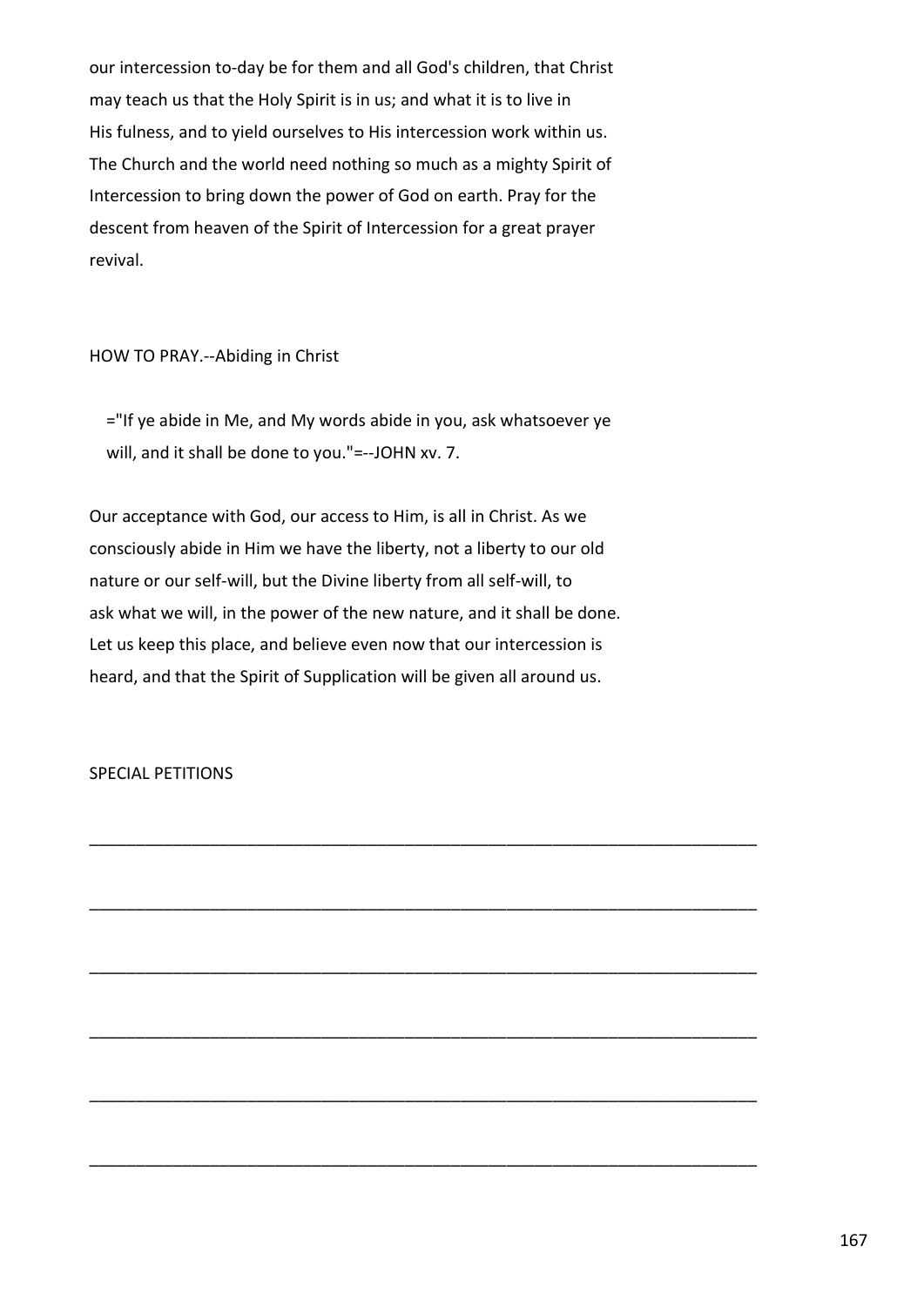#### THIRTIETH DAY

WHAT TO PRAY.--For the Holy Spirit with the Word of God

 ="Our gospel came not unto you in word only, but also in power, and in the Holy Ghost, and in much assurance."=--1 THESS. i. 5.

 ="Those who preached unto you the gospel with the Holy Ghost sent forth from heaven."=--1 PET. i. 12.

What numbers of Bibles are being circulated. What numbers of sermons on the Bible are being preached. What numbers of Bibles are being read in home and school. How little blessing when it comes "in word" only; what Divine blessing and power when it comes "in the Holy Ghost," when it is preached "with the Holy Ghost sent forth from heaven." Pray for Bible circulation, and preaching and teaching and reading, that it may all be in the Holy Ghost, with much prayer. Pray for the power of the Spirit with the word in your own neighbourhood, wherever it is being read or heard. Let every mention of "The Word of God" waken intercession.

HOW TO PRAY.--Watching and Praying

 ="Continue steadfastly in prayer, watching therein with thanksgiving; withal praying for us also, that God may open for us a door for the word."=--COL. iv. 2, 3.

Do you not see how all depends upon God and prayer? As long as He lives and loves, and hears and works, as long as there are souls with hearts closed to the word, as long as there is work to be done in carrying the word--=Pray without ceasing. Continue steadfastly in prayer, watching therein with thanksgiving. These words are for every Christian.=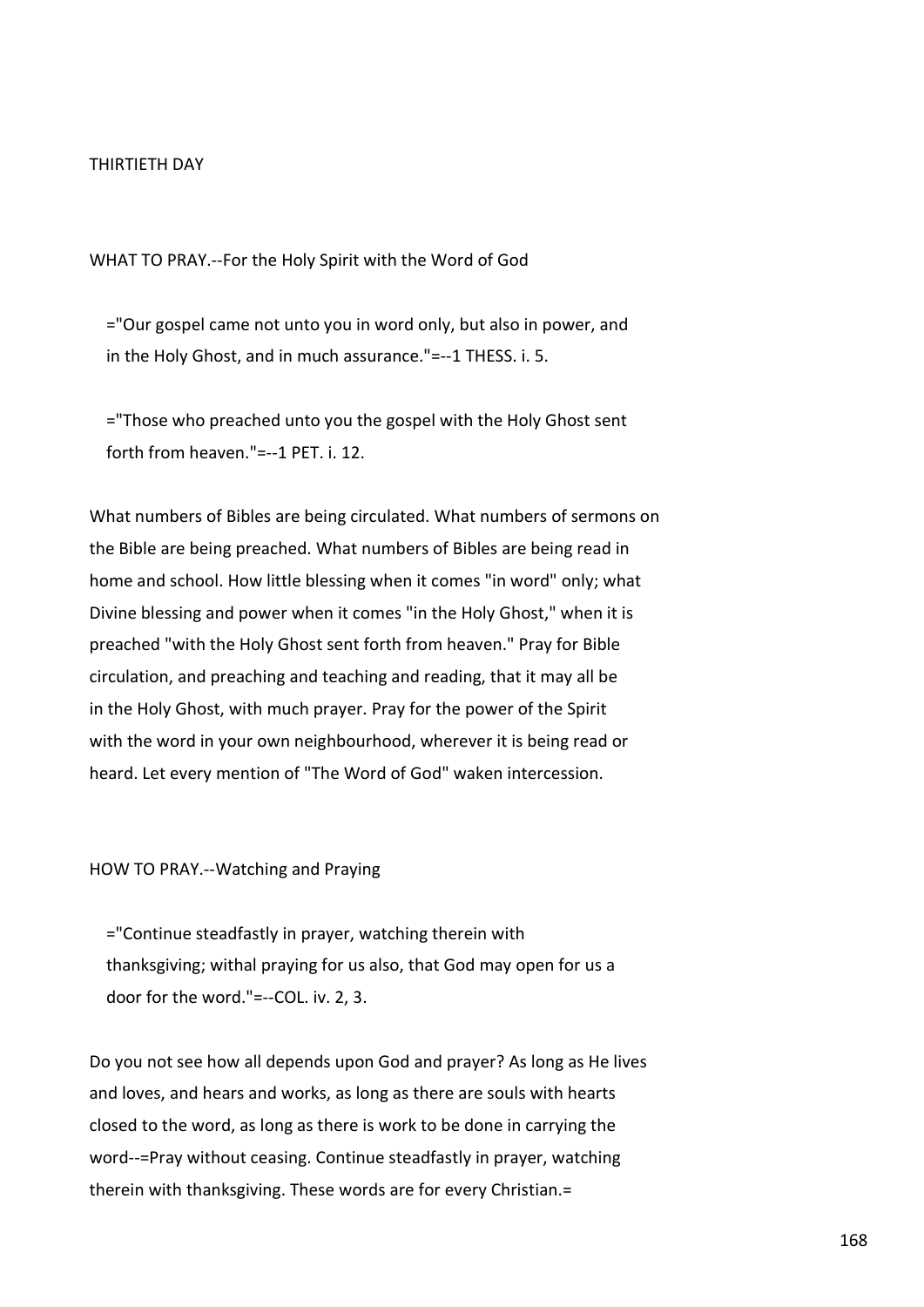# THIRTY-FIRST DAY

WHAT TO PRAY.--For the Spirit of Christ in His People

="I am the Vine, ye are the branches."=--JOHN xv. 5.

="That ye should do as I have done to you."=--JOHN xiii. 15.

\_\_\_\_\_\_\_\_\_\_\_\_\_\_\_\_\_\_\_\_\_\_\_\_\_\_\_\_\_\_\_\_\_\_\_\_\_\_\_\_\_\_\_\_\_\_\_\_\_\_\_\_\_\_\_\_\_\_\_\_\_\_\_\_\_\_\_\_\_\_\_\_

\_\_\_\_\_\_\_\_\_\_\_\_\_\_\_\_\_\_\_\_\_\_\_\_\_\_\_\_\_\_\_\_\_\_\_\_\_\_\_\_\_\_\_\_\_\_\_\_\_\_\_\_\_\_\_\_\_\_\_\_\_\_\_\_\_\_\_\_\_\_\_\_

\_\_\_\_\_\_\_\_\_\_\_\_\_\_\_\_\_\_\_\_\_\_\_\_\_\_\_\_\_\_\_\_\_\_\_\_\_\_\_\_\_\_\_\_\_\_\_\_\_\_\_\_\_\_\_\_\_\_\_\_\_\_\_\_\_\_\_\_\_\_\_\_

\_\_\_\_\_\_\_\_\_\_\_\_\_\_\_\_\_\_\_\_\_\_\_\_\_\_\_\_\_\_\_\_\_\_\_\_\_\_\_\_\_\_\_\_\_\_\_\_\_\_\_\_\_\_\_\_\_\_\_\_\_\_\_\_\_\_\_\_\_\_\_\_

\_\_\_\_\_\_\_\_\_\_\_\_\_\_\_\_\_\_\_\_\_\_\_\_\_\_\_\_\_\_\_\_\_\_\_\_\_\_\_\_\_\_\_\_\_\_\_\_\_\_\_\_\_\_\_\_\_\_\_\_\_\_\_\_\_\_\_\_\_\_\_\_

\_\_\_\_\_\_\_\_\_\_\_\_\_\_\_\_\_\_\_\_\_\_\_\_\_\_\_\_\_\_\_\_\_\_\_\_\_\_\_\_\_\_\_\_\_\_\_\_\_\_\_\_\_\_\_\_\_\_\_\_\_\_\_\_\_\_\_\_\_\_\_\_

As branches we are to be so like the Vine, so entirely identified with it, that all may see that we have the same nature, and life, and spirit. When we pray for the Spirit, let us not only think of a Spirit of power, but the very disposition and temper of Christ Jesus. Ask and expect nothing less: for yourself, and all God's children, cry for it.

HOW TO PRAY.--Striving in Prayer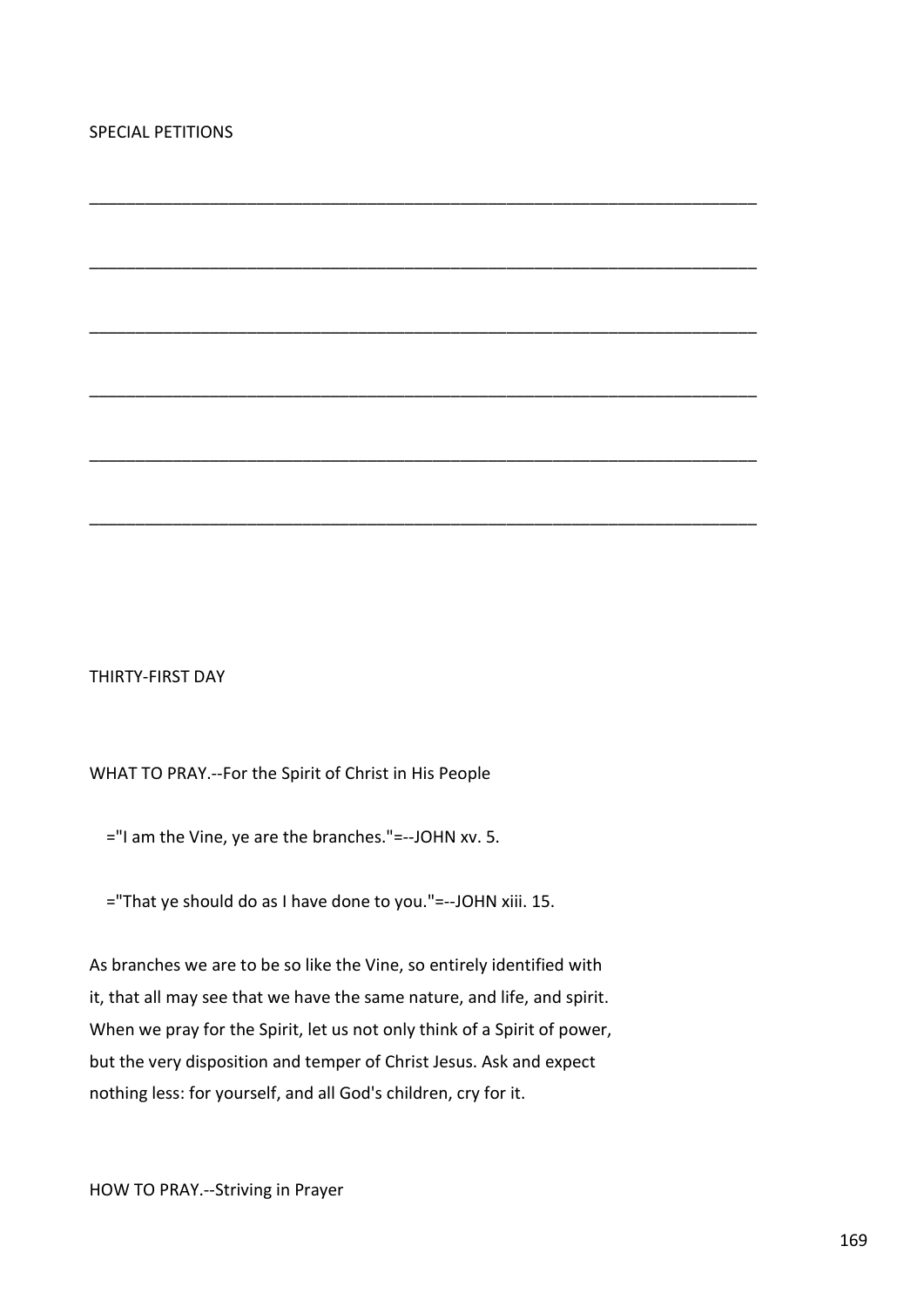="That ye strive together with me in your prayers to God for me."=--ROM. xv. 30.

="I would ye knew what great conflict I have for you."=--COL. ii. 1.

All the powers of evil seek to hinder us in prayer. Prayer is a conflict with opposing forces. It needs the whole heart and all our strength. May God give us grace to strive in prayer till we prevail.

\_\_\_\_\_\_\_\_\_\_\_\_\_\_\_\_\_\_\_\_\_\_\_\_\_\_\_\_\_\_\_\_\_\_\_\_\_\_\_\_\_\_\_\_\_\_\_\_\_\_\_\_\_\_\_\_\_\_\_\_\_\_\_\_\_\_\_\_\_\_\_\_

\_\_\_\_\_\_\_\_\_\_\_\_\_\_\_\_\_\_\_\_\_\_\_\_\_\_\_\_\_\_\_\_\_\_\_\_\_\_\_\_\_\_\_\_\_\_\_\_\_\_\_\_\_\_\_\_\_\_\_\_\_\_\_\_\_\_\_\_\_\_\_\_

\_\_\_\_\_\_\_\_\_\_\_\_\_\_\_\_\_\_\_\_\_\_\_\_\_\_\_\_\_\_\_\_\_\_\_\_\_\_\_\_\_\_\_\_\_\_\_\_\_\_\_\_\_\_\_\_\_\_\_\_\_\_\_\_\_\_\_\_\_\_\_\_

\_\_\_\_\_\_\_\_\_\_\_\_\_\_\_\_\_\_\_\_\_\_\_\_\_\_\_\_\_\_\_\_\_\_\_\_\_\_\_\_\_\_\_\_\_\_\_\_\_\_\_\_\_\_\_\_\_\_\_\_\_\_\_\_\_\_\_\_\_\_\_\_

\_\_\_\_\_\_\_\_\_\_\_\_\_\_\_\_\_\_\_\_\_\_\_\_\_\_\_\_\_\_\_\_\_\_\_\_\_\_\_\_\_\_\_\_\_\_\_\_\_\_\_\_\_\_\_\_\_\_\_\_\_\_\_\_\_\_\_\_\_\_\_\_

\_\_\_\_\_\_\_\_\_\_\_\_\_\_\_\_\_\_\_\_\_\_\_\_\_\_\_\_\_\_\_\_\_\_\_\_\_\_\_\_\_\_\_\_\_\_\_\_\_\_\_\_\_\_\_\_\_\_\_\_\_\_\_\_\_\_\_\_\_\_\_\_

SPECIAL PETITIONS

# TRANSCRIBER'S NOTES

=Bold= and \_italic\_ words in the original text have been marked in this version with equals signs and underscores respectively.

Minor errors and inconsistencies in punctuation and hyphenation have